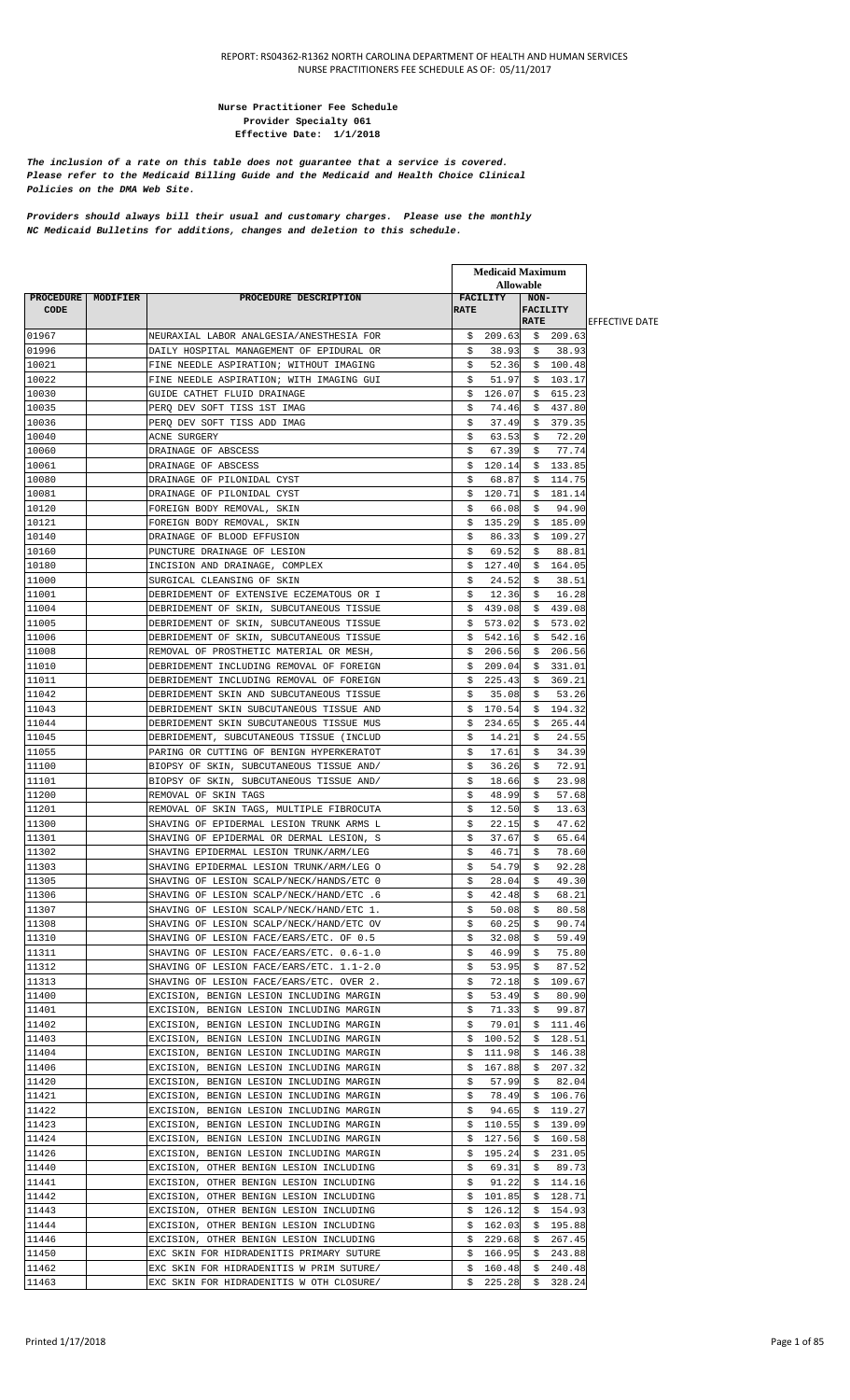| <b>CODE</b>    | PROCEDURE   MODIFIER | PROCEDURE DESCRIPTION                                                                | <b>RATE</b> | <b>FACILITY</b>      | NON-<br><b>FACILITY</b> |                      |                        |
|----------------|----------------------|--------------------------------------------------------------------------------------|-------------|----------------------|-------------------------|----------------------|------------------------|
|                |                      |                                                                                      |             |                      | <b>RATE</b>             |                      | <b>IEFFECTIVE DATE</b> |
| 11470          |                      | EXC SKIN FOR HIDRADENITIS W PRIMARY CLOS                                             |             | \$190.27             |                         | \$268.03             |                        |
| 11471          |                      | EXC SKIN FOR HIDRADENITIS WITH OTHER CLO                                             |             | \$239.69             |                         | \$337.33             |                        |
| 11600<br>11601 |                      | EXCISION, MALIGNANT LESION INCLUDING MAR<br>EXCISION, MALIGNANT LESION INCLUDING MAR | S.          | 80.76<br>\$104.52    |                         | \$124.96<br>\$154.60 |                        |
| 11602          |                      | EXCISION, MALIGNANT LESION INCLUDING MAR                                             |             | \$115.04             |                         | \$169.88             |                        |
| 11603          |                      | EXCISION, MALIGNANT LESION INCLUDING MAR                                             |             | \$136.93             |                         | \$193.44             |                        |
| 11604          |                      | EXCISION, MALIGNANT LESION INCLUDING MAR                                             | \$          | 150.51               | \$.                     | 213.74               |                        |
| 11606          |                      | EXCISION, MALIGNANT LESION INCLUDING MAR                                             | \$          | 223.52               | \$                      | 301.84               |                        |
| 11620          |                      | EXCISION, MALIGNANT LESION INCLUDING MAR                                             | \$          | 81.98                |                         | \$127.58             |                        |
| 11621          |                      | EXCISION, MALIGNANT LESION INCLUDING MAR                                             |             | \$105.66             |                         | \$156.01             |                        |
| 11622          |                      | EXCISION, MALIGNANT LESION INCLUDING MAR                                             | \$          | 121.90               | \$                      | 176.73               |                        |
| 11623          |                      | EXCISION, MALIGNANT LESION INCLUDING MAR                                             | Ş.          | 150.38               |                         | \$206.89             |                        |
| 11624          |                      | EXCISION, MALIGNANT LESION INCLUDING MAR                                             |             | \$171.06             |                         | \$232.89             |                        |
| 11626          |                      | EXCISION, MALIGNANT LESION INCLUDING MAR                                             |             | \$214.24             |                         | \$283.90             |                        |
| 11640          |                      | EXCISION, MALIGNANT LESION INCLUDING MAR                                             | \$          | 86.36<br>112.78      |                         | \$133.36             |                        |
| 11641<br>11642 |                      | EXCISION, MALIGNANT LESION INCLUDING MAR<br>EXCISION, MALIGNANT LESION INCLUDING MAR | \$<br>\$    | 133.13               |                         | \$164.26<br>\$189.64 |                        |
| 11643          |                      | EXCISION, MALIGNANT LESION INCLUDING MAR                                             | \$          | 166.49               |                         | \$223.57             |                        |
| 11644          |                      | EXCISION, MALIGNANT LESION INCLUDING MAR                                             | Ş.          | 207.62               | \$                      | 276.16               |                        |
| 11646          |                      | EXCISION, MALIGNANT LESION INCLUDING MAR                                             | Ş.          | 292.40               | S.                      | 364.86               |                        |
| 11719          |                      | TRIMMING OF NONDYSTROPHIC NAILS, ANY NUM                                             | \$          | 6.92                 | \$                      | 15.04                |                        |
| 11720          |                      | DEBRIDEMENT OF NAIL(S) BY ANY METHOD(S);                                             | \$          | 12.96                | \$                      | 22.19                |                        |
| 11721          |                      | DEBRIDEMENT OF NAIL(S) BY ANY METHOD(S);                                             | \$          | 22.15                | \$                      | 31.94                |                        |
| 11730          |                      | REMOVAL OF NAIL                                                                      | \$          | 44.90                | S.                      | 70.36                |                        |
| 11732          |                      | AVULSION OF NAIL PLATE, PARTIAL OR COMPL                                             | \$          | 23.34                | \$                      | 32.84                |                        |
| 11740          |                      | EVACUATION OF SUBUNGUAL HEMATOMA                                                     | \$          | 23.14                | \$                      | 31.83                |                        |
| 11750          |                      | REMOVAL OF NAIL BED                                                                  | \$          | 127.72               |                         | \$152.34             |                        |
| 11760          |                      | RECONSTRUCTION OF NAIL BED                                                           | Ş.          | 94.94                |                         | \$141.38             |                        |
| 11762          |                      | RECONSTRUCTION OF NAIL BED                                                           |             | \$146.67             |                         | \$191.15             |                        |
| 11765          |                      | WEDGE EXCISION OF SKIN OF NAIL FOLD                                                  | \$          | 48.74                | \$                      | 89.60                |                        |
| 11770<br>11771 |                      | REMOVAL OF PILONIDAL LESION<br>REMOVAL OF PILONIDAL LESION                           | \$          | \$128.67<br>298.00   | \$                      | \$182.38<br>375.22   |                        |
| 11772          |                      | REMOVAL OF PILONIDAL LESION                                                          | \$          | 388.20               | \$                      | 455.34               |                        |
| 11900          |                      | INJECTION INTO SKIN LESIONS                                                          | \$          | 23.11                | \$                      | 39.89                |                        |
| 11901          |                      | INJECTION INTO SKIN LESIONS                                                          | \$          | 35.96                | \$                      | 50.79                |                        |
| 11921          |                      | CORRECT SKN COLOR 6.1-20.0CM                                                         | \$          | 99.75                |                         | \$146.74             |                        |
| 11960          |                      | INSERTION OF TISSUE EXPENDER                                                         | Ş.          | 656.33               | Ş.                      | 656.33               |                        |
| 11970          |                      | REPLACEMENT OF TISSUE EXPANDER                                                       | S.          | 431.86               |                         | \$431.86             |                        |
| 11971          |                      | TISSUE EXPANDER REMOVAL                                                              | \$          | 212.89               |                         | \$318.35             |                        |
| 11976          |                      | REMOVAL, IMPLANTABLE CONTRACEPTIVE CAPSU                                             | \$          | 73.24                |                         | \$107.93             |                        |
| 11980          |                      | SUBCUTANEOUS HORMONE PELLET (IMPLANTATIO                                             | \$          | 61.53                | \$                      | 76.91                |                        |
| 11981          |                      | INSERTION, NON-BIODEGRADABLE DRUG DELIVE                                             | Ş.          | 64.68                | Ş.                      | 98.81                |                        |
| 11982          |                      | REMOVAL, NON-BIODEGRADABLE DRUG DELIVERY                                             | \$          | 78.91                |                         | \$113.89             |                        |
| 11983          |                      | REMOVAL WITH REINSERTION, NON-BIODEGRADA                                             |             | \$144.50             |                         | \$177.24             |                        |
| 12001          |                      | REPAIR OF RECENT WOUND                                                               | Ş.          | 75.60                |                         | \$104.41             |                        |
| 12002<br>12004 |                      | SIMPLE REP SUPERF WDS SCA NECK AXIL EXT<br>SIMPLE REP SUPERF WDS SCA NECK AXIL EXT   | \$          | 83.90<br>98.68       |                         | \$111.32<br>\$131.41 |                        |
| 12005          |                      | SIMPLE REP SUPERF WDS SCA NECK AXIL EXT                                              | Ş.          | \$123.05             |                         | \$163.90             |                        |
| 12006          |                      | SIMPLE REP SUPERF WDS SCA NECK AXIL EXT                                              | Ş.          | 155.50               | Ş.                      | 203.61               |                        |
| 12007          |                      | SIMPLE REP SUPERF WDS SCA NECK AXIL EXT                                              | Ş.          | 177.74               |                         | \$230.62             |                        |
| 12011          |                      | SIMP REP SUPERF WDS OF FACE EA EYEL NO L                                             | \$          | 78.16                | Ş.                      | 110.89               |                        |
| 12013          |                      | SIMP REP SUPERF WDS OF FACE EA EYEL NO L                                             | S.          | 89.14                |                         | \$122.43             |                        |
| 12014          |                      | SIMP REP SUPERF WDS OF FACE EA EYEL NO L                                             |             | \$107.39             |                         | \$144.61             |                        |
| 12015          |                      | SIMPLE REP SUPERF WDS OF FACE EARS EYE N                                             |             | \$134.81             | S.                      | 181.82               |                        |
| 12016          |                      | SIMPLE REPAIR SUPERFICIAL WOUND 12.5 TO                                              |             | \$164.59             | Ş.                      | 217.46               |                        |
| 12017          |                      | SIMPLE REPAIR SUPERFICIAL WOUND 20.0 TO                                              |             | \$195.97             |                         | \$195.97             |                        |
| 12018          |                      | SIMPLE REPAIR SUPERIFCIAL WOUND OVER 30.                                             |             | \$242.21             | Ş.                      | 242.21               |                        |
| 12020          |                      | TREATMENT OF SUPERFICIAL WOUND DEHISCENC                                             |             | \$135.96             | Ş.                      | 188.55               |                        |
| 12021          |                      | TREATMENT OF SUPERFICIAL WOUND WITH PACK                                             | Ş.          | 98.62                | Ş.                      | 112.34               |                        |
| 12031          |                      | LAYER CLOSURE OF WOUNDS UP TO 2.5 CM.                                                |             | \$113.93             |                         | \$166.52             |                        |
| 12032          |                      | LAYER CLOSURE OF WOUNDS 2.5 TO 7.5 CM.                                               |             | \$139.92             |                         | \$214.06             |                        |
| 12034<br>12035 |                      | LAYER CLOSURE OF WOUNDS 7.5 TO 12.5 CM.                                              | Ş.          | 146.59               | Ş.                      | 211.77               |                        |
| 12036          |                      | LAYER CLOSURE OF WOUNDS 12.5 TO 20.0 CM.<br>LAYER CLOSURE OF WOUNDS 20.0 TO 30.0 CM. |             | \$171.95<br>\$198.52 |                         | \$258.11<br>\$283.57 |                        |
| 12037          |                      | INTERMEDIATE REPAIR OVER 30 CM SCALP AXI                                             |             | \$231.13             |                         | \$320.09             |                        |
| 12041          |                      | LAYER CLOSURE OF WOUNDS UP TO 2.5 CM.                                                |             | \$122.08             | Ş.                      | 174.69               |                        |
| 12042          |                      | LAYER CLOSURE OF WOUNDS 2.5 TO 7.5 CM.                                               |             | \$142.69             |                         | \$203.67             |                        |
| 12044          |                      | LAYER CLOSURE OF WOUNDS 7.5 TO 12.5 CM.                                              |             | \$153.91             | \$                      | 235.04               |                        |
| 12045          |                      | LAYER CLOSURE OF WOUNDS 12.5 TO 20.0 CM.                                             |             | \$178.68             | Ş.                      | 260.65               |                        |
| 12046          |                      | LAYER CLOSURE WOUNDS 20.0 TO 30.0 CM.                                                |             | \$210.53             |                         | \$308.73             |                        |
| 12047          |                      | LAYER CLOSURE OF WOUNDS OVER 30.0 CM.                                                |             | \$230.39             |                         | \$331.38             |                        |
| 12051          |                      | LAYER CLOSURE OF WOUNDS UP TO 2.5 CM.                                                |             | \$130.62             | Ş.                      | 187.69               |                        |
| 12052          |                      | LAYER CLOSURE OF WOUNDS 2.5 TO 5.0 CM.                                               |             | \$153.15             |                         | \$212.74             |                        |
| 12053          |                      | LAYER CLOSURE OF WOUNDS 5.0 TO 7.5 CM.                                               | Ş.          | 155.89               | Ş.                      | 233.94               |                        |
| 12054          |                      | LAYER CLOSURE OF WOUNDS 7.5 TO 12.5 CM.                                              | Ş.          | 165.81               | Ş.                      | 247.79               |                        |
| 12055          |                      | LAYER CLOSURE OF WOUNDS 12.5 TO 20.0 CM.                                             | \$.         | 202.50               | \$                      | 299.01               |                        |
| 12056          |                      | LAYER CLOSURE OF WOUNDS 20.0 TO 30.0 CM.                                             | Ş.          | 247.03               | Ş.                      | 353.06               |                        |
| 12057          |                      | LAYER CLOSURE OF WOUNDS OVER 30.0 CM.<br>REPAIR OF WOUND OR LESION                   |             | \$282.77             | Ş.                      | 394.68               |                        |
| 13100<br>13101 |                      | REPAIR COMPLEX TRUNK 2.5 TO 7.5 CM.                                                  | Ş.<br>Ş.    | 170.45<br>207.21     | S.<br>\$                | 223.05<br>281.63     |                        |
| 13102          |                      | REPAIR, COMPLEX, TRUNK; EACH ADDITIONAL                                              | \$          |                      |                         | 55.66 \$ 76.65       |                        |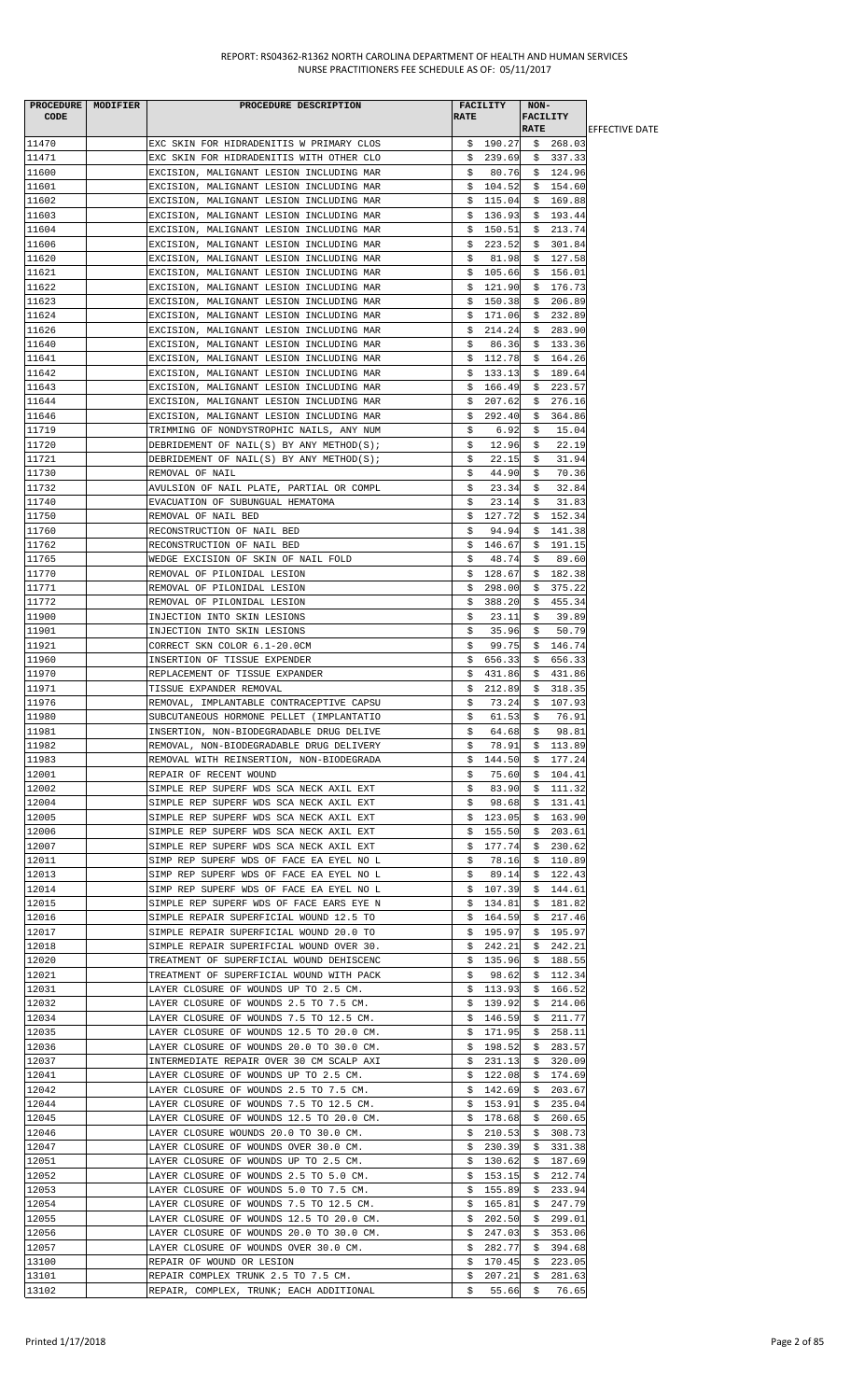| PROCEDURE MODIFIER<br><b>CODE</b> | PROCEDURE DESCRIPTION                                                                | <b>FACILITY</b><br><b>RATE</b> | NON-<br>FACILITY        |                        |
|-----------------------------------|--------------------------------------------------------------------------------------|--------------------------------|-------------------------|------------------------|
|                                   |                                                                                      |                                | <b>RATE</b>             | <b>IEFFECTIVE DATE</b> |
| 13120                             | REPAIR OF WOUND OR LESION                                                            |                                | $$178.14 \t$231.85$     |                        |
| 13121<br>13122                    | REPAIR COMPLEX SCALP ARMS AND/OR LEGS 2.                                             | \$234.85                       | 311.79<br>Ş.            |                        |
| 13131                             | REPAIR, COMPLEX, SCALP, ARMS, AND/OR LEG<br>REPAIR OF WOUND OR LESION                | 63.78<br>\$<br>\$<br>201.04    | \$ 85.87<br>\$256.16    |                        |
| 13132                             | REPAIR COMPLEX 2.5 TO 7.5 CM.                                                        | 338.92<br>Ş.                   | \$410.81                |                        |
| 13133                             | REPAIR, COMPLEX, FOREHEAD, CHEEKS, CHIN,                                             | 99.07<br>S.                    | \$121.73                |                        |
| 13151                             | REPAIR OF WOUND OR LESION                                                            | \$232.88                       | \$291.06                |                        |
| 13152                             | REPAIR COMPLEX EYE NOSE EAR AND LIPS 2.5                                             | \$313.84                       | \$401.41                |                        |
| 13153                             | REPAIR, COMPLEX, EYELIDS, NOSE, EARS AND                                             | \$<br>107.35                   | \$<br>133.66            |                        |
| 13160                             | SECONDARY CLOSURE OF SURGICAL WOUND DEHI                                             | 588.77<br>\$                   | \$588.77                |                        |
| 14000                             | ADJACENT TISSUE TRANSFER OR REARRANGEMEN                                             | \$<br>359.11                   | \$434.36                |                        |
| 14001<br>14020                    | ADJACENT TISSUE TRANSFER OR REARRAN TRUN                                             | \$477.20<br>\$410.90           | \$565.61<br>\$489.24    |                        |
| 14021                             | SKIN TISSUE REARRANGEMENT SCALP ARMS AND<br>ADJACENT TISSUE TRANSF/REARRANG SCALP AR | \$531.73                       | \$620.98                |                        |
| 14040                             | SKIN TISSUE REARRANGEMENT DEFECT UP TO 1                                             | 468.02<br>S.                   | \$544.67                |                        |
| 14041                             | ADJACENT TISSUE TRANS/REARRANGE 10 SQ CM                                             | \$578.32                       | \$677.92                |                        |
| 14060                             | SKIN TISSUE REARRANGEMENT DEFECT UP TO 1                                             | \$494.37                       | \$554.80                |                        |
| 14061                             | ADJACENT TISSUE TRANSF/REARRANGE EYE NOS                                             | \$616.67                       | \$726.06                |                        |
| 14301                             | ADJACENT TISSUE TRANSFER OR REARRANGEMEN                                             | 532.36<br>\$                   | 628.31<br>\$            |                        |
| 14350                             | FILLETED FINGER OR TOE FLAP INCLUDING PR                                             | 546.81<br>S.                   | \$<br>546.81            |                        |
| 15002<br>15003                    | SURGICAL PREPARATION OR CREATION OF RECI                                             | \$168.19                       | \$236.72                |                        |
| 15004                             | SURGICAL PREPARATION OR CREATION OF RECI<br>SURGICAL PREPARATION OR CREATION OF RECI | Ş.<br>34.13<br>\$210.28        | \$<br>51.48<br>\$287.49 |                        |
| 15005                             | SURGICAL PREPARATION OR CREATION OF RECI                                             | 67.72<br>S.                    | 87.02<br>S.             |                        |
| 15050                             | PINCH GRAFT SINGLE OR MULTIPLE TO COVE S                                             | \$314.62                       | \$380.37                |                        |
| 15100                             | SPLIT-THICKNESS AUTOGRAFT, TRUNK, ARMS,                                              | 516.91<br>\$                   | 613.15<br>\$            |                        |
| 15110                             | EPIDERMAL AUTOGRAFT, TRUNK, ARMS, LEGS;                                              | \$533.50                       | \$<br>607.64            |                        |
| 15115                             | EPIDERMAL AUTOGRAFT, FACE, SCALP, EYELID                                             | \$552.41                       | \$615.35                |                        |
| 15120                             | SPLIT-THICKNESS AUTOGRAFT, FACE, SCALP,                                              | \$<br>567.18                   | \$<br>666.78            |                        |
| 15130                             | DERMAL AUTOGRAFT, TRUNK, ARMS, LEGS; FIR                                             | \$403.85                       | \$476.59                |                        |
| 15135<br>15150                    | DERMAL AUTOGRAFT, FACE, SCALP, EYELIDS,                                              | \$556.09                       | \$616.80                |                        |
| 15155                             | TISSUE CULTURED EPIDERMAL AUTOGRAFT, TRU<br>TISSUE CULTURED EPIDERMAL AUTOGRAFT, FAC | \$462.87<br>496.14<br>\$.      | \$501.48<br>\$528.31    |                        |
| 15200                             | SKIN GRAFT PROCEDURE                                                                 | \$<br>473.32                   | \$<br>569.28            |                        |
| 15220                             | SKIN GRAFT PROCEDURE                                                                 | 446.79<br>S.                   | 540.78<br>\$            |                        |
| 15240                             | SKIN GRAFT PROCEDURE                                                                 | S.<br>570.81                   | \$<br>650.26            |                        |
| 15260                             | SKIN GRAFT PROCEDURE                                                                 | \$.<br>619.29                  | \$705.73                |                        |
| 15271                             | APPLICATION OF SKIN SUBSTITUTE GRAFT TO                                              | \$<br>49.39                    | \$<br>81.06             |                        |
| 15570                             | PEDICLE FLAP GRAFT; TRUNK                                                            | \$517.25                       | \$626.08                |                        |
| 15572                             | PEDICLE FLAP GRAFT; SCALP, ARMS, OR LEGS                                             | 523.39<br>\$                   | \$<br>607.87            |                        |
| 15574                             | PEDICLE FLAP-FACE, NECK, AXILLA, GENITALIA,                                          | \$<br>552.96                   | \$641.36                |                        |
| 15576<br>15600                    | PEDICLE FLAP; EYELIDS, NOSE, EARS, LIPS, INT<br>SKIN GRAFT PROCEDURE                 | \$485.53<br>\$143.05           | \$569.75<br>\$227.25    |                        |
| 15610                             | SKIN GRAFT PROCEDURE                                                                 | \$169.52                       | 229.39<br>\$            |                        |
| 15620                             | SKIN GRAFT PROCEDURE                                                                 | \$225.30                       | \$305.04                |                        |
| 15630                             | SKIN GRAFT PROCEDURE                                                                 | \$246.28                       | \$322.65                |                        |
| 15650                             | SKIN GRAFT PROCEDURE                                                                 | \$277.91                       | \$360.44                |                        |
| 15730                             | Mdfc flap w/prsrv vasc pedcl                                                         | \$766.61                       | \$1,280.24              |                        |
| 15731                             | FOREHEAD FLAP WITH PRESERVATION OF VASCU                                             | \$736.11                       | \$809.40                |                        |
| 15733                             | Musc myoq/fscq flp h&n pedcl                                                         |                                | $$875.33 \t$875.33$     |                        |
| 15734<br>15736                    | MUSCLE FLAP TRUNK                                                                    | \$984.09<br>\$849.86           | \$1,102.15<br>\$975.74  |                        |
| 15738                             | MUSCLE FLAP UPPER EXTREMITY<br>MUSCLE FLAP LOWER EXTREMITY                           | \$926.77                       | \$1,042.87              |                        |
| 15740                             | CREATION OF SKIN AND TISSUE GRAFT                                                    | \$623.86                       | \$721.78                |                        |
| 15750                             | SKIN GRAFT PROCEDURE                                                                 | \$662.06                       | \$662.06                |                        |
| 15756                             | FREE MUSCLE OR MYOCUTANEOUS FLAP WITH MI                                             | \$1,750.05                     | \$1,750.05              |                        |
| 15757                             | FREE SKIN FLAP WITH MICROVASCULAR ANASTO                                             | \$1,733.36                     | \$1,733.36              |                        |
| 15758                             | FREE FASCIAL FLAP WITH MICROVASCULAR ANA                                             | \$1,734.27                     | \$1,734.27              |                        |
| 15760                             | SKIN GRAFT PROCEDURE                                                                 | \$511.62                       | \$599.45                |                        |
| 15770<br>15780                    | SKIN GRAFT PROCEDURE<br>ABRASION TREATMENT OF SKIN                                   | \$473.56<br>\$467.15           | \$473.56<br>\$588.30    |                        |
| 15781                             | DERMABRASION; SEGMENTAL, FACE                                                        | 306.36<br>Ş.                   | \$376.30                |                        |
| 15782                             | ABRASION SKIN REMOVAL TATTOOS REGIONAL N                                             | 293.65<br>S.                   | \$396.60                |                        |
| 15783                             | SUPERFICIAL DERMABRASION                                                             | \$265.58                       | \$342.24                |                        |
| 15786                             | ABRASION SINGLE LESION EG KERATOSIS SCAR                                             | \$100.48                       | \$167.63                |                        |
| 15787                             | ABRASION; EACH ADDITIONAL FOUR LESIONS O                                             | 14.10<br>Ş.                    | \$<br>34.25             |                        |
| 15788                             | CHEMICAL PEEL, FACIAL;                                                               | \$167.71                       | \$295.28                |                        |
| 15789                             | CHEMICAL PEEL, FACIAL;                                                               | \$<br>305.37                   | \$398.81                |                        |
| 15792<br>15793                    | CHEMICAL PEEL, NONFACIAL;                                                            | \$<br>183.52                   | 290.11<br>Ş.<br>\$      |                        |
| 15819                             | CHEMICAL PEEL, NONFACIAL;<br>CERVICOPLASTY                                           | 252.90<br>S.<br>\$533.56       | 331.24<br>\$533.56      |                        |
| 15820                             | REMOVAL OF SKIN FURROWS                                                              | 343.77<br>S.                   | \$<br>378.46            |                        |
| 15821                             | REMOVAL OF SKIN FURROWS                                                              | 364.76<br>Ş.                   | 402.81<br>Ş.            |                        |
| 15822                             | BLEPHAROPLASTY, UPPER EYELID                                                         | 262.96<br>S.                   | \$295.97                |                        |
| 15823                             | BLEPHAROPLASTY, UPPER EYELID; W/EXCESSIV                                             | \$433.38                       | \$469.46                |                        |
| 15830                             | EXCISION, EXCESSIVE SKIN AND SUBCUTANEOU                                             | 850.70<br>\$                   | \$<br>850.70            |                        |
| 15832                             | REMOVAL OF SKIN FURROWS                                                              | 645.79<br>Ş.                   | \$<br>645.79            |                        |
| 15833<br>15834                    | REMOVAL OF SKIN FURROWS                                                              | \$608.75<br>\$606.63           | \$<br>608.75<br>\$      |                        |
| 15835                             | REMOVAL OF SKIN FURROWS<br>REMOVAL OF SKIN FURROWS                                   | 641.59<br>Ş.                   | 606.63<br>Ş.<br>641.59  |                        |
| 15836                             | REMOVAL OF SKIN FURROWS                                                              | \$534.41                       | \$534.41                |                        |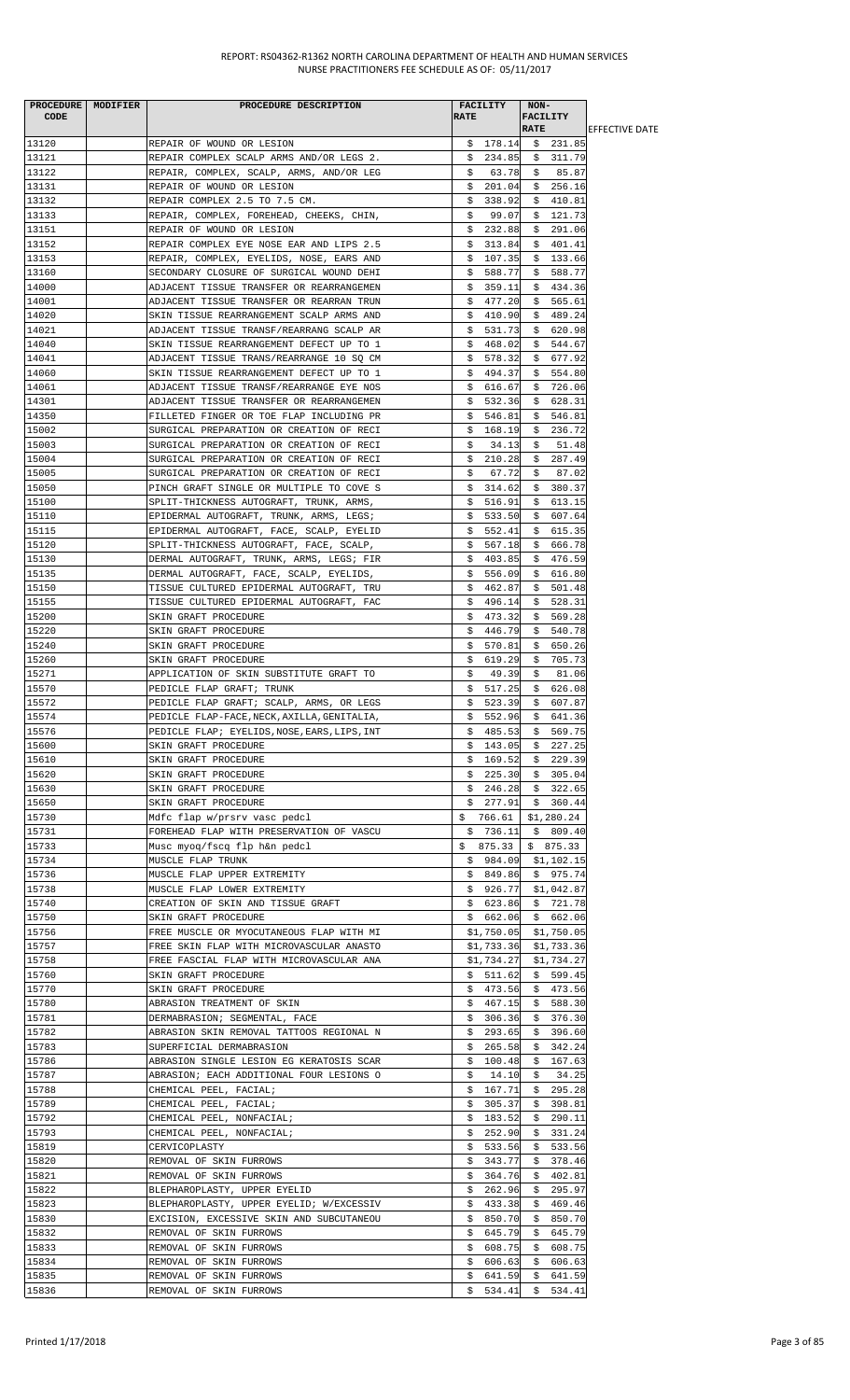|       | PROCEDURE MODIFIER | PROCEDURE DESCRIPTION                      | FACILITY          | NON-                    |                        |
|-------|--------------------|--------------------------------------------|-------------------|-------------------------|------------------------|
| CODE  |                    |                                            | <b>RATE</b>       | <b>FACILITY</b>         |                        |
|       |                    |                                            |                   | <b>RATE</b>             | <b>IEFFECTIVE DATE</b> |
| 15837 |                    | REMOVAL OF SKIN FURROWS                    |                   | $$483.66$ $$550.52$     |                        |
| 15838 |                    | EXCISION ON EXCESS SKIN SUBMENTAL FAT PA   |                   | $$416.62 \t$ 416.62$    |                        |
| 15839 |                    | EXCISION EXCESSIVE SKIN AND SUBQ TISSUE    |                   | $$524.07$$ \$ 608.84    |                        |
| 15840 |                    | SKIN REPAIR FOR NERVE PALSY                |                   | $$735.53$ $$735.53$     |                        |
| 15841 |                    | FACIAL NERVE PARALYSIS FREE MUSCLE GRAFT   | \$1,232.37        | \$1,232.37              |                        |
| 15842 |                    | GRAFT FOR FACIAL NERVE PARALYSIS; FREE M   | \$1,946.96        | \$1,946.96              |                        |
| 15847 |                    | EXCISION, EXCESSIVE SKIN AND SUBCUTANEOU   | \$275.89          | \$275.89                |                        |
| 15852 |                    | DRESSING CHANGE W/ ANESTHESIA, EXCLUDES    | \$35.85           | \$35.85                 |                        |
| 15920 |                    | REMOVAL OF TAIL BONE                       |                   | $$423.38 \quad $423.38$ |                        |
| 15922 |                    | REMOVAL OF TAIL BONE                       | \$537.78          | \$537.78                |                        |
| 15931 |                    | EXCISION SACRAL DECUBITIS ULCER PRIMARY    | \$483.27          | \$483.27                |                        |
| 15933 |                    | EXC SACRAL DECUBITUS ULCER WITH OSTECTOM   |                   | $$594.00 \$594.00$      |                        |
| 15934 |                    | EXCISION SACRAL DECUBITUS ULCER W SKIN F   | \$663.16          | \$663.16                |                        |
| 15935 |                    | EXC SACRAL PRESURE ULCER LOCAL SKIN FLAP   | \$788.44          | \$788.44                |                        |
| 15936 |                    | EXCISION, SACRAL PRESSURE ULCER, IN PREP   | \$642.90          | \$642.90                |                        |
| 15937 |                    | EXC SACRAL PRESSURE ULCER WITH OSTECTOMY   | \$751.29          | \$751.29                |                        |
| 15940 |                    | REMOVAL OF PRESSURE SORE                   | \$496.79          | \$496.79                |                        |
| 15941 |                    | EXCISION SACRAL DECUBITUS ULCER WITH OST   | \$644.01          | \$644.01                |                        |
| 15944 |                    | EXC ISCHIAL PRESSURE ULCER LOCAL SKIN FL   |                   | $$634.65$ \$634.65      |                        |
| 15945 |                    | EXC ISCHIAL PRESSURE ULCER WITH OSTECTOM   |                   | $$704.94$ \$ 704.94     |                        |
| 15946 |                    | EXCISION, ISCHIAL PRESSURE ULCER, WITH O   | \$1,180.65        | \$1,180.65              |                        |
| 15950 |                    | REMOVAL OF PRESSURE SORE                   | \$410.80          | \$410.80                |                        |
| 15951 |                    | EXCISION TROCHANTERIC DECUBITUS ULCER W    | \$586.00          | \$586.00                |                        |
| 15952 |                    | REMOVAL OF PRESSURE SORE                   | \$616.34          | \$616.34                |                        |
| 15953 |                    | REMOVAL OF PRESSURE SORE                   | \$686.23          | \$686.23                |                        |
| 15956 |                    | EXCISION, TROCHANTERIC PRESSURE ULCER, I   |                   | $$826.88$$ \$826.88     |                        |
| 15958 |                    | EXC TROCHANTERIC ULCER MYOCUTAN FLAP W O   | \$843.22          | \$843.22                |                        |
| 16000 |                    | TREATMENT OF BURNS                         | 35.16<br>S.       | 49.43<br>S.             |                        |
| 16020 |                    | DRESSINGS AND/OR DEBRIDEMENT OF PARTIAL-   | \$<br>41.40       | \$57.62                 |                        |
| 16025 |                    | DRESSINGS AND/OR DEBRIDEMENT OF PARTIAL-   | \$<br>85.06       | \$105.20                |                        |
| 16030 |                    | DRESSINGS AND/OR DEBRIDEMENT OF PARTIAL-   | \$<br>96.60       | \$125.69                |                        |
| 16035 |                    | ESCHAROTOMY; INITIAL INCISION              | \$159.98          | \$159.98                |                        |
| 17000 |                    | DESTRUCTION ANY METHOD PREMALIGNANT LESI   | \$<br>38.91       | \$<br>55.42             |                        |
| 17003 |                    | DESTRUCTION BY ANY METHOD, INCLUDING LAS   | 3.42<br>Ş.        | 5.38<br>Ş.              |                        |
| 17004 |                    | DESTRUCTION (EG, LASER SURGERY, ELECTROS   | 98.28<br>S.       | \$124.86                |                        |
| 17106 |                    | DESTRUCTION OF VASCULAR PROLIFERATIVE LE   | \$202.89          | \$245.42                |                        |
| 17107 |                    | DESTRUCTION VASCULAR PROLIFERATIVE LESIO   | \$<br>268.32      | \$325.11                |                        |
| 17108 |                    | DESTRUCTION VASCULAR LESIONS OVER 50.0 S   | \$350.17          | \$415.91                |                        |
| 17110 |                    |                                            | 48.35<br>S.       | 76.62<br>\$             |                        |
|       |                    | DESTRUCTION (EG, LASER SURGERY, ELECTROS   |                   |                         |                        |
| 17111 |                    | DESTRUCTION BY ANY METHOD OF FLAT WARTS,   | \$<br>60.44<br>\$ | \$<br>91.22             |                        |
| 17250 |                    | CHEMICAL CAUTERIZATION OF WOUND            | $26.63$ \$        | 52.08                   |                        |
| 17260 |                    | DESTRUCTION, MALIGNANT LESION (EG, LASER   | 48.76<br>Ş.       | 67.22<br>Ş.             |                        |
| 17261 |                    | DESTRUCT.MALIG. LESION-TRUNK, ARMS, LEGS;  | 65.77<br>Ş.       | 99.89<br>Ş.             |                        |
| 17262 |                    | DESTRUCT.MALIG. LESION-TRUNK, ARMS, LEGS;  | \$<br>84.23       | \$122.00                |                        |
| 17263 |                    | DESTRUCT. MALIG. LESION-TRUNK, ARMS, LEGS; | \$<br>93.29       | \$134.70                |                        |
| 17264 |                    | DESTRUCT.MALIG. LESION-TRUNK, ARMS, LEGS;  | 99.70<br>\$       | \$144.18                |                        |
| 17266 |                    | DESTRUCT. MALIG. LESION-TRUNK, ARMS, LEGS; | \$<br>116.18      | \$164.03                |                        |
| 17270 |                    | DESTRUCTION, MALIGNANT LESION (EG, LASER   | \$<br>71.14       | 103.88<br>\$.           |                        |
| 17271 |                    | DESTRUCTION MALIGNANT LESION SCALP, NECK-  | \$<br>80.11       | \$114.80                |                        |
| 17272 |                    | DESTRUCTION MALIGNANT LESION SCALP, NECK   | 92.96<br>\$       | \$131.57                |                        |
| 17273 |                    | DESTRUCTION MALIGNANT LESION SCALP, NECK   | 104.99<br>\$      | \$<br>146.96            |                        |
| 17274 |                    | DESTRUCTION MALIGNANT LESION SCALP, NECK-  | 128.97<br>Ş.      | 174.30<br>Ş.            |                        |
| 17276 |                    | DESTRUCTION MALIGNANT LESION SCALP, NECK   | 155.29<br>S.      | \$202.28                |                        |
| 17280 |                    | DESTRUCTION, MALIGNANT LESION (EG, LASER   | 64.65<br>\$       | 97.38<br>\$             |                        |
| 17281 |                    | DESTRUCTION MALIGNANT LESION FACE 0.6-1.   | 90.34<br>\$       | 124.74<br>\$            |                        |
| 17282 |                    | DESTRUCTION MALIGNANT LESION FACE 1.1-2.   | \$104.96          | \$<br>144.69            |                        |
| 17283 |                    | DESTRUCTION MALIGNANT LESION FACE 2.1-3.   | 131.51<br>Ş.      | \$175.16                |                        |
| 17284 |                    | DESTRUCTION MALIGNANT LESION FACE 3.1-4.   | \$156.98          | \$<br>203.97            |                        |
| 17286 |                    | DESTRUCTION MALIGNANT LESION FACE OVER 4   | 211.18<br>Ş.      | 258.74<br>Ş.            |                        |
| 17311 |                    | MOHS MICROGRAPHIC TECHNIQUE, INCLUDING R   | S.<br>283.32      | \$<br>490.05            |                        |
| 17312 |                    | MOHS MICROGRAPHIC TECHNIQUE, INCLUDING R   | \$150.70          | \$292.81                |                        |
| 17313 |                    | MOHS MICROGRAPHIC TECHNIQUE, INCLUDING R   | \$.<br>254.35     | 447.09<br>\$            |                        |
| 17314 |                    | MOHS MICROGRAPHIC TECHNIQUE, INCLUDING R   | \$<br>139.89      | 271.38<br>\$.           |                        |
| 17315 |                    | MOHS MICROGRAPHIC TECHNIQUE, INCLUDING R   | 39.76<br>Ş.       | 58.78<br>S.             |                        |
| 17340 |                    | CRYOTHERAPY (CO2 SLUSH, LIQUID N2) FOR A   | \$<br>34.29       | 35.41<br>\$             |                        |
| 17360 |                    | ACNE THERAPY                               | \$<br>72.95       | \$<br>93.93             |                        |
| 19001 |                    | PUNCTURE ASPIRATION OF CYST OF BREAST; E   | \$<br>17.66       | \$<br>20.75             |                        |
| 19020 |                    | INCISION OF BREAST LESION                  | 204.54<br>Ş.      | \$303.87                |                        |
| 19081 |                    | BX BREAST 1ST LESION STRTCTC               | 145.42<br>Ş.      | \$<br>528.81            |                        |
| 19082 |                    | BX BREAST ADD LESION STRTCTC               | 69.99<br>\$       | 427.83<br>\$            |                        |
| 19083 |                    | BX BREAST 1ST LESION US IMAG               | \$136.41          | 525.35<br>Ş.            |                        |
| 19084 |                    | BX BREAST ADD LESION US IMAG               | \$<br>65.80       | \$<br>421.98            |                        |
| 19085 |                    | BX BREAST 1ST LESION MR IMAG               | 159.38<br>\$      | 795.13<br>\$            |                        |
| 19086 |                    | BX BREAST ADD LESION MR IMAG               | \$<br>72.94       | 635.39<br>Ş.            |                        |
| 19100 |                    | BIOPSY OF BREAST; PERCUTANEOUS, NEEDLE C   | \$<br>51.84       | \$<br>99.40             |                        |
| 19101 |                    | BIOPSY OF BREAST; OPEN, INCISIONAL         | 155.73<br>\$      | \$<br>227.08            |                        |
| 19110 |                    | NIPPLE EXPLORATION W/ OR W/O EXCISION      | 231.18<br>Ş.      | 315.95<br>Ş.            |                        |
| 19112 |                    | EXCISION OF LACTIFEROUS DUCT FISTULA       | 207.32<br>S.      | 294.88<br>\$            |                        |
| 19120 |                    | EXCISION OF CYST, FIBROADENOMA, OR OTHER   | \$284.35          | \$329.66                |                        |
| 19125 |                    | EXCISION OF BREAST LESION IDENTIFIED BY    | 315.65<br>\$      | \$<br>365.17            |                        |
| 19126 |                    | EXCISION OF BREAST LESION IDENTIFIED BY    | \$119.69          | \$119.69                |                        |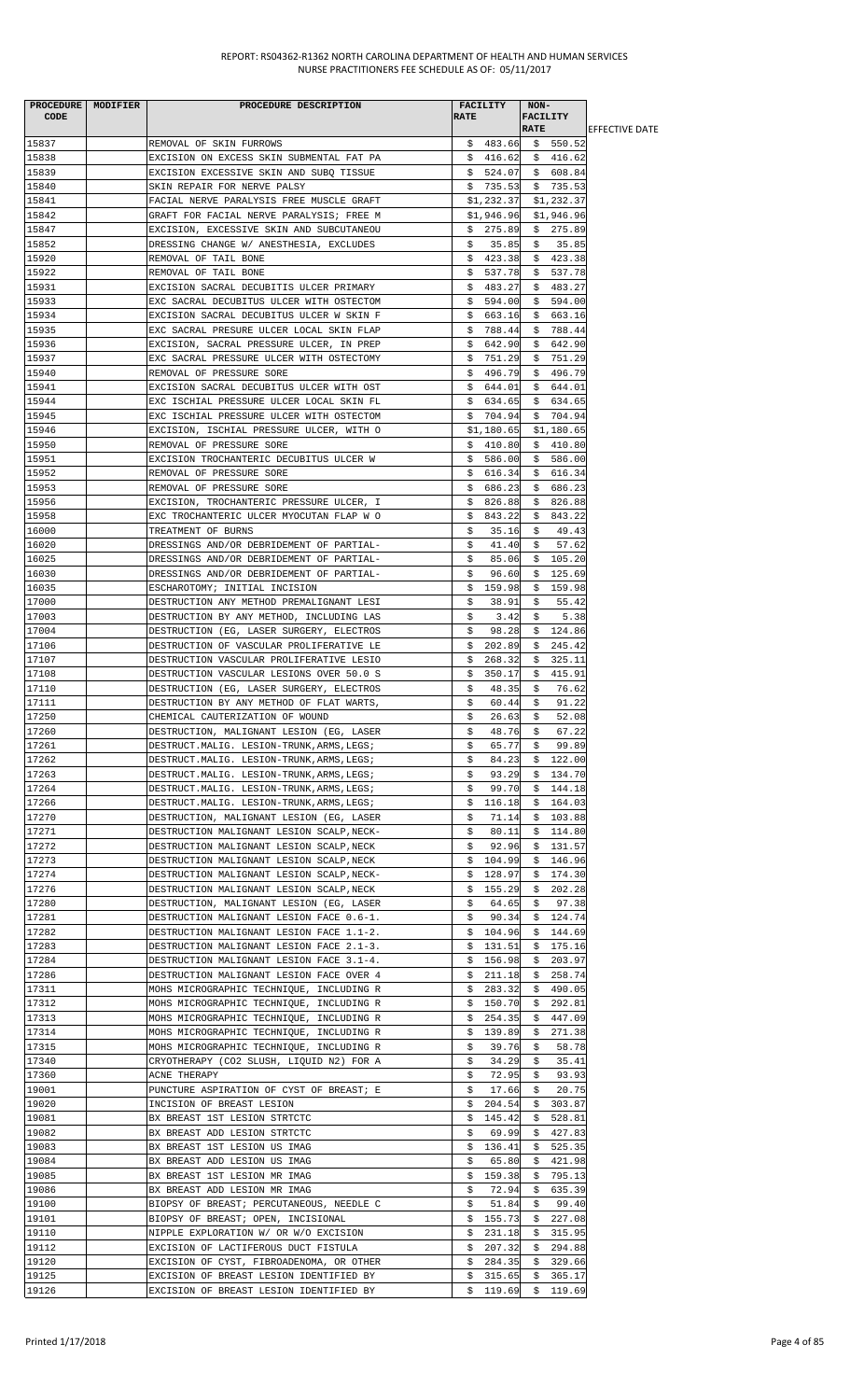| <b>CODE</b>    | PROCEDURE   MODIFIER | PROCEDURE DESCRIPTION                                                                | <b>RATE</b> | <b>FACILITY</b>          | NON-<br><b>FACILITY</b> |                          |                        |
|----------------|----------------------|--------------------------------------------------------------------------------------|-------------|--------------------------|-------------------------|--------------------------|------------------------|
|                |                      |                                                                                      |             |                          | <b>RATE</b>             |                          | <b>LEFFECTIVE DATE</b> |
| 19260          |                      | REMOVAL OF CHEST WALL LESION                                                         |             | $$869.31$ $$869.31$      |                         |                          |                        |
| 19271          |                      | REMOVAL OF CHEST WALL LESION                                                         |             | $$1,177.09$ $$1,177.09$  |                         |                          |                        |
| 19272<br>19281 |                      | REMOVAL OF CHEST WALL LESION                                                         |             | \$1,305.32<br>82.97      |                         | \$1,305.32               |                        |
| 19282          |                      | PERQ DEVICE BREAST 1ST IMAG<br>PERQ DEVICE BREAST EA IMAG                            | \$<br>\$    | 40.06                    |                         | \$192.08<br>\$133.35     |                        |
| 19283          |                      | PERQ DEV BREAST 1ST STRTCTC                                                          | \$          | 83.81                    |                         | \$217.89                 |                        |
| 19284          |                      | PERQ DEV BREAST ADD STRTCTC                                                          | \$          | 40.34                    |                         | \$159.72                 |                        |
| 19285          |                      | PERO DEV BREAST 1ST US IMAG                                                          | \$          | 71.07                    |                         | \$367.29                 |                        |
| 19286          |                      | PERQ DEV BREAST ADD US IMAG                                                          | \$          | 34.58                    |                         | \$307.76                 |                        |
| 19287          |                      | PERO DEV BREAST 1ST MR GUIDE                                                         |             | \$113.54                 |                         | \$678.20                 |                        |
| 19288          |                      | PERO DEV BREAST ADD MR GUIDE                                                         | \$          | 51.77                    |                         | \$541.21                 |                        |
| 19296          |                      | PLACEMENT OF RADIOTHERAPY AFTERLOADING B                                             | \$          | 153.62                   |                         | \$2,760.14               |                        |
| 19298          |                      | PLACEMENT OF RADIOTHERAPY AFTERLOADING B                                             | \$          | 253.22                   |                         | \$947.86                 |                        |
| 19300          |                      | MASTECTOMY FOR GYNECOMASTIA                                                          |             | \$275.41                 |                         | \$349.82                 |                        |
| 19301<br>19302 |                      | MASTECTOMY, PARTIAL (EG, LUMPECTOMY, TYL<br>MASTECTOMY, PARTIAL (EG, LUMPECTOMY, TYL |             | \$441.52<br>\$631.96     |                         | \$441.52<br>\$631.96     |                        |
| 19303          |                      | MASTECTOMY, SIMPLE, COMPLETE                                                         |             | \$683.16                 |                         | \$683.16                 |                        |
| 19304          |                      | MASTECTOMY, SUBCUTANEOUS                                                             |             | \$394.07                 |                         | \$394.07                 |                        |
| 19305          |                      | MASTECTOMY, RADICAL, INCLUDING PECTORAL                                              |             | \$787.80                 |                         | \$787.80                 |                        |
| 19306          |                      | MASTECTOMY, RADICAL, INCLUDING PECTORAL                                              | Ş.          | 825.37                   | \$                      | 825.37                   |                        |
| 19307          |                      | MASTECTOMY, MODIFIED RADICAL, INCLUDING                                              |             | \$830.19                 |                         | \$830.19                 |                        |
| 19316          |                      | MASTOPEXY                                                                            |             | \$563.00                 |                         | \$563.00                 |                        |
| 19318          |                      | REDUCTION MAMMAPLASTY                                                                |             | \$828.87                 |                         | \$828.87                 |                        |
| 19328          |                      | REMOVAL OF INTACT MAMMARY IMPLANT                                                    |             | \$ 351.06                |                         | \$351.06                 |                        |
| 19330          |                      | REMOVAL OF IMPLANT MATERIAL                                                          |             | \$451.91                 |                         | \$451.91                 |                        |
| 19357          |                      | BREAST RECONSTRUCTION IMMEDIATE OR DELAY                                             |             | \$1,116.04               |                         | \$1,116.04               |                        |
| 19361          |                      | BREAST RECONSTRUCTION WITH LATISSIMUS DO                                             |             | \$1,200.64               |                         | \$1,200.64               |                        |
| 19370<br>19371 |                      | OPEN PERIPROSTHETIC CAPSULOTOMY BREAST<br>PERIPROSTHETIC CAPSULECTOMY BREAST         |             | \$489.67<br>\$564.98     |                         | \$489.67<br>\$564.98     |                        |
| 19380          |                      | REVISION OF RECONSTRUCTED BREAST                                                     | Ş.          | 552.66                   |                         | \$552.66                 |                        |
| 20005          |                      | INCISION OF ABSCESS                                                                  |             | \$174.93                 |                         | \$217.46                 |                        |
| 20100          |                      | EXPLORATION OF PENETRATING WOUND (SEPARA                                             |             | \$438.58                 |                         | \$438.58                 |                        |
| 20101          |                      | EXPLORATION OF PENETRATING WOUND (SEPARA                                             |             | \$149.47                 |                         | \$277.88                 |                        |
| 20102          |                      | EXPLORATION OF PENETRATING WOUND (SEPARA                                             |             | \$182.29                 |                         | \$325.53                 |                        |
| 20103          |                      | EXPLORATION OF PENETRATING WOUND (SEPARA                                             | Ş.          | 259.18                   |                         | \$397.66                 |                        |
| 20150          |                      | EXCISION OF EPIPHYSEAL BAR, WITH OR WITH                                             |             | \$707.85                 |                         | \$707.85                 |                        |
| 20206          |                      | BIOPSY MUSCLE PERCUTANEOUS NEEDLE                                                    | \$          | 48.34                    | Ş.                      | 185.71                   |                        |
| 20240          |                      | BONE BIOPSY OPEN SUPERFICIAL                                                         | \$          | 167.99                   |                         | \$167.99                 |                        |
| 20245          |                      | BONE BIOPSY OPEN DEEP                                                                |             | \$458.49<br>275.77       |                         | \$458.49<br>275.77       |                        |
| 20250<br>20251 |                      | BONE BIOPSY<br>BONE BIOPSY                                                           | \$<br>\$    |                          | \$                      | 305.76 \$ 305.76         |                        |
| 20500          |                      | INJECTION OF SINUS TRACT                                                             | Ş.          | 69.76                    | Ş.                      | 84.30                    |                        |
| 20501          |                      | INJECTION OF SINUS TRACT DIAGNOSTIC SINO                                             | \$          | 31.86                    | \$                      | 93.97                    |                        |
| 20520          |                      | REMOVAL OF FOREIGN BODY                                                              | \$          | 103.39                   | \$                      | 135.00                   |                        |
| 20525          |                      | REMOVAL OF FOREIGN BODY                                                              | \$          | 181.68                   | \$                      | 327.71                   |                        |
| 20526          |                      | INJECTION, THERAPEUTIC (EG, LOCAL ANESTH                                             | \$          | 43.50                    | \$                      | 54.98                    |                        |
| 20550          |                      | INJECTION(S); SINGLE TENDON SHEATH, OR L                                             | \$          | 31.96                    | \$                      | 42.59                    |                        |
| 20551          |                      | INJECTION(S); SINGLE TENDON ORIGIN/INSER                                             | \$          | 32.61                    | \$                      | 42.13                    |                        |
| 20552          |                      | INJECTION(S); SINGLE OR MULTIPLE TRIGGER                                             | S.          | 27.64                    | S.                      | 38.27                    |                        |
| 20553<br>20600 |                      | INJECTION(S); SINGLE OR MULTIPLE TRIGGER<br>DRAIN/INJ JOINT/BURSA W/O US             | \$<br>\$    | 30.73<br>30.45           | \$<br>\$                | 42.75<br>39.96           |                        |
| 20604          |                      | DRAIN/INJ JOINT/BURSA W/US                                                           | \$          | 38.51                    | \$                      | 59.41                    |                        |
| 20605          |                      | DRAIN/INJ JOINT/BURSA W/O US                                                         | \$          | 31.61                    | \$                      | 42.81                    |                        |
| 20606          |                      | DRAIN/INJ JOINT/BURSA W/US                                                           | \$          | 43.61                    | \$                      | 65.38                    |                        |
| 20610          |                      | DRAIN/INJ JOINT/BURSA W/O US                                                         | \$          | 37.75                    | \$                      | 55.10                    |                        |
| 20611          |                      | DRAIN/INJ JOINT/BURSA W/US                                                           | \$          | 51.08                    | S.                      | 74.84                    |                        |
| 20612          |                      | ASPIRATION AND/OR INJECTION OF GANGLION                                              | \$          | 32.60                    | \$                      | 42.67                    |                        |
| 20615          |                      | ASPIRATION & INJ FOR TREATMENT OF BONE C                                             | \$          | 117.04                   | \$                      | 155.36                   |                        |
| 20650          |                      | INSERTION & REMOVAL BONE PIN                                                         | \$          | 115.39                   | \$                      | 141.70                   |                        |
| 20661          |                      | FIXATION PROCEDURE                                                                   | Ş.          | 335.38                   | \$                      | 335.38                   |                        |
| 20662<br>20663 |                      | APPLICATION OF HALO PELVIC                                                           | \$          | 348.62                   |                         | \$348.62                 |                        |
| 20664          |                      | FIXATION PROCEDURE<br>APPLICATION OF HALO, INCLUDING REMOVAL,                        | \$<br>Ş.    | 322.56<br>551.93         | Ş.<br>\$                | 322.56<br>551.93         |                        |
| 20665          |                      | REMOVAL OF CRANIAL TONGS OR HALO (STABIL                                             | S.          | 74.09                    | \$                      | 87.79                    |                        |
| 20670          |                      | REMOVAL OF IMPLANT SUPERFICIAL EG BURIED                                             | \$          | 108.40                   | \$                      | 275.13                   |                        |
| 20680          |                      | REMOVAL OF BURIED SUPPORT                                                            | Ş.          | 302.20                   | Ş.                      | 420.53                   |                        |
| 20690          |                      | APPLICATION EXTERNAL FIXATION, UNIPLANE                                              |             | \$398.83                 |                         | \$398.83                 |                        |
| 20692          |                      | APPLICATION OF MULTIPLANE UNILATERAL EXT                                             |             | \$745.75                 |                         | \$745.75                 |                        |
| 20693          |                      | ADJUSTMENT OR REVISION EXTERNAL FIXATION                                             |             | \$334.48                 |                         | \$334.48                 |                        |
| 20694          |                      | REMOVAL UNDER ANESTHESIA EXTERNAL FIXATI                                             | \$.         | 244.16                   |                         | \$302.34                 |                        |
| 20802          |                      | REPLANTATION OF ARM                                                                  |             | \$1,833.48               |                         | \$1,833.48               |                        |
| 20805          |                      | REPLANTATION FOREARM, COMPLETE AMPUTATIO                                             |             | \$2,245.65               |                         | \$2,245.65               |                        |
| 20808          |                      | REIMPLANTATION OF HAND                                                               |             | \$3,032.45               |                         | \$3,032.45               |                        |
| 20816<br>20822 |                      | REIMPLANTATION OF DIGIT<br>REPLANTATION DIGIT EXCL THUMB, COMPLETE                   |             | \$1,673.19<br>\$1,418.49 |                         | \$1,673.19<br>\$1,418.49 |                        |
| 20824          |                      | REPLANTATION THUMB, COMPLETE AMPUTATION                                              |             | \$1,666.81               |                         | \$1,666.81               |                        |
| 20827          |                      | REPLANTATION THUMB, COMPLETE AMPUTATION                                              |             | \$1,473.89               |                         | \$1,473.89               |                        |
| 20838          |                      | REPLANTATION FOOT COMPLETE                                                           |             | \$1,850.85               |                         | \$1,850.85               |                        |
| 20900          |                      | REMOVAL OF BONE FOR GRAFT                                                            |             | \$193.81                 |                         | \$299.27                 |                        |
| 20902          |                      | REMOVAL OF BONE FOR GRAFT                                                            |             | \$268.36                 | \$                      | 268.36                   |                        |
| 20910          |                      | REMOVE CARTILAGE FOR GRAFT                                                           |             | $$314.04$ $$314.04$      |                         |                          |                        |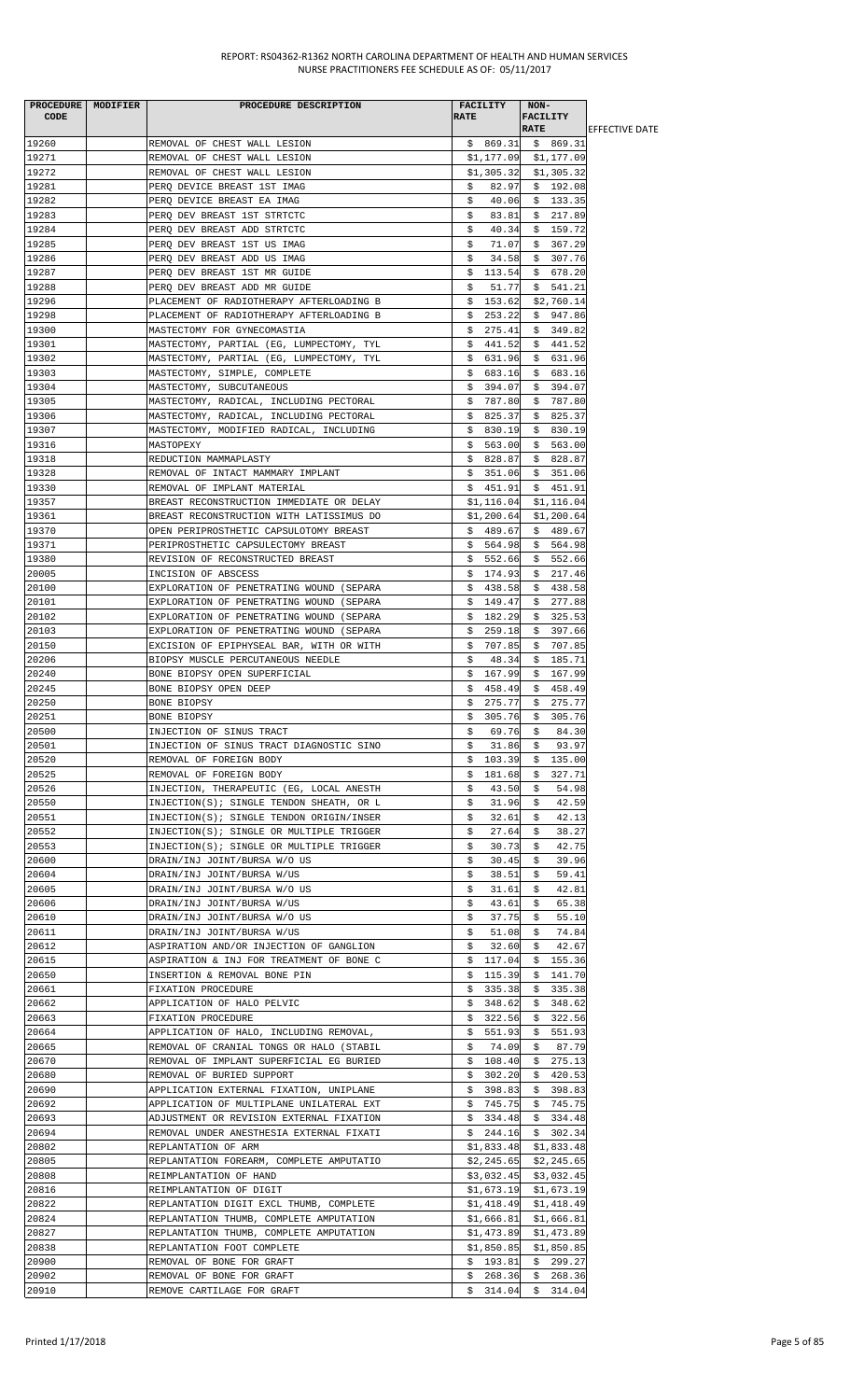| CODE           | PROCEDURE MODIFIER | PROCEDURE DESCRIPTION                                                                | <b>FACILITY</b><br><b>RATE</b> | NON-<br><b>FACILITY</b>               |                        |
|----------------|--------------------|--------------------------------------------------------------------------------------|--------------------------------|---------------------------------------|------------------------|
|                |                    |                                                                                      |                                | <b>RATE</b>                           | <b>IEFFECTIVE DATE</b> |
| 20912<br>20920 |                    | CARTILAGE GRAFT COSTOCHONDRAL NASAL SEPT                                             | \$352.88<br>\$297.43           | \$352.88<br>\$297.43                  |                        |
| 20922          |                    | REMOVAL OF TISSUE FOR GRAFT<br>REMOVAL OF TISSUE FOR GRAFT                           | \$364.65                       | \$437.95                              |                        |
| 20924          |                    | REMOVAL OF TENDON FOR GRAFT                                                          | \$368.09                       | \$368.09                              |                        |
| 20926          |                    | REMOVAL OF TISSUE FOR GRAFT                                                          | \$317.76                       | \$317.76                              |                        |
| 20937          |                    | AUTOGRAFT FOR SPINE SURGERY ONLY (INCLUD                                             | \$129.15                       | \$129.15                              |                        |
| 20938          |                    | AUTOGRAFT FOR SPINE SURGERY ONLY (INCLUD                                             | \$<br>140.26                   | \$140.26                              |                        |
| 20950          |                    | MONITOR INTERSTITIAL PRESSURE                                                        | \$<br>67.12                    | \$172.86                              |                        |
| 20955          |                    | FIBULA GRAFT W/MICROVASCULAR ANASTOMOSIS                                             | \$1,898.82                     | \$1,898.82                            |                        |
| 20956          |                    | BONE GRAFT WITH MICROVASCULAR ANASTOMOSI                                             | \$1,981.45                     | \$1,981.45                            |                        |
| 20957<br>20962 |                    | BONE GRAFT WITH MICROVASCULAR ANASTOMOSI                                             |                                | $$1,896.16$ $$1,896.16$<br>\$1,939.92 |                        |
| 20969          |                    | BONE GRAFT WITH MICROVASCULAR ANASTOMOSI<br>FREE OSTEOCUTANEOUS FLAP WITH MICROVASCU | \$1,939.92<br>\$2,104.01       | \$2,104.01                            |                        |
| 20970          |                    | FREE OSTEOCUTANEOUS FLAP WITH MICROVASCU                                             | \$2,113.75                     | \$2,113.75                            |                        |
| 20972          |                    | OSTEOCUTANEOUS FLAP MICROVASCULAR ANASTO                                             | \$1,934.52                     | \$1,934.52                            |                        |
| 20973          |                    | FREE OSTEOCUTANEOUS FLAP GREAT TOE WEB S                                             | \$2,030.99                     | \$2,030.99                            |                        |
| 20983          |                    | ABLATE BONE TUMOR(S) PERQ                                                            | \$337.76                       | \$5,634.44                            |                        |
| 21010          |                    | ARTHROTOMY, TEMPOROMANDIBULAR JOINT                                                  | \$533.63                       | \$533.63                              |                        |
| 21011          |                    | EXCISION, TUMOR, SOFT TISSUE OF FACE OR                                              | \$146.58                       | \$187.10                              |                        |
| 21012          |                    | EXC FACE LES SBO 2 CM/>                                                              | \$200.50                       | \$200.50                              |                        |
| 21013<br>21014 |                    | EXCISION, TUMOR, SOFT TISSUE OF FACE AND                                             | \$236.36<br>\$309.85           | \$290.91<br>\$309.85                  |                        |
| 21015          |                    | EXCISION, TUMOR, SOFT TISSUE OF FACE AND<br>RADICAL RESECTION OF TUMOR SOFT FACE OR  | \$310.06                       | \$310.06                              |                        |
| 21016          |                    | RADICAL RESECTION OF TUMOR (EG, MALIGNAN                                             | 621.14<br>Ş.                   | 621.14<br>Ş.                          |                        |
| 21025          |                    | EXCISION OF BONE, MANDIBLE                                                           | \$544.28                       | \$634.63                              |                        |
| 21026          |                    | EXCISION OF BONE, FACIAL BONES                                                       | \$348.32                       | \$417.97                              |                        |
| 21029          |                    | REMOVAL BY CONTOURING BENIGN TUMOR FACIA                                             | \$<br>455.84                   | \$<br>534.73                          |                        |
| 21030          |                    | EXCISION OF BENIGN TUMOR OR CYST OF MAXI                                             | \$289.81                       | \$349.96                              |                        |
| 21031          |                    | EXCISION OF TORUS MANDIBULARIS                                                       | \$207.39                       | \$<br>268.66                          |                        |
| 21032          |                    | EXCISION OF MAXILLARY TORUS PALATINUS                                                | 204.45<br>\$.                  | 272.15<br>\$                          |                        |
| 21034          |                    | EXCISION OF MALIGNANT TUMOR OF MAXILLA O                                             | \$.<br>860.00                  | \$961.01                              |                        |
| 21040<br>21044 |                    | EXCISION OF BENIGN TUMOR OR CYST OF MAND<br>EXCISION MALIGNANT TUMOR MANDIBLE        | \$288.13<br>642.89<br>\$.      | \$352.75<br>642.89<br>\$              |                        |
| 21045          |                    | EXC MALIGNANCY MANDIBLE RADICAL                                                      | \$<br>897.24                   | \$<br>897.24                          |                        |
| 21046          |                    | EXCISION OF BENIGN TUMOR OR CYST OF MAND                                             | 790.53<br>S.                   | \$790.53                              |                        |
| 21047          |                    | EXCISION OF BENIGN TUMOR OR CYST OF MAND                                             | \$<br>960.07                   | 960.07<br>S.                          |                        |
| 21048          |                    | EXCISION OF BENIGN TUMOR OR CYST OF MAXI                                             | 801.41<br>Ş.                   | 801.41<br>Ş.                          |                        |
| 21049          |                    | EXCISION OF BENIGN TUMOR OR CYST OF MAXI                                             | \$928.15                       | \$928.15                              |                        |
| 21050          |                    | ARTHRECTOMY TEMPOROMANDIBULAR JOINT UNIL                                             | \$630.10                       | \$630.10                              |                        |
| 21060          |                    | MENISECTOMY TEMPOROMANDIBULAR JOINT UNIL                                             | \$<br>576.04                   | \$576.04                              |                        |
| 21070          |                    | CORONOIDECTOMY                                                                       | \$<br>467.75                   | \$467.75                              |                        |
| 21073<br>21100 |                    | MANIPULATION OF TEMPOROMANDIBULAR JOINT(<br>MAXILLOFACIAL FIXATION                   | \$174.13<br>\$286.83           | \$260.03<br>\$498.88                  |                        |
| 21110          |                    | APPLICA INTERDENTAL FIXATION DEVICE COND                                             |                                | $$450.52 \t$526.89$                   |                        |
| 21120          |                    | GENIOPLASTY; AUGMENTATION                                                            | \$354.34                       | \$437.98                              |                        |
| 21121          |                    | GENIOPLASTY; AUGMENTATION SLIDING OSTEOT                                             | \$471.42                       | \$548.92                              |                        |
| 21122          |                    | GENIOPLASTY; AUGMENTATION 2 OR MORE OSTE                                             |                                | $$519.78 \t$519.78$                   |                        |
| 21123          |                    | GENIOPLASTY; AUGMENTATION SLIDING INTERP                                             | \$623.56                       | \$623.56                              |                        |
| 21125          |                    | AUGMENTATION MANDIBULAR BODY OR ANGLE PR                                             | 546.02<br>Ş.                   | \$2,118.54                            |                        |
| 21127          |                    | AUGMENTATION MANDIBULAR BODY ANGLE W/ BO                                             | \$637.97                       | \$2,521.31                            |                        |
| 21137          |                    | REDUCTION FOREHEAD; CONTOURING ONLY                                                  | \$.<br>526.10                  | 526.10<br>Ş.                          |                        |
| 21138<br>21139 |                    | REDUCTION FOREHEAD CONTOURING & APPLICAT<br>REDUCTION FOREHEAD CONTOURING, SETBACK S | \$657.19<br>\$737.92           | \$657.19<br>\$737.92                  |                        |
| 21141          |                    | RECONSTRUCTION MIDFACE, LEFORT I; SINGLE                                             | \$989.23                       | \$989.23                              |                        |
| 21142          |                    | RECONSTRUCTION MIDFACE, LEFORT I; TWO PI                                             |                                | $$978.55$ $$978.55$                   |                        |
| 21143          |                    | RECONSTRUCTION MIDFACE, LEFORT I; THREE                                              | \$1,015.25                     | \$1,015.25                            |                        |
| 21145          |                    | RECONSTRUCTION MIDFACE, LEFORT I; SINGLE                                             | \$1,138.34                     | \$1,138.34                            |                        |
| 21146          |                    | RECONSTRUCTION MIDFACE, LEFORT I; TWO PI                                             | \$1,214.84                     | \$1,214.84                            |                        |
| 21147          |                    | RECONSTRUCTION MIDFACE, LEFORT I; THREE                                              | \$1,251.02                     | \$1,251.02                            |                        |
| 21150          |                    | RECONSTRUCTION MIDFACE ANTERIOR INTRUSIO                                             | \$1,241.99                     | \$1,241.99                            |                        |
| 21151          |                    | RECONSTRUCT MIDFACE ANY DIRECTION REQ BO                                             | \$1,499.56                     | \$1,499.56                            |                        |
| 21154          |                    | RECONSTRUCT MIDFACE ANY TYPE REQUIRING B                                             | \$1,516.42                     | \$1,516.42                            |                        |
| 21155<br>21159 |                    | RECONSTRUCT MIDFACE ANY TYPE W GRAFT, W<br>RECONSTRUCT MIDFACE, LEFORT III, W BONE   | \$1,720.83                     | \$1,720.83<br>$$2,081.93$ $$2,081.93$ |                        |
| 21160          |                    | RECONSTRUCT MIDFACE, LEFORT III W/ LEFOR                                             | \$2,143.92                     | \$2,143.92                            |                        |
| 21172          |                    | RECONSTRUCT ORBITAL RIM/FOREHEAD W/WO GR                                             | \$1,317.83                     | \$1,317.83                            |                        |
| 21175          |                    | RECONSTRUCT BIFRONTAL ORBITAL RIMS/FOREH                                             | \$1,591.21                     | \$1,591.21                            |                        |
| 21179          |                    | RECONSTRUCT FOREHEAD/ORBITAL RIMS WITH G                                             |                                | \$1,089.74 \$1,089.74                 |                        |
| 21180          |                    | RECONSTRUCT FOREHEAD/ORBITAL RIMS WITH A                                             | \$1,242.31                     | \$1,242.31                            |                        |
| 21181          |                    | REMOVAL BY CONTOURING OF BENIGN TUMOR CR                                             | \$518.68                       | \$518.68                              |                        |
| 21182          |                    | RECONSTRUCTION OF ORBITAL WALLS, RIMS, F                                             |                                | $$1,512.02$ $$1,512.02$               |                        |
| 21183          |                    | RECONSTRUCTION OF ORBITAL WALLS, RIMS, F                                             | \$1,691.00                     | \$1,691.00                            |                        |
| 21184<br>21188 |                    | RECONSTRUCTION OF ORBITAL WALLS, RIMS, F<br>RECONSTR. MIDFACE, OSTEOTOMIES, W BONE G | \$1,808.68<br>\$1,195.62       | \$1,808.68<br>\$1,195.62              |                        |
| 21193          |                    | RECONSTRUCTION OF MANDIBULAR RAMI, HORIZ                                             | \$914.46                       | \$914.46                              |                        |
| 21194          |                    | RECONSTR. MANDIBULAR RAMUS, OSTEOTOMY W                                              | \$1,044.28                     | \$1,044.28                            |                        |
| 21195          |                    | RECONSTRUCTION OF MANDIBULAR RAMI AND/OR                                             | \$979.85                       | \$979.85                              |                        |
| 21196          |                    | RECONSTR. MANDIBULAR RAMUS W INTER. RIGI                                             | \$1,067.89                     | \$1,067.89                            |                        |
| 21198          |                    | OSTEOTOMY, MANDIBLE, SEGMENTAL                                                       | \$839.06                       | \$839.06                              |                        |
| 21199          |                    | OSTEOTOMY, MANDIBLE, SEGMENTAL; WITH GEN                                             |                                | $$762.35$ $$762.35$                   |                        |
| 21206          |                    | OSTEOTOMY, MAXILLA, SEGMENTAL                                                        |                                | $$826.60 \$826.60$                    |                        |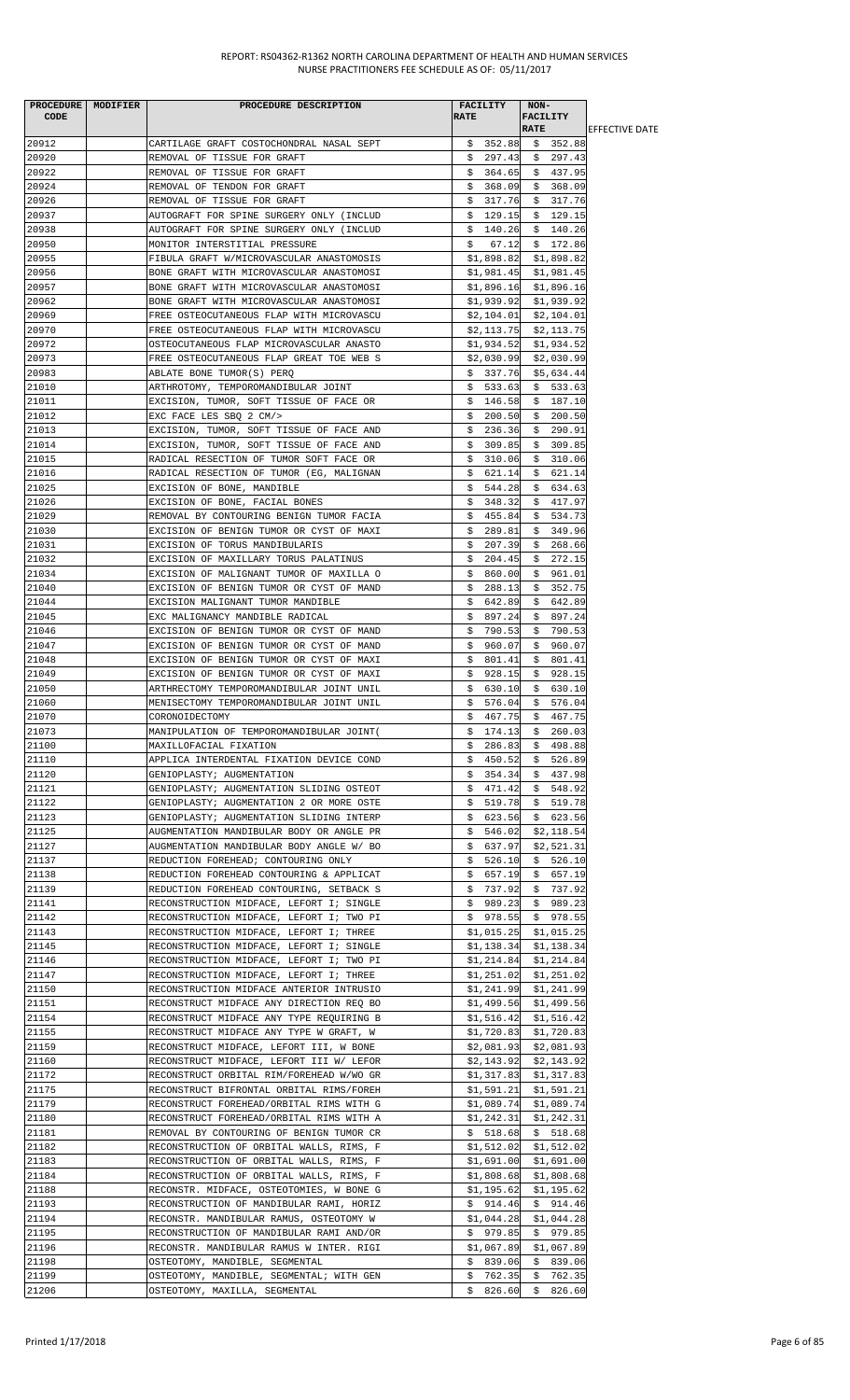| <b>CODE</b>    | PROCEDURE   MODIFIER | PROCEDURE DESCRIPTION                                                                | FACILITY<br><b>RATE</b>  | NON-<br><b>FACILITY</b>  |                        |
|----------------|----------------------|--------------------------------------------------------------------------------------|--------------------------|--------------------------|------------------------|
|                |                      |                                                                                      |                          | <b>RATE</b>              | <b>IEFFECTIVE DATE</b> |
| 21208          |                      | AUGMENTATION OSTEOPLASTY OF FACIAL BONES                                             |                          | $$601.52$ $$1,212.23$    |                        |
| 21209<br>21210 |                      | REDUCTION OSTEOPLASTY OF FACIAL BONES<br>BONE GRAFT                                  | \$601.35                 | \$461.09\$578.87         |                        |
| 21215          |                      | BONE GRAFT                                                                           | \$627.13                 | \$1,447.63<br>\$2,451.71 |                        |
| 21230          |                      | CARTILAGE GRAFT                                                                      | \$561.50                 | \$561.50                 |                        |
| 21235          |                      | CARTILAGE GRAFT                                                                      | \$410.15                 | \$514.78                 |                        |
| 21240          |                      | ARTHROPLASTY, TEMPOROMANDIBULAR JOINT W/                                             | \$811.88                 | \$811.88                 |                        |
| 21242          |                      | ARTHROPLASTY TEMPOROMANDIBULAR JOINT W A                                             | \$743.54                 | \$743.54                 |                        |
| 21243          |                      | ARTHOPLASTY, TEMPOROMANDIBULAR JOINT                                                 | \$1,221.51               | \$1,221.51               |                        |
| 21244          |                      | RECONSTRUCTION OF MANDIBLE                                                           | \$758.40                 | \$758.40                 |                        |
| 21247          |                      | RECONST. MANDIBULAR CONDYLE W BONE/CARTI                                             | \$1,188.88               | \$1,188.88               |                        |
| 21255<br>21256 |                      | RECONST. ZYGOMATIC ARCH, GLENOID FOSSA W<br>RECONST. ORBIT W OSTEOTOMIES AND BONE GR | \$1,048.50<br>\$858.60   | \$1,048.50<br>\$858.60   |                        |
| 21260          |                      | ORBITAL HYPERTELORISM CORRECTION OSTEOTO                                             | \$965.54                 | \$965.54                 |                        |
| 21261          |                      | ORBITAL HYPERTELORISM COMB WITH INTRA AN                                             |                          | $$1,655.90$ $$1,655.90$  |                        |
| 21263          |                      | ORBITAL HYPERTELORISM WITH FOREHEAD ADVA                                             | \$1,490.38               | \$1,490.38               |                        |
| 21267          |                      | ORBITAL REPOSITIONING                                                                | \$1,126.87               | \$1,126.87               |                        |
| 21268          |                      | ORBITAL REPOSITIONING INTRA AND EXTERNAL                                             | \$1,401.87               | \$1,401.87               |                        |
| 21270          |                      | MALAR AUGMENTATION, BONE OR ALLOPLASTIC                                              | \$512.41                 | \$651.74                 |                        |
| 21275          |                      | SECONDARY REV ORBITOCRANIOFACIAL RECONOS                                             | \$590.26                 | \$590.26                 |                        |
| 21280          |                      | MEDIAL CANTHOPLASTY                                                                  | \$379.89                 | \$379.89                 |                        |
| 21282          |                      | LATERAL CANTHOPEXY                                                                   | \$250.42                 | \$250.42                 |                        |
| 21295<br>21296 |                      | REDUCTION MASSETER MUSCLE EXTRAORAL APPR<br>REDUCTION MASSETER MUSCLE INTRAORAL APPR | \$124.97<br>304.14<br>Ş. | \$124.97<br>304.14<br>\$ |                        |
| 21310          |                      | TREATMENT OF CLOSED OR OPEN NASAL FRACTU                                             | \$.<br>21.85             | 74.46<br>\$              |                        |
| 21315          |                      | TREATMENT OF NOSE FRACTURE                                                           | \$106.59                 | \$182.69                 |                        |
| 21320          |                      | MANIPULATION INSTRUMENTAL COMPLICATED NA                                             | 99.99<br>Ş.              | \$176.09                 |                        |
| 21325          |                      | REPAIR OF NOSE FRACTURE                                                              | \$332.98                 | \$332.98                 |                        |
| 21330          |                      | REPAIR OF NOSE FRACTURE                                                              | \$409.69                 | \$409.69                 |                        |
| 21335          |                      | REPAIR OF NOSE FRACTURE                                                              | \$531.81                 | \$531.81                 |                        |
| 21336          |                      | OPEN TX NASAL SEPTAL FX, W/WO STABILIZAT                                             | \$457.66                 | \$457.66                 |                        |
| 21337          |                      | TREATMENT CLOSED NASAL SEPTAL FRACTURE                                               | \$204.12                 | \$274.62                 |                        |
| 21338<br>21339 |                      | OPEN TREATMENT NASOETHMOID FRACTURE WITH                                             | \$523.15<br>\$584.37     | \$523.15                 |                        |
| 21340          |                      | OPEN TREATMENT NASOETHMOID FRACTURE WITH<br>TR CLOSED/OPEN NASOETH COM FR W SPLINT W | \$587.68                 | \$584.37<br>\$587.68     |                        |
| 21343          |                      | OPEN TREATMENT OF DEPRESSED FRONTAL SINU                                             | \$ 831.48                | \$831.48                 |                        |
| 21344          |                      | OPEN TX OF FRONTAL SINUS FX                                                          | \$1,097.05               | \$1,097.05               |                        |
| 21345          |                      | TR NASOMAX COMP FR WITH INTERDENTAL WIRE                                             | \$476.42                 | \$573.21                 |                        |
| 21346          |                      | OP TR NASOMAX COM FR W WIRING A/O LOCAL                                              | \$688.07                 | \$688.07                 |                        |
| 21347          |                      | OP TR NASOMAC COM FR W WIR A/O LO FI W M                                             | \$798.20                 | \$798.20                 |                        |
| 21348          |                      | OPEN TX NASOMAXILLARY FX WITH BONE GRAFT                                             | \$851.98                 | \$851.98                 |                        |
| 21355          |                      | REPAIR CHEEK BONE FRACTURE                                                           | \$234.81                 | \$309.78                 |                        |
| 21356          |                      | OPEN TX DEPRESSED ZYGOMATIC ARCH FX                                                  | \$269.30                 | \$346.80                 |                        |
| 21360<br>21365 |                      | OPEN TREATMENT OF CLOSED OR OPEN DEPRESS<br>REPAIR CHEEK BONE FRACTURE               | \$383.75<br>\$ 807.23    | \$383.75<br>\$807.23     |                        |
| 21366          |                      | OPEN TX MALAR AREA FX INC ZYGOMATIC ARCH                                             | \$897.43                 | \$897.43                 |                        |
| 21385          |                      | REPAIR EYE SOCKET FRACTURE                                                           |                          | $$517.89$ $$517.89$      |                        |
| 21386          |                      | REPAIR EYE SOCKET FRACTURE                                                           | \$484.32                 | \$484.32                 |                        |
| 21387          |                      | REPAIR EYE SOCKET FRACTURE                                                           | 540.52<br>Ş.             | \$540.52                 |                        |
| 21390          |                      | REPAIR EYE SOCKET FRACTURE                                                           | \$560.48                 | \$560.48                 |                        |
| 21395          |                      | REPAIR EYE SOCKET FRACTURE                                                           | 708.14<br>Ş.             | 708.14<br>Ş.             |                        |
| 21400          |                      | TREAT EYE SOCKET FRACTURE                                                            | \$102.66                 | \$124.21                 |                        |
| 21401          |                      | CLOSED TX ORBIT W/MANIPULJ                                                           | \$211.78                 | \$330.67                 |                        |
| 21406<br>21407 |                      | REPAIR EYE SOCKET FRACTURE<br>REPAIR EYE SOCKET FRACTURE                             | \$391.75<br>\$464.31     | \$391.75<br>\$464.31     |                        |
| 21408          |                      | OPEN TX OF FX ORBIT EXCEPT "BLOWOUT" W/B                                             | \$639.37                 | \$639.37                 |                        |
| 21421          |                      | TR PAL/ALV RI FR CL MAN W INTERD WI FI O                                             | \$438.95                 | \$511.42                 |                        |
| 21422          |                      | TR PA/AL RI FR CL MAN W INTD WI FI O FI                                              | \$485.04                 | \$485.04                 |                        |
| 21423          |                      | OPEN TX OF PALATAL OR MAXILLARY FX, MULT                                             | \$577.11                 | \$577.11                 |                        |
| 21431          |                      | REPAIR UPPER JAW FRACTURE                                                            | \$526.99                 | \$526.99                 |                        |
| 21432          |                      | OPEN RX CRANIOFACIAL SEPARATION                                                      | \$483.86                 | \$483.86                 |                        |
| 21433          |                      | DP TR CRANIOE SEP W WI/LOC FIX COMPLICAT                                             | \$1,249.16               | \$1,249.16               |                        |
| 21435          |                      | REPAIR UPPER JAW FRACTURE                                                            | \$984.11                 | \$984.11                 |                        |
| 21436<br>21440 |                      | OPEN TX CRANIOFACIAL SEPARATION W/BONE G<br>REPAIR DENTAL RIDGE FRACTURE             | \$1,449.09<br>\$308.75   | \$1,449.09<br>\$370.02   |                        |
| 21445          |                      | REPAIR DENTAL RIDGE FRACTURE                                                         | \$438.78                 | \$528.03                 |                        |
| 21450          |                      | TREAT LOWER JAW FRACTURE                                                             | \$323.80                 | \$385.61                 |                        |
| 21451          |                      | TREATMENT CLOSED OR OPEN MANDIBULAR FRAC                                             | \$436.83                 | \$510.69                 |                        |
| 21452          |                      | TREATMENT OF OPEN MANDIBULAR FRACTURE WI                                             | \$233.34                 | \$415.74                 |                        |
| 21453          |                      | RX OPEN MANDIBULAR FRACTURE WITH MANIPUL                                             | \$526.68                 | \$591.30                 |                        |
| 21454          |                      | OPEN RX CLOSED OR OPEN MANDIBULAR FX WIT                                             | \$399.59                 | \$399.59                 |                        |
| 21461          |                      | OP TR O CLOS O OP MAND FR WITHO INTERDEN                                             | \$652.88                 | \$1,329.34               |                        |
| 21462<br>21465 |                      | OP TR CLOS O OP MANDFRACT W INTERDENTAL<br>OPEN TREATMENT MANDIBULAR CONDYLAR FRACT  | \$724.68<br>664.22<br>Ş. | \$1,438.63<br>\$664.22   |                        |
| 21470          |                      | REPAIR LOWER JAW FRACTURE                                                            | \$867.48                 | \$867.48                 |                        |
| 21480          |                      | RESET DISLOCATED JAW                                                                 | \$<br>24.64              | \$63.52                  |                        |
| 21485          |                      | COMPLICATED MANIPULATIVE TREATMENT OF TE                                             | \$391.12                 | \$456.03                 |                        |
| 21490          |                      | RESET DISLOCATED JAW                                                                 | \$672.85                 | \$672.85                 |                        |
| 21497          |                      | INTERDENTAL WIRING F CONDITION O THAN FR                                             | \$395.11                 | \$<br>460.30             |                        |
| 21501          |                      | INCISION / DRAINAGE DEEP ABSCESS OR HEMA                                             | 226.56<br>Ş.             | \$307.13                 |                        |
| 21502          |                      | DRAINAGE OF RIB ABSCESS                                                              |                          | $$380.40 \quad $380.40$  |                        |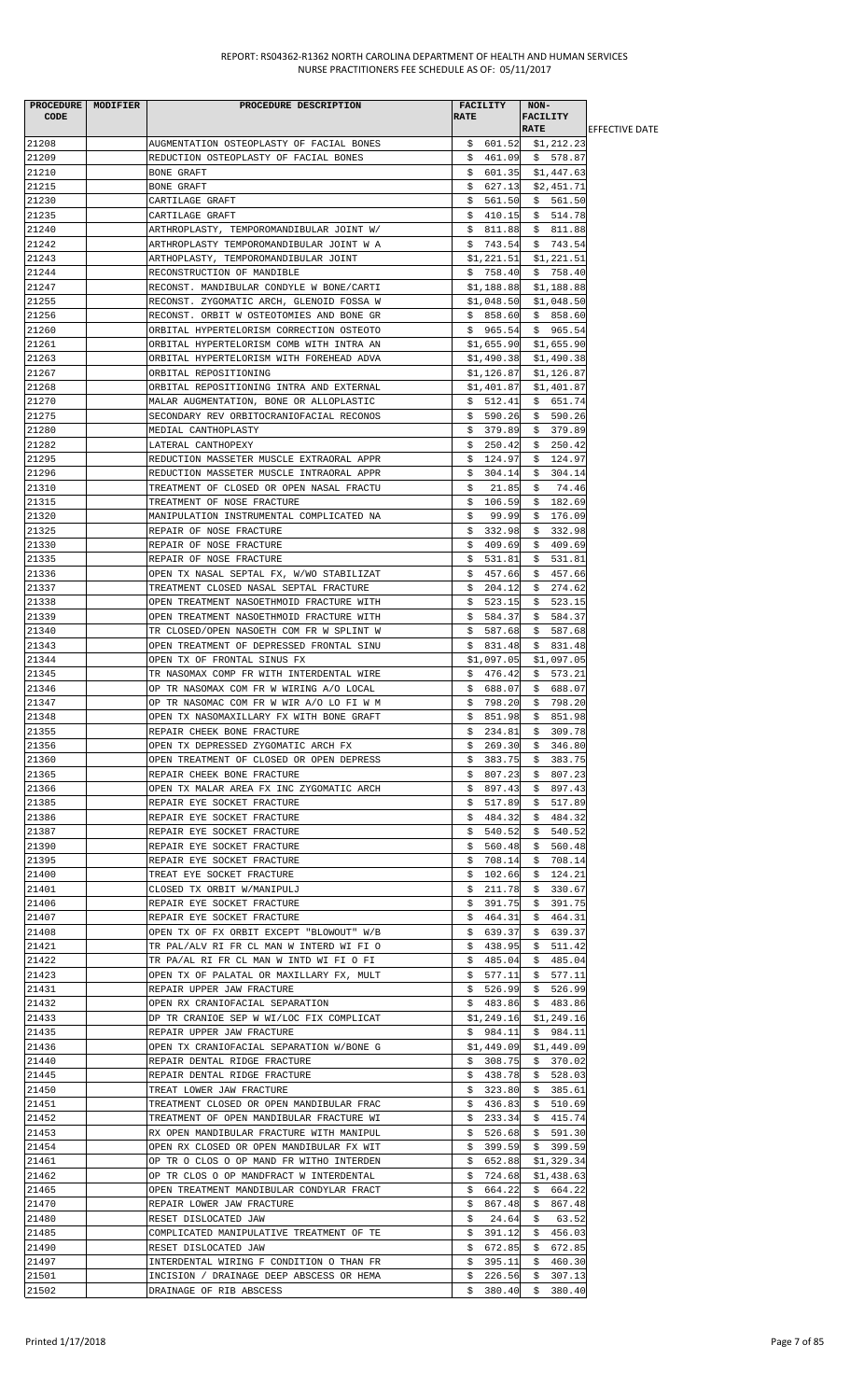| PROCEDURE MODIFIER | PROCEDURE DESCRIPTION                                                                |             | FACILITY                 | $NON-$      |                          |                        |
|--------------------|--------------------------------------------------------------------------------------|-------------|--------------------------|-------------|--------------------------|------------------------|
| CODE               |                                                                                      | <b>RATE</b> |                          |             | <b>FACILITY</b>          |                        |
|                    |                                                                                      |             |                          | <b>RATE</b> |                          | <b>IEFFECTIVE DATE</b> |
| 21510              | INC DEEP OPENING OF BONE CORTEX OSTEOMYE                                             |             |                          |             | $$335.43$ $$335.43$      |                        |
| 21550              | EXCISIONAL BIOPSY SOFT TISSUES                                                       |             |                          |             | $$115.49 \t$180.12$      |                        |
| 21552              | EXCISION, TUMOR, SOFT TISSUE OF NECK OR                                              |             |                          |             | $$266.90 \t$266.90$      |                        |
| 21554              | EXCISION, TUMOR, SOFT TISSUE OF NECK OR                                              |             | \$438.87                 |             | \$438.87                 |                        |
| 21555              | EXCISION BENIGN TUMOR SUBCUTANEOUS                                                   | \$          | 239.49                   |             | \$304.11                 |                        |
| 21556              | EXCISION DEEP SUBFACIAL INTRAMUSCULAR                                                |             | \$299.68                 |             | \$299.68                 |                        |
| 21557<br>21558     | RADICAL RESECTION OF SOFT TISSUE TUMOR                                               |             | \$425.87                 |             | \$425.87                 |                        |
|                    | RADICAL RESECTION OF TUMOR (EG, MALIGNAN                                             |             | \$823.78<br>\$400.54     |             | \$823.78                 |                        |
| 21600              | EXCISION OF RIB PARTIAL                                                              |             | \$782.73                 |             | \$400.54                 |                        |
| 21610<br>21615     | PARTIAL REMOVAL OF RIB<br>EXCISION FIRST AND/OR CERVICAL RIB;                        |             | \$494.88                 |             | \$782.73<br>\$494.88     |                        |
| 21616              | EXC FIRST A/O CERV RIB F OUTLET COMP SYN                                             |             | \$630.81                 |             | \$630.81                 |                        |
| 21620              | PARTIAL REMOVAL OF STERNUM                                                           |             | \$381.37                 |             | \$381.37                 |                        |
| 21627              | STERNAL DEBRIDEMENT                                                                  |             | \$400.10                 |             | \$400.10                 |                        |
| 21630              | RADICAL RESECTION OF STERNUM;                                                        |             | \$935.42                 |             | \$935.42                 |                        |
| 21632              | RADICAL RESECTION OF STERNUM W MEDIASTIN                                             |             | \$926.43                 |             | \$926.43                 |                        |
| 21685              | HYOID MYOTOMY AND SUSPENSION                                                         |             | \$729.72                 |             | \$729.72                 |                        |
| 21700              | REVISION OF NECK MUSCLE                                                              |             | \$309.82                 |             | \$309.82                 |                        |
| 21705              | REVISION OF NECK MUSCLE                                                              |             | \$476.91                 |             | \$476.91                 |                        |
| 21720              | DIVISION STERNOCLEIDOMASTOID FOR TORTICO                                             |             | \$298.71                 |             | \$298.71                 |                        |
| 21725              | REVISION OF NECK MUSCLE                                                              |             | \$387.33                 |             | \$387.33                 |                        |
| 21740              | RECONSTRUCTIVE REPAIR OF PECTUS EXCAVATU                                             |             | \$807.42                 |             | \$807.42                 |                        |
| 21742              | RECONSTRUCTIVE REPAIR OF PECTUS EXCAVATU                                             |             | \$807.42                 |             | \$807.42                 |                        |
| 21743              | RECONSTRUCTIVE REPAIR OF PECTUS EXCAVATU                                             |             | \$936.34                 |             | \$936.34                 |                        |
| 21750              | CLOSURE OF MEDIAN STERNOTOMY SEPARATION                                              |             | \$535.11                 |             | \$535.11                 |                        |
| 21812              | TREATMENT OF RIB FRACTURE                                                            | Ş.          | 562.82                   |             | \$547.36                 |                        |
| 21813              | TREATMENT OF RIB FRACTURE                                                            |             | \$760.88                 |             | \$748.85                 |                        |
| 21820              | TREATMENT, STERNUM FRACTURE                                                          | S.          | 93.04                    | \$          | 91.93                    |                        |
| 21825              | TREATMENT OF STERNUM FRACTURE OPEN                                                   |             | \$413.51                 |             | \$413.51                 |                        |
| 21920              | BIOPSY, SOFT TISSUE, BACK, SUPERFICIAL                                               | \$          | 115.39                   | \$          | 179.73                   |                        |
| 21925              | DEEP BIOPSY, SOFT TISSUE, BACK, DEEP                                                 | Ş.          | 243.37                   |             | \$297.93                 |                        |
| 21930              | EXCISION TUMOR, SOFT TISSUE OF BACK                                                  |             | \$269.76                 |             | \$332.43                 |                        |
| 21931              | EXCISION, TUMOR, SOFT TISSUE OF BACK OR                                              |             | \$279.13                 | \$          | 279.13                   |                        |
| 21932              | EXCISION, TUMOR, SOFT TISSUE OF BACK OR                                              |             | \$400.82                 |             | \$400.82                 |                        |
| 21933              | EXCISION, TUMOR, SOFT TISSUE OF BACK OR                                              |             | \$442.02                 |             | \$442.02                 |                        |
| 21935              | RADICAL RECTION OF TUMOR, SOFT TISSUE OF                                             |             | \$855.78                 |             | \$855.78                 |                        |
| 21936              | RADICAL RESECTION OF TUMOR (EG, MALIGNAN                                             |             | \$856.48                 |             | \$856.48                 |                        |
| 22010              | INCISION AND DRAINAGE, OPEN, OF DEEP ABS                                             |             | \$656.65                 |             | \$656.65                 |                        |
| 22015              | INCISION AND DRAINAGE, OPEN, OF DEEP ABS                                             |             | \$652.94                 |             | \$652.94                 |                        |
| 22100              | PARTIAL EXCISION OF POSTERIOR VERTEBRAL                                              |             | \$592.32                 |             | \$592.32                 |                        |
| 22101              | REMOVAL PART OF VERTEBRA                                                             | \$          |                          |             | 590.89 \$ 590.89         |                        |
| 22102              | REMOVAL PART OF VERTEBRA                                                             |             | \$588.63                 |             | \$588.63                 |                        |
| 22110              | PARTIAL EXCISION OF VERTEBRAL BODY, FOR                                              |             | \$736.53                 |             | \$736.53                 |                        |
| 22112              | REMOVAL PART OF VERTEBRA                                                             |             | \$713.91                 |             | \$713.91                 |                        |
| 22114              | REMOVAL PART OF VERTEBRA                                                             |             | \$731.96                 |             | \$731.96                 |                        |
| 22206              | OSTEOTOMY OF SPINE, POSTERIOR OR POSTERO                                             |             | \$1,759.97               |             | \$1,759.97               |                        |
| 22207              | OSTEOTOMY OF SPINE, POSTERIOR OR POSTERO                                             |             | \$1,737.02               |             | \$1,737.02               |                        |
| 22208              | OSTEOTOMY OF SPINE, POSTERIOR OR POSTERO<br>OSTEOTOMY OF SPINE, POSTERIOR OR POSTERO |             | \$443.47                 |             | \$443.47                 |                        |
| 22210<br>22212     |                                                                                      |             | \$1,289.96               |             | \$1,289.96               |                        |
| 22214              | POSTERIOR APPROACH OSTEOTOMY SPINE, THOR<br>POSTERIOR APPROACH OSTEOTOMY SPINE, LUMB |             | \$1,066.77<br>\$1,073.18 |             | \$1,066.77<br>\$1,073.18 |                        |
| 22216              | OSTEOTOMY OF SPINE, POSTERIOR OR POSTERO                                             |             | \$281.53                 |             | \$281.53                 |                        |
| 22220              | OSTEOTOMY OF SPINE, INCLUDING DISKECTOMY                                             |             | \$1,161.60               |             | \$1,161.60               |                        |
| 22222              | ANTERIOR APPROACH OSTEOTOMY SPINE, THORA                                             |             | \$1,062.88               |             | \$1,062.88               |                        |
| 22224              | ANTERIOR APPROACH OSTEOTOMY SPINE, LUMBA                                             |             | \$1,150.20               |             | \$1,150.20               |                        |
| 22310              | CLOSED TREATMENT OF VERTEBRAL BODY FRACT                                             |             | \$191.69                 |             | \$204.83                 |                        |
| 22315              | CLOSED TREATMENT OF VERTEBRAL FRACTURE(S                                             |             | \$544.37                 |             | \$609.27                 |                        |
| 22318              | OPEN TREATMENT AND/OR REDUCTION OF ODONT                                             |             | \$1,160.17               |             | \$1,160.17               |                        |
| 22319              | OPEN TREATMENT AND/OR REDUCTION OF ODONT                                             |             | \$1,275.59               |             | \$1,275.59               |                        |
| 22325              | OPEN TREATMENT AND/OR REDUCTION OF VERTE                                             |             | \$1,015.81               |             | \$1,015.81               |                        |
| 22326              | OPEN TREATMENT AND/OR REDUCTION OF VERTE                                             |             | \$1,059.16               |             | \$1,059.16               |                        |
| 22327              | OPEN TREATMENT AND/OR REDUCTION OF VERTE                                             |             | \$1,051.01               |             | \$1,051.01               |                        |
| 22328              | OPEN TREATMENT AND/OR REDUCTION OF VERTE                                             |             | \$212.27                 |             | \$212.27                 |                        |
| 22505              | MANIPULATION OF SPINE                                                                | \$.         | 90.32                    |             | \$90.32                  |                        |
| 22532              | ARTHRODESIS, LATERAL EXTRACAVITARY TECHN                                             |             | \$1,267.15               |             | \$1,267.15               |                        |
| 22533              | ARTHRODESIS, LATERAL EXTRACAVITARY TECHN                                             |             | \$1,194.33               |             | \$1,194.33               |                        |
| 22534              | ARTHRODESIS, LATERAL EXTRACAVITARY TECHN                                             |             | \$277.87                 |             | \$277.87                 |                        |
| 22548              | ARTHRODESIS, ANTERIOR TRANSORAL OR EXTRA                                             |             | \$1,348.24               |             | \$1,348.24               |                        |
| 22551              | ARTHRODESIS, ANTERIOR INTERBODY, INCLUDI                                             |             | \$1,356.32               |             | \$1,356.32               |                        |
| 22552              | ARTHRODESIS, ANTERIOR INTERBODY, INCLUDI                                             |             | \$316.77                 |             | \$316.77                 |                        |
| 22554              | ARTHRODESIS, ANTERIOR INTERBODY TECHNIQU                                             |             | \$931.01                 |             | \$931.01                 |                        |
| 22556              | ARTHRODESIS, ANTERIOR INTERBODY TECHNIQU                                             |             | \$1,208.50               |             | \$1,208.50               |                        |
| 22558              | ARTHRODESIS, ANTERIOR INTERBODY TECHNIQU                                             |             | \$1,111.97               |             | \$1,111.97               |                        |
| 22585              | ARTHRODESIS, ANTERIOR INTERBODY TECHNIQU                                             |             | \$256.66                 |             | \$256.66                 |                        |
| 22586              | FUSION OF SPINE BONES WITH REMOVAL OF DI                                             |             | \$1,204.28               |             | \$1,204.28               |                        |
| 22590              | ARTHRODESIS, POSTERIOR TECHNIQUE, CRANIO                                             |             | \$1,118.79               |             | \$1,118.79               |                        |
| 22595              | ARTHRODESIS, POSTERIOR TECHNIQUE, ATLAS-                                             |             | \$1,062.24               |             | \$1,062.24               |                        |
| 22600              | ARTHRODESIS, POSTERIOR OR POSTEROLATERAL                                             |             | \$910.09                 |             | \$910.09                 |                        |
| 22610              | ARTHRODESIS, POSTERIOR OR POSTEROLATERAL<br>ARTHRODESIS, POSTERIOR OR POSTEROLATERAL |             | \$898.43                 |             | \$898.43                 |                        |
| 22612<br>22614     | ARTHRODESIS, POSTERIOR OR POSTEROLATERAL                                             |             | \$1,165.46<br>\$299.55   |             | \$1,165.46<br>\$299.55   |                        |
|                    |                                                                                      |             |                          |             |                          |                        |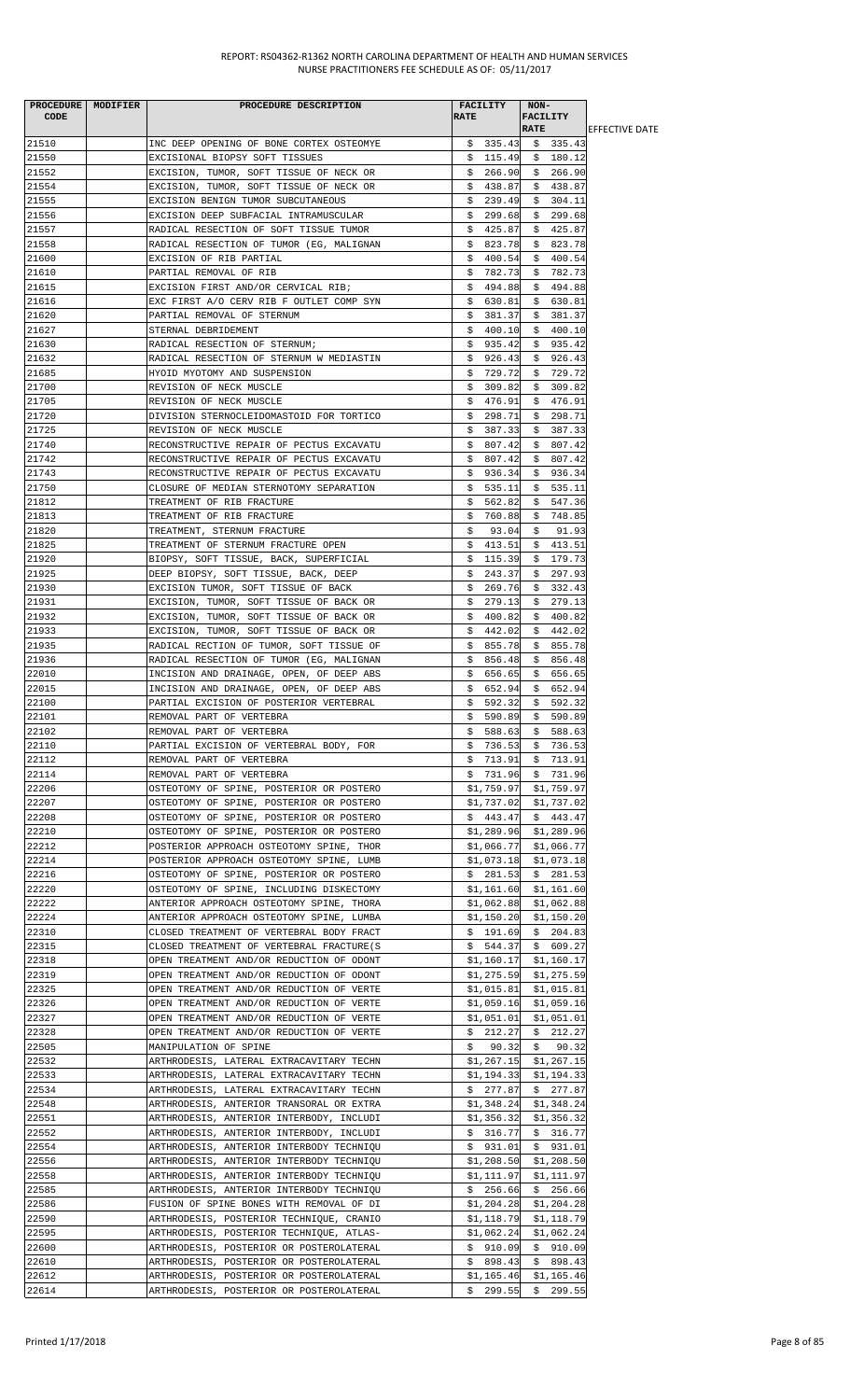|       | PROCEDURE MODIFIER | PROCEDURE DESCRIPTION                    | <b>FACILITY</b>              | $NON-$                  |                        |
|-------|--------------------|------------------------------------------|------------------------------|-------------------------|------------------------|
| CODE  |                    |                                          | <b>RATE</b>                  | <b>FACILITY</b>         |                        |
|       |                    |                                          |                              | <b>RATE</b>             | <b>IEFFECTIVE DATE</b> |
| 22630 |                    | ARTHRODESIS, POSTERIOR INTERBODY TECHNIQ |                              | \$1,119.79 \$1,119.79   |                        |
| 22632 |                    | ARTHRODESIS, POSTERIOR INTERBODY TECHNIQ |                              | $$243.34 \t$243.34$     |                        |
| 22633 |                    | ARTHRODESIS, COMBINED POSTERIOR OR POSTE |                              | $$1,034.76$ $$1,034.76$ |                        |
| 22634 |                    | ARTHRODESIS, COMBINED POSTERIOR OR POSTE |                              | $$278.43$$ $$278.43$    |                        |
| 22800 |                    | ARTHRODESIS, POSTERIOR, FOR SPINAL DEFOR | \$989.28                     | \$989.28                |                        |
| 22802 |                    | ARTHRODESIS, POSTERIOR, FOR SPINAL DEFOR | \$1,575.22                   | \$1,575.22              |                        |
| 22804 |                    | ARTHRODESIS, POSTERIOR, FOR SPINAL DEFOR | \$1,820.46                   | \$1,820.46              |                        |
| 22808 |                    | ARTHRODESIS, ANTERIOR, FOR SPINAL DEFORM | \$1,340.42                   | \$1,340.42              |                        |
| 22810 |                    | ARTHRODESIS, ANTERIOR, FOR SPINAL DEFORM |                              | $$1,496.37$ $$1,496.37$ |                        |
| 22812 |                    | ARTHRODESIS, ANTERIOR, FOR SPINAL DEFORM | \$1,637.14                   | \$1,637.14              |                        |
| 22818 |                    | KYPHECTOMY, CIRCUMFERENTIAL EXPOSURE OF  |                              | $$1,650.18$ \$1,650.18  |                        |
| 22819 |                    | KYPHECTOMY, CIRCUMFERENTIAL EXPOSURE OF  | \$1,900.79                   | \$1,900.79              |                        |
| 22830 |                    | EXPLORATION OF SPINAL FUSION             | \$589.14                     | \$589.14                |                        |
| 22840 |                    | POSTERIOR NON-SEGMENTAL INSTRUMENTATION  | \$584.62                     | \$584.62                |                        |
| 22842 |                    | POSTERIOR SEGMENTAL INSTRUMENTATION (EG, | \$585.91                     | \$585.91                |                        |
| 22843 |                    | POSTERIOR SEGMENTAL INSTRUMENTATION (EG, | \$623.87                     | \$623.87                |                        |
| 22845 |                    | ANTERIOR INSTRUMENTATION; 2 TO 3 VERTEBR | \$559.20                     | \$559.20                |                        |
| 22846 |                    | ANTERIOR INSTRUMENTATION; 4 TO 7 VERTEBR | \$580.62                     | \$580.62                |                        |
| 22848 |                    | PELVIC FIXATION (ATTACHMENT OF CAUDAL EN | \$278.47                     | \$278.47                |                        |
| 22849 |                    | REINSERTION OF SPINAL FIXATION DEVICE    | \$957.34                     | \$957.34                |                        |
| 22850 |                    | HARRINGTON ROD REMOVAL                   | \$521.05                     | \$521.05                |                        |
| 22852 |                    | REMOVAL OF SEGMENTAL INSTRUMENTATION     | \$498.12                     | \$498.12                |                        |
| 22855 |                    | DWYER INSTRUMENT REMOVAL                 | \$809.94                     | \$809.94                |                        |
| 22864 |                    | REMOVAL OF TOTAL DISC ARTHROPLASTY (ARTI | \$1,361.50                   | \$1,361.50              |                        |
| 22865 |                    | REMOVAL OF TOTAL DISC ARTHROPLASTY (ARTI | \$1,563.25                   | \$1,563.25              |                        |
| 22900 |                    | EXCISION ABDOMINAL WALL TUMOR SUBFASCIAL | \$298.75                     | \$298.75                |                        |
| 22901 |                    | EXCISION, TUMOR, SOFT TISSUE OF ABDOMINA | \$394.72                     | \$394.72                |                        |
| 22902 |                    | EXCISION, TUMOR, SOFT TISSUE OF ABDOMINA | \$200.09]                    | \$249.82                |                        |
| 22903 |                    | EXCISION, TUMOR, SOFT TISSUE OF ABDOMINA | \$261.43                     | \$261.43                |                        |
| 22904 |                    | RADICAL RESECTION OF TUMOR (EG, MALIGNAN | 617.81<br>\$.                | \$<br>617.81            |                        |
| 22905 |                    | RADICAL RESECTION OF TUMOR (EG, MALIGNAN | \$.<br>800.86                | 800.86<br>\$            |                        |
| 23000 |                    | REMOVAL OF SUBDELTOID CALCAREOUS DEPOSIT | \$257.74                     | \$372.44                |                        |
| 23020 |                    | CAPSULAR CONTRACTURE RELEASE (EG, SEVER  | \$502.01                     | \$<br>502.01            |                        |
| 23030 |                    | INCISION AND DRAINAGE DEEP ABSCESS OR HE | \$186.59                     | \$297.09                |                        |
| 23031 |                    | INCISION AND DRAINAGE INFECTED BURSA     | \$154.40                     | \$270.50                |                        |
| 23035 |                    | INCISION, BONE CORTEX (EG, OSTEOMYELITIS | \$497.71                     | \$497.71                |                        |
| 23040 |                    | ARTHROTOMY, GLENOHUMERAL JOINT, INCLUDIN | \$522.80                     | \$522.80                |                        |
| 23044 |                    | ARTHROTOMY, ACROMIOCLAVICULAR, STERNOCLA | \$414.23                     | \$414.23                |                        |
| 23065 |                    | BIOPSY SOFT TISSUES SUPERFICIAL          | \$120.91                     | \$151.68                |                        |
| 23066 |                    | BIOPSY SOFT TISSUES DEEP                 |                              |                         |                        |
| 23071 |                    |                                          | 243.76<br>\$<br>\$<br>247.97 | \$354.26                |                        |
|       |                    | EXCISION, TUMOR, SOFT TISSUE OF SHOULDER |                              | \$247.97                |                        |
| 23073 |                    | EXCISION, TUMOR, SOFT TISSUE OF SHOULDER | \$411.16                     | \$411.16                |                        |
| 23075 |                    | EXCISION, SOFT TISSUE TUMOR, SHOULDER AR | \$128.64                     | \$182.08                |                        |
| 23076 |                    | EXCISION DEEP SUBFASCIAL OR INTRAMUSCULA | \$408.57                     | \$408.57                |                        |
| 23077 |                    | RADICAL RESECTION SOFT TISSUE TUMOR, SHO | \$870.60                     | \$870.60                |                        |
| 23078 |                    | RADICAL RESECTION OF TUMOR (EG, MALIGNAN | \$833.33                     | \$833.33                |                        |
| 23100 |                    | ARTHROTOMY, GLENOHUMERAL JOINT, INCLUDIN | \$.<br>351.85                | \$<br>351.85            |                        |
| 23101 |                    | ARTHROTOMY, ACROMIOCLAVICULAR JOINT OR S | \$<br>323.52                 | 323.52<br>\$            |                        |
| 23105 |                    | ARTHROTOMY; GLENOHUMERAL JOINT, WITH SYN | \$461.91                     | \$<br>461.91            |                        |
| 23106 |                    | ARTHROTOMY; STERNOCLAVICULAR JOINT, WITH | \$343.45                     | 343.45<br>Ş.            |                        |
| 23107 |                    | ARTHROTOMY, GLENOHUMERAL JOINT, W/ JOINT | \$<br>480.08                 | 480.08<br>\$            |                        |
| 23120 |                    | PARTIAL REMOVAL, COLLARBONE              | \$414.59                     | 414.59<br>Ş.            |                        |
| 23125 |                    | REMOVAL OF COLLARBONE                    | \$511.18                     | \$511.18                |                        |
| 23130 |                    | ACROMIOPLASTY OR ACROMIONECTOMY, PARTIAL | \$436.13                     | \$436.13                |                        |
| 23140 |                    | REMOVAL BONE LESION                      | \$<br>372.32                 | \$<br>372.32            |                        |
| 23145 |                    | EXCISION OF BONE CYST CLAVICLE SCAPULA   | \$501.71                     | 501.71<br>\$            |                        |
| 23146 |                    | REMOVAL BONE LESION                      | \$435.61                     | 435.61<br>Ş.            |                        |
| 23150 |                    | REMOVAL BONE LESION                      | \$474.68                     | \$474.68                |                        |
| 23155 |                    | REMOVAL BONE LESION                      | \$575.46                     | 575.46<br>Ş.            |                        |
| 23156 |                    | REMOVAL BONE LESION                      | \$488.66                     | \$488.66                |                        |
| 23170 |                    | SEQUESTRECTOMY FOR OSTEOMYELITIS BONE AB | \$383.93                     | \$383.93                |                        |
| 23172 |                    | SEQUESTRECTOMY FOR OSTEOMYELITIS OF BONE | \$393.51                     | \$393.51                |                        |
| 23174 |                    | SEQUESTREC FOR OSTEOMYELITIS OR BONE ABC | \$546.19                     | \$546.19                |                        |
| 23180 |                    | PARTIAL EXCISION (CRATERIZATION, SAUCERI | 496.72<br>Ş.                 | 496.72<br>Ş.            |                        |
| 23182 |                    | PARTIAL EXCISION (CRATERIZATION, SAUCERI | \$479.11                     | 479.11<br>\$            |                        |
| 23184 |                    | PARTIAL EXCISION (CRATERIZATION, SAUCERI | \$541.30                     | \$<br>541.30            |                        |
| 23190 |                    | PARTIAL REMOVAL OF SHOULDER              | \$403.09                     | \$<br>403.09            |                        |
| 23195 |                    | REMOVAL OF HEAD OF HUMERUS               | \$547.56                     | \$547.56                |                        |
| 23200 |                    | REMOVAL OF COLLARBONE                    | \$647.33                     | \$<br>647.33            |                        |
| 23210 |                    | REMOVAL OF SHOULDERBLADE                 | \$676.97                     | 676.97<br>\$            |                        |
| 23220 |                    | RADICAL RESECTION OF BONE TUMOR, PROXIMA | \$784.50                     | \$784.50                |                        |
| 23330 |                    | REMOVAL OF FOREIGN BODY SUBCUTANEOUS     | \$107.04                     | \$156.84                |                        |
| 23333 |                    | REMOVE SHOULDER FB DEEP                  | 362.84<br>\$.                | 362.84<br>\$            |                        |
| 23334 |                    | SHOULDER PROSTHESIS REMOVAL              | \$856.79                     | \$856.79                |                        |
| 23335 |                    | SHOULDER PROSTHESIS REMOVAL              | \$1,021.85                   | \$1,021.85              |                        |
| 23350 |                    | INJECTION PROCEDURE FOR SHOULDER ARTHROG | \$.<br>41.74                 | \$112.81                |                        |
| 23395 |                    | MUSCLE TRANSFER, ANY TYPE, SHOULDER OR U | \$943.85                     | \$943.85                |                        |
| 23397 |                    | MUSCLE TRANSFERS                         | \$845.87                     | \$845.87                |                        |
| 23400 |                    | FIXATION OF SCAPULA                      | \$716.18                     | \$716.18                |                        |
| 23405 |                    | TENOTOMY, SHOULDER AREA; SINGLE TENDON   | 459.57<br>\$                 | \$<br>459.57            |                        |
| 23406 |                    | TENOTOMY, SHOULDER AREA; MULTIPLE TENDON | \$575.25                     | \$575.25                |                        |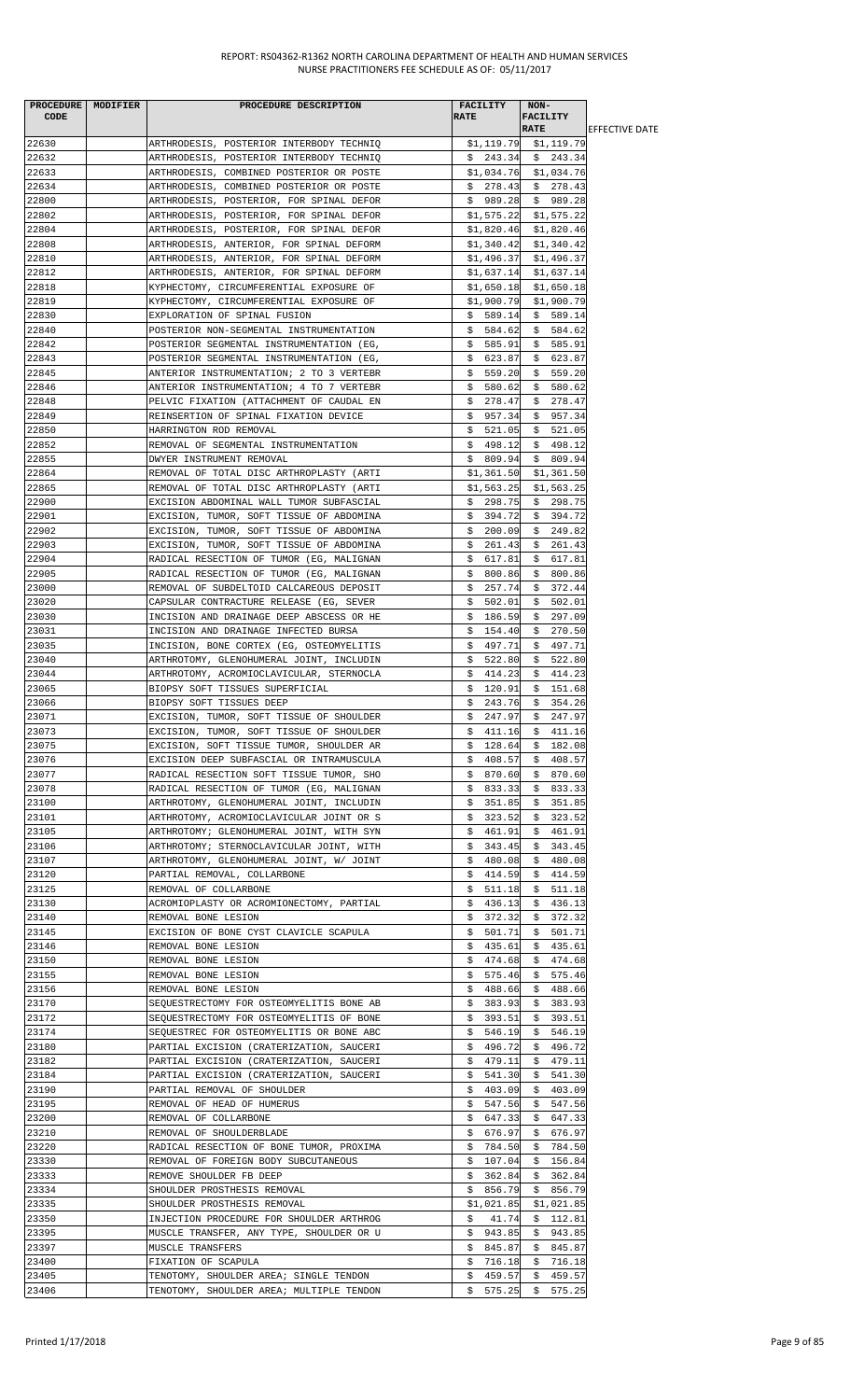| PROCEDURE MODIFIER | PROCEDURE DESCRIPTION                    |             | <b>FACILITY</b> | NON-        |                     |                        |
|--------------------|------------------------------------------|-------------|-----------------|-------------|---------------------|------------------------|
| <b>CODE</b>        |                                          | <b>RATE</b> |                 | FACILITY    |                     |                        |
|                    |                                          |             |                 | <b>RATE</b> |                     | <b>IEFFECTIVE DATE</b> |
| 23410              | REPAIR OF RUPTURED MUSCULOTENDINOUS CUFF |             | \$609.81        |             | \$609.81            |                        |
| 23412              | REPAIR OF TENDON(S)                      |             | \$637.42        |             | \$637.42            |                        |
| 23415              | RELEASE OF SHOULDER LIGAMENT             |             | \$507.15        |             | \$507.15            |                        |
| 23420              | RECONSTRUCTION OF COMPLETE SHOULDER (ROT |             | \$714.58        |             | \$714.58            |                        |
| 23430              | TENODESIS OF LONG TENDON OF BICEPS       |             | \$540.71        |             | \$540.71            |                        |
|                    |                                          |             |                 |             |                     |                        |
| 23440              | RESECTION OR TRANSPLANTATION OF LONG TEN |             | \$558.07        |             | \$558.07            |                        |
| 23450              | CAPSULORRHAPHY, ANTERIOR; PUTTI-PLATT PR |             | \$701.02        |             | \$701.02            |                        |
| 23455              | CAPSULORRHAPHY, ANTERIOR; WITH LABRAL RE |             | \$747.89        |             | \$747.89            |                        |
| 23460              | CAPSULORRHAPHY, ANTERIOR, ANY TYPE; WITH |             | \$809.39        |             | \$809.39            |                        |
| 23462              | CAPSULORRHAPHY F RECUR DISLOC POSTER W/W |             | \$794.43        |             | \$794.43            |                        |
| 23465              | CAPSULORRHAPHY, GLENOHUMERAL JOINT, POST |             | \$828.61        |             | \$ 828.61           |                        |
| 23466              | CAPSULORRHAPHY, GLENOHUMERAL JOINT, ANY  |             | \$815.88        |             | \$815.88            |                        |
| 23470              | ARTHROPLASTY, GLENOHUMERAL JOINT; HEMIAR |             | \$901.91        |             | \$901.91            |                        |
| 23472              | ARTHROPLASTY, GLENOHUMERAL JOINT; TOTAL  |             | \$1,117.84      |             | \$1,117.84          |                        |
| 23473              |                                          |             |                 |             |                     |                        |
|                    | REPAIR OF SHOULDER                       |             | \$1,289.65      |             | \$1,289.65          |                        |
| 23474              | REPAIR OF SHOULDER                       |             | \$1,393.15      |             | \$1,393.15          |                        |
| 23480              | REVISION OF COLLARBONE                   |             | \$601.84        |             | \$601.84            |                        |
| 23485              | REVISION OF COLLARBONE                   |             | \$711.77        |             | \$711.77            |                        |
| 23490              | PROPHYLACTIC TREATMENT CLAVICLE          |             | \$614.74        |             | \$614.74            |                        |
| 23491              | PROPHYLACTIC TREATMENT (NAILING, PINNING |             | \$749.21        |             | \$749.21            |                        |
| 23500              | TREATMENT CLAVICLE FRACTURE              |             | \$144.59        |             | \$145.42            |                        |
| 23505              | TREATMENT CLAVICLE FRACTURE              |             | \$228.32        |             | \$240.35            |                        |
| 23515              | REPAIR CLAVICLE FRACTURE                 | Ş.          | 510.28          |             | \$510.28            |                        |
| 23520              | TREAT CLAVICLE DISLOCATION               |             | \$151.69        |             | \$150.85            |                        |
|                    |                                          |             |                 |             |                     |                        |
| 23525              | REPAIR CLAVICLE DISLOCATION              |             | \$220.53        |             | \$235.08            |                        |
| 23530              | REPAIR CLAVICLE DISLOCATION              | \$          | 391.10          | \$          | 391.10              |                        |
| 23532              | OPEN TREAT OF CLOSED/OPEN STERNOCLAV DIS |             | \$449.32        | Ş.          | 449.32              |                        |
| 23540              | TREAT CLAVICLE DISLOCATION               | S.          | 147.26          |             | \$149.22            |                        |
| 23545              | REPAIR CLAVICLE DISLOCATION              |             | \$199.44        |             | \$215.67            |                        |
| 23550              | REPAIR CLAVICLE DISLOCATION              | Ş.          | 414.41          |             | \$414.41            |                        |
| 23552              | REPAIR CLAVICLE DISLOCATION              |             | \$477.44        |             | \$477.44            |                        |
| 23570              | TREAT SCAPULA FRACTURE                   |             | \$157.56        |             | \$155.60            |                        |
|                    |                                          |             |                 |             |                     |                        |
| 23575              | REPAIR SCAPULA FRACTURE                  | \$          | 251.73          |             | \$266.28            |                        |
| 23585              | REPAIR SCAPULA FRACTURE                  | Ş.          | 694.54          | \$          | 694.54              |                        |
| 23600              | TREAT HUMERUS FRACTURE                   | Ş.          | 201.49          |             | \$217.15            |                        |
| 23605              | REPAIR HUMERUS FRACTURE                  |             | \$298.68        |             | \$322.18            |                        |
| 23615              | REPAIR HUMERUS FX W/WO TUBEROSITY        |             | \$634.58        |             | \$634.58            |                        |
| 23616              | OPEN TX PROXIMAL HUMERAL FX PROSTHETIC R |             | \$948.96        |             | \$948.96            |                        |
| 23620              | CLOSED TREATMENT OF GREATER HUMERAL TUBE |             | \$169.07        |             | \$178.87            |                        |
| 23625              | REPAIR HUMERUS FRACTURE                  |             | \$245.98        | \$          | 261.09              |                        |
| 23630              | OPEN TREATMENT OF GREATER HUMERAL TUBERO | Ŝ.          | 544.77          |             | \$544.77            |                        |
|                    | REPAIR SHOULDER DISLOCATION              |             | \$187.01        |             | \$203.52            |                        |
| 23650              |                                          |             |                 |             |                     |                        |
| 23655              | REPAIR SHOULDER DISLOCATION              |             | \$271.06        |             | \$271.06            |                        |
| 23660              | REPAIR SHOULDER DISLOCATION              |             | \$420.10        | \$          | 420.10              |                        |
| 23665              | CLOSED TREATMENT OF SHOULDER DISLOCATION |             | \$274.57        | Ş.          | 290.81              |                        |
| 23670              | OPEN TREATMENT OF SHOULDER DISLOCATION,  |             | \$612.81        |             | \$612.81            |                        |
| 23675              | REPAIR DISLOCATION/FRACTURE              | Ş.          | 353.59          | S.          | 380.45              |                        |
| 23680              | REPAIR DISLOCATION/FRACTURE              | Ş.          | 663.58          | \$.         | 663.58              |                        |
| 23700              | FIXATION OF SHOULDER                     |             | \$141.20        |             | \$141.20            |                        |
| 23800              | ARTHRODESIS, GLENOHUMERAL JOINT;         |             | \$753.97        |             | \$753.97            |                        |
| 23802              | ARTHRODESIS, GLENOHUMERAL JOINT; WITH AU | \$          | 916.50          | \$          | 916.50              |                        |
| 23900              | AMPUTATION OF ARM                        |             | \$980.95        |             | 980.95              |                        |
| 23920              | AMPUTATION OF ARM                        |             | \$793.20        | Ş.          | \$793.20            |                        |
|                    |                                          |             |                 |             |                     |                        |
| 23921              | DISARTICULATION OF SHOULDER; SECONDARY C |             | \$286.73        | \$.         | 286.73              |                        |
| 23930              | INCISION AND DRAINAGE DEEP ABSCESS OR HE |             | \$156.79        | Ş.          | 246.88              |                        |
| 23931              | INCISION AND DRAINAGE, UPPER ARM OR ELBO |             | \$112.43        |             | \$191.59            |                        |
| 23935              | INCISION DEEP W/OPENING OF CORTEX FOR OS |             | \$357.76        |             | \$357.76            |                        |
| 24000              | ARTHROTOMY, ELBOW, INCLUDING EXPLORATION |             | \$340.20        |             | \$340.20            |                        |
| 24006              | ARTHROTOMY ELBOW W/CAPSULAR RELEASE      | Ş.          | 516.38          | Ş.          | 516.38              |                        |
| 24065              | BIOPSY SOFT TISSUES SUPERFICIAL          |             | \$119.92        |             | \$176.16            |                        |
| 24066              | BIOPSY, SOFT TISSUE OF UPPER ARM OR ELBO |             | \$286.89        | \$          | 409.98              |                        |
| 24071              | EXCISION, TUMOR, SOFT TISSUE OF UPPER AR | Ş.          | 240.78          | Ş.          | 240.78              |                        |
|                    |                                          |             |                 |             |                     |                        |
| 24073              | EXCISION, TUMOR SOFT TISSUE OF UPPER ARM |             | \$413.34        |             | \$413.34            |                        |
| 24075              | EXCISION, TUMOR, SOFT TISSUE OF UPPER AR |             | \$223.94        |             | \$331.65            |                        |
| 24076              | EXCISION BENIGN TUMOR DEEP SUBFASCIAL OR |             | \$342.62        |             | \$342.62            |                        |
| 24077              | RADICAL RESECTION SOFT TISSUE TUMOR, ARM |             | \$595.18        |             | \$595.18            |                        |
| 24079              | RADICAL RESECTION OF TUMOR (EG, MALIGNAN |             | \$768.40        |             | \$768.40            |                        |
| 24100              | ARTHROTOMY, ELBOW; WITH SYNOVIAL BIOPSY  |             | \$290.01        | \$          | 290.01              |                        |
| 24101              | EXPLORATION OF ELBOW JOINT               | \$          | 357.47          | \$          | 357.47              |                        |
| 24102              | ARTHROTOMY, ELBOW; WITH SYNOVECTOMY      | Ş.          | 444.88          | \$          | 444.88              |                        |
| 24105              |                                          |             | \$238.79        |             | \$238.79            |                        |
|                    | REMOVAL OF ELBOW BURSA                   |             |                 |             |                     |                        |
| 24110              | REMOVAL OF BONE LESION                   | Ş.          | 420.26          | \$          | 420.26              |                        |
| 24115              | REMOVAL OF BONE LESION/GRAFT             |             | \$532.16        | \$          | 532.16              |                        |
| 24116              | REMOVAL OF BONE LESION/GRAFT             |             | \$632.64        |             | \$632.64            |                        |
| 24120              | REMOVAL OF BONE LESION                   |             | \$376.22        |             | \$376.22            |                        |
| 24125              | REMOVAL OF BONE LESION/GRAFT             | \$.         | 435.22          | \$          | 435.22              |                        |
| 24126              | REMOVAL OF BONE LESION/GRAFT             | Ş.          | 462.00          | Ş.          | 462.00              |                        |
| 24130              | REMOVAL OF HEAD OF RADIUS                |             | \$362.97        | Ş.          | 362.97              |                        |
| 24134              | SEQUESTRECTOMY FOR OSTEOMYELITIS OR BONE |             | \$547.29        | \$          | 547.29              |                        |
|                    | SEQUES FOR OSTEO/BONE ABSCESS RADIAL HEA |             |                 |             |                     |                        |
| 24136              |                                          | Ş.          | 433.29          | Ş.          | 433.29              |                        |
| 24138              | SEQUES FOR OSTEO/BONE ABSCESS OLECRANON  |             |                 |             | $$477.10 \t$477.10$ |                        |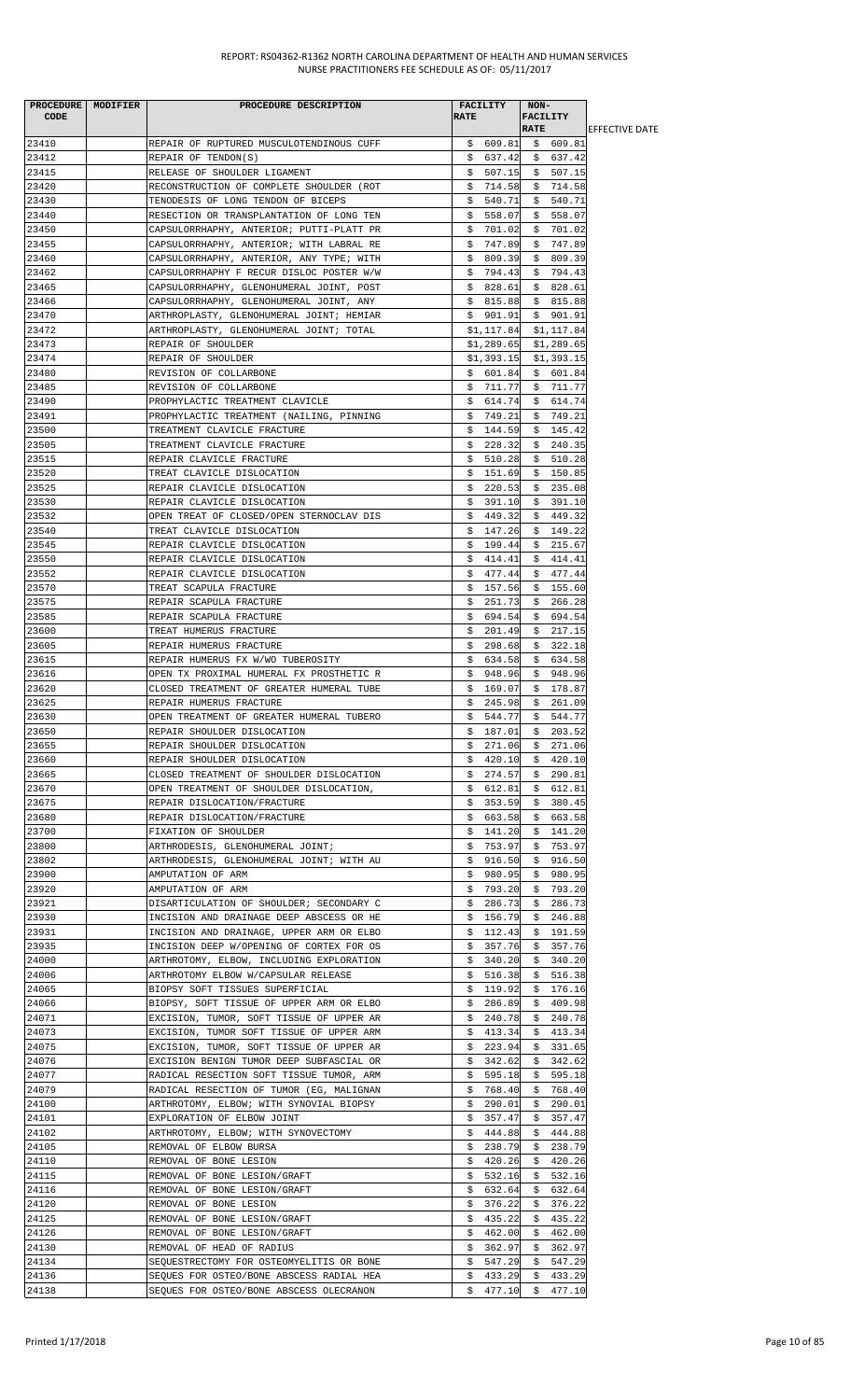| <b>CODE</b>    | PROCEDURE   MODIFIER | PROCEDURE DESCRIPTION                                                                | <b>RATE</b> | <b>FACILITY</b>      | NON-<br><b>FACILITY</b> |                                     |                        |
|----------------|----------------------|--------------------------------------------------------------------------------------|-------------|----------------------|-------------------------|-------------------------------------|------------------------|
|                |                      |                                                                                      |             |                      | <b>RATE</b>             |                                     | <b>LEFFECTIVE DATE</b> |
| 24140          |                      | PARTIAL EXCISION (CRATERIZATION, SAUCERI                                             |             |                      |                         | $$520.90$ \$ 520.90                 |                        |
| 24145<br>24147 |                      | PARTIAL EXCISION (CRATERIZATION, SAUCERI<br>PARTIAL EXCISION (CRATERIZATION, SAUCERI |             | \$452.50             |                         | $$436.18 \quad $436.18$<br>\$452.50 |                        |
| 24149          |                      | RADICAL RESECTION OF CAPSULE, SOFT TISSU                                             |             | \$841.27             |                         | \$841.27                            |                        |
| 24150          |                      | REMOVAL OF HUMERUS LESION                                                            | \$          | 713.60               | Ş.                      | 713.60                              |                        |
| 24152          |                      | REMOVAL OF RADIUS LESION                                                             |             | \$536.15             |                         | \$536.15                            |                        |
| 24155          |                      | REMOVAL OF ELBOW JOINT                                                               |             | \$621.16             |                         | \$621.16                            |                        |
| 24160          |                      | REMOVAL OF PROSTHETIC DEVICE                                                         | \$          | 437.57               |                         | \$437.57                            |                        |
| 24164          |                      | IMPLANT REMOVAL RADIAL HEAD                                                          |             | \$357.25             |                         | \$357.25                            |                        |
| 24200          |                      | REMOVAL OF FOREIGN BODY SUBCUTANEOUS                                                 | Ş.          | 97.40                |                         | \$137.68                            |                        |
| 24201          |                      | REMOVAL OF FOREIGN BODY, UPPER ARM OR EL                                             |             | \$261.22             |                         | \$384.03                            |                        |
| 24220          |                      | INJECTION PROCEDURE FOR ELBOW ARTHROGRAP                                             | \$          | 55.14                | \$                      | 124.24                              |                        |
| 24300          |                      | MANIPULATION, ELBOW, UNDER ANESTHESIA                                                |             | \$276.93             | \$                      | 276.93                              |                        |
| 24301          |                      | MUSCLE OR TENDON TRANSFER ANY TYPE SINGL                                             |             | \$548.60             |                         | \$548.60                            |                        |
| 24305<br>24310 |                      | TENDON LENGTHENING, UPPER ARM OR ELBOW,<br>TENOTOMY, OPEN, ELBOW TO SHOULDER, EACH   |             | \$417.88<br>\$341.78 |                         | \$417.88<br>\$341.78                |                        |
| 24320          |                      | REPAIR OF ARM TENDON                                                                 |             | \$565.49             |                         | \$5, 565.49                         |                        |
| 24330          |                      | REVISION OF ARM MUSCLES                                                              |             | \$521.21             |                         | \$521.21                            |                        |
| 24331          |                      | REVISION OF ARM MUSCLES                                                              |             | \$576.81             |                         | \$576.81                            |                        |
| 24332          |                      | TENOLYSIS, TRICEPS                                                                   | Ş.          | 435.95               |                         | \$435.95                            |                        |
| 24340          |                      | TENODESIS OF BICEPS TENDON AT ELBOW (SEP                                             |             | \$443.63             |                         | \$443.63                            |                        |
| 24341          |                      | REPAIR, TENDON OR MUSCLE, UPPER ARM OR E                                             |             | \$521.79             |                         | \$51.79                             |                        |
| 24342          |                      | REINSERTION OF RUPTURED BICEPS OR TRICEP                                             |             | \$573.39             |                         | \$573.39                            |                        |
| 24343          |                      | REPAIR LATERAL COLLATERAL LIGAMENT, ELBO                                             |             | \$507.17             |                         | \$507.17                            |                        |
| 24344          |                      | RECONSTRUCTION LATERAL COLLATERAL LIGAME                                             |             | \$793.62             |                         | \$793.62                            |                        |
| 24345          |                      | REPAIR MEDIAL COLLATERAL LIGAMENT, ELBOW                                             |             | \$504.01             |                         | \$504.01                            |                        |
| 24346          |                      | RECONSTRUCTION MEDIAL COLLATERAL LIGAMEN                                             |             | \$795.28             |                         | \$795.28                            |                        |
| 24357          |                      | TENOTOMY, ELBOW, LATERAL OR MEDIAL (EG,                                              | Ş.          | 316.90               |                         | \$316.90                            |                        |
| 24358<br>24359 |                      | TENOTOMY, ELBOW, LATERAL OR MEDIAL (EG,<br>TENOTOMY, ELBOW, LATERAL OR MEDIAL (EG,   |             | \$374.70<br>\$473.20 |                         | \$374.70<br>\$473.20                |                        |
| 24360          |                      | ARTHROPLASTY, ELBOW; WITH MEMBRANE (EG,                                              |             | \$659.62             |                         | \$659.62                            |                        |
| 24361          |                      | ARTHROPLASTY, ELBOW W/ HUMERAL PROSTHETI                                             |             | \$740.19             |                         | \$740.19                            |                        |
| 24362          |                      | REPAIR OF ELBOW JOINT                                                                |             | \$783.31             |                         | \$783.31                            |                        |
| 24363          |                      | ARTHROPLASTY, ELBOW; WITH DISTAL HUMERUS                                             |             |                      |                         | $$1,100.90$ $$1,100.90$             |                        |
| 24365          |                      | REPAIR OF HEAD OF RADIUS                                                             |             | \$464.58             |                         | \$464.58                            |                        |
| 24366          |                      | REPAIR OF HEAD OF RADIUS                                                             |             | \$498.02             |                         | \$498.02                            |                        |
| 24370          |                      | REVISION OF TOTAL ELBOW REPAIR                                                       |             | \$1,220.22           |                         | \$1,220.22                          |                        |
| 24371          |                      | REVISION OF TOTAL ELBOW REPAIR                                                       |             | \$1,406.19           |                         | \$1,406.19                          |                        |
| 24400          |                      | REVISION OF HUMERUS                                                                  |             | \$601.49             |                         | \$601.49                            |                        |
| 24410          |                      | REVISION OF HUMERUS                                                                  |             | \$770.22             |                         | \$770.22                            |                        |
| 24420          |                      | REPAIR OF HUMERUS                                                                    | \$          |                      |                         | 722.20 \$ 722.20                    |                        |
| 24430          |                      | REPAIR OF HUMERUS<br>REPAIR/GRAFT OF HUMERUS                                         |             | \$768.32             |                         | \$768.32                            |                        |
| 24435<br>24470 |                      | HEMIEPIPHYSEAL ARREST (EG, CUBITUS VARUS                                             |             | \$778.50<br>\$458.76 |                         | \$778.50<br>\$458.76                |                        |
| 24495          |                      | DECOMPRESSION OF FOREARM                                                             | Ş.          | 475.64               | Ş.                      | 475.64                              |                        |
| 24498          |                      | PROPHYLACTIC TREATMENT (NAILING, PINNING                                             |             | \$639.67             |                         | \$639.67                            |                        |
| 24500          |                      | TREATMENT HUMERUS FRACTURE                                                           | \$          | 215.13               | \$                      | 236.38                              |                        |
| 24505          |                      | TREATMENT HUMERUS FRACTURE                                                           | Ş.          | 316.84               | \$.                     | 344.83                              |                        |
| 24515          |                      | REPAIR HUMERUS FRACTURE                                                              | S.          | 640.69               |                         | \$640.69                            |                        |
| 24516          |                      | TREATMENT OF HUMERAL SHAFT FRACTURE, WIT                                             |             | \$634.22             |                         | \$634.22                            |                        |
| 24530          |                      | TREATMENT HUMERUS FX W/WO INTERCONDYLAR                                              | Ş.          | 231.65               |                         | \$254.59                            |                        |
| 24535          |                      | REPAIR HUMERUS FRACTURE                                                              |             | \$404.33             |                         | \$432.59                            |                        |
| 24538          |                      | FIXATION HUMERAL FX W/WO INTERCONDYLAR                                               | Ş.          | 539.23               | S.                      | 539.23                              |                        |
| 24545          |                      | REPAIR HUMERUS FX W/O INTERCONDYLAR EXTE                                             |             | \$667.44             | Ş.                      | 667.44                              |                        |
| 24546          |                      | OPEN TX HUMERAL SUPRA/TRANSCONDYLAR FX;                                              | Ş.          | 775.55               | Ş.                      | 775.55                              |                        |
| 24560<br>24565 |                      | TREAT HUMERUS FRACTURE<br>REPAIR HUMERUS FRACTURE                                    | Ş.          | \$189.24<br>330.25   | Ş.                      | \$212.18<br>355.43                  |                        |
| 24566          |                      | PERCUTANEOUS SKELETAL FIXATION OF HUMERA                                             | S.          | 504.39               | \$                      | 504.39                              |                        |
| 24575          |                      | REPAIR HUMERUS FRACTURE                                                              |             | \$535.30             |                         | \$535.30                            |                        |
| 24576          |                      | TREAT HUMERUS FRACTURE                                                               | Ş.          | 201.25               |                         | \$223.07                            |                        |
| 24577          |                      | REPAIR HUMERUS FRACTURE                                                              |             | \$342.62             |                         | \$369.76                            |                        |
| 24579          |                      | REPAIR HUMERUS FRACTURE                                                              |             | \$609.16             | Ş.                      | 609.16                              |                        |
| 24582          |                      | PERCUTANEOUS SKELETAL FIXATION OF HUMERA                                             | Ş.          | 562.77               | Ş.                      | 562.77                              |                        |
| 24586          |                      | REPAIR ELBOW FRACTURE                                                                |             | \$806.94]            |                         | \$806.94                            |                        |
| 24587          |                      | REPAIR ELBOW FRACTURE                                                                |             | \$803.55             | \$.                     | 803.55                              |                        |
| 24600          |                      | TREAT ELBOW DISLOCATION                                                              |             | \$229.95             | Ş.                      | 251.22                              |                        |
| 24605          |                      | TREAT ELBOW DISLOCATION                                                              |             | \$325.80             |                         | \$325.80                            |                        |
| 24615          |                      | REPAIR ELBOW DISLOCATION                                                             |             | \$521.61             |                         | \$521.61                            |                        |
| 24620<br>24635 |                      | TREAT ELBOW FRACTURE<br>REPAIR ELBOW FRACTURE                                        | Ş.<br>Ş.    | 394.64<br>545.26     | Ş.                      | \$394.64<br>545.26                  |                        |
| 24640          |                      | TREAT ELBOW DISLOCATION                                                              | S.          | 61.30                | \$                      | 82.56                               |                        |
| 24650          |                      | TREAT RADIUS FRACTURE                                                                |             | \$156.10             | \$                      | 172.05                              |                        |
| 24655          |                      | TREAT RADIUS FRACTURE                                                                |             | \$275.08             | Ş.                      | 298.87                              |                        |
| 24665          |                      | REPAIR RADIUS FRACTURE                                                               | Ş.          | 468.12               | Ş.                      | 468.12                              |                        |
| 24666          |                      | REPAIR RADIUS FRACTURE                                                               |             | \$532.67             |                         | \$532.67                            |                        |
| 24670          |                      | TREAT ULNA FRACTURE                                                                  |             | \$174.63             |                         | \$193.65                            |                        |
| 24675          |                      | TREAT ULNA FRACTURE                                                                  | Ş.          | 292.16               | Ş.                      | 315.95                              |                        |
| 24685          |                      | REPAIR ULNA FRACTURE                                                                 | S.          | 470.21               | S.                      | 470.21                              |                        |
| 24800          |                      | ARTHRODESIS, ELBOW JOINT; LOCAL                                                      | \$          | 579.69               | \$                      | 579.69                              |                        |
| 24802          |                      | ARTHRODESIS, ELBOW JOINT; WITH AUTOGENOU                                             | \$          | 734.67               | \$                      | 734.67                              |                        |
| 24900          |                      | AMPUTATION OF ARM                                                                    |             |                      |                         | $$523.50 \t$523.50$                 |                        |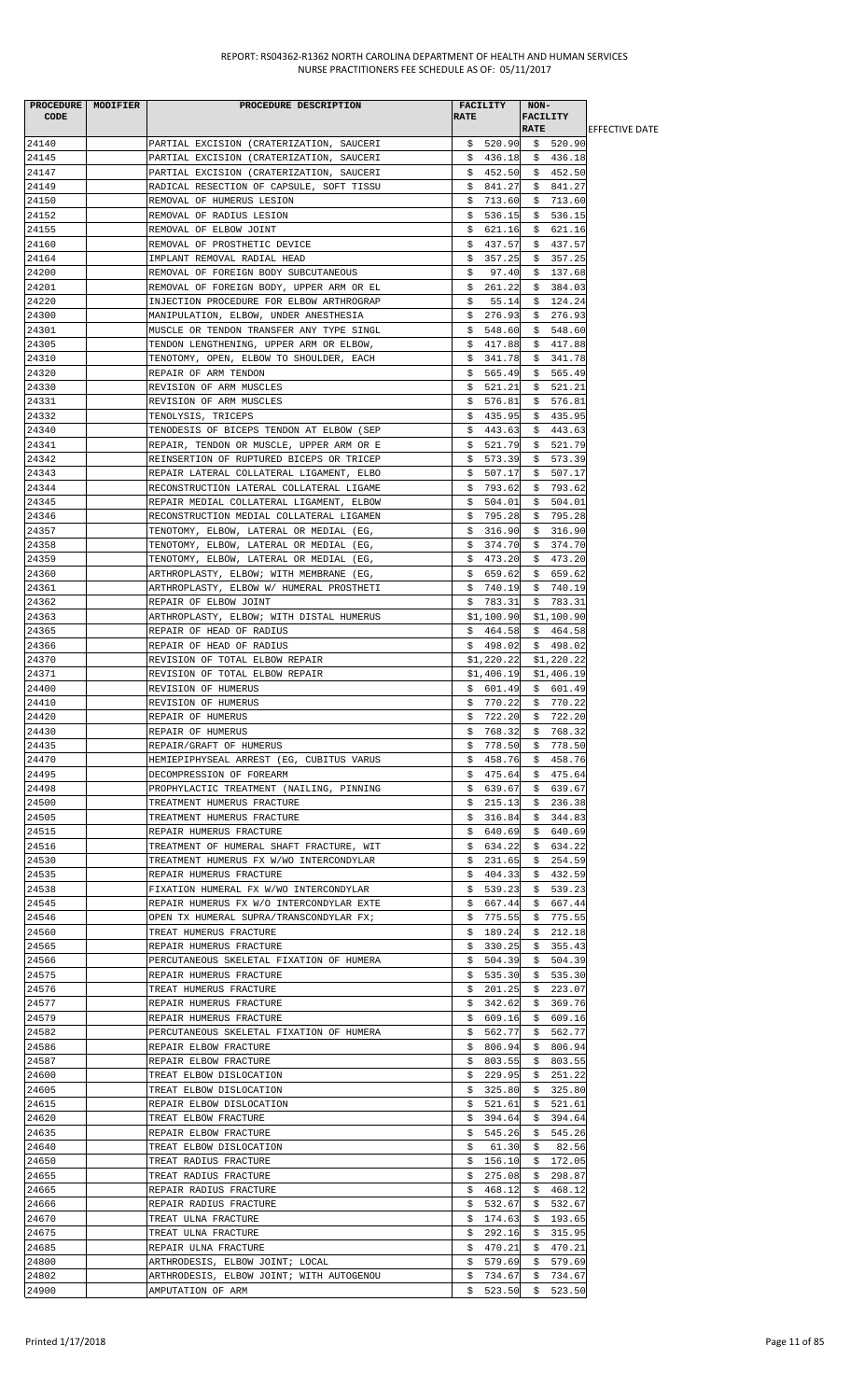|       | PROCEDURE MODIFIER | PROCEDURE DESCRIPTION                    |             | FACILITY | $NON-$      |                      |                        |
|-------|--------------------|------------------------------------------|-------------|----------|-------------|----------------------|------------------------|
| CODE  |                    |                                          | <b>RATE</b> |          |             | <b>FACILITY</b>      |                        |
|       |                    |                                          |             |          | <b>RATE</b> |                      | <b>IEFFECTIVE DATE</b> |
| 24920 |                    | AMPUTATION OF ARM                        |             |          |             | $$520.24$ \$ 520.24  |                        |
| 24925 |                    | AMPUTATION ARM, W SECONDARY CLOSURE      |             |          |             | $$402.41$$ $$402.41$ |                        |
| 24930 |                    | AMPUTATION FOLLOW-UP SURGERY             |             | \$551.99 |             | \$551.99             |                        |
| 24931 |                    | AMPUTATION FOLLOW-UP SURGERY             |             | \$619.72 |             | \$619.72             |                        |
| 24935 |                    | REVISION OF AMPUTATION                   | \$          | 752.23   | \$          | 752.23               |                        |
| 24940 |                    | AMPUTATION OF ARM                        | \$          | 863.98   | \$          | 863.98               |                        |
| 25000 |                    | INCISION, EXTENSOR TENDON SHEATH, WRIST  |             | \$247.19 |             | \$247.19             |                        |
| 25001 |                    | INCISION, FLEXOR TENDON SHEATH, WRIST (E |             | \$234.87 |             | \$234.87             |                        |
| 25020 |                    | DECOMPRESSION FASCIOTOMY, FOREARM AND/OR |             | \$410.16 |             | \$410.16             |                        |
| 25023 |                    | DECOMP FASCIOTOMY FLEX/EXTEN COMP W DEBR |             | \$794.19 |             | \$794.19             |                        |
| 25024 |                    | DECOMPRESSION FASCIOTOMY, FOREARM AND/OR |             | \$557.37 |             | \$557.37             |                        |
| 25025 |                    | DECOMPRESSION FASCIOTOMY, FOREARM AND/OR |             | \$862.36 |             | \$862.36             |                        |
| 25028 |                    | INCISION AND DRAINAGE DEEP ABSCESS OR HE | \$          | 365.22   | \$          | 365.22               |                        |
| 25031 |                    | INCISION AND DRAINAGE, FOREARM AND/OR WR | \$.         | 269.16   |             | \$269.16             |                        |
| 25035 |                    | INCISION, DEEP, BONE CORTEX, FOREARM AND |             | \$466.40 |             | \$466.40             |                        |
| 25040 |                    | ARTHROTOMY, RADIOCARPAL OR MIDCARPAL JOI |             | \$414.02 |             | \$414.02             |                        |
| 25065 |                    | BIOPSY SOFT TISSUES SUPERFICIAL          |             | \$118.22 |             | \$174.73             |                        |
| 25066 |                    | BIOPSY, SOFT TISSUE OF FOREARM AND/OR WR |             | \$269.62 |             | \$269.62             |                        |
| 25071 |                    | EXCISION, TUMOR, SOFT TISSUE OF FOREARM  |             | \$252.35 |             | \$252.35             |                        |
| 25073 |                    | EXCISION, TUMOR, SOFT TISSUE OF FOREARM  |             | \$314.36 |             | \$314.36             |                        |
| 25075 |                    | EXCISION, TUMOR, SOFT TISSUE OF FOREARM  |             | \$236.21 |             | \$236.21             |                        |
| 25076 |                    | REMOVAL OF FOREARM LESION                |             | \$318.93 |             | \$318.93             |                        |
| 25077 |                    | RADICAL RESECTION SOFT TISSUE TUMOR, FOR | \$          | 543.74   |             | \$543.74             |                        |
| 25078 |                    | RADICAL RESECTION OF TUMOR (EG, MALIGNAN |             | \$670.91 |             | \$670.91             |                        |
| 25085 |                    | CAPSULOTOMY, WRIST (EG, CONTRACTURE)     |             | \$332.71 |             | \$332.71             |                        |
| 25100 |                    | ARTHROTOMY, WRIST JOINT; WITH BIOPSY     |             | \$246.57 |             | \$246.57             |                        |
| 25101 |                    | ARTHROTOMY WITH JOINT EXPLORATION        |             | \$290.90 |             | \$290.90             |                        |
| 25105 |                    | ARTHROTOMY, WRIST JOINT; WITH SYNOVECTOM |             | \$353.89 |             | \$353.89             |                        |
| 25107 |                    | ARTHROTOMY, DISTAL RADIOULNAR JOINT INCL |             | \$440.24 |             | \$440.24             |                        |
| 25109 |                    | EXCISION OF TENDON, FOREARM AND/OR WRIST | \$          | 376.85   | \$          | 376.85               |                        |
| 25110 |                    | EXCISION LESION OF TENDON SHEATH         | Ş.          | 258.11   |             | \$258.11             |                        |
| 25111 |                    | EXICSION OF GANGLION WRIST DORSAL OR VOL |             | \$223.87 |             | \$223.87             |                        |
| 25112 |                    | EXCISION GANGLION WRIST RECURRENT        |             | \$274.47 | \$          | 274.47               |                        |
| 25115 |                    | REMOVAL WRIST/FOREARM LESION             |             | \$580.49 |             | \$580.49             |                        |
|       |                    |                                          |             |          |             |                      |                        |
| 25116 |                    | REMOVAL WRIST/FOREARM LESION             |             | \$468.29 |             | \$468.29<br>\$274.85 |                        |
| 25118 |                    | EXPLORE WRIST TENDON SHEATH              |             | \$274.85 |             |                      |                        |
| 25119 |                    | SYNOVECTOMY WRIST W RESECTION ULNA       |             | \$364.60 |             | \$364.60             |                        |
| 25120 |                    | REMOVAL OF FOREARM LESION                |             | \$399.35 |             | \$399.35             |                        |
| 25125 |                    | REMOVAL OF FOREARM LESION                | S.          | 465.48   | \$          | 465.48               |                        |
| 25126 |                    | REMOVAL OF FOREARM LESION                | \$          | 470.24   | \$          | 470.24               |                        |
| 25130 |                    | REMOVAL OF WRIST LESION                  | \$          | 322.83   |             | \$322.83             |                        |
| 25135 |                    | REMOVAL OF WRIST LESION                  |             | \$403.79 |             | \$403.79             |                        |
| 25136 |                    | REMOVAL OF WRIST LESION                  |             | \$356.83 |             | \$356.83             |                        |
| 25145 |                    | SEQUESTRECTOMY FOR OSTEOMYELITIS OR BONE |             |          |             | $$410.22$$ \$ 410.22 |                        |
| 25150 |                    | PARTIAL EXC BONE FOR OSTEOMYELITIS ULNA  |             | \$418.83 |             | \$418.83             |                        |
| 25151 |                    | PARTIAL REMOVAL RADIUS/ULNA              |             | \$462.52 |             | \$462.52             |                        |
| 25170 |                    | REMOVAL RADIUS/ULNA LESION               |             | \$645.39 |             | \$645.39             |                        |
| 25210 |                    | REMOVAL OF WRIST BONE                    | \$          | 354.20   | \$.         | 354.20               |                        |
| 25215 |                    | REMOVAL OF WRIST BONES                   | Ş.          | 457.01   |             | \$457.01             |                        |
| 25230 |                    | PARTIAL REMOVAL OF RADIUS                | Ş.          | 313.60   |             | \$313.60             |                        |
| 25240 |                    | EXCISION DISTAL ULNA PARTIAL OR COMPLETE | \$          | 317.76   |             | \$317.76             |                        |
| 25246 |                    | INJECTION PROCEDURE FOR WRIST ARTHROGRAP | Ş.          | 60.68    | Ş.          | 126.43               |                        |
| 25248 |                    | EXPLORATION WITH REMOVAL OF DEEP FOREIGN |             | \$316.27 |             | \$316.27             |                        |
| 25250 |                    | REMOVAL OF WRIST PROSTHESIS SEPARATE PRO |             | \$377.17 |             | \$377.17             |                        |
| 25251 |                    | REMOVAL WRIST PROSTHESIS COMPLICATED TOT | \$          | 516.44   | \$          | 516.44               |                        |
| 25259 |                    | MANIPULATION, WRIST, UNDER ANESTHESIA    | Ş.          | 277.74   | \$.         | 277.74               |                        |
| 25260 |                    | REPAIR TENDON OR MUSCLE FLEXOR PRIMARY S |             | \$490.29 | Ş.          | 490.29               |                        |
| 25263 |                    | REPAIR ADDITIONAL TENDON                 |             | \$489.56 |             | \$489.56             |                        |
| 25265 |                    | REPAIR TENDON OR MUSCLE SECONDARY WITH F |             | \$582.33 |             | \$582.33             |                        |
| 25270 |                    | REPAIR TENDON OR MUSCLE EXTENSOR PRIMARY |             | \$393.13 |             | \$393.13             |                        |
| 25272 |                    | REPAIR ADDITIONAL TENDON                 |             | \$443.04 |             | \$443.04             |                        |
| 25274 |                    | REPAIR, TENDON OR MUSCLE, EXTENSOR, FORE |             | \$525.87 |             | \$525.87             |                        |
| 25275 |                    | REPAIR, TENDON SHEATH, EXTENSOR, FOREARM |             | \$485.75 |             | \$485.75             |                        |
| 25280 |                    | LENGTHENING OR SHORTENING OF FLEXOR OR E |             | \$449.03 |             | \$449.03             |                        |
| 25290 |                    | TENOTOMY OPEN SINGLE FLEXOR OR EXTENSOR  |             | \$378.93 |             | \$378.93             |                        |
| 25295 |                    | TENOLYSIS SING FLEXOR OR EXTENSOR TENDON |             | \$417.72 | \$          | 417.72               |                        |
| 25300 |                    | FUSION OF WRIST TENDONS                  |             | \$494.72 | \$          | 494.72               |                        |
| 25301 |                    | FUSION OF WRIST TENDONS                  |             | \$471.14 |             | \$471.14             |                        |
| 25310 |                    | TRANSPLANT WRIST TENDON                  |             | \$486.31 | \$          | 486.31               |                        |
| 25312 |                    | TRANSPLANT WRIST TENDON                  |             | \$564.07 |             | \$564.07             |                        |
| 25315 |                    | FLEXOR ORIGIN SLIDE (EG, FOR CEREBRAL PA |             | \$605.10 |             | \$605.10             |                        |
| 25316 |                    | REVISE PALSY HAND                        |             | \$700.91 |             | \$700.91             |                        |
| 25320 |                    | CAPSULORRHAPHY OR RECONSTRUCTION, WRIST, | \$          | 696.25   | \$          | 696.25               |                        |
| 25332 |                    | ARTHROPLASTY, WRIST, WITH OR WITHOUT INT |             | \$616.36 | \$          | 616.36               |                        |
| 25335 |                    | REALIGNMENT OF HAND                      |             | \$699.87 |             | \$699.87             |                        |
| 25337 |                    | RECONSTRUCTION FOR STABILIZATION OF UNST |             | \$640.96 |             | \$640.96             |                        |
| 25350 |                    | REVISION OF RADIUS                       | Ş.          | 535.96   | Ş.          | 535.96               |                        |
| 25355 |                    | REVISION OF RADIUS                       |             | \$603.34 |             | \$603.34             |                        |
| 25360 |                    | REVISION OF ULNA                         |             | \$519.95 |             | \$519.95             |                        |
| 25365 |                    | REVISION RADIUS & ULNA                   | \$.         | 709.91   | \$          | 709.91               |                        |
| 25370 |                    | REVISION RADIUS OR ULNA                  |             |          |             | $$773.79$ $$773.79$  |                        |
|       |                    |                                          |             |          |             |                      |                        |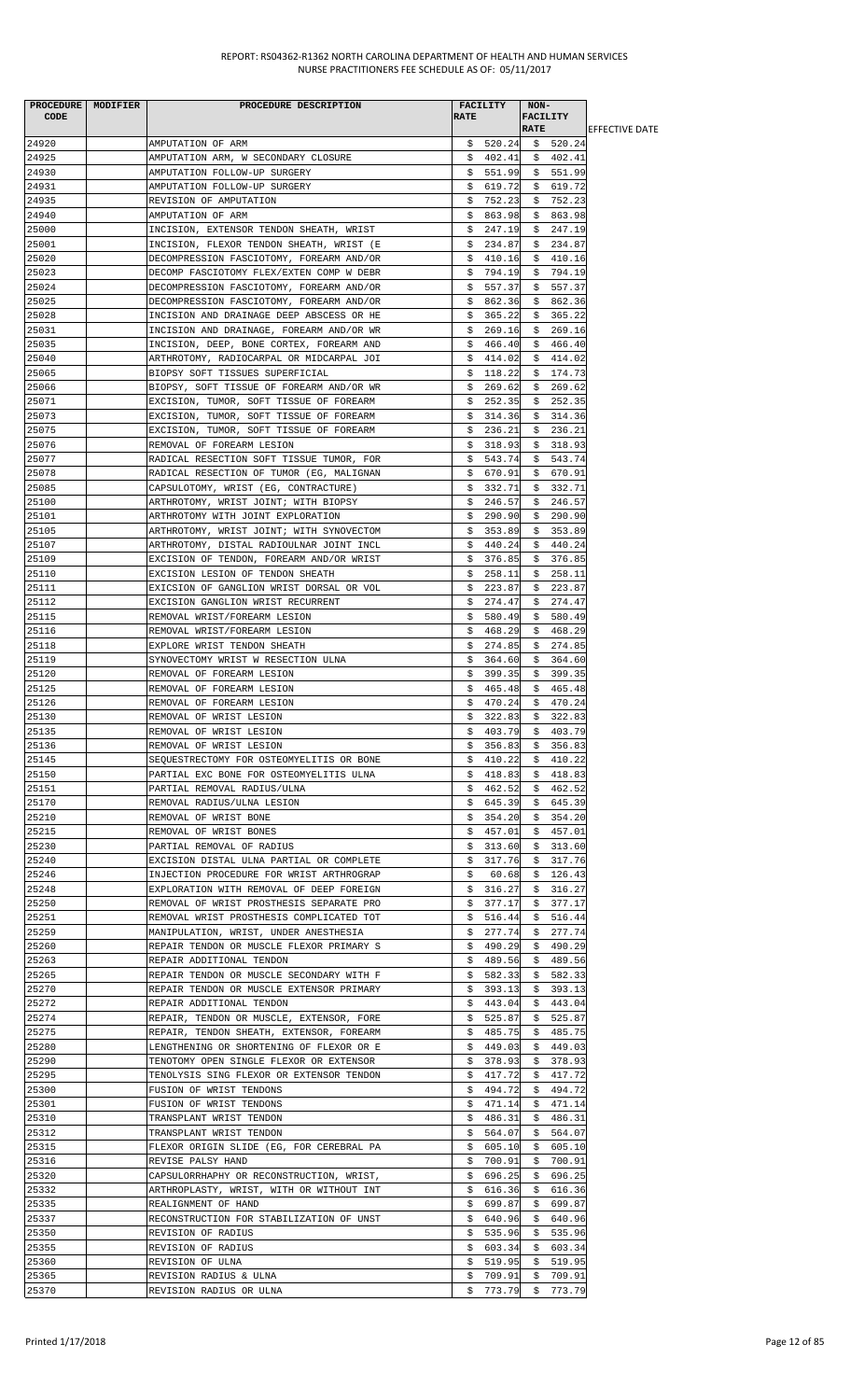|             | PROCEDURE   MODIFIER | PROCEDURE DESCRIPTION                    |             | <b>FACILITY</b> | NON-            |                            |                        |
|-------------|----------------------|------------------------------------------|-------------|-----------------|-----------------|----------------------------|------------------------|
| <b>CODE</b> |                      |                                          | <b>RATE</b> |                 | <b>FACILITY</b> |                            |                        |
|             |                      |                                          |             |                 | <b>RATE</b>     |                            | <b>IEFFECTIVE DATE</b> |
| 25375       |                      | REVISION RADIUS & ULNA                   |             |                 |                 | $$746.76$ $$746.76$        |                        |
| 25390       |                      | REVISE RADIUS OR ULNA                    |             | \$607.05        |                 | \$607.05                   |                        |
| 25391       |                      | REVISE RADIUS OR ULNA                    |             | \$772.92        |                 | \$772.92                   |                        |
| 25392       |                      | REVISE RADIUS & ULNA                     |             | \$784.64        |                 | \$784.64                   |                        |
| 25393       |                      | REVISE/GRAFT RADIUS/ULNA                 |             | \$882.36        |                 | \$882.36                   |                        |
| 25394       |                      | OSTEOPLASTY, CARPAL BONE, SHORTENING     |             | \$566.18        |                 | \$566.18                   |                        |
| 25400       |                      | REPAIR RADIUS OR ULNA                    |             | \$636.99        |                 | \$636.99                   |                        |
| 25405       |                      | REPAIR OF NONUNION OR MALUNION, RADIUS O |             | \$811.09        |                 | \$811.09                   |                        |
| 25415       |                      | REPAIR RADIUS & ULNA                     | \$.         | 761.55          | \$              | 761.55                     |                        |
| 25420       |                      | REPAIR OF NONUNION OR MALUNION, RADIUS A |             | \$907.69        |                 | \$907.69                   |                        |
| 25425       |                      | REPAIR/GRAFT RADIUS OR ULNA              |             | \$782.87        |                 | \$782.87                   |                        |
| 25426       |                      | REPAIR/GRAFT RADIUS & ULNA               | Ş.          | 823.62          | Ş.              | 823.62                     |                        |
| 25430       |                      | INSERTION OF VASCULAR PEDICLE INTO CARPA |             | \$515.78        |                 | \$515.78                   |                        |
| 25431       |                      | REPAIR OF NONUNION OF CARPAL BONE (EXCLU |             | \$571.84        |                 | \$571.84                   |                        |
| 25440       |                      | REPAIR OF NONUNION, SCAPHOID CARPAL (NAV |             | \$568.01        |                 | \$568.01                   |                        |
| 25441       |                      | ARTHROPLASTY PROSTHETIC REPL DISTAL RADI |             | \$689.10        |                 | \$689.10                   |                        |
| 25442       |                      | ARTHROPLASTY WITH PROSTHETIC REPLACEMENT |             | \$586.63        |                 | \$586.63                   |                        |
| 25443       |                      | ARTHROPLASTY WITH PROSTHETIC REPLACEMENT |             | \$562.65        |                 | \$562.65                   |                        |
| 25444       |                      | ARTHROPLASTY WITH PROSTHETIC REPLACEMENT |             | \$600.46        |                 | \$600.46                   |                        |
| 25445       |                      | ARTHROPLASTY WITH PROTHETIC REPLACEMENT  |             | \$525.49        |                 | \$525.49                   |                        |
| 25446       |                      | ARTHROPLASTY W PROST REPLA DISTAL RADIUS |             | \$867.56        |                 | \$867.56                   |                        |
| 25447       |                      | ARTHROPLASTY, INTERPOSITION, INTERCARPAL |             | \$592.84        |                 | \$592.84                   |                        |
| 25449       |                      | ARTHROPLASTY WITH REMOVAL OF IMPLANT     | Ş.          | 759.59          |                 | \$759.59                   |                        |
| 25450       |                      | REVISION OF WRIST JOINT                  |             | \$439.94        |                 | \$439.94                   |                        |
| 25455       |                      | REVISION OF WRIST JOINT                  |             | \$502.00        |                 | \$502.00                   |                        |
| 25490       |                      | PROPHYLACTIC TREATMENT RADIUS            | \$          | 552.23          | \$              | 552.23                     |                        |
| 25491       |                      | PROPHYLACTIC TREATMENT ULNA              |             | \$582.73        |                 | \$582.73                   |                        |
| 25492       |                      | PROPHYLACTIC TREATMENT RADIUS AND ULNA   |             | \$703.28        |                 | \$703.28                   |                        |
| 25500       |                      | TREAT FRACTURE OF RADIUS                 |             | \$161.80        |                 | \$176.90                   |                        |
| 25505       |                      | REPAIR FRACTURE OF RADIUS                | Ş.          | 321.35          |                 | \$346.53                   |                        |
| 25515       |                      | REPAIR FRACTURE OF RADIUS                |             | \$483.99        |                 | \$483.99                   |                        |
| 25520       |                      | CLOSED TREATMENT OF RADIAL SHAFT FRACTUR |             | \$366.35        |                 | \$383.41                   |                        |
| 25525       |                      | OPEN TX RADIAL SHAFT FX & CLOSED TX RADI |             | \$585.00        |                 | \$585.00                   |                        |
| 25526       |                      | OPEN TREATMENT OF RADIAL SHAFT FRACTURE, | Ş.          | 718.38          |                 | \$718.38                   |                        |
| 25530       |                      | TREAT FRACTURE OF ULNA                   | Ş.          | 154.07          |                 | \$170.86                   |                        |
| 25535       |                      | REPAIR FRACTURE OF ULNA                  |             | \$315.94        |                 | \$336.08                   |                        |
| 25545       |                      | REPAIR FRACTURE OF ULNA                  | Ş.          | 452.36          |                 | \$452.36                   |                        |
| 25560       |                      | TREAT FRACTURE RADIUS & ULNA             |             | \$160.93        |                 | \$179.12                   |                        |
| 25565       |                      | REPAIR FRACTURE RADIUS/ULNA              |             | \$334.04        |                 | \$363.14                   |                        |
| 25574       |                      | OPEN TX RSADIAL/ULNAR SHAFT FXS.         | \$          | 476.14          |                 |                            |                        |
| 25575       |                      | REPAIR FRACTURE RADIUS/ULNA              | \$          |                 | -\$             | 476.14<br>648.73 \$ 648.73 |                        |
|             |                      |                                          |             |                 |                 |                            |                        |
| 25600       |                      | TREAT FRACTURE RADIUS/ULNA               |             |                 |                 | $$176.98 \t$ 195.15$       |                        |
| 25605       |                      | REPAIR FRACTURE RADIUS/ULNA              |             | \$405.50        |                 | \$427.32                   |                        |
| 25606       |                      | PERCUTANEOUS SKELETAL FIXATION OF DISTAL |             | \$475.60        | Ş.              | 475.60                     |                        |
| 25607       |                      | OPEN TREATMENT OF DISTAL RADIAL EXTRA-AR |             | \$515.05        | Ş.              | 515.05                     |                        |
| 25608       |                      | OPEN TREATMENT OF DISTAL RADIAL INTRA-AR |             | \$588.10        |                 | \$588.10                   |                        |
| 25609       |                      | OPEN TREATMENT OF DISTAL RADIAL INTRA-AR | Ş.          | 751.32          | S.              | 751.32                     |                        |
| 25622       |                      | RX CLOSED CARPAL SCAPHOID FX WITHOUT MAN | Ş.          | 180.68          |                 | \$199.98                   |                        |
| 25624       |                      | RX CLOSED CARPAL SCAPHOID FX WITH MANIPU | S.          | 291.11          |                 | \$317.40                   |                        |
| 25628       |                      | OPEN RX CLOSEF OR OPEN CARPAL SCAPHOID F |             | \$517.55        |                 | \$517.55                   |                        |
| 25630       |                      | TREAT WRIST FRACTURE(S)                  | \$          | 186.23          | \$              | 205.25                     |                        |
| 25635       |                      | REPAIR WRIST FRACTURE(S)                 | Ş.          | 269.67          | Ş.              | 300.46                     |                        |
| 25645       |                      | OPEN TREATMENT OF CARPAL BONE FRACTURE ( |             | \$408.04]       |                 | \$408.04                   |                        |
| 25650       |                      | TREATMENT OF CLOSED ULNAR STYLOID FRACTU | \$.         | 197.83          | \$              | 214.06                     |                        |
| 25651       |                      | PERCUTANEOUS SKELETAL FIXATION OF ULNAR  | Ş.          | 336.83          |                 | \$336.83                   |                        |
| 25652       |                      | OPEN TREATMENT OF ULNAR STYLOID FRACTURE |             | \$444.58        |                 | \$444.58                   |                        |
| 25660       |                      | REPAIR WRIST DISLOCATION                 |             | \$281.44        |                 | \$281.44                   |                        |
| 25670       |                      | OPEN RX OF CLOSED OR OPEN RADIOCARPAL OR |             | \$440.46        |                 | \$440.46                   |                        |
| 25671       |                      | PERCUTANEOUS SKELETAL FIXATION OF DISTAL | Ş.          | 370.90          | Ş.              | 370.90                     |                        |
| 25675       |                      | REPAIR WRIST DISLOCATION                 | Ş.          | 274.45          |                 | \$296.54                   |                        |
| 25676       |                      | REPAIR WRIST DISLOCATION                 |             | \$456.03        |                 | \$456.03                   |                        |
| 25680       |                      | REPAIR WRIST FRACTURE                    | Ş.          | 326.13          |                 | \$326.13                   |                        |
| 25685       |                      | REPAIR WRIST FRACTURE                    | Ş.          | 531.40          | Ş.              | 531.40                     |                        |
| 25690       |                      | REPAIR WRIST DISLOCATION                 |             | \$328.60        |                 | \$328.60                   |                        |
| 25695       |                      | REPAIR WRIST DISLOCATION                 | S.          | 457.85          | \$              | 457.85                     |                        |
| 25800       |                      | ARTHRODESIS, WRIST; COMPLETE, WITHOUT BO | Ş.          | 541.70          |                 | \$541.70                   |                        |
| 25805       |                      | FUSION/GRAFT OF WRIST                    |             | \$624.71        |                 | \$624.71                   |                        |
| 25810       |                      | FUSION/GRAFT OF WRIST                    | \$          | 630.69          | \$              | 630.69                     |                        |
| 25820       |                      | ARTHRODESIS, WRIST; LIMITED, WITHOUT BON | \$          | 441.62          | \$              | 441.62                     |                        |
| 25825       |                      | INTERCARPAL FUSION W/ AUTOGENOUS BONE GR | Ş.          | 544.68          | \$              | 544.68                     |                        |
| 25830       |                      | ARTHRODESIS, DISTAL RADIOULNAR JOINT WIT |             | \$678.39        |                 | \$678.39                   |                        |
| 25900       |                      | AMPUTATION FOREARM THROUGH RADIUS AND UL | Ş.          | 542.68          | Ş.              | 542.68                     |                        |
| 25905       |                      | AMPUTATION OF FOREARM                    | Ş.          | 536.81          | Ş.              | 536.81                     |                        |
| 25907       |                      | AMPUTATION FOREARM, W SECONDARY CLOSURE  |             | \$468.06        |                 | \$468.06                   |                        |
| 25909       |                      | AMPUTATION FOLLOW-UP SURGERY             | \$          | 527.71          |                 | \$527.71                   |                        |
| 25915       |                      | AMPUTATION OF FOREARM                    | \$.         | 926.12          | \$              | 926.12                     |                        |
| 25920       |                      | DISARTICULATION THROUGH WRIST            | Ş.          | 496.52          | Ş.              | 496.52                     |                        |
| 25922       |                      | AMPUTATION SECONDARY CLOSURE OR SCAR REV |             | \$419.61        | Ş.              | 419.61                     |                        |
| 25924       |                      | REAMPUTATION                             |             | \$484.83        | \$              | 484.83                     |                        |
| 25927       |                      | TRANSMETACARPAL AMPUTATION               | Ş.          | 561.44          | Ş.              | 561.44                     |                        |
| 25929       |                      | TRANSMETACARP AMPUT SEC CLOSURE OR SCAR  |             |                 |                 | $$406.67 \t$406.67$        |                        |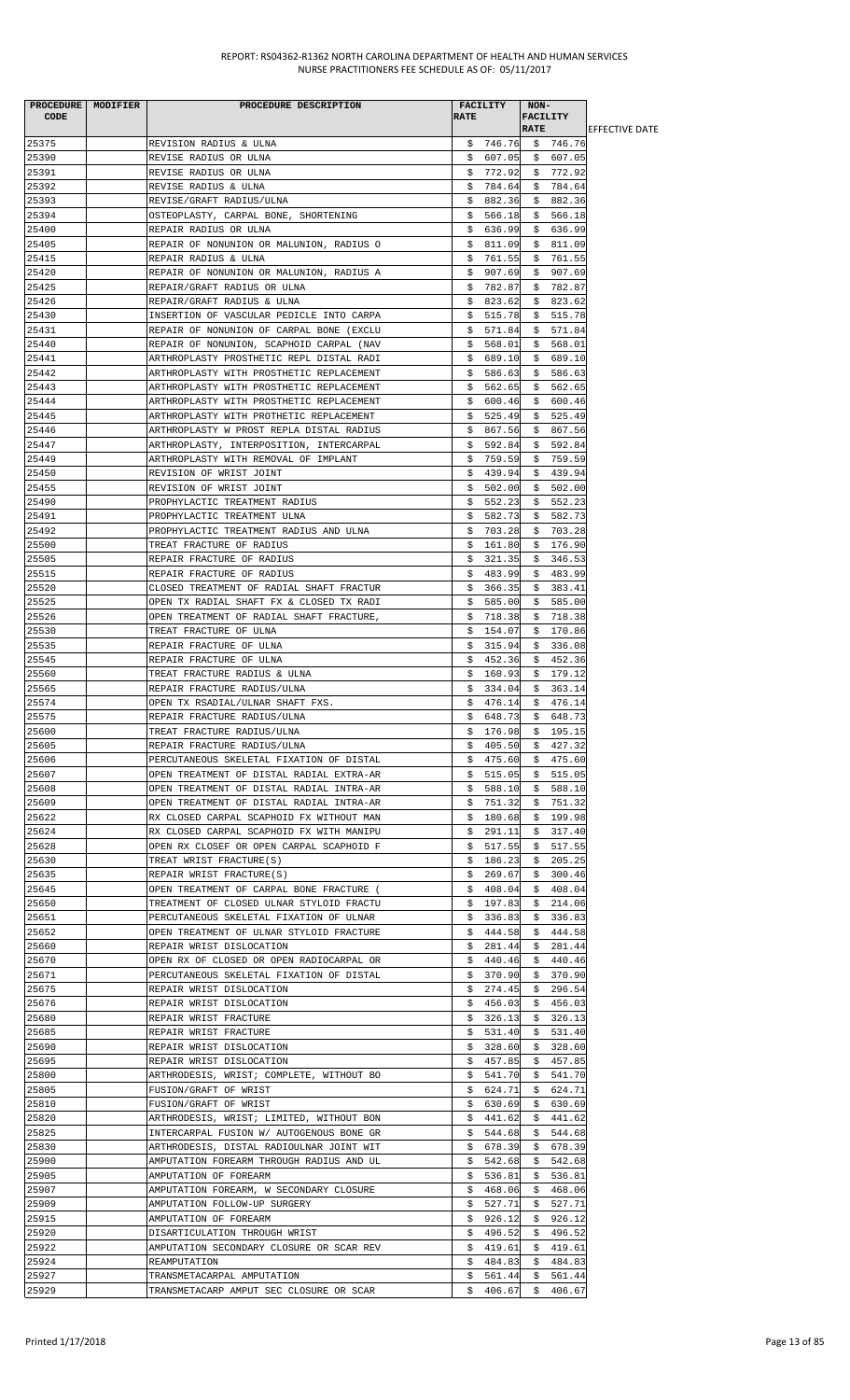|       | PROCEDURE MODIFIER | PROCEDURE DESCRIPTION                    |             | FACILITY            | $NON-$          |                         |                        |
|-------|--------------------|------------------------------------------|-------------|---------------------|-----------------|-------------------------|------------------------|
| CODE  |                    |                                          | <b>RATE</b> |                     | <b>FACILITY</b> |                         |                        |
|       |                    |                                          |             |                     | <b>RATE</b>     |                         | <b>IEFFECTIVE DATE</b> |
| 25931 |                    | TRANSMETACARPAL REAMPUTATION             |             | $$511.15$ $$511.15$ |                 |                         |                        |
| 26010 |                    | DRAINAGE OF FINGER ABSCESS               | Ş.          |                     |                 | 93.99 \$ 173.73         |                        |
| 26011 |                    | DRAINAGE OF FINGER ABSCESS COMPLICATED   |             |                     |                 | $$131.36$ $$264.80$     |                        |
| 26020 |                    | DRAINAGE OF TENDON SHEATH, DIGIT AND/OR  |             |                     |                 | $$302.80 \quad $302.80$ |                        |
| 26025 |                    | DRAINAGE OF PALMAR BURSA; SINGLE, BURSA  | \$.         | 296.14              | \$              | 296.14                  |                        |
| 26030 |                    | DRAINAGE OF PALMAR BURSA; MULTIPLE BURSA |             | \$350.54            |                 | \$350.54                |                        |
| 26034 |                    | INCISION, BONE CORTEX, HAND OR FINGER (E |             | \$379.59            |                 | \$379.59                |                        |
| 26035 |                    | DECOMPRESSION FINGER/HAND                |             | \$593.40            |                 | \$593.40                |                        |
| 26037 |                    | DECOMPRESSIVE FASCIOTOMY HAND            |             | \$409.87            |                 | \$409.87                |                        |
| 26040 |                    | FASCIOTOMY, PALMAR (EG, DUPUYTREN?S CONT |             | \$216.74            |                 | \$216.74                |                        |
| 26045 |                    | RELEASE PALM CONTRACTURE                 |             | \$331.60            |                 | \$331.60                |                        |
| 26055 |                    | TENDON SHEATH INCISION (EG, FOR TRIGGER  |             | \$207.24            |                 | \$386.57                |                        |
| 26060 |                    | TENOTOMY, PERCUTANEOUS, SINGLE, EACH DIG |             | \$185.46            |                 | \$185.46                |                        |
| 26070 |                    | ARTHROTOMY, WITH EXPLORATION, DRAINAGE,  | \$.         | 212.10              |                 | \$212.10                |                        |
| 26075 |                    | ARTHROTOMY, WITH EXPLORATION, DRAINAGE,  |             | \$224.47            | \$              | 224.47                  |                        |
| 26080 |                    | EXPLORATION OF FINGER JOINT              |             | \$270.42            | \$              | 270.42                  |                        |
| 26100 |                    | ARTHROTOMY WITH BIOPSY; CARPOMETACARPAL  |             | \$227.19            |                 | \$227.19                |                        |
| 26105 |                    | ARTHROTOMY WITH BIOPSY; METACARPOPHALANG |             | \$232.43            |                 | \$232.43                |                        |
| 26110 |                    | ARTHROTOMY WITH SYNOVIAL BIOPSY; INTERPH |             | \$223.04            |                 | \$223.04                |                        |
| 26111 |                    | EXCISION, TUMOR OR VASCULAR MALFORMATION |             | \$244.88            |                 | \$244.88                |                        |
| 26113 |                    | EXCISION, TUMOR, SOFT TISSUE, OR VASCULA |             | \$322.29            |                 | \$322.29                |                        |
| 26115 |                    | EXCISION, TUMOR OR VASCULAR MALFORMATION |             | \$252.69            |                 | \$425.58                |                        |
| 26116 |                    | EXCISION, TUMOR OR VASCULAR MALFORMATION | \$          | 340.77              | \$              | 340.77                  |                        |
| 26117 |                    | RADICAL RESECTION SOFT TISSUE TUMOR, HAN |             | \$467.27            |                 | \$467.27                |                        |
| 26118 |                    | RADICAL RESECTION OF TUMOR (EG, MALIGNAN |             | \$631.45            |                 | \$631.45                |                        |
| 26121 |                    | FASCIECTOMY, PALM ONLY, WITH OR WITHOUT  | \$          | 428.85              |                 | \$428.85                |                        |
| 26123 |                    | FASCIECTOMY, PARTIAL PALMAR WITH RELEASE |             | \$587.27            |                 | \$587.27                |                        |
| 26130 |                    | EXPLORATION HAND JOINT                   |             | \$324.19            |                 | \$324.19                |                        |
| 26135 |                    | EXPLORATION FINGER JOINT                 |             | \$395.37            |                 | \$395.37                |                        |
| 26140 |                    | EXPLORATION FINGER JOINT                 | \$          | 359.09              | \$              | 359.09                  |                        |
| 26145 |                    | SYNOVECTOMY, TENDON SHEATH, RADICAL (TEN | \$          | 365.15              |                 | \$365.15                |                        |
| 26160 |                    | EXCISION OF LESION OF TENDON SHEATH OR J |             | \$226.22            |                 | \$387.93                |                        |
| 26170 |                    | REMOVAL OF PALM TENDON                   |             | \$286.58            |                 | \$286.58                |                        |
| 26180 |                    | EXCISION OF TENDON, FINGER, FLEXOR (SEPA |             | \$313.31            |                 | \$313.31                |                        |
| 26185 |                    | SESAMOIDECTOMY, THUMB OR FINGER (SEPARAT |             | \$374.53            |                 | \$374.53                |                        |
| 26200 |                    | REMOVAL OF JOINT LESION                  |             | \$322.12            |                 | \$322.12                |                        |
| 26205 |                    | REMOVAL/GRAFT JOINT LESION               |             | \$433.53            |                 | \$433.53                |                        |
| 26210 |                    | REMOVAL OF FINGER LESION                 |             | \$311.76            |                 | \$311.76                |                        |
| 26215 |                    | REMOVAL/GRAFT FINGER LESION              | \$          | 397.32              | \$              | 397.32                  |                        |
| 26230 |                    |                                          |             | 360.88              |                 |                         |                        |
| 26235 |                    | PARTIAL EXCISION (CRATERIZATION, SAUCERI | \$<br>\$    | 354.38              |                 | \$360.88                |                        |
|       |                    | PARTIAL REMOVAL FINGER BONE              |             |                     |                 | \$354.38                |                        |
| 26236 |                    | PARTIAL REMOVAL FINGER BONE              |             | \$313.62            |                 | \$313.62                |                        |
| 26250 |                    | RADICAL RESECTION, METACARPAL; (EG, TUMO |             | \$419.09            |                 | \$419.09                |                        |
| 26260 |                    | RADICAL RESECTION, PROXIMAL OR MIDDLE PH |             | \$392.42            |                 | \$392.42                |                        |
| 26262 |                    | RADICAL RESECTION, DISTAL PHALANX OF FIN |             | \$327.24            |                 | \$327.24                |                        |
| 26320 |                    | REMOVAL OF IMPLANT FROM HAND             |             | \$243.67            |                 | \$243.67                |                        |
| 26340 |                    | MANIPULATION, FINGER JOINT, UNDER ANESTH | \$          | 216.80              | \$              | 216.80                  |                        |
| 26350 |                    | REPAIR OR ADVANCEMENT, FLEXOR TENDON, NO | \$.         | 502.43              | \$              | 502.43                  |                        |
| 26352 |                    | REPAIR/GRAFT TENDON                      | Ş.          | 573.03              | S.              | 573.03                  |                        |
| 26356 |                    | REPAIR OR ADVANCEMENT, FLEXOR TENDON, IN |             | \$748.86            |                 | \$748.86                |                        |
| 26357 |                    | REPAIR OR ADVANCEMENT, FLEXOR TENDON, IN | \$          | 616.11              | \$              | 616.11                  |                        |
| 26358 |                    | REPAIR/GRAFT TENDON                      | Ş.          | 651.66              | Ş.              | 651.66                  |                        |
| 26370 |                    | REPAIR OR ADVANCEMENT OF PROFUNDUS TENDO |             | \$545.23            |                 | \$545.23                |                        |
| 26372 |                    | REPAIR OR ADVANCEMENT OF PROFUNDUS TENDO |             | \$633.38            |                 | \$633.38                |                        |
| 26373 |                    | REPAIR OR ADVANCEMENT OF PROFUNDUS TENDO | \$.         | 601.63              | \$              | 601.63                  |                        |
| 26390 |                    | EXCISION FLEXOR TENDON, WITH IMPLANTATIO | Ş.          | 592.93              | \$              | 592.93                  |                        |
| 26392 |                    | REMOVAL OF SYNTHETIC ROD AND INSERTION O |             | \$692.34]           | Ş.              | 692.34                  |                        |
| 26410 |                    | REPAIR, EXTENSOR TENDON, HAND, PRIMARY O |             | \$399.21            |                 | \$399.21                |                        |
| 26412 |                    | REPAIR/GRAFT TENDON                      | Ş.          | 486.26              | Ş.              | 486.26                  |                        |
| 26415 |                    | EXCISION OF EXTENSOR TENDON, WITH IMPLAN |             | \$514.84            |                 | \$514.84                |                        |
| 26416 |                    | REMOVAL OF SYNTHETIC ROD AND INSERTION O |             | \$552.15            |                 | \$552.15                |                        |
| 26418 |                    | REPAIR, EXTENSOR TENDON, FINGER, PRIMARY |             | \$400.07            |                 | \$400.07                |                        |
| 26420 |                    | REPAIR/GRAFT TENDON                      |             | \$505.73            | \$              | 505.73                  |                        |
| 26426 |                    | REPAIR OF EXTENSOR TENDON, CENTRAL SLIP, | Ş.          | 408.57              | Ş.              | 408.57                  |                        |
| 26428 |                    | REPAIR OF EXTENSOR TENDON, CENTRAL SLIP, |             | \$531.74            | \$              | 531.74                  |                        |
| 26432 |                    | CLOSED TREATMENT OF DISTAL EXTENSOR TEND |             | \$349.10            | \$              | 349.10                  |                        |
| 26433 |                    | REPAIR OF EXTENSOR TENDON, DISTAL INSERT |             | \$375.08            | \$.             | 375.08                  |                        |
| 26434 |                    | REPAIR/GRAFT TENDON                      |             | \$451.42            |                 | \$451.42                |                        |
| 26437 |                    | REALIGNMENT OF EXTENSOR TENDON, HAND, EA | S.          | 439.69              | \$              | 439.69                  |                        |
| 26440 |                    | TENOLYSIS, FLEXOR TENDON; PALM OR FINGER | \$.         | 439.92              |                 | \$439.92                |                        |
| 26442 |                    | RELEASE TENDON PALM & FINGER             |             | \$670.11            |                 | \$670.11                |                        |
| 26445 |                    | TENOLYSIS, EXTENSOR TENDON, HAND OR FING | \$          | 407.57              | \$              | 407.57                  |                        |
| 26449 |                    | TENOLYSIS, COMPLEX, EXTENSOR TENDON, FIN | \$          | 539.46              | \$              | 539.46                  |                        |
| 26450 |                    | TENOTOMY, FLEXOR, PALM, OPEN, EACH TENDO | \$.         | 283.54              | \$.             | 283.54                  |                        |
| 26455 |                    | TENOTOMY, FLEXOR, FINGER, OPEN, EACH TEN | Ş.          | 281.60              | Ş.              | 281.60                  |                        |
| 26460 |                    | TENOTOMY, EXTENSOR, HAND OR FINGER, OPEN | S.          | 273.63              | \$              | 273.63                  |                        |
| 26471 |                    | TENODESIS; OF PROXIMAL INTERPHALANGEAL J | Ş.          | 433.14              | Ş.              | 433.14                  |                        |
| 26474 |                    | TENODESIS; OF DISTAL JOINT, EACH JOINT   |             | \$415.08            | \$              | 415.08                  |                        |
| 26476 |                    | LENGTHENIG OF TENDON, EXTENSOR, HAND OR  |             | \$404.15            |                 | \$404.15                |                        |
| 26477 |                    | SHORTENING OF TENDON, EXTENSOR, HAND OR  | \$.         | 407.55              | \$              | 407.55                  |                        |
| 26478 |                    | LENGTHENING OF TENDON, FLEXOR, HAND OR F |             | \$442.91            |                 | \$442.91                |                        |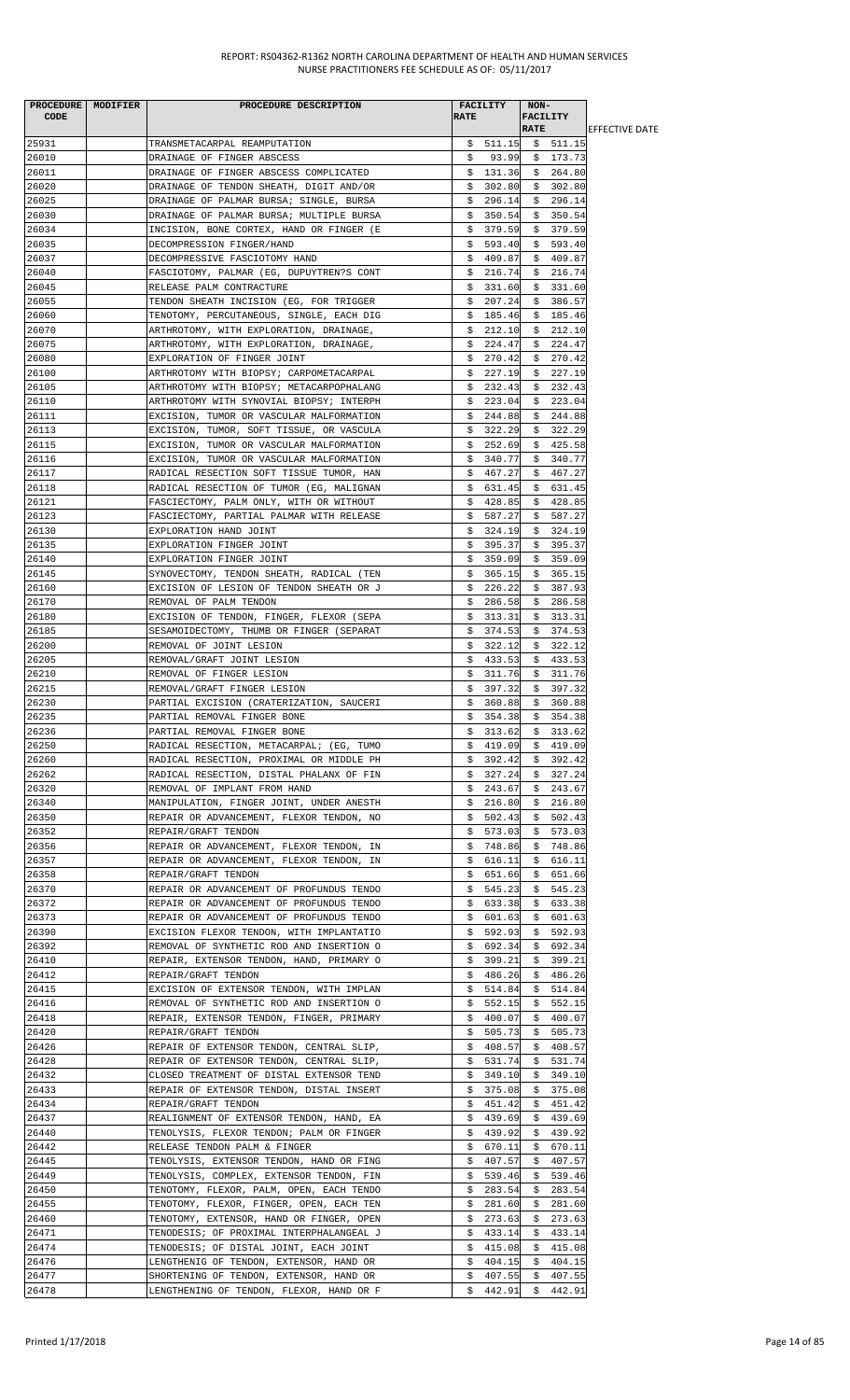| <b>CODE</b>    | PROCEDURE   MODIFIER | PROCEDURE DESCRIPTION                                                                | <b>RATE</b> | <b>FACILITY</b>                 | NON-<br><b>FACILITY</b> |                          |                        |
|----------------|----------------------|--------------------------------------------------------------------------------------|-------------|---------------------------------|-------------------------|--------------------------|------------------------|
|                |                      |                                                                                      |             |                                 | <b>RATE</b>             |                          | <b>IEFFECTIVE DATE</b> |
| 26479          |                      | SHORTENING OF TENDON, FLEXOR, HAND OR FI                                             |             | $$438.13$$ $$438.13$            |                         |                          |                        |
| 26480<br>26483 |                      | TRANSFER OR TRANSPLANT OF TENDON, CARPOM<br>TENDON TRANSPLANT                        |             | $$532.31$ $$532.31$<br>\$602.64 |                         | \$602.64                 |                        |
| 26485          |                      | TRANSFER OR TRANSPLANT OF TENDON, PALMAR                                             |             | \$576.82                        |                         | \$576.82                 |                        |
| 26489          |                      | TENDON TRANSPLANT & GRAFT                                                            | \$          | 626.47                          | \$                      | 626.47                   |                        |
| 26490          |                      | OPPONENSPLASTY; SUPERFICIALIS TENDON TRA                                             |             | \$559.43                        |                         | \$559.43                 |                        |
| 26492          |                      | OPPONENSPLASTY; TENDON TRANSFER WITH GRA                                             |             | \$624.03                        |                         | \$624.03                 |                        |
| 26494          |                      | TENDON/MUSCLE TRANSFER                                                               | S.          | 566.23                          |                         | \$566.23                 |                        |
| 26496          |                      | REPAIR THUMB TENDON                                                                  |             | \$615.11                        |                         | \$615.11                 |                        |
| 26497          |                      | TRANSFER OF TENDON TO RESTORE INTRINSIC                                              |             | \$615.42                        |                         | \$615.42                 |                        |
| 26498          |                      | SUBLIMIS TRANSFER TO CORRECT CLAW FINGER                                             |             | \$824.93                        |                         | \$824.93                 |                        |
| 26499<br>26500 |                      | CORRECT CLAW FINGER FIRST STG<br>RECONSTRUCTION OF TENDON PULLEY, EACH TE            | \$          | 587.74<br>\$442.44              | \$<br>\$                | 587.74<br>442.44         |                        |
| 26502          |                      | TENDON RECONSTRUCTION/GRAFT                                                          |             | \$500.44                        |                         | \$500.44                 |                        |
| 26508          |                      | RELEASE OF THENAR MUSCLE(S) (EG, THUMB C                                             |             | \$444.93                        |                         | \$444.93                 |                        |
| 26510          |                      | CROSS INTRINSIC TRANSFER, EACH TENDON                                                | Ş.          | 421.22                          |                         | \$421.22                 |                        |
| 26516          |                      | CAPSULODESIS, METACARPOPHALANGEAL JOINT;                                             |             | \$499.06                        |                         | \$499.06                 |                        |
| 26517          |                      | FUSION OF KNUCKLE JOINTS                                                             |             | \$588.70                        |                         | \$588.70                 |                        |
| 26518          |                      | FUSION OF KNUCKLE JOINTS                                                             |             | \$594.41                        |                         | \$594.41                 |                        |
| 26520          |                      | CAPSULECTOMY OR CAPSULOTOMY; METACARPOPH                                             |             | \$460.00                        |                         | \$460.00                 |                        |
| 26525          |                      | CAPSULECTOMY OR CAPSULOTOMY; INTERPHALAN                                             |             | \$461.94                        |                         | \$461.94                 |                        |
| 26530          |                      | ARTHROPLASTY, METACARPOPHALANGEAL JOINT;                                             |             | \$383.30                        |                         | \$383.30                 |                        |
| 26531<br>26535 |                      | ARTHROPLASTY, METACARPOPHALANGEAL JOINT;<br>ARTHROPLASTY, INTERPHALANGEAL JOINT; EAC |             | \$446.49<br>\$287.77            |                         | \$446.49<br>\$287.77     |                        |
| 26536          |                      | ARTHROPLASTY, INTERPHALANGEAL JOINT; WIT                                             |             | \$474.75                        |                         | \$474.75                 |                        |
| 26540          |                      | REPAIR OF COLLATERAL LIGAMENT, METACARPO                                             |             | \$467.89                        |                         | \$467.89                 |                        |
| 26541          |                      | RECONSTRUCTION, COLLATERAL LIGAMENT, MET                                             |             | \$573.56                        |                         | \$573.56                 |                        |
| 26542          |                      | PRIM REPAIR COLLATERAL LIGAMENT W/ LOCAL                                             |             | \$484.09                        |                         | \$484.09                 |                        |
| 26545          |                      | RECONSTRUCT FINGER JOINT                                                             |             | \$492.84                        |                         | \$492.84                 |                        |
| 26546          |                      | REPAIR NON-UNION, METACARPAL OR PHALANX,                                             |             | \$693.55                        |                         | \$693.55                 |                        |
| 26548          |                      | REPAIR/RECONSTRUCT FINGER VOLAR PLATE                                                |             | \$543.55                        |                         | \$543.55                 |                        |
| 26550          |                      | CONSTRUCT THUMB REPLACEMENT                                                          |             | \$1,082.18                      |                         | \$1,082.18               |                        |
| 26551          |                      | TRANSFER, TOE-TO-HAND WITH MICROVASCULAR                                             |             | \$2,361.46                      |                         | \$2,361.46               |                        |
| 26553<br>26554 |                      | TOE-TO-HAND TRANSFER WITH MICROVASCULAR<br>TOE-TO-HAND TRANSFER WITH MICROVASCULAR   |             | \$2,074.81<br>\$2,705.27        |                         | \$2,074.81<br>\$2,705.27 |                        |
| 26555          |                      | TRANSFER, FINGER TO ANOTHER POSITION WIT                                             |             | \$988.67                        |                         | \$988.67                 |                        |
| 26556          |                      | TRANSFER, FREE TOE JOINT, WITH MICROVASC                                             |             | \$2,143.41                      |                         | \$2,143.41               |                        |
| 26560          |                      | REPAIR OF WEB FINGER                                                                 |             | \$402.66                        |                         | \$402.66                 |                        |
| 26561          |                      | REPAIR OF WEB FINGER                                                                 |             | \$ 650.56 \$ 650.56             |                         |                          |                        |
| 26562          |                      | REPAIR OF WEB FINGER                                                                 |             | \$947.97                        |                         | \$947.97                 |                        |
| 26565          |                      | OSTEOTOMY; METACARPAL, EACH                                                          | \$          | 479.69 \$479.69                 |                         |                          |                        |
| 26567          |                      | OSTEOTOMY; PHALANX OF FINGER, EACH                                                   |             | \$484.55                        |                         | \$484.55                 |                        |
| 26568          |                      | OSTEOPLASTY, LENGTHENING, METACARPAL OR                                              |             | \$638.22                        |                         | \$638.22                 |                        |
| 26580<br>26587 |                      | REPAIR HAND DEFORMITY<br>RECONSTRUCTION OF POLYDACTYLOUS DIGIT, S                    |             | \$1,011.34<br>\$694.44          | \$                      | \$1,011.34<br>694.44     |                        |
| 26590          |                      | REPAIR MACRODACTYLIA, EACH DIGIT                                                     |             | \$922.54                        |                         | \$922.54                 |                        |
| 26591          |                      | REPAIR, INTRINSIC MUSCLES OF HAND, EACH                                              |             | \$306.25                        |                         | \$306.25                 |                        |
| 26593          |                      | RELEASE, INTRINSIC MUSCLES OF HAND, EACH                                             |             | \$419.94                        |                         | \$419.94                 |                        |
| 26596          |                      | EXCISION OF CONSTRICTING RING W/ Z-PLAST                                             |             | \$525.99                        |                         | \$525.99                 |                        |
| 26600          |                      | TREAT METACARPAL FRACTURE                                                            |             | \$172.51                        |                         | \$186.22                 |                        |
| 26605          |                      | REPAIR METACARPAL FRACTURE                                                           |             | \$197.03                        | \$                      | 215.21                   |                        |
| 26607          |                      | CLOSED TREATMENT OF METACARPAL FRACTURE,                                             | \$.         | 311.49                          |                         | \$311.49                 |                        |
| 26608          |                      | PERCUTANEOUS FIX, METACARPAL FX, EACH BO                                             | Ş.          | 336.37                          | \$                      | 336.37                   |                        |
| 26615<br>26641 |                      | REPAIR METACARPAL FRACTURE<br>TREATMENT CARPOMETACARP DISLOC THUMB W/M               | Ş.<br>\$    | 391.38<br>228.08                | Ş.<br>\$                | 391.38<br>248.49         |                        |
| 26645          |                      | REPAIR THUMB DISLOCATION                                                             | Ş.          | 262.74                          | \$                      | 283.73                   |                        |
| 26650          |                      | REPAIR THUMB DISLOCATION                                                             |             | \$336.13                        |                         | \$336.13                 |                        |
| 26665          |                      | REPAIR THUMB DISLOCATION                                                             |             | \$434.68                        | \$                      | 434.68                   |                        |
| 26670          |                      | CLOSED TREATMENT OF CARPOMETACARPAL DISL                                             |             | \$203.68                        |                         | \$224.66                 |                        |
| 26675          |                      | REPAIR HAND DISLOCATION                                                              |             | \$280.86                        |                         | \$302.69                 |                        |
| 26676          |                      | PERCUTANEOUS SKELETAL FIXATION OF CARPOM                                             |             | \$352.44                        |                         | \$352.44                 |                        |
| 26685          |                      | OPEN TREATMENT OF CARPOMETACARPAL DISLOC                                             | \$          | 401.39                          | \$                      | 401.39                   |                        |
| 26686<br>26700 |                      | OPEN TREAT CLO/OPEN CARPOMETACA DISLO CM                                             | Ş.          | 445.75                          | Ş.                      | 445.75                   |                        |
| 26705          |                      | REPAIR FINGER DISLOCATION<br>REPAIR FINGER DISLOCATION                               | \$.         | \$200.67<br>255.92              | \$.                     | 214.66<br>\$277.46       |                        |
| 26706          |                      | TREATMENT OF CLOSED METACARPOPHALANGEAL                                              | Ş.          | 306.23                          | Ş.                      | 306.23                   |                        |
| 26715          |                      | REPAIR FINGER DISLOCATION                                                            |             | \$391.97                        |                         | \$391.97                 |                        |
| 26720          |                      | TREAT FINGER FRACTURES                                                               |             | \$118.41                        |                         | \$129.03                 |                        |
| 26725          |                      | RX CLOSED PHALANGEAL SHAFT FX PROX OR MI                                             |             | \$208.93                        |                         | \$231.59                 |                        |
| 26727          |                      | REPAIR FINGER FRACTURES                                                              | Ş.          | 330.55                          | \$.                     | 330.55                   |                        |
| 26735          |                      | REPAIR FINGER FRACTURES                                                              | Ş.          | 408.45                          |                         | \$408.45                 |                        |
| 26740          |                      | CLOSED TREATMENT OF ARTICULAR FRACTURE,                                              | \$          | 141.38                          | \$.                     | 150.34                   |                        |
| 26742          |                      | TREAT CLSD ART FX W/MANIPULATION                                                     | Ş.          | 232.02                          | Ş.                      | 254.13                   |                        |
| 26746<br>26750 |                      | OPEN TREATMENT OF ARTICULAR FRACTURE, IN                                             | S.          | 501.36<br>117.84                |                         | \$501.36<br>\$120.91     |                        |
| 26755          |                      | TREAT FINGER FRACTURE<br>REPAIR FINGER FRACTURE                                      | Ş.          | \$186.40                        | \$                      | 212.71                   |                        |
| 26756          |                      | TREATMENT OF CLOSED DISTAL PHALANGEAL FX                                             |             | \$290.90                        | \$                      | 290.90                   |                        |
| 26765          |                      | OPEN RX CLOSED OR OPEN DISTAL PHALANGEAL                                             | \$          | 331.64                          | \$                      | 331.64                   |                        |
| 26770          |                      | REPAIR FINGER DISLOCATION                                                            |             | \$167.13                        | \$                      | 181.95                   |                        |
| 26775          |                      | REPAIR FINGER DISLOCATION                                                            | \$.         | 233.23                          | \$                      | 258.40                   |                        |
| 26776          |                      | TREATMENT OF CLOSED INTERPHALANGEAL JOIN                                             |             | $$309.77$ $$309.77$             |                         |                          |                        |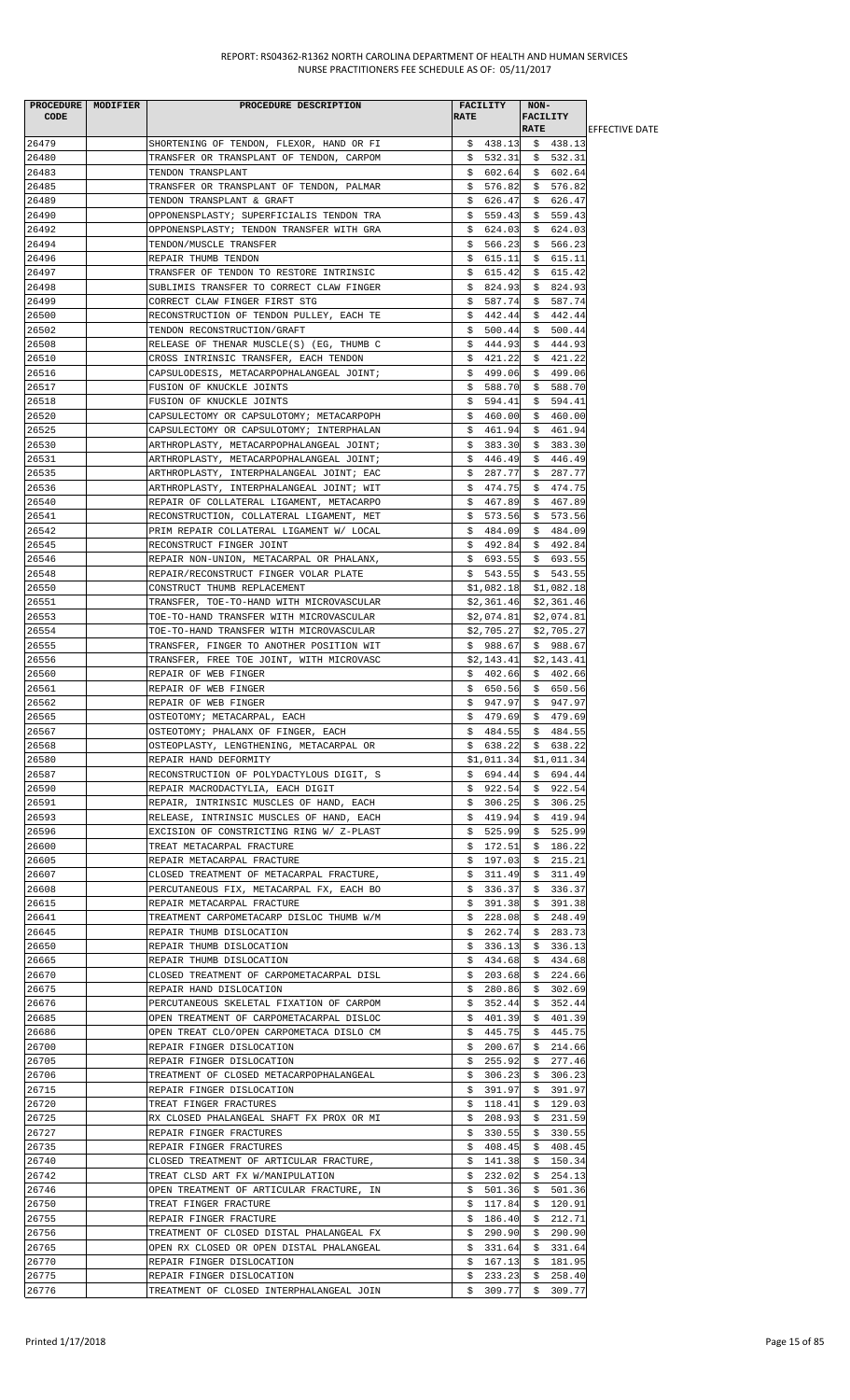| CODE           | PROCEDURE MODIFIER | PROCEDURE DESCRIPTION                                                                | <b>RATE</b> | <b>FACILITY</b>        | NON-<br><b>FACILITY</b><br><b>RATE</b> |                                           | <b>IEFFECTIVE DATE</b> |
|----------------|--------------------|--------------------------------------------------------------------------------------|-------------|------------------------|----------------------------------------|-------------------------------------------|------------------------|
| 26785          |                    | OPEN RX CLOSED OR OPEN INTERPHALANGEAL J                                             |             |                        |                                        | $$362.25$ $$362.25$                       |                        |
| 26820          |                    | THUMB FUSION WITH GRAFT                                                              |             |                        |                                        | $$560.26$ \$ 560.26                       |                        |
| 26841          |                    | THUMB FUSION                                                                         |             | \$517.65               |                                        | \$517.65                                  |                        |
| 26842          |                    | THUMB FUSION WITH GRAFT                                                              |             | \$563.53               |                                        | \$563.53                                  |                        |
| 26843          |                    | ARTHRODESIS, CARPOMETACARPAL JOINT, DIGI                                             |             | \$521.47               |                                        | \$521.47                                  |                        |
| 26844          |                    | FUSION/GRAFT OF HAND JOINT                                                           |             | \$582.46               |                                        | \$582.46<br>\$493.67                      |                        |
| 26850<br>26852 |                    | FUSION OF KNUCKLE<br>FUSION OF KNUCKLE WITH GRAFT                                    |             | \$493.67<br>\$567.14]  |                                        | \$567.14                                  |                        |
| 26860          |                    | FINGER JOINT FUSION                                                                  |             | \$394.07               |                                        | \$394.07                                  |                        |
| 26862          |                    | FUSION/GRAFT OF FINGER JOINT                                                         |             | \$514.95               |                                        | \$514.95                                  |                        |
| 26910          |                    | AMPUTATION METACARPAL BONE                                                           |             | \$507.68               |                                        | \$507.68                                  |                        |
| 26951          |                    | AMPUTATION OF FINGER                                                                 |             | \$437.00               |                                        | \$437.00                                  |                        |
| 26952          |                    | AMPUTATION OF FINGER                                                                 |             | \$458.74               |                                        | \$458.74                                  |                        |
| 26990          |                    | INCISION/DRAINAGE ABSCESS OR HEMATOMA                                                |             | \$444.59               |                                        | \$444.59                                  |                        |
| 26991<br>26992 |                    | INCISON/DRAINAGE INFECTED BURSA<br>INCISION, BONE CORTEX, PELVIS AND/OR HIP          | \$          | 376.17<br>\$703.08     |                                        | \$493.10<br>\$703.08                      |                        |
| 27000          |                    | TENOTOMY, ADDUCTOR OF HIP, PERCUTANEOUS                                              |             | \$322.85               |                                        | \$322.85                                  |                        |
| 27001          |                    | TENOTOMY, ADDUCTOR OF HIP, OPEN                                                      |             | \$391.99               |                                        | \$391.99                                  |                        |
| 27003          |                    | INCISION OF HIP TENDON                                                               |             | \$421.10               |                                        | \$421.10                                  |                        |
| 27005          |                    | TENOTOMY, HIP FLEXOR(S), OPEN (SEPARATE                                              |             | \$532.47               |                                        | \$532.47                                  |                        |
| 27006          |                    | TENOTOMY, ABDUCTORS AND/OR EXTENSOR(S) O                                             |             | \$537.85               |                                        | \$537.85                                  |                        |
| 27025          |                    | INCISION OF HIP FASCIA                                                               |             | \$652.53               |                                        | \$652.53                                  |                        |
| 27030<br>27033 |                    | ARTHROTOMY, HIP, WITH DRAINAGE (EG, INFE<br>ARTHROTOMY, HIP, INCLUDING EXPLORATION O |             | \$696.42<br>\$720.98   |                                        | \$696.42<br>\$720.98                      |                        |
| 27035          |                    | DENERVATION, HIP JOINT, INTRAPELVIC OR E                                             |             | \$809.83               | \$                                     | 809.83                                    |                        |
| 27036          |                    | CAPSULECTOMY OR CAPSULOTOMY, HIP, WITH O                                             |             | \$736.76               |                                        | \$736.76                                  |                        |
| 27040          |                    | BIOPSY SOFT TISSUE SUPERFICIAL                                                       |             | \$147.97               |                                        | \$239.45                                  |                        |
| 27041          |                    | BIOPSY, SOFT TISSUE OF PELVIS AND HIP AR                                             |             | \$504.17               |                                        | \$504.17                                  |                        |
| 27043          |                    | EXCISION, TUMOR, SOFT TISSUE OF PELVIS A                                             |             | \$278.69               |                                        | \$278.69                                  |                        |
| 27045          |                    | EXCISION, TUMOR, SOFT TISSUE OF PELVIS A                                             | Ş.          | 443.22                 |                                        | \$443.22                                  |                        |
| 27047<br>27048 |                    | EXCISION, TUMOR, PELVIS AND HIP AREA; SU<br>EXCISION BENIGN TUMOR DEEP               |             | \$376.14<br>\$344.74   |                                        | \$444.11<br>\$344.74                      |                        |
| 27049          |                    | RADICAL RESECTION OF TUMOR, SOFT TISSUE                                              |             | \$734.41               |                                        | \$734.41                                  |                        |
| 27050          |                    | ARTHROTOMY, WITH BIOPSY; SACROILIAC JOIN                                             |             | \$252.02               |                                        | \$252.02                                  |                        |
| 27052          |                    | BIOPSY OF HIP JOINT                                                                  |             | \$402.01               |                                        | \$402.01                                  |                        |
| 27054          |                    | ARTHROTOMY WITH SYNOVECTOMY, HIP JOINT                                               |             |                        |                                        | \$494.18\$5494.18                         |                        |
| 27059          |                    | RADICAL RESECTION OF TUMOR (EG, MALIGNAN                                             |             | \$1,087.64             |                                        | \$1,087.64                                |                        |
| 27060          |                    | REMOVAL OF ISCHIAL BURSA                                                             |             | \$311.01               |                                        | \$311.01                                  |                        |
| 27062<br>27065 |                    | REMOVAL OF FEMUR LESION<br>REMOVAL OF HIP BONE LESION                                |             | \$324.14<br>\$361.86   |                                        | \$324.14<br>\$361.86                      |                        |
| 27066          |                    | EXCISION OF BONE CYST OR TUMOR DEEP WITH                                             |             | \$589.75               |                                        | \$589.75                                  |                        |
| 27067          |                    | EXCISION BENIGN TUMOR W/BONE GRAFT REQ S                                             |             |                        |                                        | $$749.17$ $$749.17$                       |                        |
| 27070          |                    | PARTIAL EXCISION (CRATERIZATION, SAUCERI                                             |             |                        |                                        | $$617.35 \quad $617.35$                   |                        |
| 27071          |                    | PARTIAL EXCISION (CRATERIZATION, SAUCERI                                             |             |                        |                                        | $$662.65$ $$662.65$                       |                        |
| 27075          |                    | RADICAL RESECTION OF TUMOR OR INFECTION;                                             |             |                        |                                        | $$1,718.86$ $$1,718.86$                   |                        |
| 27076          |                    | PARTIAL REMOVAL OF HIP BONE                                                          |             |                        |                                        | $$1,183.36$ $$1,183.36$                   |                        |
| 27077<br>27078 |                    | REMOVAL OF HIP BONE<br>PARTIAL REMOVAL OF HIP BONES                                  |             | \$1,986.50<br>\$746.04 |                                        | \$1,986.50<br>\$746.04                    |                        |
| 27080          |                    | COCCYGECTOMY PRIMARY                                                                 |             | \$357.77               |                                        | \$357.77                                  |                        |
| 27086          |                    | REMOVAL FOREIGN BODY SUBCUTANEOUS TISSUE                                             |             |                        |                                        | $$107.00 \$171.34$                        |                        |
| 27087          |                    | REMOVAL OF FOREIGN BODY, PELVIS OR HIP;                                              |             | \$460.55               |                                        | \$460.55                                  |                        |
| 27090          |                    | REMOVAL OF HIP PROSTHESIS                                                            |             | \$610.00               |                                        | \$610.00                                  |                        |
| 27091          |                    | REMOVAL OF HIP PROSTHESIS; COMPLICATED,                                              |             | \$1,185.81             |                                        | \$1,185.81                                |                        |
| 27095          |                    | INJECTION PROCEDURE FOR HIP ARTHROGRAPHY                                             | \$.         | 63.71                  |                                        | \$167.51                                  |                        |
| 27096<br>27097 |                    | INJECTION PROCEDURE FOR SACROILIAC JOINT                                             | \$.         | 53.67<br>\$486.19      |                                        | \$127.81<br>\$486.19                      |                        |
| 27098          |                    | RELEASE OR RECESSION, HAMSTRING, PROXIMA<br>TRANSFER, ADDUCTOR TO ISCHIUM            |             | \$454.81               |                                        | \$454.81                                  |                        |
| 27100          |                    | TRANSFER OF ABDOMINAL MUSCLE                                                         |             | \$599.35               |                                        | \$599.35                                  |                        |
| 27105          |                    | TRANSFER OF SPINAL MUSCLE                                                            |             | \$627.79               |                                        | \$627.79                                  |                        |
| 27110          |                    | TRANSFER ILIOPSOAS; TO GREATER TROCHANTE                                             |             | \$702.09               |                                        | \$702.09                                  |                        |
| 27111          |                    | TRANSFER ILIOPSOAS TO FEMORAL NECK                                                   |             |                        |                                        | $$626.85$ \$626.85                        |                        |
| 27120          |                    | RECONSTRUCTION OF HIP                                                                |             |                        |                                        | $$953.60 \t$953.60$                       |                        |
| 27122<br>27125 |                    | ACETABULOPLASTY; RESECTION, FEMORAL HEAD                                             |             |                        |                                        | $$815.75$ $$815.75$<br>$$830.95$ \$830.95 |                        |
| 27130          |                    | HEMIARTHROPLASTY, HIP, PARTIAL (EG, FEMO<br>ARTHROPLASTY, ACETABULAR AND PROXIMAL FE |             | \$1,072.82             |                                        | \$1,072.82                                |                        |
| 27132          |                    | CONVERSION OF PREVIOUS HIP SURGERY TO TO                                             |             | \$1,254.24             |                                        | \$1,254.24                                |                        |
| 27134          |                    | REVISION OF TOTAL HIP, BOTH COMPONENTS                                               |             | \$1,456.59             |                                        | \$1,456.59                                |                        |
| 27137          |                    | REVISION OF TOTAL HIP, ACETABULAR COMPON                                             |             |                        |                                        | $$1,108.98$ $$1,108.98$                   |                        |
| 27138          |                    | REVISION OF TOTAL HIP, FEMORAL COMPONENT                                             |             | \$1,154.52             |                                        | \$1,154.52                                |                        |
| 27140          |                    | OSTEOTOMY AND TRANSFER OF GREATER TROCHA                                             |             |                        |                                        | \$661.34\$561.34                          |                        |
| 27146<br>27147 |                    | INCISION OF HIP BONE<br>OSTEOTOMY WITH OPEN REDUCTION OF HIP                         |             | \$1,089.58             |                                        | $$934.77$ \$934.77<br>\$1,089.58          |                        |
| 27151          |                    | INCISION OF HIP BONES                                                                |             | \$1,137.67             |                                        | \$1,137.67                                |                        |
| 27156          |                    | REVISION OF HIP BONES                                                                |             | \$1,272.43             |                                        | \$1,272.43                                |                        |
| 27158          |                    | OSTEOTOMY, PELVIS, BILATERAL (EG, CONGEN                                             |             | \$1,022.42             |                                        | \$1,022.42                                |                        |
| 27161          |                    | INCISION OF NECK OF FEMUR                                                            |             | \$903.35               |                                        | \$903.35                                  |                        |
| 27165          |                    | OSTEOTOMY INCLUDING INTERNAL OR EXTERNAL                                             |             | \$1,009.60             |                                        | \$1,009.60                                |                        |
| 27170          |                    | REPAIR/GRAFT FEMUR                                                                   |             |                        |                                        | $$874.77$ $$874.77$                       |                        |
| 27175          |                    | TREATMENT SLIPPED EPIPHYSIS                                                          |             |                        |                                        | $$485.21$$ \$ 485.21<br>\$670.71          |                        |
| 27176<br>27177 |                    | TREATMENT SLIPPED EPIPHYSIS<br>REPAIR SLIPPED EPIPHYSIS                              |             | \$670.71               |                                        | $$819.09$$ $$819.09$                      |                        |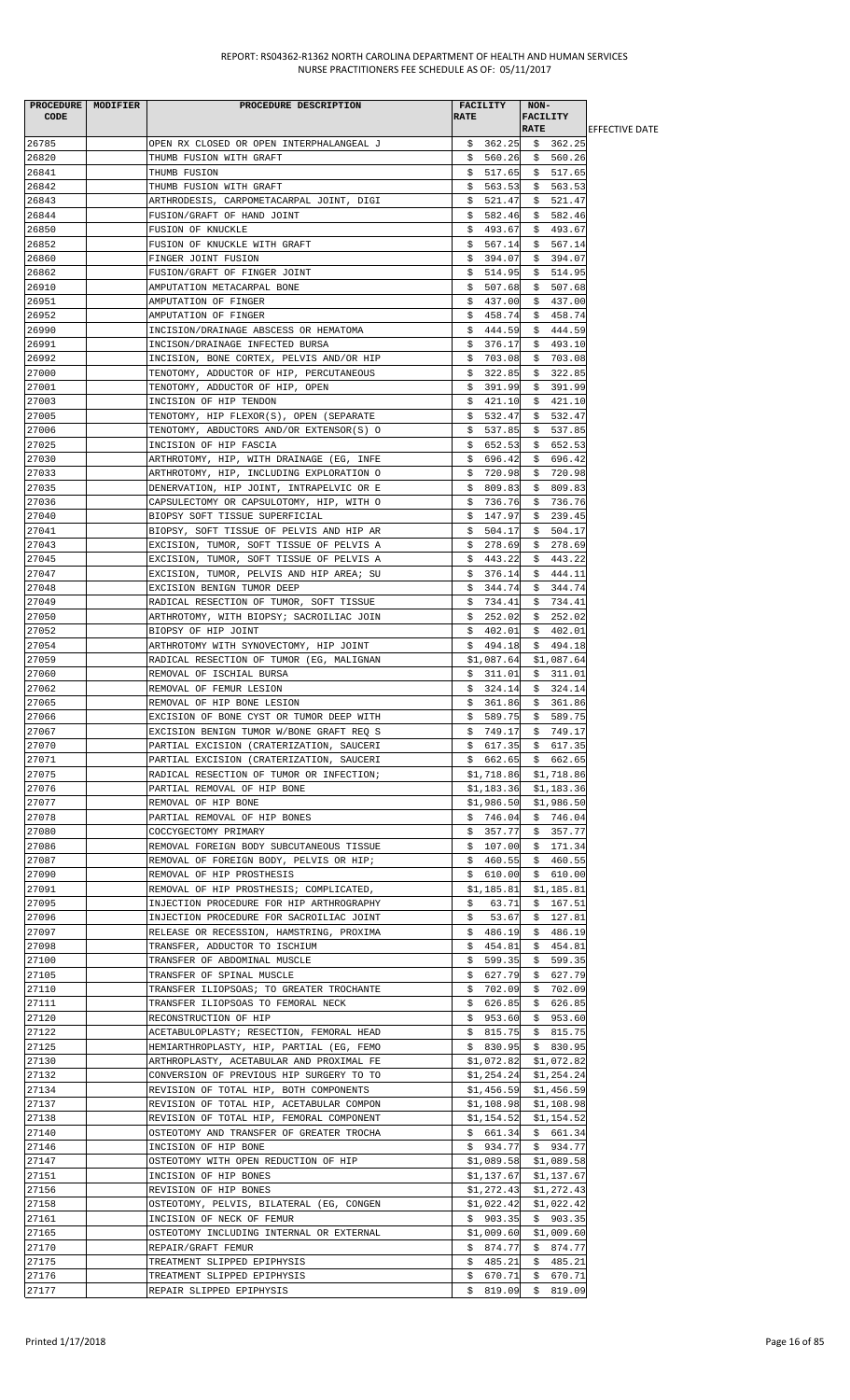| PROCEDURE MODIFIER<br>CODE | PROCEDURE DESCRIPTION                                                                | <b>RATE</b> | FACILITY                 | NON-<br><b>FACILITY</b><br><b>RATE</b> |                          | <b>IEFFECTIVE DATE</b> |
|----------------------------|--------------------------------------------------------------------------------------|-------------|--------------------------|----------------------------------------|--------------------------|------------------------|
| 27178                      | OPEN RX SLIPPED FEM EPIPHYSIS CLOSED MAN                                             |             | \$663.84                 |                                        | \$663.84                 |                        |
| 27179                      | REVISION OF NECK OF FEMUR                                                            |             | \$715.36                 |                                        | \$715.36                 |                        |
| 27181                      | FIXATION SLIPPED EPIPHYSIS                                                           |             | \$797.36                 |                                        | \$797.36                 |                        |
| 27185                      | EPIPHYSEAL ARREST BY EPIPHYSIODESIS OR S                                             |             | \$505.78                 |                                        | \$505.78                 |                        |
| 27187                      | PROPHYLACTIC TX FEMORAL NECK AND PROXIMA                                             | Ş.          | 733.36                   |                                        | \$733.36                 |                        |
| 27200                      | REPAIR TAIL BONE FRACTURE                                                            | Ş.          | 123.19                   |                                        | \$120.68                 |                        |
| 27202                      | REPAIR TAIL BONE FRACTURE                                                            |             | \$461.45                 |                                        | \$461.45                 |                        |
| 27215<br>27216             | OPEN TX OF ILIAC SPINE S/INTERNAL FIXATI<br>PERCUTANEOUS SKELETAL FX POST PELVIC RIN |             | \$541.74<br>\$792.98     |                                        | \$541.74<br>\$792.98     |                        |
| 27217                      | OPEN TX ANT. RING FX/DISLOCATION W/INTER                                             |             | \$749.94                 |                                        | \$749.94                 |                        |
| 27218                      | OPEN TX POST RING FX/DISLOCATION W/INTER                                             |             | \$1,026.70               |                                        | \$1,026.70               |                        |
| 27220                      | TREATMENT HIPSOCKET FRACTURE                                                         |             | \$374.26                 |                                        | \$376.79                 |                        |
| 27222                      | REPAIR HIPSOCKET FRACTURE                                                            |             | \$718.99                 |                                        | \$718.99                 |                        |
| 27226                      | OPEN TX POST/ANT. ACETABULAR WALL FX, IN                                             |             | \$766.52                 |                                        | \$766.52                 |                        |
| 27227                      | OPEN TREATMENT ACETABULAR FX. W/INTERNAL                                             |             | \$1,242.32               |                                        | \$1,242.32               |                        |
| 27228<br>27230             | OPEN TX ACETABULAR FX W/INTERNAL FIXATIO<br>TREATMENT FRACTURE OF FEMUR              |             | \$1,423.49<br>\$330.47   |                                        | \$1,423.49<br>\$334.66   |                        |
| 27232                      | REPAIR FRACTURE OF FEMUR                                                             |             | \$572.40                 |                                        | \$572.40                 |                        |
| 27235                      | PERCUTANEOUS SKELETAL FIXATION OF FEMORA                                             |             | \$670.51                 |                                        | \$670.51                 |                        |
| 27236                      | OPEN TREATMENT OF FEMORAL FRACTURE, PROX                                             |             | \$878.66                 |                                        | \$878.66                 |                        |
| 27238                      | TREATMENT OF FEMUR FRACTURE                                                          |             | \$323.89                 |                                        | \$323.89                 |                        |
| 27240                      | RX CLOSED INTERTROCHANTERIC OR PERTRO FE                                             | \$          | 701.78                   | \$                                     | 701.78                   |                        |
| 27244<br>27245             | TREATMENT OF INTERTROCHANTERIC, PERTROCH<br>OPEN TX FEMORAL FX; W/INTRAMEDULLARY IMP |             | \$904.03                 |                                        | \$904.03                 |                        |
| 27246                      | TREATMENT OF FEMUR FRACTURE                                                          |             | \$936.04<br>\$274.73     |                                        | \$936.04<br>\$274.18     |                        |
| 27248                      | REPAIR OF FEMUR FRACTURE                                                             |             | \$553.93                 |                                        | \$553.93                 |                        |
| 27250                      | REPAIR OF HIP DISLOCATION                                                            |             | \$175.54                 |                                        | \$175.54                 |                        |
| 27252                      | REPAIR OF HIP DISLOCATION                                                            |             | \$554.58                 |                                        | \$554.58                 |                        |
| 27253                      | REPAIR OF HIP DISLOCATION                                                            |             | \$696.98                 |                                        | \$696.98                 |                        |
| 27254                      | REPAIR OF HIP DISLOCATION                                                            |             | \$943.74                 |                                        | \$943.74                 |                        |
| 27256<br>27257             | TREATMENT OF HIP DISLOCATION<br>REPAIR OF HIP DISLOCATION                            |             | \$181.56<br>\$248.33     |                                        | \$212.89<br>\$248.33     |                        |
| 27258                      | REPAIR OF HIP DISLOCATION                                                            |             | \$817.92                 |                                        | \$817.92                 |                        |
| 27259                      | OPEN RX CLOSED/OPEN ACETAB FX W/FEMORAL                                              |             | \$1,148.63               |                                        | \$1,148.63               |                        |
| 27265                      | TX ATRAUMATIC HIP DISLOCATION W/O ANESTH                                             |             | \$281.07                 |                                        | \$281.07                 |                        |
| 27266                      | TX ATRAUMATIC HIP DISLOCATION W/ GEN ANE                                             |             | \$420.09                 |                                        | \$420.09                 |                        |
| 27267                      | CLOSED TREATMENT OF FEMORAL FRACTURE, PR                                             |             | \$299.52                 |                                        | \$299.52                 |                        |
| 27268<br>27269             | CLOSED TREATMENT OF FEMORAL FRACTURE, PR<br>OPEN TREATMENT OF FEMORAL FRACTURE, PROX |             | \$371.87<br>\$899.95     |                                        | \$ 371.87<br>\$ 899.95   |                        |
| 27275                      | MANIPULATION OF HIP JOINT                                                            | \$          | 130.17                   | \$                                     | 130.17                   |                        |
| 27279                      | ARTHRODESIS SACROILIAC JOINT                                                         | \$          | 472.97                   |                                        | \$472.97                 |                        |
| 27280                      | FUSION OF SACROILIAC JOINT                                                           |             | \$756.07                 |                                        | \$756.07                 |                        |
| 27282                      | FUSION OF PUBIC BONES                                                                |             | $$593.13 \quad $593.13$  |                                        |                          |                        |
| 27284                      | ARTHRODESIS, HIP JOINT (INCLUDING OBTAIN                                             |             | \$1,156.90               |                                        | \$1,156.90               |                        |
| 27286<br>27290             | FUSION OF HIP JOINT<br>AMPUTATION OF LEG AT HIP                                      |             | \$1,218.91<br>\$1,165.32 |                                        | \$1,218.91<br>\$1,165.32 |                        |
| 27295                      | AMPUTATION OF LEG AT HIP                                                             |             | \$940.91                 |                                        | \$940.91                 |                        |
| 27301                      | INCISION AND DRAINAGE, DEEP ABSCESS, BUR                                             |             | \$358.19                 |                                        | \$465.63                 |                        |
| 27303                      | INCISION, DEEP, WITH OPENING OF BONE COR                                             |             | \$463.86                 |                                        | \$463.86                 |                        |
| 27305                      | INCISION OF TENDON & FASCIA                                                          |             | \$337.83                 |                                        | \$337.83                 |                        |
| 27306                      | TENOTOMY, PERCUTANEOUS, ADDUCTOR OR HAMS                                             | Ş.          | 272.78                   | Ş.                                     | 272.78                   |                        |
| 27307<br>27310             | TENOTOMY, PERCUTANEOUS, ADDUCTOR OR HAMS<br>ARTHROTOMY, KNEE, WITH EXPLORATION, DRAI |             | \$336.45<br>\$529.44     |                                        | \$336.45<br>\$529.44     |                        |
| 27323                      | BIOPSY SOFT TISSUES SUPERFICIAL                                                      |             | \$128.72                 |                                        | \$186.35                 |                        |
| 27324                      | BIOPSY, SOFT TISSUE OF THIGH OR KNEE ARE                                             | Ş.          | 275.16                   | Ş.                                     | 275.16                   |                        |
| 27325                      | NEURECTOMY, HAMSTRING MUSCLE                                                         | Ş.          | 381.93                   | \$                                     | 381.93                   |                        |
| 27326                      | NEURECTOMY, POPLITEAL (GASTROCNEMIUS)                                                | \$          | 352.00                   | \$                                     | 352.00                   |                        |
| 27327                      | EXCISION BENIGN TUMOR SUBCUTANEOUS                                                   | Ş.          | 251.37                   | Ş.                                     | 317.39                   |                        |
| 27328<br>27329             | EXC BENGIN TUMOR DEEP<br>RACICAL RESECTION SOFT TISSUE TUMOR THIG                    | S.<br>Ş.    | 303.86<br>762.76         | S.                                     | 303.86<br>\$762.76       |                        |
| 27330                      | ARTHROTOMY, KNEE; WITH SYNOVIAL BIOPSY O                                             | Ş.          | 288.05                   |                                        | \$288.05                 |                        |
| 27331                      | ARTHROTOMY, KNEE; INCLUDING JOINT EXPLOR                                             |             | \$340.47                 |                                        | \$340.47                 |                        |
| 27332                      | ARTHROTOMY, WITH EXCISION OF SEMILUNAR C                                             |             | \$462.89                 |                                        | \$462.89                 |                        |
| 27333                      | ARTHROTOMY KNEE EXC SEMILUNAR CARTILAGE                                              |             | \$418.96                 |                                        | \$418.96                 |                        |
| 27334                      | ARTHROTOMY, WITH SYNOVECTOMY KNEE; ANTER                                             | \$          | 493.23                   | \$                                     | 493.23                   |                        |
| 27335<br>27337             | ARTHROTOMY KNEE ANTERIOR AND POSTERIOR I<br>EXCISION, TUMOR, SOFT TISSUE OF THIGH OR | Ş.<br>Ş.    | 558.55<br>248.63         | Ş.                                     | 558.55<br>\$248.63       |                        |
| 27339                      | EXCISION, TUMOR, SOFT TISSUE OF THIGH OR                                             | S.          | 447.83                   |                                        | \$447.83                 |                        |
| 27340                      | REMOVAL OF KNEECAP BURSA                                                             | Ş.          | 259.80                   | Ş.                                     | 259.80                   |                        |
| 27345                      | EXCISION OF SYNOVIAL CYST OF POPLITEAL S                                             |             | \$344.67                 |                                        | \$344.67                 |                        |
| 27347                      | EXCISION OF LESION OF MENISCUS OR CAPSUL                                             |             | \$369.99                 |                                        | \$369.99                 |                        |
| 27350                      | REMOVAL OF KNEECAP                                                                   | \$          | 471.08                   | \$                                     | 471.08                   |                        |
| 27355<br>27356             | REMOVAL OF FEMUR LESION                                                              | Ş.          | 436.55<br>536.27         | Ş.                                     | 436.55<br>536.27         |                        |
| 27357                      | REMOVAL & GRAFT FEMUR LESION<br>REMOVAL & GRAFT FEMUR LESION                         | Ş.<br>Ş.    | 594.69                   | \$<br>\$                               | 594.69                   |                        |
| 27360                      | PARTIAL EXCISION (CRATERIZATION, SAUCERI                                             | Ş.          | 618.56                   | Ş.                                     | 618.56                   |                        |
| 27364                      | RADICAL RESECTION OF TUMOR (EG. MALIGNAN                                             | S.          | 935.72                   | S.                                     | 935.72                   |                        |
| 27365                      | RADICAL RESECTION OF TUMOR, BONE, FEMUR                                              |             | \$905.11                 |                                        | \$905.11                 |                        |
| 27370                      | INJECTION FOR KNEE X-RAY                                                             | \$          | 40.64                    | \$                                     | 118.42                   |                        |
| 27372<br>27380             | REMOVAL FOREIGN BODY DEEP<br>REPAIR KNEECAP TENDON                                   | Ş.          | 290.69<br>\$426.49       | \$.                                    | 416.30<br>\$426.49       |                        |
|                            |                                                                                      |             |                          |                                        |                          |                        |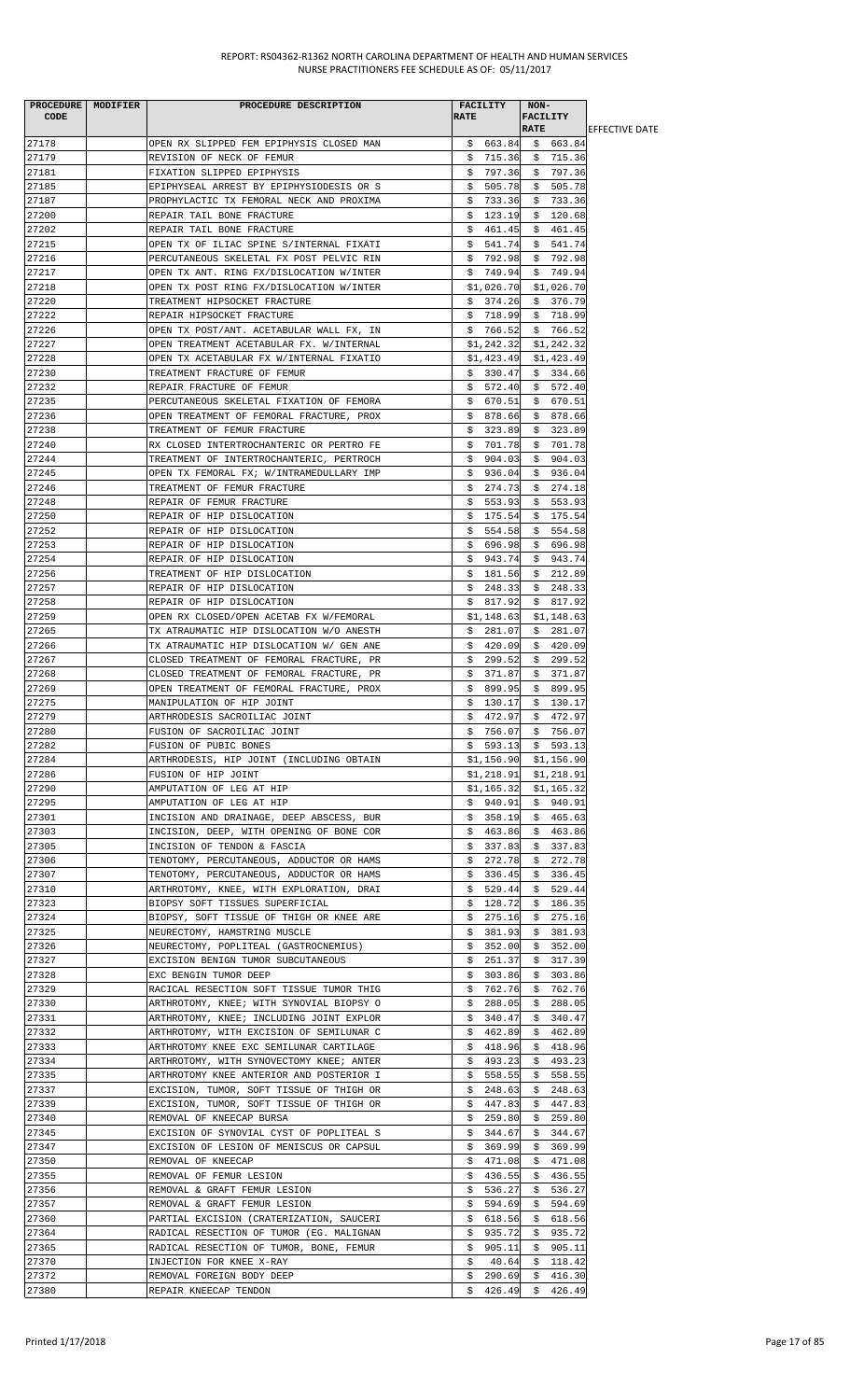| PROCEDURE MODIFIER<br><b>CODE</b> | PROCEDURE DESCRIPTION                                                                | <b>FACILITY</b><br><b>RATE</b> | NON-<br><b>FACILITY</b>      |                        |
|-----------------------------------|--------------------------------------------------------------------------------------|--------------------------------|------------------------------|------------------------|
|                                   |                                                                                      |                                | <b>RATE</b>                  | <b>IEFFECTIVE DATE</b> |
| 27381                             | REPAIR/GRAFT KNEECAP TENDON                                                          |                                | $$583.47$ $$583.47$          |                        |
| 27385                             | REPAIR OF THIGH MUSCLE                                                               | \$457.15                       | \$457.15                     |                        |
| 27386<br>27390                    | REPAIR/GRAFT OF THIGH MUSCLE<br>TENOTOMY, OPEN, HAMSTRING, KNEE TO HIP;              | \$605.00<br>\$316.17           | \$605.00<br>\$316.17         |                        |
| 27391                             | TENOTOMY, OPEN, HAMSTRING, KNEE TO HIP;                                              | \$412.96                       | \$412.96                     |                        |
| 27392                             | TENOTOMY, OPEN, HAMSTRING, KNEE TO HIP;                                              | \$510.20                       | \$510.20                     |                        |
| 27393                             | LENGTHENING OF HAMSTRING TENDON; SINGLE                                              | \$365.95                       | \$365.95                     |                        |
| 27394                             | LENGTHENING OF HAMSTRING TENDON; MULTIPL                                             | \$473.95                       | \$473.95                     |                        |
| 27395<br>27396                    | LENGTHENING OF HAMSTRING TENDON; MULTIPL                                             | \$643.05<br>\$445.11           | \$643.05<br>\$445.11         |                        |
| 27397                             | TRANSPLANT, HAMSTRING TENDON TO PATELLA;<br>TRANSPLANT, HAMSTRING TENDON TO PATELLA; | \$657.28                       | 657.28<br>- \$               |                        |
| 27400                             | TRANSFER, TENDON OR MUSCLE, HAMSTRINGS T                                             | \$496.42                       | \$496.42                     |                        |
| 27403                             | ARTHROTOMY WITH MENISCUS REPAIR, KNEE                                                | \$466.28                       | \$466.28                     |                        |
| 27405                             | REPAIR OF KNEE LIGAMENT                                                              | \$491.31                       | \$491.31                     |                        |
| 27407                             | REPAIR OF KNEE LIGAMENT                                                              |                                | $$562.46$ \$ 562.46          |                        |
| 27409<br>27415                    | REPAIR OF KNEE LIGAMENTS<br>OSTEOCHONDRAL ALLOGRAFT, KNEE, OPEN                      | \$707.86<br>\$1,027.64         | \$707.86<br>\$1,027.64       |                        |
| 27416                             | OSTEOCHONDRAL AUTOGRAFT(S), KNEE, OPEN (                                             | \$710.46                       | \$710.46                     |                        |
| 27418                             | ANTERIOR TIBIAL TUBERCLEPLASTY (EG, MAQU                                             | \$610.00                       | \$610.00                     |                        |
| 27420                             | RECONSTRUCTION OF DISLOCATING PATELLA; (                                             | \$545.85                       | \$545.85                     |                        |
| 27422                             | RECONSTRUCTION OF DISLOCATING PATELLA; W                                             | \$543.58                       | \$543.58                     |                        |
| 27424<br>27425                    | REVISION/REMOVAL OF KNEECAP<br>LATERAL RETINACULAR RELEASE OPEN                      | \$545.04<br>\$315.99           | \$545.04<br>\$315.99         |                        |
| 27427                             | RECONSTRUCTION KNEE EXTRA-ARTICULAR                                                  | \$523.19                       | \$523.19                     |                        |
| 27428                             | RECONSTRUCTION KNEE INTRA-ARTICULAR                                                  | \$807.06                       | \$ 807.06                    |                        |
| 27429                             | RECONSTRUCTION KNEE INTRA AND EXTRA-ARTI                                             | \$904.05                       | \$904.05                     |                        |
| 27430                             | QUADRICEPSPLASTY (EG, BENNETT OR THOMPSO                                             | \$540.19                       | \$540.19                     |                        |
| 27435<br>27437                    | CAPSULOTOMY, POSTERIOR CAPSULAR RELEASE,                                             | \$579.13                       | \$579.13<br>\$479.97         |                        |
| 27438                             | ARTHRPLASTY PATELLA W/O PROSTHESIS<br>ARTHROPLASTY PATELLA W/PROSTHESIS              | \$479.97<br>\$616.52           | \$ 616.52                    |                        |
| 27440                             | REPAIR OF KNEE JOINT                                                                 | \$563.63                       | \$563.63                     |                        |
| 27441                             | REPAIR OF KNEE JOINT                                                                 | \$582.22                       | \$582.22                     |                        |
| 27442                             | ARTHROPLASTY, FEMORAL CONDYLES OR TIBIAL                                             |                                | $$638.76$ \$638.76           |                        |
| 27443                             | REPAIR OF KNEE JOINT                                                                 | \$597.69                       | \$597.69                     |                        |
| 27445<br>27446                    | ARTHROPLASTY, KNEE, HINGE PROSTHESIS (EG<br>TOTAL KNEE REPLACEMENT                   | \$934.10<br>\$827.92           | \$934.10<br>\$827.92         |                        |
| 27447                             | ARTHROPLASTY, KNEE, CONDYLE AND PLATEAU;                                             | \$1,148.49                     | \$1,148.49                   |                        |
| 27448                             | OSTEOTOMY FEMUR SHAFT OR SUPRACONDYLAR W                                             | \$602.24                       | \$602.24                     |                        |
| 27450                             | OSTEOTOMY FEMUR SHAFT OR SUPRACONDYLAR W                                             | \$751.12                       | \$751.12                     |                        |
| 27454                             | OSTEOTOMY, MULTIPLE, WITH REALIGNMENT ON                                             |                                | $$949.60 \$949.60$           |                        |
| 27455                             | OSTEOTOMY PROXIMAL TIBIA UNILATERAL BEFO                                             |                                | \$693.68\$5693.68            |                        |
| 27457<br>27465                    | OSTEOTOMY PROXIMAL TIBIA AFTER EPIPHYSEA<br>REVISION OF FEMUR                        | \$715.33<br>\$902.92           | \$715.33<br>\$902.92         |                        |
| 27466                             | REVISION OF FEMUR                                                                    | \$874.37                       | 874.37<br>\$                 |                        |
| 27468                             | REVISION OF FEMURS                                                                   | \$991.62                       | \$991.62                     |                        |
| 27470                             | REPAIR OF FEMUR                                                                      | \$871.59                       | \$871.59                     |                        |
| 27472                             | REPAIR/GRAFT OF FEMUR                                                                | 942.98<br>Ş.                   | \$942.98                     |                        |
| 27475<br>27477                    | ARREST, EPIPHYSEAL, ANY METHOD (EG, EPIP<br>REPAIR LOWER LEG EPIPHYSES               | \$477.47<br>\$535.91           | \$477.47<br>\$535.91         |                        |
| 27479                             | REPAIR OF LEG EPIPHYSES                                                              | \$691.00                       | \$691.00                     |                        |
| 27485                             | ARREST, HEMIEPIPHYSEAL, DISTAL FEMUR OR                                              | \$488.74                       | \$488.74                     |                        |
| 27486                             | REVISION OF TOTAL KNEE ARTHROPLASTY, ONE                                             | \$1,047.31                     | \$1,047.31                   |                        |
| 27487                             | REVISION OF TOTAL KNEE ARTHROPLASTY, WIT                                             | \$1,322.92                     | \$1,322.92                   |                        |
| 27488<br>27495                    | REMOVAL OF PROSTHESIS, INCLUDING TOTAL K<br>PROPHYLACTIC TREATMENT FEMUR             | \$885.04<br>\$838.27           | \$885.04<br>\$838.27         |                        |
| 27496                             | DECOMPRESSION FASCIOTOMY, THIGH/KNEE, 1                                              | \$363.92                       | \$363.92                     |                        |
| 27497                             | DECOMPRESSION FASCIOTOMY, THIGH/KNEE W/D                                             | \$396.49                       | \$396.49                     |                        |
| 27498                             | DECOMPRESSION FASCIOTOMY, THIGH/KNEE, MU                                             | \$432.57                       | \$432.57                     |                        |
| 27499                             | DECOMPRESSION FASCIOTOMY; THIGH/KNEE W/D                                             | 479.57<br>Ş.                   | 479.57<br>Ş.                 |                        |
| 27500<br>27501                    | TREATMENT OF FEMUR FRACTURE<br>CLOSED TX SUPRA/TRANSCONDYLAR FEM FX; W/              | 341.37<br>Ş.<br>\$355.01       | \$365.44<br>\$<br>359.77     |                        |
| 27502                             | TREATMENT OF CLOSED FEMORAL SHAFT FRACTU                                             | 577.37<br>Ş.                   | \$577.37                     |                        |
| 27503                             | CLOSED TX SUPRA/TRANSCONDYLAR FEM FX; W/                                             | \$586.95                       | 586.95<br>Ş.                 |                        |
| 27506                             | REPAIR FEMUR FX W/INSERTION INTRAMEDULLA                                             | \$983.87                       | \$983.87                     |                        |
| 27507                             | OPEN TX FEM SHAFT FX WITH PLATE/SCREWS                                               | 729.12<br>S.                   | 729.12<br>S.                 |                        |
| 27508                             | TREATMENT OF FEMUR FRACTURE                                                          | 348.52<br>Ş.                   | \$<br>368.11                 |                        |
| 27509<br>27510                    | PERCUTANEOUS SKELETAL FIXATION OF FEMORA<br>REPAIR OF FEMUR FRACTURE                 | \$464.64]<br>\$509.54          | \$464.64<br>\$509.54         |                        |
| 27511                             | OPEN TX FEMORAL FX WO INTERCONDYLAR EXTE                                             | 755.21<br>\$.                  | 755.21<br>\$                 |                        |
| 27513                             | OPEN TX FEMORAL FX WITH INTERCONDYLAR E                                              | 950.76<br>Ş.                   | 950.76<br>S.                 |                        |
| 27514                             | REPAIR OF FEMUR FRACTURE                                                             | 762.22<br>Ş.                   | \$762.22                     |                        |
| 27516                             | TREATMENT OF FEMUR EPIPHYSIS                                                         | 325.28<br>Ş.                   | \$<br>343.74                 |                        |
| 27517<br>27519                    | REPAIR OF FEMUR EPIPHYSIS<br>REPAIR OF FEMUR EPIPHYSIS                               | 488.02<br>Ş.<br>\$689.25       | 488.02<br>Ş.<br>\$689.25     |                        |
| 27520                             | TREATMENT KNEECAP FRACTURE                                                           | \$195.82                       | \$215.41                     |                        |
| 27524                             | REPAIR OF KNEECAP FRACTURE                                                           | \$.<br>551.43                  | \$<br>551.43                 |                        |
| 27530                             | TREATMENT OF KNEE FRACTURE                                                           | 253.38<br>Ş.                   | 271.30<br>Ş.                 |                        |
| 27532                             | REPAIR OF KNEE FRACTURE                                                              | \$415.05                       | 437.16<br>Ş.                 |                        |
| 27535<br>27536                    | OPEN TX TIBIAL FX, PROXIMAL; UNICONDYLAR<br>TX TIBIAL FX BICONDYLAR                  | \$673.76<br>876.54<br>Ş.       | \$<br>673.76<br>Ş.<br>876.54 |                        |
| 27538                             | TREATMENT OF KNEE FRACTURE                                                           |                                | $$305.98$ \$ 325.28          |                        |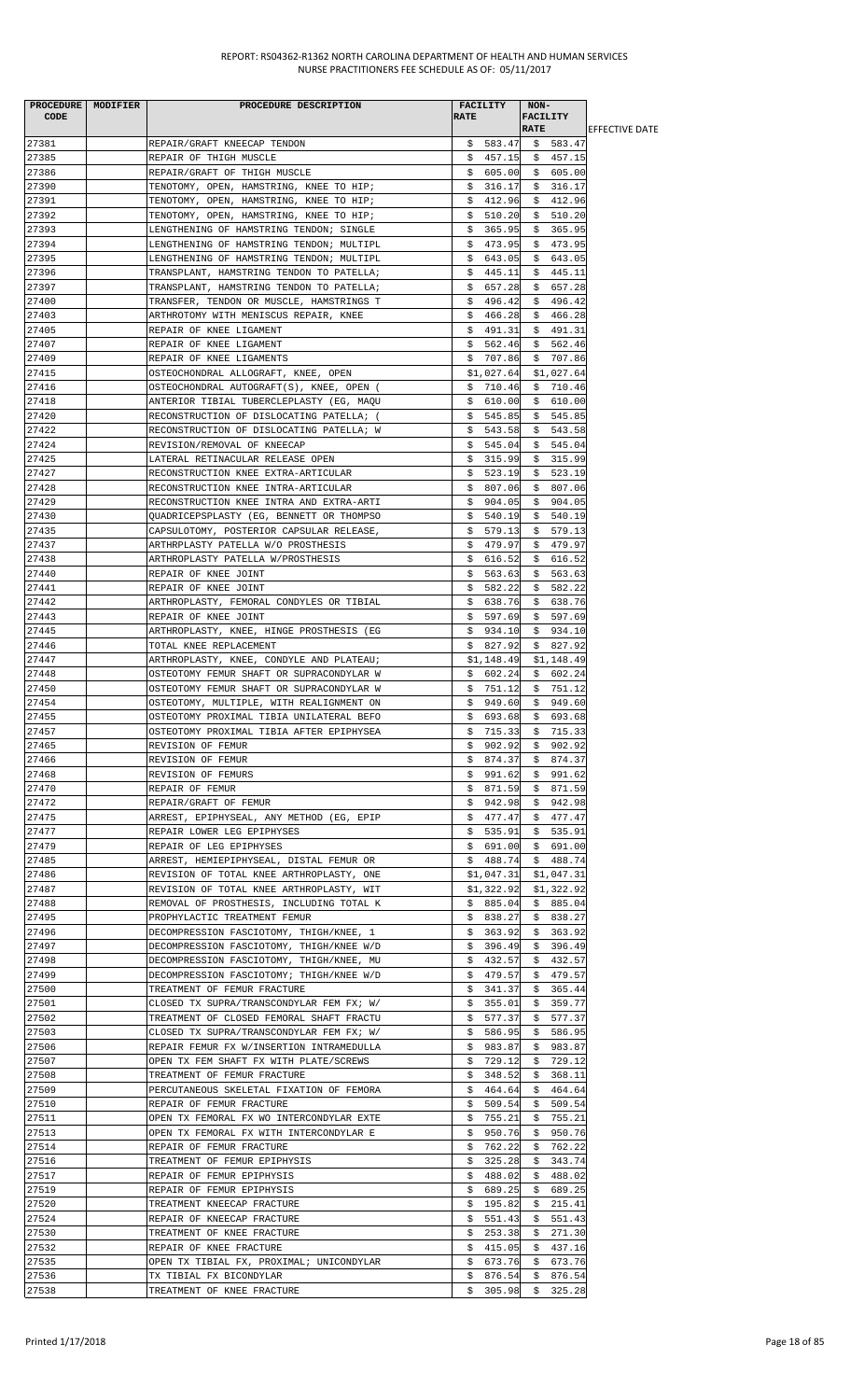| <b>CODE</b>    | PROCEDURE MODIFIER | PROCEDURE DESCRIPTION                                        | <b>RATE</b> | FACILITY             | NON-        | <b>FACILITY</b>                     |                        |
|----------------|--------------------|--------------------------------------------------------------|-------------|----------------------|-------------|-------------------------------------|------------------------|
|                |                    |                                                              |             |                      | <b>RATE</b> |                                     | <b>LEFFECTIVE DATE</b> |
| 27540          |                    | REPAIR KNEE FRACTURE                                         |             |                      |             | $$609.53$$ \$609.53                 |                        |
| 27550          |                    | REPAIR KNEE DISLOCATION                                      |             |                      |             | $$322.96 \quad $345.35$             |                        |
| 27552          |                    | REPAIR KNEE DISLOCATION                                      |             | \$448.85             |             | \$448.85                            |                        |
| 27556          |                    | OPEN RX CLOSED OR OPEN KNEE DISLOC W/O P                     |             | \$677.67             |             | \$677.67                            |                        |
| 27557          |                    | OSTEOTOMY PROXIMAL TIBIA BILATERAL WITH                      |             | \$811.87             | \$.         | 811.87                              |                        |
| 27558          |                    | OPEN TX KNEE DISLOCATION; WITH LIG REPAI                     |             | \$912.23             |             | \$912.23                            |                        |
| 27560          |                    | REPAIR KNEECAP DISLOCATION                                   |             | \$229.37             |             | \$251.74                            |                        |
| 27562          |                    | REPAIR KNEECAP DISLOCATION                                   |             | \$330.94             |             | \$330.94                            |                        |
| 27566          |                    | REPAIR KNEECAP DISLOCATION                                   |             |                      |             | $$657.74$ \$657.74                  |                        |
| 27570          |                    | FIXATION OF KNEE JOINT                                       |             | \$105.98             |             | \$105.98                            |                        |
| 27580          |                    | ARTHRODESIS, KNEE, ANY TECHNIQUE                             |             | \$1,067.60           |             | \$1,067.60                          |                        |
| 27590          |                    | AMPUTATION OF LEG                                            |             | \$614.12             |             | \$614.12                            |                        |
| 27591          |                    | AMPUTATION THIGH THRU FEM IMMED FIT TECH                     |             | \$678.19             |             | \$678.19                            |                        |
| 27592          |                    | AMPUTATION OF LEG                                            |             | \$519.92             |             | \$519.92                            |                        |
| 27594          |                    | AMPUTATION FOLLOW-UP SURGERY                                 |             | \$374.32             |             | \$374.32                            |                        |
| 27596          |                    | AMPUTATION FOLLOW-UP SURGERY                                 |             | \$544.13             |             | \$544.13                            |                        |
| 27598          |                    | AMPUTATION OF LOWER LEG                                      |             | \$552.51             |             | \$552.51                            |                        |
| 27600          |                    | DECOMPRESSION OF LEG                                         |             | \$310.85             |             | \$310.85                            |                        |
| 27601          |                    | FASCIOTOMY LEG FOR CLOSEDSPACE DECOMPRES                     |             |                      |             | $$321.72 \quad $321.72$             |                        |
| 27602          |                    | DECOMPRESSION OF LEG                                         | \$          | 382.13               | \$.         | 382.13                              |                        |
| 27603          |                    | INCISION AND DRAINAGE DEEP ABSCESS OR HE                     |             | \$280.94             |             | \$368.51                            |                        |
| 27604          |                    | INCISION AND DRAINAGE INFECTED BURSA                         |             | \$247.54             |             | \$323.36                            |                        |
| 27605          |                    | TENOTOMY, PERCUTANEOUS, ACHILLES TENDON                      |             | \$148.70             |             | \$256.13                            |                        |
| 27606          |                    | TENOTOMY ACHILLES TENDON SUBCUTANEOUS GE                     |             | \$218.47             |             | \$218.47                            |                        |
| 27607          |                    | INCISION (EG, OSTEOMYELITIS OR BONE ABSC                     |             | \$449.80             |             | \$449.80                            |                        |
| 27610          |                    | ARTHROTOMY, ANKLE, INCLUDING EXPLORATION                     |             | \$480.07             |             | \$480.07                            |                        |
| 27612          |                    | ARTHROTOMY, POSTERIOR CAPSULAR RELEASE,                      |             | \$419.20             |             | \$419.20                            |                        |
| 27613          |                    | BIOPSY SOFT TISSUES SUPERFICIAL                              |             | \$120.98             |             | \$174.98                            |                        |
| 27614          |                    | BIOPSY, SOFT TISSUE OF LEG OR ANKLE AREA                     |             | \$300.67             |             | \$396.35                            |                        |
| 27615          |                    | RADICAL RESECTION SOFT TISSUE TUMOR LEG/                     |             | \$648.19             |             | \$648.19                            |                        |
| 27616          |                    | RADICAL RESECTION OF TUMOR (EG, MALIGNAN                     |             | \$763.95             |             | \$763.95                            |                        |
| 27618          |                    | EXCISION, TUMOR, LEG OR ANKLE AREA; SUBC                     |             | \$278.37             |             | \$346.35                            |                        |
| 27619          |                    | EXCISION BENIGN TUMOR DEEP SUBFASCIAL OR                     |             | \$432.88             |             | \$553.18                            |                        |
| 27620          |                    | BIOPSY OF ANKLE JOINT                                        |             | \$336.96             |             | \$336.96                            |                        |
| 27625          |                    | ARTHROTOMY, ANKLE, WITH SYNOVECTOMY;                         |             | \$437.43             |             | \$437.43                            |                        |
| 27626          |                    | EXPLORATION OF ANKLE JOINT                                   |             | \$472.30             |             | \$472.30                            |                        |
| 27630          |                    | REMOVAL OF TENDON LESION                                     | \$          | 271.10               | \$          | 377.41                              |                        |
| 27632          |                    | EXCISION, TUMOR, SOFT TISSUE OF LEG OR A                     |             | \$245.98             |             | \$245.98                            |                        |
| 27634          |                    | EXCISION, TUMOR, SOFT TISSUE OF LEG OR A                     |             | \$401.59             |             | \$401.59                            |                        |
| 27635<br>27637 |                    | REMOVAL OF BONE LESION                                       |             | \$433.88<br>550.63   |             | \$433.88<br>\$550.63                |                        |
|                |                    | REMOVAL/GRAFT OF BONE LESION                                 | \$          |                      |             |                                     |                        |
| 27638<br>27640 |                    | REMOVAL/GRAFT OF BONE LESION                                 |             | \$574.61<br>\$636.63 |             | \$574.61                            |                        |
|                |                    | PARTIAL EXCISION (CRATERIZATION, SAUCERI                     |             |                      |             | \$636.63                            |                        |
| 27641<br>27645 |                    | PARTIAL REMOVAL OF FIBULA                                    |             | \$772.61             |             | $$510.27 \quad $510.27$<br>\$772.61 |                        |
| 27646          |                    | RADICAL RESECTION OF TUMOR, BONE; TIBIA<br>REMOVAL OF FIBULA |             | \$683.54             |             | \$683.54                            |                        |
| 27647          |                    | RADICAL RESECTION OF TUMOR, BONE; TALUS                      |             | \$607.31             | \$          | 607.31                              |                        |
| 27648          |                    | INJECTION PROCEDURE FOR ANKLE ARTHOGRAPH                     | \$          | 40.36                |             | \$114.21                            |                        |
| 27650          |                    | REPAIR ACHILLES TENDON                                       |             | \$495.73             |             | \$495.73                            |                        |
| 27652          |                    | REPAIR/GRAFT ACHILLES TENDON                                 |             | \$547.53             |             | \$547.53                            |                        |
| 27654          |                    | REPAIR, SECONDARY, ACHILLES TENDON, WITH                     |             | \$534.33             |             | \$534.33                            |                        |
| 27656          |                    | REPAIR FASCIAL DEFECT OF LEG                                 |             | \$256.19             |             | \$379.01                            |                        |
| 27658          |                    | REPAIR, FLEXOR TENDON, LEG; PRIMARY, WIT                     |             | \$280.85             |             | \$280.85                            |                        |
| 27659          |                    | REPAIR, FLEXOR TENDON, LEG; SECONDARY, W                     |             | \$369.95             |             | \$369.95                            |                        |
| 27664          |                    | REPAIR, EXTENSOR TENDON, LEG; PRIMARY, W                     | \$.         | 267.37               | \$.         | 267.37                              |                        |
| 27665          |                    | REPAIR, EXTENSOR TENDON, LEG; SECONDARY,                     |             | \$306.69             |             | \$306.69                            |                        |
| 27675          |                    | REPAIR, DISLOCATING PERONEAL TENDONS; WI                     |             | \$377.34             |             | \$377.34                            |                        |
| 27676          |                    | REPAIR DISLOC PERONEAL TENDONS WITH FIBU                     |             | \$457.61             |             | \$457.61                            |                        |
| 27680          |                    | TENOLYSIS, FLEXOR OR EXTENSOR TENDON, LE                     |             |                      |             | $$318.56 \quad $318.56$             |                        |
| 27681          |                    | TENOLYSIS, FLEXOR OR EXTENSOR TENDON, LE                     |             | \$379.66             |             | \$379.66                            |                        |
| 27685          |                    | LENGTHENING OR SHORTENING OF TENDON, LEG                     |             | \$351.87             |             | \$449.78                            |                        |
| 27686          |                    | LENGTHENING OR SHORTENING OF TENDON, LEG                     |             | \$414.59             | \$          | 414.59                              |                        |
| 27687          |                    | GASTROCNEMIUS RECESSION                                      | Ş.          | 341.20               |             | \$341.20                            |                        |
| 27690          |                    | REVISION OF LEG TENDON                                       |             | \$470.50             |             | \$470.50                            |                        |
| 27691          |                    | TRANSFER OR TRANSPLANT OF SINGLE TENDON                      |             | \$551.62             |             | \$551.62                            |                        |
| 27695          |                    | REPAIR, PRIMARY, DISRUPTED LIGAMENT, ANK                     |             | \$362.94             |             | \$362.94                            |                        |
| 27696          |                    | REPAIR OF ANKLE LIGAMENTS                                    |             | \$434.83             |             | \$434.83                            |                        |
| 27698          |                    | REPAIR, SECONDARY DISRUPTED LIGAMENT, AN                     |             | \$488.38             |             | \$488.38                            |                        |
| 27700          |                    | REPAIR OF ANKLE                                              |             | \$463.13             |             | \$463.13                            |                        |
| 27702          |                    | ARTHROPLASTY ANKLE WITH IMPLANT                              | Ş.          | 737.99               |             | \$737.99                            |                        |
| 27703          |                    | ARTHROPLASTY, ANKLE; REVISION, TOTAL ANK                     |             | \$854.67             |             | \$854.67                            |                        |
| 27704          |                    | REMOVAL ANKLE IMPLANT                                        |             | \$416.95             |             | \$416.95                            |                        |
| 27705          |                    | INCISION OF TIBIA                                            |             | \$565.71             |             | \$565.71                            |                        |
| 27707          |                    | INCISION OF FIBULA                                           | Ş.          | 285.34               |             | \$285.34                            |                        |
| 27709          |                    | INCISION OF TIBIA & FIBULA                                   |             | \$829.12             |             | \$829.12                            |                        |
| 27712          |                    | OSTEOTOMY; MULTIPLE, WITH REALIGNMENT ON                     |             | \$807.40             |             | \$807.40                            |                        |
| 27715          |                    | OSTEOPLASTY, TIBIA AND FIBULA, LENGTHENI                     |             | \$788.61             |             | \$788.61                            |                        |
| 27720          |                    | REPAIR OF LOWER LEG                                          |             | \$647.25             |             | \$647.25                            |                        |
| 27722          |                    | REPAIR/GRAFT OF LOWER LEG                                    |             | \$645.97             | \$          | 645.97                              |                        |
| 27724          |                    | REPAIR/GRAFT OF LOWER LEG                                    |             | \$953.92             | \$          | 953.92                              |                        |
| 27725          |                    | REPAIR MALUNION TIBIA BY SYNOSTOSIS WITH                     |             | $$885.58$ $$885.58$  |             |                                     |                        |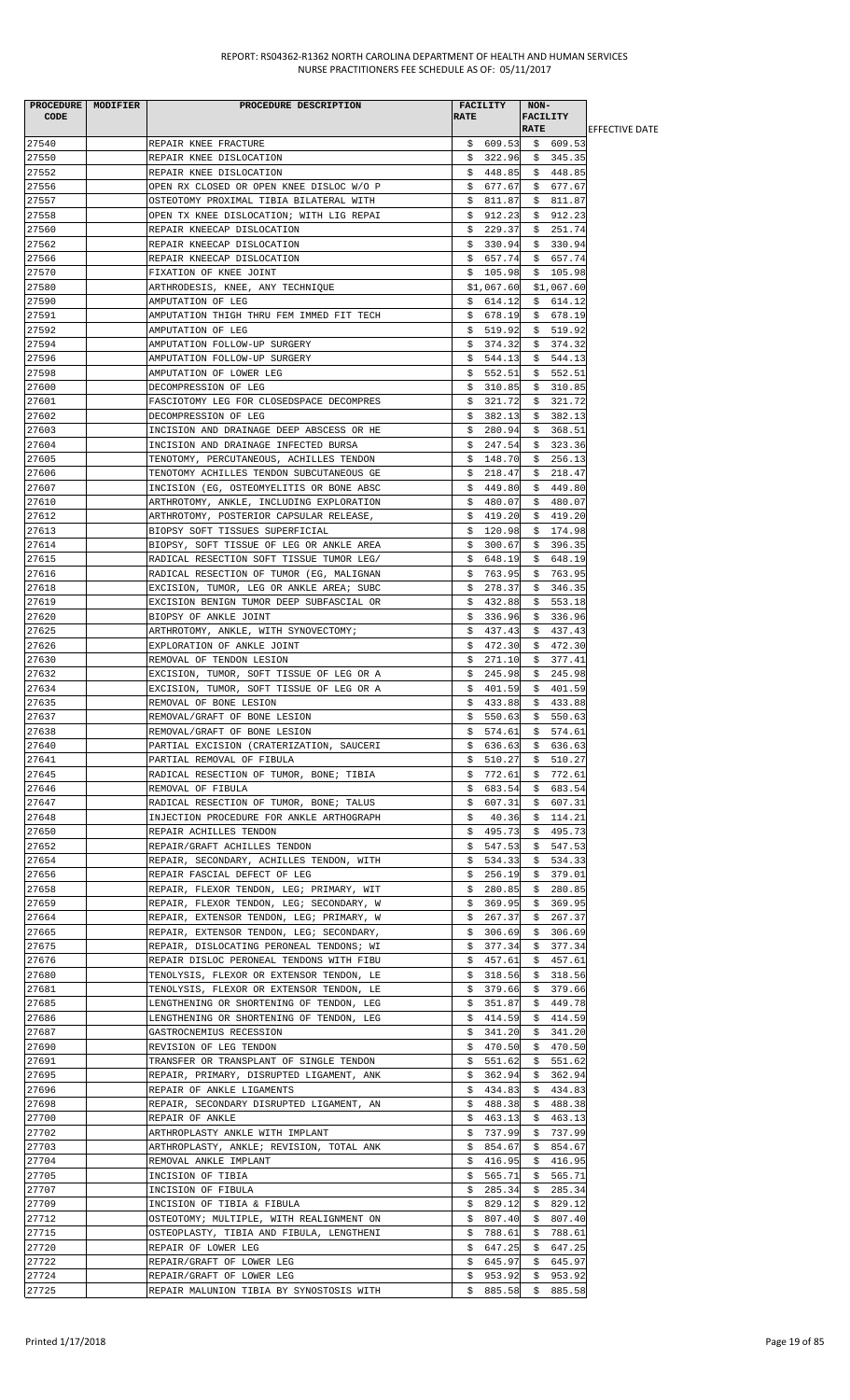| PROCEDURE MODIFIER<br>CODE | PROCEDURE DESCRIPTION                                                                | FACILITY<br><b>RATE</b>      | NON-<br><b>FACILITY</b><br><b>RATE</b> | <b>IEFFECTIVE DATE</b> |
|----------------------------|--------------------------------------------------------------------------------------|------------------------------|----------------------------------------|------------------------|
| 27726                      | REPAIR OF FIBULA NONUNION AND/OR MALUNIO                                             | \$677.06                     | \$677.06                               |                        |
| 27727                      | REPAIR CONGENITAL PSEUDARTHROSIS TIBIA                                               | \$720.76                     | \$720.76                               |                        |
| 27730                      | ARREST, EPIPHYSEAL (EPIPHYSIODESIS), OPE                                             | \$429.74                     | \$429.74                               |                        |
| 27732                      | REPAIR OF FIBULA EPIPHYSIS                                                           | \$<br>292.15                 | 292.15<br>Ş.                           |                        |
| 27734                      | REPAIR LOWER LEG EPIPHYSES                                                           | 439.85<br>S.                 | \$439.85                               |                        |
| 27740                      | ARREST, EPIPHYSEAL (EPIPHYSIODESIS), ANY                                             | \$487.89                     | \$487.89                               |                        |
| 27742                      | REPAIR OF LEG EPIPHYSES                                                              | 514.88<br>S.                 | \$514.88                               |                        |
| 27745                      | PROPHYLACTIC TREATMENT TIBIA                                                         | \$554.97                     | \$554.97                               |                        |
| 27750                      | TREATMENT OF TIBIA FRACTURE                                                          | \$214.61                     | \$233.08                               |                        |
| 27752<br>27756             | REPAIR OF TIBIA FRACTURE<br>REPAIR OF TIBIA FRACTURE                                 | \$353.91<br>\$<br>411.70     | \$377.98<br>\$<br>411.70               |                        |
| 27758                      | OPEN RX CLOSED OR OPEN TIBIAL SHAFT FX C                                             | \$<br>652.50                 | \$<br>652.50                           |                        |
| 27759                      | TREATMENT OF TIBIAL SHAFT FRACTURE (WITH                                             | 740.20<br>Ş.                 | \$740.20                               |                        |
| 27760                      | TREATMENT OF ANKLE FRACTURE                                                          | S.<br>204.50                 | \$224.35                               |                        |
| 27762                      | REPAIR OF ANKLE FRACTURE                                                             | 313.47<br>Ş.                 | \$337.80                               |                        |
| 27766                      | REPAIR OF ANKLE FRACTURE                                                             | 442.97<br>S.                 | 442.97<br>S.                           |                        |
| 27767                      | CLOSED TREATMENT OF POSTERIOR MALLEOLUS                                              | \$179.00                     | \$178.16                               |                        |
| 27768                      | CLOSED TREATMENT OF POSTERIOR MALLEOLUS                                              | 289.75<br>S.                 | \$289.75                               |                        |
| 27769                      | OPEN TREATMENT OF POSTERIOR MALLEOLUS FR                                             | \$507.61                     | \$507.61                               |                        |
| 27780                      | TREATMENT OF FIBULA FRACTURE                                                         | 182.45<br>Ş.<br>273.39       | 200.63<br>\$                           |                        |
| 27781<br>27784             | REPAIR OF FIBULA FRACTURE<br>REPAIR OF FIBULA FRACTURE                               | \$<br>503.96<br>Ş.           | \$292.14<br>503.96<br>Ş.               |                        |
| 27786                      | TREATMENT OF ANKLE FRACTURE                                                          | 192.22<br>S.                 | \$212.65                               |                        |
| 27788                      | REPAIR OF ANKLE FRACTURE                                                             | 272.87<br>S.                 | \$294.69                               |                        |
| 27792                      | REPAIR OF ANKLE FRACTURE                                                             | 509.41<br>S.                 | \$<br>509.41                           |                        |
| 27808                      | TREATMENT OF ANKLE FRACTURE                                                          | \$200.34                     | \$<br>222.17                           |                        |
| 27810                      | REPAIR OF ANKLE FRACTURE                                                             | \$305.60                     | \$330.50                               |                        |
| 27814                      | REPAIR OF ANKLE FRACTURE                                                             | \$568.56                     | \$568.56                               |                        |
| 27816                      | TREATMENT OF ANKLE FRACTURE                                                          | \$<br>190.64                 | 210.79<br>Ş.                           |                        |
| 27818                      | REPAIR OF ANKLE FRACTURE                                                             | 312.87<br>S.                 | \$<br>341.13                           |                        |
| 27822<br>27823             | OPEN RX CLOSED OR OPEN TRIMALLEOLAR ANKL                                             | \$621.63                     | \$621.63                               |                        |
| 27824                      | OPEN RX CLOSED OR OPEN TRIMALLEOLAR ANKL<br>CLOSED TX FX WT BEARING PORTION DISTAL T | 709.23<br>S.<br>204.73<br>Ş. | 709.23<br>S.<br>212.28<br>Ş.           |                        |
| 27825                      | CLOSED TX FX WT BEARING PORTION TIBIA; W                                             | \$359.61                     | \$389.26                               |                        |
| 27826                      | OPEN TX FX DISTAL TIBIA WITH FIXATION OF                                             | \$596.81                     | \$596.81                               |                        |
| 27827                      | OPEN TX FIX TIBIA WITH FIXATION FIBULA O                                             | \$<br>796.27                 | 796.27<br>\$                           |                        |
| 27828                      | OPEN TX FX TIBIA WITH INT & EXT FIX OF B                                             | 953.94<br>Ş.                 | 953.94<br>Ş.                           |                        |
| 27829                      | OPEN TX TIBIOFIBULAR JOINT                                                           | \$476.47                     | \$476.47                               |                        |
| 27830                      | REPAIR LOWER LEG DISLOCATION                                                         | S.<br>232.27                 | \$<br>247.10                           |                        |
| 27831                      | REPAIR LOWER LEG DISLOCATION                                                         | 270.94<br>Ş.                 | \$<br>270.94                           |                        |
| 27832                      | REPAIR LOWER LEG DISLOCATION                                                         | \$514.41                     | \$514.41                               |                        |
| 27840<br>27842             | REPAIR ANKLE DISLOCATION                                                             | \$250.44                     | \$250.44                               |                        |
| 27846                      | REPAIR ANKLE DISLOCATION<br>REPAIR ANKLE DISLOCATION                                 | 350.52<br>S.<br>\$542.90     | \$350.52<br>\$542.90                   |                        |
| 27848                      | REPAIR ANKLE DISLOCATION                                                             | 614.74<br>S.                 | \$614.74                               |                        |
| 27860                      | FIXATION OF ANKLE                                                                    | 130.88<br>Ş.                 | 130.88<br>Ş.                           |                        |
| 27870                      | ARTHRODESIS, ANKLE, OPEN                                                             | 776.54<br>Ş.                 | 776.54<br>Ş.                           |                        |
| 27871                      | ARTHRODESIS TIBIOFIBULAR JOINT PROXIMAL                                              | 508.70<br>Ş.                 | 508.70<br>S.                           |                        |
| 27880                      | AMPUTATION OF LOWER LEG                                                              | 689.94<br>Ş.                 | \$689.94                               |                        |
| 27881                      | AMPUTATION LEG W/IMMEDIATE FITTING TECHN                                             | 662.58<br>S.                 | \$<br>662.58                           |                        |
| 27882                      | AMPUTATION OF LOWER LEG                                                              | 467.42<br>Ş.                 | 467.42<br>Ş.                           |                        |
| 27884                      | AMPUTATION FOLLOW-UP SURGERY                                                         | \$433.81                     | \$433.81                               |                        |
| 27886<br>27888             | AMPUTATION FOLLOW-UP SURGERY                                                         | \$.<br>494.91<br>\$          | \$494.91<br>522.99<br>\$               |                        |
| 27889                      | AMPUTATION, ANKLE, THROUGH MALLEOLI OF T<br>ANKLE DISARTICULATION                    | 522.99<br>512.24<br>S.       | 512.24<br>S.                           |                        |
| 27892                      | DECOMPRESSION FASCIOTOMY, LEG; ANT &/OR                                              | 401.11<br>Ş.                 | 401.11<br>Ş.                           |                        |
| 27893                      | DECOMPRESSION FASCIOTOMY, LEG; POSTERIOR                                             | 405.79<br>S.                 | 405.79<br>Ş.                           |                        |
| 27894                      | DECOMPRESSION FASCIOTOMY, LEG; ANT &/OR                                              | 624.09<br>Ş.                 | 624.09<br>Ş.                           |                        |
| 28001                      | INCISION AND DRAINAGE, BURSA, FOOT                                                   | \$136.50                     | \$191.89                               |                        |
| 28002                      | INCISION AND DRAINAGE BELOW FASCIA, WITH                                             | 287.78<br>Ş.                 | \$359.11                               |                        |
| 28003                      | DRAINAGE OF FOOT                                                                     | \$<br>425.04                 | 497.22<br>\$                           |                        |
| 28005                      | INCISION, BONE CORTEX (EG, OSTEOMYELITIS                                             | 462.14<br>Ş.                 | 462.14<br>Ş.                           |                        |
| 28008                      | INCISION OF FOOT LIGAMENTS                                                           | 230.68<br>S.                 | 303.41<br>\$                           |                        |
| 28010<br>28011             | TENOTOMY, PERCUTANEOUS, TOE; SINGLE TEND<br>TENOTOMY, PERCUTANEOUS, TOE; MULTIPLE TE | \$<br>159.22<br>224.76<br>Ş. | \$<br>169.57<br>240.43                 |                        |
| 28020                      | ARTHROTOMY, INCLUDING EXPLORATION, DRAIN                                             | Ş.<br>270.35                 | Ş.<br>359.60<br>Ş.                     |                        |
| 28022                      | EXPLORATION OF A FOOT JOINT                                                          | 250.32<br>Ş.                 | \$332.01                               |                        |
| 28024                      | EXPLORATION OF A TOE JOINT                                                           | 237.15<br>Ş.                 | 315.47<br>\$                           |                        |
| 28035                      | RELEASE, TARSAL TUNNEL (POSTERIOR TIBIAL                                             | 272.95<br>Ş.                 | 361.92<br>Ş.                           |                        |
| 28039                      | EXCISION, TUMOR, SOFT TISSUE OF FOOT OR                                              | 204.82<br>S.                 | 284.77<br>\$                           |                        |
| 28043                      | EXCISION, TUMOR, FOOT; SUBCUTANEOUS TISS                                             | 195.71<br>Ş.                 | 241.59<br>Ş.                           |                        |
| 28045                      | EXCISION BENIGN TUMOR DEEP SUBFASCIAL IN                                             | \$<br>249.22                 | \$<br>338.19                           |                        |
| 28046                      | RADICAL RESECTION SOFT TISSUE TUMOR FOOT                                             | 511.33<br>Ş.                 | 619.88<br>Ş.                           |                        |
| 28047<br>28050             | RADICAL RESECTION OF TUMOR (EG, MALIGNAN                                             | \$570.61                     | \$570.61                               |                        |
| 28052                      | ARTHROTOMY WITH BIOPSY; INTERTARSAL OR T<br>BIOPSY OF A FOOT JOINT                   | 234.99<br>S.<br>213.90<br>Ş. | 317.53<br>S.<br>\$<br>292.79           |                        |
| 28054                      | BIOPSY TO TOE JOINT                                                                  | 194.66<br>S.                 | \$274.39                               |                        |
| 28055                      | NEURECTOMY, INTRINSIC MUSCULATURE OF FOO                                             | \$<br>300.46                 | \$<br>300.46                           |                        |
| 28060                      | FASCIECTOMY, PLANTAR FASCIA; PARTIAL (SE                                             | 274.40<br>\$                 | \$<br>357.22                           |                        |
| 28062                      | REMOVAL OF FOOT FASCIA                                                               | 322.63<br>Ş.                 | \$<br>421.10                           |                        |
| 28070                      | EXPLORATION OF A FOOT JOINT                                                          | \$268.51                     | \$354.11                               |                        |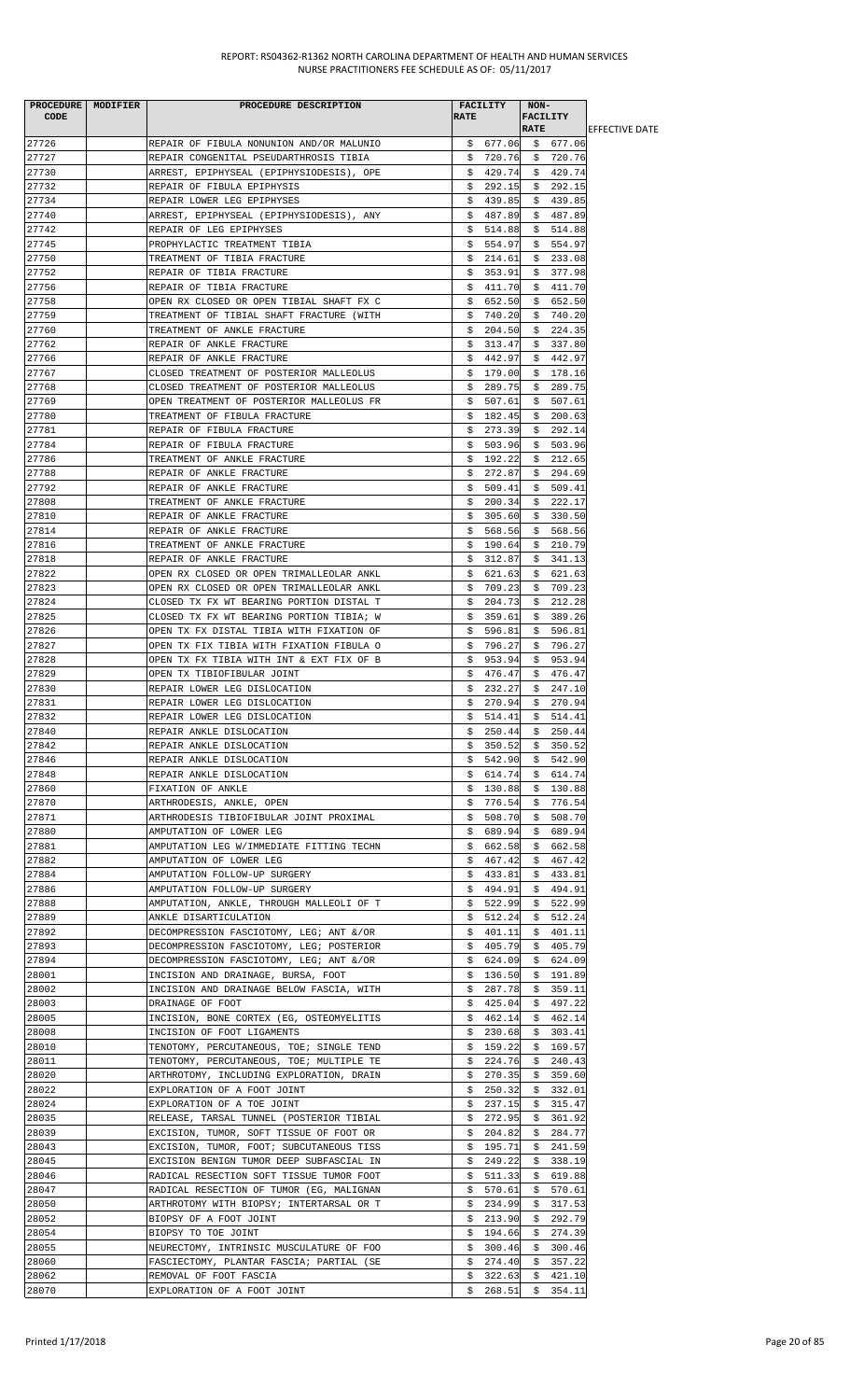|       | PROCEDURE MODIFIER | PROCEDURE DESCRIPTION                    |             | <b>FACILITY</b> | $NON-$      |                         |                        |
|-------|--------------------|------------------------------------------|-------------|-----------------|-------------|-------------------------|------------------------|
| CODE  |                    |                                          | <b>RATE</b> |                 |             | FACILITY                |                        |
|       |                    |                                          |             |                 | <b>RATE</b> |                         | <b>IEFFECTIVE DATE</b> |
| 28072 |                    | EXPLORATION OF A FOOT JOINT              |             |                 |             | $$259.10 \t$348.07$     |                        |
| 28080 |                    | EXCISION, INTERDIGITAL (MORTON) NEUROMA, |             |                 |             | $$261.55$ $$341.56$     |                        |
| 28086 |                    | SYNOVECTOMY TENDON SHEATH FLEXOR         |             |                 |             | $$270.60 \t$373.27$     |                        |
| 28088 |                    | SYNOVECTOMY TENDON SHEATH EXTENSOR       |             |                 |             | $$225.04$$ \$ 316.25    |                        |
| 28090 |                    | EXCISION OF LESION, TENDON, TENDON SHEAT |             | \$236.28        |             | \$320.49                |                        |
| 28092 |                    | EXCISION OF LESION, TENDON, TENDON SHEAT |             | \$206.89        |             | \$288.58                |                        |
| 28100 |                    | REMOVAL OF HEEL LESION                   |             | \$306.78        |             | \$413.37                |                        |
| 28102 |                    | REMOVAL/GRAFT HEEL LESION                |             | \$418.63        |             | \$418.63                |                        |
| 28103 |                    | REMOVAL/GRAFT HEEL LESION                |             | \$338.67        |             | \$338.67                |                        |
| 28104 |                    | EXCISION OR CURETTAGE OF BONE CYST OR BE |             | \$268.82        |             | \$355.27                |                        |
| 28106 |                    | REMOVAL/GRAFT FOOT LESION                |             | \$358.41        |             | \$358.41                |                        |
| 28107 |                    | REMOVAL/GRAFT FOOT LESION                |             | \$293.27        |             | \$393.98                |                        |
| 28108 |                    | REMOVAL OF TOE LESIONS                   |             | \$221.70        |             | \$298.63                |                        |
| 28110 |                    | PARTIAL REMOVAL METATARSAL               | \$.         | 221.15          |             | \$312.91                |                        |
| 28111 |                    | PARTIAL REMOVAL METATARSAL               |             | \$259.05        |             | \$356.95                |                        |
| 28112 |                    | PARTIAL REMOVAL METATARSALS              |             | \$241.89        |             | \$337.28                |                        |
| 28113 |                    | PARTIAL REMOVAL METATARSAL               |             | \$315.80        |             | \$404.22                |                        |
| 28114 |                    | OSTECTOMY, COMPLETE EXCISION; ALL METATA |             | \$611.40        |             | \$737.02                |                        |
| 28116 |                    | REVISION OF FOOT                         |             | \$435.33        |             | \$528.20                |                        |
| 28118 |                    | PARTIAL REMOVAL OF HEEL                  |             | \$314.28        |             | \$407.44                |                        |
| 28119 |                    | REMOVAL OF HEEL SPUR                     |             | \$278.13        |             | \$363.18                |                        |
| 28120 |                    | PARTIAL EXCISION (CRATERIZATION, SAUCERI |             | \$298.92        |             | \$402.16                |                        |
|       |                    |                                          |             |                 |             |                         |                        |
| 28122 |                    | PARTIAL EXCISION (CRATERIZATION, SAUCERI |             | \$384.24        |             | \$469.84                |                        |
| 28124 |                    | PARTIAL EXCISION (CRATERIZATION, SAUCERI |             | \$256.18        |             | \$332.26                |                        |
| 28126 |                    | RESECTION, PARTIAL OR COMPLETE, PHALANGE |             | \$192.39        |             | \$267.65                |                        |
| 28130 |                    | REMOVAL OF BONE OF ANKLE                 |             | \$477.49        |             | \$477.49                |                        |
| 28140 |                    | REMOVAL OF METATARSAL                    |             | \$350.00        |             | \$442.04                |                        |
| 28150 |                    | PHALANGECTOMY, TOE, EACH TOE             |             | \$219.86        |             | \$298.75                |                        |
| 28153 |                    | RESECTION, CONDYLE(S), DISTAL END OF PHA |             | \$199.83        |             | \$278.17                |                        |
| 28160 |                    | HEMIPHALANGECTOMY OR INTERPHALANGEAL JOI | \$.         | 208.23          |             | \$285.44                |                        |
| 28171 |                    | RADICAL RESECTION OF TUMOR, BONE; TARSAL |             | \$469.45        |             | \$469.45                |                        |
| 28173 |                    | RADICAL RESECTION OF TUMOR, BONE; METATA |             | \$428.35        |             | \$528.22                |                        |
| 28175 |                    | RADICAL RESECTION OF TUMOR, BONE; PHALAN |             | \$301.60        |             | \$386.37                |                        |
| 28190 |                    | REMOVE FOREIGN BODY SUBCUTANEOUS         |             | \$102.15        |             | \$169.85                |                        |
| 28192 |                    | REMOVAL FOREIGN BODY DEEP                |             | \$244.75        |             | \$328.39                |                        |
| 28193 |                    | REMOVAL FOREIGN BODY COMPLICATED         |             | \$291.50        |             | \$377.67                |                        |
| 28200 |                    | REPAIR, TENDON, FLEXOR, FOOT; PRIMARY OR |             | \$244.09        |             | \$328.31                |                        |
| 28202 |                    | REPAIR/GRAFT OF FOOT TENDON              |             | \$341.81        |             | \$438.33                |                        |
| 28208 |                    | REPAIR, TENDON, EXTENSOR, FOOT; PRIMARY  |             | \$234.32        |             | \$316.02                |                        |
| 28210 |                    | REPAIR/GRAFT OF FOOT TENDON              |             | \$319.06        |             | \$408.30                |                        |
| 28220 |                    | TENOLYSIS, FLEXOR, FOOT; SINGLE TENDON   | \$          |                 |             | 236.73 \$ 312.54        |                        |
| 28222 |                    | TENOLYSIS, FLEXOR, FOOT; MULTIPLE TENDON |             | \$282.35        |             | \$362.08                |                        |
| 28225 |                    | TENOLYSIS, EXTENSOR, FOOT; SINGLE TENDON |             | \$195.98        |             | \$270.95                |                        |
| 28226 |                    | TENOLYSIS, EXTENSOR, FOOT; MULTIPLE TEND |             |                 |             | $$244.48 \quad $325.88$ |                        |
| 28230 |                    | TENOTOMY, OPEN, TENDON FLEXOR; FOOT, SIN |             | \$225.04        |             | \$300.01                |                        |
| 28232 |                    | TENOTOMY, OPEN, TENDON FLEXOR; TOE, SING |             | \$190.79        |             | \$265.21                |                        |
| 28234 |                    | TENOTOMY, OPEN, EXTENSOR, FOOT OR TOE, E |             | \$199.46        | \$          | 274.71                  |                        |
| 28238 |                    | RECONSTRUCTION (ADVANCEMENT), POSTERIOR  |             | 383.92          |             | 481.28                  |                        |
|       |                    |                                          | Ş.          |                 | Ş.          | \$308.70                |                        |
| 28240 |                    | RELEASE OF BIG TOE                       |             | \$230.93        |             |                         |                        |
| 28250 |                    | DIVISION OF PLANTAR FASCIA AND MUSCLE (E |             | \$306.78        |             | \$393.51                |                        |
| 28260 |                    | RELEASE OF MIDFOOT JOINT                 | \$          | 396.88          | \$          | 482.77                  |                        |
| 28261 |                    | CAPULOTOMY WITH TENDON LEGTHENING        |             | \$605.48        |             | \$702.56                |                        |
| 28262 |                    | CAPSULOTOMY, MIDFOOT; EXTENSIVE, INCLUDI |             | \$846.59        |             | \$980.31                |                        |
| 28264 |                    | CAPSULOTOMY, MIDTARSAL (EG, HEYMAN TYPE  |             | \$531.80        |             | \$626.37                |                        |
| 28270 |                    | CAPSULOTOMY; METATARSOPHALANGEAL JOINT,  | \$.         | 255.58          | Ş.          | 333.91                  |                        |
| 28272 |                    | CAPSULOTOMY; INTERPHALANGEAL JOINT, EACH |             | \$199.37        | Ş.          | 272.68                  |                        |
| 28280 |                    | SYNDACTYLIZATION, TOES (EG, WEBBING OR K |             | \$277.94        |             | \$366.35                |                        |
| 28285 |                    | CORRECTION, HAMMERTOE (EG, INTERPHALANGE |             | \$245.39        | \$          | 323.44                  |                        |
| 28286 |                    | CORRECTION, COCK-UP FIFTH TOE, WITH PLAS |             | \$235.96        |             | \$316.25                |                        |
| 28288 |                    | OSTECTOMY, PARTIAL, EXOSTECTOMY OR CONDY |             | \$319.11        |             | \$405.00                |                        |
| 28289 |                    | CORRJ HALUX RIGDUS W/O IMPLT             |             | \$416.20        |             | \$513.83                |                        |
| 28291 |                    | CORRJ HALUX RIGDUS W/IMPLT               |             | \$410.02        |             | \$619.78                |                        |
| 28292 |                    | CORRECTION HALLUX VALGUS                 |             | \$447.92        | \$          | 546.11                  |                        |
| 28295 |                    | CORRECTION HALLUX VALGUS                 | Ş.          | 456.86          | Ş.          | 792.48                  |                        |
| 28296 |                    | CORRECTION HALLUX VALGUS                 |             | \$411.73        | \$          | 517.76                  |                        |
| 28297 |                    | CORRECTION HALLUX VALGUS                 | Ş.          | 462.71          | Ş.          | 584.97                  |                        |
| 28298 |                    | CORRECTION HALLUX VALGUS                 |             | \$394.16        |             | \$504.94                |                        |
| 28299 |                    | CORRECTION HALLUX VALGUS                 |             | \$534.41        |             | \$651.07                |                        |
| 28300 |                    | OSTEOTOMY; CALCANEUS (EG, DWYER OR CHAMB |             | \$498.67        | \$          | 498.67                  |                        |
| 28302 |                    | INCISION OF ANKLE BONE                   |             | \$494.15        |             | \$494.15                |                        |
| 28304 |                    | OSTEOTOMY, TARSAL BONES, OTHER THAN CALC |             | \$455.00        |             | \$561.85                |                        |
| 28305 |                    | OSTEOTOMY, TARSAL BONES, OTHER THAN CALC |             | \$522.94        | \$          | 522.94                  |                        |
| 28306 |                    | OSTEOTOMY, WITH OR WITHOUT LENGTHENING,  | \$          | 307.32          | \$          | 418.65                  |                        |
| 28307 |                    | OSTEOTOMY, WITH OR WITHOUT LENGTHENING,  |             | \$345.92        | S.          | 492.24                  |                        |
| 28308 |                    | OSTEOTOMY, WITH OR WITHOUT LENGTHENING,  |             | \$281.56        |             | \$379.20                |                        |
| 28309 |                    | OSTEOTOMY, WITH OR WITHOUT LENGTHENING,  |             | \$674.97        | S.          | 674.97                  |                        |
| 28310 |                    | OSTEOTOMY, SHORTENING, ANGULAR OR ROTATI | Ş.          | 275.12          | Ş.          | 373.88                  |                        |
| 28312 |                    | INCISION OF BIG TOES                     |             | \$244.64        |             | \$341.44                |                        |
| 28313 |                    | RECONSTRUCTION, ANGULAR DEFORMITY OF TOE |             | \$279.78        |             | \$359.23                |                        |
| 28315 |                    | SESAMOIDECTOMY FIRST TOE                 | \$          | 250.38          | \$          | 330.39                  |                        |
| 28320 |                    | REPAIR, NONUNION OR MALUNION; TARSAL BON | \$          |                 |             | 471.95 \$ 471.95        |                        |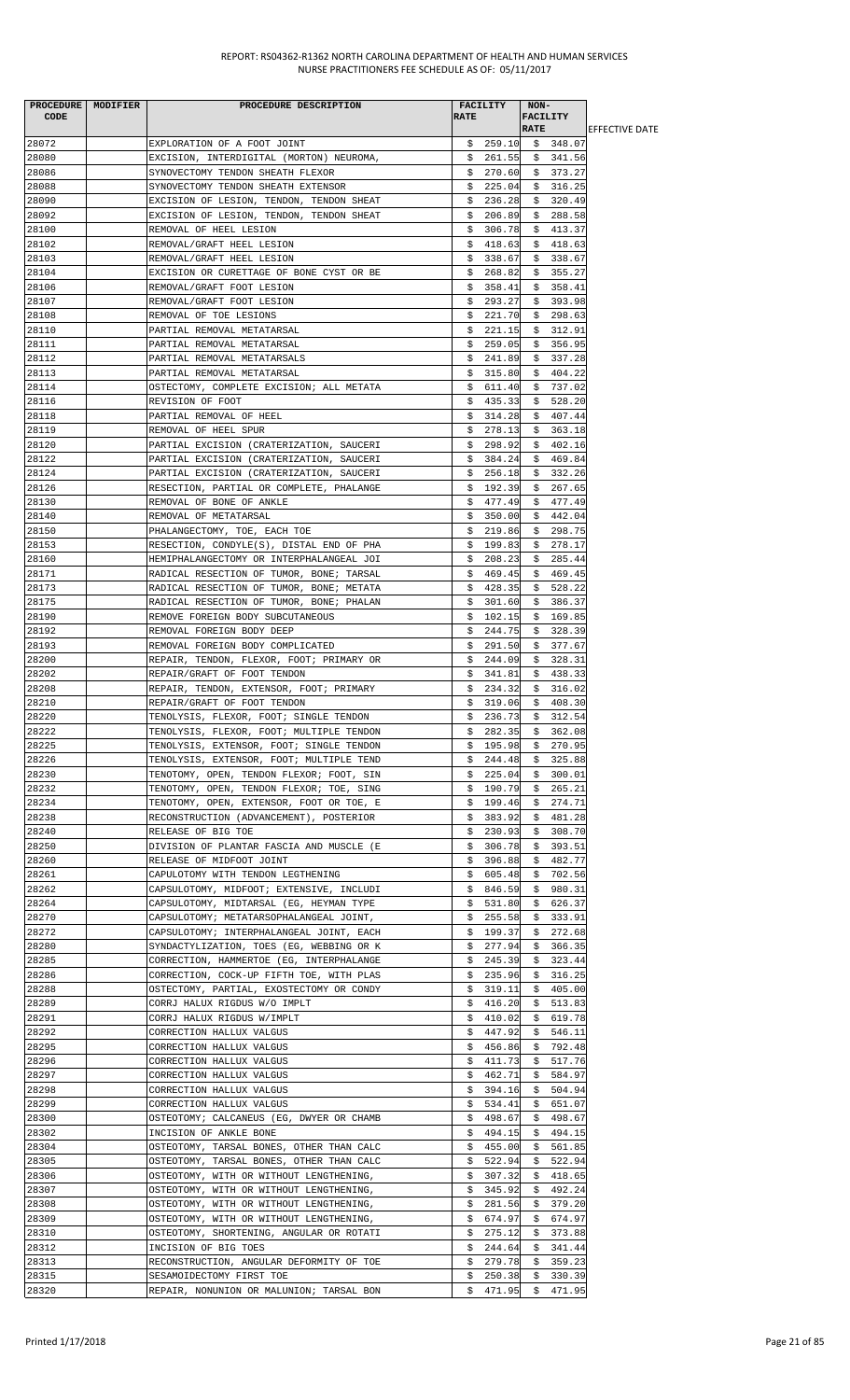| PROCEDURE MODIFIER<br><b>CODE</b> | PROCEDURE DESCRIPTION                                                           | <b>RATE</b> | FACILITY             | NON-        | <b>FACILITY</b>      |                        |
|-----------------------------------|---------------------------------------------------------------------------------|-------------|----------------------|-------------|----------------------|------------------------|
|                                   |                                                                                 |             |                      | <b>RATE</b> |                      | <b>LEFFECTIVE DATE</b> |
| 28322                             | REPAIR OF METATARSALS                                                           |             |                      |             | $$435.37 \t$544.76$  |                        |
| 28340                             | RECONST, TOE, MACRODACTYLY; SOFT TISSUE                                         |             |                      |             | $$340.37 \t$ 434.65$ |                        |
| 28341<br>28344                    | RECONST, TOE, MACRODACTYLY; W/ BONE RESE                                        |             | \$403.40             |             | \$501.88             |                        |
| 28345                             | RECONSTRUCTION, TOE(S); POLYDACTYLY<br>RECONST, TOES, SYNDACTYLY W/ OR W/O GRAF |             | \$237.49<br>\$311.18 |             | \$331.21<br>\$401.54 |                        |
| 28360                             | RECONSTRUCTION, CLEFT FOOT                                                      |             | \$727.34             |             | \$727.34             |                        |
| 28400                             | TREATMENT OF HEEL FRACTURE                                                      |             | \$155.54             |             | \$168.69             |                        |
| 28405                             | REPAIR OF HEEL FRACTURE                                                         |             | \$261.45             |             | \$277.96             |                        |
| 28406                             | TREAT CLOSED CALCAN FIXATION W/MANIPULAT                                        |             | \$381.96             |             | \$381.96             |                        |
| 28415                             | REPAIR OF HEEL FRACTURE                                                         |             | \$844.14             |             | \$844.14             |                        |
| 28420                             | REPAIR/GRAFT HEEL FRACTURE                                                      |             | \$889.86             |             | \$889.86             |                        |
| 28430                             | TREATMENT OF ANKLE FRACTURE                                                     |             | \$141.45             |             | \$157.95             |                        |
| 28435                             | REPAIR OF ANKLE FRACTURE                                                        |             | \$208.61             |             | \$224.27             |                        |
| 28436                             | TREATMENT OF CLOSED TALUSFX W/ MANIP AND                                        |             | \$305.29             |             | \$305.29             |                        |
| 28445                             | REPAIR OF ANKLE FRACTURE                                                        |             | \$797.16             |             | \$797.16             |                        |
| 28450<br>28455                    | TREATMENT MIDFOOT FRACTURE<br>REPAIR MIDFOOT FRACTURE                           |             | \$131.48<br>\$190.99 |             | \$146.03<br>\$203.86 |                        |
| 28456                             | TREATMENT OF CLOSED TARSAL BONE FX W/ MA                                        |             | \$195.13             |             | \$195.13             |                        |
| 28465                             | REPAIR MIDFOOT FRACTURE(S)                                                      |             | \$452.78             |             | \$452.78             |                        |
| 28470                             | TREAT METATARSAL FRACTURES                                                      |             | \$132.24             |             | \$145.95             |                        |
| 28475                             | REPAIR METATARSAL FRACTURES                                                     |             | \$172.96             |             | \$186.39             |                        |
| 28476                             | TREATMENT OF CLOSED METATARSAL FX W/ MAN                                        |             | \$241.72             |             | \$241.72             |                        |
| 28485                             | REPAIR METATARSAL FRACTURES                                                     |             | \$390.24             |             | \$390.24             |                        |
| 28490                             | TREAT BIG TOE FRACTURE                                                          | S.          | 82.43                | S.          | 93.62                |                        |
| 28495                             | REPAIR BIG TOE FRACTURE                                                         |             | \$105.98             |             | \$118.85             |                        |
| 28496                             | TREATMENT OF CLOSED TOE FX W/ MANIP AND                                         |             | \$162.27             |             | \$285.08             |                        |
| 28505                             | REPAIR OF BIG TOE FRACTURE                                                      |             | \$359.60             |             | \$462.55             |                        |
| 28510                             | TREATMENT OF TOE FRACTURE                                                       | Ş.          | 80.20                | \$          | 81.60                |                        |
| 28515                             | REPAIR OF TOE FRACTURE                                                          | \$.         | 99.45                |             | \$107.56             |                        |
| 28525<br>28530                    | REPAIR OF TOE FRACTURE<br>TREATMENT OF CLOSED SESAMOID FRACTURE                 | S.          | \$285.32<br>73.12    | S.          | \$387.98<br>78.71    |                        |
| 28531                             | OPEN TX SESAMOID FX                                                             |             | \$141.18             |             | \$252.80             |                        |
| 28540                             | REPAIR FOOT DISLOCATION                                                         |             | \$131.44             |             | \$140.12             |                        |
| 28545                             | REPAIR FOOT DISLOCATION                                                         |             | \$159.38             |             | \$172.25             |                        |
| 28546                             | TREATMENT TARSAL DISLOC WITH PERCUTANEOU                                        |             | \$214.92             |             | \$321.51             |                        |
| 28555                             | REPAIR OF FOOT DISLOCATION                                                      |             | \$482.92             |             | \$605.18             |                        |
| 28570                             | REPAIR FOOT DISLOCATION                                                         | \$.         | 109.26               | \$          | 120.73               |                        |
| 28575                             | REPAIR FOOT DISLOCATION                                                         | Ş.          | 217.31               |             | \$231.59             |                        |
| 28576                             | PERCUTANEOUS SKELETAL FIX TALOTARSEL JNT                                        |             | \$256.15             |             | \$256.15             |                        |
| 28585                             | REPAIR OF FOOT DISLOCATION                                                      | \$.         | 543.63               |             | \$647.43             |                        |
| 28600                             | REPAIR FOOT DISLOCATION                                                         | \$          | 131.55               |             | \$145.54             |                        |
| 28605<br>28606                    | REPAIR FOOT DISLOCATION<br>TREAT CLSD TARS/METATARS DESLOC W/PERCUT             |             | \$177.08<br>\$283.53 |             | \$188.83<br>\$283.53 |                        |
| 28615                             | REPAIR FOOT DISLOCATION                                                         |             | \$569.00             |             | \$569.00             |                        |
| 28630                             | REPAIR OF TOE DISLOCATION                                                       | Ş.          | 81.87                | \$.         | 104.53               |                        |
| 28635                             | REPAIR OF TOE DISLOCATION                                                       |             | \$101.96             |             | \$124.63             |                        |
| 28636                             | PERCU. SKELETAL FIX MET AT ARSOPHALANGEA                                        | \$          | 151.05               | \$          | 204.49               |                        |
| 28645                             | REPAIR OF TOE DISLOCATION                                                       | Ş.          | 351.40               | \$          | 438.69               |                        |
| 28660                             | REPAIR OF TOE DISLOCATION                                                       | Ş.          | 62.40                | S.          | 76.11                |                        |
| 28665                             | REPAIR OF TOE DISLOCATION                                                       | \$.         | 101.43               |             | \$111.49             |                        |
| 28666                             | PERCU. SKELETAL FIX METATARSOPHALANGEAL                                         | Ş.          | 144.65               | \$          | 144.65               |                        |
| 28675                             | OPEN TREATMENT OF CLOSED OR OPEN INTERPH                                        | Ş.          | 292.11               |             | \$396.73             |                        |
| 28705                             | ARTHRODESIS; PANTALAR                                                           | Ş.          | 985.02               |             | \$985.02             |                        |
| 28715                             | ARTHRODESIS; TRIPLE                                                             | Ş.          | 728.07               | Ş.          | 728.07               |                        |
| 28725<br>28730                    | ARTHRODESIS; SUBTALAR<br>FUSION OF FOOT BONES                                   | \$          | 599.59<br>\$626.44   | \$<br>Ş.    | 599.59<br>626.44     |                        |
| 28735                             | ARTHRODESIS, MIDTARSAL OR TARSOMETATARSA                                        | Ş.          | 599.91               |             | \$599.91             |                        |
| 28737                             | ARTHRODESIS, WITH TENDON LENGTHENING AND                                        | S.          | 532.26               | \$          | 532.26               |                        |
| 28740                             | FUSION OF FOOT BONES                                                            | Ş.          | 469.53               | \$          | 598.77               |                        |
| 28750                             | FUSION OF BIG TOE JOINT                                                         |             | \$446.31             |             | \$581.99             |                        |
| 28755                             | FUSION OF BIG TOE JOINT                                                         | \$.         | 253.85               |             | \$349.80             |                        |
| 28760                             | ARTHRODESIS, WITH EXTENSOR HALLUCIS LONG                                        | \$.         | 441.30               | \$          | 552.65               |                        |
| 28800                             | AMPUTATION, FOOT; MIDTARSAL (EG, CHOPART                                        | Ş.          | 429.70               | Ş.          | 429.70               |                        |
| 28805                             | AMPUTATION THRU METATARSAL                                                      | Ş.          | 567.81               | Ş.          | 567.81               |                        |
| 28810                             | AMPUTATION TOE & METATARSAL                                                     | \$          | 330.62               | \$          | 330.62               |                        |
| 28820                             | AMPUTATION OF TOE                                                               | Ş.          | 260.31               | Ş.          | 369.70               |                        |
| 28825<br>29065                    | PARTIAL AMPUTATION OF TOE<br>APPLICATION OF LONG ARM CAST                       | S.<br>\$    | 297.02<br>49.33      | \$<br>\$    | 401.66<br>65.27      |                        |
| 29075                             | APPLICATION OF FOREARM CAST                                                     | \$          | 44.52                | \$          | 60.47                |                        |
| 29085                             | APPLICATION HAND/WRIST CAST                                                     | \$          | 48.02                | \$          | 64.52                |                        |
| 29105                             | APPLICATION LONG ARM SPLINT                                                     | \$          | 43.44                | \$          | 59.95                |                        |
| 29125                             | APPLICATION FOREARM SPLINT                                                      | \$          | 30.94                | \$          | 46.33                |                        |
| 29130                             | APPLICATION FINGER SPLINT STATIC                                                | \$          | 21.59                | Ş.          | 28.59                |                        |
| 29200                             | STRAPPING OF CHEST                                                              | S.          | 29.94                | S.          | 37.77                |                        |
| 29240                             | STRAPPING OF SHOULDER                                                           | \$          | 33.25                | \$          | 42.21                |                        |
| 29260                             | STRAPPING OF ELBOW OR WRIST                                                     | \$          | 27.38                | \$          | 36.34                |                        |
| 29280                             | STRAPPING ANY AGE HAND OR FINGER                                                | \$          | 25.79                | Ş.          | 35.03                |                        |
| 29325                             | APPLICATION OF HIP SPICA CAST; 1 AND 1/2                                        | \$          | 129.87               | \$          | 180.23               |                        |
| 29345<br>29355                    | APPLICATION OF LONG LEG CAST<br>APPLICATION OF LONG LEG CAST                    | \$          | 74.64<br>79.51       | \$          | 94.22<br>97.70       |                        |
| 29358                             | APPLICATION LONG LEG CLAST BRACE                                                | \$<br>\$.   | 76.02                | \$          | \$105.68             |                        |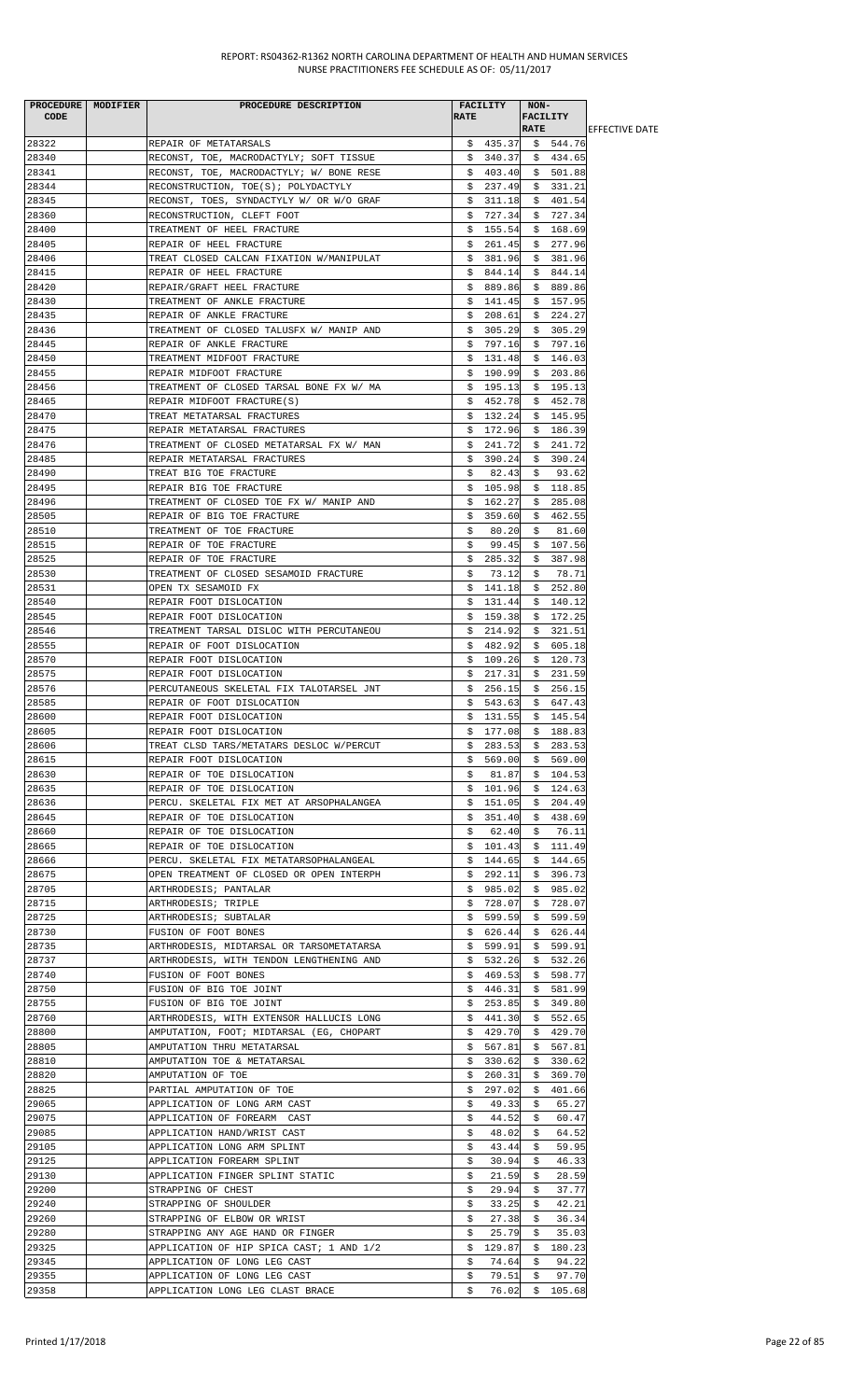| <b>CODE</b>    | PROCEDURE MODIFIER | PROCEDURE DESCRIPTION                                                              | <b>RATE</b> | <b>FACILITY</b>  | NON-<br><b>FACILITY</b> |                   |                        |
|----------------|--------------------|------------------------------------------------------------------------------------|-------------|------------------|-------------------------|-------------------|------------------------|
|                |                    |                                                                                    |             |                  | <b>RATE</b>             |                   | <b>IEFFECTIVE DATE</b> |
| 29405          |                    | APPLICATION SHORT LEG CAST                                                         | \$.         | 47.43            | \$                      | 61.98             |                        |
| 29425          |                    | APPLICATION SHORT LEG CAST                                                         | \$          | 52.45            | \$                      | 67.27             |                        |
| 29440          |                    | ADDING WALKER TO PREVIOUSLY APPLIED CAST                                           | \$          | 26.04            | \$                      | 36.96             |                        |
| 29505          |                    | APPLICATION LONG LEG SPLINT                                                        | \$          | 34.99            | S.                      | 52.62             |                        |
| 29515          |                    | APPLICATION LOWER LEG SPLINT                                                       | s           | 36.68            | S.                      | 49.55             |                        |
| 29530          |                    | STRAPPING OF KNEE                                                                  | \$          | 27.99            | \$                      | 36.94             |                        |
| 29540          |                    | STRAPPING; ANKLE AND/OR FOOT                                                       | \$          | 24.97            | \$                      | 30.56             |                        |
| 29550          |                    | STRAPPING TOES                                                                     | \$          | 23.48            | \$                      | 29.63             |                        |
| 29580          |                    | STRAPPING UNNA BOOT                                                                | \$          | 27.49            | S.                      | 37.28             |                        |
| 29584          |                    | APPLICATION OF MULTI-LAYER COMPRESSION S                                           | \$          | 8.85             | \$                      | 39.38             |                        |
| 29700          |                    | REMOVAL/REVISION OF CAST                                                           | \$          | 26.34            | \$                      | 44.78             |                        |
| 29705          |                    | REMOVAL OF FULL ARM OR LEG CAST                                                    | \$          | 36.11            | \$                      | 47.58             |                        |
| 29720          |                    | REPAIR OF CAST                                                                     | Ş.          | 33.21            | S.                      | 55.32             |                        |
| 29730          |                    | REVISION OF CAST                                                                   | Ş.          | 34.77            | \$                      | 46.24             |                        |
| 29740<br>29800 |                    | REVISION OF CAST                                                                   | \$          | 50.76<br>376.12  | \$                      | 66.43<br>\$376.12 |                        |
| 29804          |                    | ARTHROSCOPY, TM JOINT WITH OR W/O SYNOVI<br>ARTHROSCOPY, TM JOINT, SURGICAL        | S.          | \$467.81         |                         | \$467.81          |                        |
| 29805          |                    | ARTHROSCOPY, SHOULDER, DIAGNOSTIC, WITH                                            | \$          | 340.21           | \$                      | 340.21            |                        |
| 29806          |                    | ARTHROSCOPY, SHOULDER, SURGICAL; CAPSULO                                           | Ş.          | 782.36           | Ş.                      | 782.36            |                        |
| 29807          |                    | ARTHROSCOPY, SHOULDER, SURGICAL; REPAIR                                            | Ş.          | 761.86           | \$                      | 761.86            |                        |
| 29819          |                    | ARTHROSCOPY SHOULDER SURGICAL WITH REMOV                                           | \$          | 427.12           | \$                      | 427.12            |                        |
| 29820          |                    | ARTHROSCOPY SYNOVECTOMY PARTIAL                                                    | Ş.          | 394.28           |                         | \$394.28          |                        |
| 29821          |                    | ARTHROSCOPY SYNOVECTOMY COMPLETE                                                   | S.          | 430.61           |                         | \$430.61          |                        |
| 29822          |                    | ARTHROSCOPY DEBRIDEMENT LIMITED                                                    |             | \$418.09         |                         | \$418.09          |                        |
| 29823          |                    | ARTHROSCOPY DEBRIDEMENT EXTENSIVE                                                  | \$.         | 457.53           | \$                      | 457.53            |                        |
| 29824          |                    | ARTHROSCOPY, SHOULDER, SURGICAL; DISTAL                                            | Ş.          | 487.58           | \$                      | 487.58            |                        |
| 29825          |                    | ARTHROSCOPY WITH LYSIS OF ADHESIONS                                                | \$.         | 426.57           | \$.                     | 426.57            |                        |
| 29826          |                    | ARTHROSCOPY SHOULDER W/ DECOMPR SUBACROM                                           | \$          | 490.03           | \$                      | 490.03            |                        |
| 29827          |                    | ARTHROSCOPY, SHOULDER, SURGICAL; WITH RO                                           | Ş.          | 802.40           | Ş.                      | 802.40            |                        |
| 29828          |                    | ARTHROSCOPY, SHOULDER, SURGICAL; BICEPS                                            | Ş.          | 671.46           | S.                      | 671.46            |                        |
| 29830          |                    | ARTHROSCOPY ELBOW DIAGNOSTIC                                                       | \$.         | 328.41           |                         | \$328.41          |                        |
| 29834          |                    | ARTHROSCOPY ELBOW SURGICAL WITH REMOVAL                                            | \$          | 357.91           | \$                      | 357.91            |                        |
| 29835          |                    | ARTHROSCOPY ELBOW SYNOVECTOMY PARTIAL                                              | \$          | 367.44           | Ş.                      | 367.44            |                        |
| 29836          |                    | ARTHROSCOPY ELBOW SYNOVECTOMY COMPLETE                                             | Ş.          | 422.53           | \$                      | 422.53            |                        |
| 29837          |                    | ARTHROSCOPY ELBOW DEBRIDEMENT LIMITED                                              | \$          | 385.41           | \$                      | 385.41            |                        |
| 29838          |                    | ARTHROSCOPY ELBOW DEBRIDEMENT EXTENSIVE                                            | \$.         | 430.85           | \$                      | 430.85            |                        |
| 29840          |                    | DIAGNOSTIC ARTHROSCOPY, WRIST W/WO BIOPS                                           | S.          | 321.69           | S.                      | 321.69            |                        |
| 29843          |                    | SURGICAL ARTHROSCOPY FOR INFECTION                                                 | Ş.          | 345.83           | Ş.                      | 345.83            |                        |
| 29844          |                    | SURGICAL ARTHROSCOPY FOR PARTIAL SYNOVEC                                           | S.          | 359.59           | S.                      | 359.59            |                        |
| 29845          |                    | SURGICAL ARTHROSCOPY FOR COMPLETE SYNOVE                                           | Ş.          | 411.06           | \$                      | 411.06            |                        |
| 29846          |                    | SURGICAL ARTHROSCOPY FOR EXCISION FIBROC                                           | \$          | 378.37           | \$                      | 378.37            |                        |
| 29847          |                    | SURGICAL ARTHROSCOPY FOR FIXATION OF FRA                                           |             | \$393.01         |                         | \$393.01          |                        |
| 29848          |                    | ENDOSCOPY, WRIST, SURGICAL, WITH RELEASE                                           | \$.         | 357.41           | \$                      | 357.41            |                        |
| 29850          |                    | ARTHROSCOPICALLY AIDED TX OF FX KNEE                                               | Ş.          | 417.96           | Ş.                      | 417.96            |                        |
| 29851          |                    | ARTHROSCOPICALLY AIDED TX FX OF KNEE                                               |             | \$688.24         |                         | \$688.24          |                        |
| 29855          |                    | ARTHROSCOPICALLY AIDED TX OF TIBIAL FX                                             | \$.         | 575.39           | \$                      | 575.39            |                        |
| 29856<br>29860 |                    | ARTHROSCOPICALLY AIDED TX OF TIBIAL FX<br>ARTHROSCOPY, HIP, DIAGNOSTIC WITH OR WIT | Ş.<br>S.    | 737.71<br>473.90 | Ş.<br>\$                | 737.71<br>473.90  |                        |
| 29861          |                    | ARTHROSCOPY, HIP, SURGICAL; WITH REMOVAL                                           | \$          | 526.14           | \$                      | 526.14            |                        |
| 29862          |                    | ARTHROSCOPY, HIP, SURGICAL; WITH DEBRIDE                                           | \$          | 587.21           | \$                      | 587.21            |                        |
| 29863          |                    | ARTHROSCOPY, HIP, SURGICAL; WITH SYNOVEC                                           | Ş.          | 581.14           | \$                      | 581.14            |                        |
| 29866          |                    | ARTHROSCOPY, KNEE, SURGICAL; OSTEOCHONDR                                           | Ş.          | 766.51           | \$.                     | 766.51            |                        |
| 29867          |                    | ARTHROSCOPY, KNEE, SURGICAL; OSTEOCHONDR                                           | \$          | 930.38           | \$                      | 930.38            |                        |
| 29870          |                    | ARTHROSCOPY KNEE DIAGNOSTIC                                                        | Ş.          | 295.06           | \$                      | 295.06            |                        |
| 29871          |                    | ARTHROSCOPY KNEE SURGICAL                                                          | S.          | 371.42           | S.                      | 371.42            |                        |
| 29873          |                    | ARTHROSCOPY, KNEE, SURGICAL; WITH LATERA                                           | Ş.          | 369.74           | \$                      | 369.74            |                        |
| 29874          |                    | ARTHROSCOPY KNEE WITH REMOVAL OF FOREIGN                                           | \$          | 389.89           |                         | \$389.89          |                        |
| 29875          |                    | ARTHROSCOPY KNEE SYNOVECTOMY LIMITED                                               | \$.         | 359.29           |                         | \$359.29          |                        |
| 29876          |                    | ARTHROSCOPY KNEE SYNOVECTOMY MAJOR                                                 | Ş.          | 472.96           | \$                      | 472.96            |                        |
| 29877          |                    | ARTHROSCOPY KNEE DEBRIDEMENT/SHAVING                                               | \$          | 447.29           | \$                      | 447.29            |                        |
| 29879          |                    | ARTHROSCOPY KNEE ABRASION ARTHROPLASTY                                             | \$.         | 478.94           | \$                      | 478.94            |                        |
| 29880          |                    | ARTHROSCOPY W/MENISCECTOMY, KNEE                                                   | Ş.          | 500.25           | Ş.                      | 500.25            |                        |
| 29881          |                    | ARTHROSCOPY KNEE WITH MENISCECTOMY                                                 | \$          | 465.87           | Ş.                      | 465.87            |                        |
| 29882          |                    | ARTHROSCOPY KNEE WITH MENISCUS REPAIR                                              | \$          | 505.09           | \$                      | 505.09            |                        |
| 29883          |                    | ARTHROSCOPY W/MENISCUS REPAIR, KNEE                                                | Ş.          | 616.99           | Ş.                      | 616.99            |                        |
| 29884          |                    | ARTHROSCOPY KNEE WITH LYSIS OF ADHESIONS                                           |             | \$445.92         |                         | \$445.92          |                        |
| 29885          |                    | SURGICAL ARTHROSCOPY W/BONE GRAFTING, KN                                           |             | \$541.51         |                         | \$541.51          |                        |
| 29886          |                    | ARTHROSCOPY KNEE DRILLING                                                          | \$          | 456.21           | \$                      | 456.21            |                        |
| 29887          |                    | ARTHROSCOPY KNEE DRILLING WITH INTERNAL                                            | Ş.          | 538.40           | \$.                     | 538.40            |                        |
| 29888          |                    | LIGAMENT REPAIR BY ARTHROSCOPY, ANTERIOR                                           | Ş.          | 732.27           | Ş.                      | 732.27            |                        |
| 29889          |                    | LIGAMENT REPAIR BY ARTHROSCOPY, POSTERIO                                           | \$          | 894.19           | \$                      | 894.19            |                        |
| 29891          |                    | ARTHROSCOPY, ANKLE, SURGICAL; EXCISION O                                           | Ş.          | 507.79           | Ş.                      | 507.79            |                        |
| 29892          |                    | ARTHROSCOPICALLY AIDED REPAIR OF LARGE O                                           | S.          | 519.87           |                         | \$519.87          |                        |
| 29893          |                    | ENDOSCOPIC PLANTAR FASCIOTOMY                                                      |             | \$319.34         |                         | \$419.21          |                        |
| 29894          |                    | ARTHROSCOPY ANKLE SURGICAL                                                         | \$          | 381.50           |                         | \$381.50          |                        |
| 29895<br>29897 |                    | ARTHROSCOPY ANKLE SYNOVECTOMY PARTIAL<br>ARTHROSCOPY ANKLE DEBRIDEMENT LIMITED     | Ş.          | 369.05           | \$                      | 369.05<br>386.29  |                        |
| 29898          |                    | ARTHROSCOPY ANKLE DEBRIDEMENT EXTENSIVE                                            | Ş.<br>\$.   | 386.29<br>432.42 | \$<br>\$                | 432.42            |                        |
| 29899          |                    | ENDOSCOPIC PLANTAR FASCIOTOMY WITH ANKLE                                           | \$.         | 778.15           | Ş.                      | 778.15            |                        |
| 29900          |                    | ARTHROSCOPY, METACARPOPHALANGEAL JOINT,                                            | Ş.          | 330.67           | \$                      | 330.67            |                        |
| 29901          |                    | ARTHROSCOPY, METACARPOPHALANGEAL JOINT,                                            |             | \$362.84         |                         | \$362.84          |                        |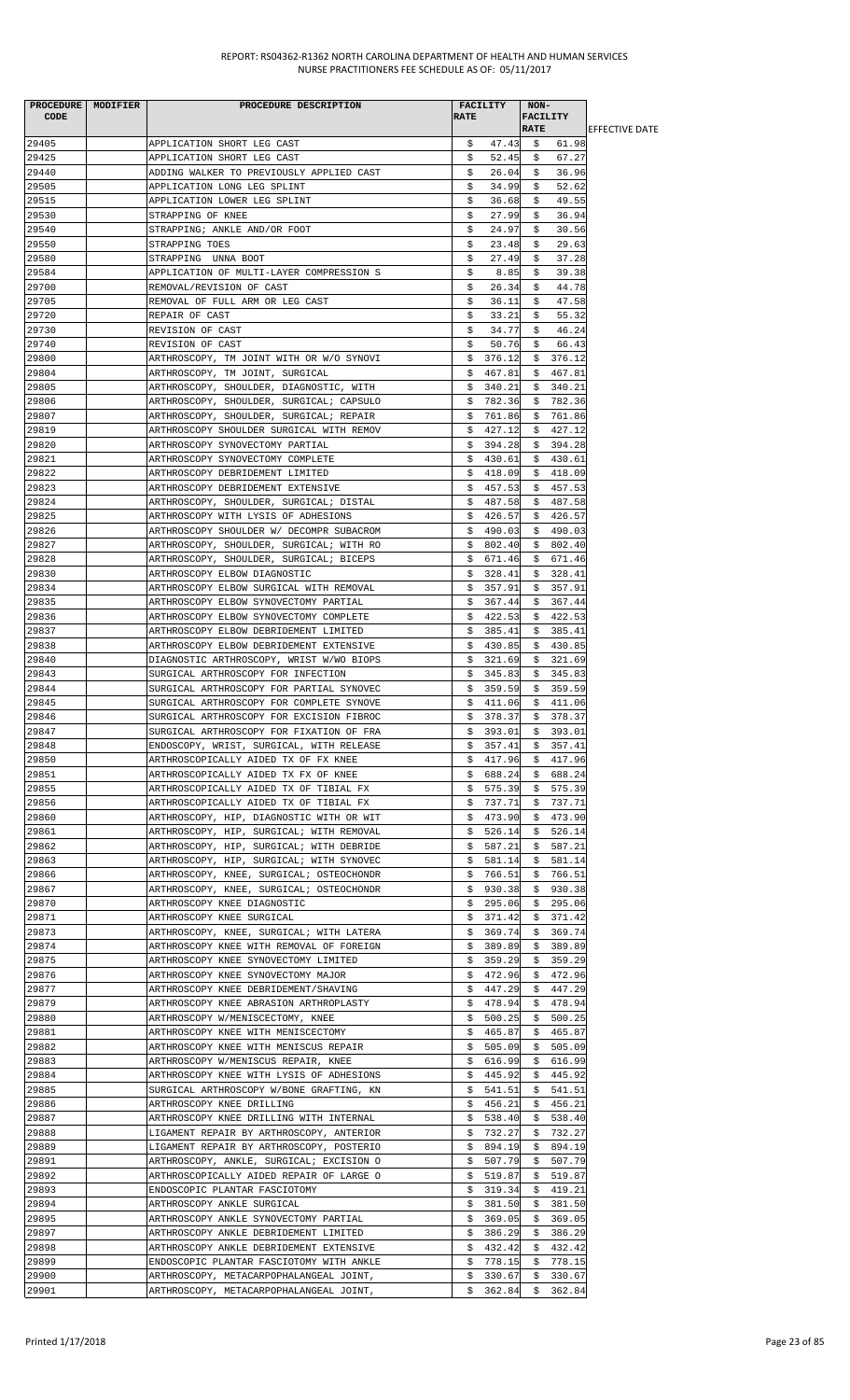| PROCEDURE   MODIFIER | PROCEDURE DESCRIPTION                     | <b>FACILITY</b> | NON-                  |                        |
|----------------------|-------------------------------------------|-----------------|-----------------------|------------------------|
| CODE                 |                                           | <b>RATE</b>     | <b>FACILITY</b>       |                        |
|                      |                                           |                 | <b>RATE</b>           | <b>LEFFECTIVE DATE</b> |
| 29902                | ARTHROSCOPY, METACARPOPHALANGEAL JOINT,   | \$388.22        | \$388.22              |                        |
| 29904                | ARTHROSCOPY, SUBTALAR JOINT, SURGICAL; W  |                 | $$451.14 \t$451.14$   |                        |
| 29905                | ARTHROSCOPY, SUBTALAR JOINT, SURGICAL; W  | \$485.23        | \$485.23              |                        |
| 29906                | ARTHROSCOPY, SUBTALAR JOINT, SURGICAL; W  | \$511.13        | \$511.13              |                        |
| 29907                | ARTHROSCOPY, SUBTALAR JOINT, SURGICAL; W  | \$627.37        | 627.37<br>\$          |                        |
| 29914                | ARTHROSCOPY, HIP, SURGICAL; WITH FEMOROP  | 817.21<br>Ş.    | \$817.21              |                        |
| 29915                | ARTHROSCOPY, HIP, SURGICAL; WITH ACETABU  | S.<br>832.75    | \$832.75              |                        |
| 29916                | ARTHROSCOPY, HIP, SURGICAL; WITH LABRAL   | \$832.75        | \$832.75              |                        |
| 30000                | DRAINAGE OF NOSE LESION                   | \$<br>84.77     | \$159.18              |                        |
| 30020                | DRAINAGE OF NOSE LESION                   | \$<br>85.32     | \$154.14              |                        |
| 30110                | REMOVAL OF NOSE POLYP(S)                  | 94.56<br>\$     | \$156.38              |                        |
| 30115                | REMOVAL OF NOSE POLYP(S)                  | \$306.23        | \$306.23              |                        |
| 30117                | EXCISION OR DESTRUCTION (EG, LASER), INT  | \$<br>236.89    | 567.85<br>Ş.          |                        |
| 30118                | REMOVAL OF NOSE LESION                    | \$557.28        | \$557.28              |                        |
| 30120                | REVISION OF NOSE                          | \$323.60        | \$368.36              |                        |
| 30124                | REMOVAL OF NOSE LESION                    | \$194.60        | \$194.60              |                        |
| 30125                | REMOVAL OF NOSE LESION                    | \$443.04        | \$443.04              |                        |
| 30130                | EXCISION INFERIOR TURBINATE, PARTIAL OR   | \$266.30        | \$266.30              |                        |
| 30140                | SUBMUCOUS RESECTION INFERIOR TURBINATE,   | \$303.31        | \$303.31              |                        |
| 30150                | PARTIAL REMOVAL OF NOSE                   | \$<br>569.39    | \$<br>569.39          |                        |
| 30160                | REMOVAL OF NOSE                           | \$<br>573.07    | \$573.07              |                        |
| 30210                | DISPLACE THERAPY                          | \$<br>71.08     | \$102.14              |                        |
| 30220                | INSERTION NASAL SEPTAL PROSTHESIS (BUTTO  | \$<br>90.61     | \$199.71              |                        |
| 30300                | REMOVE FOREIGN BODY, NOSE                 | \$<br>85.90     | \$154.72              |                        |
| 30310                | REMOVE FOREIGN BODY, NOSE                 | \$145.48        | \$145.48              |                        |
| 30320                | REMOVE FOREIGN BODY, NOSE                 | \$321.36        | \$321.36              |                        |
| 30400                | RECONSTRUCTION OF NOSE                    | \$740.54        | \$740.54              |                        |
| 30410                | RECONSTRUCTION OF NOSE                    | \$.<br>880.57   | \$880.57              |                        |
| 30420                |                                           | \$992.26        | \$992.26              |                        |
| 30430                | RECONSTRUCTION OF NOSE                    |                 |                       |                        |
|                      | REVISION OF NOSE                          | \$644.65        | \$644.65              |                        |
| 30435                | RHINOPLASTY SECONDARY INTERMEDIATE REVIS  | \$855.38        | \$855.38              |                        |
| 30450                | RHINOPLASTY SECONDARY MAJOR REVISION      | \$1,142.58      | \$1,142.58            |                        |
| 30460                | RHINOPLASTY FOR NASAL DEFORMITY; TIP ONL  | \$554.94        | \$554.94              |                        |
| 30462                | RHINOPLASTY FOR NASAL DEFORMITY; TIP, SEP | \$1,115.47      | \$1,115.47            |                        |
| 30465                | REPAIR OF NASAL VESTIBULAR STENOSIS (EG,  | \$708.51        | \$708.51              |                        |
| 30520                | REPAIR OF NASAL SEPTUM                    | \$431.97        | \$431.97              |                        |
| 30540                | REPAIR NASAL LESION                       | \$482.65        | \$482.65              |                        |
| 30545                | REPAIR NASAL LESION                       | \$698.96        | \$698.96              |                        |
| 30560                | RELEASE OF NASAL ADHESIONS                | \$<br>97.98     | \$183.31              |                        |
| 30580                | REPAIR UPPER JAW FISTULA                  | \$364.20        | \$449.25              |                        |
| 30600                | REPAIR MOUTH/NOSE FISTULA                 | 323.17<br>\$    | 412.98<br>\$          |                        |
| 30620                | RECONSTRUCTION INNER NOSE                 | \$438.67        | \$438.67              |                        |
| 30630                | REPAIR NASAL SEPTAL PERFORATIONS          | 447.90<br>S.    | \$447.90              |                        |
| 30801                | CAUTERY AND/OR ABLATION, MUCOSA OF INFER  | \$              | $93.49 \quad $154.20$ |                        |
| 30802                | CAUTERY/ABLATION MUCOSA OF TURBINATES; I  | \$<br>134.45    | 200.75<br>\$          |                        |
| 30901                | CONTROL NASAL HEMORRAGE, ANTERIOR, SIMPL  | \$<br>47.66     | \$<br>74.79           |                        |
| 30903                | CONTROL NASAL HEMORRHAGE, ANTERIOR, COMP  | 61.93<br>\$     | \$135.51              |                        |
| 30905                | CONTROL NASAL HEMORRHAGE, POSTERIOR, WIT  | \$<br>79.63     | \$<br>168.87          |                        |
| 30906                | CONTROL HEMORRHAGE POSTERIOR SUBSEQUENT   | \$103.67        | \$194.59              |                        |
| 30915                | LIGATION NASAL SINUS ARTERY               | 417.52<br>S.    | 417.52<br>S.          |                        |
| 30920                | LIGATION UPPER JAW ARTERY                 | \$602.12        | \$602.12              |                        |
| 30930                | FRACTURE NASAL INFERIOR TURBINATE(S), TH  | \$<br>86.89     | \$<br>86.89           |                        |
| 31000                | LAVAGE BY CANNULATION; MAXILLARY SINUS    | \$<br>75.17     | \$123.56              |                        |
| 31002                | IRRIGATION OF SINUS                       | 142.94<br>\$    | \$142.94              |                        |
| 31020                | EXPLORATION OF SINUS                      | \$.<br>248.18   | \$<br>334.35          |                        |
| 31030                | SINUSOTOMY, MAXILLARY, RADICAL W/O REMOV  | 375.26<br>Ş.    | \$.<br>490.80         |                        |
| 31032                | SINUSOTOMY, MAXILLARY; RADICAL W REMOVAL  | 410.14<br>Ş.    | 410.14<br>Ş.          |                        |
| 31040                | EXPLORATION BEHIND UPPER JAW              | \$542.43        | \$542.43              |                        |
| 31050                | EXPLORATION OF SINUS                      | 353.24<br>Ş.    | 353.24<br>\$          |                        |
| 31051                | SINUSOTOMY W/MUCOSAL STRIPPING OR POLYP   | \$.<br>462.04   | 462.04<br>Ş.          |                        |
| 31070                | EXPLORATION OF SINUS                      | 309.43<br>Ş.    | 309.43<br>\$          |                        |
| 31075                | EXPLORATION OF SINUS                      | \$.<br>565.57   | \$<br>565.57          |                        |
| 31080                | SINUSOTOMY FRONTALOBLITERATIVE WO OSTEOP  | 731.56<br>Ş.    | \$<br>731.56          |                        |
| 31081                | SINUSOTOMY FRONTAL OBLITERATIVE W/O OSTE  | 891.52<br>Ş.    | \$<br>891.52          |                        |
| 31084                | REMOVAL OF SINUS                          | 854.42<br>Ş.    | 854.42<br>Ş.          |                        |
| 31085                | REMOVAL OF SINUS                          | \$<br>903.56    | 903.56<br>S.          |                        |
| 31086                | NONOBLITERATIVE W OSTEOPLASTIC FLAP BROW  | 809.11<br>Ş.    | 809.11<br>Ş.          |                        |
| 31087                | NONOBLITERATIVE W OSTEOPLASTIC FLAP CORO  | 802.73<br>S.    | \$802.73              |                        |
| 31090                | SINUSOTOMY, UNILATERAL, THREE OR MORE PA  | \$716.65        | \$716.65              |                        |
| 31200                | REMOVAL OF SINUS                          | \$<br>379.81    | \$<br>379.81          |                        |
| 31201                | REMOVAL OF SINUS                          | 526.53<br>Ş.    | \$<br>526.53          |                        |
| 31205                | REMOVAL OF SINUS                          | \$618.50        | \$618.50              |                        |
| 31225                | REMOVAL OF UPPER JAW                      | \$1,341.27      | \$1,341.27            |                        |
| 31230                | REMOVAL OF UPPER JAW                      | \$1,505.60      | \$1,505.60            |                        |
| 31231                | NASAL ENDOSCOPY, DIAGNOSTIC, UNILATERAL   | S.<br>57.66     | \$132.91              |                        |
| 31238                | NASAL/SINUS ENDOSCOPY, SURGICAL; WITH CO  | \$151.06        | \$241.69              |                        |
| 31239                | NASAL/SINUS ENDOSCOPY, SURGICAL;          | \$<br>486.87    | \$<br>486.87          |                        |
| 31290                | NASAL/SINUS ENDOSCOPY, SURGICAL, WITH RE  | 869.48<br>Ş.    | \$<br>869.48          |                        |
| 31291                | NASAL/SINUS ENDOSCOPY, SURGICAL, WITH RE  | 916.36<br>S.    | \$<br>916.36          |                        |
| 31292                | NASAL/SINUS ENDOSCOPY, SURGICAL;          | \$<br>751.98    | \$<br>751.98          |                        |
| 31293                | NASAL/SINUS ENDOSCOPY, SURGICAL;          | 819.55<br>\$    | \$819.55              |                        |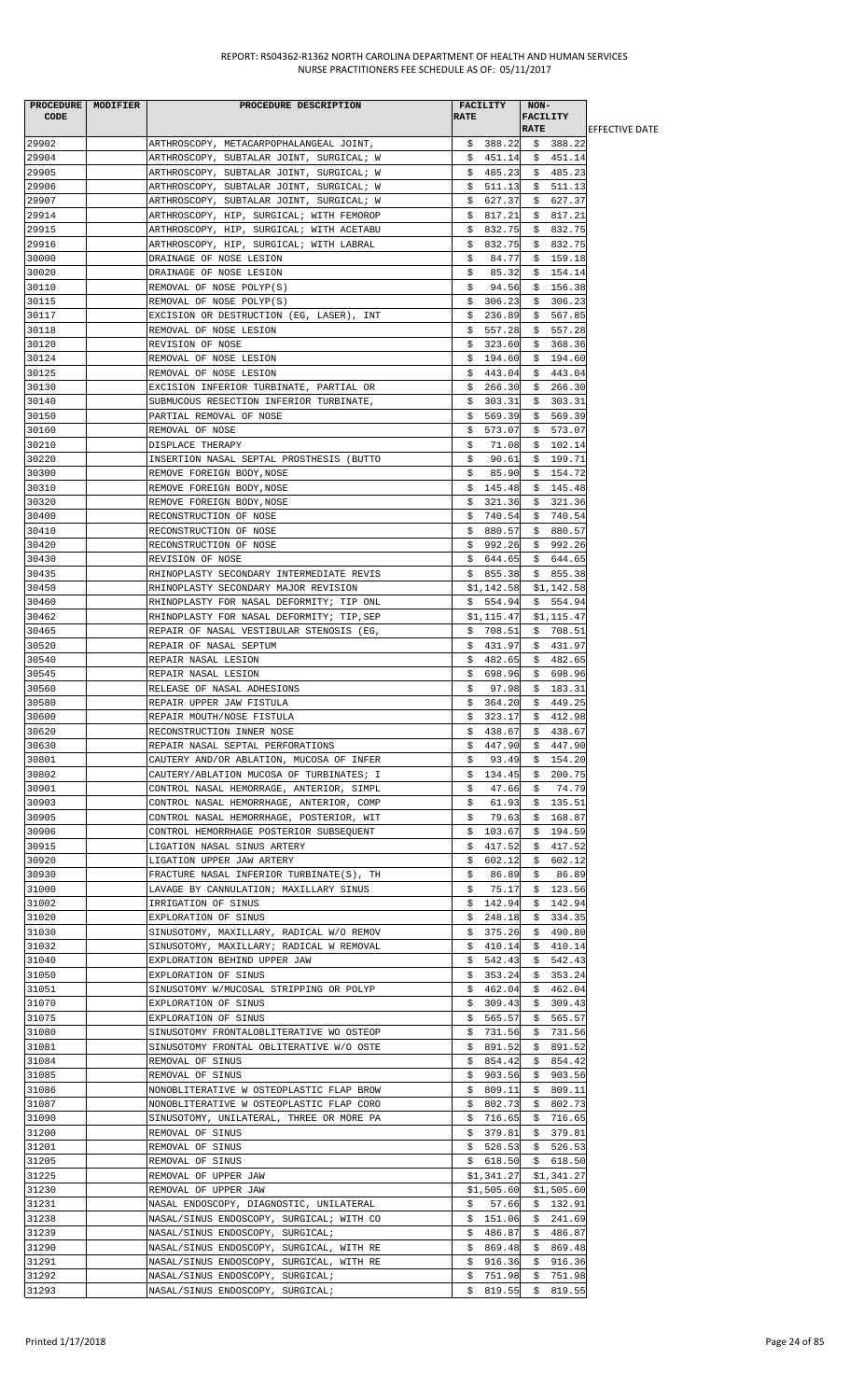|                | PROCEDURE   MODIFIER | PROCEDURE DESCRIPTION                                                                | FACILITY                 | NON-                                  |                        |
|----------------|----------------------|--------------------------------------------------------------------------------------|--------------------------|---------------------------------------|------------------------|
| <b>CODE</b>    |                      |                                                                                      | <b>RATE</b>              | FACILITY                              |                        |
|                |                      |                                                                                      |                          | <b>RATE</b>                           | <b>IEFFECTIVE DATE</b> |
| 31294          |                      | NASAL/SINUS ENDOSCOPY, SURGICAL;                                                     |                          | $$941.58$ $$941.58$                   |                        |
| 31300          |                      | REMOVAL OF LARYNX LESION                                                             |                          | $$914.14 \t$914.14$                   |                        |
| 31360          |                      | REMOVAL OF LARYNX                                                                    |                          | \$1,469.11 \$1,469.11                 |                        |
| 31365          |                      | REMOVAL OF LARYNX                                                                    |                          | $$1,842.11$ $$1,842.11$               |                        |
| 31367          |                      | PARTIAL REMOVAL OF LARYNX                                                            | \$1,584.21               | \$1,584.21                            |                        |
| 31368          |                      | PARTIAL REMOVAL OF LARYNX                                                            |                          | $$1,770.30$ $$1,770.30$               |                        |
| 31370          |                      | PARTIAL REMOVAL OF LARYNX                                                            |                          | $$1,487.69$ $$1,487.69$               |                        |
| 31375          |                      | PARTIAL REMOVAL OF LARYNX                                                            |                          | $$1,407.00$ $$1,407.00$               |                        |
| 31380          |                      | PARTIAL REMOVAL OF LARYNX                                                            | \$1,386.42               | \$1,386.42                            |                        |
| 31382          |                      | PARTIAL LARYNGECTOMY ANTERO-LATERO-VERTI                                             | \$1,519.67               | \$1,519.67                            |                        |
| 31390          |                      | REMOVAL OF LARYNX & PHARYNX                                                          | \$2,051.05               | \$2,051.05                            |                        |
| 31395          |                      | RECONSTRUCT LARYNX & PHARYNX                                                         | \$2,173.46               | \$2,173.46                            |                        |
| 31400          |                      | REVISION OF LARYNX                                                                   | \$724.56                 | \$724.56                              |                        |
| 31420          |                      | REMOVAL OF EPIGLOTTIS                                                                | \$611.47                 | \$611.47                              |                        |
| 31500          |                      | INSERTION OF WINDPIPE AIRWAY                                                         | \$<br>86.60              | \$86.60                               |                        |
| 31505          |                      | VISUALIZATION OF LARYNX                                                              | \$.<br>36.19             | \$59.13                               |                        |
| 31511          |                      | LARYNGOSCOPY INDIRECT WITH REMOVAL FOREI                                             | 98.91<br>S.              | \$152.62                              |                        |
| 31515          |                      | VISUALIZATION OF LARYNX                                                              | \$.<br>83.98             | \$149.72                              |                        |
| 31551          |                      | LARYNGOPLASTY LARYNGEAL STEN                                                         | \$1,198.69               | \$1,198.69                            |                        |
| 31575          |                      | LARYNGOSCOPY FLEXIBLE FIBERSCOPIC DIAGNO                                             | \$<br>57.66              | \$83.67                               |                        |
| 31579          |                      | LARYNGOSCOPY TELESCOPIC                                                              | \$107.34                 | \$158.54                              |                        |
| 31580          |                      | LARYNGOPLASTY LARYNGEAL WEB                                                          | \$871.39                 | \$ 871.39                             |                        |
| 31584          |                      | LARYNGOPLASTY FX RDCTJ FIXJ                                                          | \$1,113.13               | \$1,113.13                            |                        |
| 31587          |                      | LARYNGOPLASTY CRICOID SPLIT                                                          | \$731.03                 | \$731.03                              |                        |
| 31590          |                      | LARYNGEAL REINNERVATION BY NEUROMUSCLAR                                              | \$636.57                 | \$636.57                              |                        |
| 31595          |                      | SECTION RECURRENT LARYNGEAL NERVE THERAP                                             | \$554.92                 | \$554.92                              |                        |
| 31600          |                      | INCISION OF WINDPIPE                                                                 | \$305.48                 | \$305.48                              |                        |
| 31601          |                      | TRACHEOSTOMY UNDER TWO YEARS                                                         | \$201.27                 | \$201.27                              |                        |
| 31605          |                      | CRICOTHYROIDOSTOMY                                                                   | \$142.50                 | \$142.50                              |                        |
| 31610          |                      | INCISION OF WINDPIPE                                                                 | 518.24<br>Ş.             | \$518.24                              |                        |
| 31611          |                      | CONST TRACH FISTULA W/ INSERT SPEECH PRO                                             | \$386.22                 | \$386.22                              |                        |
| 31612          |                      | TRACHEAL PUNCTURE, PERCUTANEOUS WITH TRA                                             | 37.17<br>\$              | \$59.00                               |                        |
| 31613          |                      | TRACHEOSTOMY REVISION SIMPLE WITHOUT FLA                                             | \$319.01                 | \$319.01                              |                        |
| 31614          |                      | TRACHEOSTOMA REVISION COMPLEX WITH FLAP                                              | \$.<br>530.82            | \$<br>530.82                          |                        |
| 31624          |                      | BRONCHOSCOPY; WITH BRONCHIAL ALVEOLAR LA                                             | 116.18<br>Ş.             | 238.71<br>\$                          |                        |
| 31632          |                      | BRONCHOSCOPY, RIGID OR FLEXIBLE, WITH OR                                             | \$<br>41.87              | \$<br>57.82                           |                        |
| 31633          |                      | BRONCHOSCOPY, RIGID OR FLEXIBLE, WITH OR                                             | \$<br>52.51              | \$<br>69.85                           |                        |
| 31717          |                      | CATH WITH BRONCHIAL BRUSH BIOPSY                                                     | \$<br>87.50              | \$223.47                              |                        |
| 31720          |                      | CATHETER ASPIRATION (SEPARATE PROCEDURE)                                             | 41.52<br>Ş.              | 41.52<br>-S                           |                        |
| 31725          |                      | CATHETER ASPIRATION TRACHEOBRONCHIAL WIT                                             | \$<br>74.84              | \$<br>74.84                           |                        |
| 31730          |                      | TRANSTRACHEAL INTRO DILATOR/STENT/TUBE F                                             |                          | $$114.29$ \$629.04                    |                        |
| 31750          |                      | REPAIR OF WINDPIPE                                                                   |                          | \$ 970.81 \$ 970.81                   |                        |
| 31755          |                      | REPAIR OF WINDPIPE                                                                   |                          | $$1,226.12$ $$1,226.12$               |                        |
| 31760          |                      | REPAIR OF WINDPIPE                                                                   | \$1,064.10               | \$1,064.10                            |                        |
| 31766          |                      | CARINAL RECONTRUCTION                                                                | \$1,391.68               | \$1,391.68                            |                        |
| 31770          |                      | REPAIR/GRAFT OF BRONCHUS                                                             | \$1,030.93               | \$1,030.93                            |                        |
| 31775          |                      | REPAIR OF BRONCHUS                                                                   | \$1,066.36               | \$1,066.36                            |                        |
| 31780          |                      | EXCISION TRACHEAL STENOSIS AND ANASTOMOS                                             | \$899.10                 | \$899.10                              |                        |
| 31781          |                      | EXCISION TRACHEAL STENOSIS AND ANASTAMOS                                             | \$1,091.92               | \$1,091.92                            |                        |
| 31785          |                      | EXCIS TRACHEAL TUMOR OR CAR CINOMA CERVI                                             |                          | $$823.69$ \$ 823.69                   |                        |
| 31786          |                      | EXCIS TRACHEAL TUMOR OR CARCINOMA THORAC                                             | \$1,146.36               | \$1,146.36                            |                        |
| 31800          |                      | SUTURE OF TRACHEAL WOUND OR INJURY; CERV                                             | \$508.83                 | \$508.83                              |                        |
| 31805          |                      | REPAIR OF WINDPIPE INJURY                                                            | \$630.46                 | \$630.46                              |                        |
| 31820          |                      | CLOSURE OF WINDPIPE LESION                                                           | \$241.21                 | \$308.62                              |                        |
|                |                      |                                                                                      |                          |                                       |                        |
| 31825<br>31830 |                      | REPAIR OF WINDPIPE DEFECT<br>REVISION TRACH SCAR                                     | \$356.11<br>\$249.54     | \$433.05<br>\$310.81                  |                        |
| 32035          |                      |                                                                                      | \$536.34                 | \$536.34                              |                        |
| 32036          |                      | THORACOSTOMY W/RIB RESECTION<br>THORACOSTOMY W/OPEN FLAP DRAINING FOR EM             | \$581.90                 | 581.90<br>\$                          |                        |
| 32096          |                      | THORACOTOMY, WITH DIAGNOSTIC BIOPSY(IES)                                             | 459.73<br>Ş.             | 459.73<br>Ş.                          |                        |
|                |                      |                                                                                      |                          |                                       |                        |
| 32097<br>32098 |                      | THORACOTOMY, WITH DIAGNOSTIC BIOPSY(IES)<br>THORACOTOMY, WITH BIOPSY(IES) OF PLEURA  | \$459.73<br>\$432.11     | \$459.73<br>\$432.11                  |                        |
|                |                      |                                                                                      |                          |                                       |                        |
| 32100<br>32110 |                      | EXPLORATION/BIOPSY OF CHEST<br>THORACOTOMY MAJOR W CONT OF TRAM HEM AND              | \$739.37                 | \$739.37<br>\$1,115.86                |                        |
| 32120          |                      | EXPLORATION OF CHEST                                                                 | \$1,115.86<br>\$662.31   | \$662.31                              |                        |
|                |                      |                                                                                      |                          |                                       |                        |
| 32124          |                      | EXPLORE CHEST, FREE ADHESIONS                                                        | \$704.58                 | \$704.58                              |                        |
| 32140<br>32141 |                      | THORACOTOMY MAJOR W CYST REMOVAL W OR WO                                             | \$753.98                 | \$753.98                              |                        |
| 32150          |                      | THORACOT MAJOR W/EXC-PLICA BULLAE W/WO P                                             | \$1,142.40               | \$1,142.40                            |                        |
| 32151          |                      | REMOVAL OF LUNG LESION(S)                                                            | \$759.87                 | \$759.87<br>\$776.67                  |                        |
|                |                      | THORACOT MAJOR W/REMOVAL INTRAPULMONARY                                              | \$776.67                 |                                       |                        |
| 32160          |                      | OPEN CHEST HEART MASSAGE                                                             | \$583.68                 | \$583.68                              |                        |
| 32200          |                      | DRAINAGE OF LUNG LESION                                                              | \$852.29                 | \$852.29                              |                        |
| 32215<br>32220 |                      | PLEURAL SCARIFICATION FOR REPEAT PNEUMOT                                             | \$610.90<br>\$1,222.22   | \$610.90<br>\$1,222.22                |                        |
| 32225          |                      | RELEASE OF LUNG<br>PARTIAL RELEASE OF LUNG                                           | \$760.59                 | \$760.59                              |                        |
| 32310          |                      |                                                                                      | \$701.36                 | \$701.36                              |                        |
| 32320          |                      | PLEURECTOMY, PARIETAL (SEPARATE PROCEDUR<br>DECORTICATION/PARIETAL PLEURECTOMY       | \$1,225.77               | \$1,225.77                            |                        |
| 32440          |                      |                                                                                      |                          |                                       |                        |
| 32442          |                      | REMOVAL OF LUNG, TOTAL PNEUMONECTOMY;<br>REMOVAL OF LUNG, TOTAL PNEUMONECTOMY;       | \$1,225.96<br>\$2,287.57 | \$1,225.96<br>\$2,287.57              |                        |
|                |                      |                                                                                      |                          | \$2,598.31                            |                        |
| 32445          |                      | REMOVAL OF LUNG, TOTAL PNEUMONECTOMY; EX                                             | \$2,598.31               |                                       |                        |
| 32480<br>32482 |                      | REMOVAL OF LUNG, OTHER THAN TOTAL PNEUMO<br>REMOVAL OF LUNG, OTHER THAN TOTAL PNEUMO | \$1,157.18               | \$1,157.18<br>$$1,233.95$ $$1,233.95$ |                        |
|                |                      |                                                                                      |                          |                                       |                        |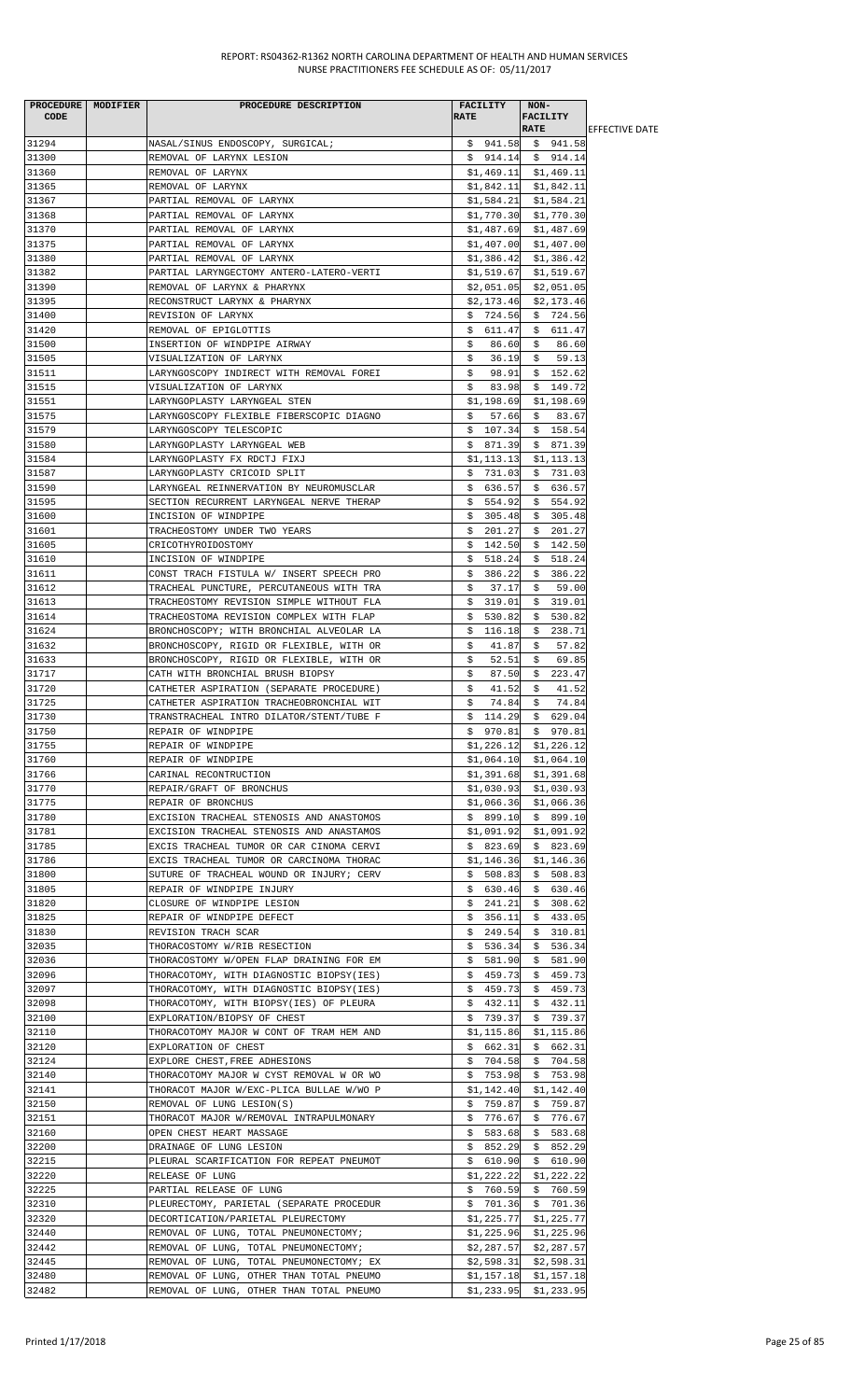|                | PROCEDURE MODIFIER | PROCEDURE DESCRIPTION                                                    | FACILITY      | $NON-$                        |                        |
|----------------|--------------------|--------------------------------------------------------------------------|---------------|-------------------------------|------------------------|
| CODE           |                    |                                                                          | <b>RATE</b>   | <b>FACILITY</b>               |                        |
|                |                    |                                                                          |               | <b>RATE</b>                   | <b>IEFFECTIVE DATE</b> |
| 32484          |                    | REMOVAL OF LUNG, OTHER THAN TOTAL PNEUMO                                 |               | $$1,116.95$ $$1,116.95$       |                        |
| 32486          |                    | REMOVAL OF LUNG, OTHER THAN TOTAL PNEUMO                                 |               | $$1,785.78$ $$1,785.78$       |                        |
| 32488          |                    | REMOVAL OF LUNG, OTHER THAN TOTAL PNEUMO                                 |               | $$1,808.48$ $$1,808.48$       |                        |
| 32491          |                    | REMOVAL OF LUNG, OTHER THAN TOTAL PNEUMO                                 |               | $$1,147.96$ $$1,147.96$       |                        |
| 32503          |                    | RESECTION OF APICAL LUNG TUMOR (EG, PANC                                 | \$1,412.93    | \$1,412.93                    |                        |
| 32504          |                    | RESECTION OF APICAL LUNG TUMOR (EG, PANC                                 | \$1,623.19    | \$1,623.19                    |                        |
| 32505          |                    | THORACOTOMY; WITH THERAPEUTIC WEDGE RESE                                 | \$530.84      | \$530.84                      |                        |
| 32540          |                    | REMOVAL OF LUNG LESION                                                   | \$1,285.94    | \$1,285.94                    |                        |
| 32550          |                    | INSERTION OF INDWELLING TUNNELED PLEURAL                                 | \$180.05      | \$585.71                      |                        |
| 32551          |                    | REMOVAL OF FLUID FROM BETWEEN LUNG AND C                                 | \$139.36      | \$139.36                      |                        |
| 32552          |                    | REMOVAL OF INDWELLING TUNNELED PLEURAL C                                 | \$<br>97.18   | \$109.67                      |                        |
| 32554          |                    | REMOVAL OF FLUID FROM CHEST CAVITY                                       | 72.11<br>\$   | \$440.71                      |                        |
| 32555          |                    | REMOVAL OF FLUID FROM CHEST CAVITY WITH                                  | \$<br>90.02   | \$<br>508.34                  |                        |
| 32556          |                    | REMOVAL OF FLUID FROM CHEST CAVITY WITH                                  | 98.78<br>\$   | \$465.28                      |                        |
| 32557          |                    | REMOVAL OF FLUID FROM CHEST CAVITY WITH                                  | \$<br>130.31  | 751.50<br>\$                  |                        |
| 32560          |                    | CHEMICAL PLEURODESIS (EG, FOR RECURRENT                                  | \$<br>88.82   | \$<br>220.60                  |                        |
| 32650          |                    | THORACOSCOPY, SURGICAL; WITH PLEURODESIS                                 | \$518.57      | \$518.57                      |                        |
| 32651          |                    | THORACOSCOPY, SURGICAL;                                                  | \$821.59      | \$821.59                      |                        |
| 32652          |                    | THORACOSCOPY, SURGICAL;                                                  | \$1,248.63    | \$1,248.63                    |                        |
| 32653          |                    | THORACOSCOPY, SURGICAL;                                                  | \$796.25      | \$796.25                      |                        |
| 32654          |                    | THORACOSCOPY, SURGICAL;                                                  | \$880.53      | \$880.53                      |                        |
| 32655          |                    | THORACOSCOPY, SURGICAL;                                                  | \$726.17      | \$726.17                      |                        |
| 32656          |                    | THORACOSCOPY, SURGICAL;                                                  | \$.<br>621.37 | 621.37<br>\$                  |                        |
| 32658          |                    | THORACOSCOPY, SURGICAL;                                                  | 559.79<br>Ş.  | 559.79<br>\$                  |                        |
| 32659          |                    | THORACOSCOPY, SURGICAL;                                                  | \$568.80      | \$568.80                      |                        |
| 32661          |                    | THORACOSCOPY, SURGICAL;                                                  | \$<br>625.79  | \$625.79                      |                        |
| 32662          |                    | THORACOSCOPY, SURGICAL;                                                  | 700.61<br>Ş.  | \$700.61                      |                        |
| 32663          |                    | THORACOSCOPY, SURGICAL;                                                  | \$1,081.35    | \$1,081.35                    |                        |
| 32664          |                    | THORACOSCOPY, SURGICAL;                                                  | \$665.83      | \$665.83                      |                        |
| 32665          |                    | THORACOSCOPY, SURGICAL;                                                  | \$<br>936.34  | \$<br>936.34                  |                        |
| 32666          |                    | THORACOSCOPY, SURGICAL; WITH THERAPEUTIC                                 | \$496.22      | 496.22<br>\$                  |                        |
| 32667          |                    | THORACOSCOPY, SURGICAL; WITH THERAPEUTIC                                 | 89.38<br>S.   | \$<br>89.38                   |                        |
| 32669          |                    | THORACOSCOPY, SURGICAL; WITH REMOVAL OF                                  | \$764.00      | \$764.00                      |                        |
| 32670          |                    | THORACOSCOPY, SURGICAL; WITH REMOVAL OF                                  | \$911.89      | \$911.89                      |                        |
| 32671          |                    | THORACOSCOPY, SURGICAL; WITH REMOVAL OF                                  | \$1,011.69    | \$1,011.69                    |                        |
| 32672          |                    | THORACOSCOPY, SURGICAL; WITH RESECTION-P                                 | \$865.39      | \$865.39                      |                        |
| 32673          |                    | THORACOSCOPY, SURGICAL; WITH RESECTION O                                 | \$684.23      | \$684.23                      |                        |
| 32674          |                    | THORACOSCOPY, SURGICAL; WITH MEDIASTINAL                                 | \$122.58      | \$122.58                      |                        |
| 32800          |                    | REPAIR LUNG HERNIA THRU CHEST WALL                                       | \$716.12      | \$716.12                      |                        |
| 32810          |                    | CLOSE CHEST WALL FOLL OPEN FLAP DRAIN FO                                 | \$692.46      | \$692.46                      |                        |
| 32815          |                    | OPEN CLOSURE OF MAJOR BRONCHIAL FISTULA                                  | \$2,058.89    | \$2,058.89                    |                        |
| 32820          |                    | MAJOR RECONSTRUCT CHEST WALL POST TRAUMA                                 | \$1,031.89    | \$1,031.89                    |                        |
| 32851          |                    | LUNG TRANSPLANT, SINGLE;                                                 |               | $$1,992.00$ $$1,992.00$       |                        |
| 32852          |                    | LUNG TRANSPLANT, SINGLE;                                                 |               | $$2,203.85$ $$2,203.85$       |                        |
| 32853          |                    | LUNG TRANSPLANT, DOUBLE (BILATERAL SEQUE                                 | \$2,382.67    | \$2,382.67                    |                        |
| 32854          |                    | LUNG TRANSPLANT, DOUBLE (BILATERAL SEQUE                                 | \$2,593.30    | \$2,593.30                    |                        |
| 32900          |                    | RESECTION RIBS EXTRAPLEURAL ALL STAGES                                   | \$1,054.58    | \$1,054.58                    |                        |
| 32905          |                    | THORACOPLASTY SCHEDE TYPE OR EXTRAPLEURA                                 | \$1,039.99    | \$1,039.99                    |                        |
| 32906          |                    | THORACOPLASTY WITH CLOSURE BRONCHOPLEURA                                 | \$1,292.32    | \$1,292.32                    |                        |
| 32940          |                    | REVISION OF LUNG                                                         | \$952.90      | \$952.90                      |                        |
| 33015          |                    | INCISION OF HEART SAC                                                    | \$415.71      | \$415.71                      |                        |
| 33020          |                    | INCISION OF HEART SAC                                                    | \$674.21      | \$674.21                      |                        |
| 33025          |                    | INCISION OF HEART SAC                                                    | \$622.39      | \$622.39                      |                        |
| 33030          |                    | PARTIAL REMOVAL OF HEART SAC                                             | \$996.84      | \$996.84                      |                        |
| 33031          |                    | PERICARDIECTOMY W/O CARDIOPULMONARY BYPA                                 | \$1,113.82    | \$1,113.82                    |                        |
| 33050          |                    | REMOVAL OF HEART SAC LESION                                              | \$769.89      | \$769.89                      |                        |
| 33120          |                    | REMOVAL OF HEART LESION                                                  | \$1,217.57    | \$1,217.57                    |                        |
| 33130          |                    | REMOVAL OF HEART LESION                                                  | \$1,072.13    | \$1,072.13                    |                        |
| 33140          |                    | TRANSMYOCARDIAL LASER REVASCULARIZATION,                                 | \$1,224.55    | \$1,224.55                    |                        |
| 33202          |                    | INSERTION OF EPICARDIAL ELECTRODE(S); OP                                 | \$607.04      | \$607.04                      |                        |
| 33203          |                    | INSERTION OF EPICARDIAL ELECTRODE(S); EN                                 | \$639.85      | \$639.85                      |                        |
| 33206          |                    | INSERTION OR REPLACEMENT OF PERMANENT PA                                 | \$370.09      | \$370.09                      |                        |
| 33207          |                    | INSERTION PERMANENT PACEMAKER VENTRICULA                                 | \$396.50      | \$396.50                      |                        |
| 33208          |                    | INSERTION OR REPLACEMENT OF PERMANENT PA                                 | \$427.49      | 427.49                        |                        |
| 33212          |                    | INSERTION OR REPLACEMENT OF PACEMAKER PU                                 | \$276.73      | Ş.<br>276.73<br>\$.           |                        |
| 33213          |                    |                                                                          | \$315.96      |                               |                        |
|                |                    | INSERTION OR REPLACEMENT OF PACEMAKER PU                                 | \$391.62      | \$<br>315.96<br>\$.<br>391.62 |                        |
| 33214<br>33215 |                    | UPGRADE OF IMPLANTED PACEMAKER SYSTEM, C<br>REPOSITION PACING-DEFIB LEAD | \$250.10      | \$250.10                      |                        |
|                |                    |                                                                          |               |                               |                        |
| 33216          |                    | INSERTION OF A TRANSVENOUS ELECTRODE; SI                                 | \$307.67      | \$307.67                      |                        |
| 33217          |                    | INSERTION, REPLACEMENT OR REPOSITIONING                                  | \$305.10      | \$305.10                      |                        |
| 33218          |                    | REPAIR LEAD PACE-DEFIB ONE                                               | \$318.01      | \$318.01                      |                        |
| 33220          |                    | REPAIR LEAD PACE-DEFIB DUAL                                              | \$<br>321.00  | \$321.00                      |                        |
| 33221          |                    | INSERTION OF PACEMAKER PULSE GENERATOR O                                 | \$199.80      | 199.80<br>\$                  |                        |
| 33222          |                    | REVISION OR RELOCATION OF SKIN POCKET FO                                 | \$279.59      | 279.59<br>\$                  |                        |
| 33223          |                    | RELOCATE POCKET FOR DEFIB                                                | 339.20<br>Ş.  | 339.20<br>Ş.                  |                        |
| 33224          |                    | INSERTION OF PACING ELECTRODE, CARDIAC V                                 | \$<br>416.09  | \$<br>416.09                  |                        |
| 33226          |                    | REPOSITIONING OF PREVIOUSLY IMPLANTED CA                                 | 401.97<br>Ş.  | 401.97<br>Ş.                  |                        |
| 33227          |                    | REMOVAL OF PERMANENT PACEMAKER PULSE GEN                                 | \$190.65      | \$190.65                      |                        |
| 33228          |                    | REMOVAL OF PERMANENT PACEMAKER PULSE GEN                                 | \$198.82      | \$198.82                      |                        |
| 33229          |                    | REMOVAL OF PERMANENT PACEMAKER PULSE GEN                                 | 206.98<br>\$. | \$<br>206.98                  |                        |
| 33230          |                    | INSERTION OF PACING CARDIOVERTER-DEFIBRI                                 |               | $$214.96$ $$214.96$           |                        |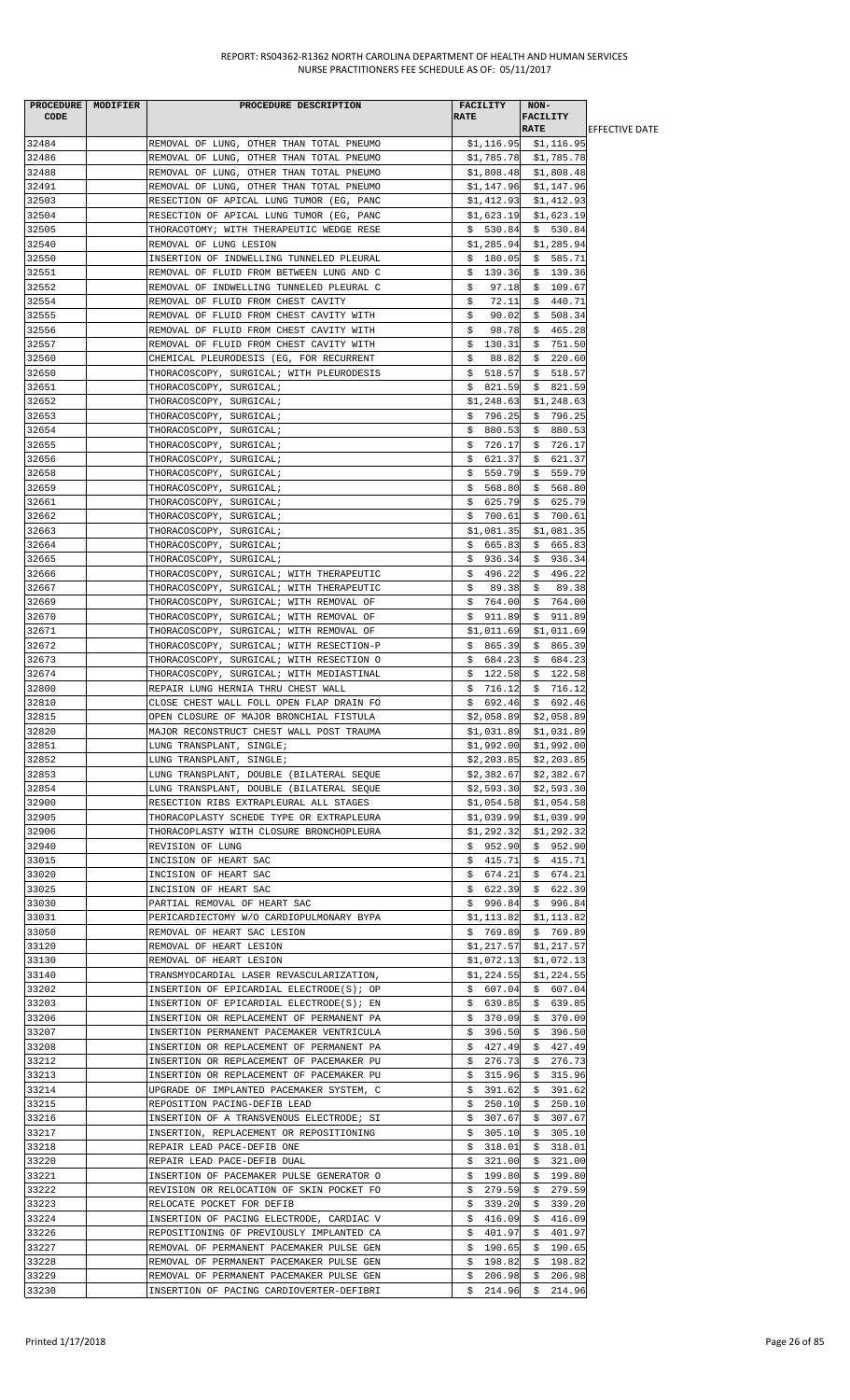|                | PROCEDURE   MODIFIER | PROCEDURE DESCRIPTION                                                                | <b>FACILITY</b>          | NON-                                         |                        |
|----------------|----------------------|--------------------------------------------------------------------------------------|--------------------------|----------------------------------------------|------------------------|
| <b>CODE</b>    |                      |                                                                                      | <b>RATE</b>              | <b>FACILITY</b>                              |                        |
|                |                      |                                                                                      |                          | <b>RATE</b>                                  | <b>IEFFECTIVE DATE</b> |
| 33231          |                      | INSERTION OF PACING CARDIOVERTER-DEFIBRI                                             |                          | $$223.12$$ $$223.12$                         |                        |
| 33233          |                      | REMOVAL OF PERMANENT PACEMAKER PULSE GEN                                             |                          | $$195.30 \t$ 195.30$                         |                        |
| 33234          |                      | REMOVAL OF TRANSVENOUS PACEMAKER ELECTRO                                             | \$397.55                 | \$397.55                                     |                        |
| 33235<br>33236 |                      | REMOVAL OF TRANSVENOUS PACEMAKER ELECTRO<br>REMOVAL OF PERMANENT EPICARDIAL PACEMAKE | \$513.51<br>\$608.01     | \$513.51<br>\$608.01                         |                        |
| 33237          |                      | REMOVAL OF PERMANENT EPICARDIAL PACEMAKE                                             | \$671.28                 | \$671.28                                     |                        |
| 33238          |                      | REMOVAL OF PERMANENT TRANSVENOUS ELECTRO                                             | \$725.14                 | \$725.14                                     |                        |
| 33240          |                      | INSERTION OR REPLACEMENT OF IMPLANTABLE                                              | \$380.13                 | \$380.13                                     |                        |
| 33241          |                      | REMOVE PULSE GENERATOR                                                               | \$184.85                 | \$184.85                                     |                        |
| 33243          |                      | REMOVE ELTRD/THORACOTOMY                                                             |                          | $$1,068.08$ $$1,068.08$                      |                        |
| 33244          |                      | REMOVE ELCTRD TRANSVENOUSLY                                                          | \$698.57                 | \$698.57                                     |                        |
| 33249          |                      | INSJ/RPLCMT DEFIB W/LEAD(S)                                                          |                          | $$739.85$ $$739.85$                          |                        |
| 33250          |                      | OPERATIVE ABLATION OF SUPRAVENTRICULAR A                                             |                          | $$1,145.52$ $$1,145.52$                      |                        |
| 33251          |                      | ABLAT SUPRAVENT ARRHYTH FOCUS WITH CARD-                                             |                          | $$1,269.89$ $$1,269.89$                      |                        |
| 33254          |                      | OPERATIVE TISSUE ABLATION AND RECONSTRUC                                             |                          | $$1,067.79$ $$1,067.79$                      |                        |
| 33255          |                      | OPERATIVE TISSUE ABLATION AND RECONSTRUC                                             | \$1,306.33               | \$1,306.33                                   |                        |
| 33256          |                      | OPERATIVE TISSUE ABLATION AND RECONSTRUC                                             | \$1,558.60               | \$1,558.60                                   |                        |
| 33257          |                      | OPERATIVE TISSUE ABLATION AND RECONSTRUC                                             |                          | $$449.60 \$449.60$                           |                        |
| 33259          |                      | OPERATIVE TISSUE ABLATION AND RECONSTRUC                                             | \$662.66                 | \$662.66                                     |                        |
| 33261          |                      | OPERATIVE ABLATION OF VENTRICULAR ARRHYT                                             | \$1,263.86               | \$1,263.86                                   |                        |
| 33262          |                      | RMVL& REPLC PULSE GEN 1 LEAD                                                         | \$207.19                 | \$207.19                                     |                        |
| 33263          |                      | RMVL & RPLCMT DFB GEN 2 LEAD                                                         | \$215.35                 | \$215.35                                     |                        |
| 33264          |                      | RMVL & RPLCMT DFB GEN MLT LD                                                         |                          | $$223.51$ \$ 223.51                          |                        |
| 33265          |                      | ENDOSCOPY, SURGICAL; OPERATIVE TISSUE AB                                             | \$1,065.55               | \$1,065.55                                   |                        |
| 33266          |                      | ENDOSCOPY, SURGICAL; OPERATIVE TISSUE AB                                             | \$1,463.37               | \$1,463.37                                   |                        |
| 33300          |                      | REPAIR OF HEART WOUND                                                                | \$1,816.84               | \$1,816.84                                   |                        |
| 33305<br>33310 |                      | REPAIR OF HEART WOUND<br>CARDIOTOMY, EXPLORATORY (INCLUDES REMOVA                    | \$3,034.73<br>\$912.98   | \$3,034.73<br>\$912.98                       |                        |
| 33315          |                      | CARDIOTOMY EXPLOR WITH BYPASS                                                        | \$1,161.58               | \$1,161.58                                   |                        |
| 33320          |                      | SUTURE REPAIR OF AORTA OR GREAT VESSELS;                                             |                          | $$827.88$$ $$827.88$                         |                        |
| 33321          |                      | SUTURE REPAIR OF AORTA OR GREAT VESSELS;                                             | \$933.65                 | \$933.65                                     |                        |
| 33322          |                      | REPAIR MAJOR BLOOD VESSELS                                                           |                          | $$1,084.36$ $$1,084.36$                      |                        |
| 33330          |                      | INSERTION OF GRAFT, AORTA OR GREAT VESSE                                             | \$1,095.64               | \$1,095.64                                   |                        |
| 33335          |                      | INSERTION OF HEART GRAFT                                                             | \$1,478.07               | \$1,478.07                                   |                        |
| 33404          |                      | CONSTRUCTION OF APICAL-AORTIC CONDUIT                                                | \$1,400.52               | \$1,400.52                                   |                        |
| 33405          |                      | REPLACEMENT AORTIC VALVE OPN                                                         | \$1,816.56               | \$1,816.56                                   |                        |
| 33406          |                      | REPLACEMENT AORTIC VALVE OPN                                                         |                          | $$2,244.41$ $$2,244.41$                      |                        |
| 33410          |                      | REPLACEMENT AORTIC VALVE OPN                                                         |                          | $$1,980.33$ $$1,980.33$                      |                        |
| 33411          |                      | REPLACEMENT AORTIC VALVE W/ ANNULUS ENLA                                             |                          | $$2,588.56$ $$2,588.56$                      |                        |
| 33412          |                      | REPLACEMENT AORTIC VALVE, KONNO PROCEDUR                                             |                          | $$1,959.67$ $$1,959.67$                      |                        |
| 33413<br>33414 |                      | REPLACEMENT, AORTIC VALVE; BY TRANSLOCAT                                             | \$2,549.71<br>\$1,703.12 | \$2,549.71<br>\$1,703.12                     |                        |
| 33415          |                      | REPAIR OF LEFT VENTRICULAR OUTFLOW TRACT<br>REVISION OF AORTIC VALVE                 |                          | $$1,579.89$ $$1,579.89$                      |                        |
| 33416          |                      | VENTRICULOMYOTOMY/MYECTOMY FOR SUBAORTIC                                             |                          | \$1,585.57 \$1,585.57                        |                        |
| 33417          |                      | REVISION OF AORTIC VALVE                                                             | \$1,320.05               | \$1,320.05                                   |                        |
| 33420          |                      | VALVOTOMY, MITRAL VALVE; CLOSED HEART                                                | \$1,074.25               | \$1,074.25                                   |                        |
| 33422          |                      | VALVOTOMY, MITRAL VALVE; OPEN HEART, WIT                                             |                          | $$1,325.82$ $$1,325.82$                      |                        |
| 33425          |                      | REVISION OF MITRAL VALVE                                                             |                          | $$2,072.45$ $$2,072.45$                      |                        |
| 33426          |                      | VALVULOPLASTY MV W/ CARD-PUL BYPASS W/ P                                             | \$1,877.36               | \$1,877.36                                   |                        |
| 33427          |                      | VALVULOPLASTY MV W/ CPB RADICAL RECONSTR                                             | \$1,958.83               | \$1,958.83                                   |                        |
| 33430          |                      | REPLACEMENT OF MITRAL VALVE                                                          |                          | $$2,172.90$ $$2,172.90$                      |                        |
| 33460          |                      | VALVECTOMY, TRICUSPID VALVE, WITH CARDIO                                             | \$1,844.52               | \$1,844.52                                   |                        |
| 33463          |                      | VALVULOPLASTY, TRICUSPID VALVE;                                                      | \$2,331.52               | \$2,331.52                                   |                        |
| 33464          |                      | VALVULOPLASTY, TRICUSPID VALVE;                                                      | \$1,876.12               | \$1,876.12                                   |                        |
| 33465          |                      | REPLACEMENT, TRICUSPID VALVE, WITH CARDI                                             |                          | $$2,101.29$ $$2,101.29$                      |                        |
| 33468<br>33470 |                      | REVISION OF TRICUSPID VALVE                                                          | \$1,476.87               | \$1,476.87                                   |                        |
| 33471          |                      | VALVOTOMY, PULMONARY VALVE, CLOSED HEART<br>VALVOTOMY, PULMONARY VALVE, CLOSED HEART | \$933.13                 | \$933.13<br>$$1,040.00$ $$1,040.00$          |                        |
| 33474          |                      | REVISION OF TRICUSPID VALVE                                                          | \$1,618.15               | \$1,618.15                                   |                        |
| 33475          |                      | REPLACEMENT, PULMONARY VALVE                                                         | \$1,819.45               | \$1,819.45                                   |                        |
| 33476          |                      | REVISION OF HEART CHAMBER                                                            |                          | $$1,150.65$ $$1,150.65$                      |                        |
| 33478          |                      | REVISION OF HEART CHAMBER                                                            |                          | $$1,236.15$ $$1,236.15$                      |                        |
| 33496          |                      | REPAIR OF NON-STRUCTURAL PROSTHETIC VALV                                             | \$1,322.97               | \$1,322.97                                   |                        |
| 33500          |                      | REPAIR CORONARY FISTULA W/CARDIO-PULMONA                                             |                          | $$1,241.24$ $$1,241.24$                      |                        |
| 33501          |                      | REPAIR OF CORONARY FISTULA; WO CP BYPASS                                             |                          | $$861.22$$ $$861.22$                         |                        |
| 33502          |                      | REPAIR OF ANOMALOUS CORONARY ARTERY FROM                                             |                          | $$994.12 \quad $994.12$                      |                        |
| 33503          |                      | ANOMALOUS CORONARY ARTERY GRAFT WITHOUT                                              | \$1,063.01               | \$1,063.01                                   |                        |
| 33504          |                      | ANOMALOUS CORONARY ARTERY GRAFT WITH BYP                                             | \$1,135.95               | \$1,135.95                                   |                        |
| 33505          |                      | REPAIR OF ANOMALOUS CORONARY ARTERY;                                                 |                          | $$1,567.51$ $$1,567.51$                      |                        |
| 33506          |                      | REPAIR OF ANOMALOUS CORONARY ARTERY;                                                 | \$1,622.57               | \$1,622.57                                   |                        |
| 33507          |                      | REPAIR OF ANOMALOUS (EG, INTRAMURAL) AOR                                             | \$1,371.51               | \$1,371.51                                   |                        |
| 33508<br>33510 |                      | ENDOSCOPY, SURGICAL, INCLUDING VIDEO-ASS<br>CORONARY ARTERY BYPASS SINGLE VENOUS GRA |                          | $$12.94$ $$12.94$<br>$$1,544.55$ $$1,544.55$ |                        |
| 33511          |                      | CORONARY ARTERY BYPASS 2 CORONARY VENOUS                                             | \$1,686.22               | \$1,686.22                                   |                        |
| 33512          |                      | CORONARY ARTERY BYPASS 3 CORONARY VENOUS                                             | \$1,900.07               | \$1,900.07                                   |                        |
| 33513          |                      | CORONARY ARTERY BYPASS 4 CORONARY VENOUS                                             |                          | \$1,941.66 \$1,941.66                        |                        |
| 33514          |                      | CORONARY ARTERY BYPASS 5 CORONARY VENOUS                                             | \$2,057.60               | \$2,057.60                                   |                        |
| 33516          |                      | CORONARY ARTERY BYPASS 6 OR MORE VENOUS                                              | \$2,139.09               | \$2,139.09                                   |                        |
| 33517          |                      | CORONARY ARTERY BYPASS; SINGLE VEIN GRAF                                             | \$147.44                 | \$147.44                                     |                        |
| 33518          |                      | CORONARY ARTERY BYPASS; 2 VENOUS GRAFTS                                              |                          | $$319.29 \quad $319.29$                      |                        |
| 33519          |                      | CORONARY ARTERY BYPASS; 3 VENOUS GRAFTS                                              |                          | $$425.89$ \$425.89                           |                        |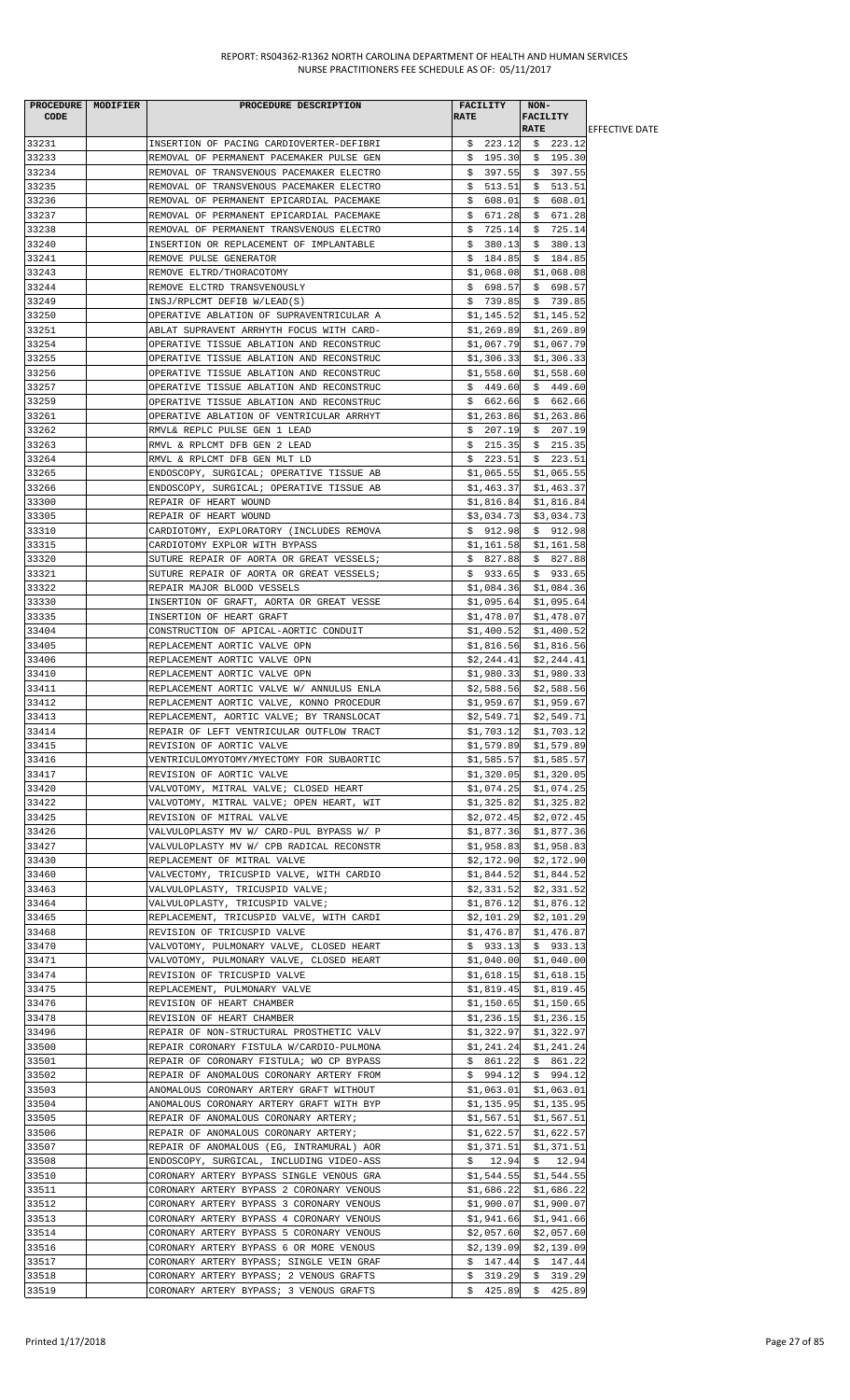| PROCEDURE   MODIFIER | PROCEDURE DESCRIPTION                                                               |             | <b>FACILITY</b>          | NON-        |                                                    |                        |
|----------------------|-------------------------------------------------------------------------------------|-------------|--------------------------|-------------|----------------------------------------------------|------------------------|
| CODE                 |                                                                                     | <b>RATE</b> |                          |             | FACILITY                                           |                        |
|                      |                                                                                     |             |                          | <b>RATE</b> |                                                    | <b>IEFFECTIVE DATE</b> |
| 33521                | CORONARY ARTERY BYPASS; 4 VENOUS GRAFTS                                             |             | \$515.31                 |             | \$515.31                                           |                        |
| 33522                | CORONARY ARTERY BYPASS; 5 VENOUS GRAFTS                                             |             |                          |             | $$586.00 \$586.00$                                 |                        |
| 33523                | CORONARY ARTERY BYPASS; 6 OR MORE VENOUS                                            |             |                          |             | $$668.73$$ $$668.73$                               |                        |
| 33530                | REOPERATION CAB PROCEDURE, OVER 1 MOS AF                                            |             | \$406.06]                |             | \$406.06                                           |                        |
| 33533                | CORONARY ARTERY BYPASS; SINGLE ARTERIAL                                             |             |                          |             | $$1,503.79$ $$1,503.79$                            |                        |
| 33534                | CORONARY ARTERY BYPASS; 2 ARTERIAL GRAFT                                            |             | \$1,749.22               |             | \$1,749.22                                         |                        |
| 33535                | CORONARY ARTERY BYPASS; 3 ARTERIAL GRAFT                                            |             |                          |             | $$1,942.85$ $$1,942.85$                            |                        |
| 33536                | CORONARY ARTERY BYPASS; 4 OR MORE ARTERI                                            |             |                          |             | $$2,082.43$ $$2,082.43$                            |                        |
| 33542                | REMOVAL OF HEART LESION                                                             |             |                          |             | $$2,008.69$ $$2,008.69$                            |                        |
| 33545                | REPAIR OF HEART DEFECT                                                              |             |                          |             | $$2,370.31$ $$2,370.31$                            |                        |
| 33600                | CLOSURE OF ATRIOVENTRICULAR VALVE (MITRA                                            |             | \$1,346.31               |             | \$1,346.31                                         |                        |
| 33602                | CLOSURE OF SEMILUNAR VALVE (AORTIC OR PU                                            |             |                          |             | $$1,283.10$ $$1,283.10$                            |                        |
| 33606                | ANASTOMOSIS OF PULMONARY ARTERY TO AORTA                                            |             | \$1,397.29               |             | \$1,397.29                                         |                        |
| 33608                | REPAIR OF COMPLEX CARDIAC ANOMALY OTHER                                             |             | \$1,434.07               |             | \$1,434.07                                         |                        |
| 33610<br>33611       | REPAIR OF COMPLEX CARDIAC ANOMALIES (EG,<br>REPAIR OF DOUBLE OUTLET RIGHT VENTRICLE |             |                          |             | $$1,399.59$ $$1,399.59$<br>$$1,539.88$ $$1,539.88$ |                        |
| 33612                | REPAIR OF DOUBLE OUTLET RIGHT VENTRICLE                                             |             |                          |             | $$1,590.19$ $$1,590.19$                            |                        |
| 33615                | REPAIR OF COMPLEX CARDIAC ANOMALIES (EG,                                            |             |                          |             | $$1,583.73$ $$1,583.73$                            |                        |
| 33617                | REPAIR OF COMPLEX CARDIAC ANOMALIES (EG,                                            |             | \$1,700.32               |             | \$1,700.32                                         |                        |
| 33619                | REPAIR OF SINGLE VENTRICLE WITH AORTIC O                                            |             | \$2,084.43               |             | \$2,084.43                                         |                        |
| 33641                | REPAIR OF HEART DEFECT                                                              |             | \$1,266.07               |             | \$1,266.07                                         |                        |
| 33645                | REVISION OF HEART VEINS                                                             |             |                          |             | $$1,245.66$ $$1,245.66$                            |                        |
| 33647                | REPAIR OF ASD AND VSD, DIRECT OR PATCH C                                            |             |                          |             | $$1,324.29$ $$1,324.29$                            |                        |
| 33660                | REPAIR OF INCOMPLETE OR PARTIAL ATRIOVEN                                            |             |                          |             | $$1,389.05$ $$1,389.05$                            |                        |
| 33665                | REPAIR OF INTERMEDIATE OR TRANSITIONAL A                                            |             |                          |             | $$1,503.45$ $$1,503.45$                            |                        |
| 33670                | REPAIR OF HEART CHAMBERS                                                            |             |                          |             | $$1,564.22$ $$1,564.22$                            |                        |
| 33675                | CLOSURE OF MULTIPLE VENTRICULAR SEPTAL D                                            |             | \$1,560.25               |             | \$1,560.25                                         |                        |
| 33676                | CLOSURE OF MULTIPLE VENTRICULAR SEPTAL D                                            |             | \$1,623.39               |             | \$1,623.39                                         |                        |
| 33677                | CLOSURE OF MULTIPLE VENTRICULAR SEPTAL D                                            |             | \$1,687.34               |             | \$1,687.34                                         |                        |
| 33681                | REPAIR OF HEART DEFECT                                                              |             |                          |             | $$1,441.53$ $$1,441.53$                            |                        |
| 33684                | REPAIR OF HEART DEFECT                                                              |             | \$1,473.04               |             | \$1,473.04                                         |                        |
| 33688                | REPAIR OF HEART DEFECT                                                              |             |                          |             | $$1,480.02$ $$1,480.02$                            |                        |
| 33690                | BANDING OF PULMONARY ARTERY                                                         |             |                          |             | $$907.76 \quad $907.76$                            |                        |
| 33692                | COMPLETE REPAIR TETRALOGY OF FALLOT WITH                                            |             | \$1,391.62               |             | \$1,391.62                                         |                        |
| 33694                | REPAIR OF HEART DEFECTS                                                             |             | \$1,567.68               |             | \$1,567.68                                         |                        |
| 33697                | COMPLETE REPAIR TETRALOGY OF FALLOT WITH                                            |             | \$1,687.03               |             | \$1,687.03                                         |                        |
| 33702                | REPAIR OF HEART DEFECTS                                                             |             | \$1,206.89               |             | \$1,206.89                                         |                        |
| 33710                | REPAIR OF HEART DEFECTS                                                             |             | \$1,457.58               |             | \$1,457.58                                         |                        |
| 33720                | REPAIR OF HEART DEFECT                                                              |             | \$1,222.59               |             | \$1,222.59                                         |                        |
| 33722                | CLOSURE OF AORTICO-LEFT VENTRICULAR TUNN                                            |             | \$1,218.81               |             | \$1,218.81                                         |                        |
| 33724                | REPAIR OF ISOLATED PARTIAL ANOMALOUS PUL                                            |             | \$1,240.88               |             | \$1,240.88                                         |                        |
| 33726                | REPAIR OF PULMONARY VENOUS STENOSIS                                                 |             | \$1,622.35               |             | \$1,622.35                                         |                        |
| 33730                | COMPLETE REPAIR ANOMALOUS VENOUS RETURN                                             |             |                          |             | $$1,546.99$ $$1,546.99$                            |                        |
| 33732                | REPAIR OF COR TRIATRIATUM OR SUPRAVALVUL                                            |             |                          |             | $$1,289.62$ $$1,289.62$                            |                        |
| 33735                | ATRIAL SEPTECTOMY OR SEPTOSTOMY; CLOSED                                             |             | \$982.04                 |             | \$982.04                                           |                        |
| 33736                | ATRIAL SEPTECTOMY OR SEPTOSTOMY;                                                    |             | \$1,094.89               |             | \$1,094.89                                         |                        |
| 33737                | ATRIAL SEPTECTOMY OR SEPTOSTOMY; OPEN HE                                            |             | \$1,021.09               |             | \$1,021.09                                         |                        |
| 33750                | SHUNT SUBCLAVIAN TO PULMONARY ARTERY                                                |             | \$1,027.10               |             | \$1,027.10                                         |                        |
| 33755                | SHUNT ASCENDING AORTA TO PULMONARY ARTER                                            |             |                          |             | $$1,015.35$ $$1,015.35$                            |                        |
| 33762                | SHUNT DESCENDING AORTA TO PULMONARY ARTE                                            |             | \$1,013.61               |             | \$1,013.61                                         |                        |
| 33764                | SHUNT, CENTRAL W/ PROSTHETIC GRAFT                                                  |             | \$999.09                 |             | \$999.09                                           |                        |
| 33766<br>33767       | SHUNT; SUPERIOR VENA CAVA TO PULMONARY A<br>SHUNT;                                  |             | \$1,098.73<br>\$1,113.07 |             | \$1,098.73<br>\$1,113.07                           |                        |
| 33770                | REPAIR OF TRANSPOSITION OF THE GREAT ART                                            |             | \$1,693.33               |             | \$1,693.33                                         |                        |
| 33771                | REPAIR OF TRANSPOSITION OF THE GREAT ART                                            |             | \$1,736.28               |             | \$1,736.28                                         |                        |
| 33774                | REP TRANSPOSITION GRT ARTERIES W CARDIOP                                            |             | \$1,426.05               |             | \$1,426.05                                         |                        |
| 33775                | REP TRANSPOSITION GRT ART W CPB W REM PU                                            |             | \$1,483.62               |             | \$1,483.62                                         |                        |
| 33776                | REP TRANSPO GRT ART W CPB W CL VENT SEPT                                            |             | \$1,561.01               |             | \$1,561.01                                         |                        |
| 33777                | REP TRANSPO GRT ART W CPB W REP SUBPULM                                             |             | \$1,529.32               |             | \$1,529.32                                         |                        |
| 33778                | REPAIR TRANSPO GRT ARTERIES W CARDIOPULM                                            |             | \$1,879.85               |             | \$1,879.85                                         |                        |
| 33779                | REP TRANSPO GRT ARTERIES W CPB W REMOVAL                                            |             | \$1,805.29               |             | \$1,805.29                                         |                        |
| 33780                | REPAIR AORTIC ARTERY W/ CLOSURE SEPTAL D                                            |             |                          |             | $$1,875.72$ $$1,875.72$                            |                        |
| 33781                | REPAIR AORTIC ARTERY W/ REPAIR OF OBSTRU                                            |             | \$1,844.78               |             | \$1,844.78                                         |                        |
| 33782                | AORTIC ROOT TRANSLOCATION WITH VENTRICUL                                            |             | \$1,988.37               |             | \$1,988.37                                         |                        |
| 33783                | AORTIC ROOT TRANSLOCATION WITH VENTRICUL                                            |             | \$2,149.31               |             | \$2,149.31                                         |                        |
| 33786                | TOTAL REPAIR TRUNCUS ARTERIOSUS                                                     |             | \$1,813.07               |             | \$1,813.07                                         |                        |
| 33788                | REVISION OF PULMONARY ARTERY                                                        |             | \$1,222.89               |             | \$1,222.89                                         |                        |
| 33800                | AORTIC SUSPENSION FOR TRACHEAL DECOMPRES                                            |             | \$767.19                 |             | \$767.19                                           |                        |
| 33802                | DIVISION ABERRANT VESSEL                                                            |             | \$824.59                 |             | \$824.59                                           |                        |
| 33803                | DIVISION OF ABERRANT VESSEL W/ REANASTOM                                            |             | \$897.74                 |             | \$897.74                                           |                        |
| 33813                | OBLITERATION SEPTAL DEFECT W/O BYPASS                                               |             | \$1,016.00               |             | \$1,016.00                                         |                        |
| 33814                | OBLITERATION SEPTAL DEFECT WITH BYPASS                                              |             | \$1,199.05               |             | \$1,199.05                                         |                        |
| 33820                | REPAIR OF PATENT DUCTUS ARTERIOSUS; BY L                                            |             | \$767.31                 |             | \$767.31                                           |                        |
| 33822                | PATENT DUCTUS ARTERIOSUS DIVISION UNDER                                             |             | \$814.84                 |             | \$814.84                                           |                        |
| 33824                | PATENE DUCTUS ARTERIOSUS DIVISION 18 YRS                                            |             | \$921.54                 |             | \$921.54                                           |                        |
| 33840                | EXC OF COARCTATION OF AORTA W/WO ASSOC P                                            |             | \$932.44                 |             | \$932.44                                           |                        |
| 33845                | EXC COARCTATION OF AORTA W/WO ASSOC PAT                                             |             | \$1,074.09               |             | \$1,074.09                                         |                        |
| 33851                | EXCISION COARCTATION OF AORTA WALDHUSEN                                             |             | \$988.70                 |             | \$988.70                                           |                        |
| 33852                | REPAIR OF HYPOPLASTIC OR INTERRUPTED AOR                                            |             | \$1,074.26               |             | \$1,074.26                                         |                        |
| 33853                | REPAIR OF HYPOPLASTIC OR INTERRUPTED AOR                                            |             | \$1,480.86               |             | \$1,480.86                                         |                        |
| 33860                | ASCENDING AORTA GRAFT, WITH CARDIOPULMON                                            |             |                          |             | $$2,479.46$ $$2,479.46$                            |                        |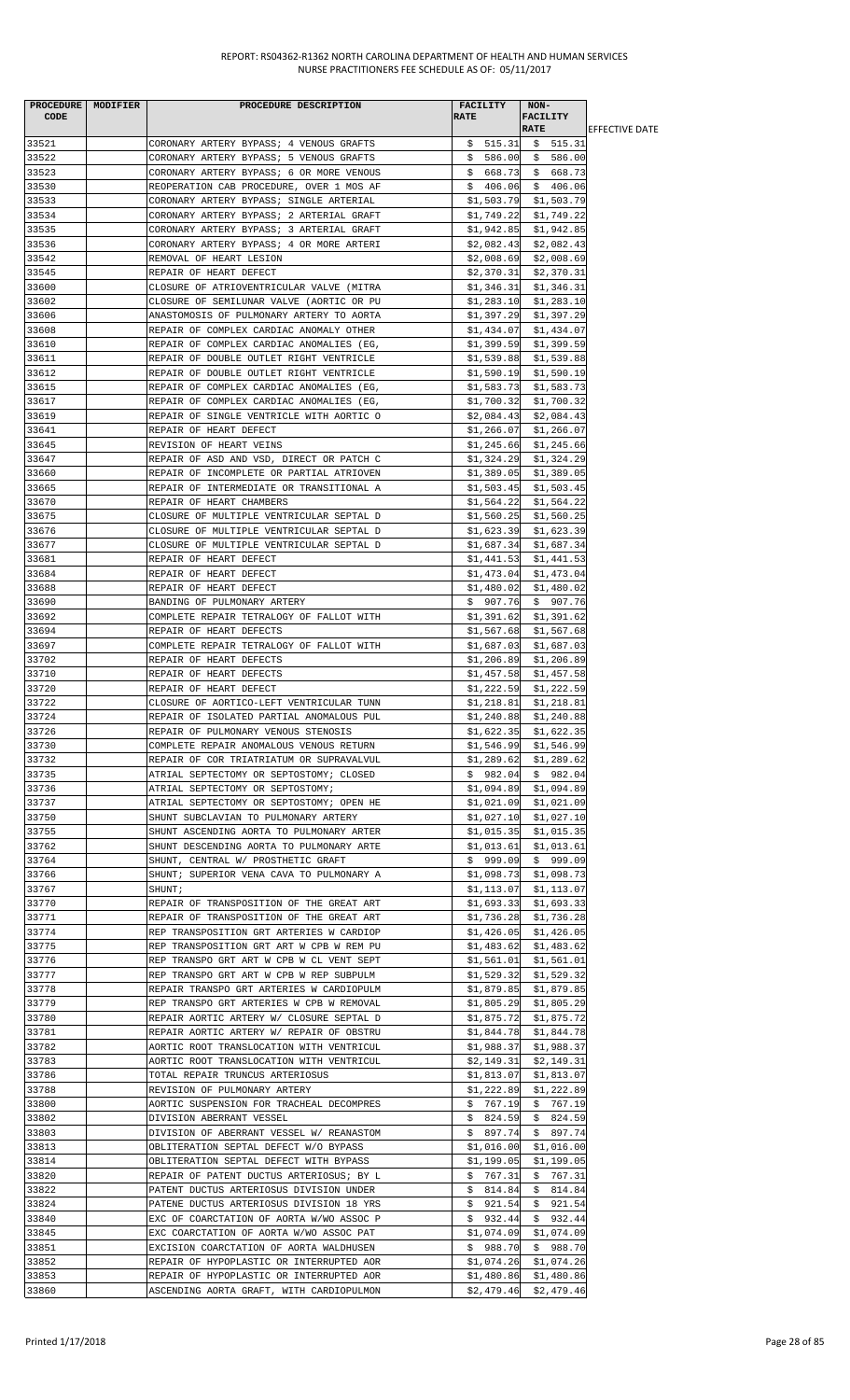|       | PROCEDURE MODIFIER | PROCEDURE DESCRIPTION                     | FACILITY               | $NON-$                  |                        |
|-------|--------------------|-------------------------------------------|------------------------|-------------------------|------------------------|
| CODE  |                    |                                           | <b>RATE</b>            | <b>FACILITY</b>         |                        |
|       |                    |                                           |                        | <b>RATE</b>             | <b>IEFFECTIVE DATE</b> |
| 33863 |                    | ASCENDING AORTA GRAFT, WITH CARDIOPULMON  |                        | $$2,476.90$ $$2,476.90$ |                        |
| 33864 |                    | ASCENDING AORTA GRAFT, WITH CARDIOPULMON  |                        | $$2,545.18$ $$2,545.18$ |                        |
| 33870 |                    | TRANSVERSE ARCH GRAFT W/BYPASS            |                        | $$2,013.47$ $$2,013.47$ |                        |
| 33875 |                    | DESCEND THORACIC AORTA GRAFT W/O BYPASS   |                        | $$1,562.58$ $$1,562.58$ |                        |
| 33877 |                    | REPAIR THORACOAAA W/ GRFT, W/WO CP BYPAS  | \$2,785.95             | \$2,785.95              |                        |
| 33880 |                    | ENDOVASCULAR REPAIR OF DESCENDING THORAC  | \$1,647.74             | \$1,647.74              |                        |
| 33881 |                    | ENDOVASCULAR REPAIR OF DESCENDING THORAC  | \$1,414.91             | \$1,414.91              |                        |
| 33883 |                    | PLACEMENT OF PROXIMAL EXTENSION PROSTHES  | \$1,041.30             | \$1,041.30              |                        |
| 33886 |                    | PLACEMENT OF DISTAL EXTENSION PROSTHESIS  |                        | $$898.74 \t$898.74$     |                        |
| 33910 |                    | PULMONARY ARTERY EMBOLECTOMY WITH BYPASS  |                        | $$1,307.18$ $$1,307.18$ |                        |
| 33915 |                    | PULMONARY ARTERY EMBOLECTOMY WITHOUT BYP  |                        | $$1,046.31$ $$1,046.31$ |                        |
| 33916 |                    | PULMONARY ENDARTERECTOMY W/ BYPASS        |                        | $$1,307.04$ $$1,307.04$ |                        |
| 33917 |                    | REPAIR OF PULMONARY ARTERY STENOSIS BY R  | \$1,182.38             | \$1,182.38              |                        |
| 33920 |                    | REPAIR OF PULMONARY ATRESIA WITH VENTRIC  | \$1,431.07             | \$1,431.07              |                        |
| 33922 |                    | TRANSECTION OF PULMONARY ARTERY WITH CAR  | \$1,081.49             | \$1,081.49              |                        |
| 33925 |                    | REPAIR OF PULMONARY ARTERY ARBORIZATION   | \$1,392.17             | \$1,392.17              |                        |
| 33926 |                    | REPAIR OF PULMONARY ARTERY ARBORIZATION   | \$1,857.21             | \$1,857.21              |                        |
| 33935 |                    | HEART LUNG TRANSPLANT WITH RECIPIENT CAR  | \$2,739.71             | \$2,739.71              |                        |
| 33945 |                    | HEART TRANSPLANT WITH OR WITHOUT RECIP C  | \$3,652.63             | \$3,652.63              |                        |
| 33967 |                    | INSERT I-AORT PERCUT DEVICE               | \$217.72               | \$217.72                |                        |
| 33968 |                    | REMOVAL OF INTRA-AORTIC BALLOON ASSIST D  | 27.97<br>Ş.            | 27.97<br>\$             |                        |
| 33971 |                    | REMOVAL OF INTRA-AORTIC BALLOON ASSIST D  | \$560.71               | \$560.71                |                        |
| 33974 |                    | REMOVAL OF INTRA-AORTIC BALLOON ASSIST D  | \$714.04               | \$714.04                |                        |
| 33975 |                    | INSERTION OF VENTRICULAR ASSIST DEVICE;   | \$884.45               | \$884.45                |                        |
| 33976 |                    | INSERTION OF VENTRICULAR ASSIST DEVICE;   | \$982.14               | \$982.14                |                        |
| 33977 |                    | REMOVAL OF VENTRICULAR ASSIST DEVICE; EX  |                        | $$946.52 \quad $946.52$ |                        |
| 33978 |                    | REMOVAL OF VENTRICULAR ASSIST DEVICE; EX  | \$1,043.05             | \$1,043.05              |                        |
| 33979 |                    | INSERTION OF VENTRICULAR ASSIST DEVICE,   |                        | $$1,939.61$ $$1,939.61$ |                        |
| 33980 |                    | REMOVAL OF VENTRICULAR ASSIST DEVICE, IM  |                        | $$2,845.33$ $$2,845.33$ |                        |
| 33983 |                    | REPLACEMENT OF VENTRICULAR ASSIST DEVICE  | \$1,505.39             | \$1,505.39              |                        |
| 34001 |                    | REMOVAL BLOOD CLOT ARTERY                 | \$764.56               | \$764.56                |                        |
| 34051 |                    | REMOVAL OF BLOOD CLOT, ARTERY             | \$765.30               | \$765.30                |                        |
| 34101 |                    | REMOVAL OF BLOOD CLOT, ARTERY             | \$486.12               | \$486.12                |                        |
| 34111 |                    | EMBOLECTOMY/THROMBECTOMY, RADIAL OR ULNA  | \$485.93               | \$485.93                |                        |
| 34151 |                    | REMOVAL OF BLOOD CLOT, ARTERY             | \$1,127.75             | \$1,127.75              |                        |
| 34201 |                    | REMOVAL BLOOD CLOT ARTERY                 | \$795.50               | \$795.50                |                        |
| 34203 |                    | EMBOLECTOMY/THROMBECTOMY, POPLITEAL-TIBIO | \$778.15               | \$778.15                |                        |
| 34401 |                    | REMOVAL OF BLOOD CLOT, VEIN               | \$1,161.18             | \$1,161.18              |                        |
| 34421 |                    | REMOVAL OF BLOOD CLOT, VEIN               | \$589.18               | \$589.18                |                        |
| 34451 |                    | REMOVAL OF BLOOD CLOT, VEIN               |                        |                         |                        |
| 34471 |                    |                                           | \$1,217.67<br>\$853.86 | \$1,217.67              |                        |
|       |                    | REMOVAL OF BLOOD CLOT, VEIN               |                        | \$853.86                |                        |
| 34490 |                    | REMOVAL OF BLOOD CLOT, VEIN               | \$488.58               | \$488.58                |                        |
| 34501 |                    | VALVULOPLASTY FEMORAL VEIN                | \$757.53               | \$757.53                |                        |
| 34502 |                    | RECONSTRUCTION OF VENA CAVA, ANY METHOD   | \$1,227.50             | \$1,227.50              |                        |
| 34510 |                    | VENOUS VALVE TRANSPOSITION ANY VEIN DONO  | \$861.45               | \$861.45                |                        |
| 34520 |                    | CROSS-OVER VEIN GRAFT TO VENOUS SYSTEM    | \$827.36               | \$827.36                |                        |
| 34530 |                    | SAPHENOPOPLITEAL VEIN ANASTOMOSIS         | \$777.27               | \$777.27                |                        |
| 34701 |                    | Evasc rpr a-ao ndgft                      | $$1,026.00$            | \$1,026.00              |                        |
| 34702 |                    | Evasc rpr a-ao ndgft rpt                  | \$1,534.09             | \$1,534.09              |                        |
| 34703 |                    | Evasc rpr a-unilac ndgft                  | $$1,152.80$            | \$1,152.80              |                        |
| 34704 |                    | Evasc rpr a-unilac ndgft rpt              | \$1,920.01             | \$1,920.01              |                        |
| 34705 |                    | Evac rpr a-biiliac ndgft                  | \$1,273.03             | \$1,273.03              |                        |
| 34706 |                    | Evasc rpr a-biiliac rpt                   | \$1,916.30             | \$1,916.30              |                        |
| 34707 |                    | Evasc rpr ilio-iliac ndgft                | \$956.78               | \$956.78                |                        |
| 34708 |                    | Evasc rpr ilio-iliac rpt                  | \$1,540.73             | \$1,540.73              |                        |
| 34709 |                    | Plmt xtn prosth evasc rpr                 | 269.06<br>\$           | \$269.06                |                        |
| 34710 |                    | Dlyd plmt xtn prosth 1st vsl              | 667.42<br>s            | 667.42                  |                        |
| 34711 |                    | Dlyd plmt xtn prosth ea addl              | \$<br>248.36           | 248.36<br>S.            |                        |
| 34712 |                    | Tcat dlvr enhncd fixj dev                 | \$<br>571.68           | 571.68<br>Ş.            |                        |
| 34713 |                    | Perq access & clsr fem art                | \$107.48               | \$107.48                |                        |
| 34714 |                    | Opn fem art expos cndt crtj               | \$<br>225.89           | \$225.89                |                        |
| 34715 |                    | Opn ax/subcla art expos                   | \$<br>252.77           | \$252.77                |                        |
| 34716 |                    | Opn ax/subcla art expos cndt              | \$313.45               | \$313.45                |                        |
| 34830 |                    | OPEN REPAIR OF INFRARENAL AORTIC ANEURYS  | \$1,480.89             | \$1,480.89              |                        |
| 34831 |                    | OPEN REPAIR OF INFRARENAL AORTIC ANEURYS  | \$1,570.30             | \$1,570.30              |                        |
| 34832 |                    | OPEN REPAIR OF INFRARENAL AORTIC ANEURYS  | \$1,591.36             | \$1,591.36              |                        |
| 34833 |                    | OPEN ILIAC ARTERY EXPOSURE WITH CREATION  | \$499.83               | \$499.83                |                        |
| 34834 |                    | OPEN BRACHIAL ARTERY EXPOSURE TO ASSIST   | \$226.43               | \$226.43                |                        |
| 35001 |                    | DIRECT REPAIR OF ANEURYSM, PSEUDOANEURYS  | \$916.06               | \$916.06                |                        |
| 35002 |                    | REPAIR RUPTURE ANEURYSM ARTERY NECK INCI  | \$967.68               | \$967.68                |                        |
| 35005 |                    | DIRECT REPAIR OF ANEURYSM, PSEUDOANEURYS  | \$841.47               | \$841.47                |                        |
| 35011 |                    | DIRECT REPAIR OF ANEURYSM, FALSE ANEURYS  | \$804.53               | \$804.53                |                        |
| 35013 |                    | REPAIR RUPTURED ANEURYSM ARTERY ARM INCI  | \$998.39               | \$998.39                |                        |
| 35021 |                    | DIRECT REPAIR OF ANEURYSM, PSEUDOANEURYS  | \$978.27               | \$978.27                |                        |
| 35022 |                    | RUPTURED ANEURYSM INNOMINATE ARTERY THOR  | \$1,107.01             | \$1,107.01              |                        |
| 35045 |                    | DIRECT REPAIR OF ANEURYSM, PSEUDOANEURYS  | \$782.31               | \$782.31                |                        |
| 35081 |                    | DIRECT REPAIR OF ANEURYSM, PSEUDOANEURYS  | \$1,403.95             | \$1,403.95              |                        |
| 35082 |                    | REPAIR RUPTURED ANEURYSM ABDOMINAL AORTA  | \$1,763.56             | \$1,763.56              |                        |
| 35091 |                    | DIRECT REPAIR OF ANEURYSM, PSEUDOANEURYS  | \$1,485.78             | \$1,485.78              |                        |
| 35092 |                    | REPAIR RUPT ANEURYSM ABD AORTA VISCERAL   | \$2,107.61             | \$2,107.61              |                        |
| 35102 |                    | DIRECT REPAIR OF ANEURYSM, PSEUDOANEURYS  |                        | $$1,523.56$ $$1,523.56$ |                        |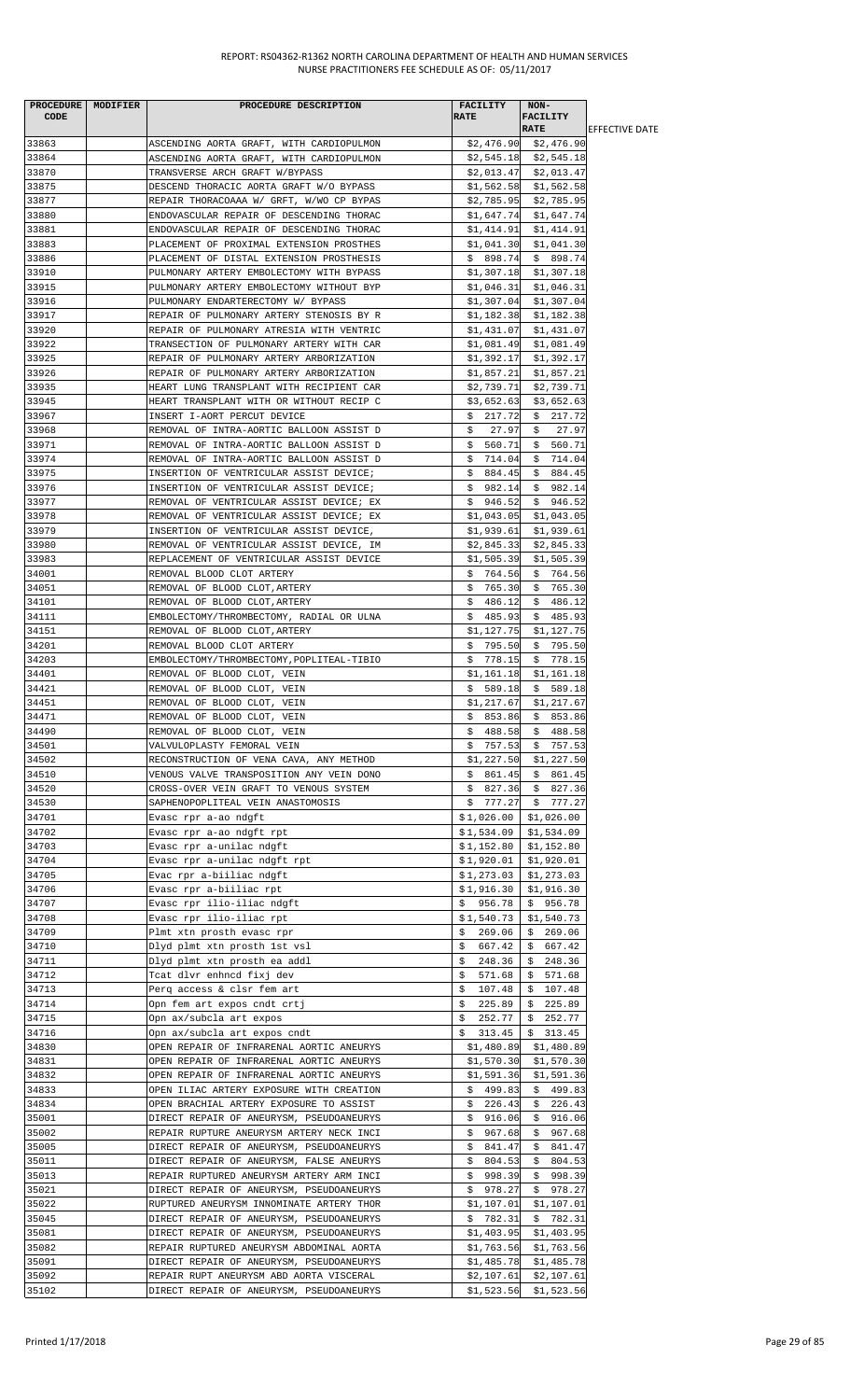| <b>CODE</b>    | PROCEDURE MODIFIER | PROCEDURE DESCRIPTION                                                     | <b>FACILITY</b><br><b>RATE</b> | NON-<br><b>FACILITY</b>               |                        |
|----------------|--------------------|---------------------------------------------------------------------------|--------------------------------|---------------------------------------|------------------------|
|                |                    |                                                                           |                                | <b>RATE</b>                           | <b>IEFFECTIVE DATE</b> |
| 35103          |                    | REPAIR RUPT ANEURYSM ABD AORTA ILIAC VES                                  |                                | $$1,822.75$ $$1,822.75$               |                        |
| 35111          |                    | DIRECT REPAIR OF ANEURYSM, PSEUDOANEURYS                                  |                                | \$1,121.84 \$1,121.84                 |                        |
| 35112          |                    | REPAIR RUPT ANEURYSM SPLENIC ARTERY                                       |                                | $$1,375.20$ $$1,375.20$               |                        |
| 35121          |                    | DIRECT REPAIR OF ANEURYSM, PSEUDOANEURYS                                  | \$1,332.61                     | \$1,332.61                            |                        |
| 35122<br>35131 |                    | REPAIR RUPT ANEURYSM HEPATIC CELIAC RENA                                  | \$1,595.39                     | \$1,595.39                            |                        |
| 35132          |                    | DIRECT REPAIR OF ANEURYSM, PSEUDOANEURYS<br>RUPTURE ANEURYSM ILIAC ARTERY | \$1,135.71<br>\$1,373.55       | \$1,135.71<br>\$1,373.55              |                        |
| 35141          |                    | DIRECT REPAIR OF ANEURYSM, PSEUDOANEURYS                                  |                                | $$900.73$$ \$ 900.73                  |                        |
| 35142          |                    | REPAIR DEFECT OF ARTERY                                                   | \$1,077.70                     | \$1,077.70                            |                        |
| 35151          |                    | DIRECT REPAIR OF ANEURYSM, PSEUDOANEURYS                                  | \$1,015.94                     | \$1,015.94                            |                        |
| 35152          |                    | RUPTURE ANEURYSM POPLITEAL ARTERY                                         | \$1,179.93                     | \$1,179.93                            |                        |
| 35180          |                    | REPAIR CONGENTIAL A-V FISTULA, HEAD AND                                   | \$673.73                       | \$673.73                              |                        |
| 35182          |                    | REPAIR CONGENTIAL A-V FISTULA, THORAX AN                                  | \$1,385.90                     | \$1,385.90                            |                        |
| 35184          |                    | REPAIR CONGENTIAL A-V FISTULA, EXTREMITI                                  | \$ 816.67                      | \$816.67                              |                        |
| 35188          |                    | REPAIR ACQ OR TRAUMATIC A-V FISTULA, HEA                                  | \$683.75                       | \$683.75                              |                        |
| 35189          |                    | REPAIR ACQ OR TRAUMATIC A-V FISTULA, THO                                  | \$1,279.87                     | \$1,279.87                            |                        |
| 35190<br>35201 |                    | REPAIR ACQ OR TRAUMATIC A-V FISTULA, EXT<br>REPAIR BLOOD VESSEL LESION    | \$597.41                       | \$597.41<br>\$749.73                  |                        |
| 35206          |                    | REPAIR BLOOD VESSEL LESION                                                | \$749.73<br>\$612.60           | \$612.60                              |                        |
| 35207          |                    | REPAIR BLOOD VESSELS HAND, FINGER                                         |                                | $$51.24 \t$51.24$                     |                        |
| 35211          |                    | REPAIR BLOOD VESSEL LESION                                                | \$1,088.53                     | \$1,088.53                            |                        |
| 35216          |                    | REPAIR BLOOD VESSEL LESION                                                | \$1,518.35                     | \$1,518.35                            |                        |
| 35221          |                    | REPAIR BLOOD VESSEL LESION                                                | \$1,123.28                     | \$1,123.28                            |                        |
| 35226          |                    | REPAIR BLOOD VESSEL LESION                                                | \$676.42                       | \$676.42                              |                        |
| 35231          |                    | REPAIR BLOOD VESSEL LESION                                                |                                | $$939.99$ \$939.99                    |                        |
| 35236          |                    | REPAIR BLOOD VESSEL LESION                                                | \$784.45                       | \$784.45                              |                        |
| 35241          |                    | REPAIR BLOOD VESSEL LESION                                                | \$1,136.86                     | \$1,136.86                            |                        |
| 35246          |                    | REPAIR BLOOD VESSEL LESION                                                | \$1,236.76                     | \$1,236.76                            |                        |
| 35251          |                    | REPAIR BLOOD VESSEL LESION                                                | \$1,336.17                     | \$1,336.17                            |                        |
| 35256          |                    | REPAIR BLOOD VESSEL LESION                                                | \$825.05                       | \$825.05                              |                        |
| 35261<br>35266 |                    | REPAIR BLOOD VESSEL LESION<br>REPAIR BLOOD VESSEL LESION                  | \$833.39                       | \$833.39<br>$$690.91$$ \$690.91       |                        |
| 35271          |                    | REPAIR BLOOD VESSEL LESION                                                |                                | $$1,086.93$ $$1,086.93$               |                        |
| 35276          |                    | REPAIR BLOOD VESSEL LESION                                                | \$1,141.07                     | \$1,141.07                            |                        |
| 35281          |                    | REPAIR BLOOD VESSEL LESION                                                | \$1,275.92                     | \$1,275.92                            |                        |
| 35286          |                    | REPAIR BLOOD VESSEL LESION                                                | \$756.30                       | \$756.30                              |                        |
| 35301          |                    | RECHANNELING OF ARTERY                                                    | \$849.08                       | \$849.08                              |                        |
| 35302          |                    | THROMBOENDARTERECTOMY, INCLUDING PATCH G                                  | \$904.10                       | \$904.10                              |                        |
| 35303          |                    | THROMBOENDARTERECTOMY, INCLUDING PATCH G                                  | \$995.14                       | \$995.14                              |                        |
| 35304          |                    | THROMBOENDARTERECTOMY, INCLUDING PATCH G                                  | \$1,034.97                     | \$1,034.97                            |                        |
| 35305          |                    | THROMBOENDARTERECTOMY, INCLUDING PATCH G                                  | \$994.03                       | \$994.03                              |                        |
| 35306          |                    | THROMBOENDARTERECTOMY, INCLUDING PATCH G                                  |                                | $$372.88$ $$372.88$                   |                        |
| 35311          |                    | RECHANNELING OF ARTERY                                                    |                                | $$1,217.98$ $$1,217.98$               |                        |
| 35321<br>35331 |                    | RECHANNELING OF ARTERY<br>RECHANNELING OF ARTERY                          | \$1,192.44                     | \$721.81 \$721.81<br>\$1,192.44       |                        |
| 35341          |                    | RECHANNELING OF ARTERY                                                    | \$1,122.59                     | \$1,122.59                            |                        |
| 35351          |                    | RECHANNELING OF ARTERY                                                    | \$1,043.92                     | \$1,043.92                            |                        |
| 35355          |                    | THROMBOENDARTERECTOMY W/ OR W/O PATCH, I                                  |                                | $$847.50 \t$847.50$                   |                        |
| 35361          |                    | RECHANNELING OF ARTERY                                                    | \$1,284.81                     | \$1,284.81                            |                        |
| 35363          |                    | THROMBOENDARTERECTOMY W/ OR W/O PATCH AO                                  |                                | $$1,397.96$ $$1,397.96$               |                        |
| 35371          |                    | RECHANNELING OF ARTERY                                                    | \$667.27                       | \$667.27                              |                        |
| 35372          |                    | THROMBOENDARTECTOMY, W/WO PATCH GRFT, DE                                  | \$801.31                       | \$801.31                              |                        |
| 35501          |                    | ARTERY BYPASS GRAFT                                                       |                                | $$1,264.81$ $$1,264.81$               |                        |
| 35506          |                    | ARTERY BYPASS GRAFT                                                       |                                | \$1,076.86 \$1,076.86                 |                        |
| 35508          |                    | BYPASS GRAFT W/ VEIN, CAROTID-VERTEBRAL                                   |                                | $$1,112.40$ $$1,112.40$               |                        |
| 35509<br>35510 |                    | ARTERY BYPASS GRAFT<br>BYPASS GRAFT, WITH VEIN; CAROTID-BRACHIA           | \$1,216.01                     | \$1,216.01<br>$$1,021.20$ $$1,021.20$ |                        |
| 35511          |                    | ARTERY BYPASS GRAFT                                                       |                                | $$959.80 \$959.80$                    |                        |
| 35512          |                    | BYPASS GRAFT, WITH VEIN; SUBCLAVIAN-BRAC                                  | \$995.72                       | \$995.72                              |                        |
| 35515          |                    | BYPASS GRAFT W/ VEIN, SUBCLAVIAN-VERTEBR                                  | \$1,075.47                     | \$1,075.47                            |                        |
| 35516          |                    | ARTERY BYPASS GRAFT                                                       | \$985.28                       | \$985.28                              |                        |
| 35518          |                    | BYPASS GRAFT W/ VEIN, AXILLARY-AXILLARY                                   |                                | \$ 977.10 \$ 977.10                   |                        |
| 35521          |                    | ARTERY BYPASS GRAFT                                                       | \$1,028.43                     | \$1,028.43                            |                        |
| 35522          |                    | BYPASS GRAFT, WITH VEIN; AXILLARY-BRACHI                                  | \$972.49                       | \$972.49                              |                        |
| 35523          |                    | BYPASS GRAFT, WITH VEIN; BRACHIAL-ULNAR                                   | \$1,029.03                     | \$1,029.03                            |                        |
| 35525          |                    | BYPASS GRAFT, WITH VEIN; BRACHIAL-BRACHI                                  | \$912.67                       | \$912.67                              |                        |
| 35526          |                    | ARTERY BYPASS GRAFT                                                       |                                | $$1,346.47$ $$1,346.47$               |                        |
| 35531<br>35533 |                    | ARTERY BYPASS GRAFT<br>BYPASS GRAFT W/ VEIN, AXILLARY-FEMORAL-F           | \$1,271.63                     | $$1,643.34$ $$1,643.34$<br>\$1,271.63 |                        |
| 35536          |                    | ARTERY BYPASS GRAFT                                                       | \$1,417.01                     | \$1,417.01                            |                        |
| 35537          |                    | BYPASS GRAFT, WITH VEIN; AORTOILIAC                                       |                                | $$1,757.60$ $$1,757.60$               |                        |
| 35538          |                    | BYPASS GRAFT, WITH VEIN; AORTOBI-ILIAC                                    | \$1,972.75                     | \$1,972.75                            |                        |
| 35539          |                    | BYPASS GRAFT, WITH VEIN; AORTOFEMORAL                                     | \$1,830.24                     | \$1,830.24                            |                        |
| 35540          |                    | BYPASS GRAFT, WITH VEIN; AORTOBIFEMORAL                                   |                                | $$2,050.15$ $$2,050.15$               |                        |
| 35556          |                    | ARTERY BYPASS GRAFT                                                       | \$1,122.76                     | \$1,122.76                            |                        |
| 35558          |                    | ARTERY BYPASS GRAFT                                                       |                                | $$993.45$ \$993.45                    |                        |
| 35560          |                    | BYPASS GRAFT W/ VEIN, AORTORENAL                                          | \$1,446.20                     | \$1,446.20                            |                        |
| 35563          |                    | ARTERY BYPASS GRAFT                                                       | \$1,108.41                     | \$1,108.41                            |                        |
| 35565<br>35566 |                    | ARTERY BYPASS GRAFT<br>ARTERY BYPASS GRAFT                                | \$1,347.82                     | $$1,073.41$ $$1,073.41$<br>\$1,347.82 |                        |
| 35571          |                    | ARTERY BYPASS GRAFT                                                       |                                | $$1,089.10$ $$1,089.10$               |                        |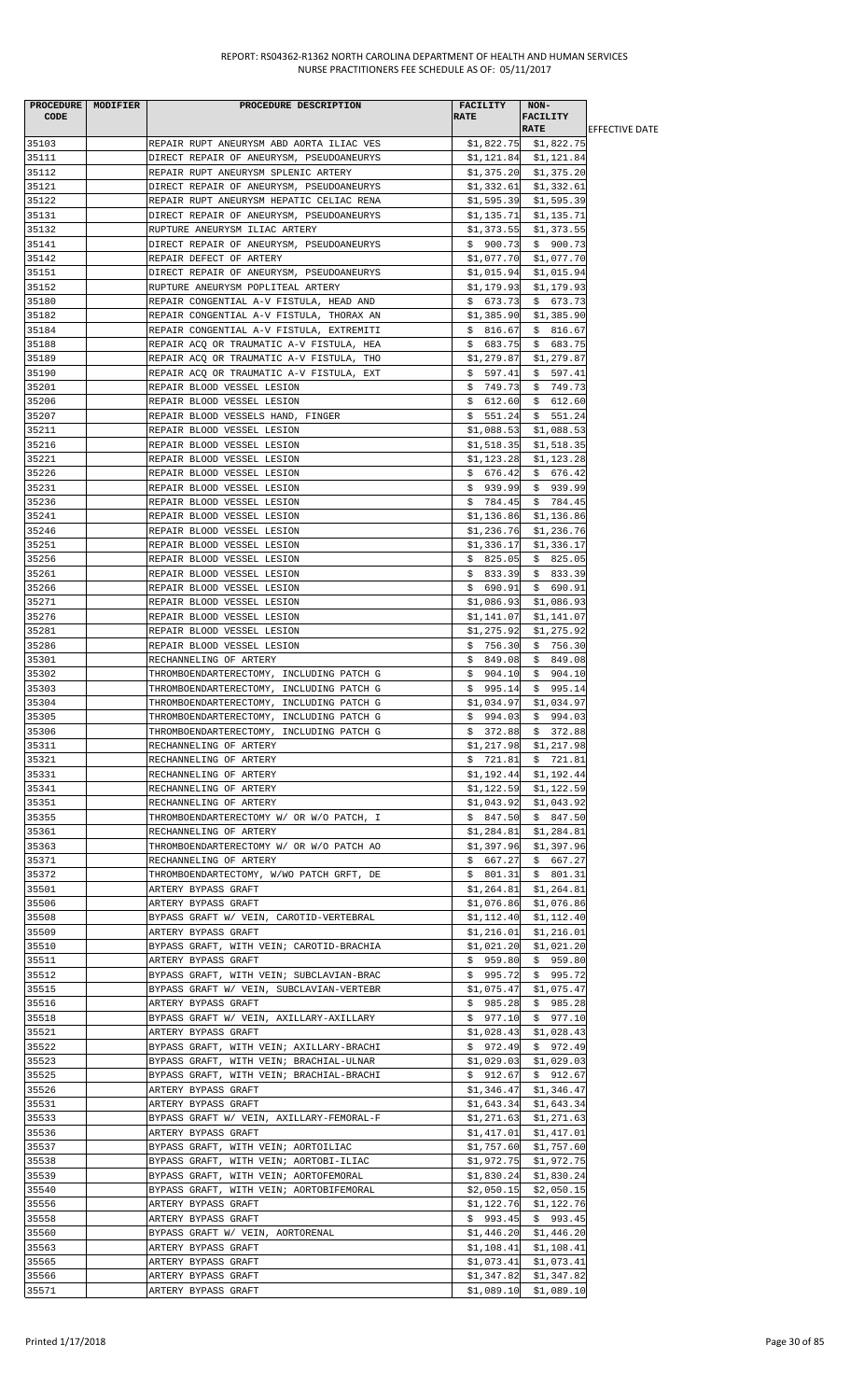| PROCEDURE MODIFIER<br><b>CODE</b> | PROCEDURE DESCRIPTION                                                                | <b>FACILITY</b><br><b>RATE</b> | NON-<br><b>FACILITY</b><br><b>RATE</b> | <b>IEFFECTIVE DATE</b> |
|-----------------------------------|--------------------------------------------------------------------------------------|--------------------------------|----------------------------------------|------------------------|
| 35583                             | IN-SITU VEIN BYPASS; FEMORAL-POPLITEAL                                               |                                | $$1,159.66$ $$1,159.66$                |                        |
| 35585                             | IN-SITU VEIN BYPASS; FEMORAL-ANT TIB, POS                                            |                                | $$1,357.89$ $$1,357.89$                |                        |
| 35587                             | IN-SITU VEIN BYPASS; POPLITEAL, PERONEAL                                             |                                | $$1,122.87$ $$1,122.87$                |                        |
| 35601                             | ARTERY BYPASS GRAFT                                                                  | \$1,169.34                     | \$1,169.34                             |                        |
| 35606<br>35612                    | ARTERY BYPASS GRAFT<br>ARTERY BYPASS GRAFT                                           | \$952.39<br>\$744.09           | \$952.39<br>\$744.09                   |                        |
| 35616                             | ARTERY BYPASS GRAFT                                                                  | \$912.03                       | \$912.03                               |                        |
| 35621                             | ARTERY BYPASS GRAFT                                                                  | \$899.71                       | \$899.71                               |                        |
| 35623                             | BYPASS GRAFT, WITH OTHER THAN VEIN;                                                  | \$1,104.29                     | \$1,104.29                             |                        |
| 35626                             | ARTERY BYPASS GRAFT                                                                  | \$1,267.11                     | \$1,267.11                             |                        |
| 35631                             | ARTERY BYPASS GRAFT                                                                  | \$1,512.11                     | \$1,512.11                             |                        |
| 35636                             | BYPASS GRAFT, WITH OTHER THAN VEIN; SPLE                                             | \$1,341.84                     | \$1,341.84                             |                        |
| 35637<br>35638                    | BYPASS GRAFT, WITH OTHER THAN VEIN; AORT<br>BYPASS GRAFT, WITH OTHER THAN VEIN; AORT | \$1,388.52<br>\$1,418.43       | \$1,388.52<br>\$1,418.43               |                        |
| 35642                             | BYPASS GRAFT W/ OTHER THAN VEIN, CAROTID                                             | \$838.75                       | \$838.75                               |                        |
| 35645                             | BYPASS GRAFT W/ OTHER THAN VEIN, SUBCLAV                                             | \$795.93                       | \$795.93                               |                        |
| 35646                             | BYPASS GRAFT, WITH OTHER THAN VEIN; AORT                                             | \$1,400.36                     | \$1,400.36                             |                        |
| 35647                             | BYPASS GRAFT, WITH OTHER THAN VEIN; AORT                                             | \$1,267.49                     | \$1,267.49                             |                        |
| 35650                             | BYPASS GRAFT W/ OTHER THAN VEIN, AXILLAR                                             | \$866.48                       | \$866.48                               |                        |
| 35654                             | BYPASS GRAFT W/ OTHER THAN VEIN, AXIL-FE                                             | \$1,118.80                     | \$1,118.80                             |                        |
| 35656<br>35661                    | ARTERY BYPASS GRAFT<br>ARTERY BYPASS GRAFT                                           | \$881.30<br>\$881.90           | \$881.30<br>\$881.90                   |                        |
| 35663                             | ARTERY BYPASS GRAFT                                                                  | \$1,023.12                     | \$1,023.12                             |                        |
| 35665                             | ARTERY BYPASS GRAFT                                                                  | \$958.30                       | \$958.30                               |                        |
| 35666                             | ARTERY BYPASS GRAFT                                                                  | \$1,032.70                     | \$1,032.70                             |                        |
| 35671                             | ARTERY BYPASS GRAFT                                                                  | \$909.74                       | \$909.74                               |                        |
| 35685                             | PLACEMENT OF VEIN PATCH OR CUFF AT DISTA                                             | \$164.64                       | \$164.64                               |                        |
| 35686                             | CREATION OF DISTAL ARTERIOVENOUS FISTULA                                             | \$137.73                       | \$137.73                               |                        |
| 35691<br>35693                    | TRANSPOSITION AND/OR REIMPLANTATION;<br>TRANSPOSITION AND/OR REIMPLANTATION;         | \$802.08<br>710.30<br>Ş.       | \$802.08<br>710.30<br>Ş.               |                        |
| 35694                             | TRANSPOSITION AND/OR REIMPLANTATION;                                                 | 829.67<br>Ş.                   | \$829.67                               |                        |
| 35695                             | TRANSPOSITION AND/OR REIMPLANTATION;                                                 | \$<br>864.11                   | \$<br>864.11                           |                        |
| 35697                             | REIMPLANTATION, VISCERAL ARTERY TO INFRA                                             | 122.65<br>Ş.                   | 122.65<br>Ş.                           |                        |
| 35701                             | EXPLORATION, CAROTID ARTERY                                                          | 428.49<br>S.                   | 428.49<br>S.                           |                        |
| 35721                             | EXPLORATION, FEMORAL ARTERY                                                          | 363.89<br>Ş.                   | \$363.89                               |                        |
| 35741                             | EXPLORATION POPLITEAL ARTERY                                                         | \$398.83                       | \$398.83                               |                        |
| 35761<br>35800                    | EXPLORATION OF ARTERY/VEIN<br>EXPLORATION OF NECK                                    | \$293.69<br>\$378.48           | \$293.69<br>\$378.48                   |                        |
| 35820                             | EXPLORATION OF CHEST                                                                 | \$1,491.99                     | \$1,491.99                             |                        |
| 35840                             | EXPLORATION OF ABDOMEN                                                               | \$495.45                       | \$495.45                               |                        |
| 35860                             | EXPLORATION OF LIMB                                                                  | \$319.75                       | \$319.75                               |                        |
| 35870                             | REPAIR OF GRAFT-ENTERIC FISTULA                                                      | \$1,039.60                     | \$1,039.60                             |                        |
| 35875                             | THROMBECTOMY OF ARTERIAL OR VENOUS GRAFT                                             | \$478.08                       | \$478.08                               |                        |
| 35876                             | THROMBECTOMY OF ARTERIAL OR VENOUS GRAFT                                             | \$766.92                       | \$766.92                               |                        |
| 35879<br>35881                    | REVISION, LOWER EXTREMITY ARTERIAL BYPAS<br>REVISION, LOWER EXTREMITY ARTERIAL BYPAS | \$750.42<br>\$834.33           | \$750.42<br>\$834.33                   |                        |
| 35883                             | REVISION, FEMORAL ANASTOMOSIS OF SYNTHET                                             | \$974.04                       | \$974.04                               |                        |
| 35884                             | REVISION, FEMORAL ANASTOMOSIS OF SYNTHET                                             | \$1,027.81                     | \$1,027.81                             |                        |
| 35901                             | EXCISION OF INFECTED GRAFT;                                                          | \$400.00                       | \$400.00                               |                        |
| 35903                             | EXCISION OF INFECTED GRAFT;                                                          | \$452.55                       | \$452.55                               |                        |
| 35905                             | EXCISION OF INFECTED GRAFT;                                                          | \$1,414.75                     | \$1,414.75                             |                        |
| 35907                             | EXCISION OF INFECTED GRAFT;                                                          | \$1,559.20                     | \$1,559.20<br>\$ 19.07                 |                        |
| 36000<br>36005                    | INSERTION VEIN ACCESS DEVICE<br>INJECTION PROCEDURE FOR EXTREMITY VENOGR             | \$<br>7.60<br>40.04<br>\$.     | \$255.18                               |                        |
| 36010                             | INTRODUCTION OF CATHETER INTO THE UPPER                                              | \$100.83                       | \$442.42                               |                        |
| 36260                             | INSERTION IMPLANTABLE INFUSION PUMP                                                  | \$455.45                       | \$455.45                               |                        |
| 36261                             | REVISION OF IMPLANTED INFUSION PUMP                                                  | 276.67<br>\$                   | 276.67<br>\$                           |                        |
| 36262                             | REMOVAL OF IMPLANTED INFUSION PUMP                                                   | \$.<br>210.33                  | \$<br>210.33                           |                        |
| 36400                             | INSERTION OF NEEDLE INTO UPPER LEG OR NE                                             | 14.31<br>Ş.                    | \$<br>19.90                            |                        |
| 36405                             | INSERTION OF NEEDLE INTO SCALP VEIN                                                  | \$<br>12.47                    | 18.06<br>\$                            |                        |
| 36406<br>36410                    | INSERTION OF NEEDLE INTO VEIN<br>INSERTION OF NEEDLE INTO VEIN FOR DIAGNO            | \$.<br>7.31<br>7.03<br>\$      | 12.90<br>\$<br>\$<br>14.31             |                        |
| 36415                             | COLLECTION OF VENOUS BLOOD BY VENIPUNCTU                                             | 2.70<br>\$                     | 2.70<br>\$                             |                        |
| 36420                             | ESTABLISH ACCESS TO VEIN                                                             | \$<br>38.89                    | \$<br>38.89                            |                        |
| 36425                             | ESTABLISH ACCESS TO VEIN                                                             | \$<br>30.56                    | \$<br>30.56                            |                        |
| 36430                             | BLOOD TRANSFUSION SERVICE                                                            | \$<br>27.45                    | \$<br>27.45                            |                        |
| 36456                             | PRTL EXCHANGE TRANSFUSE NB                                                           | \$<br>91.45                    | \$<br>91.45                            |                        |
| 36465                             | Njx noncmpnd sclrsnt 1 vein                                                          | \$<br>99.42                    | \$1,300.21                             |                        |
| 36466<br>36470                    | Njx noncmpnd sclrsnt mlt vn<br>INJECTION THERAPY OF VEIN                             | 54.01<br>s                     | $$126.53$ $$1,358.44$<br>\$103.25      |                        |
| 36471                             | INJECTION THERAPY OF VEINS                                                           | 76.10<br>\$                    | \$127.85                               |                        |
| 36555                             | INSERTION OF NON-TUNNELED CENTRALLY INSE                                             | 101.91<br>\$.                  | 208.77<br>\$                           |                        |
| 36556                             | INSERTION OF NON-TUNNELED CENTRALLY INSE                                             | \$<br>96.60                    | 178.57<br>Ş.                           |                        |
| 36557                             | INSERTION OF TUNNELED CENTRALLY INSERTED                                             | \$237.10                       | \$634.63                               |                        |
| 36558                             | INSERTION OF TUNNELED CENTRALLY INSERTED                                             | \$.<br>226.62                  | \$<br>613.82                           |                        |
| 36560                             | INSERTION OF TUNNELED CENTRALLY INSERTED                                             | 280.83<br>Ş.                   | \$869.72                               |                        |
| 36561<br>36563                    | INSERTION OF TUNNELED CENTRALLY INSERTED<br>INSERTION OF TUNNELED CENTRALLY INSERTED | \$271.59<br>\$281.98           | \$860.20<br>\$ 870.03                  |                        |
| 36565                             | INSERTION OF TUNNELED CENTRALLY INSERTED                                             | 267.67<br>\$                   | \$729.56                               |                        |
| 36566                             | INSERTION OF TUNNELED CENTRALLY INSERTED                                             | 286.71<br>Ş.                   | \$2,688.16                             |                        |
| 36568                             | INSERTION OF PERIPHERALLY INSERTED CENTR                                             | \$                             | 78.09 \$ 234.75                        |                        |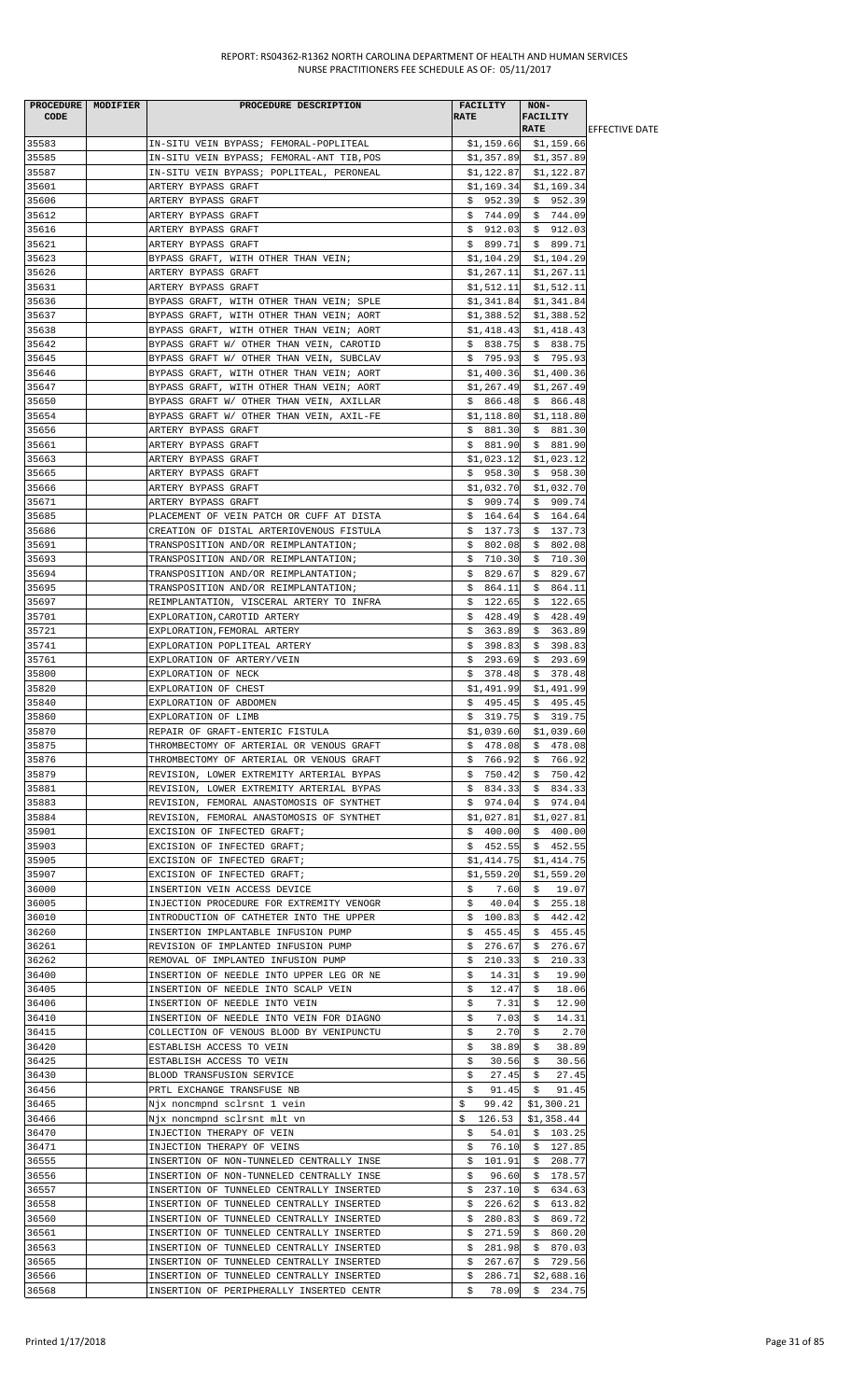| PROCEDURE   MODIFIER | PROCEDURE DESCRIPTION                                                                | <b>FACILITY</b>         | NON-                |                        |
|----------------------|--------------------------------------------------------------------------------------|-------------------------|---------------------|------------------------|
| CODE                 |                                                                                      | <b>RATE</b>             | <b>FACILITY</b>     |                        |
|                      |                                                                                      |                         | <b>RATE</b>         | <b>IEFFECTIVE DATE</b> |
| 36569                | INSERTION OF PERIPHERALLY INSERTED CENTR                                             | \$77.99                 | \$204.45            |                        |
| 36570                | INSERTION OF PERIPHERALLY INSERTED CENTR                                             | \$250.46                | \$882.16            |                        |
| 36571                | INSERTION OF PERIPHERALLY INSERTED CENTR                                             | 243.70<br>S.            | \$914.56            |                        |
| 36576                | REPAIR OF CENTRAL VENOUS ACCESS DEVICE,                                              | \$147.73                | \$272.78            |                        |
| 36578                | REPLACEMENT, CATHETER ONLY, OF CENTRAL                                               | 168.84<br>Ş.            | \$<br>379.49        |                        |
| 36580                | REPLACEMENT, COMPLETE, OF A NON-TUNNELED                                             | \$<br>56.13             | \$175.03            |                        |
| 36581                | REPLACEMENT, COMPLETE, OF A TUNNELED CEN                                             | \$160.02                | \$569.03            |                        |
| 36582                | REPLACEMENT, COMPLETE, OF A TUNNELED CEN                                             | 235.07<br>\$            | \$794.59            |                        |
| 36583                | REPLACEMENT, COMPLETE, OF A TUNNELED CEN                                             | \$<br>235.47            | 794.98<br>\$        |                        |
| 36584                | REPLACEMENT, COMPLETE, OF A PERIPHERALLY                                             | \$<br>57.56             | 172.26<br>Ş.        |                        |
| 36585                | REPLACEMENT, COMPLETE, OF A PERIPHERALLY                                             | \$<br>220.73            | 814.95<br>\$.       |                        |
| 36589                | REMOVAL OF TUNNELED CENTRAL VENOUS CATHE                                             | \$<br>109.90            | \$<br>128.92        |                        |
| 36590                | REMOVAL OF TUNNELED CENTRAL VENOUS ACCES                                             | 155.85<br>Ş.            | 209.01<br>Ş.        |                        |
| 36593                | DECLOTTING BY THROMBOLYTIC AGENT OF IMPL                                             | 26.96<br>S.             | 26.96<br>S.         |                        |
| 36600                | WITHDRAWAL OF ARTERIAL BLOOD                                                         | 12.30<br>\$             | 23.49<br>\$         |                        |
| 36620                | ESTABLISH ACCESS TO ARTERY                                                           | \$<br>40.88             | 40.88<br>\$         |                        |
| 36625                | ESTABLISH ACCESS TO ARTERY                                                           | \$<br>84.47             | \$<br>84.47         |                        |
| 36660                | INSERTION CATHETER, ARTERY                                                           | 53.70<br>\$             | 53.70<br>S.         |                        |
| 36680                | PLACEMENT OF NEEDLE FOR INTRAOSSEOUS INF                                             | \$<br>47.36             | \$<br>47.36         |                        |
| 36800                | INSERTION OF CANNULA FOR HEMODIALYSIS, O                                             | \$<br>123.61            | \$<br>123.61        |                        |
| 36818                | ARTERIOVENOUS ANASTOMOSIS, OPEN; BY UPPE                                             | \$534.62                | \$534.62            |                        |
| 36819                | ARTERIOVENOUS ANASTOMOSIS, OPEN; BY UPPE                                             | \$630.30                | \$630.30            |                        |
| 36820                | ARTERIOVENOUS ANASTOMOSIS, OPEN; BY FORE                                             | \$632.35                | \$632.35            |                        |
| 36821                | ARTERIOVENOUS ANASTOMOSIS, DIRECT, ANY S                                             | \$525.27                | \$525.27            |                        |
| 36823                | INSERTION OF ARTERIAL AND VENOUS CANNULA                                             | \$1,006.05              | \$1,006.05          |                        |
| 36825                | CREATION OF ARTERIOVENOUS FISTULA BY OTH                                             | \$455.90                | \$455.90            |                        |
| 36830                |                                                                                      |                         | 522.33              |                        |
| 36831                | CREATION OF ARTERIOVENOUS FISTULA BY OTH                                             | \$.<br>522.33<br>360.23 | \$<br>\$<br>360.23  |                        |
| 36832                | THROMBECTOMY, OPEN, ARTERIOVENOUS FISTUL<br>REVISION, OPEN, ARTERIOVENOUS FISTULA; W | Ş.<br>\$460.43          | \$460.43            |                        |
|                      |                                                                                      |                         |                     |                        |
| 36833                | REVISION, ARTERIOVENOUS FISTULA; WITH TH                                             | 520.36<br>Ş.            | \$520.36            |                        |
| 36835                | INSERTION OF THOMAS SHUNT (SEPARATE PROC                                             | \$359.60                | \$359.60            |                        |
| 36838                | DISTAL REVASCULARIZATION AND INTERVAL LI                                             | \$930.22                | \$930.22            |                        |
| 36861                | CANNULA DECLOTTING WITH BALLOON CATHETER                                             | \$118.60                | \$118.60            |                        |
| 36902                | INTRO CATH DIALYSIS CIRCUIT                                                          | 184.90<br>\$            | \$993.49            |                        |
| 36903                | INTRO CATH DIALYSIS CIRCUIT                                                          | 253.11<br>Ş.            | \$4,540.89          |                        |
| 36904                | THRMBC/NFS DIALYSIS CIRCUIT                                                          | \$291.41                | \$1,449.13          |                        |
| 36906                | THRMBC/NFS DIALYSIS CIRCUIT                                                          | \$426.76                | \$5,509.34          |                        |
| 36907                | BALO ANGIOP CTR DIALYSIS SEG                                                         | \$106.50                | \$594.41            |                        |
| 37140                | VENOUS ANASTOMOSIS, OPEN; PORTOCAVAL                                                 | \$1,063.68              | \$1,063.68          |                        |
| 37145                | VENOUS ANASTOMOSIS; RENOPORTAL                                                       | \$1,146.82              | \$1,146.82          |                        |
| 37160                | VENOUS ANASTOMOSIS; CAVAL-MESENTERIC                                                 | \$997.85                | \$997.85            |                        |
| 37180                | VENOUS ANASTOMOSIS; SPLENORENAL, PROXIMA                                             | \$1,118.33              | \$1,118.33          |                        |
| 37181                | SPLENORENAL DISTAL (SELECTIVE DECOMPRESS                                             | \$1,208.79              | \$1,208.79          |                        |
| 37182                | INSERTION OF TRANSVENOUS INTRAHEPATIC PO                                             | \$722.93                | \$722.93            |                        |
| 37183                | REVISION OF TRANSVENOUS INTRAHEPATIC POR                                             | \$343.54                | \$343.54            |                        |
| 37191                | INSERTION OF INTRAVASCULAR VENA CAVA FIL                                             | \$135.85                | \$1,498.81          |                        |
| 37200                | TRANSCATHETER BIOPSY                                                                 | \$192.02                | \$192.02            |                        |
| 37211                | INSERTION OF CATHETER INTO ARTERY FOR DR                                             | \$321.83                | \$321.83            |                        |
| 37212                | INSERTION OF CATHETER INTO VEIN FOR DRUG                                             |                         | $$284.10 \t$284.10$ |                        |
| 37213                | INSERTION OF CATHETER INTO ARTERY OR VEI                                             | \$198.54                | \$198.54            |                        |
| 37214                | REMOVAL OF CATHETER INTO ARTERY OR VEIN                                              | \$116.44                | \$116.44            |                        |
| 37215                | TRANSCATH STENT CCA W/EPS                                                            | \$<br>889.21            | 889.21<br>Ş.        |                        |
| 37216                | TRANSCATH STENT CCA W/O EPS                                                          | \$817.22                | 817.22<br>Ş.        |                        |
| 37217                | STENT PLACEMT RETRO CAROTID                                                          | \$905.83                | \$905.83            |                        |
| 37218                | STENT PLACEMT ANTE CAROTID                                                           | \$728.74                | 680.05<br>S.        |                        |
| 37500                | VASCULAR ENDOSCOPY, SURGICAL, WITH LIGAT                                             | \$542.49                | \$542.49            |                        |
| 37565                | LIGATION, INTERNAL JUGULAR VEIN                                                      | \$539.72                | \$539.72            |                        |
| 37600                | LIGATION OF NECK ARTERY                                                              | \$552.15                | \$552.15            |                        |
| 37605                | LIGATION OF NECK ARTERY                                                              | \$<br>632.13            | \$<br>632.13        |                        |
| 37606                | LIGATION OF NECK ARTERY                                                              | \$411.25                | 411.25<br>Ş.        |                        |
| 37607                | LIGATION OR BANDING OF ANGIOACCESS ARTER                                             | \$293.60                | \$293.60            |                        |
| 37609                | LIGATION OR BIOPSY TEMPORAL ARTERY                                                   | \$151.12                | \$217.70            |                        |
| 37615                | LIGATION MAJOR ARTERY NECK                                                           | 363.74<br>Ş.            | \$<br>363.74        |                        |
| 37616                | LIGATION MAJOR ARTERY CHEST                                                          | \$847.92                | \$847.92            |                        |
| 37617                | LIGATE MAJOR ARTERY ABDOMEN                                                          | \$1,011.47              | \$1,011.47          |                        |
| 37618                | LIGATION MAJOR ARTERY EXTREMITY                                                      | \$290.44                | \$290.44            |                        |
| 37619                | LIGATION OF INFERIOR VENA CAVA                                                       | \$924.91                | \$924.91            |                        |
| 37650                | LIGATION OF FEMORAL VEIN                                                             | \$397.09                | \$397.09            |                        |
| 37660                | LIGATION OF COMMON ILIAC VEIN                                                        | \$946.89                | \$946.89            |                        |
| 37700                | REVISE LEG VEIN                                                                      | 194.38<br>Ş.            | 194.38<br>Ş.        |                        |
| 37718                | LIGATION, DIVISION, AND STRIPPING, SHORT                                             | \$321.10                | \$321.10            |                        |
| 37722                | LIGATION, DIVISION, AND STRIPPING, LONG                                              | \$371.66                | \$371.66            |                        |
| 37735                | REMOVAL OF LEG VEINS/LESION                                                          | \$494.64                | 494.64<br>\$        |                        |
| 37760                | LIGATION OF PERFORATOR VEINS, SUBFASCIAL                                             | \$487.16                | \$487.16            |                        |
| 37761                | LIGATION OF PERFORATOR VEIN(S), SUBFASCI                                             | \$348.98                | \$348.98            |                        |
| 37765                | STAB PHLEBECTOMY OF VARICOSE VEINS, ONE                                              | \$349.91                | \$349.91            |                        |
| 37766                | STAB PHLEBECTOMY OF VARICOSE VEINS, ONE                                              | 425.96<br>Ş.            | 425.96<br>Ş.        |                        |
| 37780                | REVISION OF LEG VEIN                                                                 | 200.51<br>S.            | \$<br>200.51        |                        |
| 37785                | REVISION OF LEG VEIN                                                                 | \$200.97                | 266.16<br>Ş.        |                        |
| 38100                | REMOVAL OF SPLEEN                                                                    | 819.54<br>Ş.            | \$<br>819.54        |                        |
| 38101                | SPLENECTOMY PARTIAL                                                                  | \$                      | 823.71 \$ 823.71    |                        |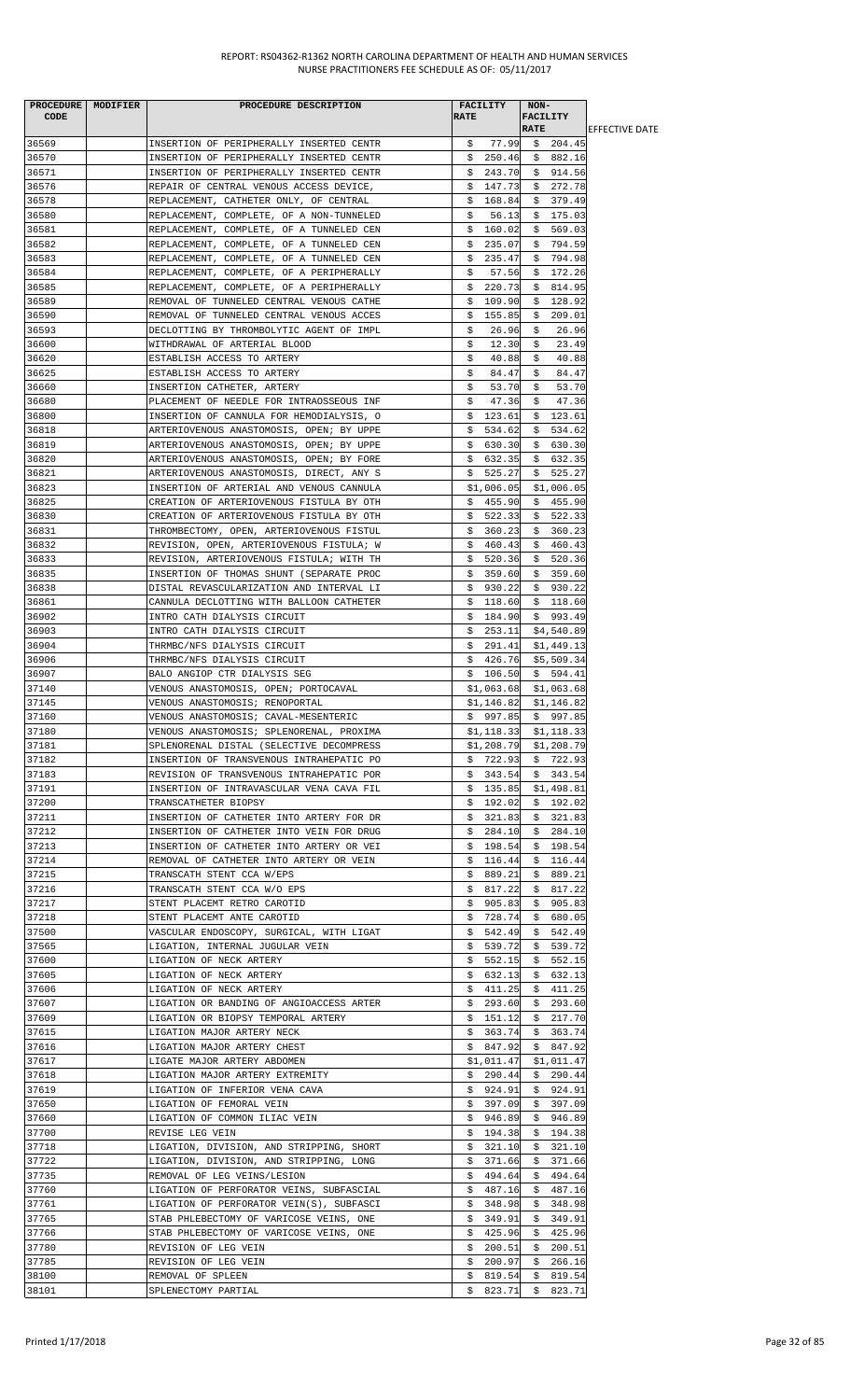|       | PROCEDURE MODIFIER | PROCEDURE DESCRIPTION                    | <b>FACILITY</b> | $NON-$              |                        |
|-------|--------------------|------------------------------------------|-----------------|---------------------|------------------------|
| CODE  |                    |                                          | <b>RATE</b>     | <b>FACILITY</b>     |                        |
|       |                    |                                          |                 | <b>RATE</b>         | <b>IEFFECTIVE DATE</b> |
| 38115 |                    | REPAIR RUPTURED SPLEEN W/WO PARTIAL SPLE |                 | $$911.74$ $$911.74$ |                        |
| 38120 |                    | LAPAROSCOPY, SURGICAL, SPLENECTOMY       |                 | $$758.09$ \$ 758.09 |                        |
| 38220 |                    | BONE MARROW; ASPIRATION ONLY             | 47.62<br>S.     | \$116.16            |                        |
| 38221 |                    | BONE MARROW; BIOPSY, NEEDLE OR TROCAR    | \$              | $60.40 \div 129.21$ |                        |
| 38230 |                    | BONE MARROW HARVESTING FOR TRANSPLANTATI | \$<br>242.50    | \$242.50            |                        |
| 38232 |                    |                                          |                 |                     |                        |
|       |                    | BONE MARROW HARVESTING FOR TRANSPLANTATI | \$<br>103.43    | \$103.43            |                        |
| 38243 |                    | TRANSPLANTATION OF DONOR BONE MARROW OR  | \$<br>93.61     | 93.61<br>\$         |                        |
| 38300 |                    | DRAINAGE LYMPH NODE LESION               | \$131.38        | \$192.65            |                        |
| 38305 |                    | DRAINAGE LYMPH NODE LESION               | \$334.71        | \$334.71            |                        |
| 38308 |                    | INCISION OF LYMPH CHANNELS               | \$321.95        | \$321.95            |                        |
| 38380 |                    | SUTURE AND OR LIGATION OF THORACIC DUCT  | \$414.13        | \$414.13            |                        |
| 38381 |                    | SUTURE AND OR LIGATION OF THORACIC DUCT  | \$619.05        | \$619.05            |                        |
| 38382 |                    | SUTURE/LIGATION THORACIC DUCT ABDOMINAL  | \$.<br>499.68   | \$499.68            |                        |
| 38500 |                    | BIOPSY OR EXCISION OF LYMPH NODE(S); OPE | \$181.30        | \$227.75            |                        |
|       |                    |                                          |                 |                     |                        |
| 38505 |                    | BX OR EXCISION LYMPH NODE; SUPERFICIAL B | \$<br>57.74     | \$<br>94.95         |                        |
| 38510 |                    | BIOPSY OR EXCISION OF LYMPH NODE(S); OPE | \$307.91        | \$369.44            |                        |
| 38520 |                    | BIOPSY OR EXCISION OF LYMPH NODE(S); OPE | \$336.25        | \$336.25            |                        |
| 38525 |                    | BIOPSY OR EXCISION OF LYMPH NODE(S); OPE | \$304.74        | \$304.74            |                        |
| 38530 |                    | BIOPSY OR EXCISION OF LYMPH NODE(S); OPE | \$392.15        | \$392.15            |                        |
| 38542 |                    | DISSECTION DEEP JUGULAR NODE             | \$374.54        | \$374.54            |                        |
| 38550 |                    | EXCISION OF CYSTIC HYGROMA, AXILLARY OR  | \$346.62        | \$346.62            |                        |
| 38555 |                    | EXCISION OF CYSTIC HYGROMA, AXILLARY OR  | \$722.52        | \$722.52            |                        |
| 38562 |                    | LIMITED LYMPHADENECTOMY FOR STAGING PELV | \$518.89        | \$518.89            |                        |
|       |                    |                                          |                 |                     |                        |
| 38564 |                    | LIMITED LYMPHADENECTOMY FOR STAGING RETR | \$515.60        | \$515.60            |                        |
| 38570 |                    | LAPAROSCOPY, SURGICAL; WITH RETROPERITON | \$420.67        | \$420.67            |                        |
| 38571 |                    | LAPAROSCOPY, SURGICAL; WITH BILATERAL TO |                 | \$661.64\$561.64    |                        |
| 38572 |                    | LAPAROSCOPY, SURGICAL; WITH BILATERAL TO | \$728.10        | \$728.10            |                        |
| 38573 |                    | Laps pelvic lymphadec                    | \$970.07        | \$970.07            |                        |
| 38700 |                    | REMOVAL OF LYMPH NODES, NECK             |                 | $$582.79$ $$582.79$ |                        |
| 38720 |                    | REMOVAL OF LYMPH NODES, NECK             |                 | $$968.90 \$968.90$  |                        |
| 38724 |                    | CERVICAL LYMPHADENECTOMY                 | \$1,051.07      | \$1,051.07          |                        |
| 38740 |                    | REMOVAL LYMPH NODES, ARMPIT              | \$488.23        | \$488.23            |                        |
|       |                    |                                          |                 |                     |                        |
| 38745 |                    | REMOVAL LYMPH NODES, ARMPITS             | \$621.75        | \$621.75            |                        |
| 38746 |                    | THORACIC LYMPHADENECTOMY, REGIONAL, INCL | \$205.32        | \$205.32            |                        |
| 38760 |                    | INGUIOFEMORAL LYMPHADENECTOMY SUPERFIC I | \$ 613.31       | \$613.31            |                        |
| 38765 |                    | INGUINOFEMEORAL LYMPHADENECTOMY, SUPERFI | \$954.70        | \$954.70            |                        |
| 38770 |                    | PELVIC LYMPHADENECTOMY INC EXT ILIAC HYP | \$639.34        | \$639.34            |                        |
| 38780 |                    | RETROPERITONEAL LYMPHADENECTOMY EXTENS I | \$805.13        | \$805.13            |                        |
| 38794 |                    | EXTABLISH ACCESS LUMPH DUCT              | 237.66<br>\$    | \$237.66            |                        |
| 39000 |                    | MEDIASTINOTOMY WITH EXPLORATION, DRAINAG | 370.88<br>\$    | \$370.88            |                        |
| 39010 |                    |                                          | \$<br>616.01    | \$616.01            |                        |
|       |                    | MEDIASTINOTOMY WITH EXPLORATION, DRAINAG |                 |                     |                        |
| 39200 |                    | REMOVAL MEDIASTINAL LESION               | \$683.47        | \$683.47            |                        |
| 39220 |                    | REMOVAL MEDIASTINAL LESION               | \$880.26        | \$880.26            |                        |
| 39501 |                    | REPAIR, LACERATION OF DIAPHRAGM, ANY APP |                 | $$626.56$ $$626.56$ |                        |
| 39503 |                    | REPAIR DIAPHRAGMATIC HERNIA NEONATAL     | \$4,398.56      | \$4,398.56          |                        |
| 39540 |                    | REPAIR OF DIAPHRAGM HERNIA               | \$640.66        | \$640.66            |                        |
| 39541 |                    | REPARI DIAPHR HERNIA TRAUMATIC CHRONIC   | \$691.11        | \$691.11            |                        |
| 39545 |                    | IMBRICATION OF DIAPHRAGM FOR EVENTRATION | \$679.63        | \$679.63            |                        |
| 39560 |                    | RESECTION, DIAPHRAGM; WITH SIMPLE REPAIR | 587.54<br>Ş.    | 587.54<br>S.        |                        |
| 39561 |                    |                                          |                 |                     |                        |
|       |                    | RESECTION, DIAPHRAGM; WITH COMPLEX REPAI | \$913.16        | \$913.16            |                        |
| 40490 |                    | BIOPSY LIP                               | \$<br>55.20     | 92.96<br>\$         |                        |
| 40500 |                    | PARTIAL EXCISION OF LIP                  | \$260.82        | \$350.91            |                        |
| 40510 |                    | PARTIAL EXCISION OF LIP                  | 259.07<br>S.    | \$341.03            |                        |
| 40520 |                    | PARTIAL EXCISION OF LIP                  | \$261.81        | \$350.21            |                        |
| 40525 |                    | EXCISION LIP FULL THICKNESS LOCAL FLAP   | \$<br>407.32    | 407.32<br>\$        |                        |
| 40527 |                    | EXCISION LIP FULL THICKNESS CROSS LIP FL | \$481.49        | \$<br>481.49        |                        |
| 40530 |                    | PARTIAL REMOVAL OF LIP                   | 297.07<br>Ş.    | 386.87<br>Ş.        |                        |
| 40650 |                    | REPAIR LIP                               | \$208.41        | \$290.38            |                        |
| 40652 |                    | REPAIR LIP                               | \$253.93        | 341.77<br>Ş.        |                        |
|       |                    |                                          |                 |                     |                        |
| 40654 |                    | REPAIR LIP                               | \$308.48        | \$403.60            |                        |
| 40700 |                    | REPAIR CLEFT LIP                         | \$683.84        | \$683.84            |                        |
| 40701 |                    | REPAIR CLEFT LIP                         | \$848.56        | \$848.56            |                        |
| 40702 |                    | REPAIR CLEFT LIP                         | \$659.82        | \$659.82            |                        |
| 40720 |                    | REPAIR CLEFT LIP                         | 726.33<br>Ş.    | 726.33<br>S.        |                        |
| 40761 |                    | REPAIR CLEFT LIP                         | \$<br>786.46    | 786.46<br>Ş.        |                        |
| 40800 |                    | DRAINAGE MOUTH LESION                    | \$<br>90.52     | \$<br>139.20        |                        |
| 40801 |                    | DRAINAGE MOUTH LESION                    | \$158.36        | 215.16<br>Ş.        |                        |
| 40804 |                    | REMOVAL FOREIGN BODY, MOUTH              | 91.69<br>Ş.     | \$142.06            |                        |
| 40805 |                    | REMOVAL EMBEDDED FOREIGN BODY COMPLICATE | \$164.23        | \$225.51            |                        |
|       |                    |                                          |                 |                     |                        |
| 40808 |                    | BIOPSY MOUTH LESION                      | \$<br>76.04     | \$125.00            |                        |
| 40810 |                    | EXCISION MOUTH LESION                    | 90.56<br>S.     | \$139.52            |                        |
| 40812 |                    | EXCISION MOUTH LESION                    | \$<br>141.30    | \$<br>197.26        |                        |
| 40814 |                    | EXCISION MOUTH LESION                    | 217.96<br>\$    | 266.07<br>\$        |                        |
| 40816 |                    | EXC LESION OF MUCOSA AND SUBMUCOSA W/O R | 228.11<br>Ş.    | \$<br>280.44        |                        |
| 40818 |                    | EXCISION ORAL MUCOSA, GRAFT              | \$194.28        | 245.47<br>Ş.        |                        |
| 40820 |                    | TREATMENT MOUTH LESION                   | 121.16<br>Ş.    | \$181.02            |                        |
| 40830 |                    | REPAIR MOUTH LACERATION                  | 113.99<br>Ş.    | 167.98<br>Ş.        |                        |
| 40831 |                    | REPAIR MOUTH LACERATION                  | \$160.25        | \$223.20            |                        |
|       |                    |                                          |                 |                     |                        |
| 40840 |                    | RECONSTRUCTION MOUTH                     | \$465.31        | \$577.21            |                        |
| 40842 |                    | RECONSTRUCTION MOUTH                     | 455.79<br>\$.   | \$<br>568.54        |                        |
| 40843 |                    | RECONSTRUCTION MOUTH                     | 593.81<br>\$    | \$743.49            |                        |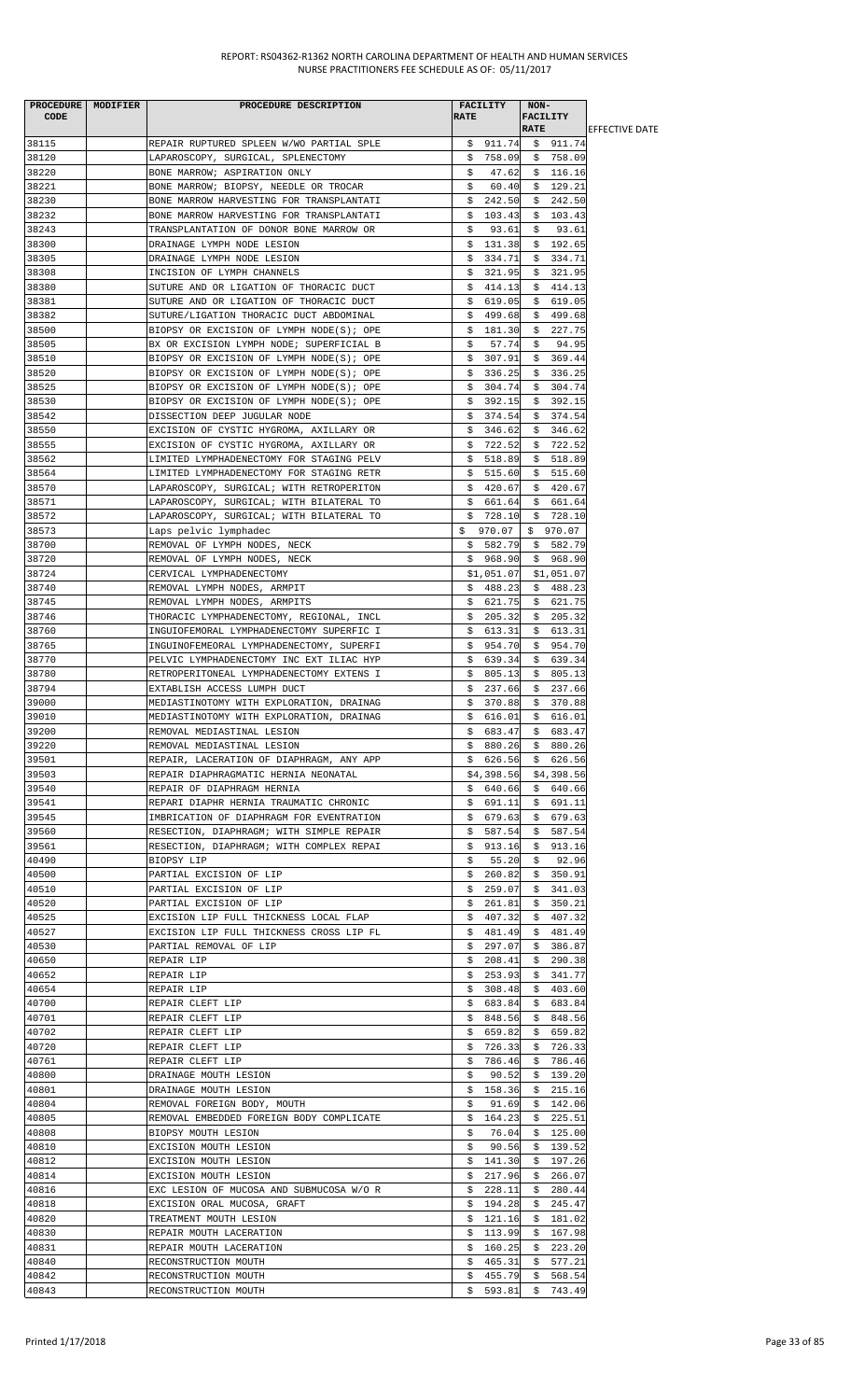| <b>CODE</b>    | PROCEDURE   MODIFIER | PROCEDURE DESCRIPTION                                                | <b>FACILITY</b><br><b>RATE</b> | NON-<br>FACILITY             |                        |
|----------------|----------------------|----------------------------------------------------------------------|--------------------------------|------------------------------|------------------------|
|                |                      |                                                                      |                                | <b>RATE</b>                  | <b>IEFFECTIVE DATE</b> |
| 40844          |                      | RECONSTRUCTION MOUTH                                                 | \$828.49                       | \$986.00                     |                        |
| 40845          |                      | RECONSTRUCTION MOUTH                                                 | \$929.05                       | \$1,074.80                   |                        |
| 41000          |                      | DRAINAGE MOUTH LESION                                                | 80.28<br>Ş.                    | \$111.60                     |                        |
| 41005          |                      | DRAINAGE MOUTH LESION                                                | \$<br>91.09                    | \$155.43                     |                        |
| 41006<br>41007 |                      | DRAINAGE MOUTH LESION<br>INCISION/DRAINAGE ABSCESS MOUTH SUBMENTA    | \$187.88<br>\$182.32           | \$252.22<br>\$252.54         |                        |
| 41008          |                      | INCISION/DRAINAGE MOUTH SUBMANDIBULAR SP                             | 194.81<br>\$                   | \$260.27                     |                        |
| 41009          |                      | INCISION/DRAINAGE MOUTH MASTICATOR SPACE                             | \$.<br>211.40                  | \$276.59                     |                        |
| 41010          |                      | INCISION TONGUE FOLD                                                 | \$<br>78.21                    | \$<br>139.48                 |                        |
| 41015          |                      | DRAINAGE EXTRAORAL ABSCESS/CYST/HEMATOMA                             | 242.26<br>\$.                  | \$297.65                     |                        |
| 41016          |                      | INCISION/DRAINAGE EXTRAORAL LESION SUBME                             | 251.40<br>\$                   | \$305.68                     |                        |
| 41017          |                      | INCISION/DRAINAGE MOUTH LESION SUBMANDIB                             | 252.52<br>Ş.                   | 307.92<br>Ş.                 |                        |
| 41018          |                      | INCISION/DRAINAGE MOUTH LESION MASTICATO                             | 296.06<br>S.                   | \$353.70                     |                        |
| 41019          |                      | PLACEMENT OF NEEDLES, CATHETERS, OR OTHE                             | 377.43<br>Ş.                   | \$377.43                     |                        |
| 41100          |                      | BIOPSY TONGUE                                                        | \$<br>79.89                    | \$117.93                     |                        |
| 41105<br>41108 |                      | POSTERIOR ONE-THIRD<br>BIOPSY FLOOR OF MOUTH                         | \$<br>81.01<br>65.06           | \$118.22<br>\$101.14         |                        |
| 41110          |                      | EXCISION TONGUE LESION                                               | Ş.<br>\$<br>94.92              | \$145.57                     |                        |
| 41112          |                      | EXCISION TONGUE LESION                                               | \$.<br>180.07                  | 230.42<br>\$                 |                        |
| 41113          |                      | EXCISION TONGUE LESION                                               | \$.<br>200.44                  | \$253.04                     |                        |
| 41114          |                      | EXC LESION TONGUE LOCAL TONGUE FLAP                                  | \$466.22                       | \$466.22                     |                        |
| 41115          |                      | EXCISION LINGUINAL FRENUM (FRENECTOMY)                               | \$107.32                       | \$169.43                     |                        |
| 41116          |                      | EXCISION LESION FLOOR OF MOUTH                                       | 157.73<br>Ş.                   | \$225.15                     |                        |
| 41120          |                      | PARTIAL REMOVAL OF TONGUE                                            | \$755.24                       | \$755.24                     |                        |
| 41130          |                      | PARTIAL REMOVAL OF TONGUE                                            | \$936.21                       | \$936.21                     |                        |
| 41135          |                      | TONGUE AND NECK SURGERY                                              | \$1,569.29                     | \$1,569.29                   |                        |
| 41140<br>41145 |                      | REMOVAL OF TONGUE<br>TONGUE REMOVAL; NECK SURGERY                    | \$1,610.35<br>\$2,019.46       | \$1,610.35<br>\$2,019.46     |                        |
| 41150          |                      | MOUTH AND JAW SURGERY                                                | \$1,596.58                     | \$1,596.58                   |                        |
| 41153          |                      | GLOSSECTOMY COMPOSITE PROC W/RESECTION F                             | \$1,733.84                     | \$1,733.84                   |                        |
| 41155          |                      | MOUTH, JAW, AND NECK SURGERY                                         | \$2,160.80                     | \$2,160.80                   |                        |
| 41250          |                      | REPAIR LACERATION TONGUE                                             | \$102.95                       | \$158.91                     |                        |
| 41251          |                      | REPAIR LACERATION TO 2CM POSTERIOR ONE T                             | \$119.91                       | \$164.96                     |                        |
| 41252          |                      | REPAIR LACERATION TONGUE                                             | \$155.31                       | \$216.29                     |                        |
| 41500          |                      | FIXATION TONGUE                                                      | 318.05<br>Ş.                   | \$318.05                     |                        |
| 41510          |                      | TONGUE TO LIP SURGERY                                                | \$<br>291.98                   | \$291.98                     |                        |
| 41520          |                      | RECONSTRUCTION, TONGUE FOLD                                          | \$182.39                       | \$240.86                     |                        |
| 41800<br>41805 |                      | DRAINAGE GUM LESION                                                  | 91.77<br>S.<br>\$116.18        | \$156.39<br>\$161.50         |                        |
| 41806          |                      | REMOVAL FOREIGN BODY, GUM<br>REMOVAL FOREIGN BODY, JAWBONE           | 182.54<br>\$                   | \$237.93                     |                        |
| 41822          |                      | EXCISION GUM LESION                                                  | \$<br>127.65                   | \$199.83                     |                        |
| 41823          |                      | EXCISION GUM LESION                                                  | \$229.31                       | \$297.84                     |                        |
| 41825          |                      | EXCISION GUM LESION                                                  | 90.70<br>\$.                   | \$142.18                     |                        |
| 41826          |                      | EXCISION GUM LESION                                                  | \$146.48                       | 200.76<br>Ş.                 |                        |
| 41827          |                      | EXCISION GUM LESION                                                  | 217.69<br>Ş.                   | 298.27<br>S.                 |                        |
| 41830          |                      | ALVEOLECTOMY INC/CURRETTAGE OF OSTEITIS                              | 201.59<br>Ş.                   | \$269.56                     |                        |
| 41850          |                      | DESTRUCTION OF LESION EXCEPT EXCISION                                | Ş.<br>33.81                    | \$<br>33.81                  |                        |
| 41872          |                      | GINGIVOPLASTY, EACH QUADRANT (SPECIFY)                               | \$186.90                       | \$252.36                     |                        |
| 41874<br>42000 |                      | ALVEOLOPLASTY, EACH QUADRANT (SPECIFY)<br>DRAINAGE MOUTH ROOF LESION | 184.14<br>s<br>74.52           | \$256.60<br>\$110.05         |                        |
| 42100          |                      | BIOPSY ROOF OF MOUTH                                                 | \$<br>79.09<br>\$              | 104.82<br>\$                 |                        |
| 42104          |                      | EXCISION LESION ROOF MOUTH                                           | 99.43<br>Ş.                    | 145.60<br>Ş.                 |                        |
| 42106          |                      | EXCISION LESION, MOUTH ROOF                                          | \$130.18                       | \$184.73                     |                        |
| 42107          |                      | EXCISION LESION PALATE, UVULA LOCAL FLAP                             | 251.36<br>Ş.                   | \$322.42                     |                        |
| 42120          |                      | RESECTION PALATE OR EXTENSIVE RESECTION                              | 705.13<br>Ş.                   | \$705.13                     |                        |
| 42140          |                      | EXCISION UVULA                                                       | \$111.42                       | \$173.25                     |                        |
| 42145          |                      | PALATOPHARYNGOPLASTY                                                 | \$514.93                       | \$514.93                     |                        |
| 42160          |                      | TREATMENT ROOF OF MOUTH                                              | \$110.90                       | \$167.97                     |                        |
| 42180          |                      | REPAIR PALATE                                                        | 135.07<br>Ş.                   | \$<br>172.00                 |                        |
| 42182<br>42200 |                      | REPAIR PALATE<br>RECONSTRUCTION CLEFT PALATE                         | 197.39<br>Ş.<br>\$653.43       | 236.27<br>\$<br>\$<br>653.43 |                        |
| 42205          |                      | RECONSTRUCTION CLEFT PALATE                                          | \$697.26                       | 697.26<br>Ş.                 |                        |
| 42210          |                      | RECONSTRUCTION CLEFT PALATE                                          | \$786.30                       | \$786.30                     |                        |
| 42215          |                      | RECONSTRUCTION CLEFT PALATE                                          | 514.14<br>Ş.                   | \$514.14                     |                        |
| 42220          |                      | RECONSTRUCTION CLEFT PALATE                                          | 399.60<br>S.                   | 399.60<br>\$                 |                        |
| 42225          |                      | RECONSTRUCTION CLEFT PALATE                                          | 682.12<br>Ş.                   | 682.12<br>Ş.                 |                        |
| 42226          |                      | LENGTHENING PALATE AND PHARYNGEAL FLAP                               | \$678.77                       | \$678.77                     |                        |
| 42227          |                      | LENGTHENING OF PALATE WITH ISLAND FLAP                               | \$659.59                       | \$<br>659.59                 |                        |
| 42235          |                      | REPAIR PALATE                                                        | \$.<br>538.41                  | 538.41<br>\$                 |                        |
| 42260          |                      | REPAIR NOSE TO LIP FISTULA                                           | 505.59<br>Ş.                   | 602.95<br>S.                 |                        |
| 42300<br>42305 |                      | DRAINAGE SALIVARY GLAND<br>DRAINAGE SALIVARY GLAND                   | 111.28<br>Ş.<br>318.78<br>Ş.   | \$146.81<br>318.78<br>Ş.     |                        |
| 42310          |                      | DRAINAGE SALIVARY GLAND                                              | 90.85<br>Ş.                    | 114.34<br>Ş.                 |                        |
| 42320          |                      | DRAINAGE SALIVARY GLAND                                              | \$130.54                       | \$176.70                     |                        |
| 42330          |                      | TREATMENT SALIVARY STONE                                             | \$.<br>121.17                  | \$164.52                     |                        |
| 42335          |                      | TREATMENT SALIVARY STONE                                             | 189.68<br>\$.                  | \$<br>261.86                 |                        |
| 42340          |                      | TREATMENT SALIVARY STONE                                             | 249.94<br>Ş.                   | 329.96<br>Ş.                 |                        |
| 42405          |                      | BIOPSY SALIVARY GLAND                                                | \$169.27                       | 217.39<br>Ş.                 |                        |
| 42408          |                      | EXCISION SALIVARY CYST                                               | \$242.55                       | \$<br>323.12                 |                        |
| 42409          |                      | TREATMENT SALIVARY CYST                                              | \$164.11                       | Ş.<br>232.94                 |                        |
| 42410          |                      | EXCISION PAROTID GLAND                                               |                                | $$463.02$$ \$463.02          |                        |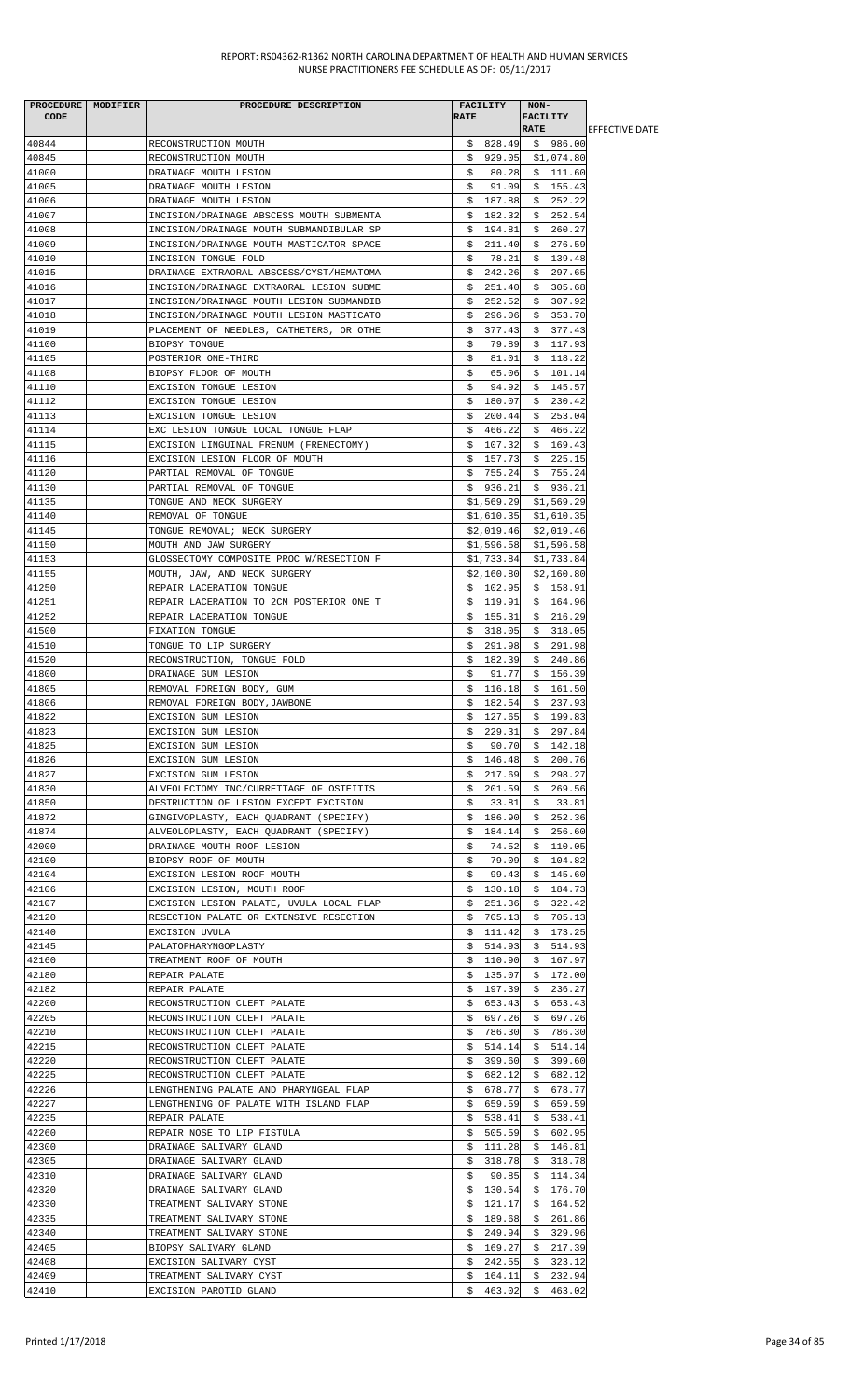| PROCEDURE MODIFIER<br><b>CODE</b> | PROCEDURE DESCRIPTION                                                                | <b>RATE</b> | <b>FACILITY</b>          | NON-<br><b>FACILITY</b>      |                       |
|-----------------------------------|--------------------------------------------------------------------------------------|-------------|--------------------------|------------------------------|-----------------------|
|                                   |                                                                                      |             |                          | <b>RATE</b>                  | <b>EFFECTIVE DATE</b> |
| 42415                             | EX PAROTID TUMOR PAROTID GL LAT LOB W DI                                             |             |                          | $$837.28$$ \$ 837.28         |                       |
| 42420                             | EXCISION PAROTID GLAND                                                               |             | \$960.22                 | \$960.22                     |                       |
| 42425                             | EXCISION PAROTID GLAND                                                               |             | \$631.38                 | \$631.38                     |                       |
| 42426<br>42440                    | EXCISION PAROTID TUMOR OR PAROTID GLAND<br>EXCISION SUBMAXILLARY GLAND               | \$          | \$1,027.78<br>348.19     | \$1,027.78<br>348.19         |                       |
| 42450                             | EXCISION SUBLINGUAL GLAND                                                            |             | \$263.68                 | \$.<br>\$323.00              |                       |
| 42500                             | REPAIR SALIVARY DUCT                                                                 |             | \$250.75                 | \$307.82                     |                       |
| 42505                             | REPAIR SALIVARY DUCT                                                                 | S.          | 336.33                   | \$400.68                     |                       |
| 42507                             | PAROTID DUCT DIVERS BILATERAL                                                        | Ş.          | 376.43                   | \$376.43                     |                       |
| 42509                             | PAROTID DUCT DIVERSION BILAT W/EXC BOTH                                              | S.          | 616.37                   | \$616.37                     |                       |
| 42510                             | PAROTID DUCT DIVERSION BILAT LIGAT SUBMA                                             | \$          | 465.02                   | \$465.02                     |                       |
| 42550                             | INJECTION FOR SIALOGRAPHY                                                            | \$          | 52.30                    | 109.65<br>\$                 |                       |
| 42600                             | CLOSURE SALIVARY FISTULA                                                             | \$.         | 261.82                   | \$<br>346.03                 |                       |
| 42665<br>42700                    | LIGATION SALIVARY DUCT                                                               | Ş.          | 151.80<br>99.10          | \$217.82                     |                       |
| 42720                             | DRAINAGE TONSIL ABSCESS<br>DRAINAGE THROAT ABSCESS                                   | \$<br>Ş.    | 296.35                   | \$132.66<br>\$334.96         |                       |
| 42725                             | DRAINAGE THROAT ABSCESS                                                              | S.          | 603.43                   | \$603.43                     |                       |
| 42800                             | BIOPSY THROAT                                                                        | \$          | 81.96                    | \$111.34                     |                       |
| 42804                             | BIOPSY UPPER NOSE/THROAT                                                             | \$          | 83.94                    | \$140.74                     |                       |
| 42806                             | BIOPSY UPER NOSE/THROAT                                                              | \$          | 98.72                    | \$<br>159.15                 |                       |
| 42808                             | EXCISION LESION PHARYNX                                                              | \$          | 121.93                   | \$163.06                     |                       |
| 42809                             | REMOVAL OF FOREIGN BODY FROM PHARYNX                                                 | \$          | 95.62                    | \$121.65                     |                       |
| 42810                             | EXCISION THROAT CYST                                                                 |             | \$207.76                 | \$<br>273.22                 |                       |
| 42815                             | EXCISION THROAT CYST                                                                 | S.          | 408.29                   | 408.29<br>S.                 |                       |
| 42820<br>42821                    | REMOVAL TONSILS AND ADENOIDS<br>REMOVAL TONSILS AND ADENOIDS                         | S.          | \$216.27<br>225.75       | \$216.27<br>\$225.75         |                       |
| 42825                             | REMOVAL OF TONSILS                                                                   | \$          | 193.07                   | \$193.07                     |                       |
| 42826                             | REMOVAL OF TONSILS                                                                   | Ş.          | 186.62                   | \$186.62                     |                       |
| 42830                             | REMOVAL OF ADENOIDS                                                                  | Ş.          | 151.85                   | \$151.85                     |                       |
| 42831                             | REMOVAL OF ADENOIDS                                                                  | \$.         | 163.77                   | \$163.77                     |                       |
| 42835                             | REMOVAL OF ADENOIDS                                                                  |             | \$136.88                 | \$136.88                     |                       |
| 42836                             | REMOVAL OF ADENOIDS                                                                  |             | \$179.00                 | \$179.00                     |                       |
| 42842                             | RADICAL RESECTION TONSIL WITHOUT CLOSURE                                             |             | \$708.94                 | \$708.94                     |                       |
| 42844                             | RADICAL RESECTION TONSIL CLOSURE WITH LO                                             |             | \$997.90                 | \$997.90                     |                       |
| 42845<br>42860                    | RADICAL RESECTION TONSIL CLOSURE WITH OT<br>EXCISION TONSIL TAGS                     |             | \$1,639.03<br>\$137.25   | \$1,639.03<br>\$137.25       |                       |
| 42870                             | EXCISION LINGUAL TONSIL                                                              |             | \$415.51                 | \$415.51                     |                       |
| 42890                             | PARTIAL REMOVAL PHARYNX                                                              |             | \$1,017.03               | \$1,017.03                   |                       |
| 42892                             | RESECT LATERAL PHARYNGEAL WALL DIRECT CL                                             |             | \$1,335.77               | \$1,335.77                   |                       |
| 42894                             | RESECT PHARYNGEAL WALL WITH MYOCUTANEOUS                                             |             | \$1,712.59               | \$1,712.59                   |                       |
| 42900                             | REPAIR THROAT WOUND                                                                  |             | \$258.19                 | \$258.19                     |                       |
| 42950                             | RECONSTRUCTION OF THROAT                                                             |             | \$576.16                 | \$576.16                     |                       |
| 42953                             | PHARYNGOESOPHAGEAL REPAIR                                                            |             | \$707.50                 | \$707.50                     |                       |
| 42955                             | SURGICAL OPENING OF THROAT                                                           |             | \$543.03                 | \$543.03                     |                       |
| 42960<br>42961                    | CONTROL BLEEDING, THROAT<br>CONTROL BLEEDING, THROAT                                 | Ş.<br>Ş.    | 125.35<br>310.81         | \$<br>125.35<br>310.81<br>\$ |                       |
| 42962                             | CONTROL BLEEDING, THROAT                                                             | \$          | 385.52                   | \$<br>385.52                 |                       |
| 42970                             | CONTROL OF NASOPHARYNGEAL HEMORRHAGE, PR                                             | Ş.          | 288.84                   | \$<br>288.84                 |                       |
| 42971                             | CONTROL BLEEDING, NOSE/THROAT                                                        | Ş.          | 339.90                   | \$339.90                     |                       |
| 42972                             | CONTROL BLEEDING, NOSE/THROAT                                                        |             | \$382.31                 | \$382.31                     |                       |
| 43020                             | INCISION OF ESOPHAGUS                                                                | Ş.          | 393.80                   | \$393.80                     |                       |
| 43030                             | CRICOPHARYNGEAL MYOTOMY                                                              |             | \$389.74                 | \$389.74                     |                       |
| 43045                             | ESOPHAGOTOMY, THORACIC APPROACH, WITH RE                                             | Ş.          | 992.44                   | 992.44<br>\$                 |                       |
| 43100<br>43101                    | EXCISION OF LESION, ESOPHAGUS, WITH PRIM<br>EXCISION OF LESION, ESOPHAGUS, WITH PRIM |             | \$466.12<br>\$775.43     | \$466.12<br>\$775.43         |                       |
| 43107                             | TOTAL OR NEAR TOTAL ESOPHAGECTOMY, WITHO                                             |             | \$1,921.01               | \$1,921.01                   |                       |
| 43108                             | TOTAL OR NEAR TOTAL ESOPHAGECTOMY, WITHO                                             |             | \$3,248.25               | \$3,248.25                   |                       |
| 43112                             | TOTAL OR NEAR TOTAL ESOPHAGECTOMY, WITH                                              |             | \$2,053.85               | \$2,053.85                   |                       |
| 43113                             | TOTAL OR NEAR TOTAL ESOPHAGECTOMY, WITH                                              |             |                          | $$3,241.03$ $$3,241.03$      |                       |
| 43116                             | PARTIAL ESOPHAGECTOMY, CERVICAL, WITH FR                                             |             | \$3,689.18               | \$3,689.18                   |                       |
| 43117                             | PARTIAL ESOPHAGECTOMY, DISTAL TWO-THIRDS                                             |             |                          | $$1,879.03$ $$1,879.03$      |                       |
| 43118                             | PARTIAL ESOPHAGECTOMY, DISTAL TWO-THIRDS                                             |             | \$2,672.20               | \$2,672.20                   |                       |
| 43121<br>43122                    | PARTIAL ESOPHAGECTOMY, DISTAL TWO-THIRDS<br>PARTIAL ESOPHAGECTOMY, THORACOABDOMINAL  |             | \$2,119.81<br>\$1,900.12 | \$2,119.81<br>\$1,900.12     |                       |
| 43123                             | PARTIAL ESOPHAGECTOMY, THORACOABDOMINAL                                              |             | \$3,265.18               | \$3,265.18                   |                       |
| 43124                             | TOTAL OR PARTIAL ESOPHAGECTOMY, WITHOUT                                              |             | \$2,787.36               | \$2,787.36                   |                       |
| 43130                             | REMOVAL ESOPHAGUS POUCH                                                              |             | \$590.89                 | \$590.89                     |                       |
| 43135                             | REMOVAL ESOPHAGUS POUCH                                                              |             | \$1,110.07               | \$1,110.07                   |                       |
| 43180                             | ESOPHAGOSCOPY RIGID TRNSO                                                            |             | \$487.84                 | \$444.04                     |                       |
| 43191                             | ESOPHAGOSCOPY RIGID TRNSO DX                                                         |             | \$102.57                 | \$102.57                     |                       |
| 43192                             | ESOPHAGOSCP RIG TRNSO INJECT                                                         |             | \$122.33                 | \$122.33                     |                       |
| 43193                             | ESOPHAGOSCP RIG TRNSO BIOPSY                                                         | \$          | 145.77                   | \$145.77                     |                       |
| 43194<br>43195                    | ESOPHAGOSCP RIG TRNSO REM FB<br>ESOPHAGOSCOPY RIGID BALLOON                          | Ş.<br>S.    | 132.44<br>146.04         | \$132.44<br>\$146.04         |                       |
| 43196                             | ESOPHAGOSCP GUIDE WIRE DILAT                                                         | Ş.          | 159.75                   | \$159.75                     |                       |
| 43197                             | ESOPHAGOSCOPY FLEX DX BRUSH                                                          | \$          | 65.28                    | \$146.63                     |                       |
| 43198                             | ESOPHAGOSC FLEX TRNSN BIOPSY                                                         | \$          | 77.74                    | \$163.79                     |                       |
| 43201                             | ESOPHAGOSCOPY, RIGID OR FLEXIBLE; WITH D                                             | \$          | 99.66                    | 214.35<br>\$                 |                       |
| 43202                             | ESOPHAGOSCOPY, RIGID OR FLEXIBLE; WITH B                                             | \$          | 88.02                    | 204.67<br>\$                 |                       |
| 43210                             | EGD ESOPHAGOGASTRC FNDOPLSTY                                                         | \$          | 367.86                   | \$<br>367.86                 |                       |
| 43211                             | ESOPHAGOSCOP MUCOSAL RESECT                                                          | \$          | 198.43                   | \$198.43                     |                       |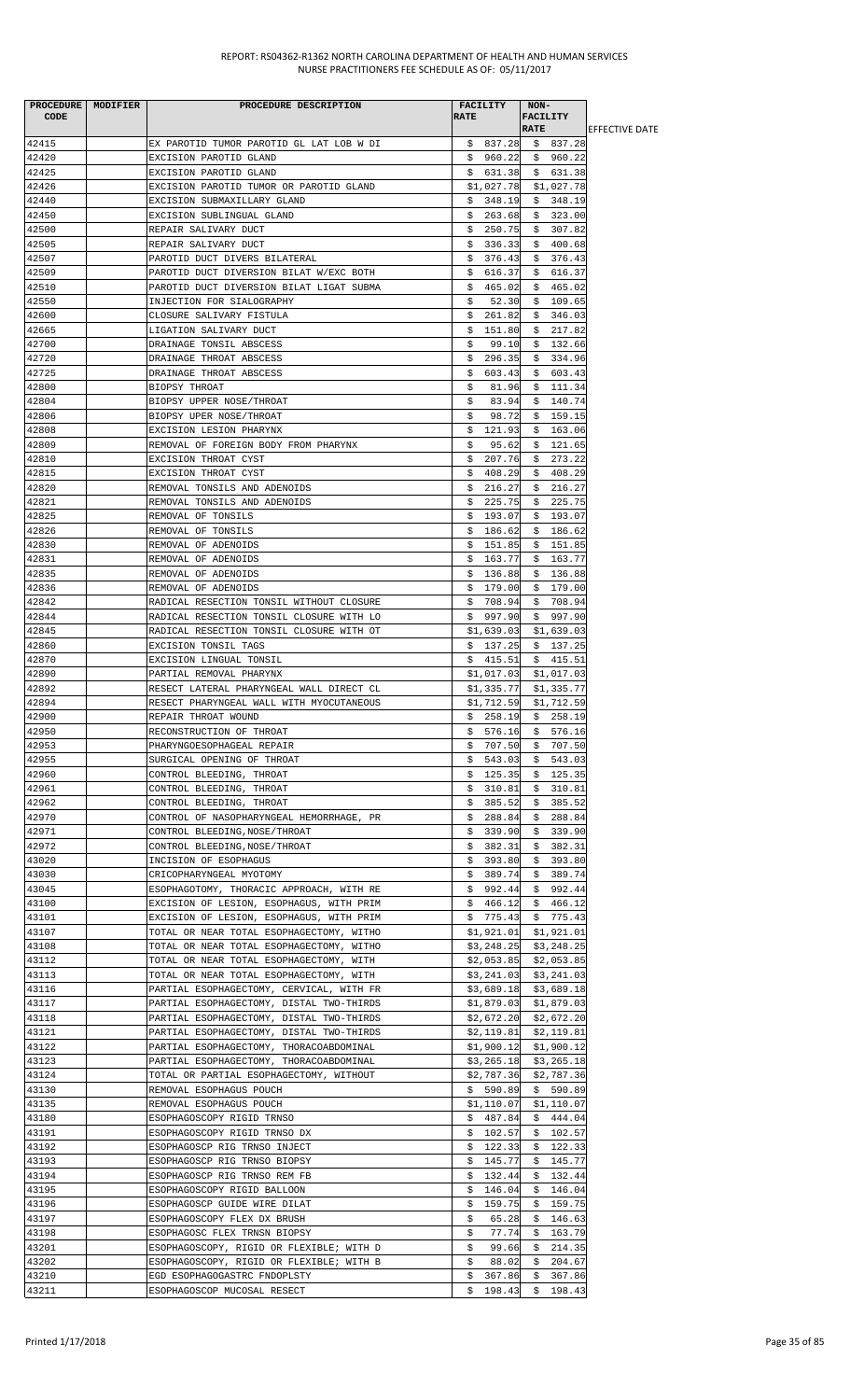| PROCEDURE MODIFIER<br><b>CODE</b> | PROCEDURE DESCRIPTION                                                                | FACILITY<br><b>RATE</b>  | NON-<br><b>FACILITY</b><br><b>RATE</b> | <b>EFFECTIVE DATE</b> |
|-----------------------------------|--------------------------------------------------------------------------------------|--------------------------|----------------------------------------|-----------------------|
| 43212                             | ESOPHAGOSCOP STENT PLACEMENT                                                         |                          | $$156.04$ $$156.04$                    |                       |
| 43213                             | ESOPHAGOSCOPY RETRO BALLOON                                                          |                          | $$220.49$ \$ 973.39                    |                       |
| 43214                             | ESOPHAGOSC DILATE BALLOON 30                                                         | \$159.51                 | \$159.51                               |                       |
| 43217                             | ESOPHAGOSCOPY, RIGID OR FLEXIBLE; WITH R                                             | 130.74<br>\$             | \$274.82                               |                       |
| 43226                             | ESOPHAGOSCOPY, RIGID OR FLEXIBLE;                                                    | \$<br>109.11             | \$109.11                               |                       |
| 43227                             | ESOPHAGOSCOPY, RIGID OR FLEXIBLE; WITH C                                             | \$162.62                 | \$162.62                               |                       |
| 43229<br>43233                    | ESOPHAGOSCOPY LESION ABLATE                                                          | \$168.26                 | \$574.13                               |                       |
| 43235                             | EGD BALLOON DIL ESOPH30 MM/><br>UPPER GASTROINTESTINAL ENDOSCOPY INCLUDI             | 189.32<br>S.<br>\$112.30 | \$189.32<br>\$220.29                   |                       |
| 43236                             | UPPER GASTROINTESTINAL ENDOSCOPY INCLUDI                                             | \$136.55                 | \$274.18                               |                       |
| 43239                             | UPPER GASTROINTESTINAL ENDOSCOPY INCLUDI                                             | \$<br>132.99             | \$255.25                               |                       |
| 43241                             | UPPER GASTROINTESTINAL ENDOSCOPY INCLUDI                                             | 120.69<br>\$             | 120.69<br>\$                           |                       |
| 43247                             | EGD REMOVE FOREIGN BODY                                                              | \$<br>155.52             | \$<br>155.52                           |                       |
| 43251                             | UPPER GASTROINTESTINAL ENDOSCOPY INCLUDI                                             | 169.20<br>Ş.             | \$169.20                               |                       |
| 43254                             | EGD ENDO MUCOSAL RESECTION                                                           | \$<br>227.95             | \$227.95                               |                       |
| 43255                             | UPPER GASTROINTESTINAL ENDOSCOPY INCLUDI                                             | 220.17<br>Ş.             | \$220.17                               |                       |
| 43260                             | ENDOSCOPIC RETROGRADE CHOLANGIOPANCREATO                                             | \$270.73                 | \$270.73                               |                       |
| 43266<br>43270                    | EGD ENDOSCOPIC STENT PLACE<br>EGD LESION ABLATION                                    | \$188.60<br>\$198.25     | \$188.60<br>\$573.04                   |                       |
| 43274                             | ERCP DUCT STENT PLACEMENT                                                            | \$<br>390.75             | \$<br>390.75                           |                       |
| 43275                             | ERCP REMOVE FORGN BODY DUCT                                                          | 322.17<br>\$             | \$322.17                               |                       |
| 43276                             | ERCP STENT EXCHANGE W/DILATE                                                         | \$406.57                 | \$406.57                               |                       |
| 43277                             | ERCP EA DUCT/AMPULLA DILATE                                                          | \$324.16                 | \$324.16                               |                       |
| 43278                             | ERCP LESION ABLATE W/DILATE                                                          | \$368.56                 | \$368.56                               |                       |
| 43279                             | LAPAROSCOPY, SURGICAL, ESOPHAGOMYOTOMY (                                             | \$941.38                 | \$941.38                               |                       |
| 43280                             | LAPAROSCOPY, SURGICAL, ESOPHAGOGASTRIC F                                             |                          | $$785.06$ \$785.06                     |                       |
| 43281                             | LAPAROSCOPY, SURGICAL, REPAIR OF PARAESO                                             | \$937.11                 | \$937.11                               |                       |
| 43282                             | LAPAROSCOPY, SURGICAL, REPAIR OF PARAESO                                             | \$1,054.04               | \$1,054.04                             |                       |
| 43286<br>43287                    | Esphg tot w/laps moblj<br>Esphg dstl 2/3 w/laps moblj                                | $$2,621.11$              | \$2,621.11<br>$$2,989.57$ $$2,989.57$  |                       |
| 43288                             | Esphg thrsc moblj                                                                    | \$3,125.10               | \$3,125.10                             |                       |
| 43300                             | REPAIR OF ESOPHAGUS                                                                  | \$462.56                 | \$462.56                               |                       |
| 43305                             | REPAIR ESOPHAGUS AND FISTULA                                                         |                          | $$830.70 \$830.70$                     |                       |
| 43310                             | REPAIR OF ESOPHAGUS                                                                  |                          | $$1,161.20$ $$1,161.20$                |                       |
| 43312                             | ESOPHAGOPLASTY WITH REPAIR OF TRACHEOESO                                             | \$1,282.65               | \$1,282.65                             |                       |
| 43313                             | ESOPHAGOPLASTY FOR CONGENITAL DEFECT, (P                                             | \$2,043.50               | \$2,043.50                             |                       |
| 43314                             | ESOPHAGOPLASTY FOR CONGENITAL DEFECT, (P                                             | \$2,339.83               | \$2,339.83                             |                       |
| 43320                             | ESOPHAGOGASTROSTOMY (CARDIOPLASTY), WITH                                             | \$1,020.21               | \$1,020.21                             |                       |
| 43325<br>43327                    | ESOPHAGOGASTRIC FUNDOPLASTY WITH FUNDIC                                              | \$974.24                 | \$974.24                               |                       |
| 43328                             | ESOPHAGOGASTRIC FUNDOPLASTY PARTIAL OR C<br>ESOPHAGOGASTRIC FUNDOPLASTY PARTIAL OR C | \$652.77<br>\$952.44     | \$652.77<br>\$952.44                   |                       |
| 43330                             | ESOPHAGOMYOTOMY (HELLER TYPE); ABDOMINAL                                             | \$955.69                 | \$955.69                               |                       |
| 43331                             | ESOPHAGOMYOTOMY THORACIC APPROACH                                                    |                          | $$1,034.67$ \$1,034.67                 |                       |
| 43332                             | REPAIR, PARAESOPHAGEAL HIATAL HERNIA (IN                                             |                          | $$934.60 \$934.60$                     |                       |
| 43333                             | REPAIR, PARAESOPHAGEAL HIATAL HERNIA (IN                                             | \$1,014.95               | \$1,014.95                             |                       |
| 43334                             | REPAIR, PARAESOPHAGEAL HIATAL HERNIA (IN                                             | \$1,025.50               | \$1,025.50                             |                       |
| 43335                             | REPAIR, PARAESOPHAGEAL HIATAL HERNIA (IN                                             | \$1,105.04               | \$1,105.04                             |                       |
| 43336                             | REPAIR, PARAESOPHAGEAL HIATAL HERNIA, (I                                             | \$1,207.87               | \$1,207.87                             |                       |
| 43337<br>43340                    | REPAIR, PARAESOPHAGEAL HIATAL HERNIA, (I                                             | \$1,318.80<br>\$992.01   | \$1,318.80                             |                       |
| 43341                             | ESOPHAGOJEJUNOSTOMY W TOT GASTREC ABD AP<br>ESOPHAGOJEJUNOSTOMY THORACIC APPROACH    | \$1,090.93               | \$992.01<br>\$1,090.93                 |                       |
| 43351                             | ESOPHAGOSTOMY THORACIC APPROACH                                                      | \$992.48                 | \$992.48                               |                       |
| 43352                             | ESOPHAGOMYOTOMY CERVICAL APPROACH                                                    | \$811.45                 | \$811.45                               |                       |
| 43360                             | GASTROINTESTINAL RECONSTRUCTION FOR PREV                                             | \$1,740.71               | \$1,740.71                             |                       |
| 43361                             | GASTROINTESTINAL RECONSTRUCTION FOR PREV                                             | \$1,945.27               | \$1,945.27                             |                       |
| 43400                             | LIGATION ESOPHAGEAL VEINS                                                            | \$1,194.24               | \$1,194.24                             |                       |
| 43401                             | TRANSECTION OF ESOPH W/ REPAIR FOR ESOPH                                             | \$1,133.24               | \$1,133.24                             |                       |
| 43405                             | LIGATION OR STAPLING AT GASTROESOPHAGEAL                                             | \$1,096.58               | \$1,096.58                             |                       |
| 43410<br>43415                    | REPAIR WOUND, ESOPHAGUS<br>SUTURE OF ESOPHAGEAL WOUND OR INJURY; TR                  | \$1,278.40               | $$749.72 \quad $749.72$<br>\$1,278.40  |                       |
| 43420                             | REPAIR OPENING, ESOPHAGUS                                                            | \$750.60                 | \$750.60                               |                       |
| 43425                             | CLOSURE OF ESOPHAGOSTOMY OR FISTULA; TRA                                             | \$1,122.85               | \$1,122.85                             |                       |
| 43453                             | DILATION OF ESOPHAGUS, OVER GUIDE WIRE                                               | 74.36<br>Ş.              | \$217.87                               |                       |
| 43500                             | INCISION OF STOMACH                                                                  | \$561.04                 | \$561.04                               |                       |
| 43501                             | GASTROTOMY; WITH SUTURE REPAIR OF BLEEDI                                             | \$965.96                 | \$965.96                               |                       |
| 43502                             | GASTROTOMY;                                                                          | \$1,094.06               | \$1,094.06                             |                       |
| 43510                             | GASTROTOMY; WITH ESOPHAGEAL DILATION AND                                             | \$692.44                 | \$692.44                               |                       |
| 43520                             | INCISION PYLORIC MUSCLE                                                              | \$507.23                 | \$507.23                               |                       |
| 43605                             | BIOPSY OF STOMACH                                                                    |                          | $$595.86$ $$595.86$                    |                       |
| 43610<br>43611                    | EXCISION, LOCAL; ULCER OR BENIGN TUMOR O<br>EXCISION, LOCAL;                         | \$704.10<br>\$876.19     | \$704.10<br>\$876.19                   |                       |
| 43620                             | GASTRECTOMY, TOTAL; WITH ESOPHAGOENTEROS                                             |                          | $$1,429.39$ $$1,429.39$                |                       |
| 43621                             | GASTRECTOMY, TOTAL;                                                                  | \$1,628.30               | \$1,628.30                             |                       |
| 43622                             | GASTRECTOMY, TOTAL;                                                                  | \$1,652.33               | \$1,652.33                             |                       |
| 43631                             | GASTRECTOMY, PARTIAL, DISTAL;                                                        | \$1,047.59               | \$1,047.59                             |                       |
| 43632                             | GASTRECTOMY, PARTIAL, DISTAL;                                                        | \$1,429.24               | \$1,429.24                             |                       |
| 43633                             | GASTRECTOMY, PARTIAL, DISTAL;                                                        | \$1,359.74               | \$1,359.74                             |                       |
| 43634                             | GASTRECTOMY, PARTIAL, DISTAL;                                                        | \$1,501.82               | \$1,501.82                             |                       |
| 43640                             | DIVISION VAGUS NERVE                                                                 | \$841.92                 | \$ 841.92                              |                       |
| 43641<br>43644                    | VAGOTOMY W/ PYLOROPLASTY PARIETAL CELL<br>LAPAROSCOPY, SURGICAL, GASTRIC RESTRICTI   | \$849.29                 | \$849.29<br>$$1,246.80$ $$1,246.80$    |                       |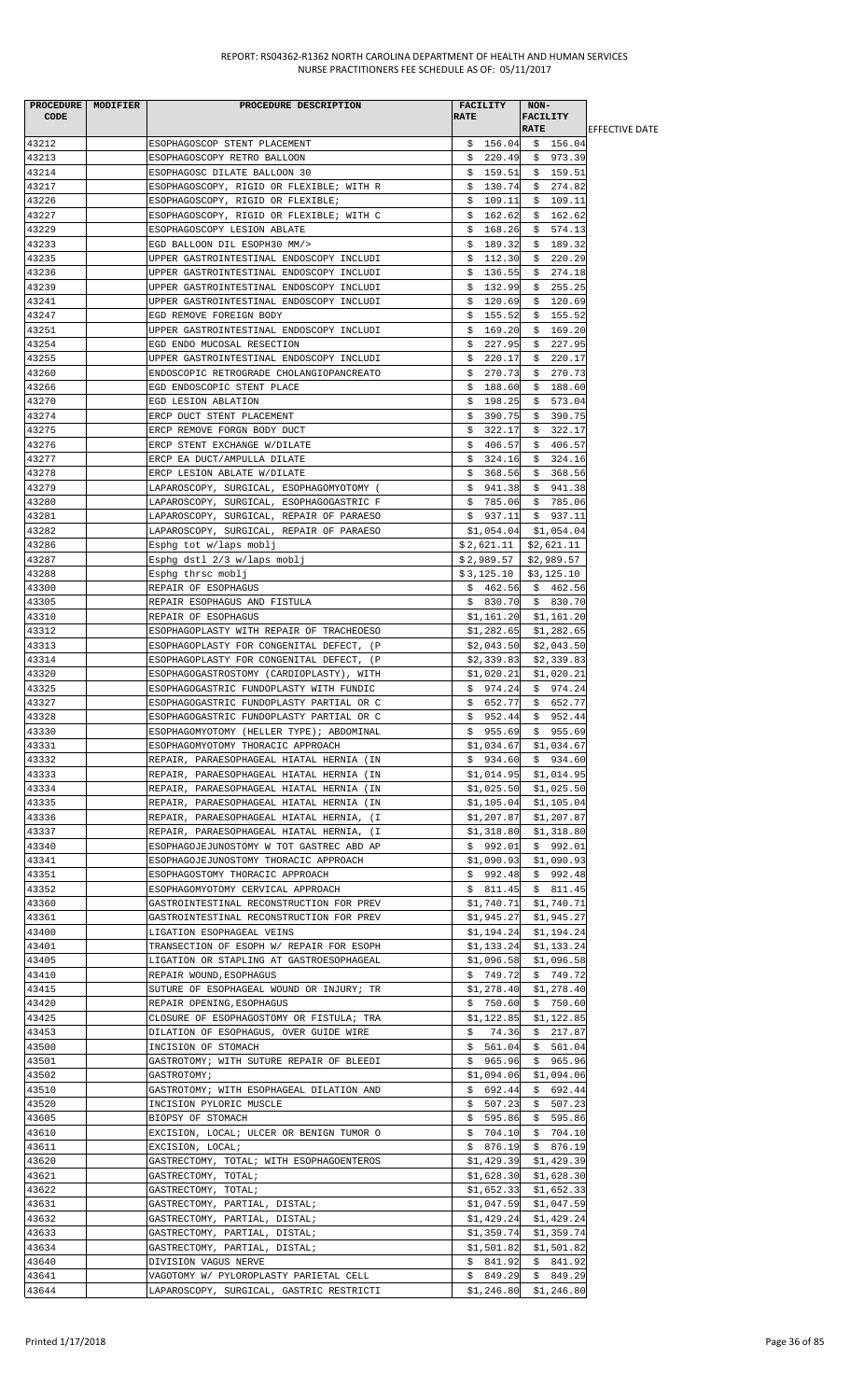| <b>CODE</b>    | PROCEDURE   MODIFIER | PROCEDURE DESCRIPTION                                            | <b>RATE</b> | <b>FACILITY</b>          | NON-<br><b>FACILITY</b><br><b>RATE</b> |                        |
|----------------|----------------------|------------------------------------------------------------------|-------------|--------------------------|----------------------------------------|------------------------|
| 43651          |                      | LAPAROSCOPY, SURGICAL; TRANSECTION OF VA                         |             |                          | $$466.72$$ $$466.72$                   | <b>IEFFECTIVE DATE</b> |
| 43652          |                      | LAPAROSCOPY, SURGICAL; TRANSECTION OF VA                         |             |                          | $$546.82 \quad $546.82$                |                        |
| 43653          |                      | LAPAROSCOPY, SURGICAL; GASTROSTOMY, WITH                         | Ş.          | 397.86                   | \$397.86                               |                        |
| 43752          |                      | NASO- OR ORO-GASTRIC TUBE PLACEMENT, REQ                         | \$          | 32.48                    | $\ddot{s}$<br>32.48                    |                        |
| 43760          |                      | CHANGE OF GASTROSTOMY TUBE                                       | \$.         | 39.29                    | \$243.52                               |                        |
| 43761          |                      | REPOSITIONING GASTRIC FEEDING TUBE, THRU                         | \$.         | 84.26                    | \$<br>94.90                            |                        |
| 43800          |                      | RECONSTRUCTION OF PYLORUS                                        |             | \$668.13                 | \$668.13                               |                        |
| 43810          |                      | FUSION STOMACH AND BOWEL                                         | S.          | 724.36                   | \$724.36                               |                        |
| 43820          |                      | GASTROJEJUNOSTOMY; WITHOUT VAGOTOMY                              |             |                          | $$939.00 \$939.00$                     |                        |
| 43825          |                      | FUSION STOMACH AND BOWEL                                         |             | \$932.01                 | \$932.01                               |                        |
| 43830          |                      | TEMPORARY OPENING, STOMACH                                       |             | \$494.86                 | \$494.86                               |                        |
| 43831          |                      | TEMPORARY OPENING, STOMACH                                       |             | \$412.79                 | \$412.79                               |                        |
| 43832          |                      | GASTROSTOMY PERMANENT W CONSTRUCTION GAS                         |             | \$762.80                 | \$762.80                               |                        |
| 43840          |                      | REPAIR LESION, STOMACH                                           |             | \$952.38                 | \$952.38                               |                        |
| 43843          |                      | GASTRIC RESTRICTIVE PROCEDURE, WITHOUT G                         |             | \$908.53                 | \$908.53                               |                        |
| 43850          |                      | REVISION STOMACHBOWEL FUSION                                     |             |                          | $$1,164.18$ $$1,164.18$                |                        |
| 43855          |                      | REVISION STOMACHBOWEL FUSION                                     |             | \$1,216.51               | \$1,216.51                             |                        |
| 43860          |                      | REVISION OF GASTROJEJUNAL ANASTOMOSIS (G                         |             |                          | $$1,181.97$ $$1,181.97$                |                        |
| 43865          |                      | REVISION STOMACHBOWEL FUSION                                     |             | \$1,229.55               | \$1,229.55                             |                        |
| 43870          |                      | REPAIR OPENING, STOMACH                                          |             | \$505.56                 | \$505.56                               |                        |
| 43880<br>44005 |                      | REPAIR STOMACH-BOWEL FISTULA                                     |             | \$1,154.70               | \$1,154.70                             |                        |
|                |                      | FREEING OF BOWEL ADHESION                                        |             | \$788.76                 | \$788.76                               |                        |
| 44010<br>44015 |                      | DUODENOTOMY<br>TUBE OR NEEDLE CATHETER JEJUNOSTOMY FOR           |             | \$619.77<br>\$107.77     | \$619.77<br>\$107.77                   |                        |
| 44020          |                      | ENTEROTOMY, SMALL INTESTINE, OTHER THAN                          |             | \$696.98                 | \$696.98                               |                        |
| 44021          |                      | ENTEROTOMY SMALL BOWEL FOR DECOMPRESSION                         |             | \$704.93                 | \$704.93                               |                        |
| 44025          |                      | EXPLORATION OF LARGE BOWEL                                       |             |                          | $$709.59$ \$ 709.59                    |                        |
| 44050          |                      | REDUCTION BOWEL OBSTRUCTION                                      |             | \$671.61                 | \$671.61                               |                        |
| 44055          |                      | CORRECTION OF MALROTATION                                        |             | \$1,076.92               | \$1,076.92                             |                        |
| 44110          |                      | EXCISION OF ONE OR MORE LESIONS OF SMALL                         |             | \$607.75                 | \$607.75                               |                        |
| 44111          |                      | EXCISION BOWEL LESIONS                                           |             | \$707.93                 | \$707.93                               |                        |
| 44120          |                      | ENTERECTOMY, RESECTION OF SMALL INTESTIN                         |             | \$877.43                 | \$877.43                               |                        |
| 44125          |                      | ENTERECTOMY, RESECTION OF SMALL INTESTIN                         |             | \$851.64                 | \$851.64                               |                        |
| 44126          |                      | ENTERECTOMY, RESECTION OF SMALL INTESTIN                         |             |                          | \$1,760.01 \$1,760.01                  |                        |
| 44127          |                      | ENTERECTOMY, RESECTION OF SMALL INTESTIN                         |             | \$2,049.66               | \$2,049.66                             |                        |
| 44128          |                      | ENTERECTOMY, RESECTION OF SMALL INTESTIN                         |             | \$182.07                 | \$182.07                               |                        |
| 44130          |                      | ENTEROENTEROSTOMY, ANASTOMOSIS OF INTEST                         |             | \$919.04                 | \$919.04                               |                        |
| 44135          |                      | INTESTINAL ALLOTRANSPLANTATION; FROM CAD                         |             | \$919.04                 | \$919.04                               |                        |
| 44139          |                      | MOBILIZATION (TAKE-DOWN) OF SPLENIC FLEX                         | S.          | 90.71                    | \$90.71                                |                        |
| 44140          |                      | PARTIAL REMOVAL OF COLON                                         |             | \$969.05                 | \$969.05                               |                        |
| 44141          |                      | COLECTOMY PARTIAL WITH CECOSTOMY COLOSTO                         |             |                          | $$1,276.15$ $$1,276.15$                |                        |
| 44143          |                      | COLECTOMY PARTIAL WITH END COLOSTOMY CLO                         |             |                          | $$1,194.04$ $$1,194.04$                |                        |
| 44144          |                      | COLECTOMY PARTIAL W/RESEC COLOS ILEOS MU                         |             |                          | $$1,255.06$ $$1,255.06$                |                        |
| 44145          |                      | PARTIAL REMOVAL OF COLON                                         |             |                          | $$1,208.33$ $$1,208.33$                |                        |
| 44146          |                      | COLECTOMY PARTIAL W/COLOPROCTOSTOMY COLO                         |             | \$1,510.05               | \$1,510.05                             |                        |
| 44147<br>44150 |                      | COLECTOMY PARTIAL ABD AND TRANSANAL APPR                         |             | \$1,363.71<br>\$1,322.85 | \$1,363.71                             |                        |
| 44151          |                      | REMOVAL OF COLON                                                 |             | \$1,513.16               | \$1,322.85                             |                        |
| 44155          |                      | COLECTOMY TOTAL WITH CONTINENT ILEOSTOMY<br>REMOVAL OF COLON     |             | \$1,482.82               | \$1,513.16<br>\$1,482.82               |                        |
| 44156          |                      | COLECTOMY TOTAL ABD W/ PROCTECTOMY W/ CO                         |             | \$1,629.21               | \$1,629.21                             |                        |
| 44157          |                      | COLECTOMY, TOTAL, ABDOMINAL, WITH PROCTE                         |             | \$1,547.66               | \$1,547.66                             |                        |
| 44158          |                      | COLECTOMY, TOTAL, ABDOMINAL, WITH PROCTE                         |             | \$1,586.55               | \$1,586.55                             |                        |
| 44160          |                      | COLECTOMY, PARTIAL, WITH REMOVAL OF TERM                         |             | \$892.97                 | \$892.97                               |                        |
| 44180          |                      | LAPAROSCOPY, SURGICAL, ENTEROLYSIS (FREE                         |             | \$665.45                 | \$665.45                               |                        |
| 44186          |                      | LAPAROSCOPY, SURGICAL; JEJUNOSTOMY (EG,                          |             |                          | $$468.75$ $$468.75$                    |                        |
| 44187          |                      | LAPAROSCOPY, SURGICAL; ILEOSTOMY OR JEJU                         |             | \$789.87                 | \$789.87                               |                        |
| 44188          |                      | LAPAROSCOPY, SURGICAL, COLOSTOMY OR SKIN                         |             | \$874.02                 | \$ 874.02                              |                        |
| 44202          |                      | LAPAROSCOPY, SURGICAL; ENTERECTOMY, RESE                         |             | \$1,002.91               | \$1,002.91                             |                        |
| 44203          |                      | LAPAROSCOPY, SURGICAL; EACH ADDITIONAL S                         |             | \$180.47                 | \$180.47                               |                        |
| 44204          |                      | LAPAROSCOPY, SURGICAL; COLECTOMY, PARTIA                         |             | \$1,120.24               | \$1,120.24                             |                        |
| 44205          |                      | LAPAROSCOPY, SURGICAL; COLECTOMY, PARTIA                         |             | \$977.99                 | \$977.99                               |                        |
| 44206          |                      | LAPAROSCOPY, SURGICAL; COLECTOMY, PARTIA                         |             | \$1,270.78               | \$1,270.78                             |                        |
| 44207          |                      | LAPAROSCOPY, SURGICAL; COLECTOMY, PARTIA                         |             | \$1,335.93               | \$1,335.93                             |                        |
| 44208          |                      | LAPAROSCOPY, SURGICAL; COLECTOMY, PARTIA                         |             | \$1,451.52               | \$1,451.52                             |                        |
| 44210          |                      | LAPAROSCOPY, SURGICAL; COLECTOMY, TOTAL,                         |             | \$1,296.87               | \$1,296.87                             |                        |
| 44211          |                      | LAPAROSCOPY, SURGICAL; COLECTOMY, TOTAL,                         |             | \$1,592.32               | \$1,592.32                             |                        |
| 44212          |                      | LAPAROSCOPY, SURGICAL; COLECTOMY, TOTAL,                         |             | \$1,493.29               | \$1,493.29                             |                        |
| 44213          |                      | LAPAROSCOPY, SURGICAL, MOBILIZATION (TAK                         |             | \$142.26                 | \$142.26                               |                        |
| 44227          |                      | LAPAROSCOPY, SURGICAL, CLOSURE OF ENTERO                         |             | \$1,212.95               | \$1,212.95                             |                        |
| 44300          |                      | SURGICAL OPENING OF BOWEL                                        |             | \$602.97                 | \$602.97                               |                        |
| 44310<br>44312 |                      | ILEOSTOMY OR JEJUNOSTOMY, NON-TUBE<br>REPAIR SMALL BOWEL OPENING |             | \$754.56<br>\$428.24     | \$754.56<br>\$428.24                   |                        |
| 44314          |                      | REPAIR SMALL BOWEL OPENING                                       |             | \$730.06                 | \$730.06                               |                        |
| 44316          |                      | CONTINENT ILEOSTOMY                                              |             | \$1,000.52               | \$1,000.52                             |                        |
| 44320          |                      | COLOSTOMY OR SKIN LEVEL CECOSTOMY;                               |             | \$860.27                 | \$860.27                               |                        |
| 44322          |                      | COLOSTOMY OR SKIN LEVEL CECOSTOMY; WITH                          |             | \$679.86                 | \$679.86                               |                        |
| 44340          |                      | REPAIR LARGE BOWEL OPENING                                       |             | \$430.50                 | \$430.50                               |                        |
| 44345          |                      | REPAIR LARGE BOWEL OPENING                                       |             | \$752.65                 | \$752.65                               |                        |
| 44346          |                      | REVISION OF COLOSTOMY W/ REPAIR PARACOLO                         |             | \$845.38                 | \$845.38                               |                        |
| 44360          |                      | SMALL INTESTINAL ENDOSCOPY, ENTEROSCOPY                          |             | \$122.26                 | \$122.26                               |                        |
| 44361          |                      | SMALL INTESTINAL ENDOSCOPY, ENTEROSCOPY                          |             |                          | $$134.75$ $$134.75$                    |                        |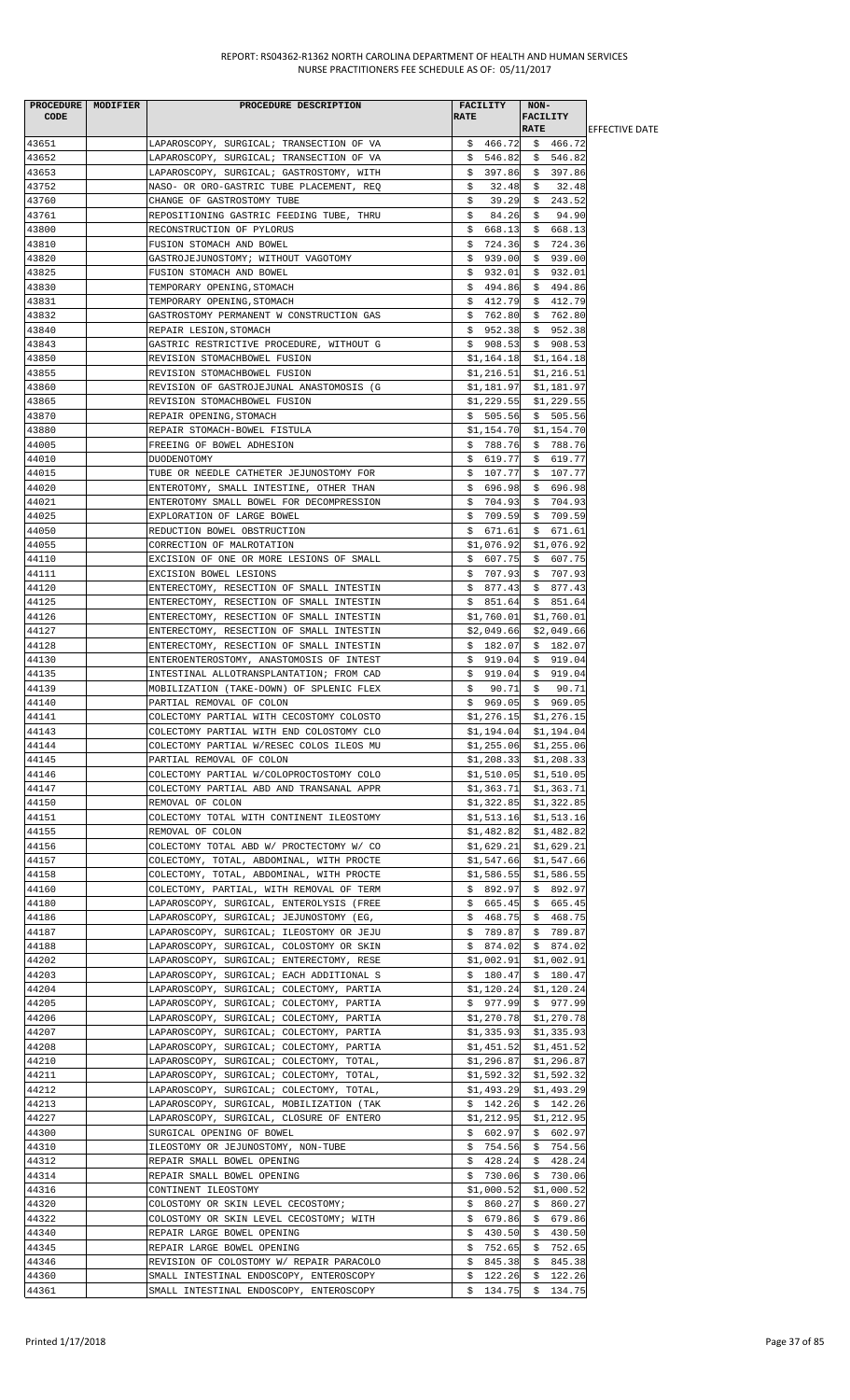|                | PROCEDURE   MODIFIER | PROCEDURE DESCRIPTION                    | <b>FACILITY</b> | NON-                            |                        |
|----------------|----------------------|------------------------------------------|-----------------|---------------------------------|------------------------|
| CODE           |                      |                                          | <b>RATE</b>     | <b>FACILITY</b>                 |                        |
|                |                      |                                          |                 | <b>RATE</b>                     | <b>LEFFECTIVE DATE</b> |
| 44363          |                      | SMALL BOWEL ENDOSCOPY                    |                 | $$159.69$ \$ 159.69             |                        |
| 44364          |                      | SMALL INTESTINAL ENDOSCOPY, ENTEROSCOPY  | \$171.98        | \$171.98                        |                        |
| 44366          |                      | SMALL INTESTINAL ENDOSCOPY, ENTEROSCOPY  | \$<br>202.71    | \$202.71                        |                        |
| 44369          |                      | SMALL INTESTINAL ENDOSCOPY, ENTEROSCOPY  | \$<br>207.08    | 207.08<br>\$                    |                        |
| 44380          |                      | SMALL BOWEL ENDOSCOPY BR/WA              | 53.16<br>Ş.     | 53.16<br>-S                     |                        |
| 44381          |                      | SMALL BOWEL ENDOSCOPY BR/WA              | \$<br>54.80     | 54.80<br>S.                     |                        |
| 44382          |                      | SMALL BOWEL ENDOSCOPY                    | \$<br>63.93     | \$<br>63.93                     |                        |
| 44384          |                      | SMALL BOWEL ENDOSCOPY                    | \$<br>54.80     | 54.80<br>\$                     |                        |
| 44385          |                      | ENDOSCOPIC EVALUATION OF SMALL INTESTINA | \$<br>81.97     | \$181.01                        |                        |
| 44388          |                      | COLONOSCOPY THRU STOMA SPX               | 127.76<br>\$    | 251.42<br>\$                    |                        |
| 44401          |                      | COLONOSCOPY WITH ABLATION                | \$131.71        | \$259.20                        |                        |
| 44402          |                      | COLONOSCOPY W/STENT PLCMT                | \$131.71        | \$259.20                        |                        |
| 44403          |                      | COLONOSCOPY W/RESECTION                  | \$131.71        | \$259.20                        |                        |
| 44404          |                      | COLONOSCOPY W/INJECTION                  | \$131.71        | \$259.20                        |                        |
| 44405          |                      | COLONOSCOPY W/DILATION                   | \$131.71        | \$259.20                        |                        |
| 44406          |                      | COLONOSCOPY W/ULTRASOUND                 | \$131.71        | \$259.20                        |                        |
| 44407          |                      | COLONOSCOPY W/NDL ASPIR/BX               | \$131.71        | \$259.20                        |                        |
| 44408          |                      | COLONOSCOPY W/DECOMPRESSION              | \$131.71        | \$259.20                        |                        |
| 44500          |                      | INTRODUCTION OF LONG GASTROINTESTINAL TU | \$<br>20.44     | 20.44<br>-\$                    |                        |
| 44602          |                      | SUTURE OF SMALL INTESTINE (ENTERORRHAPHY | \$997.36        | \$997.36                        |                        |
| 44603          |                      | SUTURE OF SMALL INTESTINE (ENTERORRHAPHY | \$1,142.85      | \$1,142.85                      |                        |
| 44604          |                      | SUTURE OF LARGE INTESTINE (COLORRHAPHY)  | \$765.63        | \$765.63                        |                        |
| 44605          |                      | REPAIR BOWEL LESION                      | \$943.65        | \$943.65                        |                        |
| 44615          |                      | INTESTINAL STRICTUROPLASTY (ENTEROTOMY A | \$777.31        | \$777.31                        |                        |
| 44620          |                      | REPAIR BOWEL OPENING                     | \$620.47        | \$620.47                        |                        |
| 44625          |                      | CLOSURE OF ENTEROSTOMY, LARGE OR SMALL I |                 | \$735.19\$5735.19               |                        |
| 44626          |                      | CLOSURE OF ENTEROSTOMY, LARGE OR SMALL I | \$1,169.87      | \$1,169.87                      |                        |
| 44640          |                      | REPAIR BOWEL-SKIN FISTULA                | \$1,020.31      | \$1,020.31                      |                        |
| 44650          |                      | REPAIR BOWEL FISTULA                     |                 | $$1,061.08$ $$1,061.08$         |                        |
| 44660          |                      | REPAIR BOWEL-BLADDER FISTULA             | \$1,028.09      | \$1,028.09                      |                        |
| 44661          |                      | CLOSURE OF ENTEROVESICAL FISTULA; WITH I | \$1,153.36      | \$1,153.36                      |                        |
| 44680          |                      | SURGICAL FOLDING INTESTINE               | \$767.68        | \$767.68                        |                        |
| 44700          |                      | EXCLUSION OF SMALL INTESTINE FROM PELVIS | \$743.38        | \$743.38                        |                        |
| 44701          |                      | INTRAOPERATIVE COLONIC LAVAGE (LIST SEPA | \$125.47        | \$125.47                        |                        |
| 44800          |                      | EXCISION BOWEL POUCH                     | \$545.41        | \$545.41                        |                        |
| 44820          |                      | EXCISION MESENTERY LESION                | \$603.02        | \$603.02                        |                        |
| 44850          |                      | REPAIR OF MESENTERY                      | \$532.05        | \$532.05                        |                        |
| 44900          |                      | INCISION AND DRAINAGE OF APPENDICEAL ABS | \$545.27        | \$545.27                        |                        |
| 44950          |                      | APPENDECTOMY                             | \$461.90        | \$461.90                        |                        |
| 44960          |                      | APPENDECTOMY FOR RUPT APPEN W/ABSCESS OR | $$622.29$ \$    | 622.29                          |                        |
| 44970          |                      | LAPAROSCOPY, SURGICAL, APPENDECTOMY      | \$<br>424.10    | \$424.10                        |                        |
| 45000          |                      | TRANSRECTAL DRAINAGE OF PELVIC ABSCESS   |                 | $$295.68$ \$ 295.68             |                        |
| 45005          |                      | DRAINAGE OF RECTAL ABSCESS               | \$109.48        | \$175.51                        |                        |
| 45020          |                      | DRAINAGE OF RECTAL ABSCESS               |                 | $$386.36$ \$ 386.36             |                        |
| 45100          |                      | BIOPSY OF RECTUM                         | \$204.85        | \$204.85                        |                        |
| 45108          |                      | ANORECTAL MYOMECTOMY                     | \$249.63        | \$249.63                        |                        |
| 45110          |                      | PROCTECTOMY; COMPLETE, COMBINED ABDOMINO | \$1,334.22      | \$1,334.22                      |                        |
| 45111          |                      | PROCTECTOMY; PARTIAL RESECTION OF RECTUM | \$783.60        | \$783.60                        |                        |
| 45112          |                      | PROCTECTOMY, COMBINED ABDOMINOPERINEAL,  | \$1,377.84      | \$1,377.84                      |                        |
| 45113          |                      | PROCTECTOMY, PARTIAL, WITH RECTAL MUCOSE |                 | $$1,411.52$ $$1,411.52$         |                        |
| 45114          |                      | PROCTECTOMY, PARTIAL, WITH ANASTOMOSIS;  | \$1,289.87      | \$1,289.87                      |                        |
| 45116          |                      | PARTIAL REMOVAL OF RECTUM                | \$1,159.00      | \$1,159.00                      |                        |
| 45119          |                      | PROCTECTOMY, COMBINED ABDOMINOPERINEAL P | \$1,413.82      | \$1,413.82                      |                        |
| 45120          |                      | PROCTECTOMY, COMPLETE (FOR CONGENITAL ME | \$1,129.27      | \$1,129.27                      |                        |
| 45121          |                      | PROCTECTOMY, COMPLETE (FOR CONGENITAL ME | \$1,236.07      | \$1,236.07                      |                        |
| 45123          |                      | PROCTECTOMY, PARTIAL, WITHOUT ANASTOMOSI | \$800.98        | \$800.98                        |                        |
| 45126          |                      | PELVIC EXENTERATION FOR COLORECTAL MALIG |                 | $$2,088.45$ $$2,088.45$         |                        |
| 45130          |                      | EXCISION OF RECTAL PROLAPSE              | \$783.41        | \$783.41                        |                        |
| 45135          |                      | EXCISION OF RECTAL PROLAPSE              | \$958.84        | \$958.84                        |                        |
| 45136          |                      |                                          |                 |                                 |                        |
| 45150          |                      | EXCISION OF ILEOANAL RESERVOIR WITH ILEO | \$1,327.35      | \$1,327.35                      |                        |
|                |                      | EXCISION RECTAL STRICTURE                | \$284.12        | \$284.12                        |                        |
| 45160<br>45171 |                      | EXCISION OF RECTAL LESION                | \$354.21        | $$712.06$ $$712.06$<br>\$354.21 |                        |
| 45172          |                      | EXCISION OF RECTAL TUMOR, TRANSANAL APPR |                 |                                 |                        |
|                |                      | EXCISION OF RECTAL TUMOR, TRANSANAL APPR | \$486.76        | \$486.76                        |                        |
| 45190          |                      | DESTRUCTION OF RECTAL TUMOR (EG, ELECTRO | \$483.11        | \$483.11                        |                        |
| 45300          |                      | PROCTOSIGMOIDOSCOPY, RIGID; DIAGNOSTIC,  | \$<br>36.71     | 76.45<br>\$                     |                        |
| 45303          |                      | PROCTOSIGMOIDOSCOPY, RIGID; WITH DILATIO | \$<br>62.83     | \$584.02                        |                        |
| 45307          |                      | PROCTOSIGM W/REMOVAL OF FOREIGN BODY     | \$<br>71.43     | \$139.13                        |                        |
| 45317          |                      | PROCTOSIGMOIDOSCOPY, RIGID; WITH CONTROL | \$<br>84.35     | \$149.82                        |                        |
| 45330          |                      | SIGMOIDOSCOPY, FLEXIBLE; DIAGNOSTIC, WIT | \$<br>47.36     | \$<br>98.55                     |                        |
| 45331          |                      | SIGMOIDOSCOPY, FLEXIBLE; WITH BIOPSY, SI | \$<br>57.49     | \$125.20                        |                        |
| 45333          |                      | SIGMOIDOSCOPY, FLEXIBLE; WITH REMOVAL OF | \$<br>83.88     | 206.69<br>S.                    |                        |
| 45334          |                      | SIGMOIDOSCOPY, FLEXIBLE; WITH CONTROL OF | 127.25<br>\$    | \$127.25                        |                        |
| 45335          |                      | SIGMOIDOSCOPY, FLEXIBLE; WITH DIRECTED S | \$<br>70.04     | \$176.64                        |                        |
| 45340          |                      | SIG W/TNDSC BALLOON DILATION             | \$<br>88.30     | \$313.50                        |                        |
| 45346          |                      | SIGMOIDOSCOPY W/ABLATION                 | \$<br>48.82     | 101.60<br>\$                    |                        |
| 45347          |                      | SIGMOIDOSCOPY W/PLCMT STENT              | \$<br>48.82     | \$101.60                        |                        |
| 45349          |                      | SIGMOIDOSCOPY W/RESECTION                | \$<br>48.82     | \$101.60                        |                        |
| 45350          |                      | SGMDSC W/BAND LIGATION                   | \$<br>48.82     | \$101.60                        |                        |
| 45379          |                      | COLONOSCOPY W/FB REMOVAL                 | \$209.44        | \$370.59                        |                        |
| 45381          |                      | COLONOSCOPY SUBMUCOUS NJX                | \$190.66        | \$340.90                        |                        |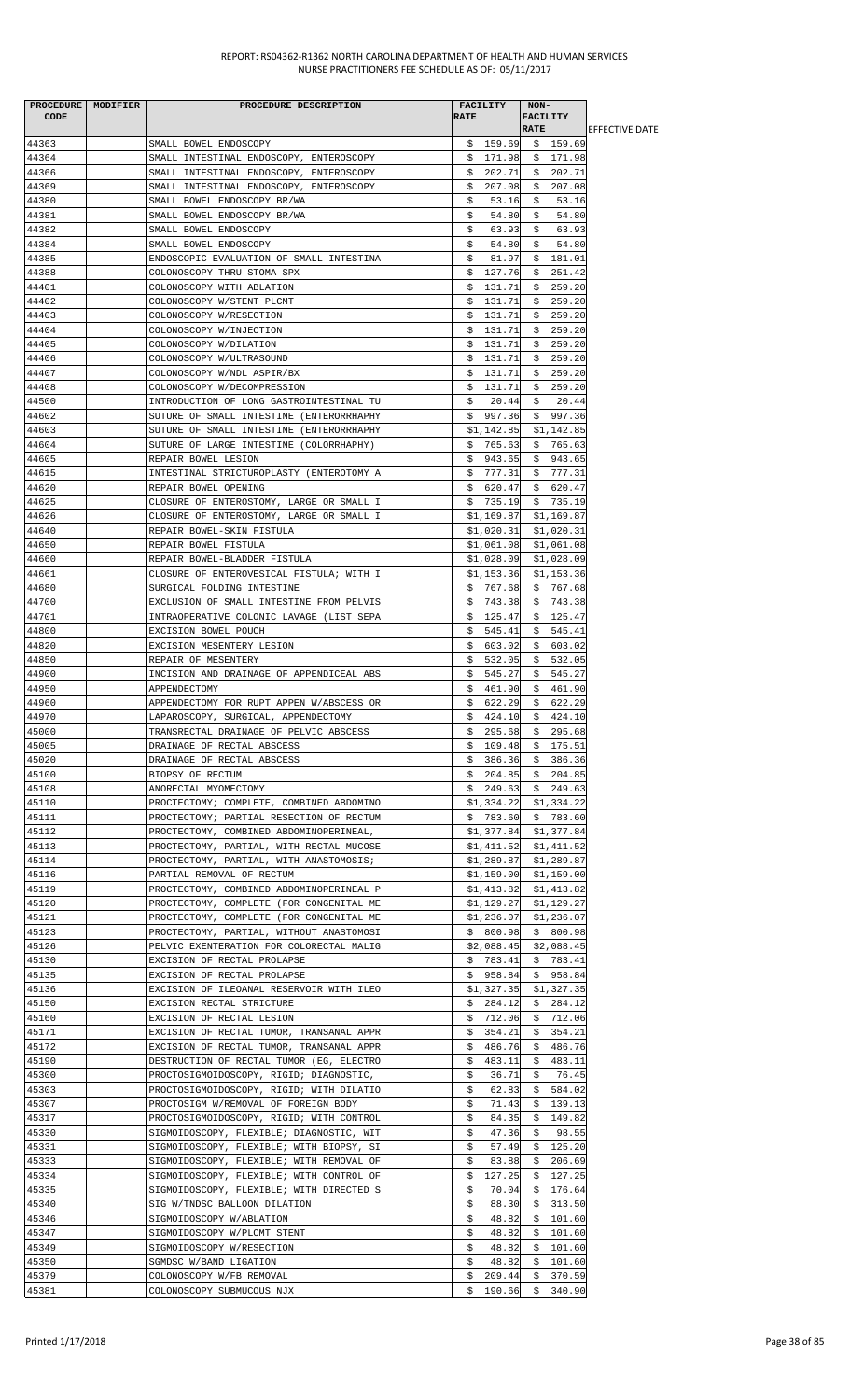| PROCEDURE MODIFIER<br>CODE | PROCEDURE DESCRIPTION                                                                | <b>FACILITY</b><br><b>RATE</b> | NON-<br><b>FACILITY</b>      |                        |
|----------------------------|--------------------------------------------------------------------------------------|--------------------------------|------------------------------|------------------------|
|                            |                                                                                      |                                | <b>RATE</b>                  | <b>IEFFECTIVE DATE</b> |
| 45382                      | COLONOSCOPY W/CONTROL BLEED                                                          | \$257.42                       | \$461.64                     |                        |
| 45386<br>45388             | COLONOSCOPY W/BALLOON DILAT<br>COLONOSCOPY W/ABLATION                                | \$205.56<br>\$172.32           | \$484.48<br>\$300.96         |                        |
| 45389                      | COLONOSCOPY W/STENT PLCMT                                                            | \$172.32                       | \$300.96                     |                        |
| 45390                      | COLONOSCOPY W/RESECTION                                                              | \$172.32                       | \$300.96                     |                        |
| 45393                      | COLONOSCOPY W/DECOMPRESSION                                                          | \$172.32                       | \$300.96                     |                        |
| 45395                      | LAPAROSCOPY, SURGICAL; PROCTECTOMY, COMP                                             |                                | $$1,441.79$ $$1,441.79$      |                        |
| 45397                      | LAPAROSCOPY, SURGICAL; PROCTECTOMY, COMB                                             | \$1,562.95                     | \$1,562.95                   |                        |
| 45398                      | COLONOSCOPY W/BAND LIGATION                                                          | \$172.32                       | \$300.96                     |                        |
| 45400                      | LAPAROSCOPY, SURGICAL; PROCTOPEXY (FOR P                                             | \$832.75                       | \$832.75                     |                        |
| 45402<br>45500             | LAPAROSCOPY, SURGICAL; PROCTOPEXY (FOR P                                             | \$1,114.89<br>\$364.90         | \$1,114.89<br>\$364.90       |                        |
| 45505                      | REPAIR OF RECTUM<br>REPAIR OF RECTUM                                                 | \$399.90                       | \$399.90                     |                        |
| 45540                      | PROCTOPEXY (EG, FOR PROLAPSE); ABDOMINAL                                             | \$768.75                       | \$768.75                     |                        |
| 45541                      | PROCTOPEXY FOR PROLAPSE PERINEAL APPROAC                                             | \$659.28                       | \$659.28                     |                        |
| 45550                      | PROCTOPEXY (EG, FOR PROLAPSE); WITH SIGM                                             | \$1,057.10                     | \$1,057.10                   |                        |
| 45560                      | REPAIR RECTOCELE SEPARATE PROCEDURE                                                  | \$521.48                       | \$521.48                     |                        |
| 45562                      | EXPLORATION, REPAIR, AND PRESACRAL DRAIN                                             | \$800.00                       | \$800.00                     |                        |
| 45563                      | EXPLORATION, REPAIR, AND PRESACRAL DRAIN                                             | \$1,159.53                     | \$1,159.53                   |                        |
| 45800                      | REPAIR RECTOBLADDER FISTULA                                                          | \$898.62                       | \$898.62                     |                        |
| 45805<br>45820             | REPAIR RECTOBLADDER FISTULA<br>REPAIR RECTOURETHRAL FISTULA                          | \$1,015.85<br>\$892.55         | \$1,015.85<br>\$892.55       |                        |
| 45825                      | REPAIR RECTOURETHRAL FISTULA                                                         | \$1,073.91                     | \$1,073.91                   |                        |
| 45900                      | REDUCTION OF RECTAL PROLAPSE                                                         | \$141.15                       | \$141.15                     |                        |
| 45905                      | DILATION OF ANAL SPHINCTER                                                           | \$119.54                       | \$119.54                     |                        |
| 45910                      | DILATION RECTAL NARROWING                                                            | \$<br>141.68                   | \$<br>141.68                 |                        |
| 45915                      | REMOVAL RECTAL OBSTRUCTION                                                           | 158.67<br>\$                   | \$218.82                     |                        |
| 46020                      | PLACEMENT OF SETON                                                                   | \$<br>156.40                   | \$177.67                     |                        |
| 46030                      | REMOVAL OF RECTAL MARKER                                                             | \$<br>62.29                    | 88.86<br>Ş.                  |                        |
| 46040                      | INCISION OF RECTAL ABSCESS                                                           | 280.36<br>S.                   | \$345.82                     |                        |
| 46045<br>46050             | DRAINAGE TRANSANAL ABSCESS UNDER ANESTHE<br>INCISION ANAL ABSCESS                    | 289.26<br>S.<br>65.57<br>\$    | \$289.26<br>\$122.65         |                        |
| 46060                      | INCISION AND DRAINAGE OF ISCHIORECTAL OR                                             | 318.23<br>\$                   | 318.23<br>Ş.                 |                        |
| 46070                      | INCISION ANAL SEPTUM                                                                 | \$<br>161.67                   | \$<br>161.67                 |                        |
| 46080                      | INCISION ANAL SPHINCTER                                                              | \$<br>113.53                   | \$<br>161.93                 |                        |
| 46083                      | INCISION OF THROMBOSED HEMORRHOID, EXTER                                             | \$<br>75.76                    | \$<br>121.64                 |                        |
| 46200                      | REMOVAL ANAL FISSURE                                                                 | \$<br>210.92                   | 270.23<br>S.                 |                        |
| 46220                      | PAPILLECTOMY OR EXCISION OF SINGLE TAB A                                             | \$<br>81.26                    | \$129.93                     |                        |
| 46221                      | HEMORRHOIDECTOMY BY SIMPLE LIGATURE                                                  | \$<br>128.54                   | 170.51<br>S.                 |                        |
| 46230                      | REMOVAL OF ANAL TAB                                                                  | 121.86<br>S.                   | \$.<br>178.93                |                        |
| 46250<br>46255             | HEMORRHOIDECTOMY<br>HEMORRHOIDECTOMY                                                 | 214.21<br>\$<br>\$244.04       | \$<br>297.59<br>\$332.44     |                        |
| 46257                      | HEMORRHOIDECTOMY WITH FISSURECTOMY                                                   | \$<br>285.34                   | \$<br>285.34                 |                        |
| 46258                      | HEMORRHOIDECTOMY WITH FISTULECTOMY                                                   | 312.08<br>Ş.                   | 312.08<br>Ş.                 |                        |
| 46260                      | HEMORRHOIDECTOMY                                                                     | 324.52<br>Ş.                   | \$<br>324.52                 |                        |
| 46261                      | HEMORRHOIDECTOMY INT AND EXTERNAL COMPLE                                             | \$<br>363.13                   | \$<br>363.13                 |                        |
| 46262                      | HEMORRHOIDECTOMY INT AND EXT COMPLX OR E                                             | 378.82<br>Ş.                   | 378.82<br>Ş.                 |                        |
| 46270                      | SURGICAL TREATMENT OF ANAL FISTULA (FIST                                             | 256.69<br>S.                   | \$<br>322.15                 |                        |
| 46275                      | REMOVAL ANAL FISTULA                                                                 | 275.48<br>\$                   | \$341.50                     |                        |
| 46280<br>46285             | SURGICAL TREATMENT OF ANAL FISTULA (FIST                                             | 315.89<br>\$                   | 315.89<br>\$                 |                        |
| 46288                      | REMOVAL ANAL FISTULA<br>CLOSURE OF ANAL FISTULA WITH RECTAL ADVA                     | 271.99<br>Ş.<br>373.88<br>\$   | \$<br>332.14<br>373.88<br>\$ |                        |
| 46320                      | REMOVAL HEMORRHOID CLOT                                                              | \$<br>77.34                    | \$<br>117.63                 |                        |
| 46500                      | INJECTION TREATMENT OF ANUS                                                          | \$<br>87.36                    | 142.46<br>Ş.                 |                        |
| 46505                      | CHEMODENERVATION OF INTERNAL ANAL SPHINC                                             | 159.73<br>S.                   | 187.71<br>S.                 |                        |
| 46600                      | ANOSCOPY; DIAGNOSTIC, WITH OR WITHOUT CO                                             | 27.95<br>\$                    | \$<br>57.04                  |                        |
| 46601                      | DIAGNOSTIC ANOSCOPY                                                                  | \$<br>28.81                    | 58.80<br>\$                  |                        |
| 46604                      | ANOSCOPY; WITH DILATION (EG, BALLOON, GU                                             | \$<br>48.56                    | \$<br>350.42                 |                        |
| 46606                      | ANOSCOPY; WITH BIOPSY, SINGLE OR MULTIPL                                             | \$<br>53.69                    | 145.44<br>\$                 |                        |
| 46607<br>46608             | DIAGNOSTIC ANOSCOPY & BIOPSY<br>ANOSCOPY;                                            | \$<br>28.81<br>\$.<br>59.17    | \$<br>58.80<br>\$<br>150.38  |                        |
| 46610                      | ANOSCOPY; WITH REMOVAL OF SINGLE TUMOR,                                              | \$<br>58.66                    | 148.74<br>S.                 |                        |
| 46612                      | ANOSCOPY; WITH REMOVAL OF MULTIPLE TUMOR                                             | 71.72<br>\$.                   | \$178.31                     |                        |
| 46614                      | ANOSCOPY; WITH CONTROL OF BLEEDING (EG,                                              | \$<br>51.15                    | \$<br>90.59                  |                        |
| 46700                      | REPAIR ANAL STRICTURE                                                                | 450.94<br>Ş.                   | \$<br>450.94                 |                        |
| 46705                      | REPAIR OF ANAL STRICTURE                                                             | 370.88<br>Ş.                   | \$370.88                     |                        |
| 46706                      | REPAIR OF ANAL FISTULA WITH FIBRIN GLUE                                              | 119.11<br>\$                   | \$119.11                     |                        |
| 46707                      | REPAIR OF ANORECTAL FISTULA WITH PLUG (E                                             | 272.30<br>\$                   | 272.30<br>\$                 |                        |
| 46710<br>46712             | REPAIR OF ILEOANAL POUCH FISTULA/SINUS (<br>REPAIR OF ILEOANAL POUCH FISTULA/SINUS ( | 768.64<br>Ş.<br>\$1,571.69     | \$<br>768.64<br>\$1,571.69   |                        |
| 46715                      | REPAIR OF LOW IMPERFORATE ANUS; WITH ANO                                             | \$367.10                       | \$367.10                     |                        |
| 46716                      | REPAIR OF LOW IMPERFORATE ANUS; WITH TRA                                             | \$895.59                       | \$895.59                     |                        |
| 46730                      | REPAIR OF HIGH IMPERFORATE ANUS WITHOUT                                              | \$1,363.24                     | \$1,363.24                   |                        |
| 46735                      | REPAIR OF HIGH IMPERFORATE ANUS WITHOUT                                              |                                | $$1,592.99$ $$1,592.99$      |                        |
| 46740                      | CONSTRUCTION OF ANUS                                                                 | \$1,464.50                     | \$1,464.50                   |                        |
| 46742                      | REPAIR OF HIGH IMPERFORATE ANUS WITH REC                                             | \$1,731.40                     | \$1,731.40                   |                        |
| 46744                      | REPAIR OF CLOACAL ANOMALY BY ANORECTOVAG                                             | \$2,474.09                     | \$2,474.09                   |                        |
| 46746                      | REPAIR OF CLOACAL ANOMALY BY ANORECTOVAG                                             | \$2,854.17                     | \$2,854.17                   |                        |
| 46748<br>46750             | REPAIR OF CLOACAL ANOMALY BY ANORECTOVAG<br>REPAIR ANAL SPHINCTER                    | \$2,983.61<br>\$545.77         | \$2,983.61<br>\$545.77       |                        |
| 46751                      | REPAIR ANAL SPHINCTER                                                                | \$452.08                       | \$452.08                     |                        |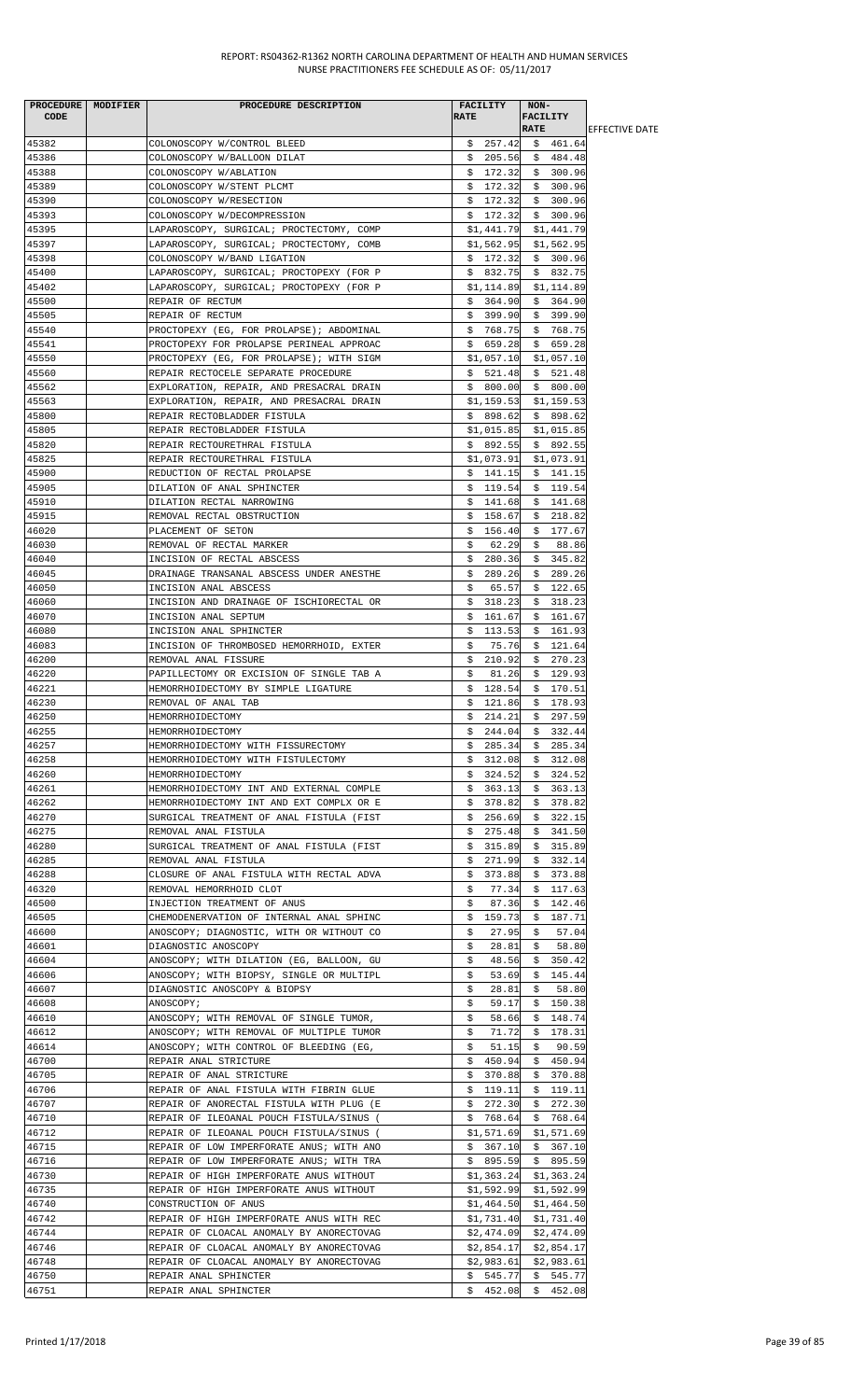| <b>CODE</b>    | PROCEDURE   MODIFIER | PROCEDURE DESCRIPTION                                                                | FACILITY<br><b>RATE</b>  | NON-<br><b>FACILITY</b>                     |                        |
|----------------|----------------------|--------------------------------------------------------------------------------------|--------------------------|---------------------------------------------|------------------------|
|                |                      |                                                                                      |                          | <b>RATE</b>                                 | <b>LEFFECTIVE DATE</b> |
| 46753<br>46754 |                      | RECONSTRUCTION OF ANUS                                                               |                          | $$411.77$ $$411.77$<br>$$150.61$$ \$ 193.98 |                        |
| 46760          |                      | REMOVAL OF SUTURE FROM ANUS<br>REPAIR ANAL SPHINCTER                                 | \$772.56                 | \$772.56                                    |                        |
| 46761          |                      | SPHINCTEROPLASTY, LEVATORMUSCLE IMBRICAT                                             | \$668.60                 | \$668.60                                    |                        |
| 46762          |                      | SPHINCTEROPLASTY W/ ARTIFICIAL SPHINCTER                                             | \$.<br>658.51            | \$658.51                                    |                        |
| 46900          |                      | REMOVAL OF ANAL WARTY GROWTH                                                         | \$<br>98.23              | \$156.14                                    |                        |
| 46910          |                      | REMOVAL OF ANAL WARTY GROWTH                                                         | \$<br>94.07              | \$162.61                                    |                        |
| 46916          |                      | DESTRUCTION ANAL LESION, SIMPLE; CRYOSUR                                             | \$103.17                 | \$161.09                                    |                        |
| 46917          |                      | DESTRUCTION ANAL LESION, SIMPLE; LASER                                               | 94.74<br>\$              | \$306.79                                    |                        |
| 46922          |                      | DESTRUCTION ANAL LESION, SIMPLE; SURGICA                                             | 94.09<br>\$              | \$169.34                                    |                        |
| 46924          |                      | DESTRUCTION OF LESION(S), ANUS (EG, COND                                             | \$131.58                 | \$348.96                                    |                        |
| 46930<br>46940 |                      | DESTRUCTION OF INTERNAL HEMORRHOID(S) BY                                             | 108.72<br>\$<br>105.09   | \$149.28                                    |                        |
| 46942          |                      | CURETTAGE OR CAUTERY OF ANAL FISSURE, IN<br>TREATMENT OF ANAL FISSURE                | \$<br>\$.<br>93.33       | \$148.18<br>\$136.98                        |                        |
| 46945          |                      | LIGATION OF HEMORRHOIDS                                                              | \$146.96                 | \$189.48                                    |                        |
| 46946          |                      | LIGATION OF HEMORRHOIDS                                                              | \$156.00                 | \$205.79                                    |                        |
| 46947          |                      | HEMORRHOIDOPEXY (EG, FOR PROLAPSING INTE                                             | \$266.03                 | \$266.03                                    |                        |
| 47010          |                      | HEPATOTOMY; FOR OPEN DRAINAGE OF ABSCESS                                             | \$856.43                 | \$856.43                                    |                        |
| 47015          |                      | LAPAROTOMY, WITH ASPIRATION AND/OR INJEC                                             |                          | $$812.72$$ $$812.72$                        |                        |
| 47100          |                      | BIOPSY OF LIVER, WEDGE                                                               | \$594.35                 | \$594.35                                    |                        |
| 47120          |                      | PARTIAL REMOVAL OF LIVER                                                             |                          | $$1,678.04$ $$1,678.04$                     |                        |
| 47122          |                      | RESECTION OF LIVER, TRISEGMENTECTOMY                                                 |                          | $$2,500.04$ $$2,500.04$                     |                        |
| 47125<br>47130 |                      | PARTIAL REMOVAL OF LIVER                                                             | \$2,238.77               | \$2,238.77                                  |                        |
| 47135          |                      | PARTIAL REMOVAL OF LIVER<br>LIVER ALLOTRANSPLANTATION; ORTHOTOPIC, P                 | \$2,407.52<br>\$3,542.03 | \$2,407.52<br>\$3,542.03                    |                        |
| 47300          |                      | TREATMENT, LIVER LESION                                                              |                          | $$799.68$ $$799.68$                         |                        |
| 47350          |                      | MANAGEMENT OF LIVER HEMORRHAGE; SIMPLE S                                             | \$981.90                 | \$981.90                                    |                        |
| 47360          |                      | MANAGEMENT OF LIVER HEMORRHAGE; COMPLEX                                              | \$1,337.38               | \$1,337.38                                  |                        |
| 47361          |                      | MANAGEMENT OF LIVER HEMORRHAGE; EXPLORAT                                             | \$2,200.80               | \$2,200.80                                  |                        |
| 47362          |                      | MANAGEMENT OF LIVER HEMORRHAGE; RE-EXPLO                                             | \$1,019.12               | \$1,019.12                                  |                        |
| 47370          |                      | LAPAROSCOPY, SURGICAL, ABLATION OF ONE O                                             | \$898.33                 | \$898.33                                    |                        |
| 47371          |                      | LAPAROSCOPY, SURGICAL, ABLATION OF ONE O                                             |                          | $$914.39 \t$914.39$                         |                        |
| 47380          |                      | ABLATION, OPEN, OF ONE OR MORE LIVER TUM                                             | \$1,050.71               | \$1,050.71                                  |                        |
| 47381<br>47382 |                      | ABLATION, OPEN, OF ONE OR MORE LIVER TUM                                             | \$1,070.86               | \$1,070.86                                  |                        |
| 47383          |                      | ABLATION, ONE OR MORE LIVER TUMOR(S), PE<br>PERO ABLTJ LVR CRYOABLATION              | \$663.58<br>\$425.63     | \$663.58<br>\$6,203.09                      |                        |
| 47400          |                      | INCISION OF BILE DUCT                                                                | \$1,526.61               | \$1,526.61                                  |                        |
| 47420          |                      | CHOLEDOCHOTOMY OR CHOLEDOCHOSTOMY WITH E                                             | \$961.53                 | \$961.53                                    |                        |
| 47425          |                      | INCISION OF BILE DUCT                                                                | \$971.21                 | \$971.21                                    |                        |
| 47460          |                      | TRANSDUODENAL SPHINCTEROTOMY OR SPHINCTE                                             | \$915.92                 | \$915.92                                    |                        |
| 47480          |                      | INCISION OF GALLBLADDER                                                              | \$                       | 608.96 \$ 608.96                            |                        |
| 47490          |                      | PERCUTANEOUS CHOLECYSTOSTOMY                                                         | \$408.10                 | \$408.10                                    |                        |
| 47562          |                      | LAPAROSCOPY, SURGICAL; CHOLECYSTECTOMY                                               | \$528.57                 | \$528.57                                    |                        |
| 47563          |                      | LAPAROSCOPY, SURGICAL; CHOLECYSTECTOMY W                                             |                          | $$541.29 \t$541.29$                         |                        |
| 47564<br>47570 |                      | LAPAROSCOPY, SURGICAL; CHOLECYSTECTOMY W<br>LAPAROSCOPY, SURGICAL; CHOLECYSTOENTEROS | \$626.04<br>\$558.66     | \$<br>626.04<br>\$558.66                    |                        |
| 47600          |                      | REMOVAL OF GALLBLADDER                                                               | \$759.00                 | \$759.00                                    |                        |
| 47605          |                      | REMOVAL OF GALLBLADDER                                                               | \$702.36                 | \$702.36                                    |                        |
| 47610          |                      | REMOVAL OF GALLBLADDER                                                               | 901.29<br>S.             | \$901.29                                    |                        |
| 47612          |                      | CHOLECYSTECTOMY W/ CHOLEDOCHOENTEROSTOMY                                             | \$910.70                 | \$910.70                                    |                        |
| 47620          |                      | REMOVAL OF GALLBLADDER                                                               |                          | $$988.73$$ \$ 988.73                        |                        |
| 47700          |                      | EXPLOR FOR CONG ATRESIA BILE DUCTS WITH                                              | \$748.58                 | \$748.58                                    |                        |
| 47701          |                      | PORTOENTEROSTOMY                                                                     | \$1,288.65               | \$1,288.65                                  |                        |
| 47711          |                      | EXCISION OF BILE DUCT TUMOR, WITH OR WIT                                             | \$1,118.75               | \$1,118.75                                  |                        |
| 47712<br>47715 |                      | EXCISION OF BILE DUCT TUMOR, WITH OR WIT<br>EXCISION OF CHOLEDOCHAL CYST             | \$1,433.69<br>\$939.81   | \$1,433.69<br>\$939.81                      |                        |
| 47720          |                      | FUSION GALLBLADDER & BOWEL                                                           |                          | $$811.38 \t$811.38$                         |                        |
| 47721          |                      | CHOLECYSTOENTEROSTOMY W/GASTROENTEROSTOM                                             |                          | $$958.07$ \$958.07                          |                        |
| 47740          |                      | FUSION GALLBLADDER & BOWEL                                                           |                          | $$925.71$ $$925.71$                         |                        |
| 47741          |                      | CHOLECYSTOENTEROSTOMY;                                                               |                          | $$1,049.16$ $$1,049.16$                     |                        |
| 47760          |                      | ANASTOMOSIS, OF EXTRAHEPATIC BILIARY DUC                                             |                          | $$1,582.51$ $$1,582.51$                     |                        |
| 47765          |                      | ANASTOMOSIS, OF INTRAHEPATIC DUCTS AND G                                             | \$2,090.88               | \$2,090.88                                  |                        |
| 47780          |                      | FUSION BILE DUCTS AND BOWEL                                                          | \$1,731.02               | \$1,731.02                                  |                        |
| 47785          |                      | ANASTOMOSIS, ROUX-EN-Y, OF INTRAHEPATIC                                              | \$2,258.26               | \$2,258.26                                  |                        |
| 47800<br>47801 |                      | RECONSTRUCTION OF BILE DUCTS<br>PLACEMENT OF CHOLEDOCHAL STENT                       | \$1,129.73<br>\$796.80   | \$1,129.73<br>\$796.80                      |                        |
| 47802          |                      | U-TUBE HEPATICOENTEROSTOMY                                                           | \$1,084.10               | \$1,084.10                                  |                        |
| 47900          |                      | SUTURE OF EXTRAHEPATIC BILIARY DUCT FOR                                              |                          | $$977.07 \quad $977.07$                     |                        |
| 48000          |                      | PLACEMENT OF DRAINS, PERIPANCREATIC, FOR                                             | \$1,355.87               | \$1,355.87                                  |                        |
| 48001          |                      | PLACEMENT OF DRAINS, PERIPANCREATIC, FOR                                             | \$1,667.70               | \$1,667.70                                  |                        |
| 48020          |                      | REMOVAL OF PANCREATIC STONE                                                          | \$835.00                 | \$835.00                                    |                        |
| 48100          |                      | BIOPSY OF PANCREAS, OPEN (EG, FINE NEEDL                                             | \$633.83                 | \$633.83                                    |                        |
| 48102          |                      | BIOPSY PANCREAS NEEDLE PERCUTANEOUS                                                  | \$204.54                 | \$406.53                                    |                        |
| 48105          |                      | RESECTION OR DEBRIDEMENT OF PANCREAS AND                                             | \$2,055.89               | \$2,055.89                                  |                        |
| 48120<br>48140 |                      | REMOVAL PANCREAS LESION<br>PANCREATECTOMY, DISTAL SUBTOTAL, WITH OR                  | \$792.43                 | \$792.43<br>$$1,122.41$ $$1,122.41$         |                        |
| 48145          |                      | PARTIAL REMOVAL OF PANCREAS                                                          | \$1,165.76               | \$1,165.76                                  |                        |
| 48146          |                      | PANCREATECTOMY, DISTAL, NEAR-TOTAL WITH                                              | \$1,329.01               | \$1,329.01                                  |                        |
| 48148          |                      | EXCISION OF AMPULLA OF VATER                                                         | \$882.61                 | \$882.61                                    |                        |
| 48150          |                      | PANCREATECTOMY, PROXIMAL SUBTOTAL WITH T                                             | \$2,246.16               | \$2,246.16                                  |                        |
| 48152          |                      | PANCREATECTOMY, PROXIMAL SUBTOTAL WITH T                                             |                          | $$2,076.53$ $$2,076.53$                     |                        |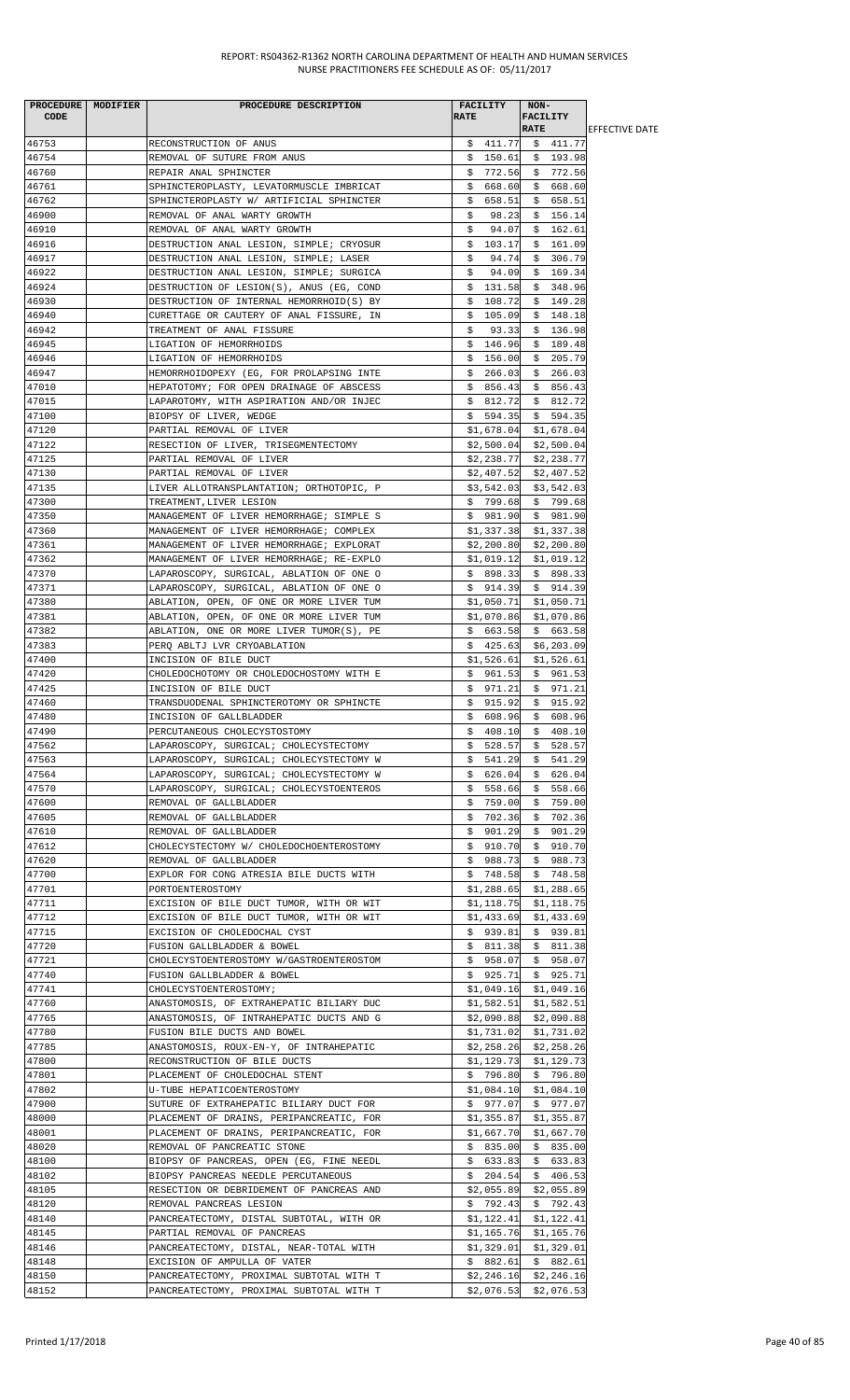| <b>CODE</b>    | PROCEDURE   MODIFIER | PROCEDURE DESCRIPTION                                                               | FACILITY<br><b>RATE</b>    | NON-<br><b>FACILITY</b><br><b>RATE</b> |                        |
|----------------|----------------------|-------------------------------------------------------------------------------------|----------------------------|----------------------------------------|------------------------|
| 48153          |                      | PANCREATECTOMY, PROXIMAL SUBTOTAL WITH N                                            |                            | $$2,243.13$ $$2,243.13$                | <b>LEFFECTIVE DATE</b> |
| 48154          |                      | PANCREATECTOMY, PROXIMAL SUBTOTAL WITH N                                            |                            | $$2,082.01$ $$2,082.01$                |                        |
| 48155          |                      | REMOVAL OF PANCREAS                                                                 | \$1,288.69                 | \$1,288.69                             |                        |
| 48500          |                      | MARSUPIALIZATION OF PANCREATIC CYST                                                 | \$806.92                   | \$806.92                               |                        |
| 48510          |                      | EXTERNAL DRAINAGE, PSEUDOCYST OF PANCREA                                            | \$766.19                   | \$766.19                               |                        |
| 48520          |                      | FUSION PANCREAS CYST - BOWEL                                                        | \$783.25                   | \$783.25                               |                        |
| 48540          |                      | FUSION PANCREAS CYST - BOWEL                                                        | \$936.67                   | \$936.67                               |                        |
| 48545          |                      | PANCREATORRHAPHY FOR INJURY                                                         | \$948.19                   | \$948.19                               |                        |
| 48547          |                      | DUODENAL EXCLUSION WITH GASTROJEJUNOSTOM                                            |                            | $$1,279.81$ $$1,279.81$                |                        |
| 48548          |                      | PANCREATICOJEJUNOSTOMY, SIDE-TO-SIDE ANA                                            | \$1,198.07                 | \$1,198.07                             |                        |
| 49000          |                      | EXPLORATION OF ABDOMEN                                                              | \$556.74                   | \$556.74                               |                        |
| 49002          |                      | REEXPLORATION OF ABDOMEN                                                            | \$732.19                   | \$732.19                               |                        |
| 49010          |                      | EXPLORATION BEHIND ABDOMEN                                                          | \$690.74                   | \$690.74                               |                        |
| 49020          |                      | DRAINAGE OF PERITONEAL ABSCESS OR LOCALI                                            | \$1,143.06                 | \$1,143.06                             |                        |
| 49040          |                      | DRAINAGE OF SUBDIAPHRAGMATIC OR SUBPHREN                                            | \$716.06                   | \$716.06                               |                        |
| 49060          |                      | DRAINAGE OF RETROPERITONEAL ABSCESS; OPE                                            | \$801.60                   | \$801.60                               |                        |
| 49062          |                      | DRAINAGE OF EXTRAPERITONEAL LYMPHOCELE T                                            | 544.29<br>S.               | \$544.29                               |                        |
| 49082          |                      | ABDOMINAL PARACENTESIS (DIAGNOSTIC OR TH                                            | \$<br>39.71                | \$92.36                                |                        |
| 49083          |                      | ABDOMINAL PARACENTESIS (DIAGNOSTIC OR TH                                            | 61.24<br>\$                | \$174.37                               |                        |
| 49084          |                      | PERITONEAL LAVAGE, INCLUDING IMAGING GUI                                            | \$<br>56.09                | \$<br>56.09                            |                        |
| 49180          |                      | NEEDLE BIOPSY RETROPERITONEAL MASS PERCU                                            | 72.71<br>\$                | \$128.93                               |                        |
| 49203          |                      | EXCISION OR DESTRUCTION, OPEN, INTRA-ABD                                            | \$873.06                   | \$873.06                               |                        |
| 49204<br>49205 |                      | EXCISION OR DESTRUCTION, OPEN, INTRA-ABD                                            | \$1,115.77                 | \$1,115.77                             |                        |
| 49215          |                      | EXCISION OR DESTRUCTION, OPEN, INTRA-ABD                                            | \$1,278.01                 | \$1,278.01                             |                        |
| 49220          |                      | EXCISION OF PRESACRAL OR SACROCCYGEAL TU<br>STAGING LAPAROTOMY FOR HODGKINS DISEASE | \$1,602.62<br>\$696.00     | \$1,602.62<br>\$696.00                 |                        |
| 49250          |                      | EXCISION OF UMBILICUS                                                               | \$415.00                   | \$415.00                               |                        |
| 49255          |                      | REMOVAL OF OMENTUM                                                                  | \$563.90                   | \$563.90                               |                        |
| 49320          |                      | LAPAROSCOPY, ABDOMEN, PERITONEUM, AND OM                                            | \$237.75                   | \$237.75                               |                        |
| 49321          |                      | LAPAROSCOPY, SURGICAL; WITH BIOPSY (SING                                            | \$<br>250.30               | \$<br>250.30                           |                        |
| 49322          |                      | LAPAROSCOPY, SURGICAL, ABDOMEN, PERITONE                                            | \$272.20                   | \$272.20                               |                        |
| 49323          |                      | LAPAROSCOPY, SURGICAL, ABDOMEN, PERITONE                                            | \$462.27                   | \$462.27                               |                        |
| 49324          |                      | LAPAROSCOPY, SURGICAL; WITH INSERTION OF                                            | \$283.37                   | \$283.37                               |                        |
| 49325          |                      | LAPAROSCOPY, SURGICAL; WITH REVISION OF                                             | \$304.33                   | \$304.33                               |                        |
| 49326          |                      | LAPAROSCOPY, SURGICAL; WITH OMENTOPEXY (                                            | \$140.87                   | \$140.87                               |                        |
| 49402          |                      | REMOVAL OF PERITONEAL FOREIGN BODY FROM                                             | \$614.81                   | \$614.81                               |                        |
| 49405          |                      | IMAGE CATH FLUID COLXN VISC                                                         | 174.40<br>\$               | 690.48<br>\$                           |                        |
| 49406          |                      | IMAGE CATH FLUID PERI/RETRO                                                         | \$<br>174.68               | \$690.21                               |                        |
| 49407          |                      | IMAGE CATH FLUID TRNS/VGNL                                                          | \$185.95                   | \$584.05                               |                        |
| 49418          |                      | INSERTION OF TUNNELED INTRAPERITONEAL CA                                            | \$<br>187.50               | \$1,216.02                             |                        |
| 49419          |                      | INSERTION OF INTRAPERITONEAL CANNULA OR                                             | \$<br>328.31               | \$328.31                               |                        |
| 49421          |                      | INSERTION INTRAPERITONEAL CANNULA PERMAN                                            | \$281.24                   | \$281.24                               |                        |
| 49422          |                      | REMOVAL OF PERMANENT INTRAPERITONEAL CAN                                            | \$282.74                   | \$282.74                               |                        |
| 49423          |                      | EXCHANGE OF PREVIOUSLY PLACED ABSCESS OR                                            | \$.<br>62.67               | \$419.36                               |                        |
| 49424          |                      | CONTRAST INJECTION FOR ASSESSMENT OF ABS                                            | \$<br>32.71                | 114.67<br>Ş.                           |                        |
| 49425          |                      | INSERTION OF PERITONEAL-VENOUS SHUNT                                                | \$551.93                   | 551.93<br>\$.                          |                        |
| 49426          |                      | REVISION OF PERITONEAL-VENOUS SHUNT                                                 | \$<br>470.14               | 470.14<br>\$                           |                        |
| 49428          |                      | LIGATION OF PERITONEAL-VENOUS SHUNT                                                 | 316.09<br>Ş.               | \$.<br>316.09                          |                        |
| 49429          |                      | REMOVAL OF PERITONEAL-VENOUS SHUNT                                                  | 334.31<br>S.               | \$334.31                               |                        |
| 49436          |                      | DELAYED CREATION OF EXIT SITE FROM EMBED                                            | 131.76<br>Ş.               | \$131.76                               |                        |
| 49440          |                      | INSERTION OF GASTROSTOMY TUBE, PERCUTANE                                            | \$189.25                   | \$818.99                               |                        |
| 49441          |                      | INSERTION OF DUODENOSTOMY OR JEJUNOSTOMY                                            | \$209.14                   | \$889.51                               |                        |
| 49442          |                      | INSERTION OF CECOSTOMY OR OTHER COLONIC                                             | 172.86<br>Ş.               | \$796.73                               |                        |
| 49446<br>49450 |                      | CONVERSION OF GASTROSTOMY TUBE TO GASTRO                                            | \$<br>139.37               | \$.<br>743.37                          |                        |
| 49451          |                      | REPLACEMENT OF GASTROSTOMY OR CECOSTOMY<br>REPLACEMENT OF DUODENOSTOMY OR JEJUNOSTO | \$<br>55.81<br>\$<br>77.63 | 553.79<br>Ş.<br>\$528.31               |                        |
| 49452          |                      | REPLACEMENT OF GASTRO-JEJUNOSTOMY TUBE,                                             | \$121.00                   | \$666.54                               |                        |
| 49460          |                      | MECHANICAL REMOVAL OF OBSTRUCTIVE MATERI                                            | 39.78<br>\$                | \$<br>606.02                           |                        |
| 49465          |                      | CONTRAST INJECTION(S) FOR RADIOLOGICAL E                                            | 26.04<br>\$                | \$127.59                               |                        |
| 49491          |                      | REPAIR, INITIAL INGUINAL HERNIA, PRETERM                                            | \$555.23                   | \$555.23                               |                        |
| 49492          |                      | REPAIR, INITIAL INGUINAL HERNIA, PRETERM                                            | \$678.50                   | \$678.50                               |                        |
| 49495          |                      | REPAIR, INITIAL INGUINAL HERNIA, FULL TE                                            | \$<br>282.16               | 282.16<br>Ş.                           |                        |
| 49496          |                      | REPAIR INITIAL INGUINAL HERNIA, UNDER AG                                            | \$428.00                   | 428.00<br>\$                           |                        |
| 49500          |                      | REPAIR INITIAL INGUINAL HERNIA, AGE 6 MO                                            | 280.15<br>Ş.               | 280.15<br>\$.                          |                        |
| 49501          |                      | REPAIR INITIAL INGUINAL HERNIA, AGE 6 MO                                            | \$424.96                   | \$424.96                               |                        |
| 49505          |                      | REPAIR INITIAL INGUINAL HERNIA, AGE 5 YE                                            | \$368.03                   | \$368.03                               |                        |
| 49507          |                      | REPAIR INITIAL INGUINAL HERNIA, AGE 5 YE                                            | \$453.47                   | \$453.47                               |                        |
| 49520          |                      | REPAIR RECURRENT INGUINAL HERNIA, ANY AG                                            | \$450.16                   | \$450.16                               |                        |
| 49521          |                      | REPAIR RECURRENT INGUINAL HERNIA, ANY AG                                            | 549.50<br>\$.              | 549.50<br>\$                           |                        |
| 49525          |                      | REPAIR INGUINAL HERNIA, SLIDING, ANY AGE                                            | 406.83<br>Ş.               | \$<br>406.83                           |                        |
| 49540          |                      | REPAIR LUMBAR HERNIA                                                                | \$481.56                   | \$481.56                               |                        |
| 49550          |                      | REPAIR INITIAL FEMORAL HERNIA, ANY AGE,                                             | \$408.84                   | \$<br>408.84                           |                        |
| 49553          |                      | REPAIR INITIAL FEMORAL HERNIA, ANY AGE;                                             | \$447.56                   | \$447.56                               |                        |
| 49555          |                      | REPAIR RECURRENT FEMORAL HERNIA; REDUCIB                                            | 425.71<br>Ş.               | 425.71<br>Ş.                           |                        |
| 49557          |                      | REPAIR RECURRENT FEMORAL HERNIA;                                                    | \$517.37                   | \$517.37                               |                        |
| 49560          |                      | REPAIR INITIAL INCISIONAL OR VENTRAL HER                                            | 529.08<br>Ş.               | 529.08<br>\$                           |                        |
| 49561          |                      | REPAIR INITIAL INCISIONAL HERNIA;                                                   | \$667.95                   | \$.<br>667.95                          |                        |
| 49565          |                      | REPAIR RECURRENT INCISIONAL OR VENTRAL H                                            | 548.56<br>Ş.               | \$548.56                               |                        |
| 49566          |                      | REPAIR RECURRENT INCISIONAL HERNIA;                                                 | \$674.83                   | 674.83<br>\$                           |                        |
| 49570          |                      | REPAIR EPIGASTRIC HERNIA (EG, PREPERITON                                            | \$<br>289.22               | \$<br>289.22                           |                        |
| 49572          |                      | REPAIR EPIGASTRIC HERNIA (EG, PREPERITON                                            |                            | $$359.06$ $$359.06$                    |                        |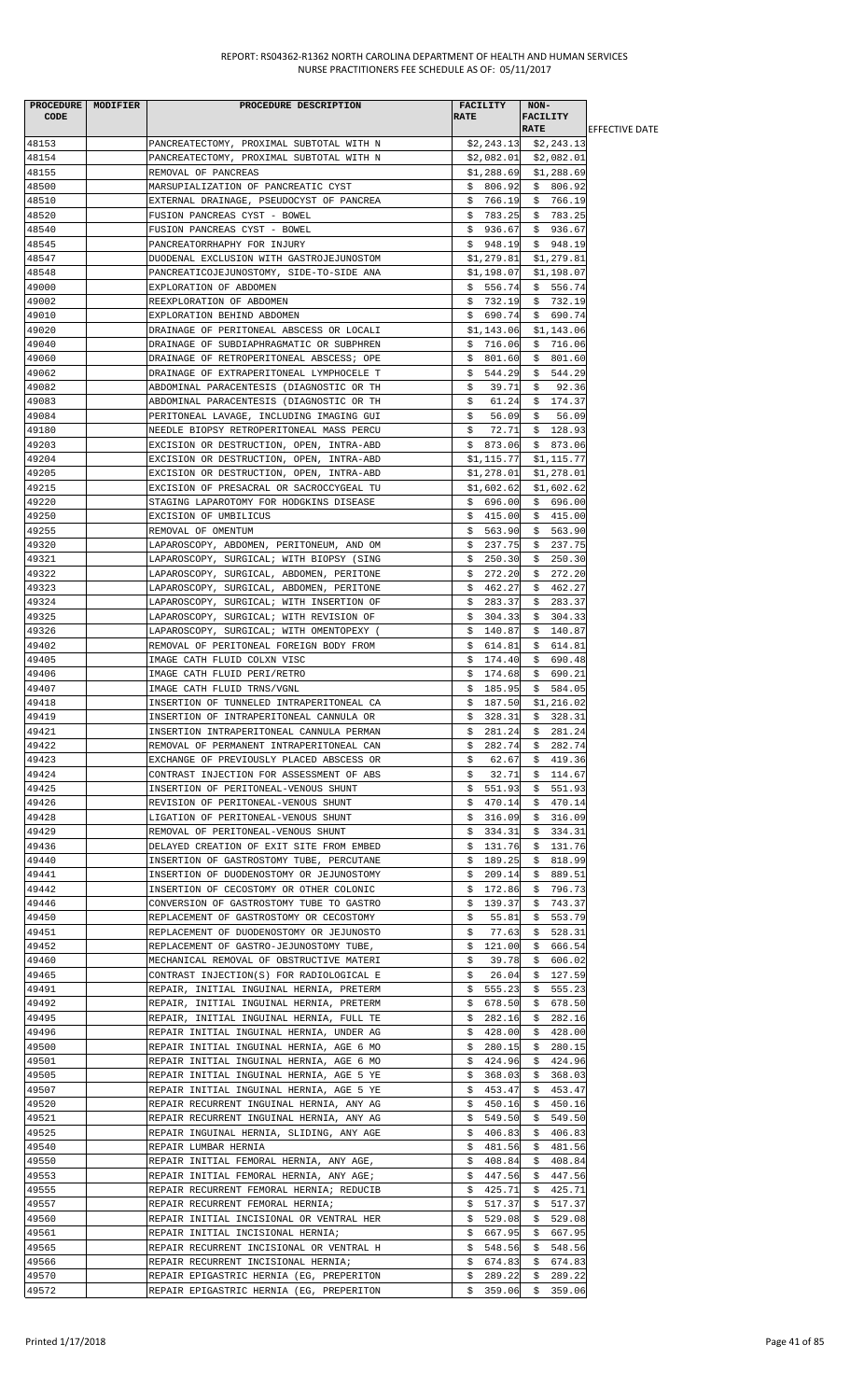| <b>CODE</b>    | PROCEDURE MODIFIER | PROCEDURE DESCRIPTION                                                                | FACILITY<br><b>RATE</b>   | NON-<br>FACILITY        |                        |
|----------------|--------------------|--------------------------------------------------------------------------------------|---------------------------|-------------------------|------------------------|
|                |                    |                                                                                      |                           | <b>RATE</b>             | <b>IEFFECTIVE DATE</b> |
| 49580          |                    | REPAIR UMBILICAL HERNIA, UNDER AGE 5 YEA                                             | \$224.82                  | \$224.82                |                        |
| 49582          |                    | REPAIR UMBILICAL HERNIA, UNDER AGE 5 YEA                                             | \$334.73                  | \$334.73                |                        |
| 49585<br>49587 |                    | REPAIR UMBILICAL HERNIA, AGE 5 YEARS OR                                              | \$311.09                  | \$311.09                |                        |
| 49590          |                    | REPAIR UMBILICAL HERNIA, AGE 5 YEARS OR<br>REPAIR ABDOMINAL HERNIA                   | \$369.11<br>\$405.36      | \$369.11<br>\$405.36    |                        |
| 49600          |                    | REPAIR OF SMALL OMPHALOCELE, WITH PRIMAR                                             | \$523.29                  | \$523.29                |                        |
| 49605          |                    | REPAIR OF LARGE OMPHALOCELE OR GASTROSCH                                             | \$3,627.30                | \$3,627.30              |                        |
| 49606          |                    | REPAIR OMPHALOCELE STAG CLO PROSTH RED O                                             | \$820.26                  | \$820.26                |                        |
| 49610          |                    | REPAIR UMBILICAL HERNIA                                                              | \$<br>486.82              | \$486.82                |                        |
| 49611          |                    | REPAIR UMBILICAL HERNIA                                                              | \$437.69                  | \$437.69                |                        |
| 49650<br>49651 |                    | LAPAROSCOPY, SURGICAL; REPAIR INITIAL IN<br>LAPAROSCOPY, SURGICAL; REPAIR RECURRENT  | \$302.65<br>\$391.48      | \$302.65<br>\$391.48    |                        |
| 49652          |                    | LAPAROSCOPY, SURGICAL, REPAIR, VENTRAL,                                              | \$570.48                  | \$570.48                |                        |
| 49653          |                    | LAPAROSCOPY, SURGICAL, REPAIR, VENTRAL,                                              | \$712.80                  | \$712.80                |                        |
| 49654          |                    | LAPAROSCOPY, SURGICAL, REPAIR, INCISIONA                                             | \$655.66                  | \$655.66                |                        |
| 49655          |                    | LAPAROSCOPY, SURGICAL, REPAIR, INCISIONA                                             | \$789.23                  | \$789.23                |                        |
| 49656          |                    | LAPAROSCOPY, SURGICAL, REPAIR, RECURRENT                                             | \$658.03                  | \$658.03                |                        |
| 49657          |                    | LAPAROSCOPY, SURGICAL, REPAIR, RECURRENT                                             | \$950.48                  | \$950.48                |                        |
| 49900<br>49904 |                    | REPAIR OF ABDOMINAL WALL<br>OMENTAL FLAP, EXTRA-ABDOMINAL (EG, FOR R                 | \$581.19<br>\$1,082.04    | \$581.19<br>\$1,082.04  |                        |
| 49905          |                    | OMENTAL FLAP, INTRA-ABDOMINAL (LIST SEPA                                             | \$266.45                  | \$266.45                |                        |
| 50010          |                    | EXPLORATION OF KIDNEY                                                                | \$569.06                  | \$569.06                |                        |
| 50020          |                    | DRAINAGE OF PERIRENAL OR RENAL ABSCESS;                                              | \$812.65                  | \$812.65                |                        |
| 50040          |                    | DRAINAGE OF KIDNEY                                                                   | \$765.20                  | \$765.20                |                        |
| 50045          |                    | EXPLORATION OF KIDNEY                                                                | \$772.73                  | \$772.73                |                        |
| 50060          |                    | REMOVAL OF KIDNEY STONE                                                              | \$951.99                  | \$951.99                |                        |
| 50065<br>50070 |                    | INCISION OF KIDNEY                                                                   | \$1,001.19                | \$1,001.19              |                        |
| 50075          |                    | INCISION OF KIDNEY<br>REMOVAL OF KIDNEY STONE                                        | \$994.73<br>\$1,223.18    | \$994.73<br>\$1,223.18  |                        |
| 50080          |                    | PERCUTANEOUS NEPHROSTOLITHOTOMY, UP TO 2                                             | \$726.77                  | \$726.77                |                        |
| 50081          |                    | PERCUTANEOUS NEPHROSTOLITHOTOMY, OVER 2                                              | \$1,068.02                | \$1,068.02              |                        |
| 50100          |                    | REVISE KIDNEY BLOOD VESSELS                                                          | \$778.89                  | \$778.89                |                        |
| 50120          |                    | EXPLORATION OF KIDNEY                                                                | \$787.87                  | \$787.87                |                        |
| 50125          |                    | EXPLORATION/DRAINAGE KIDNEY                                                          | \$814.74                  | \$814.74                |                        |
| 50130          |                    | REMOVAL OF KIDNEY STONE                                                              | \$862.22                  | \$862.22                |                        |
| 50135<br>50205 |                    | EXPLORATION OF KIDNEY<br>BIOPSY OF KIDNEY                                            | \$934.08<br>\$548.59      | \$934.08<br>\$548.59    |                        |
| 50220          |                    | NEPHRECTOMY, INCLUDING PARTIAL URETERECT                                             | \$849.01                  | \$849.01                |                        |
| 50225          |                    | REMOVAL OF KIDNEY                                                                    | \$983.91                  | \$983.91                |                        |
| 50230          |                    | REMOVAL OF KIDNEY                                                                    | \$1,067.07                | \$1,067.07              |                        |
| 50234          |                    | NEPHRECTOMY WITH TOTAL URETERECTOMY AND                                              | \$1,083.16                | \$1,083.16              |                        |
| 50236          |                    | REMOVAL OF KIDNEY & URETER                                                           |                           | $$1,225.38$ $$1,225.38$ |                        |
| 50240          |                    | PARTIAL REMOVAL OF KIDNEY                                                            | \$1,100.55                | \$1,100.55              |                        |
| 50250<br>50280 |                    | ABLATION, OPEN, ONE OR MORE RENAL MASS L<br>REMOVAL OF KIDNEY LESION                 | \$1,020.88<br>\$784.42    | \$1,020.88<br>\$784.42  |                        |
| 50290          |                    | EXCISION OF PERINEPHRIC CYST                                                         | \$724.40                  | \$724.40                |                        |
| 50320          |                    | DONOR NEPHRECTOMY (INCLUDING COLD PRESER                                             | \$1,067.40                | \$1,067.40              |                        |
| 50340          |                    | REMOVAL OF KIDNEY                                                                    | \$658.41                  | \$658.41                |                        |
| 50360          |                    | RENAL ALLOTRANSPLANTATION, IMPLANTATION                                              | \$1,809.70                | \$1,809.70              |                        |
| 50365          |                    | TRANSPLANTATION OF KIDNEY                                                            | \$2,038.89                | \$2,038.89              |                        |
| 50370          |                    | REMOVAL OF TRANSPLANTED RENAL ALLOGRAFT                                              | \$845.60                  | \$845.60                |                        |
| 50380<br>50387 |                    | REIMPLANTATION OF KIDNEY<br>CHANGE NEPHROURETERAL CATH                               | \$1,426.92<br>84.88<br>Ş. | \$1,426.92<br>\$455.29  |                        |
| 50389          |                    | REMOVAL OF NEPHROSTOMY TUBE, REQUIRING F                                             | \$<br>46.64               | \$264.01                |                        |
| 50390          |                    | DRAINAGE OF KIDNEY LESION                                                            | 82.56<br>Ş.               | \$82.56                 |                        |
| 50400          |                    | REVISION OF KIDNEY/URETER                                                            | \$961.48                  | \$961.48                |                        |
| 50405          |                    | REVISION OF KIDNEY/URETER                                                            | \$1,166.57                | \$1,166.57              |                        |
| 50435          |                    | EXCHANGE NEPHROSTOMY CATH                                                            | \$87.09                   | \$386.82                |                        |
| 50500          |                    | REPAIR OF KIDNEY WOUND                                                               | \$932.24                  | \$932.24                |                        |
| 50520<br>50525 |                    | CLOSURE KIDNEY/SKIN FISTULA<br>CLOSE NEPHROVISCERAL FISTULA                          | \$861.94<br>\$1,078.59    | \$861.94<br>\$1,078.59  |                        |
| 50526          |                    | CLOSE NEPHROVISCERAL FISTULA                                                         | \$1,130.48                | \$1,130.48              |                        |
| 50540          |                    | REVISION OF HORSESHOE KIDNEY                                                         | \$942.26                  | \$942.26                |                        |
| 50541          |                    | LAPAROSCOPY, SURGICAL; ABLATION OF RENAL                                             | \$767.47                  | \$767.47                |                        |
| 50542          |                    | LAPAROSCOPY, SURGICAL; ABLATION OF RENAL                                             |                           | $$973.57$ $$973.57$     |                        |
| 50543          |                    | LAPAROSCOPY, SURGICAL; PARTIAL NEPHRECTO                                             | \$1,242.53                | \$1,242.53              |                        |
| 50544          |                    | LAPAROSCOPY, SURGICAL; PYELOPLASTY                                                   | \$1,047.97                | \$1,047.97              |                        |
| 50545<br>50546 |                    | LAPAROSCOPY, SURGICAL; RADICAL NEPHRECTO<br>LAPAROSCOPY, SURGICAL; NEPHRECTOMY, INCL | \$1,124.72<br>\$996.64    | \$1,124.72<br>\$996.64  |                        |
| 50547          |                    | LAPAROSCOPY, SURGICAL; DONOR NEPHRECTOMY                                             | \$1,197.26                | \$1,197.26              |                        |
| 50548          |                    | LAPAROSCOPY, SURGICAL; NEPHRECTOMY WITH                                              | \$1,134.25                | \$1,134.25              |                        |
| 50562          |                    | RENAL ENDOSCOPY THROUGH ESTABLISHED NEPH                                             | \$493.61                  | \$493.61                |                        |
| 50590          |                    | LITHOTRIPSY SHOCK WAVE (PROFESSIONAL COM                                             | \$467.69                  | \$751.07                |                        |
| 50592          |                    | ABLATION, ONE OR MORE RENAL TUMOR(S), PE                                             | \$303.64                  | \$2,781.75              |                        |
| 50600          |                    | EXPLORATION OF URETER                                                                | \$779.02                  | \$779.02                |                        |
| 50605<br>50610 |                    | URETEROTOMY FOR INSERTION OF INDWELLING<br>REMOVAL OF STONE, URETER                  | 751.00<br>\$<br>794.75    | 751.00<br>\$<br>794.75  |                        |
| 50620          |                    | REMOVAL OF STONE, URETER                                                             | Ş.<br>753.81<br>Ş.        | 753.81<br>\$            |                        |
| 50630          |                    | REMOVAL OF STONE, URETER                                                             | 735.23<br>\$.             | \$<br>735.23            |                        |
| 50650          |                    | REMOVAL OF URETER                                                                    | 859.60<br>Ş.              | 859.60<br>Ş.            |                        |
| 50660          |                    | REMOVAL OF URETER                                                                    |                           | $$950.84$ \$950.84      |                        |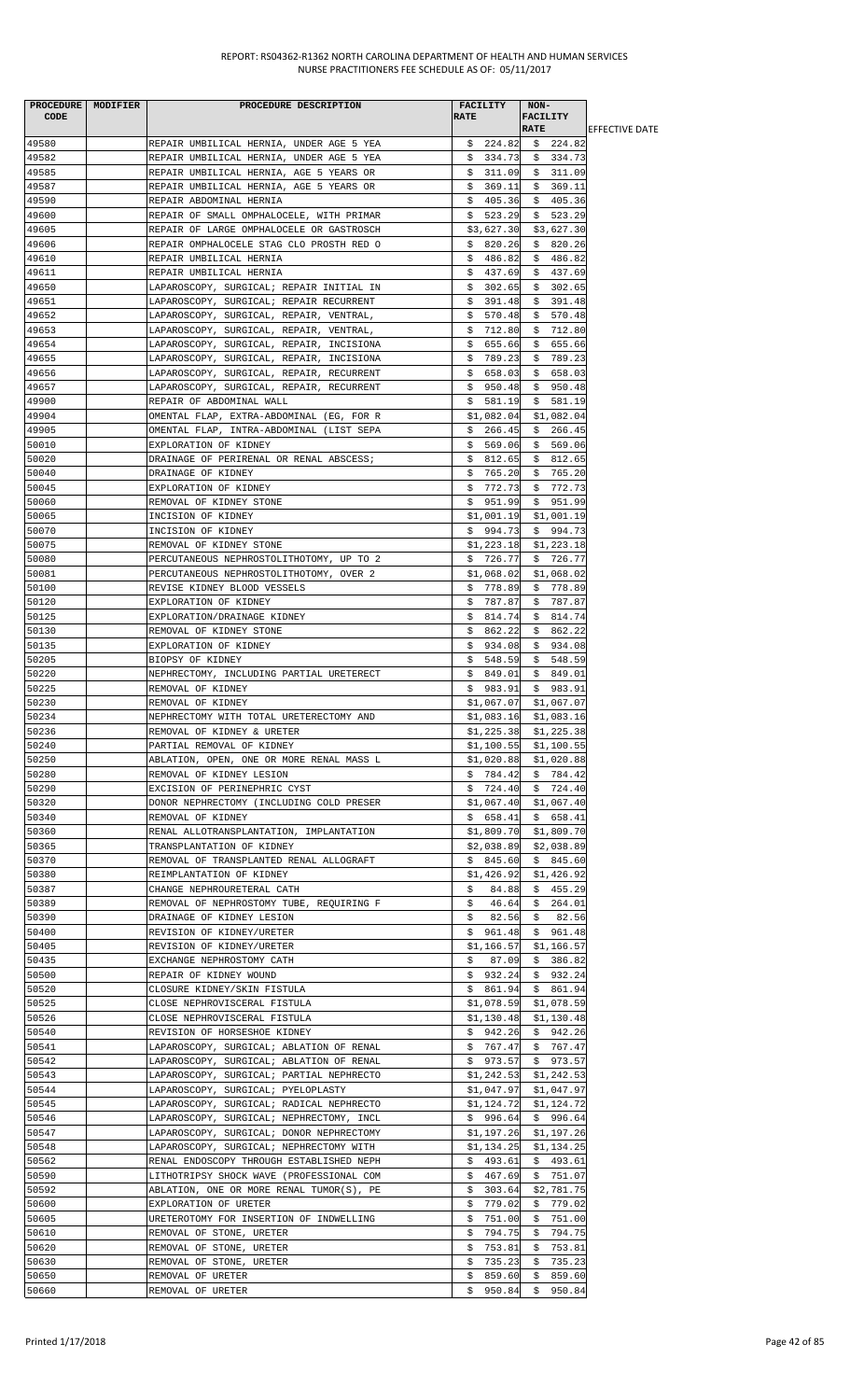| <b>CODE</b>    | PROCEDURE   MODIFIER | PROCEDURE DESCRIPTION                                                                | <b>FACILITY</b><br><b>RATE</b> | NON-<br><b>FACILITY</b><br><b>RATE</b> | <b>IEFFECTIVE DATE</b> |
|----------------|----------------------|--------------------------------------------------------------------------------------|--------------------------------|----------------------------------------|------------------------|
| 50688          |                      | CHANGE OF URETEROSTOMY TUBE OR EXTERNALL                                             | \$<br>65.28                    | 65.28<br>\$                            |                        |
| 50700          |                      | REVISION OF URETER                                                                   | \$769.67                       | \$769.67                               |                        |
| 50715          |                      | RELEASE OF URETER                                                                    | \$<br>910.84                   | \$910.84                               |                        |
| 50722          |                      | RELEASE OF URETER                                                                    | 792.34<br>Ş.                   | \$792.34                               |                        |
| 50725          |                      | RELEASE/REVISION OF URETER                                                           | \$905.80                       | \$905.80                               |                        |
| 50727<br>50728 |                      | REVISION URINARY-CUTANEOUS ANASTOMOSIS<br>REVISION OF URINARY-CUTANEOUS ANASTOMOSI   | \$414.05<br>\$<br>571.50       | \$414.05<br>571.50<br>\$               |                        |
| 50740          |                      | FUSION OF URETER-KIDNEY                                                              | \$<br>891.74                   | 891.74<br>\$                           |                        |
| 50750          |                      | FUSION OF URETER-KIDNEY                                                              | \$967.25                       | \$967.25                               |                        |
| 50760          |                      | <b>FUSION OF URETER</b>                                                              | \$902.71                       | \$<br>902.71                           |                        |
| 50770          |                      | SPLICING OF URETERS                                                                  | \$937.53                       | \$937.53                               |                        |
| 50780          |                      | REIMPLANT URETER IN BLADDER                                                          | \$905.03                       | \$905.03                               |                        |
| 50782          |                      | URETERONEOCYSTOSTOMY; ANASTOMOSIS                                                    | \$888.67                       | \$888.67                               |                        |
| 50783          |                      | URETERONEOCYSTOSTOMY; URETERAL TAILORING                                             | \$922.31                       | \$922.31                               |                        |
| 50785          |                      | REIMPLANT URETER IN BLADDER                                                          | \$1,004.45                     | \$1,004.45                             |                        |
| 50800<br>50810 |                      | IMPLANT URETER IN BOWEL<br>URETEROSIGMOIDOSTOMY, WITH CREATION OF S                  | \$762.11<br>\$1,004.18         | \$762.11<br>\$1,004.18                 |                        |
| 50815          |                      | URETEROCOLON CONDUIT, INCLUDING INTESTIN                                             | \$1,017.04                     | \$1,017.04                             |                        |
| 50820          |                      | URETEROILEAL CONDUIT (ILEAL BLADDER), IN                                             | \$1,083.77                     | \$1,083.77                             |                        |
| 50825          |                      | CONTINENT DIVERSION, INCLUDING INTESTINE                                             | \$1,375.49                     | \$1,375.49                             |                        |
| 50830          |                      | URINARY ANDIVERSION                                                                  | \$1,494.00                     | \$1,494.00                             |                        |
| 50840          |                      | REPLACEMENT OF ALL OR PART OF URETER BY                                              | \$1,023.54                     | \$1,023.54                             |                        |
| 50845          |                      | CUTANEOUS APPENDICO-VESICOSTOMY                                                      | \$1,037.81                     | \$1,037.81                             |                        |
| 50860          |                      | TRANSPLANT OF URETER TO SKIN                                                         | \$786.32                       | \$786.32                               |                        |
| 50900<br>50920 |                      | REPAIR OF URETER<br>CLOSURE URETER/SKIN FISTULA                                      | \$691.80<br>\$731.34           | \$691.80<br>\$731.34                   |                        |
| 50930          |                      | CLOSURE URETER/BOWEL FISTULA                                                         | \$886.90                       | \$886.90                               |                        |
| 50940          |                      | RELEASE OF URETER                                                                    | \$<br>735.85                   | \$735.85                               |                        |
| 50945          |                      | LAPAROSCOPY, SURGICAL, URETEROLITHOTOMY                                              | 817.21<br>Ş.                   | \$817.21                               |                        |
| 50947          |                      | LAPAROSCOPY, SURGICAL; URETERONEOCYSTOST                                             | \$1,159.20                     | \$1,159.20                             |                        |
| 51020          |                      | CYSTOTOMY OR CYSTOSTOMY W/FULGRATION AND                                             | \$383.69                       | \$383.69                               |                        |
| 51030          |                      | INCISION/TREATMENT BLADDER                                                           | \$<br>380.48                   | \$<br>380.48                           |                        |
| 51040<br>51045 |                      | INCISION OF BLADDER<br>INCISION OF BLADDER                                           | \$<br>239.24<br>382.68<br>S.   | 239.24<br>\$<br>\$.<br>382.68          |                        |
| 51050          |                      | REMOVAL OF BLADDER STONE                                                             | S.<br>389.81                   | \$<br>389.81                           |                        |
| 51060          |                      | REMOVAL OF URETERAL STONE                                                            | 480.38<br>Ş.                   | 480.38<br>Ş.                           |                        |
| 51065          |                      | CYSTOTOMY, WITH CALCULUS BASKET EXTRACTI                                             | 477.21<br>S.                   | 477.21<br>S.                           |                        |
| 51080          |                      | DRAINAGE OF BLADDER ABSCESS                                                          | \$<br>333.78                   | \$333.78                               |                        |
| 51100          |                      | ASPIRATION OF BLADDER; BY NEEDLE                                                     | \$<br>32.39                    | 49.45<br>\$                            |                        |
| 51101<br>51102 |                      | ASPIRATION OF BLADDER; BY TROCAR OR INTR<br>ASPIRATION OF BLADDER; WITH INSERTION OF | 43.40<br>\$<br>\$<br>125.63    | \$100.19<br>\$191.10                   |                        |
| 51500          |                      | REMOVAL OF BLADDER CYST                                                              | \$514.52                       | \$514.52                               |                        |
| 51520          |                      | REMOVAL OF BLADDER LESION                                                            | \$484.26                       | \$484.26                               |                        |
| 51525          |                      | REMOVAL OF BLADDER LESION                                                            | \$713.06                       | \$713.06                               |                        |
| 51530          |                      | REMOVAL OF BLADDER LESION                                                            | \$635.36                       | \$635.36                               |                        |
| 51535          |                      | REVISION OF URETER LESION                                                            | \$645.40                       | \$645.40                               |                        |
| 51550          |                      | PARTIAL REMOVAL OF BLADDER                                                           | \$784.57                       | \$784.57                               |                        |
| 51555          |                      | PARTIAL REMOVAL OF BLADDER                                                           | \$1,043.86                     | \$1,043.86                             |                        |
| 51565<br>51570 |                      | REVISION OF BLADDER & URETER<br>REMOVAL OF BLADDER                                   | \$1,067.08<br>\$1,219.28       | \$1,067.08<br>\$1,219.28               |                        |
| 51575          |                      | CYCTECTOMY W/BILAT LYMPHADENECTOMY INCLU                                             | \$1,524.25                     | \$1,524.25                             |                        |
| 51580          |                      | REMOVAL OF BLADDER                                                                   | \$1,587.95                     | \$1,587.95                             |                        |
| 51585          |                      | CYCTECTOMY W/BILAT LYMPH INCLUDING HYPOG                                             | \$1,769.26                     | \$1,769.26                             |                        |
| 51590          |                      | CYSTECTOMY, COMPLETE, WITH URETEROILEAL                                              | \$1,612.07                     | \$1,612.07                             |                        |
| 51595          |                      | CYSTECTOMY W/BILAT LYMPH INCLUDING HYPOG                                             | \$1,832.32                     | \$1,832.32                             |                        |
| 51596          |                      | CYSTECTOMY, COMPLETE, WITH CONTINENT DIV                                             | \$1,969.33                     | \$1,969.33                             |                        |
| 51597<br>51600 |                      | REMOVAL OF PELVIC STRUCTURES<br>INJECTION FOR BLADDER X-RAY                          | \$1,899.50<br>\$.<br>37.28     | \$1,899.50<br>\$151.97                 |                        |
| 51700          |                      | IRRIGATION OF BLADDER                                                                | 37.28<br>\$                    | 70.29<br>\$                            |                        |
| 51701          |                      | INSERTION OF NON-DWELLING BLADDER CATHET                                             | \$<br>22.60                    | \$<br>48.62                            |                        |
| 51702          |                      | INSERTION OF TEMPORARY INDWELLING BLADDE                                             | 24.84<br>Ş.                    | 62.33<br>Ş.                            |                        |
| 51703          |                      | INSERTION OF TEMPORARY INDWELLING BLADDE                                             | 68.20<br>Ş.                    | \$113.52                               |                        |
| 51705          |                      | CHANGE OF BLADDER TUBE                                                               | \$<br>55.15                    | 90.97<br>\$                            |                        |
| 51710          |                      | CHANGE OF BLADDER TUBE                                                               | 78.52<br>\$                    | \$<br>128.33                           |                        |
| 51720          |                      | TREATMENT OF BLADDER LESION                                                          | 69.59<br>\$                    | \$<br>95.05                            |                        |
| 51725<br>51726 |                      | SIMPLE CYSTOMETROGRAM<br>COMPLEX CYSTOMETROGRAM WITH GAS                             | 175.74<br>\$<br>254.64<br>Ş.   | 175.74<br>\$<br>254.64<br>\$           |                        |
| 51727          |                      | COMPLEX CYSTOMETROGRAM (IE, CALIBRATED E                                             | \$.<br>178.10                  | \$<br>178.10                           |                        |
| 51727          | 26                   | COMPLEX CYSTOMETROGRAM (IE, CALIBRATED E                                             | 67.10<br>S.                    | \$<br>67.10                            |                        |
| 51727          | ТC                   | COMPLEX CYSTOMETROGRAM (IE, CALIBRATED E                                             | 111.00<br>Ş.                   | \$111.00                               |                        |
| 51728          |                      | COMPLEX CYSTOMETROGRAM (IE, CALIBRATED E                                             | 178.01<br>\$                   | 178.01<br>\$                           |                        |
| 51728          | 26                   | COMPLEX CYSTOMETROGRAM (IE, CALIBRATED E                                             | \$<br>66.37                    | \$<br>66.37                            |                        |
| 51728<br>51729 | TC                   | COMPLEX CYSTOMETROGRAM (IE, CALIBRATED E<br>COMPLEX CYSTOMETROGRAM (IE, CALIBRATED E | \$111.66                       | \$111.66<br>191.97                     |                        |
| 51729          | 26                   | COMPLEX CYSTOMETROGRAM (IE, CALIBRATED E                                             | \$<br>191.97<br>\$<br>79.01    | \$<br>79.01<br>\$                      |                        |
| 51729          | ТC                   | COMPLEX CYSTOMETROGRAM (IE, CALIBRATED E                                             | \$<br>112.97                   | \$<br>112.97                           |                        |
| 51736          |                      | SIMPL UROGLOWMETRY                                                                   | 43.38<br>Ş.                    | \$<br>43.38                            |                        |
| 51741          |                      | ELECTRONIC UROFLOWMETRY INITIAL RECORDIN                                             | \$<br>69.03                    | \$<br>69.03                            |                        |
| 51741          | 26                   | ELECTRONIC UROFLOWMETRY INITIAL RECORDIN                                             | 48.79<br>\$                    | 48.79<br>Ş.                            |                        |
| 51741          | TC                   | ELECTRONIC UROFLOWMETRY INITIAL RECORDIN                                             | 20.25<br>\$                    | 20.25<br>\$                            |                        |
| 51784          |                      | ELECTROMYOGRAPHY STUDIES (EMG) OF ANAL O                                             |                                | $$161.52$$ \$ 161.52                   |                        |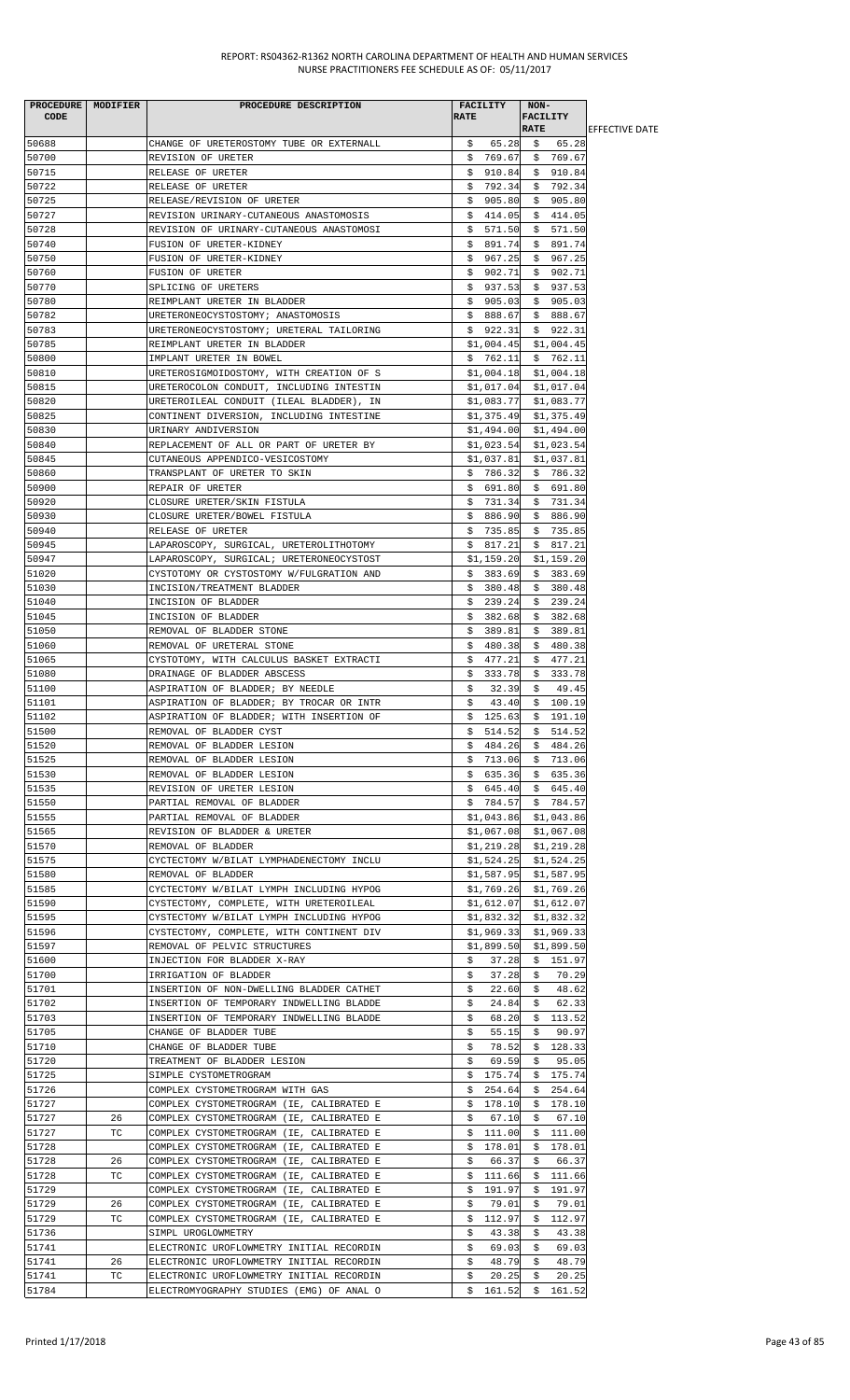| PROCEDURE   MODIFIER |    | PROCEDURE DESCRIPTION                                                                | <b>FACILITY</b>            | NON-                       |                        |
|----------------------|----|--------------------------------------------------------------------------------------|----------------------------|----------------------------|------------------------|
| CODE                 |    |                                                                                      | <b>RATE</b>                | <b>FACILITY</b>            |                        |
|                      |    |                                                                                      |                            | <b>RATE</b>                | <b>IEFFECTIVE DATE</b> |
| 51784                | 26 | ELECTROMYOGRAPHY STUDIES (EMG) OF ANAL O                                             | \$64.51                    | \$64.51                    |                        |
| 51784                | TC | ELECTROMYOGRAPHY STUDIES (EMG) OF ANAL O                                             | \$                         | 97.00 \$97.00              |                        |
| 51785                |    | NEEDLE ELECTROMYOGRAPHY STUDIES (EMG) OF                                             | \$175.04                   | \$175.04                   |                        |
| 51792<br>51797       |    | STIMULUS EVOKED RESPONSE                                                             | \$182.57                   | \$182.57                   |                        |
| 51798                |    | VOIDING PRESSURE STUDIES INTRA-ABDOMINAL<br>MEASUREMENT OF POST-VOIDING RESIDUAL URI | \$118.65<br>\$<br>16.08    | \$118.65<br>\$<br>16.08    |                        |
| 51800                |    | CYSTOPLASTY OR CYSTOURETHROPLASTY WITH O                                             | \$866.81                   | \$866.81                   |                        |
| 51820                |    | REVISION OF URINARY TRACT                                                            | \$883.84                   | \$883.84                   |                        |
| 51840                |    | ANTERIOR VESICOURETHROPEXY, OR URETHROPE                                             | \$<br>527.38               | \$<br>527.38               |                        |
| 51841                |    | FIXATION OF BLADDER/URETHRA                                                          | \$626.17                   | \$<br>626.17               |                        |
| 51845                |    | ABDOMINO-VAGINAL VESICAL NECK SUSPENSION                                             | \$480.29                   | \$480.29                   |                        |
| 51860                |    | REPAIR OF BLADDER WOUND                                                              | \$587.43                   | \$587.43                   |                        |
| 51865                |    | REPAIR OF BLADDER WOUND                                                              | 728.08<br>Ş.               | \$728.08                   |                        |
| 51880                |    | REPAIR OF BLADDER OPENING                                                            | \$380.67                   | \$380.67                   |                        |
| 51900                |    | REPAIR BLADDER/VAGINA LESION                                                         | \$675.15                   | \$675.15                   |                        |
| 51920                |    | REPAIR BLADDER/UTERUS LESION                                                         | \$623.97                   | \$623.97                   |                        |
| 51925                |    | HYSTERECTOMY/BLADDER REPAIR                                                          | \$813.68                   | \$813.68                   |                        |
| 51940                |    | CLOSURE, EXSTROPHY OF BLADDER                                                        | \$1,337.11                 | \$1,337.11                 |                        |
| 51960                |    | ENTEROCYSTOPLASTY, INCLUDING INTESTINAL                                              | \$1,152.62                 | \$1,152.62                 |                        |
| 51980                |    | CONSTRUCT BLADDER OPENING                                                            | \$589.68                   | \$589.68                   |                        |
| 51990                |    | LAPAROSCOPY, SURGICAL; URETHRAL SUSPENSI                                             | \$607.02                   | \$607.02                   |                        |
| 51992                |    | LAPAROSCOPY, SURGICAL; SLING OPERATION F                                             | \$662.58                   | \$662.58                   |                        |
| 52250                |    | CYSTOVRE INS RADIOAC SUB W/WO BIOPSY O F                                             | \$204.87                   | \$204.87                   |                        |
| 52265                |    | LOCAL ANESTHESIA                                                                     | \$133.14                   | \$341.85                   |                        |
| 52332                |    | CYSTOURETHROSCOPY W/INTSERT INDW URETERA                                             | \$131.58                   | \$387.55                   |                        |
| 52356                |    | CYSTO/URETERO W/LITHOTRIPSY                                                          | \$335.06                   | \$335.06                   |                        |
| 52400                |    | CYSTOURETHROSCOPY WITH INCISION, FULGURA                                             | \$406.16                   | \$406.16                   |                        |
| 52450<br>52500       |    | TRANSURETHRAL INCISION OF PROSTATE<br>REVISION OF BLADDER                            | \$386.31<br>\$403.67       | \$386.31<br>\$403.67       |                        |
| 52601                |    | TRANSURETHRAL ELECTROSURGICAL RESECTION                                              |                            | $$687.74$$ \$687.74        |                        |
| 52630                |    | REMOVE PROSTATE REGROWTH                                                             |                            | $$367.60 \$367.60$         |                        |
| 52640                |    | RELIEVE BLADDER CONTRACTURE                                                          | 250.26<br>Ş.               | \$250.26                   |                        |
| 52647                |    | LASER COAGULATION OF PROSTATE, INCLUDING                                             | \$535.02                   | \$1,742.19                 |                        |
| 52648                |    | LASER VAPORIZATION OF PROSTATE, INCLUDIN                                             | \$571.12                   | \$1,780.51                 |                        |
| 52649                |    | LASER ENUCLEATION OF THE PROSTATE WITH M                                             | \$816.40                   | \$816.40                   |                        |
| 52700                |    | DRAINAGE OF PROSTATE ABSCESS                                                         | \$358.88                   | \$358.88                   |                        |
| 53000                |    | REVISION OF URETHRA                                                                  | \$122.43                   | \$122.43                   |                        |
| 53010                |    | REVISION OF URETHRA                                                                  | \$239.68                   | \$239.68                   |                        |
| 53040                |    | DRAINAGE OF URETHRA ABSCESS                                                          |                            | $$324.10 \t$324.10$        |                        |
| 53060                |    | DRAINAGE OF URETHRA ABSCESS                                                          |                            | $$126.64$ $$142.31$        |                        |
| 53080                |    | DRAINAGE OF URINARY LEAKAGE                                                          | 358.63<br>\$               | \$<br>358.63               |                        |
| 53085                |    | DRAINAGE OF URINARY LEAKAGE                                                          | \$510.46                   | 510.46<br>Ş.               |                        |
| 53210                |    | REMOVAL OF URETHRA                                                                   | \$638.74                   | \$638.74                   |                        |
| 53215                |    | REMOVAL OF URETHRA                                                                   | \$776.32                   | \$776.32                   |                        |
| 53220                |    | TREATMENT OF URETHRA LESION                                                          | 372.26<br>Ş.               | 372.26<br>Ş.               |                        |
| 53230                |    | REMOVAL OF URETHRA LESION                                                            | 496.75<br>S.               | \$<br>496.75               |                        |
| 53235                |    | REMOVAL OF URETHRA LESION                                                            | \$528.30                   | \$528.30                   |                        |
| 53240                |    | REVISION OF URETHRAL POUCH                                                           | \$.<br>354.24              | \$354.24                   |                        |
| 53250<br>53260       |    | REMOVAL OF URETHRAL GLAND                                                            | 328.62<br>Ş.<br>145.04     | \$<br>328.62<br>163.23     |                        |
| 53265                |    | TREATMENT OF URETHRAL LESION<br>TREATMENT OF URETHRAL LESION                         | Ş.<br>\$<br>152.45         | Ş.<br>\$180.98             |                        |
| 53270                |    | REMOVAL OF URETHRAL GLAND                                                            | \$149.32                   | \$166.39                   |                        |
| 53275                |    | REPAIR OF URETHRAL DEFECT                                                            | 220.10<br>S.               | \$220.10                   |                        |
| 53400                |    | REVISION URETHRA, 1ST STAGE                                                          | \$664.01                   | \$664.01                   |                        |
| 53405                |    | REVISION URETHRA, 2ND STAGE                                                          | 731.61<br>Ş.               | 731.61<br>Ş.               |                        |
| 53410                |    | RECONSTRUCTION OF URETHRA                                                            | \$816.80                   | \$816.80                   |                        |
| 53415                |    | URETHROPLASTY, TRANSPUBIC, ONE STAGE                                                 | 942.66<br>Ş.               | 942.66<br>Ş.               |                        |
| 53420                |    | REVISION URETHRA, 1ST STAGE                                                          | \$670.51                   | 670.51<br>\$               |                        |
| 53425                |    | REVISION URETHRA, 2ND STAGE                                                          | \$<br>786.91               | 786.91<br>Ş.               |                        |
| 53430                |    | RECONSTRUCTION OF URETHRA                                                            | \$785.58                   | 785.58<br>Ş.               |                        |
| 53431                |    | URETHROPLASTY WITH TUBULARIZATION OF POS                                             | \$963.54                   | \$963.54                   |                        |
| 53440                |    | SLING OPERATION FOR CORRECTION OF MALE U                                             | \$728.27                   | \$728.27                   |                        |
| 53442                |    | REMOVAL OR REVISION OF SLING FOR MALE UR                                             | \$640.92                   | \$640.92                   |                        |
| 53444                |    | INSERTION OF TANDEM CUFF (DUAL CUFF)                                                 | \$662.59                   | \$662.59                   |                        |
| 53445                |    | INSERTION OF INFLATABLE URETHRAL/BLADDER                                             | \$731.06                   | \$731.06                   |                        |
| 53446                |    | REMOVAL OF INFLATABLE URETHRAL/BLADDER N                                             | \$<br>533.97               | \$<br>533.97               |                        |
| 53447<br>53448       |    | REMOVAL AND REPLACEMENT OF INFLATABLE UR                                             | 676.13<br>Ş.<br>\$1,070.19 | 676.13<br>Ş.<br>\$1,070.19 |                        |
| 53449                |    | REMOVAL AND REPLACEMENT OF INFLATABLE UR<br>REPAIR OF INFLATABLE URETHRAL/BLADDER NE | \$<br>507.80               | \$<br>507.80               |                        |
| 53450                |    | REVISION OF URETHRA                                                                  | \$337.26                   | \$337.26                   |                        |
| 53460                |    | REVISION OF URETHRA                                                                  | 379.15<br>S.               | 379.15<br>S.               |                        |
| 53500                |    | URETHROLYSIS, TRANSVAGINAL, SECONDARY, O                                             | 610.72<br>\$               | \$.<br>610.72              |                        |
| 53502                |    | URETHRORRHAPHY FEMALE                                                                | 401.09<br>\$               | 401.09<br>\$               |                        |
| 53505                |    | REPAIR OF URETHRA INJURY                                                             | 402.90<br>Ş.               | 402.90<br>Ş.               |                        |
| 53510                |    | REPAIR OF URETHRA INJURY                                                             | 524.69<br>Ş.               | 524.69<br>Ş.               |                        |
| 53515                |    | REPAIR OF URETHRA INJURY                                                             | \$<br>662.53               | \$<br>662.53               |                        |
| 53520                |    | REPAIR OF URETHRA DEFECT                                                             | 460.10<br>Ş.               | 460.10<br>Ş.               |                        |
| 53850                |    | TRANSURETHRAL DESTRUCTION OF PROSTATE TI                                             | S.<br>472.20               | \$1,995.20                 |                        |
| 53852                |    | TRANSURETHRAL DESTRUCTION OF PROSTATE TI                                             | \$513.80                   | \$1,922.10                 |                        |
| 54000                |    | REVISION OF PENIS                                                                    | \$<br>87.90                | \$127.06                   |                        |
| 54001                |    | REVISION OF PENIS                                                                    |                            | $$113.64$ $$156.72$        |                        |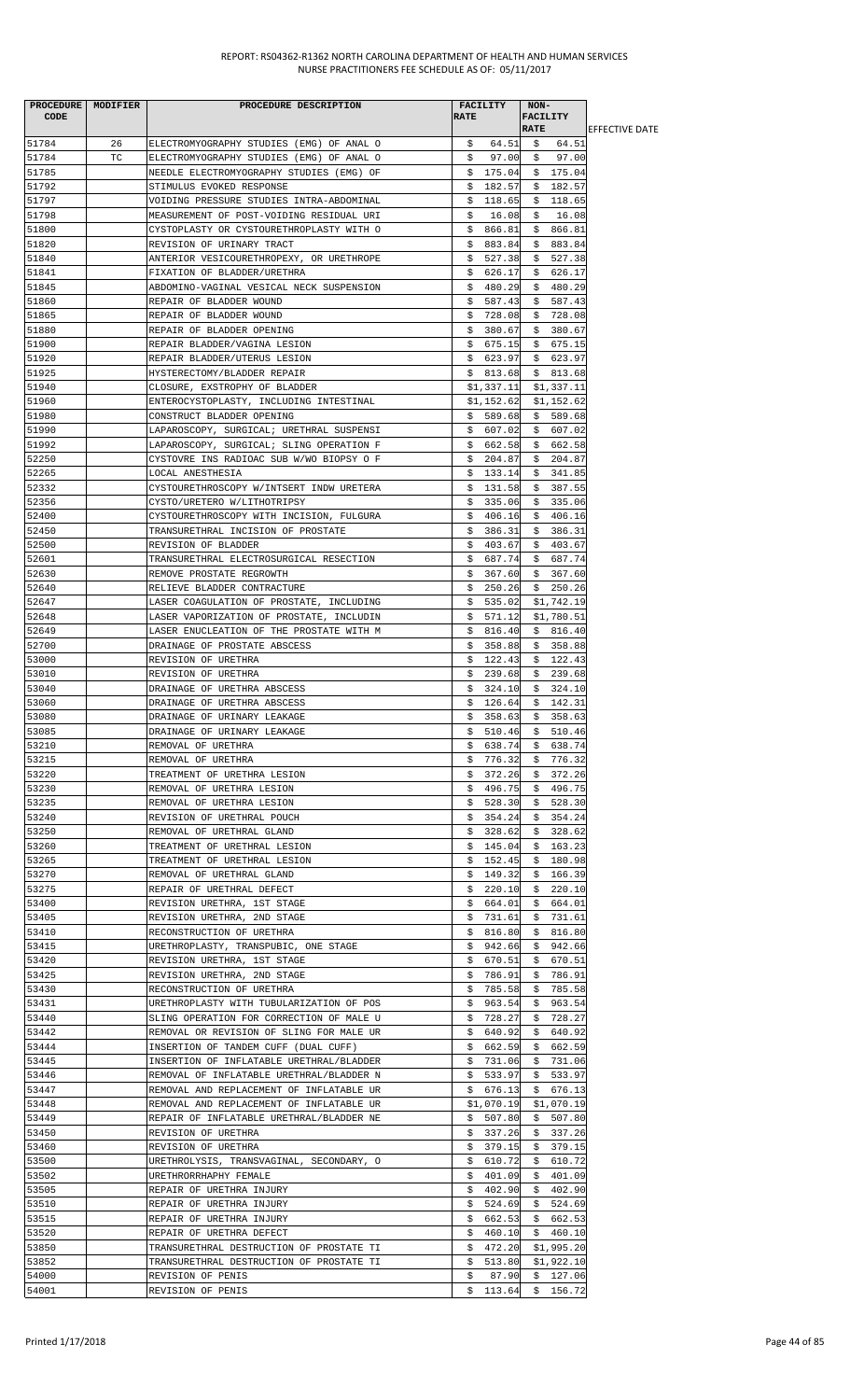| PROCEDURE MODIFIER | PROCEDURE DESCRIPTION                    | <b>FACILITY</b> | NON-                    |                        |
|--------------------|------------------------------------------|-----------------|-------------------------|------------------------|
| <b>CODE</b>        |                                          | <b>RATE</b>     | FACILITY                |                        |
|                    |                                          |                 | <b>RATE</b>             | <b>LEFFECTIVE DATE</b> |
| 54015              | INCISION AND DRAINAGE OF PENIS DEEP      |                 | \$257.18\$3257.18       |                        |
| 54050              | TREATMENT OF PENIS LESION                | \$<br>76.84     | 95.87<br>Ş.             |                        |
| 54055              | TREATMENT OF PENIS LESION                | 70.91<br>\$     | 91.61<br>\$             |                        |
| 54056              | DESTRUCTION OF LESION, PENIS, SIMPLE; CR | 79.27<br>\$     | \$<br>99.97             |                        |
| 54057              | DESTRUCTION OF LESION, PENIS, SIMPLE; LA | 74.53<br>Ş.     | \$109.77                |                        |
| 54060              |                                          |                 | \$148.75                |                        |
|                    | TREATMENT OF PENIS LESION                | \$104.28        |                         |                        |
| 54065              | DESTRUCTION OF LESION(S), PENIS (EG, CON | \$127.49        | \$163.57                |                        |
| 54100              | BIOPSY OF PENIS                          | 94.90<br>\$     | \$149.47                |                        |
| 54105              | BIOPSY OF PENIS                          | \$178.09        | \$226.21                |                        |
| 54110              | TREATMENT OF PENIS LESION                | 517.22<br>Ş.    | \$517.22                |                        |
| 54111              | EXCISION OF PENILE PLAQUE WITH GRAFT TO  | \$669.09        | \$669.09                |                        |
| 54112              | EXCISION OF PENILE PLAQUE WITH GRAFT MOR | \$785.44        | \$785.44                |                        |
| 54115              | REMOVAL FOREIGN BODY FROM DEEP PENILE TI | \$347.11        | \$370.62                |                        |
| 54120              | PARTIAL AMPUTATION OF PENIS              | \$523.10        | \$523.10                |                        |
| 54125              |                                          |                 |                         |                        |
|                    | AMPUTATION OF PENIS                      | \$675.09        | \$675.09                |                        |
| 54130              | AMPUTATION OF PENIS                      | \$999.81        | \$999.81                |                        |
| 54135              | AMPUTATION PENIS W/BILATERAL LYMPH INCLU | \$1,270.06      | \$1,270.06              |                        |
| 54150              | CIRCUMCISION                             | 81.52<br>\$     | \$136.91                |                        |
| 54161              | CIRCUMCISION                             | \$163.22        | \$163.22                |                        |
| 54162              | LYSIS OR EXCISION OF PENILE POST-CIRCUMC | \$162.23        | \$220.43                |                        |
| 54163              | REPAIR INCOMPLETE CIRCUMCISION           | \$179.02        | \$179.02                |                        |
| 54164              | FRENULOTOMY OF PENIS                     | \$157.45        | \$157.45                |                        |
| 54200              | TREATMENT OF PENIS LESION                | \$<br>68.89     | \$<br>89.31             |                        |
|                    |                                          |                 | \$443.72                |                        |
| 54205              | TREATMENT OF PENIS LESION                | \$443.72        |                         |                        |
| 54230              | ING PROCEDURE FOR CORPORA CAVERNOSGRAPHY | \$<br>66.59     | \$<br>80.30             |                        |
| 54240              | PENILE PLETHYSMOGRAPHY                   | \$<br>83.44     | \$<br>83.44             |                        |
| 54300              | REVISION OF PENIS                        | \$.<br>538.78   | 538.78<br>\$.           |                        |
| 54304              | PLASTIC OPERATION ON PENIS FOR CORRECT O | \$631.39        | \$631.39                |                        |
| 54308              | URETHROPLASTY SECOND STAGE HYPOSPADIAS L | \$601.17        | \$<br>601.17            |                        |
| 54312              | URETHROPLASTY FOR HYPOSPADIAS REPAIR MOR | \$694.76        | \$694.76                |                        |
| 54316              | URETHROPLASTY FOR HYPOSPADIAS REPAIR WIT | \$841.26        | \$841.26                |                        |
| 54318              | URETHROPLASTY FOR HYPOSPADIAS TO RELEASE | \$605.63        | \$605.63                |                        |
|                    |                                          |                 |                         |                        |
| 54322              | HYPOSPADIAS REPAIR WITH MEATAL ADVANCEME | \$657.82        | \$657.82                |                        |
| 54324              | HYPOSPADIAS REPAIR WITH URETHROPLASTY BY | \$.<br>817.80   | \$<br>817.80            |                        |
| 54326              | HYPOSPADIAS REPAIR WITH URETHROPLASTY BY | \$769.30        | \$769.30                |                        |
| 54328              | HYPOSPADIAS WITH URETHROPLASTY TO CORREC | \$779.67        | 779.67<br>\$            |                        |
| 54332              | PENILE HYPOSPADIAS REPAIR DISSECTION TO  | 852.34<br>Ş.    | \$852.34                |                        |
| 54336              | HYPOSPADIAS REPAIR TO CORRT CHORDEE AND  | \$968.61        | \$968.61                |                        |
| 54340              | REPAIR HYPOSPADIAS COMPLICATIONS, SIMPLE | \$467.71        | \$467.71                |                        |
| 54344              | REPAIR HYPOSPADIAS COMPLICATIONS MOBILIZ | \$807.01        | \$807.01                |                        |
| 54348              | REPAIR HYPOSPADIAS COMPLI DISSECTION AND | \$<br>856.80    | \$856.80                |                        |
|                    |                                          |                 |                         |                        |
| 54352              | REPAIR OF HYPOSPADIAS CRIPPLE REQUIRING  |                 | $$1,208.74$ $$1,208.74$ |                        |
| 54360              | PLASTI OPERATION ON PENIS TO CORRECT ANG | \$606.00        | \$606.00                |                        |
| 54380              | REVISION OF PENIS                        |                 | $$671.56$ $$671.56$     |                        |
| 54385              | REVISE PENIS/BLADDER DEFECT              | \$810.67        | \$810.67                |                        |
| 54390              | REVISE PENIS/BLADDER DEFECT              | \$988.87        | \$988.87                |                        |
| 54406              | REMOVAL OF ALL COMPONENTS OF A MULTI-COM | \$608.32        | 608.32<br>Ş.            |                        |
| 54415              | REMOVAL OF NON-INFLATABLE (SEMI-RIGID) O | \$436.34        | \$436.34                |                        |
| 54420              | REVISION OF PENIS                        | \$589.43        | \$589.43                |                        |
| 54430              | REVISION OF PENIS                        | \$533.77        | \$533.77                |                        |
| 54435              | CORPORA CAVERNOSA-GIANS PENIS FISTULIZAT | 344.90<br>\$    | \$344.90                |                        |
|                    |                                          |                 |                         |                        |
| 54440              | REVISION OF PENIS                        | \$729.31        | 729.31<br>Ş.            |                        |
| 54450              | FORESKIN MANIPULATION                    | 49.39<br>\$     | 60.59<br>\$             |                        |
| 54505              | BIOPSY OF TESTIS                         | \$176.70        | \$176.70                |                        |
| 54512              | EXCISION OF EXTRAPARENCHYMAL LESION OF T | 444.46<br>Ş.    | \$444.46                |                        |
| 54520              | REMOVAL OF TESTIS                        | \$268.80        | \$268.80                |                        |
| 54522              | ORCHIECTOMY, PARTIAL                     |                 | $$482.67$ \$482.67      |                        |
| 54530              | REMOVAL OF TESTIS                        | \$419.62        | \$419.62                |                        |
| 54535              | EXTENSIVE TESTIS SURGERY                 | \$610.71        | 610.71<br>Ş.            |                        |
| 54550              | EXPLORATION FOR TESTIS                   | \$405.04        | \$405.04                |                        |
| 54560              | EXPLORATION FOR TESTIS                   | \$553.30        | \$553.30                |                        |
|                    |                                          |                 |                         |                        |
| 54600              | REDUCE TESTIS TORSION                    | \$374.34        | \$374.34                |                        |
| 54620              | FIXATION OF TESTIS                       | \$251.56        | \$251.56                |                        |
| 54640              | ORCHIOPEXY, INGUINAL APPROACH, WITH OR W | \$384.35        | \$384.35                |                        |
| 54650              | ORCHIOPEXY, ABDOMINAL APPROACH, FOR INTR | \$589.66        | \$589.66                |                        |
| 54670              | REPAIR TESTIS INJURY                     |                 | $$334.17$$ $$334.17$    |                        |
| 54680              | RELOCATION OF TESTIS(ES)                 | \$651.65        | \$651.65                |                        |
| 54690              | LAPAROSCOPY, SURGICAL; ORCHIECTOMY       | \$526.78        | \$526.78                |                        |
| 54692              | LAPAROSCOPY, SURGICAL; ORCHIOPEXY FOR IN | \$.<br>643.63   | 643.63<br>\$            |                        |
| 54700              | DRAINAGE OF SCROTUM                      | \$174.32        | \$174.32                |                        |
|                    |                                          |                 |                         |                        |
| 54830              | REMOVE EPIDIDYMIS LESION                 | \$304.10        | \$304.10                |                        |
| 54840              | REMOVE EPIDIDYMIS LESION                 | 267.08<br>Ş.    | \$267.08                |                        |
| 54860              | REMOVAL OF EPIDIDYMIS                    | \$345.05        | \$345.05                |                        |
| 54861              | REMOVAL OF EPIDIDYMES                    | \$467.13        | \$467.13                |                        |
| 54865              | EXPLORATION OF EPIDIDYMIS, WITH OR WITHO | \$293.58        | \$293.58                |                        |
| 55040              | REMOVAL OF HYDROCELE                     | 277.58<br>\$    | 277.58<br>\$            |                        |
| 55041              | REMOVAL OF HYDROCELES                    | 418.05<br>Ş.    | 418.05<br>Ş.            |                        |
| 55060              | REPAIR OF HYDROCELE                      | \$310.42        | \$310.42                |                        |
| 55100              | DRAINAGE OF SCROTUM ABSCESS              | \$131.52        | \$174.88                |                        |
|                    |                                          |                 |                         |                        |
| 55110              | SCROTAL EXPLORATION                      | \$315.85        | \$315.85                |                        |
| 55120              | REMOVAL OF SCROTUM LESION                |                 | $$289.63$$ \$ 289.63    |                        |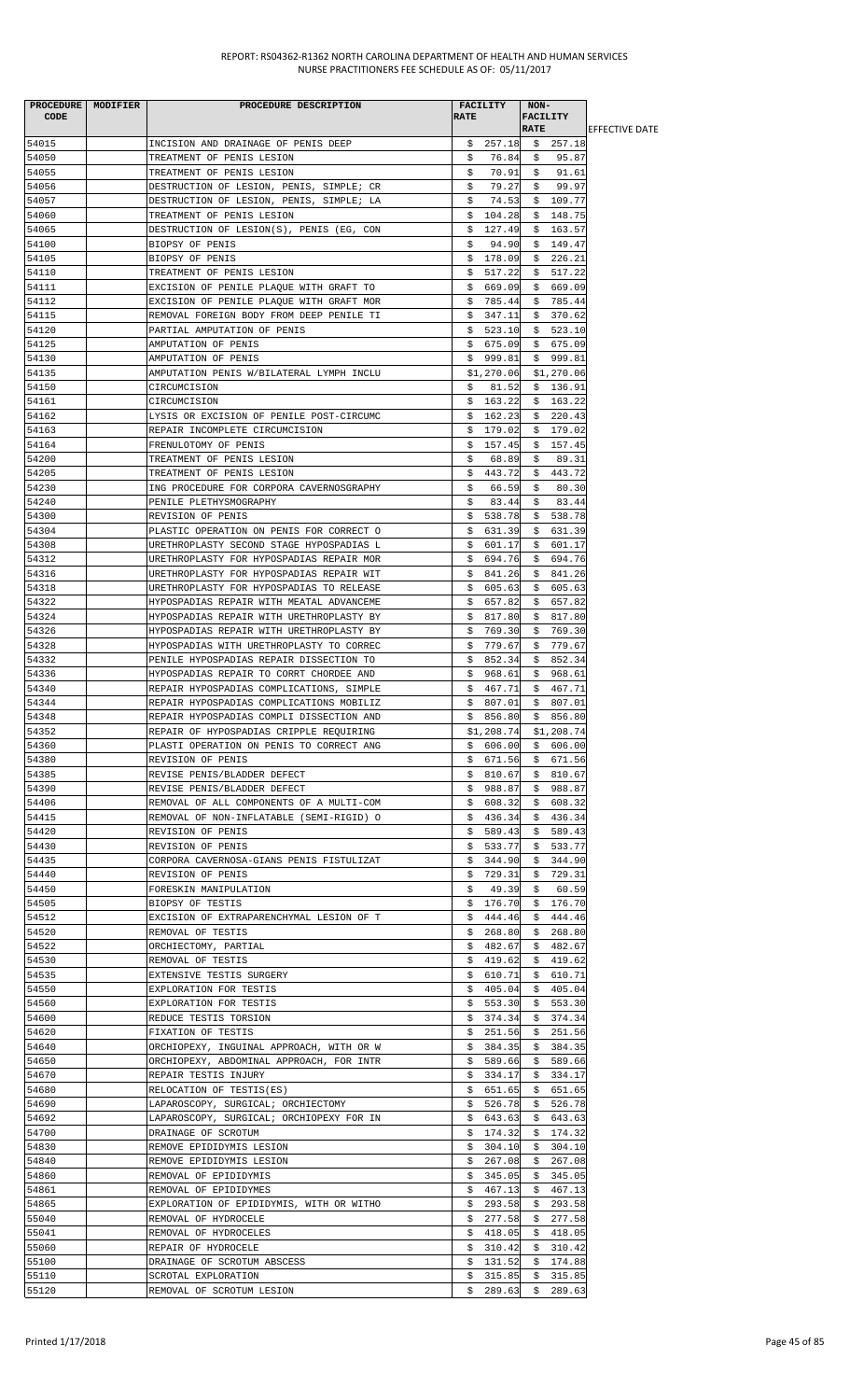| PROCEDURE MODIFIER<br><b>CODE</b> | PROCEDURE DESCRIPTION                                                                | <b>FACILITY</b><br><b>RATE</b> | NON-<br>FACILITY       |                        |
|-----------------------------------|--------------------------------------------------------------------------------------|--------------------------------|------------------------|------------------------|
|                                   |                                                                                      |                                | <b>RATE</b>            | <b>IEFFECTIVE DATE</b> |
| 55150                             | REMOVAL OF SCROTUM                                                                   | \$400.43                       | \$400.43               |                        |
| 55175                             | SCROTOPLASTY; SIMPLE                                                                 | \$297.14                       | \$297.14               |                        |
| 55180                             | SCROTOPLASTY; COMPLICATED                                                            | \$566.23                       | \$566.23               |                        |
| 55200                             | INCISION OF SPERM DUCT                                                               |                                | $$227.76$$ \$ 396.45   |                        |
| 55250                             | REMOVAL OF SPERM DUCT(S)                                                             | \$186.06                       | \$348.60               |                        |
| 55500                             | REMOVAL OF HYDROCELE                                                                 | \$308.11                       | \$308.11               |                        |
| 55520                             | REMOVAL OF SPERM CORD LESION                                                         | \$317.41                       | \$317.41               |                        |
| 55530                             | REVISE SPERMATIC CORD VEINS                                                          | \$291.22                       | \$291.22               |                        |
| 55535                             | REVISE SPERMATIC CORD VEINS                                                          | \$<br>352.41                   | \$352.41               |                        |
| 55540<br>55550                    | REVISE HERNIA & SPERM VEINS                                                          | 385.20<br>Ş.<br>\$349.04       | \$385.20<br>\$349.04   |                        |
| 55600                             | LAPAROSCOPY, SURGICAL, WITH LIGATION OF<br>INCISE SPERM DUCT POUCH                   | \$351.53                       | \$351.53               |                        |
| 55650                             | REMOVE SPERM DUCT POUCH                                                              | \$592.41                       | \$592.41               |                        |
| 55680                             | REMOVE SPERM POUCH LESION                                                            | \$279.91                       | \$279.91               |                        |
| 55705                             | BIOPSY OF PROSTATE                                                                   | \$223.83                       | \$223.83               |                        |
| 55720                             | DRAINAGE OF PROSTATE ABSCESS                                                         | \$383.07                       | \$383.07               |                        |
| 55725                             | DRAINAGE OF PROSTATE ABSCESS                                                         | \$486.29                       | \$486.29               |                        |
| 55801                             | REMOVAL OF PROSTATE                                                                  | \$905.83                       | \$905.83               |                        |
| 55810                             | REMOVAL OF PROSTATE                                                                  | \$1,096.49                     | \$1,096.49             |                        |
| 55812                             | PROSTATECTOMY PERINEAL RADICAL W LYMPH B                                             | \$1,347.67                     | \$1,347.67             |                        |
| 55815                             | PROSTATECTOMY PERINEAL W PELVIC LYMPHADE                                             | \$1,478.60                     | \$1,478.60             |                        |
| 55821                             | REMOVAL OF PROSTATE                                                                  | \$728.48                       | \$728.48               |                        |
| 55831                             | REMOVAL OF PROSTATE                                                                  | \$789.68                       | \$789.68               |                        |
| 55840                             | PROSTATECTOMY, RETROPUBIC RADICAL, WITH                                              | \$1,118.64                     | \$1,118.64             |                        |
| 55842                             | PROSTATECTOMY RETROPUBIC W LYMPH BIOPSY                                              | \$1,199.02                     | \$1,199.02             |                        |
| 55845                             | EXTENSIVE PROSTATE SURGERY                                                           | \$1,372.39                     | \$1,372.39             |                        |
| 55860                             | EXPOSURE PROSTATE FOR INSERTION OF RADIO                                             | \$730.82                       | \$730.82               |                        |
| 55862                             | EXPOSURE PROSTATE INSERTION RADIOACTIVE                                              | \$923.60                       | \$923.60               |                        |
| 55865                             | EXPO PROSTATE WITH LYMPHADENECTOMY INCLU                                             | \$1,119.45                     | \$1,119.45             |                        |
| 55866                             | LAPAROSCOPY, SURGICAL PROSTATECTOMY, RET                                             | \$1,457.88                     | \$1,457.88             |                        |
| 55873                             | CRYOSURGICAL ABLATION OF THE PROSTATE (I                                             | \$952.24                       | \$952.24               |                        |
| 55875                             | TRANSPERINEAL PLACEMENT OF NEEDLES OR CA                                             | \$633.63                       | \$633.63               |                        |
| 55920                             | PLACEMENT OF NEEDLES OR CATHETERS INTO P                                             | \$358.13                       | \$358.13               |                        |
| 56405                             | I AND D OF ABSCESS, VULVA/PERINEAL                                                   | \$<br>79.87                    | \$<br>81.55            |                        |
| 56420                             | DRAINAGE OF VULVA ABSCESS                                                            | \$<br>69.49                    | 93.55<br>\$            |                        |
| 56440                             | MARSUPILIZATION OF BARTHOLIN'S GLAND CYS                                             | \$<br>138.62                   | \$138.62               |                        |
| 56441                             | LYSIS OF LABIAL ADHESIONS                                                            | \$107.11                       | \$112.98               |                        |
| 56501                             | DESTRUCTION OF LESION(S), VULVA; SIMPLE                                              | 85.02<br>S.                    | \$<br>97.33            |                        |
| 56515                             | DESTRUCTION OF LESION(S), VULVA; EXTENSI                                             | \$148.32                       | \$166.78               |                        |
| 56605                             | BIOPSY VULVA/PERINEUM; 1 LESION                                                      | \$<br>46.67                    | \$<br>62.90            |                        |
| 56620                             | VULVECTOMY PARTIAL UNILATERAL OR BILATER                                             | \$372.16                       | \$372.16               |                        |
| 56625                             | EXTERNAL GENITAL SURGERY                                                             | \$449.11                       | \$449.11               |                        |
| 56630                             | VULVECTOMY RADICAL WITHOUT SKIN GRAFT                                                | \$658.02                       | \$658.02               |                        |
| 56631                             | VULVECTOMY, RADICAL, PARTIAL; W LYMPHADE                                             | \$837.56                       | \$837.56               |                        |
| 56632                             | VULVECTOMY, RADICAL, PARTIAL;                                                        | \$969.65                       | \$969.65               |                        |
| 56633                             | VULVECTOMY, RADICAL, COMPLETE                                                        | \$859.02<br>\$907.47           | \$859.02               |                        |
| 56634<br>56637                    | VULVECTOMY, RAD, COMPLETE; UNI LYMPHADEN<br>VULVECTOMY, RADICAL, COMPLETE; W LYMPHAD | \$1,073.19                     | \$907.47<br>\$1,073.19 |                        |
| 56640                             | VULVECTOMY RADICAL WITH INGUINOFEM ILIAC                                             | \$1,070.63                     | \$1,070.63             |                        |
| 56700                             | EXTERNAL GENITAL SURGERY                                                             | \$140.20                       | \$140.20               |                        |
| 56740                             | EXTERNAL GENITAL SURGERY                                                             | 224.80<br>\$                   | \$224.80               |                        |
| 56800                             | PLASTIC REPAIR OF INTROITUS                                                          | \$184.85                       | \$184.85               |                        |
| 56805                             | CLITOROPLASTY FOR INTERSEX STATE                                                     | \$873.26                       | \$873.26               |                        |
| 56810                             | PERINEOPLASTY, REPAIR OF PERINEUM, NON-O                                             | \$198.66                       | \$198.66               |                        |
| 56820                             | COLPOSCOPY OF THE VULVA;                                                             | 65.05<br>Ş.                    | 83.52<br>Ş.            |                        |
| 56821                             | COLPOSCOPY OF THE VULVA; WITH BIOPSY (S)                                             | \$<br>88.33                    | \$111.84               |                        |
| 57000                             | DRAINAGE OF PELVIC LESION                                                            | \$144.49                       | \$144.49               |                        |
| 57010                             | COLPOTOMY WITH DRAINAGE PELVIC ABSCESS                                               | 324.88<br>\$                   | \$324.88               |                        |
| 57022                             | INCISION AND DRAINAGE OF VAGINAL HEMATOM                                             | 126.09<br>Ş.                   | \$<br>126.09           |                        |
| 57023                             | INCISION AND DRAINAGE OF VAGINAL HEMATOM                                             | 236.50<br>Ş.                   | \$236.50               |                        |
| 57061                             | DESTRUCTION OF VAGINAL LESION(S); SIMPLE                                             | \$<br>72.62                    | \$84.65                |                        |
| 57065                             | DESTRUCTION OF VAGINAL LESION(S); EXTENS                                             | \$129.13                       | \$144.52               |                        |
| 57105                             | BIOPSY OF VAGINA                                                                     | 93.89<br>S.                    | \$101.71               |                        |
| 57106                             | VAGINECTOMY, PARTIAL REMOVAL OF VAGINAL                                              |                                | $$357.99$ \$ 357.99    |                        |
| 57107                             | VAGINECTOMY, PARTIAL REMOVAL OF VAGINAL                                              | \$1,065.19                     | \$1,065.19             |                        |
| 57109                             | VAGINECTOMY, PARTIAL REMOVAL OF VAGINAL                                              | \$1,218.28                     | \$1,218.28             |                        |
| 57110                             | VAGINECTOMY, COMPLETE REMOVAL OF VAGINAL                                             | \$685.12                       | \$685.12               |                        |
| 57111                             | VAGINECTOMY, COMPLETE REMOVAL OF VAGINAL                                             | \$1,230.66                     | \$1,230.66             |                        |
| 57112                             | VAGINECTOMY, COMPLETE REMOVAL OF VAGINAL                                             | \$1,307.13                     | \$1,307.13             |                        |
| 57120                             | VAGINAL SURGERY                                                                      | \$387.55                       | \$387.55               |                        |
| 57130                             | VAGINAL SURGERY                                                                      | \$121.88                       | \$136.15               |                        |
| 57135                             | EXCISION VAGINAL CYST OR TUMOR                                                       | 131.47<br>Ş.                   | 146.02<br>S.           |                        |
| 57150                             | TREATMENT VAGINAL INFECTION                                                          | \$<br>23.01                    | \$<br>38.11            |                        |
| 57155                             | INSERTION OF UTERINE TANDEMS AND/OR VAGI                                             | \$321.03                       | \$321.03               |                        |
| 57160                             | FITTING AND INSERTION OF PESSARY OR OTHE                                             | 36.95<br>\$                    | 57.93<br>\$            |                        |
| 57170                             | DIAPHRAM FITTING WITH INSTRUCTIONS                                                   | \$<br>37.46                    | \$<br>52.29            |                        |
| 57180<br>57200                    | INTRO OF HEMOSTATIC AGENTOR PACKN NON-OB                                             | \$<br>80.85<br>\$223.45        | 106.30<br>Ş.<br>223.45 |                        |
| 57210                             | REPAIR OF VAGINA<br>REPAIR VAGINA/PERINEUM                                           | \$<br>277.57                   | \$<br>\$<br>277.57     |                        |
| 57220                             | REVISION OF URETHRA                                                                  | 241.05<br>Ş.                   | \$241.05               |                        |
| 57230                             | REVISION OF URETHRAL LESION                                                          |                                | $$301.98 \t$301.98$    |                        |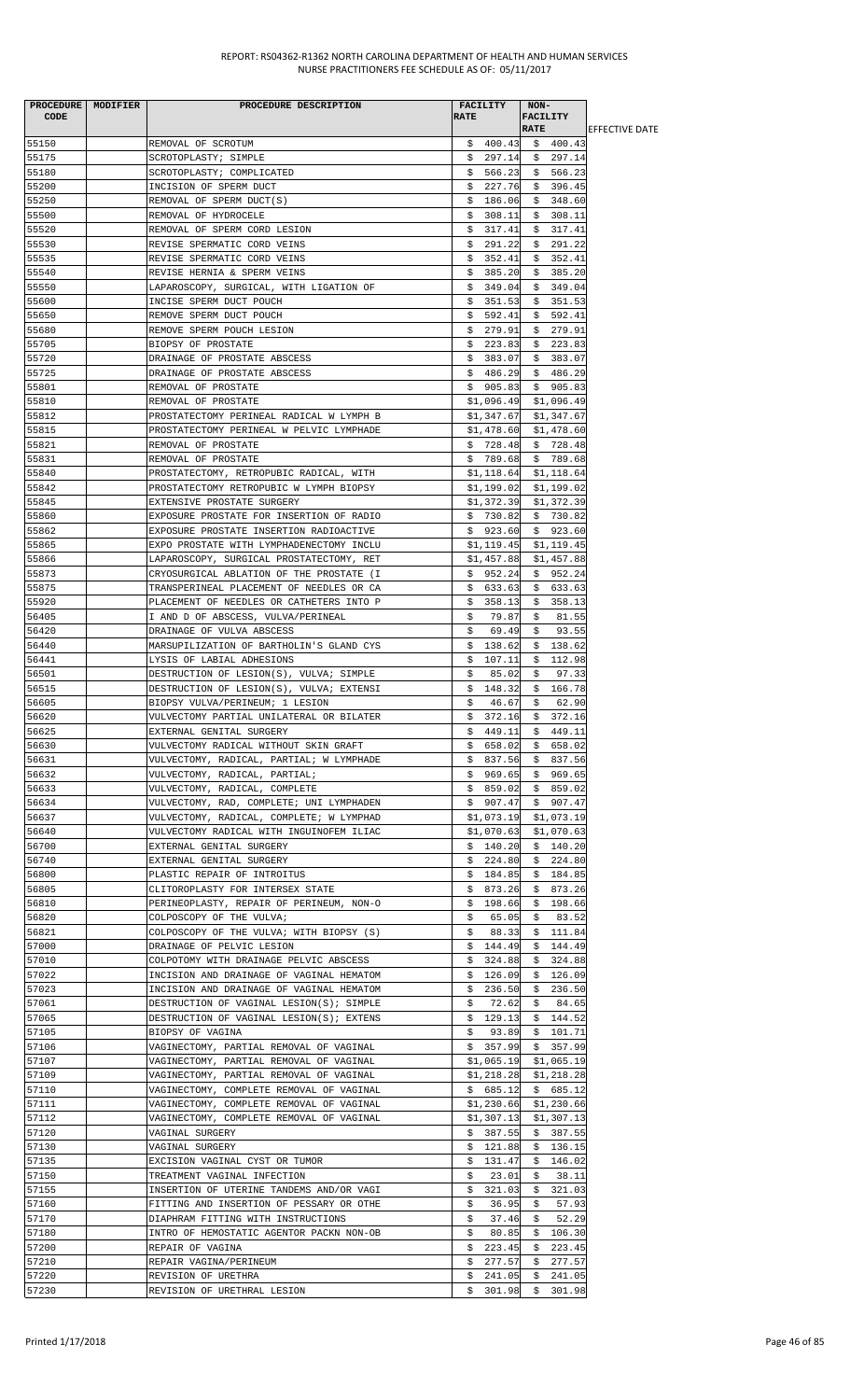| PROCEDURE MODIFIER<br><b>CODE</b> | PROCEDURE DESCRIPTION                                                                | <b>RATE</b> | <b>FACILITY</b>      | NON-        | <b>FACILITY</b>                  |                        |
|-----------------------------------|--------------------------------------------------------------------------------------|-------------|----------------------|-------------|----------------------------------|------------------------|
|                                   |                                                                                      |             |                      | <b>RATE</b> |                                  | <b>LEFFECTIVE DATE</b> |
| 57240                             | REPAIR OF BLADDER LESION                                                             |             |                      |             | $$504.16 \t$504.16$              |                        |
| 57250<br>57260                    | POSTERIOR COLPORRHAPHY REPAIR RECTOCELE<br>EXTENSIVE VAGINAL REPAIR                  |             | \$615.45             |             | $$493.54$ $$493.54$<br>\$615.45  |                        |
| 57265                             | EXTENSIVE VAGINAL REPAIR                                                             |             | \$687.39             | \$          | 687.39                           |                        |
| 57267                             | INSERTION OF MESH OR OTHER PROSTHESIS FO                                             | \$.         | 207.71               | \$          | 207.71                           |                        |
| 57268                             | REPAIR ENTEROCELE VAGINAL APPROACH                                                   | Ş.          | 363.89               |             | \$363.89                         |                        |
| 57270                             | REPAIR OF VISCERAL POUCH                                                             |             | \$606.62             |             | \$606.62                         |                        |
| 57280                             | FIXATION OF VAGINA                                                                   | S.          | 737.99               |             | \$737.99                         |                        |
| 57282                             | COLPOPEXY, VAGINAL; EXTRA-PERITONEAL APP                                             |             | \$385.92             |             | \$385.92                         |                        |
| 57283<br>57284                    | COLPOPEXY, VAGINAL; INTRA-PERITONEAL APP<br>PARAVAGINAL DEFECT REPAIR (INCLUDING REP |             | \$522.81<br>\$639.31 | \$          | \$522.81<br>639.31               |                        |
| 57285                             | PARAVAGINAL DEFECT REPAIR (INCLUDING REP                                             | \$          | 510.44               | \$          | 510.44                           |                        |
| 57287                             | REMOVAL OR REVISION OF SLING FOR STRESS                                              |             | \$535.36             | \$          | 535.36                           |                        |
| 57288                             | SLING OPERATION FOR STRESS INCONTINENCE                                              |             | \$563.73             |             | \$563.73                         |                        |
| 57289                             | PEREYRA PROCEDURE INC ANTERIOR COLPORRHA                                             |             | \$592.48             |             | \$592.48                         |                        |
| 57291                             | CONSTRUCTION ARTIFICIAL VAGINA W/O GRAFT                                             | Ş.          | 410.96               |             | \$410.96                         |                        |
| 57292<br>57295                    | CONSTRUCTION ARTIFICIAL VAGINA WITH GRAF                                             |             | \$630.88             |             | \$630.88                         |                        |
| 57296                             | REVISION (INCLUDING REMOVAL) OF PROSTHET<br>REVISION (INCLUDING REMOVAL) OF PROSTHET |             | \$374.07<br>\$722.50 |             | \$374.07<br>\$722.50             |                        |
| 57300                             | REPAIR RECTUM/VAGINA LESION                                                          |             | \$402.36             |             | \$402.36                         |                        |
| 57305                             | REPAIR RECTUM/VAGINA LESION                                                          |             | \$673.98             |             | \$673.98                         |                        |
| 57307                             | REPAIR RECTUM/VAGINA LESION                                                          |             | \$754.08             |             | \$754.08                         |                        |
| 57308                             | CLOSURE OF RECTOVAGINAL FISTULA; TRANSPE                                             | Ş.          | 480.65               |             | \$480.65                         |                        |
| 57310                             | REPAIR URETHRA/VAGINA LESION                                                         |             | \$374.66             |             | \$374.66                         |                        |
| 57311                             | CLOSURE URETHROVAGINAL FISTULA W/ BULBOC                                             |             | \$428.03             |             | \$428.03                         |                        |
| 57320<br>57330                    | REPAIR BLADDER/VAGINA LESION<br>REPAIR BLADDER/VAGINA LESION                         | \$.         | 426.49<br>\$606.78   |             | \$426.49<br>\$606.78             |                        |
| 57335                             | VAGINOPLASTY FOR INTERSEX STATE                                                      | Ş.          | 886.19               |             | \$886.19                         |                        |
| 57415                             | REMOVAL VAG FOREIGN BODY W ANESTH.                                                   | \$.         | 120.92               |             | \$120.92                         |                        |
| 57420                             | COLPOSCOPY OF THE ENTIRE VAGINA, WITH CE                                             | \$.         | 69.10                | \$          | 87.84                            |                        |
| 57421                             | COLPOSCOPY OF THE ENTIRE VAGINA, WITH CE                                             | \$          | 94.38                |             | \$118.43                         |                        |
| 57423                             | PARAVAGINAL DEFECT REPAIR (INCLUDING REP                                             | Ş.          | 706.06               |             | \$706.06                         |                        |
| 57425<br>57426                    | LAPAROSCOPY, SURGICAL, COLPOPEXY (SUSPEN                                             | S.          | 744.69               |             | \$744.69<br>\$522.02             |                        |
| 57452                             | REVISION (INCLUDING REMOVAL) OF PROSTHET<br>COLPOSCOPY OF THE CERVIX INCLUDING UPPER | Ş.          | \$522.02<br>70.08    | \$          | 82.66                            |                        |
| 57454                             | COLPOSCOPY OF THE CERVIX INCLUDING UPPER                                             | \$          | 104.65               |             | \$117.24                         |                        |
| 57455                             | COLPOSCOPY OF THE CERVIX INCLUDING UPPER                                             | \$          | 85.49                | \$          | 108.72                           |                        |
| 57456                             | COLPOSCOPY OF THE CERVIX INCLUDING UPPER                                             | \$          | 79.75                | \$          | 102.69                           |                        |
| 57461                             | COLPOSCOPY OF THE CERVIX INCLUDING UPPER                                             | \$          | 145.45               | \$          | 250.36                           |                        |
| 57500                             | BIOPSY SINGLE OR MULTIPLE OR LOCAL EXC L                                             | \$          | 56.77                | \$          | 98.46                            |                        |
| 57505                             | ENDOCERVICAL CURETTAGE<br>CAUTERY OF CERVIX; ELECTRO OR THERMAL                      | \$          | $67.99$ \$           |             | 75.82                            |                        |
| 57510<br>57511                    | CRYOCAUTERY INITIAL OR REPEAT CERVIX UTE                                             | Ş.<br>\$    | 88.45<br>99.12       |             | \$100.48<br>\$109.20             |                        |
| 57513                             | CAUTERIZATION OF CERVIX LASER SURGERY                                                | \$          |                      |             | 99.69 \$ 107.81                  |                        |
| 57520                             | CONIZATION OF CERVIX, WITH OR WITHOUT FU                                             |             | \$206.04             |             | \$231.22                         |                        |
| 57522                             | CONIZATION OF CERVIX, WITH OR WITHOUT FU                                             |             | \$182.81             |             | \$198.19                         |                        |
| 57530                             | REMOVAL OF CERVIX                                                                    |             | \$259.29             |             | \$259.29                         |                        |
| 57531                             | RADICAL TRACHELECTOMY, WITH BILATERAL TO                                             |             | \$1,293.32           |             | \$1,293.32                       |                        |
| 57540<br>57545                    | REMOVAL OF CERVIX TISSUE<br>REMOVE CERVIX, REPAIR PELVIS                             |             | \$591.43<br>\$624.06 |             | \$591.43<br>\$624.06             |                        |
| 57550                             | REMOVAL OF CERVIX TISSUE                                                             |             |                      |             | $$306.76$ \$ 306.76              |                        |
| 57555                             | REMOVE CERVIX, REPAIR VAGINA                                                         |             | \$454.18             |             | \$454.18                         |                        |
| 57556                             | CERVIX UTERI WITH REPAIR OF ENTEROCELE                                               | Ş.          | 433.39               | \$          | 433.39                           |                        |
| 57558                             | DILATION AND CURETTAGE OF CERVICAL STUMP                                             | \$          | 85.45                | \$          | 94.11                            |                        |
| 57700                             | REVISION OF CERVIX                                                                   |             | \$229.77             | \$          | 229.77                           |                        |
| 57720                             | REVISION OF CERVIX                                                                   | Ş.          | 230.61               |             | \$230.61                         |                        |
| 58100<br>58110                    | ENDOMETRIAL SAMPLING (BIOPSY) WITH OR WI<br>ENDOMETRIAL SAMPLING (BIOPSY) PERFORMED  | Ş.<br>\$    | 67.35<br>32.01       | Ş.<br>\$    | 83.30<br>37.32                   |                        |
| 58120                             | D & C DIAG AND OR THERAPEUTIC                                                        |             | \$163.50             |             | \$188.12                         |                        |
| 58140                             | MYOMECTOMY, EXCISION OF FIBROID TUMOR(S)                                             |             | \$693.79             |             | \$693.79                         |                        |
| 58145                             | REMOVAL OF UTERINE LESION                                                            |             | \$410.39             |             | \$410.39                         |                        |
| 58146                             | MYOMECTOMY, EXCISION OF FIBROID TUMOR(S)                                             | \$          | 884.26               |             | \$884.26                         |                        |
| 58150                             | HYSTERECTOMY                                                                         | Ş.          | 752.09               |             | \$752.09                         |                        |
| 58152                             | TOTAL ABDOMINAL HYSTERECTOMY (CORPUS AND                                             |             | \$949.54             |             | \$949.54                         |                        |
| 58180<br>58200                    | PARTIAL HYSTERECTOMY<br>EXTENSIVE UTERINE SURGERY                                    |             | \$994.90             |             | $$722.11$$ $$722.11$<br>\$994.90 |                        |
| 58210                             | EXTENSIVE UTERINE SURGERY                                                            |             | \$1,325.51           |             | \$1,325.51                       |                        |
| 58240                             | REMOVAL OF PELVIS CONTENTS                                                           |             | \$2,084.31           |             | \$2,084.31                       |                        |
| 58260                             | VAGINAL HYSTERECTOMY, FOR UTERUS 250 GRA                                             |             | \$627.58             |             | \$627.58                         |                        |
| 58262                             | VAGINAL HYSTERECTOMY W/ REMOVAL OF TUBES                                             |             | \$701.51             |             | \$701.51                         |                        |
| 58263                             | VAGINAL HYSTERECTOMY W/ REMOVAL OF TUBE/                                             |             | \$756.00             |             | \$756.00                         |                        |
| 58267                             | HYSTERECTOMY & REPAIR VAGINA                                                         |             | \$803.38             | \$          | 803.38                           |                        |
| 58270                             | HYSTERECTOMY & REPAIR VAGINA                                                         |             | \$672.68             | Ş.          | 672.68                           |                        |
| 58275<br>58280                    | VAGINAL HYSTERECTOMY, WITH TOTAL OR PART<br>HYSTERECTOMY, REVISE VAGINA              |             | \$748.53<br>\$801.07 |             | \$748.53<br>\$801.07             |                        |
| 58285                             | HYSTERECTOMY                                                                         |             |                      |             | $$1,005.92$ \$1,005.92           |                        |
| 58290                             | VAGINAL HYSTERECTOMY, FOR UTERUS GREATER                                             |             | \$880.18             |             | \$880.18                         |                        |
| 58291                             | VAGINAL HYSTERECTOMY, FOR UTERUS GREATER                                             |             | \$956.62             |             | \$956.62                         |                        |
| 58292                             | VAGINAL HYSTERECTOMY, FOR UTERUS GREATER                                             |             | \$1,008.31           |             | \$1,008.31                       |                        |
| 58293                             | VAGINAL HYSTERECTOMY, FOR UTERUS GREATER                                             |             | \$1,047.05           |             | \$1,047.05                       |                        |
| 58294                             | VAGINAL HYSTERECTOMY, FOR UTERUS GREATER                                             |             | \$930.04             |             | \$930.04                         |                        |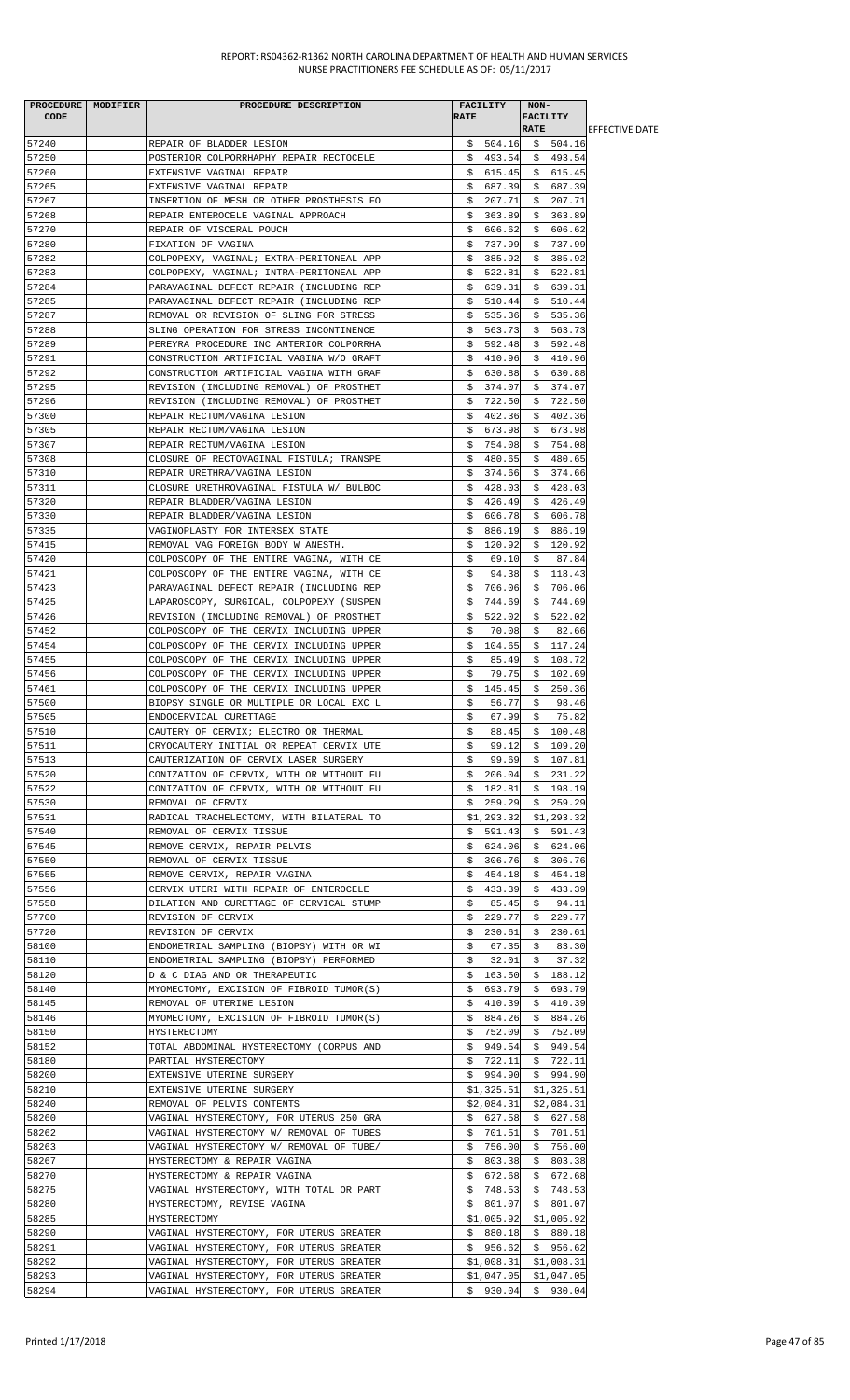| <b>CODE</b>    | PROCEDURE MODIFIER | PROCEDURE DESCRIPTION                                                                | <b>FACILITY</b><br><b>RATE</b> | NON-<br><b>FACILITY</b>     |                        |
|----------------|--------------------|--------------------------------------------------------------------------------------|--------------------------------|-----------------------------|------------------------|
|                |                    |                                                                                      |                                | <b>RATE</b>                 | <b>IEFFECTIVE DATE</b> |
| 58300          |                    | INSERT INTRAUTERINE DEVICE                                                           | \$<br>42.64                    | 59.14<br>\$                 |                        |
| 58301          |                    | REMOVAL OF IUD                                                                       | 52.48<br>\$                    | 72.62<br>\$                 |                        |
| 58340<br>58346 |                    | CATHETERIZATION AND INTRODUCTION OF SALI<br>INSERTION OF HEYMAN CAPSULES FOR CLINICA | \$<br>53.63<br>\$345.51        | \$134.60<br>\$345.51        |                        |
| 58353          |                    | ENDOMETRIAL ABLATION, THERMAL, WITHOUT H                                             | 167.69<br>S.                   | \$836.60                    |                        |
| 58400          |                    | FIXATION OF UTERUS                                                                   | \$338.97                       | \$338.97                    |                        |
| 58410          |                    | FIXATION OF UTERUS                                                                   | \$608.89                       | \$608.89                    |                        |
| 58520          |                    | REPAIR OF RUPTURED UTERUS                                                            | \$594.55                       | \$594.55                    |                        |
| 58540          |                    | REVISION OF UTERUS                                                                   | 690.51<br>Ş.                   | 690.51<br>S.                |                        |
| 58541          |                    | LAPAROSCOPY, SURGICAL, SUPRACERVICAL HYS                                             | \$<br>651.08                   | \$<br>651.08                |                        |
| 58542          |                    | LSH W/T/O UT 250 G OR LESS                                                           | \$<br>723.47                   | \$<br>723.47                |                        |
| 58543          |                    | LAPAROSCOPY, SURGICAL, SUPRACERVICAL HYS                                             | \$735.57                       | 735.57<br>S.                |                        |
| 58544<br>58545 |                    | LAPAROSCOPY, SURGICAL, SUPRACERVICAL HYS<br>LAPAROSCOPY, SURGICAL, MYOMECTOMY, EXCIS | 795.20<br>S.<br>\$680.17       | \$795.20<br>\$<br>680.17    |                        |
| 58546          |                    | LAPAROSCOPY, SURGICAL, MYOMECTOMY, EXCIS                                             | 862.54<br>Ş.                   | \$862.54                    |                        |
| 58548          |                    | LAPAROSCOPY, SURGICAL, WITH RADICAL HYST                                             | \$1,345.99                     | \$1,345.99                  |                        |
| 58550          |                    | LAPAROSCOPY SURGICAL, WITH VAGINAL HYSTE                                             | \$671.12                       | \$671.12                    |                        |
| 58552          |                    | LAPAROSCOPY SURGICAL, WITH VAGINAL HYSTE                                             | 740.98<br>\$                   | 740.98<br>\$                |                        |
| 58553          |                    | LAPAROSCOPY, SURGICAL, WITH VAGINAL HYST                                             | \$.<br>867.02                  | \$<br>867.02                |                        |
| 58554          |                    | LAPAROSCOPY, SURGICAL, WITH VAGINAL HYST                                             | \$993.59                       | \$993.59                    |                        |
| 58555          |                    | HYSTEROSCOPY, DIAGNOSTIC (SEPARATE PROCE                                             | \$146.15                       | \$181.96                    |                        |
| 58558          |                    | HYSTEROSCOPY, SURGICAL; WITH SAMPLING (B                                             | 206.04<br>Ş.                   | 246.32<br>Ş.                |                        |
| 58559          |                    | HYSTEROSCOPY, SURGICAL; WITH LYSIS OF IN                                             | \$265.12                       | \$265.12                    |                        |
| 58560<br>58561 |                    | HYSTEROSCOPY, SURGICAL; WITH DIVISION OR<br>HYSTEROSCOPY, SURGICAL; WITH REMOVAL OF  | \$299.69                       | \$299.69<br>\$424.38        |                        |
| 58562          |                    | HYSTEROSCOPY, SURGICAL WITH REMOVAL OF I                                             | \$<br>424.38<br>\$.<br>224.75  | \$260.83                    |                        |
| 58563          |                    | HYSTEROSCOPY, SURGICAL; WITH ENDOMETRIAL                                             | 265.12<br>Ş.                   | \$1,362.62                  |                        |
| 58565          |                    | HYSTEROSCOPY, SURGICAL; WITH BILATERAL F                                             | \$<br>336.77                   | \$1,450.22                  |                        |
| 58570          |                    | LAPAROSCOPY, SURGICAL, WITH TOTAL HYSTER                                             | \$699.24                       | \$699.24                    |                        |
| 58571          |                    | LAPAROSCOPY, SURGICAL, WITH TOTAL HYSTER                                             | \$768.62                       | \$768.62                    |                        |
| 58572          |                    | LAPAROSCOPY, SURGICAL, WITH TOTAL HYSTER                                             | \$870.10                       | \$870.10                    |                        |
| 58573          |                    | LAPAROSCOPY, SURGICAL, WITH TOTAL HYSTER                                             | \$985.48                       | \$985.48                    |                        |
| 58575          |                    | Laps tot hyst resj mal                                                               | \$1,553.24                     | \$1,553.24                  |                        |
| 58600          |                    | LIGATION OR TRANSECTION FALLOP TUBES ABD                                             | \$274.94                       | \$274.94                    |                        |
| 58605<br>58615 |                    | LIGATION OR TRANSECTION FALLOP TUBES ABD<br>OCCLUS FALLOPIAN TUBES BY DEVICE VAG/SUP | \$249.83<br>\$188.82           | \$249.83<br>\$<br>188.82    |                        |
| 58660          |                    | LAPAROSCOPY, SURGICAL; WITH LYSIS OF ADH                                             | 511.27<br>S.                   | 511.27<br>S.                |                        |
| 58661          |                    | LAPAROSCOPY, SURGICAL; WITH REMOVAL OF A                                             | 491.66<br>S.                   | 491.66<br>S.                |                        |
| 58662          |                    | LAPAROSCOPY, SURGICAL; WITH FULGURATION                                              | 537.41<br>S.                   | 537.41<br>Ş.                |                        |
| 58670          |                    | LAPAROSCOPY, SURGICAL; WITH FULGURATION                                              | 276.81<br>\$                   | 276.81<br>\$                |                        |
| 58671          |                    | LAPAROSCOPY, SURGICAL; WITH OCCLUSION OF                                             | 276.71<br>\$                   | \$276.72                    |                        |
| 58700          |                    | SALPINGECTOMY COMPLETE OR PARTIAL UNILAT                                             | \$578.43                       | \$578.43                    |                        |
| 58720          |                    | REMOVAL OF OVARY/TUBE(S)                                                             | 543.64<br>\$.                  | 543.64<br>\$                |                        |
| 58800          |                    | DRAINAGE OF OVARIAN CYST(S)                                                          | \$224.73                       | \$240.67                    |                        |
| 58805          |                    | DRAINAGE OF OVARIAN CYST(S)                                                          | \$305.70                       | \$305.70                    |                        |
| 58820<br>58822 |                    | DRAINAGE OF OVARIAN ABSCESS; VAGINAL APP<br>DRAINAGE OF OVARIAN ABSCESS              | \$<br>235.58<br>534.18<br>Ş.   | \$235.58<br>\$534.18        |                        |
| 58825          |                    | OVARIAN TRANSPOSITION                                                                | 528.28<br>S.                   | \$528.28                    |                        |
| 58900          |                    | BIOPSY OF OVARY(S)                                                                   | \$311.95                       | \$311.95                    |                        |
| 58920          |                    | PARTIAL REMOVAL OF OVARY(S)                                                          | \$532.17                       | \$532.17                    |                        |
| 58925          |                    | OVARIAN CYSTECTOMY UNILATERAL OR BILATER                                             | \$554.66                       | \$554.66                    |                        |
| 58940          |                    | OOPHORECTOMY PARTIAL OR TOTAL UNILATERAL                                             | \$379.12                       | \$379.12                    |                        |
| 58943          |                    | OOPHORECTOMY, PARTIAL OR TOTAL, UNILATER                                             | \$848.88                       | \$848.88                    |                        |
| 58950          |                    | RESECTION OF OVARIAN, TUBAL OR PRIMARY P                                             | \$808.89                       | \$808.89                    |                        |
| 58951          |                    | RESECT OVARIAN MALIGNANCY                                                            | \$1,044.55                     | \$1,044.55                  |                        |
| 58952          |                    | RESECTION OF OVARIAN, TUBAL OR PRIMARY P                                             |                                | $$1,178.02$ $$1,178.02$     |                        |
| 58953<br>58954 |                    | BILATERAL SALPINGO-OOPHORECTOMY WITH OME<br>BILATERAL SALPINGO-OOPHORECTOMY WITH OME | \$1,461.92<br>\$1,587.14       | \$1,461.92<br>\$1,587.14    |                        |
| 58956          |                    | BILATERAL SALPINGO-OOPHORECTOMY WITH TOT                                             | \$1,023.21                     | \$1,023.21                  |                        |
| 58957          |                    | RESECTION (TUMOR DEBULKING) OF RECURRENT                                             | \$1,125.04                     | \$1,125.04                  |                        |
| 58958          |                    | RESECT RECUR GYN MAL W/LYM                                                           | \$1,250.55                     | \$1,250.55                  |                        |
| 58960          |                    | LAPAROTOMY, FOR STAGING OR RESTAGING OF                                              | \$698.98                       | \$698.98                    |                        |
| 59020          |                    | FETAL OXYTOCIN STRESS TEST                                                           | 52.64<br>S.                    | 52.64<br>Ş.                 |                        |
| 59025          |                    | FETAL NON-STRESS TEST                                                                | \$<br>35.13                    | \$<br>35.13                 |                        |
| 59025          | 26                 | FETAL NON-STRESS TEST                                                                | \$<br>23.28                    | 23.28<br>\$                 |                        |
| 59025          | TC.                | FETAL NON-STRESS TEST                                                                | 11.85<br>S.                    | 11.85<br>S.                 |                        |
| 59030<br>59100 |                    | FETAL BLOOD SAMPLING SCALP<br>REMOVAL OF UTERUS LESION                               | \$<br>86.82<br>622.10<br>\$    | \$<br>86.82<br>\$<br>622.10 |                        |
| 59120          |                    | TREATMENT ATYPICAL PREGNANCY                                                         | 594.20<br>Ş.                   | 594.20<br>Ş.                |                        |
| 59121          |                    | SURG TREAT ECTOPIC PREGN TUBAL WO SALPIN                                             | 596.93<br>Ş.                   | 596.93<br>Ş.                |                        |
| 59130          |                    | TREATMENT ATYPICAL PREGNANCY                                                         | 697.10<br>\$                   | 697.10<br>\$                |                        |
| 59135          |                    | TREATMENT ATYPICAL PREGNANCY                                                         | 705.29<br>Ş.                   | 705.29<br>Ş.                |                        |
| 59136          |                    | TX ECTOPIC PREGNANCY W/ PARTIAL RESECTIO                                             | \$659.38                       | \$<br>659.38                |                        |
| 59140          |                    | TREATMENT ATYPICAL PREGNANCY                                                         | \$294.85                       | \$294.85                    |                        |
| 59150          |                    | LAP TX ECTOPIC PREGNANCY W/O REMOVAL TUB                                             | \$.<br>577.72                  | \$577.72                    |                        |
| 59151          |                    | LAP TX ECTOPIC PREGNANCY W/ REMOVAL TUBE                                             | 564.60<br>Ş.                   | \$564.60                    |                        |
| 59160<br>59350 |                    | CURRETTAGE, POSTPARTUM<br>HYSTERORRHAPHY OF RUPTURED UTERUS                          | \$135.68<br>\$212.68           | \$160.30<br>\$212.68        |                        |
| 59400          |                    | OBSTETRICAL CARE                                                                     | \$1,327.53                     | \$1,327.53                  |                        |
| 59409          |                    | VAGINAL DELIVERY ONLY (WITH OR WITHOUT E                                             | \$589.45                       | \$589.45                    |                        |
| 59410          |                    | VAGINAL DELIVERY ONLY (WITH OR WITHOUT E                                             |                                | $$683.52$$ $$683.52$        |                        |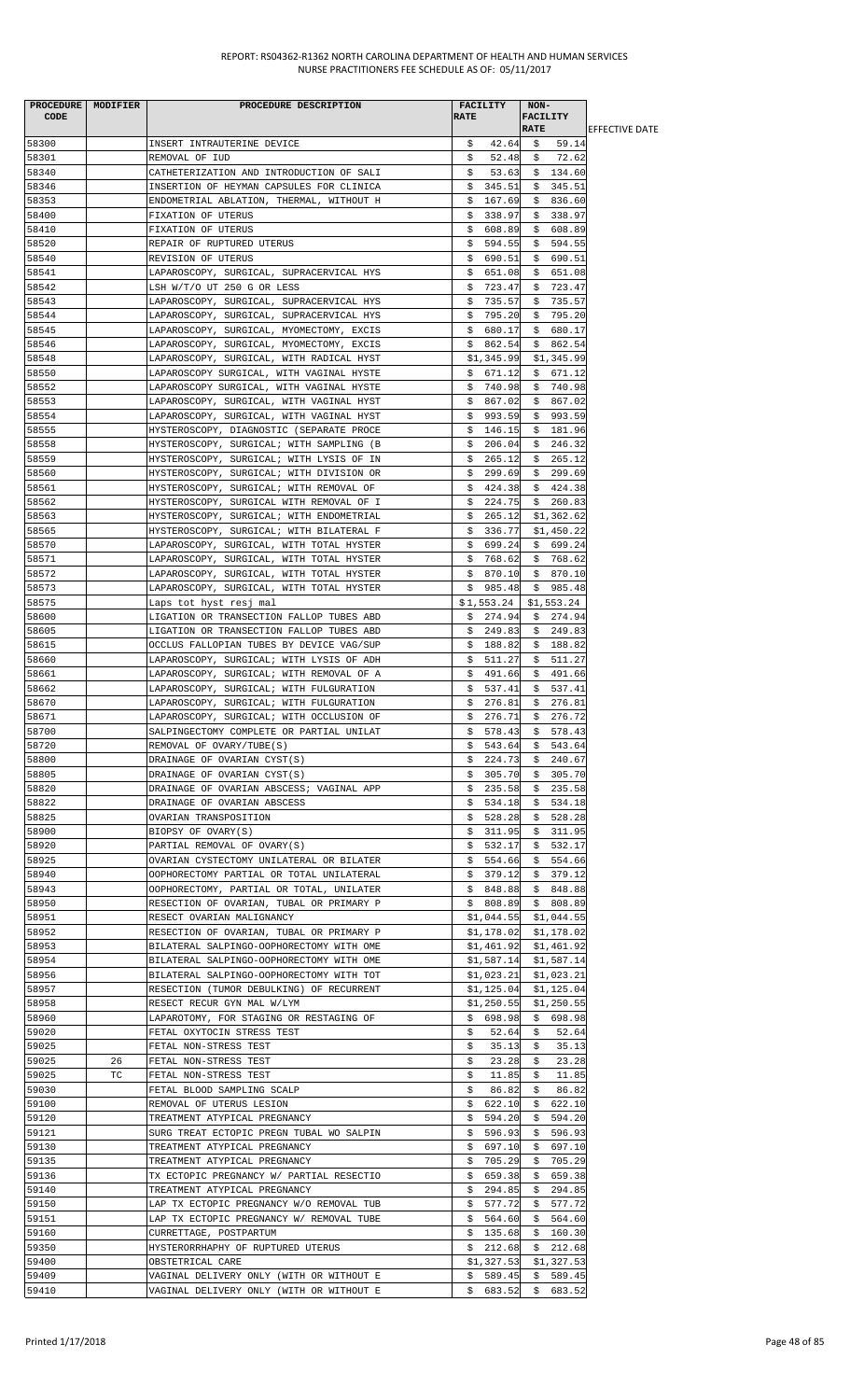|       | PROCEDURE MODIFIER | PROCEDURE DESCRIPTION                      | <b>FACILITY</b>        | NON-                    |                        |
|-------|--------------------|--------------------------------------------|------------------------|-------------------------|------------------------|
| CODE  |                    |                                            | <b>RATE</b>            | <b>FACILITY</b>         |                        |
|       |                    |                                            |                        | <b>RATE</b>             | <b>IEFFECTIVE DATE</b> |
| 59412 |                    | EXTERNAL CEPHALIC VERSION, W/ OR W/O TOC   | \$78.97                | \$78.97                 |                        |
| 59414 |                    | DELIVERY OF PLACENTA (INFANT BORN OUTSID   | \$.<br>70.25           | \$70.25                 |                        |
| 59425 |                    | ANTEPARTUM CARE ONLY; 4-6 VISITS           | \$260.89               | \$329.99                |                        |
| 59426 |                    | ANTEPARTUM CARE ONLY; 7 OR MORE VISITS     |                        | $$461.66 \& 590.36$     |                        |
| 59430 |                    | POSTPARTUM CARE ONLY, SEPARATE PROCEDURE   | \$<br>96.11            | \$105.89                |                        |
| 59510 |                    | CESAREAN DELIVERY                          | \$1,503.26             | \$1,503.26              |                        |
| 59514 |                    | CESAREAN DELIVERY ONLY;                    | \$697.93               | \$697.93                |                        |
| 59515 |                    | CESAREAN DELIVERY ONLY; INCLUDING POSTPA   | \$822.81               | \$822.81                |                        |
| 59525 |                    | SUBTOTAL OR TOTAL HYSTERECTOMY AFTER CES   | \$371.47               | \$371.47                |                        |
| 59812 |                    | SURGICAL TX SPONTANEOUS ABORTION, ANY TR   | \$219.53               | \$234.91                |                        |
| 59820 |                    | MISSED ABORTION COMPLETED MED OR SURG AN   | \$258.23               | \$276.98                |                        |
| 59821 |                    | SURGICAL TX MISSED ABORTION, SECOND TRIM   | \$262.40               | \$282.26                |                        |
| 59830 |                    | SEPTIC ABORTION                            | \$<br>326.62           | \$<br>326.62            |                        |
| 59840 |                    | D AND C THERAPEUTIC ABORTION INCLUDES SU   | \$157.80               | \$162.84                |                        |
| 59841 |                    | LEGAL THERAPEUTIC ABORTION BY D&C          | \$268.33               | \$283.72                |                        |
| 59850 |                    | THERAPEUTIC ABORTION BY SALINE INJECTION   | \$.<br>292.51          | \$.<br>292.51           |                        |
| 59851 |                    | LEGAL ABORTION THERAPEUTIC WITH DILATION   | \$300.11               | \$300.11                |                        |
| 59852 |                    | LEGAL ABORTION THERAPEUTIC WITH HYSTEROT   | \$421.26               | \$421.26                |                        |
| 59855 |                    | INDUCED ABORTION, BY ONE OR MORE VAGINAL   | \$312.24               | \$312.24                |                        |
| 59856 |                    | INDUCED ABORTION, BY ONE OR MORE VAGINAL   | \$369.12               | \$369.12                |                        |
| 59857 |                    | INDUCED ABORTION, BY ONE OR MORE VAGINAL   | \$441.70               | \$441.70                |                        |
| 59870 |                    | UTERINE EVAC AND CURETTAGE FOR HYDATIFOR   | \$350.32               | \$350.32                |                        |
| 60000 |                    | INCISION AND DRAINAGE OF THYROGLOSSAL DU   | 106.51<br>\$           | \$116.29                |                        |
| 60200 |                    | DRAINAGE THYROID DUCT LESION               | \$479.95               | \$479.95                |                        |
| 60210 |                    | PARTIAL THYROID LOBECTOMY, UNILATERAL;     | \$514.39               | \$514.39                |                        |
| 60212 |                    | PARTIAL THYROID LOBECTOMY, UNILATERAL;     | \$739.39               | \$739.39                |                        |
| 60220 |                    | TOTAL THYROID LOBECTOMY, UNILATERAL; WIT   | \$564.03               | \$564.03                |                        |
| 60225 |                    | TOTAL THYROID LOBECTOMY, UNILATERAL; WIT   | \$677.67               | \$677.67                |                        |
| 60240 |                    | REMOVAL OF THYROID                         |                        | $$718.89$ $$718.89$     |                        |
| 60252 |                    | REMOVAL OF THYROID                         | 970.78<br>\$.          | \$970.78                |                        |
| 60254 |                    | EXTENSIVE THYROID SURGERY                  | \$1,251.15             | \$1,251.15              |                        |
| 60260 |                    | THYROIDECTOMY, REMOVAL OF ALL REMAINING    | \$810.56               | \$810.56                |                        |
| 60270 |                    | THYROIDECTOMY, INCLUDING SUBSTERNAL THYR   | \$1,021.61             | \$1,021.61              |                        |
| 60271 |                    | THYROIDECTOMY, INCLUDING SUBSTERNAL THYR   | \$783.09               | \$783.09                |                        |
| 60280 |                    | REMOVAL THYROID DUCT LESION                | \$321.75               | \$321.75                |                        |
| 60281 |                    | EXCISION OF THYROGLOSSAL DUCT, CYST, SINUS | \$430.73               | \$430.73                |                        |
| 60300 |                    | ASPIRATION AND/OR INJECTION, THYROID CYS   | 39.91<br>\$            | \$81.03                 |                        |
| 60500 |                    | EXPLORE PARATHYROID GLANDS                 | \$745.31               | \$745.31                |                        |
| 60502 |                    | RE-EXPLORATION OF PARATHYROIDS             | \$935.63               | \$935.63                |                        |
| 60505 |                    | EXPLORE PARATHYROID GLANDS                 |                        |                         |                        |
| 60520 |                    |                                            | \$1,027.39<br>\$767.71 | \$1,027.39              |                        |
|       |                    | THYMECTOMY, PARTIAL OR TOTAL; TRANSCERVI   |                        | \$767.71                |                        |
| 60521 |                    | THYMECTOMY, PARTIAL OR TOTAL;              | \$880.75               | \$880.75                |                        |
| 60522 |                    | THYMECTOMY, PARTIAL OR TOTAL;              | \$1,062.70             | \$1,062.70              |                        |
| 60540 |                    | EXPLORATION ADRENAL GLAND                  |                        | $$809.39 \quad $809.39$ |                        |
| 60545 |                    | EXPLORATION ADRENAL GLAND                  | \$921.64               | \$921.64                |                        |
| 60600 |                    | REMOVAL CAROTID BODY LESION                | \$1,072.15             | \$1,072.15              |                        |
| 60605 |                    | REMOVAL CAROTID BODY LESION                | \$1,349.19             | \$1,349.19              |                        |
| 60650 |                    | LAPAROSCOPY, SURGICAL, WITH ADRENALECTOM   | \$902.85               | \$902.85                |                        |
| 61070 |                    | MANIPULATE BRAIN CANAL SHUNT               | \$<br>60.39            | \$<br>60.39             |                        |
| 61105 |                    | TWIST DRILL HOLE FOR SUBDURAL OR VENTRIC   | \$313.12               | \$313.12                |                        |
| 61108 |                    | TWIST DRILL HOLE FOR EVAC OF SUBDURAL HE   | \$623.38               | \$<br>623.38            |                        |
| 61120 |                    | BURR HOLE(S) FOR VENTRICULAR PUNCTURE (I   | \$511.15               | 511.15<br>Ş.            |                        |
| 61140 |                    | INCISE SKULL BRAIN BIOPSY                  | \$887.97               | \$887.97                |                        |
| 61150 |                    | INCISE SKULL FOR DRAINAGE                  | \$951.05               | \$951.05                |                        |
| 61151 |                    | INCISE SKULL FOR DRAINAGE                  | \$.<br>688.22          | \$<br>688.22            |                        |
| 61154 |                    | INCISE SKULL FOR DRAINAGE                  | \$889.29               | \$<br>889.29            |                        |
| 61156 |                    | INCISE SKULL FOR DRAINAGE                  | \$887.34               | \$887.34                |                        |
| 61215 |                    | INSERTION OF SUBCUTANEOUS RESERVOIR TO V   | \$340.23               | \$340.23                |                        |
| 61250 |                    | BURR HOLES TREPHINE, SUPRATENTORIAL, EXP   | \$598.79               | \$598.79                |                        |
| 61253 |                    | BURR HOLE OR TREPHINE INFRATENTORIAL UNI   | \$660.88               | \$660.88                |                        |
| 61304 |                    | INCISE SKULL FOR EXPLORATION               |                        | $$1,171.89$ $$1,171.89$ |                        |
| 61305 |                    | INCISE SKULL FOR EXPLORATION               | \$1,413.50             | \$1,413.50              |                        |
| 61312 |                    | CRANIECTOMY FOR EVAC OF HEMATOMA, SUPRAT   | \$1,467.26             | \$1,467.26              |                        |
| 61313 |                    | CRANIELTOMY FOR EVAC OF HEMATOMA, INTRAC   | \$1,401.20             | \$1,401.20              |                        |
| 61314 |                    | CRANIECTOMY FOR EVAC OF HEMATOMA, INFRAT   | \$1,296.79             | \$1,296.79              |                        |
| 61315 |                    | CRANIECTOMY FOR EVAC OF HEMATOMA, INTRAC   | \$1,476.60             | \$1,476.60              |                        |
| 61320 |                    | INCISE SKULL FOR DRAINAGE                  | \$1,365.58             | \$1,365.58              |                        |
| 61321 |                    | CRANIECTOMY DRAINAGE OF INTRACRANIAL ABS   | \$1,497.51             | \$1,497.51              |                        |
| 61322 |                    | CRANIECTOMY OR CRANIOTOMY, DECOMPRESSIVE   | \$1,662.97             | \$1,662.97              |                        |
| 61323 |                    | CRANIECTOMY OR CRANIOTOMY, DECOMPRESSIVE   | \$1,692.43             | \$1,692.43              |                        |
| 61330 |                    | INCISE SKULL FOR EXPLORATION               | \$1,161.58             | \$1,161.58              |                        |
| 61332 |                    | EXPLORATION OR DECOMPRESSION OF ORBIT TR   | \$1,345.40             | \$1,345.40              |                        |
| 61333 |                    | EXPLOR DECOMPRESS ORBIT TRANSCRAN APPROA   | \$1,359.69             | \$1,359.69              |                        |
| 61340 |                    | SUBTEMPORAL CRANIAL DECOMPRESSION (PSEUD   | \$1,016.36             | \$1,016.36              |                        |
| 61343 |                    | CRANIECTOMY W/ CERVICAL LAMINECTOMY        | \$1,571.94             | \$1,571.94              |                        |
| 61345 |                    | OTHER CRANIAL DECOMPRESSION POSTERIOR FO   | \$1,454.32             | \$1,454.32              |                        |
| 61450 |                    | CRANIECTOMY FOR SECTION COMP OR DECOMP O   | \$1,349.43             | \$1,349.43              |                        |
| 61458 |                    | CRANIECTOMY EXPLORATION/DECOMPRESS CRANI   | \$1,437.86             | \$1,437.86              |                        |
| 61460 |                    | CRANIECTOMY SUBOCCIPITAL FOR SECTION OF    | \$1,458.98             | \$1,458.98              |                        |
| 61480 |                    | INCISE SKULL FOR SURGERY                   | \$1,317.64             | \$1,317.64              |                        |
| 61500 |                    | REMOVAL OF SKULL LESION                    |                        | $$961.58$$ $$961.58$    |                        |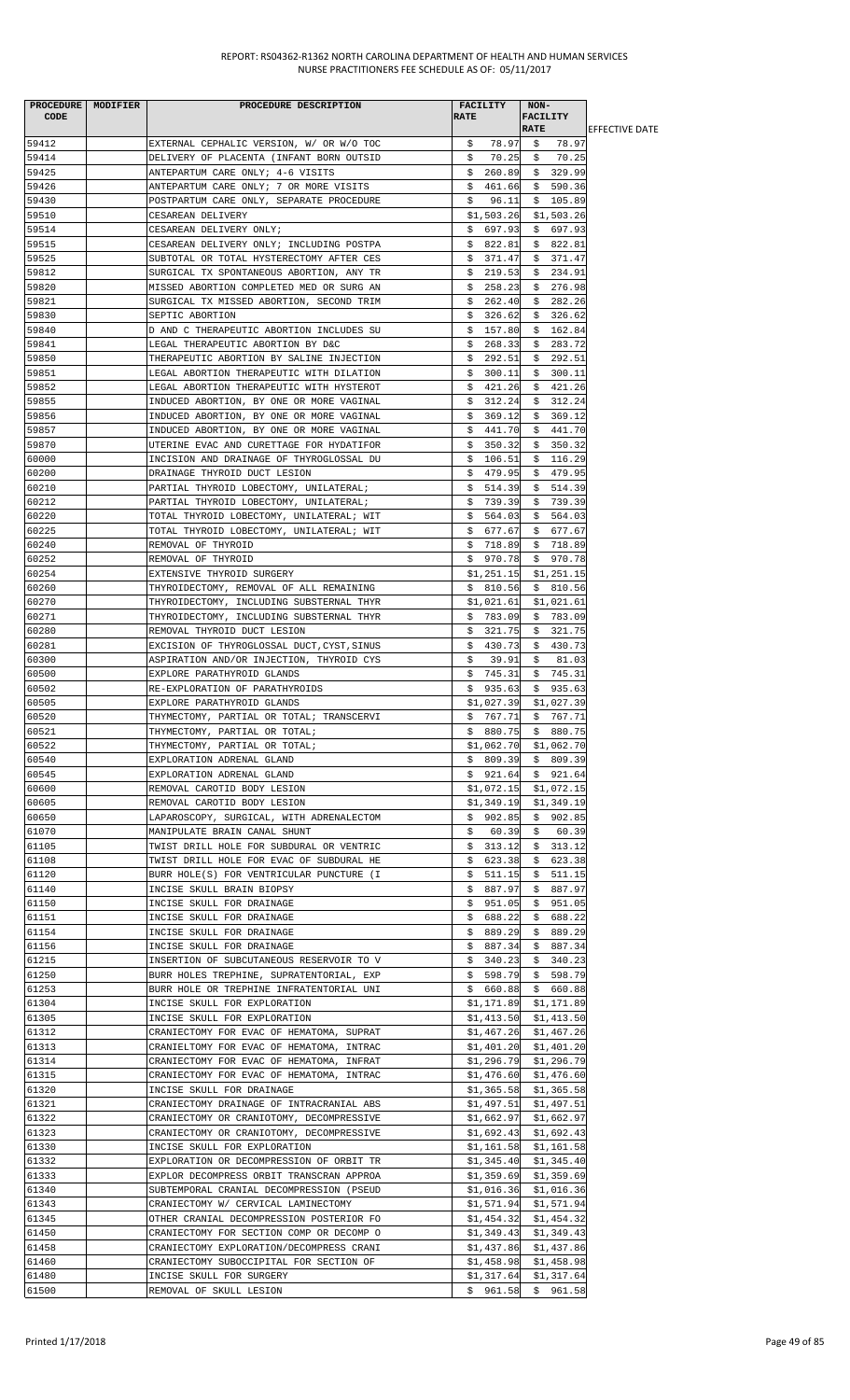| <b>CODE</b>    | PROCEDURE   MODIFIER | PROCEDURE DESCRIPTION                                                                | <b>FACILITY</b><br><b>RATE</b> | NON-<br><b>FACILITY</b><br><b>RATE</b>             | <b>IEFFECTIVE DATE</b> |
|----------------|----------------------|--------------------------------------------------------------------------------------|--------------------------------|----------------------------------------------------|------------------------|
| 61501          |                      | CRANIECTOMY FOR OSTEOMYELITIS                                                        | \$823.95                       | \$823.95                                           |                        |
| 61510          |                      | REMOVAL OF BRAIN LESION                                                              |                                | $$1,550.18$ $$1,550.18$                            |                        |
| 61512          |                      | REMOVE BRAIN LINING LESION                                                           |                                | $$1,831.65$ $$1,831.65$                            |                        |
| 61514          |                      | REMOVAL OF BRAIN ABSCESS                                                             | \$1,358.79                     | \$1,358.79                                         |                        |
| 61516<br>61518 |                      | REMOVAL OF BRAIN LESION<br>REMOVAL OF BRAIN LESION                                   |                                | $$1,325.69$ $$1,325.69$<br>$$1,970.69$ $$1,970.69$ |                        |
| 61519          |                      | REMOVE BRAIN LINING LESION                                                           | \$2,123.23                     | \$2,123.23                                         |                        |
| 61520          |                      | CRANIECTOMY CEREBELLOPONTINE ANGLE TUMOR                                             | \$2,716.35                     | \$2,716.35                                         |                        |
| 61521          |                      | CRANIECTOMY EXCISION BRAIN TUMOR, MIDLINE                                            | \$2,282.12                     | \$2,282.12                                         |                        |
| 61522          |                      | REMOVAL OF BRAIN ABSCESS                                                             | \$1,564.12                     | \$1,564.12                                         |                        |
| 61524          |                      | REMOVAL OF BRAIN LESION                                                              | \$1,476.86                     | \$1,476.86                                         |                        |
| 61526          |                      | REMOVAL SKULL CAVITY LESION                                                          | \$2,469.60                     | \$2,469.60                                         |                        |
| 61530<br>61531 |                      | REMOVAL SKULL CAVITY LESION<br>SUBDURAL IMPLANT OF STRIP ELECTRODES; LNG             | \$2,097.04                     | \$2,097.04<br>$$854.04 \t$854.04$                  |                        |
| 61533          |                      | CRANIECTOMY FOR INSERTION EPIDURAL ELECT                                             |                                | \$1,079.90 \$1,079.90                              |                        |
| 61534          |                      | REMOVAL OF BRAIN LESION                                                              | \$1,163.06                     | \$1,163.06                                         |                        |
| 61535          |                      | CRANIECTOMY REMOVAL EPIDURAL ELECTRO ARR                                             | \$694.87                       | \$694.87                                           |                        |
| 61536          |                      | REMOVAL OF BRAIN LESION                                                              | \$1,856.49                     | \$1,856.49                                         |                        |
| 61537          |                      | CRANIOTOMY WITH ELEVATION OF BONE FLAP;                                              | \$1,712.52                     | \$1,712.52                                         |                        |
| 61538          |                      | CRANIOTOMY WITH ELEVATION OF BONE FLAP;                                              | \$1,836.55                     | \$1,836.55                                         |                        |
| 61539<br>61540 |                      | CRANIOTOMY WITH ELEVATION OF BONE FLAP;<br>CRANIOTOMY WITH ELEVATION OF BONE FLAP;   | \$1,680.84                     | \$1,680.84<br>$$1,575.62$ $$1,575.62$              |                        |
| 61541          |                      | CRANIECTOMY FOR TRANSECTION OF CORPUS CA                                             | \$1,513.55                     | \$1,513.55                                         |                        |
| 61543          |                      | CRANIOTOMY WITH ELEVATION OF BONE FLAP;                                              | \$1,534.19                     | \$1,534.19                                         |                        |
| 61544          |                      | REMOVE/TREAT BRAIN LESION                                                            | \$1,268.77                     | \$1,268.77                                         |                        |
| 61545          |                      | BONE FLAP CRANIECTOMY TO EXCISE CRANIOPH                                             | \$2,260.58                     | \$2,260.58                                         |                        |
| 61546          |                      | REMOVAL OF PITUITARY GLAND                                                           | \$1,637.93                     | \$1,637.93                                         |                        |
| 61548          |                      | REMOVAL OF PITUITARY GLAND                                                           | \$1,111.98                     | \$1,111.98                                         |                        |
| 61550<br>61552 |                      | RELEASE SKULL CLOSURE<br>CRANIECTOMY FOR CRANIOSTENOSIS MULTIPLE                     | \$728.87<br>\$957.34           | \$728.87<br>\$957.34                               |                        |
| 61556          |                      | CRANIOTOMY FOR CRANIOSYNOSTOSIS, FRONTAL                                             | \$1,168.36                     | \$1,168.36                                         |                        |
| 61557          |                      | CRANIOTOMY FOR CRANIOSYNOSTOSIS, BIFRONT                                             | \$1,199.70                     | \$1,199.70                                         |                        |
| 61558          |                      | EXT. CRANIECTOMY FOR MULT CRANIAL SUT. C                                             | \$1,238.74                     | \$1,238.74                                         |                        |
| 61559          |                      | EXT. CRANIECTOMY FOR CRANIOSYNOSTOSIS W                                              | \$1,717.86                     | \$1,717.86                                         |                        |
| 61563          |                      | EXC. TUMOR OF CRANIAL BONE W/O OPTIC NER                                             | \$1,382.64                     | \$1,382.64                                         |                        |
| 61564          |                      | EXC. TUMOR OF CRANIAL BONE W OPTIC NERVE                                             | \$1,730.38                     | \$1,730.38                                         |                        |
| 61566          |                      | CRANIOTOMY WITH ELEVATION OF BONE FLAP;                                              | \$1,597.35                     | \$1,597.35                                         |                        |
| 61567<br>61570 |                      | CRANIOTOMY WITH ELEVATION OF BONE FLAP;<br>CRANIECTOMY OR CRANIOTOMY FOR EXCISION F  | \$1,797.44<br>\$1,306.74       | \$1,797.44<br>\$1,306.74                           |                        |
| 61571          |                      | CRANIECTOMY OR CRANIOTOMY PENETRATING WO                                             | \$1,418.87                     | \$1,418.87                                         |                        |
| 61575          |                      | TRANSORAL APPROACH TO SKULL BASE, BRAIN                                              | \$1,694.89                     | \$1,694.89                                         |                        |
| 61576          |                      | TRANSORAL APPROACH TO SKULL BASE W/ SPLI                                             | \$2,702.84                     | \$2,702.84                                         |                        |
| 61580          |                      | CRANIOFACIAL APPROACH TO ANTERIOR CRANIA                                             | \$1,772.68                     | \$1,772.68                                         |                        |
| 61581          |                      | CRANIOFACIAL APPROACH TO ANTERIOR CRANIA                                             | \$1,990.74                     | \$1,990.74                                         |                        |
| 61582          |                      | CRANIOFACIAL APPROACH TO ANTERIOR CRANIA                                             | \$2,033.12                     | \$2,033.12                                         |                        |
| 61583<br>61584 |                      | CRANIOFACIAL APPROACH TO ANTERIOR CRANIA<br>ORBITOCRANIAL APPROACH TO ANTERIOR CRANI | \$2,063.13<br>\$2,009.40       | \$2,063.13<br>\$2,009.40                           |                        |
| 61585          |                      | ORBITOCRANIAL APPROACH TO ANTERIOR CRANI                                             | \$2,134.32                     | \$2,134.32                                         |                        |
| 61586          |                      | BICORONAL, TRANSZYGOMATIC AND/OR LEFORT                                              | \$1,530.76                     | \$1,530.76                                         |                        |
| 61590          |                      | INFRATEMPORAL PRE-AURICULAR APPROACH TO                                              | \$2,263.24                     | \$2, 263.24                                        |                        |
| 61591          |                      | INFRATEMPORAL POST-AURICULAR APPROACH TO                                             | \$2,278.63                     | \$2,278.63                                         |                        |
| 61592          |                      | ORBITOCRANIAL ZYGOMATIC APPROACH TO MIDD                                             | \$2,263.45                     | \$2,263.45                                         |                        |
| 61595          |                      | TRANSTEMPORAL APPROACH TO POSTERIOR CRAN                                             | \$1,708.48                     | \$1,708.48                                         |                        |
| 61596<br>61597 |                      | TRANSCOCHLEAR APPROACH TO POSTERIOR CRAN<br>TRANSCONDYLAR (FAR LATERAL) APPROACH TO  | \$1,882.71<br>\$2,055.71       | \$1,882.71<br>\$2,055.71                           |                        |
| 61598          |                      | TRANSPETROSAL APPROACH TO POSTERIOR CRAN                                             | \$1,823.44                     | \$1,823.44                                         |                        |
| 61600          |                      | RESECTION OR EXCISION OF NEOPLASTIC, VAS                                             | \$1,537.76                     | \$1,537.76                                         |                        |
| 61601          |                      | RESECTION OR EXCISION OF NEOPLASTIC, VAS                                             | \$1,677.18                     | \$1,677.18                                         |                        |
| 61605          |                      | RESECTION OR EXCISION OF NEOPLASTIC, VAS                                             | \$1,612.17                     | \$1,612.17                                         |                        |
| 61606          |                      | RESECTION OR EXCISION OF NEOPLASTIC, VAS                                             | \$2,155.79                     | \$2,155.79                                         |                        |
| 61607          |                      | RESECTION OR EXCISION OF NEOPLASTIC, VAS                                             | \$2,002.77                     | \$2,002.77                                         |                        |
| 61608<br>61613 |                      | RESECTION OR EXCISION OF NEOPLASTIC, VAS<br>OBLITERATION OF CAROTID ANEURYSM, ARTERI | \$2,326.01<br>\$2,262.01       | \$2,326.01<br>\$2,262.01                           |                        |
| 61615          |                      | RESECTION OR EXCISION OF NEOPLASTIC, VAS                                             | \$1,788.81                     | \$1,788.81                                         |                        |
| 61616          |                      | RESECTION OR EXCISION OF NEOPLASTIC, VAS                                             | \$2,348.57                     | \$2,348.57                                         |                        |
| 61618          |                      | SECONDARY REPAIR OF DURA FOR CEREBROSPIN                                             | \$928.42                       | \$928.42                                           |                        |
| 61619          |                      | SECONDARY REPAIR OF DURA FOR CSF LEAK, A                                             | \$1,071.54                     | \$1,071.54                                         |                        |
| 61623          |                      | ENDOVASCULAR TEMPORARY BALLOON ARTERIAL                                              | \$432.97                       | \$432.97                                           |                        |
| 61624          |                      | TRANSCATHETER PERMANENT OCCLUSION OR EMB                                             | \$862.35                       | \$862.35                                           |                        |
| 61626<br>61680 |                      | TRANSCATH.OCCULSION/EMBOLIZATION, PERCU;                                             | \$702.92<br>\$1,619.98         | \$702.92<br>\$1,619.98                             |                        |
| 61682          |                      | SURG OF MALFORMATION, SUPRATENTORIAL, SI<br>SURG OF MALFORMATION, SUPRATENTORIAL, CO | \$3,049.41                     | \$3,049.41                                         |                        |
| 61684          |                      | SURG OF MALFORMATION, INFRATENTORIAL, SI                                             | \$2,028.55                     | \$2,028.55                                         |                        |
| 61686          |                      | SURG OF MALFORMATION, INFRATENTORIAL, CO                                             | \$3,263.71                     | \$3,263.71                                         |                        |
| 61690          |                      | SURG OF MALFORMATION, DURAL, SIMPLE                                                  | \$1,541.89                     | \$1,541.89                                         |                        |
| 61692          |                      | SURG OF MALFORMATION, DURAL, COMPLEX                                                 | \$2,636.12                     | \$2,636.12                                         |                        |
| 61697          |                      | SURGERY OF COMPLEX INTRACRANIAL ANEURYSM                                             | \$2,983.73                     | \$2,983.73                                         |                        |
| 61698          |                      | SURGERY OF COMPLEX INTRACRANIAL ANEURYSM                                             | \$3,213.48                     | \$3,213.48                                         |                        |
| 61700<br>61702 |                      | SURGERY OF SIMPLE INTRACRANIAL ANEURYSM,<br>INCISE SKULL/VESSEL SURGERY              | \$2,489.96<br>\$2,795.33       | \$2,489.96<br>\$2,795.33                           |                        |
| 61703          |                      | SURGERY INTRACRANIAL ANEURYSM CERVICAL A                                             |                                | $$954.24$$ $$954.24$                               |                        |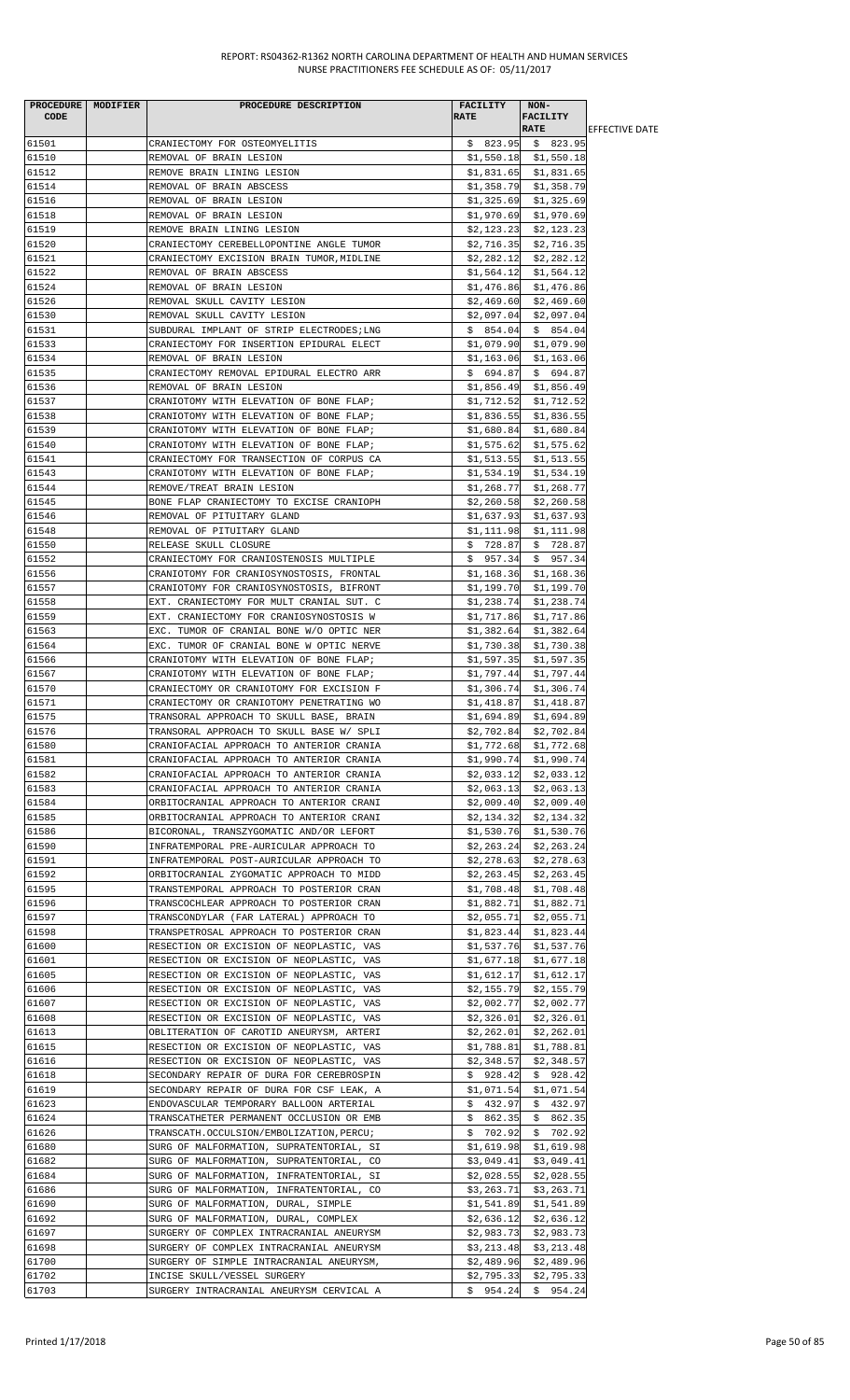|       | PROCEDURE MODIFIER | PROCEDURE DESCRIPTION                    | FACILITY     | $NON-$                  |                        |
|-------|--------------------|------------------------------------------|--------------|-------------------------|------------------------|
| CODE  |                    |                                          | <b>RATE</b>  | <b>FACILITY</b>         |                        |
|       |                    |                                          |              | <b>RATE</b>             | <b>IEFFECTIVE DATE</b> |
| 61705 |                    | REVISE CIRCULATION TO HEAD               |              | $$1,834.89$ $$1,834.89$ |                        |
| 61708 |                    | REVISE CIRCULATION TO HEAD               |              | $$1,594.80$ $$1,594.80$ |                        |
| 61710 |                    | REVISE CIRCULATION TO HEAD               |              | $$1,445.72$ $$1,445.72$ |                        |
| 61711 |                    | ANASTOMOSIS ARTERIAL EXTRACRANIAL INTRAC |              | $$1,868.67$ $$1,868.67$ |                        |
| 61720 |                    | INCISE SKULL/BRAIN SURGERY               | \$834.89     | \$834.89                |                        |
| 61735 |                    | INCISE SKULL/BRAIN SURGERY               | \$1,026.52   | \$1,026.52              |                        |
| 61750 |                    | STEREOTACTIC BIOPSY ASPIRATION OR EXCISI | \$998.31     | \$998.31                |                        |
| 61751 |                    | STEREOTACTIC BIOPSY, ASPIRATION, OR EXCI | \$971.79     | \$971.79                |                        |
| 61760 |                    | STEREOTACTIC IMPLANT DEPTH ELECTRODE; LO | \$1,099.69   | \$1,099.69              |                        |
| 61770 |                    | STEREOTACTIC LOCALIZATION, INCLUDING BUR | \$1,087.29   | \$1,087.29              |                        |
| 61790 |                    | STEREOTACTIC LESION OF GAS GANGLION PERC | \$603.59     | \$603.59                |                        |
| 61791 |                    | STEROTACTIC LESION TRIGEMINAL MEDULLARY  | \$782.26     | \$782.26                |                        |
| 61796 |                    | STEREOTACTIC RADIOSURGERY (PARTICLE BEAM | \$568.59     | \$568.59                |                        |
| 61797 |                    | STEREOTACTIC RADIOSURGERY (PARTICLE BEAM | \$156.55     | \$156.55                |                        |
| 61798 |                    | STEREOTACTIC RADIOSURGERY (PARTICLE BEAM | \$568.59     | \$568.59                |                        |
| 61799 |                    | STEREOTACTIC RADIOSURGERY (PARTICLE BEAM | \$216.41     | \$<br>216.41            |                        |
| 61800 |                    | APPLICATION OF STEREOTACTIC HEADFRAME FO | \$110.03     | \$110.03                |                        |
| 61850 |                    | BURR TWIST DRILL HOLE IMPLANT NEUROSTIM  | \$693.86     | \$693.86                |                        |
| 61860 |                    | CRANIECTOMY/OTOMY IMPLANT NEURO STIM ELE | \$1,107.55   | \$1,107.55              |                        |
| 61863 |                    | TWIST DRILL, BURR HOLE, CRANIOTOMY, OR C | \$1,073.12   | \$1,073.12              |                        |
| 61864 |                    | TWIST DRILL, BURR HOLE, CRANIOTOMY, OR C | \$293.08     | \$293.08                |                        |
| 61867 |                    | TWIST DRILL, BURR HOLE, CRANIOTOMY, OR C | \$1,586.16   | \$1,586.16              |                        |
| 61868 |                    | TWIST DRILL, BURR HOLE, CRANIOTOMY, OR C | \$436.79     | \$436.79                |                        |
| 61870 |                    | CRANIECTOMY IMPLANT NEURO STIM ELEC CERE | \$840.94]    | \$840.94                |                        |
| 61880 |                    | REVISION/REMOVAL INTRACRANIAL NEUROSTIMU | \$386.20     | \$386.20                |                        |
| 61885 |                    | INSERTION OR REPLACEMENT OF CRANIAL NEUR | \$445.59     | \$445.59                |                        |
| 61886 |                    | INCISION AND SUBCUTANEOUS PLACEMENT OF C | \$562.85     | \$562.85                |                        |
| 61888 |                    | REVISION/REMOVAL CRANIAL NEUROSTIMULATOR | \$282.65     | \$282.65                |                        |
| 62000 |                    | REPAIR OF SKULL FRACTURE                 | \$627.73     | \$627.73                |                        |
| 62005 |                    | REPAIR OF SKULL FRACTURE                 | \$<br>881.63 | \$881.63                |                        |
| 62010 |                    | ELEVATION OF DEPRESSED SKULL FRACTURE WI | \$1,076.80   | \$1,076.80              |                        |
| 62100 |                    |                                          | \$1,147.70   | \$1,147.70              |                        |
| 62115 |                    | CRANIOTOMY FOR REPAIR OF DURAL/CEREBROSP |              |                         |                        |
|       |                    | REDUCE CRANIOMEGALIC SKULL W/O GRAFT/CRA | \$1,024.70   | \$1,024.70              |                        |
| 62117 |                    | REDUCE CRANIOMEGALIC SKULL W CRANIOTOMY/ | \$1,365.12   | \$1,365.12              |                        |
| 62120 |                    | REPAIR SKULL CAVITY LESION               | \$1,293.43   | \$1,293.43              |                        |
| 62121 |                    | CRANIOTOMY W REPAIR ENCEPHALOCELE, SKULL | \$1,182.47   | \$1,182.47              |                        |
| 62140 |                    | REPAIR OF SKULL                          | \$744.72     | \$744.72                |                        |
| 62141 |                    | REPAIR OF SKULL                          | \$818.07     | \$818.07                |                        |
| 62142 |                    | REMOVAL BONE FLAP OR PROSTHETIC PLATE OF | \$622.53     | \$622.53                |                        |
| 62143 |                    | REPLACE BONE FLAP OR PROSTHETIC PLATE OF | \$729.86     | \$729.86                |                        |
| 62145 |                    | REPAIR OF SKULL & BRAIN                  | \$1,001.68   | \$1,001.68              |                        |
| 62146 |                    | CRANIOPLASTY W AUTOGRAFT UP TO 5 CM DIAM | \$859.54     | \$859.54                |                        |
| 62147 |                    | CRANIOPLASTY W AUTOGRAFT LARGER THAN 5CM |              | $$1,021.09$ $$1,021.09$ |                        |
| 62161 |                    | NEUROENDOSCOPY, INTRACRANIAL; WITH DISSE |              | $$1,076.74$ $$1,076.74$ |                        |
| 62162 |                    | NEUROENDOSCOPY, INTRACRANIAL; WITH FENER | \$1,339.58   | \$1,339.58              |                        |
| 62163 |                    | NEUROENDOSCOPY, INTRACRANIAL; WITH RETRI | \$865.80     | \$865.80                |                        |
| 62164 |                    | NEUROENDOSCOPY, INTRACRANIAL; WITH EXCIS | \$1,429.59   | \$1,429.59              |                        |
| 62165 |                    | NEUROENDOSCOPY, INTRACRANIAL; WITH EXCIS | \$1,109.70   | \$1,109.70              |                        |
| 62180 |                    | ESTABLISH BRAIN CAVITY SHUNT             | \$1,128.64   | \$1,128.64              |                        |
| 62190 |                    | CREATION SHUNT SUBDURAL ARIAL JUGULAR AU | \$640.87     | \$640.87                |                        |
| 62192 |                    | ESTABLISH BRAIN CAVITY SHUNT             | \$683.85     | \$683.85                |                        |
| 62194 |                    | REPLACEMENT OR IRRIGATION SUBDURAL CATHE | \$279.51     | \$279.51                |                        |
| 62200 |                    | ESTABLISH BRAIN CAVITY SHUNT             | \$975.89     | \$975.89                |                        |
| 62201 |                    | VENTRICULOCISTERNOSTOMY, THIRD VENTRICLE | \$836.50     | \$836.50                |                        |
| 62220 |                    | ESTABLISH BRAIN CAVITY SHUNT             | \$<br>718.74 | \$<br>718.74            |                        |
| 62223 |                    | ESTABLISH BRAIN CAVITY SHUNT             | 736.86<br>Ş. | \$<br>736.86            |                        |
| 62225 |                    | REPLACEMENT OR IRRIGATION VENTRICULAR CA | 350.48<br>Ş. | 350.48<br>Ş.            |                        |
| 62230 |                    | REPLACEMENT OR REVISION OF CEREBROSPINAL | 593.59<br>\$ | 593.59<br>\$            |                        |
| 62252 |                    | REPROGRAMMING OF PROGRAMMABLE CEREBROSPI | 72.57<br>Ş.  | 72.57<br>Ş.             |                        |
| 62252 | 26                 | REPROGRAMMING OF PROGRAMMABLE CEREBROSPI | \$<br>34.70  | \$<br>34.70             |                        |
| 62252 | TC                 | REPROGRAMMING OF PROGRAMMABLE CEREBROSPI | \$<br>37.87  | \$<br>37.87             |                        |
| 62256 |                    | REMOVAL OF COMPLETE CEREBROSPINAL FLUID  | \$410.99     | \$410.99                |                        |
| 62258 |                    | REPLACE BRAIN CAVITY SHUNT               | 798.80<br>\$ | 798.80<br>\$.           |                        |
| 62263 |                    | PERCUTANEOUS LYSIS OF EPIDURAL ADHESIONS | 284.54<br>Ş. | 474.21<br>Ş.            |                        |
| 62264 |                    | PERCUTANEOUS LYSIS OF EPIDURAL ADHESIONS | 174.94<br>\$ | 291.33<br>\$            |                        |
| 62270 |                    | SPINAL FLUID TAP                         | \$<br>59.47  | \$<br>113.74            |                        |
| 62272 |                    | SPINAL PUNCTURE, THERAPEUTIC, FOR DRAINA | \$<br>62.74  | 133.53<br>Ş.            |                        |
| 62273 |                    | INJECTION LUMBAR EPIDURAL OF BLOOD OR CL | \$<br>85.15  | \$122.36                |                        |
| 62280 |                    | TREATMENT SPINAL CORD LESION             | \$116.07     | \$<br>223.50            |                        |
| 62281 |                    | INJ NEUROLYTIC SUB; EPIDURAL, CERVICAL,  | 112.06<br>\$ | 207.47<br>\$            |                        |
| 62282 |                    | INJ. NEUROLYTIC SUBST., LUMBAR OR CAUDAL | \$103.10     | \$214.17                |                        |
| 62284 |                    | INJECTION FOR MYELOGRAM                  | \$<br>69.77  | \$<br>162.93            |                        |
| 62287 |                    | PERCUTAN. ASPIRATION OF INTERVERTEBRAL D | 411.18<br>\$ | 411.18<br>\$            |                        |
| 62290 |                    | INJECTION FOR DISC X-RAY                 | 130.11<br>Ş. | \$<br>239.22            |                        |
| 62292 |                    | INJ PROC CHEMONUCLEOLYSIS LUMBAR 1 OR MO | \$372.45     | 372.45<br>Ş.            |                        |
| 62294 |                    | INTRATHECAL INJECTION INTO SPINE         | \$<br>594.36 | \$<br>594.36            |                        |
| 62302 |                    | MYELOGRAPHY LUMBAR INJECTION             | 104.83<br>Ş. | 200.75<br>Ş.            |                        |
| 62303 |                    | MYELOGRAPHY LUMBAR INJECTION             | \$106.26     | \$208.48                |                        |
| 62304 |                    | MYELOGRAPHY LUMBAR INJECTION             | \$103.03     | \$197.80                |                        |
| 62305 |                    | MYELOGRAPHY LUMBAR INJECTION             | 107.53<br>\$ | \$<br>215.77            |                        |
| 62320 |                    | NJX INTERLAMINAR CRV/THRC                | 86.96<br>\$. | \$138.97                |                        |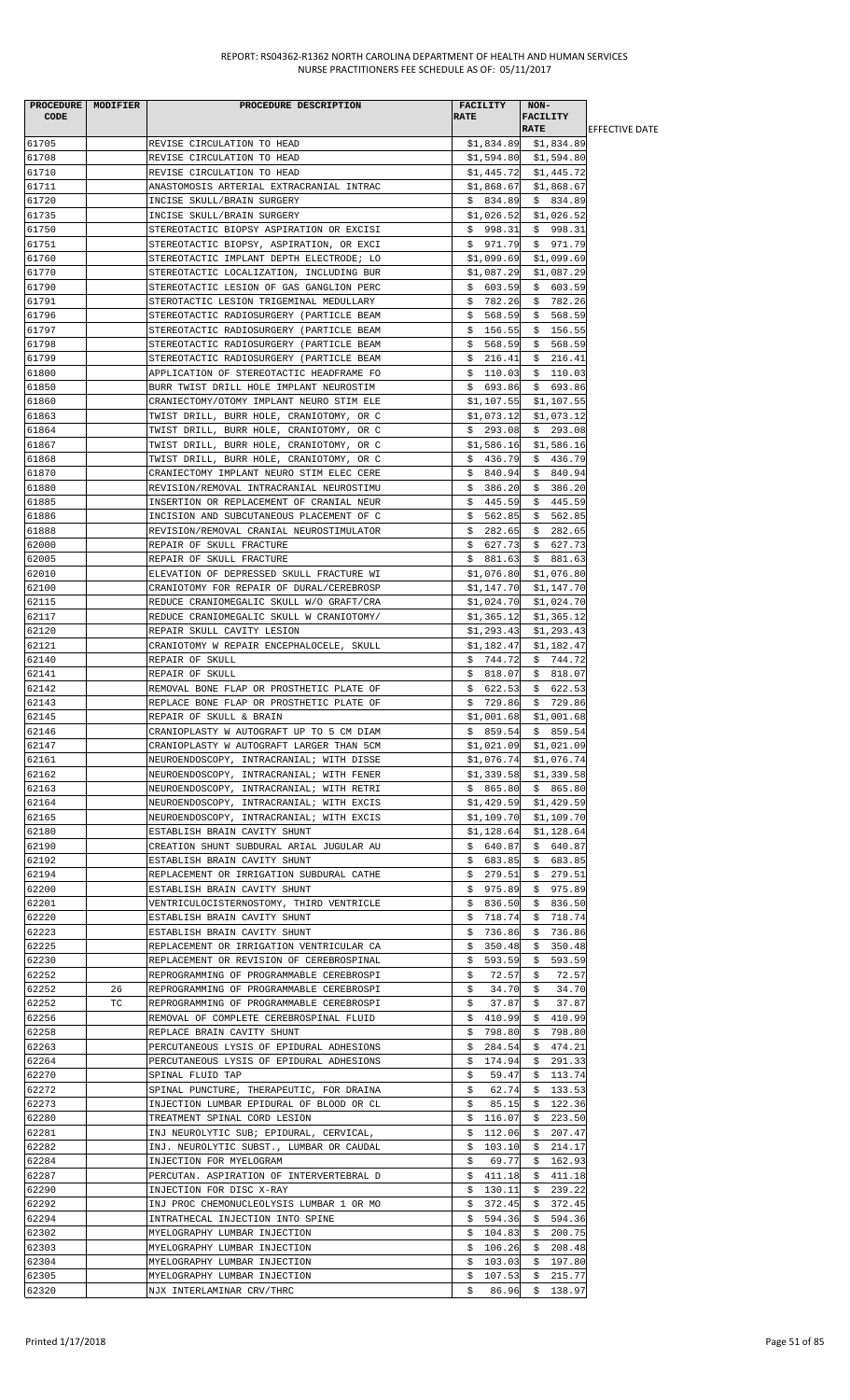|       | PROCEDURE MODIFIER | PROCEDURE DESCRIPTION                    | FACILITY      | NON-                    |                        |
|-------|--------------------|------------------------------------------|---------------|-------------------------|------------------------|
| CODE  |                    |                                          | <b>RATE</b>   | <b>FACILITY</b>         |                        |
|       |                    |                                          |               | <b>RATE</b>             | <b>IEFFECTIVE DATE</b> |
| 62321 |                    | NJX INTERLAMINAR CRV/THRC                | 93.77<br>\$   | \$205.55                |                        |
| 62322 |                    | NJX INTERLAMINAR LMBR/SAC                | \$<br>74.89   | \$129.49                |                        |
| 62323 |                    | NJX INTERLAMINAR LMBR/SAC                | 85.65<br>\$   | \$201.74                |                        |
|       |                    |                                          |               | \$121.80                |                        |
| 62324 |                    | NJX INTERLAMINAR CRV/THRC                | \$<br>79.56   |                         |                        |
| 62325 |                    | NJX INTERLAMINAR CRV/THRC                | \$<br>91.47   | 182.84<br>\$            |                        |
| 62326 |                    | NJX INTERLAMINAR LMBR/SAC                | \$<br>78.07   | 127.78<br>\$            |                        |
| 62327 |                    | NJX INTERLAMINAR LMBR/SAC                | \$<br>83.09   | \$185.96                |                        |
| 62350 |                    | IMPLANTATION, REVISION OR REPOSITIONING  | \$<br>287.47  | \$<br>287.47            |                        |
| 62351 |                    | IMPLANTATION, REVISION OR REPOSITIONING  | 603.66<br>Ş.  | \$603.66                |                        |
| 62355 |                    | REMOVAL OF PREVIOUSLY IMPLANTED INTRATHE | 215.28<br>Ş.  | \$215.28                |                        |
| 62360 |                    | IMPLANTATION OR REPLACEMENT OF DEVICE FO | 207.30<br>\$  | \$207.30                |                        |
| 62361 |                    | IMPLANTATION OR REPLACEMENT OF DEVICE FO | 285.42<br>\$  | 285.42<br>\$            |                        |
|       |                    |                                          |               |                         |                        |
| 62362 |                    | IMPLANTATION OR REPLACEMENT OF DEVICE FO | \$<br>301.56  | \$<br>301.56            |                        |
| 62365 |                    | REMOVAL OF SUBCUTANEOUS RESERVOIR OR PUM | \$<br>237.86  | 237.86<br>\$            |                        |
| 62367 |                    | ELECTRONIC ANALYSIS OF PROGRAMMABLE, IMP | \$<br>18.45   | 28.52<br>\$             |                        |
| 62367 | 26                 | ELECTRONIC ANALYSIS OF PROGRAMMABLE, IMP | \$<br>5.17    | \$<br>9.28              |                        |
| 62368 |                    | ELECTRONIC ANALYSIS OF PROGRAMMABLE, IMP | \$<br>28.88   | \$<br>40.90             |                        |
| 62368 | 26                 | ELECTRONIC ANALYSIS OF PROGRAMMABLE, IMP | 7.22<br>\$    | \$<br>10.22             |                        |
| 62368 | ТC                 | ELECTRONIC ANALYSIS OF PROGRAMMABLE, IMP | \$<br>21.65   | 30.67<br>\$             |                        |
| 62369 |                    | ELECTRONIC ANALYSIS OF PROGRAMMABLE, IMP | \$<br>20.07   | \$<br>70.24             |                        |
| 62370 |                    | ELECTRONIC ANALYSIS REPROGRAMMING AND RE | \$<br>26.86   | 73.60<br>\$             |                        |
|       |                    |                                          |               |                         |                        |
| 63001 |                    | DECOMPRESSION OF SPINAL CORD             | 879.39<br>\$  | \$879.39                |                        |
| 63003 |                    | LAMIN F/DECOMP SPIN CORD A/O CAUDA EQ ON | \$.<br>884.80 | \$<br>884.80            |                        |
| 63005 |                    | REVISION OF SPINAL COLUMN                | \$839.17      | \$839.17                |                        |
| 63011 |                    | LAMINECTOMY SACRAL DECOMPRESSION SPINAL  | \$793.85      | \$793.85                |                        |
| 63012 |                    | LAMINECTOMY, LUMBAR W DECOMPRESSION CAUD | \$854.04      | \$854.04                |                        |
| 63015 |                    | LAMINECTOMY MORE THAN TWO SEGS CERVICAL  | \$1,055.84    | \$1,055.84              |                        |
| 63016 |                    | LAMINOTOMY THORACIC                      | \$1,086.91    | \$1,086.91              |                        |
| 63017 |                    | LAMINOTOMY LUMBAR                        | \$885.11      | \$885.11                |                        |
| 63020 |                    | LAMINOTOMY, CERVICAL, ONE INTERSPACE     | \$837.07      | \$837.07                |                        |
| 63030 |                    | LAMINOTOMY, LUMBAR, ONE INTERSPACE       | \$694.91      | \$694.91                |                        |
| 63035 |                    | LAMINOTOMY (HEMILAMINECTOMY), WITH DECOM | \$148.46      | \$148.46                |                        |
|       |                    |                                          |               |                         |                        |
| 63040 |                    | LAMINOTOMY (HEMILAMINECTOMY), WITH DECOM | \$1,018.15    | \$1,018.15              |                        |
| 63042 |                    | REVISION OF SPINAL COLUMN                | \$952.82      | \$952.82                |                        |
| 63045 |                    | LAMINECTOMY, SINGLE SEGMENT, CERVICAL    | \$910.04      | \$910.04                |                        |
| 63046 |                    | LAMINECTOMY, SINGLE SEGMENT, THORACIC    | \$870.00      | \$ 870.00               |                        |
| 63047 |                    | LAMINECTOMY, SINGLE SEGMENT, LUMBAR      | \$793.25      | \$793.25                |                        |
| 63048 |                    | LAMINECTOMY, FACETECTOMY AND FORAMINOTOM | \$159.88      | \$159.88                |                        |
| 63055 |                    | DECOMPRESSION SPINAL CORD, SINGLE SEGMEN |               | $$1,172.04$ $$1,172.04$ |                        |
| 63056 |                    | DECOMPRESSION SPINAL CORD, SINGLE SEGMEN | \$1,082.51    | \$1,082.51              |                        |
| 63064 |                    | HEMILAMINECTOMY THORACIC COSTOVERTEBRAL  | \$1,282.67    | \$1,282.67              |                        |
| 63075 |                    | DISKECTOMY CERVICAL ANTE APPR W/O ARTHRO | \$999.64      | \$999.64                |                        |
| 63077 |                    | DISKECTOMY, SINGLE SPACE, THORACIC       |               | $$1,098.60$ $$1,098.60$ |                        |
| 63081 |                    | VERTEBRAL CORPECTOMY, SINGLE SEGMENT, CE | \$1,285.68    | \$1,285.68              |                        |
| 63082 |                    | VERTEBRAL CORPECTOMY (VERTEBRAL BODY RES | \$204.02      | \$204.02                |                        |
|       |                    |                                          |               |                         |                        |
| 63085 |                    | VERTEBRAL CORPECTOMY, SINGLE SEGMENT, TH | \$1,377.16    | \$1,377.16              |                        |
| 63087 |                    | VERTEBRAL CORPECTOMY, SINGLE SEGMENT, LU | \$1,758.40    | \$1,758.40              |                        |
| 63090 |                    | VERTEBRAL CORPECTOMY, SINGLE SEGMENT, LU | \$1,439.31    | \$1,439.31              |                        |
| 63101 |                    | VERTEBRAL CORPECTOMY (VERTEBRAL BODY RES | \$1,645.93    | \$1,645.93              |                        |
| 63102 |                    | VERTEBRAL CORPECTOMY (VERTEBRAL BODY RES | \$1,639.22    | \$1,639.22              |                        |
| 63103 |                    | VERTEBRAL CORPECTOMY (VERTEBRAL BODY RES | \$217.76      | \$217.76                |                        |
| 63170 |                    | LAMINECTOMY FOR MYELOTOMY THORACIC OR TH | \$1,101.65    | \$1,101.65              |                        |
| 63172 |                    | LAMINECTOMY W/ DRAINAGE TO SUBARACHNOID  | \$991.51      | \$991.51                |                        |
| 63173 |                    | LAMINECTOMY WITH DRAINAGE OF INTRAMEDULL | \$1,222.20    | \$1,222.20              |                        |
| 63180 |                    | LAMINECTOMY CERVICAL ONE OR TWO SEGEMENT | \$997.30      | \$997.30                |                        |
| 63182 |                    | LAMIN AND SECTION OF DENTATE LIGAMENTS M | \$1,069.98    | \$1,069.98              |                        |
| 63185 |                    | REVISE SPINAL COLUMN/NERVES              | \$811.17      | \$811.17                |                        |
| 63190 |                    | LAMINECTOMY FOR RHIZOTOMY MORE THAN TWO  |               | $$932.39 \quad $932.39$ |                        |
| 63191 |                    |                                          | \$891.67      | \$891.67                |                        |
|       |                    | LAMINECTOMY W SECTION OF SPINAL ACCESSOR |               |                         |                        |
| 63194 |                    | LAMIWECTOMY CORDOTOMY UNILATERAL CERVICA | \$1,060.92    | \$1,060.92              |                        |
| 63195 |                    | REVISE SPINAL COLUMN/CORD                |               | $$1,072.92$ $$1,072.92$ |                        |
| 63196 |                    | REVISE SPINAL COLUMN/CORD                |               | $$1,262.00$ $$1,262.00$ |                        |
| 63197 |                    | LAMINECTOMY COROTOMY BILATERAL CERVICAL  | \$1,202.95    | \$1,202.95              |                        |
| 63198 |                    | REVISE SPINAL COLUMN/CORD                | \$1,339.85    | \$1,339.85              |                        |
| 63199 |                    | LAMINECTOMY CORDOTOMY BILATERAL THORACIC | \$1,418.63    | \$1,418.63              |                        |
| 63200 |                    | LAMINECTOMY FOR TETHERED SPINAL CORD, LU | \$1,075.79    | \$1,075.79              |                        |
| 63250 |                    | REVISE SPINAL CORD VESSELS               | \$2,090.97    | \$2,090.97              |                        |
| 63251 |                    | LAMINECTOMY ARTERIOVENOVS MALFUNCTION TH | \$2,168.77    | \$2,168.77              |                        |
| 63252 |                    | LAMINECTOMY FOR MALIFORMATION, THORACOLU | \$2,170.37    | \$2,170.37              |                        |
| 63265 |                    | LAMINECTOMY FOR INTRASPINAL LESION, CERV | \$1,191.39    | \$1,191.39              |                        |
| 63266 |                    | LAMINECTOMY FOR INTRASPINAL LESION, THOR | \$1,225.11    | \$1,225.11              |                        |
| 63267 |                    | EXCISE INTRASPINAL LESION, LUMBAR        | \$986.11      | \$986.11                |                        |
|       |                    |                                          | \$990.59      | \$990.59                |                        |
| 63268 |                    | EXCISE INTRASPINAL LESION, SACRAL        |               |                         |                        |
| 63270 |                    | EXCISE INTRASPINAL LESION, CERVICAL      | \$1,467.16    | \$1,467.16              |                        |
| 63271 |                    | EXCISE INTRASPINAL LESION, THORACIC      | \$1,475.96    | \$1,475.96              |                        |
| 63272 |                    | EXCISE INTRASPINAL LESION, LUMBAR        | \$1,359.60    | \$1,359.60              |                        |
| 63273 |                    | EXCISE INTRASPINAL LESION, SACRAL        | \$1,284.76    | \$1,284.76              |                        |
| 63275 |                    | BIOPSY/ EXCISE SPINAL TUMOR, CERVICAL    | \$1,280.05    | \$1,280.05              |                        |
| 63276 |                    | BIOPSY/ EXCISE SPINAL TUMOR, THORACIC    | \$1,275.20    | \$1,275.20              |                        |
| 63277 |                    | BIOPSY/ EXCISE SPINAL TUMOR, LUMBAR      | \$1,119.11    | \$1,119.11              |                        |
| 63278 |                    | BIOPSY/ EXCISE SPINAL TUMOR, SACRAL      |               | $$1,095.77$ $$1,095.77$ |                        |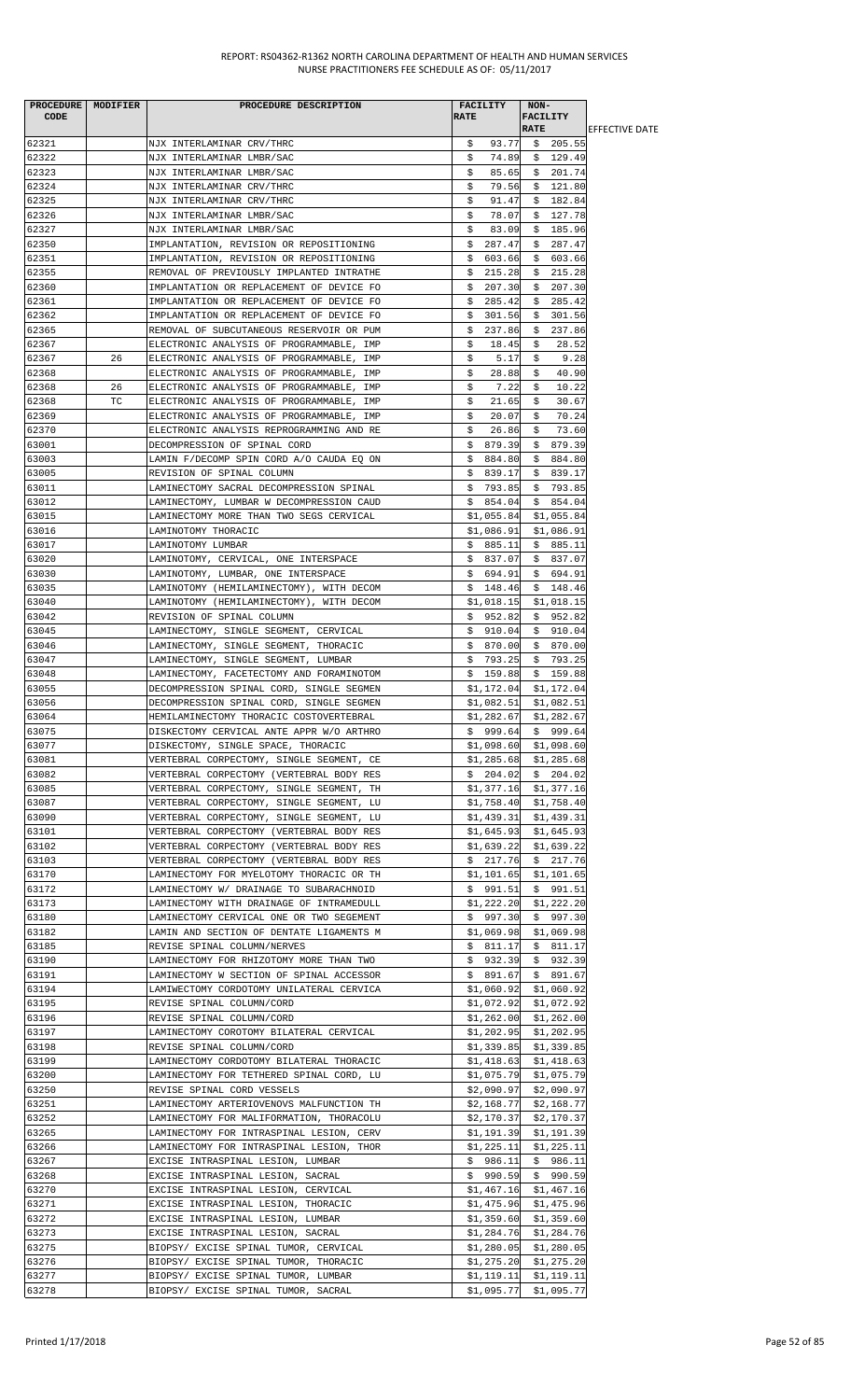|                | PROCEDURE MODIFIER | PROCEDURE DESCRIPTION                    | <b>FACILITY</b>            | NON-                       |                        |
|----------------|--------------------|------------------------------------------|----------------------------|----------------------------|------------------------|
| <b>CODE</b>    |                    |                                          | <b>RATE</b>                | <b>FACILITY</b>            |                        |
|                |                    |                                          |                            | <b>RATE</b>                | <b>IEFFECTIVE DATE</b> |
| 63280          |                    | BIOPSY/ EXCISE SPINAL TUMOR, CERVICAL    |                            | $$1,513.23$ $$1,513.23$    |                        |
| 63281          |                    | BIOPSY/ EXCISE SPINAL TUMOR, THORACIC    |                            | $$1,496.08$ $$1,496.08$    |                        |
| 63282          |                    | BIOPSY/ EXCISE SPINAL TUMOR, LUMBAR      |                            | $$1,411.58$ $$1,411.58$    |                        |
| 63283          |                    | BIOPSY/ EXCISE SPINAL TUMOR, SACRAL      |                            | $$1,337.58$ $$1,337.58$    |                        |
| 63285          |                    | BIOPSY/ EXCISE SPINAL TUMOR, CERVICAL    | \$1,858.88                 | \$1,858.88                 |                        |
| 63286          |                    | BIOPSY, EXCISE SPINAL TUMOR              | \$1,852.04                 | \$1,852.04                 |                        |
| 63287          |                    | BIOPSY, EXCISE SPINAL TUMOR              | \$1,954.51                 | \$1,954.51                 |                        |
| 63290          |                    | BIOPSY, EXCISE SPINAL TUMOR              | \$1,977.91                 | \$1,977.91                 |                        |
| 63295          |                    | OSTEOPLASTIC RECONSTRUCTION OF DORSAL SP | \$236.17                   | \$236.17                   |                        |
| 63300          |                    | REMOVAL VERTEBRAL BODY                   | \$1,320.13                 | \$1,320.13                 |                        |
| 63301          |                    | REMOVAL OF VERTEBRAL BODY                |                            | $$1,482.60$ $$1,482.60$    |                        |
| 63302          |                    | ROMOVAL OF VERTEBRAL BODY                | \$1,473.14                 | \$1,473.14                 |                        |
| 63303          |                    | REMOVAL OF VERTEBRAL BODY                | \$1,541.31                 | \$1,541.31                 |                        |
| 63304          |                    | REMOVAL OF VERTEBRAL BODY                | \$1,633.78                 | \$1,633.78                 |                        |
| 63305          |                    | REMOVAL OF VERTEBRAL BODY                | \$1,669.98                 | \$1,669.98                 |                        |
| 63306          |                    | REMOVAL OF VERTEBRAL BODY                | \$1,749.71                 | \$1,749.71                 |                        |
| 63307          |                    | REMOVAL OF VERTEBRAL BODY                | \$1,623.90                 | \$1,623.90                 |                        |
| 63600          |                    | EXAMINE SPINAL CORD LESION               | \$616.86                   | \$616.86                   |                        |
| 63615          |                    | STEROTACTIC BIOPSY ASPIRATION/EXC LESION | \$824.71                   | \$824.71                   |                        |
|                |                    |                                          | \$568.59                   |                            |                        |
| 63620          |                    | STEREOTACTIC RADIOSURGERY (PARTICLE BEAM |                            | \$568.59                   |                        |
| 63621          |                    | STEREOTACTIC RADIOSURGERY (PARTICLE BEAM | \$179.97                   | \$179.97                   |                        |
| 63650          |                    | PERCUTANEOUS IMPLANTATION OF NEUROSTIMUL | \$<br>305.58               | \$305.58                   |                        |
| 63655          |                    | LAMINECTOMY FOR IMPLANTATION OF NEUROSTI | 604.53<br>\$               | 604.53<br>\$.              |                        |
| 63662          |                    | REMOVAL OF SPINAL NEUROSTIMULATOR ELECTR | 421.76<br>Ş.               | \$421.76                   |                        |
| 63663          |                    | REVISION INCLUDING REPLACEMENT, WHEN PER | \$283.65                   | \$484.31                   |                        |
| 63664          |                    | REVISION INCLUDING REPLACEMENT, WHEN PER | \$<br>439.08               | \$<br>439.08               |                        |
| 63685          |                    | INSERTION OR REPLACEMENT OF SPINAL NEURO | 291.68<br>Ş.               | \$291.68                   |                        |
| 63688          |                    | REVISION REMOVAL SPINAL NEUROSTIMULATOR  | \$261.17                   | \$261.17                   |                        |
| 63700          |                    | REPAIR OF SPINAL HERNIATION              | \$879.39                   | \$879.39                   |                        |
| 63702          |                    | REPAIR OF SPINAL HERNIATION              | \$.<br>988.74              | \$988.74                   |                        |
| 63704          |                    | REPAIR OF SPINAL HERNIATION              | \$1,102.85                 | \$1,102.85                 |                        |
| 63706          |                    | REPAIR OF SPINAL HERNIATION              | \$1,283.89                 | \$1,283.89                 |                        |
| 63707          |                    | REPAIR OF DURAL/CEREBROSPINAL FLUID LEAK | \$649.11                   | \$649.11                   |                        |
| 63709          |                    | REPAIR OF DURAL/CEREBROSPINAL FLUID LEAK | \$789.29                   | \$789.29                   |                        |
| 63710          |                    | DURAL GRAFT SPINAL                       | \$788.23                   | \$788.23                   |                        |
| 63740          |                    | CREATION OF SHUNT, INCLUDING LAMINECTOMY | \$668.03                   | \$668.03                   |                        |
| 63741          |                    | CREATION SHUNT LUMBAR, PERCUTANEO W/O LA | \$<br>435.56               | \$435.56                   |                        |
| 63744          |                    | REPLACEMENT IRRIGATION OR REVISION OF LU | \$.<br>456.31              | \$.<br>456.31              |                        |
| 63746          |                    | REMOVAL SHUNT SYSTEM WITHOUT REPLACEMENT | 397.45<br>Ş.               | 397.45<br>\$               |                        |
| 64400          |                    | INJECTION FOR NERVE BLOCK                | \$<br>47.51                | \$<br>78.00                |                        |
| 64402          |                    | INJECTION ANESTHETIC AGENT FACIAL NERVE  | \$<br>54.08                | \$<br>80.09                |                        |
| 64405          |                    | INJECTION FOR NERVE BLOCK                | 55.45<br>Ş.                | 75.86<br>Ş.                |                        |
| 64408          |                    | INJECTION ANESTHETIC AGENT VAGUS NERVE   | 66.66<br>Ş.                | 87.36<br>Ş.                |                        |
| 64410          |                    | INJECTION FOR NERVE BLOCK                | \$<br>59.52                | 101.21<br>\$               |                        |
| 64413          |                    | INJECTION ANESTHETIC AGENT SERVICAL PLEX | \$<br>57.86                | \$<br>84.17                |                        |
| 64415          |                    | INJECTION, ANESTHETIC AGENT; BRACHIAL PL | \$<br>56.28                | 95.45<br>\$                |                        |
| 64416          |                    | INJECTION, ANESTHETIC AGENT; BRACHIAL PL | 70.76<br>\$                | \$<br>70.76                |                        |
| 64417          |                    | INJECTION ANESTHETIC AGENT AXILLARY NERV | 55.74<br>\$                | 96.29<br>\$                |                        |
| 64418          |                    | INJECTION ANESTHETIC AGENT SUPRASCAPULAR | \$<br>55.25                | \$<br>97.78                |                        |
| 64420          |                    | INJECTION ANESTHETIC AGENT INTERCOSTAL N | \$<br>49.81                | \$<br>115.56               |                        |
| 64421          |                    | INJECTION ANESTHETIC AGENT INTERCOSTAL N | \$<br>68.31                | 170.41<br>\$               |                        |
| 64425          |                    | INJECTION FOR NERVE BLOCK                | \$<br>70.81                | \$<br>94.59                |                        |
| 64430          |                    | INJECTION FOR NERVE BLOCK                | 66.77<br>\$                | 114.05<br>\$               |                        |
| 64435          |                    | INJECTION ANESTHETIC AGENT PARACERVICAL  | \$<br>63.99                | 105.95<br>\$.              |                        |
| 64445          |                    | INJECTION, ANESTHETIC AGENT; SCIATIC NER | 60.95                      | 99.00<br>\$                |                        |
|                |                    |                                          | \$                         |                            |                        |
| 64446<br>64447 |                    | INJECTION, ANESTHETIC AGENT; SCIATIC NER | \$<br>70.61<br>\$<br>53.81 | \$<br>70.61<br>53.81<br>\$ |                        |
| 64448          |                    | INJECTION, ANESTHETIC AGENT; FEMORAL NER |                            |                            |                        |
|                |                    | INJECTION, ANESTHETIC AGENT; FEMORAL NER | \$<br>62.54                | \$<br>62.54                |                        |
| 64449          |                    | INJECTION, ANESTHETIC AGENT; LUMBAR PLEX | \$<br>69.93                | 69.93<br>Ş.                |                        |
| 64450          |                    | INJECTION FOR NERVE BLOCK                | \$<br>54.61                | \$<br>75.87                |                        |
| 64455          |                    | INJECTION(S), ANESTHETIC AGENT AND/OR ST | \$<br>31.13                | \$<br>38.96                |                        |
| 64483          |                    | INJECTION, ANESTHETIC AGENT AND/OR STERO | \$<br>81.67                | 194.70<br>\$.              |                        |
| 64490          |                    | INJECTION(S), DIAGNOSTIC OR THERAPEUTIC  | \$<br>66.34                | \$.<br>100.30              |                        |
| 64491          |                    | INJECTION(S), DIAGNOSTIC OR THERAPEUTIC  | 38.13<br>\$                | 49.52<br>\$                |                        |
| 64492          |                    | INJECTION(S), DIAGNOSTIC OR THERAPEUTIC  | \$<br>38.79                | \$<br>50.18                |                        |
| 64493          |                    | INJECTION(S), DIAGNOSTIC OR THERAPEUTIC  | \$<br>56.36                | \$<br>90.75                |                        |
| 64494          |                    | INJECTION(S), DIAGNOSTIC OR THERAPEUTIC  | \$<br>32.61                | \$<br>44.45                |                        |
| 64495          |                    | INJECTION(S), DIAGNOSTIC OR THERAPEUTIC  | \$<br>33.27                | 45.11<br>\$                |                        |
| 64505          |                    | INJECTION ANESTHETIC AGENT SPHENOPALATIN | \$<br>63.20                | \$<br>74.94                |                        |
| 64508          |                    | INJECTION ANESTHETIC AGENT CAROTID SINUS | 52.28<br>\$                | \$102.92                   |                        |
| 64510          |                    | INJECTION FOR NERVE BLOCK                | 51.11<br>\$                | \$102.59                   |                        |
| 64520          |                    | INJECTION FOR NERVE BLOCK                | \$<br>57.74                | \$<br>133.84               |                        |
| 64530          |                    | INJECTION CELIAC PLEXUS                  | \$<br>68.17                | 138.66<br>\$               |                        |
| 64555          |                    | PERCUTANEOUS IMPLANTATION OF NEUROSTIMUL | \$<br>115.70               | \$<br>157.11               |                        |
| 64561          |                    | INSERTION OF SACRAL NERVE NEUROSTIMULATO | 325.44<br>Ş.               | 840.19<br>Ş.               |                        |
| 64568          |                    | INCISION FOR IMPLANTATION OF CRANIAL NER | \$<br>513.70               | \$<br>513.70               |                        |
| 64569          |                    | REVISION OR REPLACEMENT OF CRANIAL NERVE | 493.41<br>Ş.               | 493.41<br>Ş.               |                        |
| 64570          |                    | REMOVAL OF CRANIAL NERVE (EG, VAGUS NERV | 429.66<br>S.               | 429.66<br>\$               |                        |
| 64575          |                    | INCISION FOR IMPLANTATION OF NEUROSTIMUL | 210.44<br>\$               | 210.44<br>\$               |                        |
| 64581          |                    | INCISION FOR IMPLANTATION OF NEUROSTIMUL | \$<br>632.46               | \$<br>632.46               |                        |
| 64585          |                    | REVISION OR REMOVAL PERIPHERAL STIMULATO | \$119.34                   | \$<br>242.99               |                        |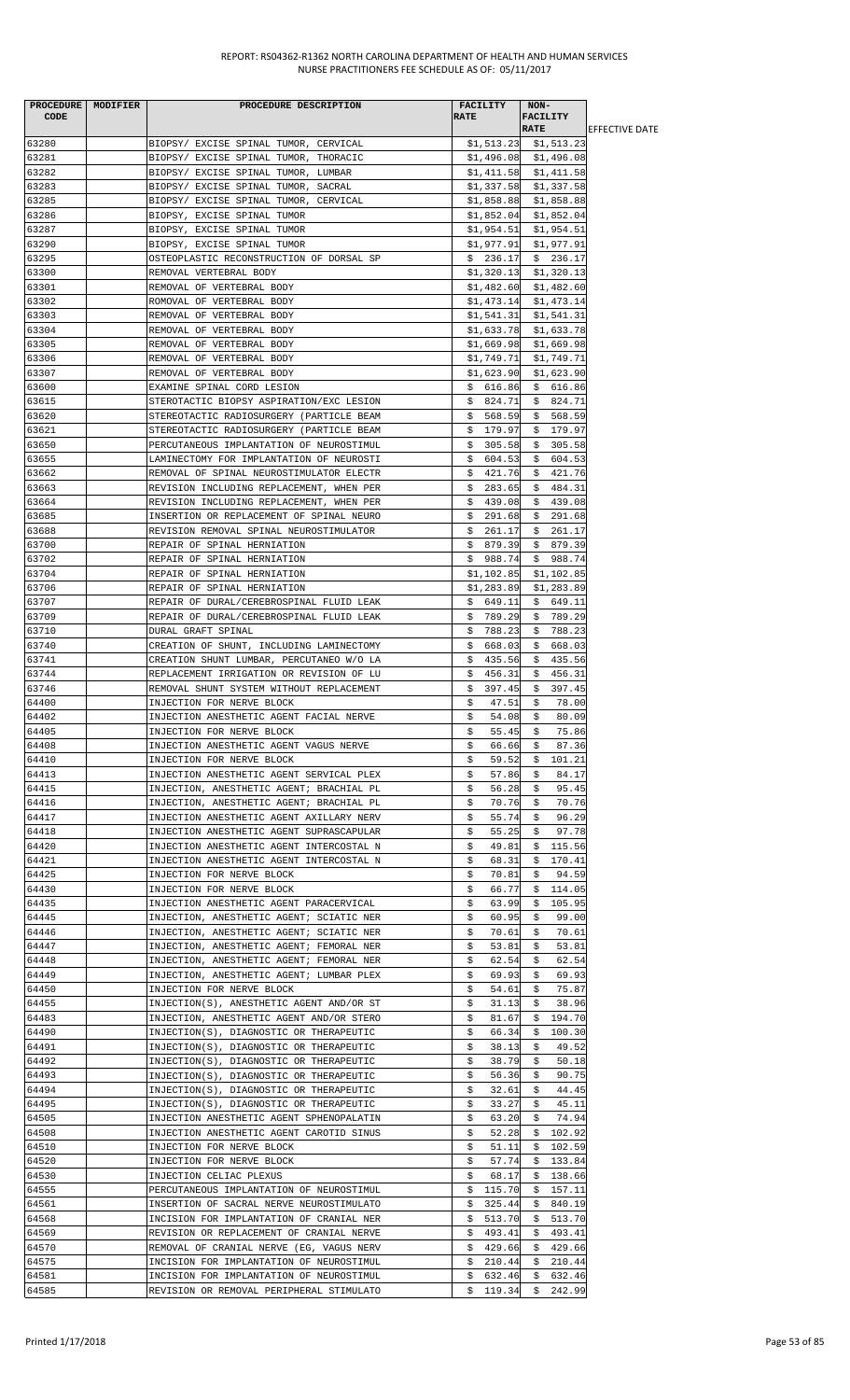| PROCEDURE MODIFIER | PROCEDURE DESCRIPTION                    |             | FACILITY   | NON-            |            |                        |
|--------------------|------------------------------------------|-------------|------------|-----------------|------------|------------------------|
| <b>CODE</b>        |                                          | <b>RATE</b> |            | <b>FACILITY</b> |            |                        |
|                    |                                          |             |            | <b>RATE</b>     |            | <b>IEFFECTIVE DATE</b> |
| 64590              | INSERTION OR REPLACEMENT OF PERIPHERAL N |             | \$133.63   |                 | \$229.03   |                        |
| 64595              | REVISION REMOVAL PERIPHERAL NEU/STIM REC |             | \$105.25   |                 | \$235.05   |                        |
| 64600              | INJECTION TREATMENT OF NERVE             |             | \$159.00   |                 | \$291.33   |                        |
| 64605              | INJECTION TREATMENT OF NERVE             |             | \$253.38   |                 | \$411.73   |                        |
| 64610              | INJECTION TREATMENT OF NERVE             | \$          | 354.86     | \$              | 501.72     |                        |
| 64611              | CHEMODENERVATION OF PAROTID AND SUBMANDI | \$          | 71.38      | \$              | 79.00      |                        |
| 64612              | INJECTION OF CHEMICAL FOR DESTRUCTION OF | \$          | 100.04     |                 | \$113.19   |                        |
| 64615              | INJECTION OF CHEMICAL FOR DESTRUCTION OF | \$          | 100.12     | \$.             | 111.17     |                        |
| 64616              | CHEMODENERV MUSC NECK DYSTON             | Ş.          | 84.80      | Ş.              | 96.19      |                        |
| 64617              | CHEMODENER MUSCLE LARYNX EMG             | \$          | 91.76      |                 | \$151.17   |                        |
| 64620              | INJECTION TREATMENT OF NERVE             |             | \$124.46   |                 | \$197.20   |                        |
| 64630              | DESTRUCTION BY NEUROLYTIC AGENT; PUDENDA | \$          | 144.23     |                 | \$171.93   |                        |
| 64632              | DESTRUCTION BY NEUROLYTIC AGENT; PLANTAR | \$          | 54.87      | \$              | 63.83      |                        |
| 64633              |                                          |             |            |                 | 255.45     |                        |
|                    | DESTRUCTION BY NEUROLYTIC AGENT, PARAVER | \$          | 133.92     | \$              |            |                        |
| 64634              | DESTRUCTION BY NEUROLYTIC AGENT, PARAVER | \$          | 40.16      | \$.             | 116.86     |                        |
| 64635              | DESTRUCTION BY NEUROLYTIC AGENT, PARAVER | \$.         | 131.25     | \$              | 251.06     |                        |
| 64636              | DESTRUCTION BY NEUROLYTIC AGENT, PARAVER | s           | 34.96      |                 | \$105.17   |                        |
| 64640              | INJECTION TREATMENT OF NERVE             | Ş.          | 132.16     |                 | \$168.81   |                        |
| 64642              | CHEMODENERV 1 EXTREMITY 1-4              | \$          | 85.39      |                 | \$110.10   |                        |
| 64643              | CHEMODENERV 1 EXTREM 1-4 EA              | \$          | 57.30      | - \$            | 72.57      |                        |
| 64644              | CHEMODENERV 1 EXTREM 5/> MUS             | Ş.          | 93.28      |                 | \$125.76   |                        |
| 64645              | CHEMODENERV 1 EXTREM 5/> EA              | \$          | 65.62      | \$              | 88.66      |                        |
| 64646              | CHEMODENERV TRUNK MUSC 1-5               | \$          | 92.42      | \$              | 118.51     |                        |
| 64647              | CHEMODENERV TRUNK MUSC 6/>               | \$          | 106.71     | \$              | 137.26     |                        |
| 64650              | CHEMODENERVATION OF ECCRINE GLANDS; BOTH | Ş.          | 29.88      | \$              | 48.89      |                        |
| 64680              | DESTRUCTION BY NEUROLYTIC AGENT, WITH OR | \$          | 120.50     | \$              | 222.06     |                        |
| 64681              | DESTRUCTION BY NEUROLYTIC AGENT, WITH OR | Ş.          | 162.49     |                 | \$287.55   |                        |
| 64702              | REVISION OF NERVE, FINGER/TOE            |             | \$333.54   |                 | \$333.54   |                        |
| 64704              | REVISION OF NERVE, HAND/FOOT             |             | \$245.68   |                 | \$245.68   |                        |
| 64708              | REVISION OF NERVE, ARM/LEG               | \$          | 346.41     | \$              | 346.41     |                        |
| 64712              | REVISION OF SCIATIC NERVE                |             | 399.72     | \$              | 399.72     |                        |
| 64713              |                                          | Ş.          |            |                 | 559.51     |                        |
|                    | REVISION OF ARM NERVES                   | Ş.          | 559.51     | \$              |            |                        |
| 64714              | REVISION OF LOW BACK NERVES              | \$.         | 479.29     | \$              | 479.29     |                        |
| 64716              | NEUROZYSIS A/O TRANSPOSITION CRANIAL NER | Ş.          | 378.74     | Ş.              | 378.74     |                        |
| 64718              | REVISE ULNAR NERVE AT ELBOW              | S.          | 407.95     | \$              | 407.95     |                        |
| 64719              | REVISE ULNAR NERVE AT WRIST              |             | \$282.96   |                 | \$282.96   |                        |
| 64721              | NEUROLYSIS AND/OR TRANSPOSITION MEDIAN N | \$.         | 296.90     |                 | \$298.01   |                        |
| 64722              | REVISE FOREARM NERVE                     | \$.         | 243.20     | \$              | 243.20     |                        |
| 64726              | REVISE FOOT/TOE NERVE                    | \$.         | 214.34     | \$              | 214.34     |                        |
| 64732              | INCISION OF BROW NERVE                   | \$          | 277.01     | \$              | 277.01     |                        |
| 64734              | INCISION OF CHEEK NERVE                  | \$          | 299.68     | \$              | 299.68     |                        |
| 64736              | INCISION OF CHIN NERVE                   |             | \$282.91   |                 | \$282.91   |                        |
| 64738              | TRANSECTION OR AVULSION OF INFERIOR ALVE |             | \$334.81   |                 | \$334.81   |                        |
| 64740              | TRANSECTION OR AVULSION OF LINGUAL NERVE |             | \$333.73   | Ş.              | 333.73     |                        |
| 64742              | INCISION OF FACIAL NERVE                 | Ş.          | 342.35     |                 | \$342.35   |                        |
| 64744              | INCISE NERVE, BACK OF HEAD               |             | \$300.25   |                 | \$300.25   |                        |
| 64746              | INCISE DIAPHRAGM NERVE                   | \$          | 324.40     | \$.             | 324.40     |                        |
| 64755              | TRANSECTION OR AVULSION OF; VAGUS NERVES | \$          | 656.73     | \$              | 656.73     |                        |
| 64760              | INCISION OF VAGUS NERVE                  | Ş.          | 347.81     | S.              | 347.81     |                        |
|                    | INCISE HIP/THIGH NERVE                   |             | 396.67     |                 |            |                        |
| 64763              |                                          | Ş.          |            | Ş.              | 396.67     |                        |
| 64766              | INCISE HIP/THIGH NERVE                   | Ş.          | 458.35     | S.              | 458.35     |                        |
| 64771              | TRANSECTION/AVULSION CRANIAL NERVE EXTRA | Ş.          | 428.96     | Ş.              | 428.96     |                        |
| 64772              | INCISE SPINAL NERVE                      |             | \$412.56   |                 | \$412.56   |                        |
| 64774              | REMOVE LESION, SKIN NERVE                | \$          | 297.93     | \$              | 297.93     |                        |
| 64776              | REMOVE NERVE LESION, DIGIT               | \$.         | 286.43     | \$              | 286.43     |                        |
| 64782              | REMOVE NERVE LESION                      | Ş.          | 337.88     | Ş.              | 337.88     |                        |
| 64784              | REMOVE NERVE LESION                      | Ş.          | 525.85     | Ş.              | 525.85     |                        |
| 64786              | REMOVE SCIATIC NERVE LESION              | \$          | 790.20     | \$              | 790.20     |                        |
| 64788              | REMOVAL OF NERVE LESION                  | Ş.          | 279.40     | Ş.              | 279.40     |                        |
| 64790              | REMOVAL OF NERVE LESION                  |             | \$601.67   | S.              | 601.67     |                        |
| 64792              | REMOVAL OF NERVE LESION                  | Ş.          | 780.54     |                 | \$780.54   |                        |
| 64795              | BIOPSY OF NERVE                          | \$          | 142.97     | \$.             | 142.97     |                        |
| 64802              | REMOVE SYMPATHETIC NERVES                | Ş.          | 445.22     | Ş.              | 445.22     |                        |
| 64804              | REMOVE SYMPATHETIC NERVES                | Ş.          | 678.78     | \$              | 678.78     |                        |
| 64809              | REMOVE SYMPATHETIC NERVES                | Ş.          | 636.81     | \$              | 636.81     |                        |
| 64818              | REMOVE SYMPATHETIC NERVES                | Ş.          | 494.14     | Ş.              | 494.14     |                        |
| 64820              | SYMPATHECTOMY; DIGITAL ARTERIES, EACH DI |             | \$550.12   | Ş.              | 550.12     |                        |
| 64821              | SYMPATHECTOMY; RADIAL ARTERY             | Ş.          | 495.59     |                 | \$495.59   |                        |
| 64822              | SYMPATHECTOMY; ULNAR ARTERY              | S.          | 489.75     | \$              | 489.75     |                        |
| 64823              | SYMPATHECTOMY; SUPERFICIAL PALMAR ARCH   | Ş.          | 557.04     | Ş.              | 557.04     |                        |
|                    |                                          |             |            |                 |            |                        |
| 64831              | REPAIR OF NERVE, DIGITAL                 | S.          | 491.15     | Ş.              | 491.15     |                        |
| 64834              | REPAIR OF NERVE, HAND                    | \$          | 544.52     | \$.             | 544.52     |                        |
| 64835              | REPAIR OF NERVE, HAND                    | Ş.          | 590.38     | Ş.              | 590.38     |                        |
| 64836              | REPAIR OF NERVE, HAND                    | Ş.          | 590.07     | Ş.              | 590.07     |                        |
| 64840              | REPAIR OF NERVE, FOOT                    |             | \$672.37   |                 | \$672.37   |                        |
| 64856              | REPAIR/TRANSPOSE NERVE                   | S.          | 743.08     |                 | \$743.08   |                        |
| 64857              | SUTURE MAJOR PERIPH NERVE ARM/LEG EXC SC | Ş.          | 777.00     | Ş.              | 777.00     |                        |
| 64858              | REPAIR SCIATIC NERVE                     |             | \$895.60   |                 | \$895.60   |                        |
| 64861              | REPAIR OF ARM NERVES                     |             | \$1,011.75 |                 | \$1,011.75 |                        |
| 64862              | REPAIR OF LOW BACK NERVES                | \$          | 992.27     |                 | \$992.27   |                        |
| 64864              | REPAIR OF FACIAL NERVE                   |             | \$644.36   |                 | \$644.36   |                        |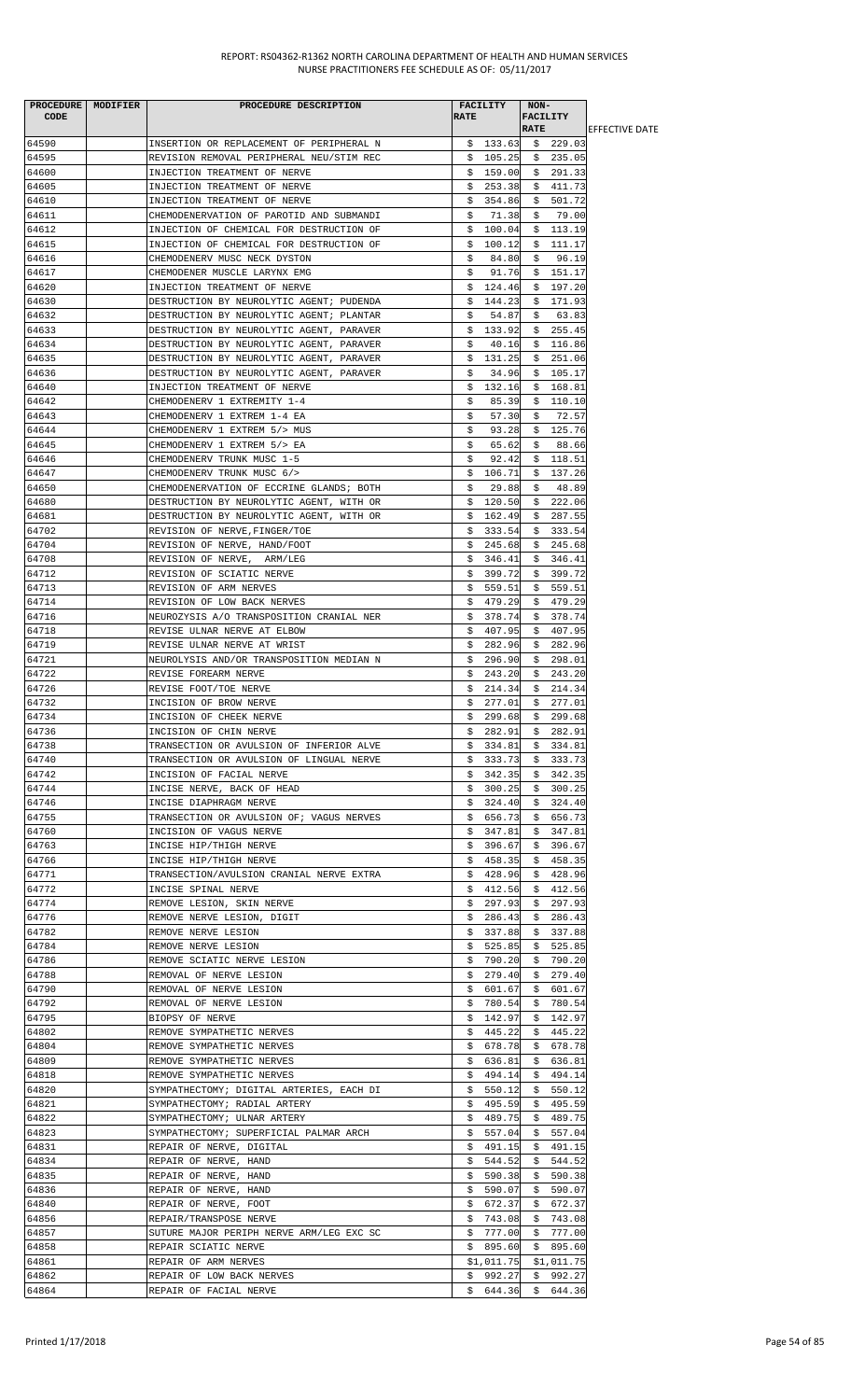| PROCEDURE MODIFIER<br><b>CODE</b> | PROCEDURE DESCRIPTION                                                              | FACILITY<br><b>RATE</b>       | NON-<br><b>FACILITY</b><br><b>RATE</b> | <b>IEFFECTIVE DATE</b> |
|-----------------------------------|------------------------------------------------------------------------------------|-------------------------------|----------------------------------------|------------------------|
| 64865                             | SUTURE FACIAL NERVE INTRATEMPORAL W/WO G                                           | \$849.41                      | \$849.41                               |                        |
| 64866                             | FUSION OF FACIAL/OTHER NERVE                                                       | \$ 883.46                     | \$883.46                               |                        |
| 64868                             | FUSION OF FACIAL/OTHER NERVE                                                       | \$772.98                      | \$772.98                               |                        |
| 64876                             | SUTURE OF NERVE SHORTENING OF BONE EXTRE                                           | \$147.02                      | \$147.02                               |                        |
| 64885                             | NERVE GRAFT, HEAD/NECK; UP TO 4CM.                                                 | 839.45<br>Ş.                  | \$839.45                               |                        |
| 64886<br>64890                    | NERVE GRAFT, HEAD/NECK; MORE THAN 4 CM.<br>NERVE GRAFT, HAND OR FOOT               | \$996.02<br>\$800.46          | \$996.02<br>\$800.46                   |                        |
| 64891                             | NERVE GRAFT SINGLE STRAND HAND OR FOOT M                                           | \$826.78                      | \$826.78                               |                        |
| 64892                             | NERVE GRAFT, ARM OR LEG                                                            | \$778.73                      | \$778.73                               |                        |
| 64893                             | NERVE GRAFT SINGLE STRAND ARM OR LEG MOR                                           | \$820.34                      | \$820.34                               |                        |
| 64895                             | NERVE GRAFT, HAND OR FOOT                                                          | \$962.97                      | \$962.97                               |                        |
| 64896<br>64897                    | NERVE GRAFT MULTIPLE STRANDS HAND OR FOO                                           | \$1,061.72                    | \$1,061.72                             |                        |
| 64898                             | NERVE GRAFT, ARM OR LEG<br>NERVE GRAFT SINGLE STRAND MORE THAN 4 CM                | \$931.56<br>\$1,015.63        | \$931.56<br>\$1,015.63                 |                        |
| 64905                             | NERVE PEDICLE TRANSFER FIRST STAGE                                                 | \$744.50                      | \$744.50                               |                        |
| 64907                             | NERVE PEDICLE TRANSFER SECOND STAGE                                                | \$979.06                      | \$979.06                               |                        |
| 65091                             | REVISE EYEBALL                                                                     | \$424.88                      | \$424.88                               |                        |
| 65101                             | REMOVAL OF EYEBALL                                                                 | 489.48<br>S.                  | 489.48<br>Ş.                           |                        |
| 65110<br>65112                    | REMOVAL OF EYEBALL<br>REMOVE EYE, REVISE SOCKET                                    | 825.72<br>Ş.<br>\$972.59      | \$825.72<br>\$972.59                   |                        |
| 65114                             | REMOVE EYE, REVISE SOCKET                                                          | \$1,011.77                    | \$1,011.77                             |                        |
| 65205                             | REMOVE FOREIGN BODY FROM EYE                                                       | \$<br>31.00                   | \$<br>38.56                            |                        |
| 65210                             | REMOVE FOREIGN BODY FROM EYE                                                       | 37.36<br>Ş.                   | 47.15<br>Ş.                            |                        |
| 65220                             | REMOVE FOREIGN BODY FROM EYE                                                       | \$<br>30.55                   | 39.50<br>\$                            |                        |
| 65222                             | REMOVE FOREIGN BODY FROM EYE                                                       | \$<br>40.92                   | \$<br>51.84                            |                        |
| 65235                             | REMOVAL OF FOREIGN BODY, INTRAOCULAR; FR                                           | 467.36<br>Ş.                  | Ş.<br>467.36                           |                        |
| 65260<br>65265                    | REMOVE FOREIGN BODY FROM EYE<br>REMOVE FOREIGN BODY FROM EYE                       | S.<br>641.40<br>722.49<br>Ş.  | \$641.40<br>\$722.49                   |                        |
| 65270                             | REPAIR WOUND OF EYE                                                                | 95.60<br>\$                   | \$176.73                               |                        |
| 65272                             | REPAIR WOUND OF EYE                                                                | \$<br>232.04                  | 328.00<br>Ş.                           |                        |
| 65273                             | REP LACERATION CONJUCTIVA BY MOBILAZATIO                                           | 255.10<br>Ş.                  | \$255.10                               |                        |
| 65275                             | REPAIR WOUND OF EYE                                                                | \$<br>303.71                  | 370.01<br>\$                           |                        |
| 65280                             | REPAIR WOUND OF EYE                                                                | 447.61<br>Ş.                  | 447.61<br>Ş.                           |                        |
| 65285<br>65286                    | REPAIR WOUND OF EYE<br>REPAIR OF LACERATION BY APPLICATION OF T                    | 699.36<br>S.<br>328.94        | \$699.36<br>\$464.35                   |                        |
| 65290                             | REPAIR WOUND OF EYE SOCKET                                                         | Ş.<br>328.36<br>Ş.            | \$<br>328.36                           |                        |
| 65400                             | REMOVAL OF EYE LESION                                                              | 395.72<br>Ş.                  | \$444.12                               |                        |
| 65420                             | REMOVAL OF EYE LESION                                                              | 248.92<br>S.                  | \$339.84                               |                        |
| 65426                             | REMOVE/REPAIR EYE LESION                                                           | \$.<br>318.14                 | \$429.77                               |                        |
| 65430                             | CORNEAL SMEAR                                                                      | \$<br>71.55                   | \$<br>78.53                            |                        |
| 65436<br>65450                    | CURETTE/TREAT CORNEA                                                               | \$<br>247.50<br>\$209.30      | \$<br>257.28                           |                        |
| 65600                             | DESTRUCTION OF CORNEAL LESION<br>MULTIPLE PUNCTURES OF ANTERIOR CORNEA (E          | \$<br>223.71                  | \$211.81<br>\$256.72                   |                        |
| 65710                             | CORNEAL TRANSPLANT                                                                 | Ş.                            | 738.30 \$ 738.30                       |                        |
| 65730                             | CORNEAL TRANSPLANT                                                                 | \$821.83                      | \$ 821.83                              |                        |
| 65750                             | CORNEAL TRANSPLANT                                                                 | \$834.05                      | \$834.05                               |                        |
| 65755                             | KERATOPLASTY, PENETRATING                                                          | \$<br>829.13                  | \$<br>829.13                           |                        |
| 65756<br>65770                    | KERATOPLASTY (CORNEAL TRANSPLANT); ENDOT<br>REVISE CORNEA WITH IMPLANT             | 646.99<br>Ş.<br>\$954.26      | \$<br>646.99<br>\$954.26               |                        |
| 65772                             | CORNEAL RELAXING INCISION                                                          | \$.<br>268.19                 | \$297.28                               |                        |
| 65775                             | CORNEAL WEDGE RESECTION                                                            | 366.42<br>Ş.                  | 366.42<br>Ş.                           |                        |
| 65810                             | DRAINAGE OF EYEBALL                                                                | \$310.65                      | \$310.65                               |                        |
| 65815                             | DRAINAGE OF EYEBALL                                                                | \$315.17                      | \$420.63                               |                        |
| 65820                             | RELIEVE INNER EYE PRESSURE                                                         | 499.40<br>\$                  | \$499.40                               |                        |
| 65850                             | INCISION OF EYEBALL                                                                | 570.37<br>Ş.                  | \$570.37                               |                        |
| 65855<br>65860                    | TRABECULOPLASTY LASER SURG<br>SEVERING ADHESIONS OF ANTER. SEGMT. LASE             | 201.04<br>Ş.<br>174.63<br>\$. | 227.35<br>\$.<br>209.88<br>\$          |                        |
| 65865                             | RELIEVE INNER EYE ADHESIONS                                                        | \$<br>317.83                  | \$<br>317.83                           |                        |
| 65870                             | RELIEVE INNER EYE ADHESIONS                                                        | 392.98<br>Ş.                  | \$<br>392.98                           |                        |
| 65875                             | RELIEVE INNER EYE ADHESIONS                                                        | \$417.29                      | \$417.29                               |                        |
| 65880                             | RELIEVE INNER EYE ADHESIONS                                                        | \$440.11                      | \$440.11                               |                        |
| 65900                             | REMOVAL OF EPITHELIAL DOWNGROWTH, ANTERI                                           |                               | $$646.36$ \$646.36                     |                        |
| 65920<br>65930                    | REMOVAL OF IMPLANTED MATERIAL, ANTERIOR<br>REMOVAL OF BLOOD CLOT, ANTERIOR SEGMENT | \$522.61<br>\$430.60          | \$522.61<br>\$430.60                   |                        |
| 66020                             | INJECTION, ANTERIOR CHAMBER OF EYE (SEPA                                           | \$.<br>88.00                  | 123.53<br>\$                           |                        |
| 66030                             | INJECTION TREATMENT OF EYE                                                         | \$<br>73.41                   | \$.<br>108.94                          |                        |
| 66130                             | REMOVE EYEBALL LESION                                                              | 388.24<br>Ş.                  | \$471.06                               |                        |
| 66150                             | INCISION OF EYEBALL                                                                | 573.80<br>Ş.                  | \$<br>573.80                           |                        |
| 66155<br>66160                    | INCISION OF EYEBALL<br>INCISION OF EYEBALL                                         | 571.98<br>Ş.<br>651.81<br>S.  | \$571.98<br>\$651.81                   |                        |
| 66170                             | FISTULIZATION OF SCLERA FOR GLAUCOMA; TR                                           | \$789.28                      | \$789.28                               |                        |
| 66172                             | FISTULIZATION OF SCLERA FOR GLAUCOMA;                                              | 991.69<br>\$.                 | 991.69<br>\$                           |                        |
| 66179                             | AQUEOUS SHUNT EYE W/O GRAFT                                                        | 900.27<br>Ş.                  | \$<br>754.24                           |                        |
| 66180                             | AQUEOUS SHUNT EYE W/GRAFT                                                          | 787.96<br>Ş.                  | \$787.96                               |                        |
| 66184                             | REVISION OF AQUEOUS SHUNT                                                          | 655.16<br>Ş.                  | \$<br>525.44                           |                        |
| 66185                             | REVISE AQUEOUS SHUNT EYE<br>REPAIR EYEBALL LESION                                  | 496.08<br>Ş.                  | \$496.08                               |                        |
| 66220<br>66225                    | REPAIR/GRAFT EYEBALL LESION                                                        | \$484.33<br>\$624.72          | \$484.33<br>\$624.72                   |                        |
| 66250                             | FOLLOW-UP SURGERY OF EYEBALL                                                       | \$368.07                      | \$494.24                               |                        |
| 66500                             | INCISION OF IRIS                                                                   | 234.08<br>Ş.                  | \$234.08                               |                        |
| 66505                             | INCISION OF IRIS                                                                   |                               | $\frac{1}{2}$ 256.31 \$ 256.31         |                        |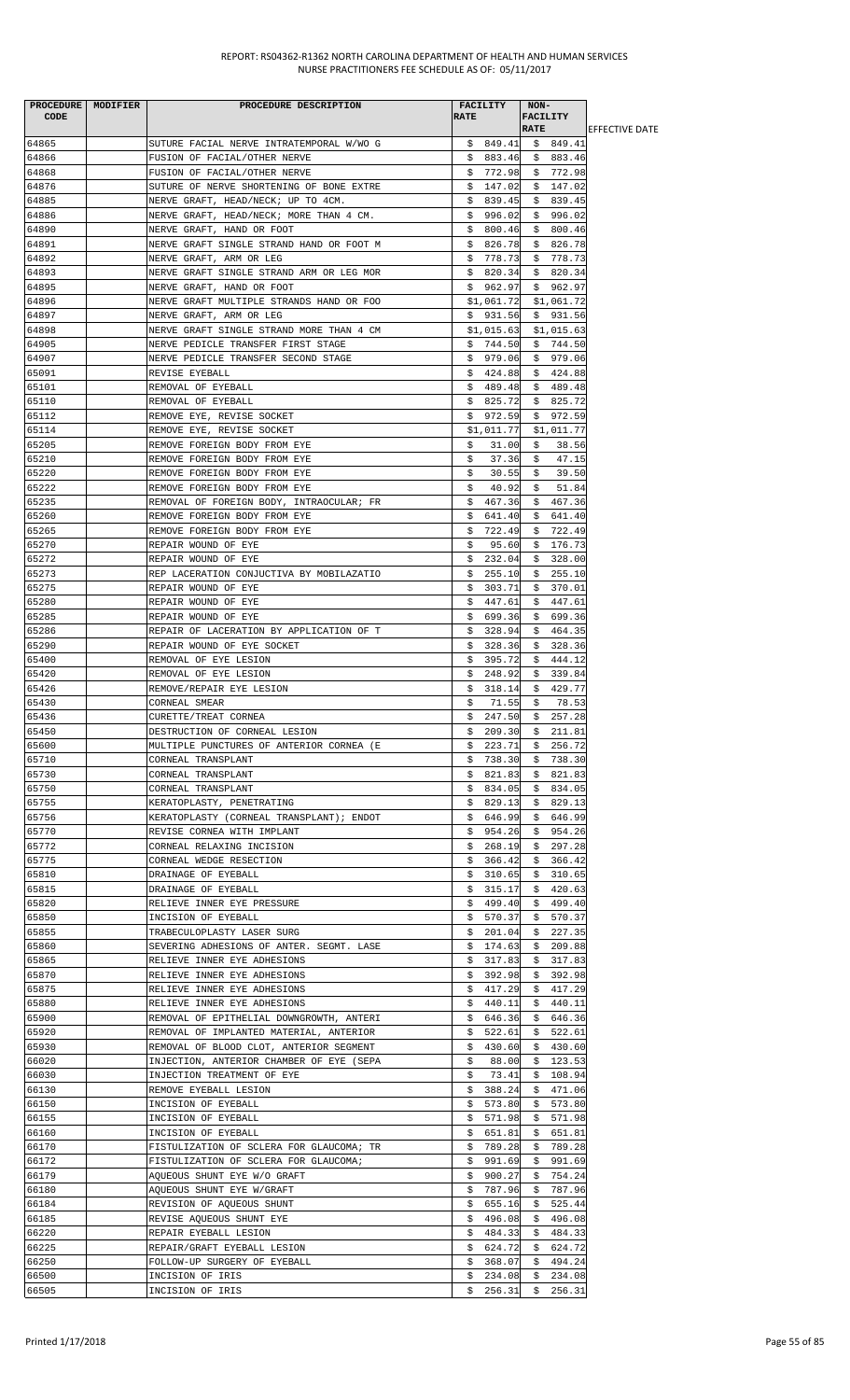| PROCEDURE MODIFIER<br><b>CODE</b> | PROCEDURE DESCRIPTION                                                                | <b>RATE</b> | FACILITY               | NON-<br><b>FACILITY</b><br><b>RATE</b> |                         |                        |
|-----------------------------------|--------------------------------------------------------------------------------------|-------------|------------------------|----------------------------------------|-------------------------|------------------------|
| 66600                             | REMOVAL OF IRIS LESION                                                               |             | \$544.87               |                                        | \$544.87                | <b>IEFFECTIVE DATE</b> |
| 66605                             | REMOVAL OF IRIS                                                                      |             | \$710.37               |                                        | \$710.37                |                        |
| 66625                             | REMOVAL OF IRIS                                                                      |             | \$286.44               |                                        | \$286.44                |                        |
| 66630                             | REMOVAL OF IRIS                                                                      | \$          | 377.35                 |                                        | \$377.35                |                        |
| 66635                             | REMOVAL OF IRIS                                                                      | \$          | 381.18                 | \$                                     | 381.18                  |                        |
| 66680                             | REPAIR OF IRIS                                                                       | Ş.          | 340.77                 |                                        | \$340.77                |                        |
| 66682                             | SUTURE OF IRIS CILIARY BODY W/RETRIEVAL                                              | \$          | 413.55                 |                                        | \$413.55                |                        |
| 66700                             | CILIARY BODY DESTRUCTION; DIATHERMY.                                                 | Ş.          | 263.95                 |                                        | \$298.08                |                        |
| 66710                             | CILIARY BODY DESTRUCTION; CYCLOPHOTOCOAG                                             | S.          | 263.19                 |                                        | \$293.12                |                        |
| 66711                             | CILIARY BODY DESTRUCTION; CYCLOPHOTOCOAG                                             |             | \$421.04               |                                        | \$421.04                |                        |
| 66720<br>66740                    | CILIARY BODY DESTRUCTION; CRYOTHERAPY.<br>CILIARY BODY DESTRUCTION; CYCLODIALYSIS.   | S.          | 277.58<br>\$264.32     |                                        | \$306.68<br>\$291.16    |                        |
| 66761                             | REVISION OF IRIS                                                                     | Ş.          | 272.26                 |                                        | \$298.28                |                        |
| 66762                             | REVISION OF IRIS                                                                     | \$          | 281.81                 |                                        | \$312.86                |                        |
| 66770                             | REMOVAL OF INNER EYE LESION                                                          | \$          | 319.58                 | \$                                     | 347.83                  |                        |
| 66820                             | INCISION OF LENS LESION                                                              | \$          | 262.39                 |                                        | \$262.39                |                        |
| 66821                             | DISCISSION SECONDARY CATARACT; LASER                                                 | Ş.          | 201.56                 |                                        | \$213.30                |                        |
| 66825                             | REPOSITIONING INTRAOCULAR LENS PROS; INC                                             | S.          | 506.34                 | S.                                     | 506.34                  |                        |
| 66830                             | REMOVAL OF LENS LESION                                                               |             | \$475.82               |                                        | \$475.82                |                        |
| 66840                             | REMOVAL LENS MATERIAL ASPIRATION TECHNIQ                                             |             | \$463.71               |                                        | \$463.71                |                        |
| 66850                             | REMOVAL OF LENS                                                                      |             | \$529.46               |                                        | \$529.46                |                        |
| 66852                             | REMOVE LENS MATERIAL, PARS PLANA W/WO VI                                             | \$          | 566.86                 | \$                                     | 566.86                  |                        |
| 66920<br>66930                    | EXTRACTION OF LENS<br>EXTRACTION OF LENS                                             | Ş.          | 505.72<br>\$574.87     |                                        | \$505.72<br>\$574.87    |                        |
| 66940                             | EXTRACTION OF LENS                                                                   | \$          | 521.67                 |                                        | \$521.67                |                        |
| 66982                             | EXTRACAPSULAR CATARACT REMOVAL WITH INSE                                             | Ş.          | 719.65                 |                                        | \$719.65                |                        |
| 66983                             | INTRACAPSULAR EXTRACTION WITH INSERTION                                              |             | \$496.10               |                                        | \$496.10                |                        |
| 66984                             | EXTRACAPSULAR CATARACT REMOVAL WITH LENS                                             |             | \$515.53               |                                        | \$515.53                |                        |
| 66985                             | INSERT LENS PROSTHESIS                                                               | \$          | 509.05                 |                                        | \$509.05                |                        |
| 66986                             | EXCHANGE OF INTRAOCULAR LENS.                                                        | \$          | 623.73                 | \$                                     | 623.73                  |                        |
| 67005                             | PARTIAL REMOVAL OF EYE FLUID                                                         | Ş.          | 313.60                 |                                        | \$313.60                |                        |
| 67010                             | PARTIAL REMOVAL OF EYE FLUID                                                         | \$          | 363.57                 |                                        | \$363.57                |                        |
| 67015                             | RELEASE OF EYE FLUID                                                                 | S.          | 387.20                 | Ş.                                     | 387.20                  |                        |
| 67025                             | REPLACE EYE FLUID                                                                    | S.          | 418.36                 | S.                                     | 479.91                  |                        |
| 67027                             | IMPLANTATION OF INTRAVITREAL DRUG DELIVE                                             |             | \$574.26               |                                        | \$574.26                |                        |
| 67030<br>67031                    | INCISE INNER EYE STRANDS<br>SEVERING OF VITREOUS STRANDS, LASER SURG                 |             | \$345.33<br>\$234.87   | \$.                                    | \$345.33<br>255.28      |                        |
| 67036                             | VITRECTOMY, PARS PLANA APPROACH                                                      |             | \$649.02               |                                        | \$649.02                |                        |
| 67039                             | VITRECTOMY, MECH., W FOCAL ENDOLASER PHO                                             |             | \$830.48               |                                        | \$830.48                |                        |
| 67040                             | LASER TREATMENT OF RETINA                                                            | \$.         | 958.79                 | \$                                     | 958.79                  |                        |
| 67041                             | VITRECTOMY, MECHANICAL, PARS PLANA APPRO                                             |             | \$898.59               | \$                                     | 898.59                  |                        |
| 67042                             | VITRECTOMY, MECHANICAL, PARS PLANA APPRO                                             |             | \$1,030.06             |                                        | \$1,030.06              |                        |
| 67043                             | VITRECTOMY, MECHANICAL, PARS PLANA APPRO                                             |             | \$1,080.23             |                                        | \$1,080.23              |                        |
| 67101                             | REPAIR OF RETINAL DETACHMENT, ONE OR MOR                                             |             | \$447.92               |                                        | \$514.23                |                        |
| 67105                             | REPAIR OF RETINAL DETACHMENT, ONE OR MOR                                             |             | \$429.73               |                                        | \$476.73                |                        |
| 67107                             | REPAIR OF RETINAL DETACHMENT; SCLERAL BU                                             |             | \$815.95               |                                        | \$ 815.95               |                        |
| 67108                             | REPAIR OF RETINAL DETACHMENT; WITH VITRE                                             |             | \$1,087.78             |                                        | \$1,087.78              |                        |
| 67110<br>67113                    | REPAIR OF RETINAL DETACHMENT; BY INJECTI                                             |             | \$515.99               |                                        | \$576.69                |                        |
| 67115                             | REPAIR OF COMPLEX RETINAL DETACHMENT (EG<br>RELEASE OF ENCIRCLING MATERIAL           |             | \$1,182.59<br>\$327.10 |                                        | \$1,182.59<br>\$327.10  |                        |
| 67120                             | REVISION OF INNER EYE                                                                |             | \$369.00               |                                        | \$433.07                |                        |
| 67121                             | REMOVAL OF IMPLANTED MATERIAL, INTRAOCUL                                             |             | \$607.81               |                                        | \$607.81                |                        |
| 67141                             | PROPHYLAXIS OF RETINAL DETACHMENT                                                    |             | \$321.85               |                                        | \$344.51                |                        |
| 67145                             | PROPHYLAXIS OF RETINAL DETACHMENT; PHOTOC                                            | \$.         | 329.15                 |                                        | \$347.61                |                        |
| 67208                             | DESTRUCTION OF LOCALIZED LESION OF RETIN                                             | Ş.          | 385.90                 | \$.                                    | 399.33                  |                        |
| 67210                             | DESTRUCTION OF LOCALIZED LESION OF RETIN                                             | Ş.          | 452.92                 |                                        | \$467.75                |                        |
| 67218                             | TREATMENT INNER EYE LESION                                                           | \$.         | 951.46                 | \$                                     | 951.46                  |                        |
| 67220                             | DESTRUCTION OF LOCALIZED LESION OF CHORO                                             | Ş.          | 685.86                 | Ş.                                     | 717.75                  |                        |
| 67227                             | DSTRJ EXTENSIVE RETINOPATHY                                                          | Ş.          | 381.16                 | S.                                     | 406.06                  |                        |
| 67228<br>67229                    | TREATMENT X10SV RETINOPATHY<br>TREATMENT OF EXTENSIVE OR PROGRESSIVE RE              | Ş.<br>Ş.    | 708.07<br>777.28       | \$                                     | \$798.99<br>777.28      |                        |
| 67250                             | REINFORCE EYEBALL WALL                                                               | Ş.          | 526.21                 | \$                                     | 526.21                  |                        |
| 67255                             | REINFORCE/GRAFT EYEBALL WALL                                                         | S.          | 562.32                 |                                        | \$562.32                |                        |
| 67311                             | STRABISMUS SURGERY, RECESSION OR RESECTI                                             | \$          | 399.47                 | \$.                                    | 399.47                  |                        |
| 67312                             | STRABISMUS SURGERY, TWO HORIZONTAL MUSCL                                             | \$          | 478.48                 | \$                                     | 478.48                  |                        |
| 67314                             | STRABISMUS SURGERY, ONE VERTICAL MUSCLE                                              |             | \$447.99               | \$.                                    | 447.99                  |                        |
| 67316                             | STRABISMUS SURGERY, 2 OR MORE VERTICAL M                                             |             | \$537.30               | Ş.                                     | 537.30                  |                        |
| 67318                             | STRABISMUS SURGERY, ANY PROCEDURE, SUPER                                             | Ş.          | 468.71                 | \$                                     | 468.71                  |                        |
| 67320                             | TRANSPOSITION PROCEDURE (EG, FOR PARETIC                                             | Ş.          | 225.73                 | Ş.                                     | 225.73                  |                        |
| 67331                             | STRABISMUS SURGERY ON PATIENT WITH PREVI                                             | S.          | 213.74                 |                                        | \$213.74                |                        |
| 67332<br>67334                    | STRABISMUS SURGERY ON PATIENT WITH SCARR                                             | \$          | \$232.43               | \$                                     | 232.43<br>210.84        |                        |
| 67340                             | STRABISMUS SURGERY BY POSTERIOR FIXATION<br>STRABISMUS SURGERY INVOLVING EXPLORATION | Ş.          | 210.84<br>251.16       | \$<br>Ş.                               | 251.16                  |                        |
| 67343                             | RELEASE EXTENSIVE SCAR TISSUE W/O DETACH                                             |             | \$435.19               |                                        | \$435.19                |                        |
| 67345                             | CHEMODENERVATION OF EXTRAOCULAR MUSCLE                                               | \$          | 144.86                 | \$                                     | 158.57                  |                        |
| 67400                             | ORBITOTOMY WITHOUT BONE FLAP (FRONTAL OR                                             | Ş.          | 625.36                 | Ş.                                     | 625.36                  |                        |
| 67405                             | EXPLORE/TREAT EYE SOCKET                                                             |             | \$531.58               |                                        | \$531.58                |                        |
| 67412                             | EXPLORE/TREAT EYE SOCKET                                                             |             | \$578.92               |                                        | \$578.92                |                        |
| 67413                             | EXPLORE/TREAT EYE SOCKET                                                             |             | \$579.12               |                                        | \$579.12                |                        |
| 67414                             | ORBITOTOMY WO FLAP; W BONE REMOVAL FOR D                                             | Ş.          | 891.24                 | \$                                     | 891.24                  |                        |
| 67420                             | EXPLORE/TREAT EYE SOCKET                                                             |             |                        |                                        | $$1,110.12$ $$1,110.12$ |                        |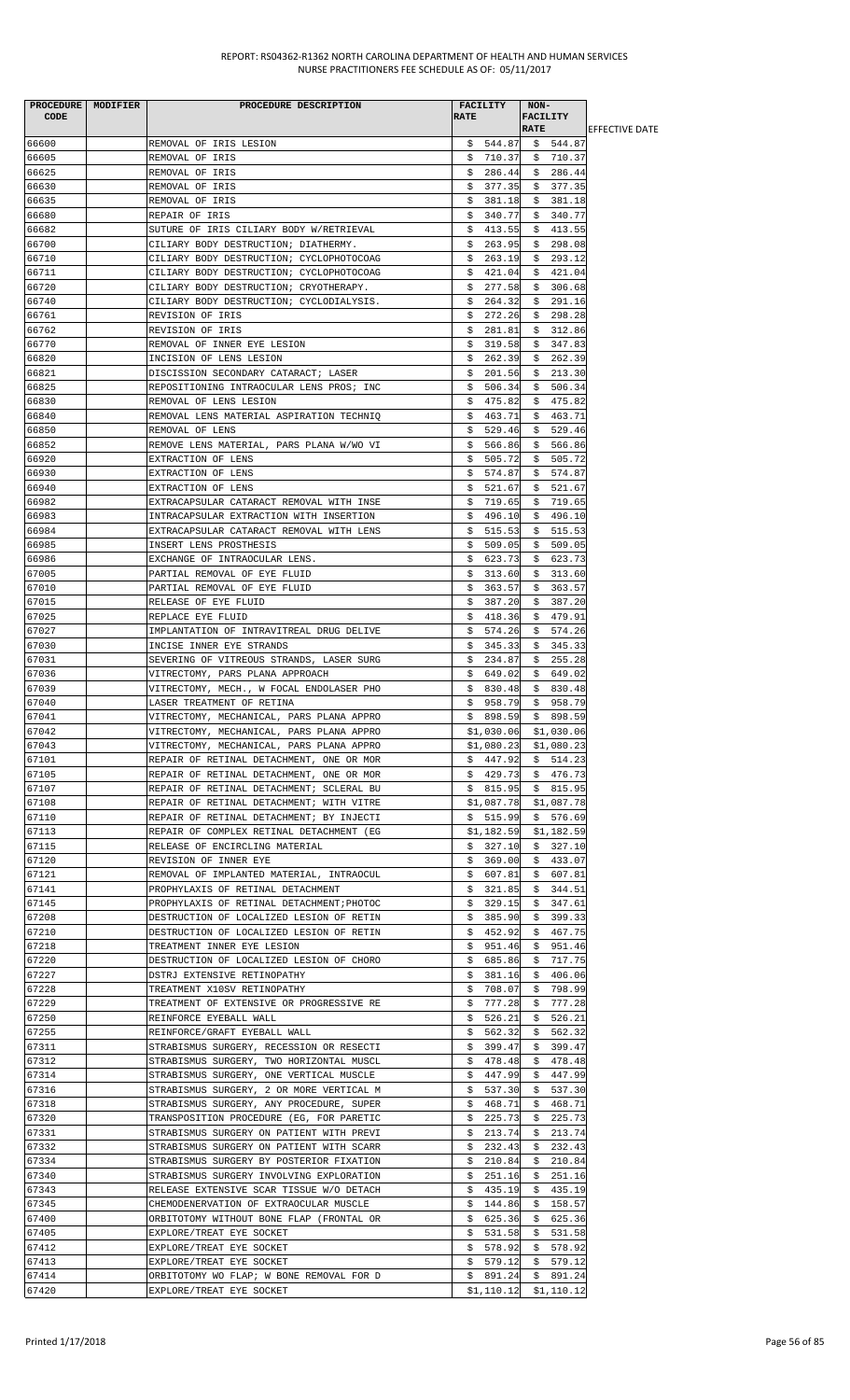| CODE           | PROCEDURE MODIFIER | PROCEDURE DESCRIPTION                                        | <b>FACILITY</b><br><b>RATE</b> | NON-<br><b>FACILITY</b> |                        |
|----------------|--------------------|--------------------------------------------------------------|--------------------------------|-------------------------|------------------------|
|                |                    |                                                              |                                | <b>RATE</b>             | <b>IEFFECTIVE DATE</b> |
| 67430          |                    | EXPLORE/TREAT EYE SOCKET                                     | \$841.09                       | \$ 841.09               |                        |
| 67440          |                    | EXPLORE/TREAT EYE SOCKET                                     | \$811.04                       | \$811.04                |                        |
| 67445          |                    | ORBITOTOMY W FLAP/WINDOW; W BONE REMOVAL                     | 956.33<br>\$.                  | \$956.33                |                        |
| 67450          |                    | EXPLORE/TREAT EYE SOCKET                                     | 841.55<br>S.                   | \$841.55                |                        |
| 67570          |                    | OPTIC NERVE DECOMPRESSION.                                   | 780.75<br>S.                   | \$780.75                |                        |
| 67700          |                    | DRAINAGE OF EYELID ABSCESS                                   | 76.91<br>s                     | \$175.39                |                        |
| 67710          |                    | INCISION OF EYELID                                           | \$<br>64.02                    | \$147.67                |                        |
| 67715          |                    | INCISION OF EYELID                                           | 72.51<br>\$                    | \$155.88                |                        |
| 67800          |                    | REMOVE EYELID LESION                                         | 70.52<br>\$                    | 84.79<br>\$             |                        |
| 67801<br>67805 |                    | REMOVE EYELID LESIONS<br>REMOVE EYELID LESIONS               | \$<br>91.62<br>\$<br>112.37    | \$108.96<br>134.76      |                        |
| 67808          |                    | REMOVE EYELID LESION(S)                                      | 243.19<br>S.                   | Ş.<br>\$243.19          |                        |
| 67810          |                    |                                                              | s<br>66.06                     | \$151.39                |                        |
| 67825          |                    | BIOPSY OF EYELID<br>CORRECTION OF TRICHIASIS; EPILATION BY O | \$<br>80.89                    | \$<br>85.93             |                        |
| 67830          |                    | REVISE EYELASHES                                             | 92.72                          | \$176.38                |                        |
| 67835          |                    | REVISE EYELASHES                                             | Ş.<br>296.17<br>S.             | \$296.17                |                        |
| 67840          |                    | EXCISION EYELID LESION WITHOUT CLOSURE O                     | 107.58<br>\$                   | \$185.08                |                        |
| 67850          |                    | DESTRUCTION OF LESION OF LID MARGIN UP T                     | \$<br>96.15                    | \$<br>149.02            |                        |
| 67880          |                    | REVISION OF EYELID(S)                                        | \$.<br>243.19                  | \$<br>301.37            |                        |
| 67882          |                    | CONSTRUCTION INTERMARGINAL ADHESIONS WIT                     | 313.53<br>S.                   | \$372.56                |                        |
| 67901          |                    | REPAIR OF BLEPHAROPTOSIS; FRONTALIS MUSC                     | \$<br>389.31                   | \$465.68                |                        |
| 67902          |                    | REPAIR OF BLEPHAROPTOSIS; FRONTALIS MUSC                     | 482.76<br>Ş.                   | 482.76<br>Ş.            |                        |
| 67903          |                    | REPAIR EYELID DEFECT                                         | 336.35<br>S.                   | \$411.88                |                        |
| 67904          |                    | REPAIR BLEPHAROPTOSIS LEVATOR RESECTION                      | \$399.11                       | \$487.50                |                        |
| 67906          |                    | REPAIR EYELID DEFECT                                         | \$.<br>348.86                  | \$348.86                |                        |
| 67908          |                    | REPAIR BLEPHAROPTOSIS CONJUCTIVO-TARSO-L                     | 289.62<br>Ş.                   | 328.23<br>Ş.            |                        |
| 67909          |                    | REVISE EYELID DEFECT                                         | 296.69<br>S.                   | \$359.91                |                        |
| 67911          |                    | REVISE EYELID DEFECT                                         | S.<br>373.23                   | \$373.23                |                        |
| 67912          |                    | CORRECTION OF LAGOPHTHALMOS, WITH IMPLAN                     | 335.08<br>Ş.                   | 602.24<br>Ş.            |                        |
| 67914          |                    | REPAIR EYELID DEFECT                                         | 195.56<br>S.                   | 261.31<br>S.            |                        |
| 67915          |                    | REPAIR EYELID DEFECT                                         | 172.61<br>Ş.                   | \$233.88                |                        |
| 67916          |                    | REPAIR OF ECTROPION; EXCISION TARSAL WED                     | 291.44<br>\$                   | \$360.26                |                        |
| 67917          |                    | REPAIR OF ECTROPION; EXTENSIVE (EG, TARS                     | 322.55<br>Ş.                   | \$394.17                |                        |
| 67921          |                    | REPAIR EYELID DEFECT                                         | 182.79<br>S.                   | \$<br>248.53            |                        |
| 67922          |                    | REPAIR EYELID DEFECT                                         | \$<br>166.28                   | 226.42<br>S.            |                        |
| 67923          |                    | REPAIR OF ENTROPION; EXCISION TARSAL WED                     | \$<br>314.66                   | \$<br>380.40            |                        |
| 67924          |                    | REPAIR OF ENTROPION; EXTENSIVE (EG, TARS                     | 304.36<br>S.                   | \$393.04                |                        |
| 67930          |                    | REPAIR EYELID WOUND                                          | 168.52<br>S.                   | \$246.86                |                        |
| 67935          |                    | REPAIR EYELID WOUND                                          | 307.33<br>S.                   | 401.61<br>S.            |                        |
| 67938          |                    | REMOVE FOREIGN BODY, EYELID                                  | 77.23<br>s                     | \$160.31                |                        |
| 67950          |                    | REVISION OF EYELIDS                                          | \$316.51                       | \$387.56                |                        |
| 67961          |                    | REVISION OF EYELIDS                                          | \$309.20                       | \$386.69                |                        |
| 67966          |                    | REVISION OF EYELIDS                                          | 439.21<br>\$                   | 511.95<br>\$            |                        |
| 67971          |                    | RECONSTRUCTION OF EYELID                                     | 495.83<br>Ş.                   | 495.83<br>Ş.            |                        |
| 67973          |                    | RECONSTRUCTION OF EYELID                                     | 642.75<br>Ş.                   | \$642.75                |                        |
| 67974          |                    | RECONSTRUCTION OF EYELID                                     | 640.16<br>Ş.                   | \$<br>640.16            |                        |
| 67975          |                    | RECONSTRUCTION OF EYELID                                     | Ş.<br>468.03                   | 468.03<br>Ş.            |                        |
| 68020          |                    | INCISE/DRAIN EYELID LESION                                   | 74.53<br>s                     | 79.84<br>S.             |                        |
| 68110          |                    | REMOVE EYELID LINING LESION                                  | 99.50<br>\$                    | \$149.58                |                        |
| 68115          |                    | REMOVE EYELID LINING LESION                                  | 124.35<br>\$                   | 207.44<br>\$            |                        |
| 68130          |                    | REMOVE EYELID LINING LESION                                  | 275.54<br>Ş.                   | 358.62<br>Ş.            |                        |
| 68135          |                    | REMOVE EYELID LINING LESION                                  | 101.63<br>S.                   | 104.98<br>\$            |                        |
| 68320          |                    | REVISE/GRAFT EYELID LINING                                   | 354.10<br>S.                   | \$<br>474.40            |                        |
| 68325          |                    | REVISE/GRAFT EYELID LINING                                   | 441.32<br>Ş.                   | 441.32<br>Ş.            |                        |
| 68326          |                    | REVISE EYELID LINING                                         | 429.61<br>S.                   | 429.61<br>S.            |                        |
| 68328          |                    | REVISE/GRAFT EYELID LINING                                   | 480.07<br>S.                   | \$480.07                |                        |
| 68330          |                    | REVISE EYELID LINING                                         | 304.68<br>S.                   | 398.96<br>\$            |                        |
| 68335          |                    | REVISE/GRAFT EYELID LINING                                   | \$<br>431.01                   | \$431.01                |                        |
| 68340          |                    | SEPARATE EYELID ADHESIONS                                    | 263.15<br>Ş.                   | 358.82<br>Ş.            |                        |
| 68360          |                    | REVISE EYELID LINING                                         | 272.19<br>Ş.                   | 350.52<br>Ş.            |                        |
| 68362          |                    | REVISE EYELID LINING                                         | \$.<br>436.95                  | \$<br>436.95            |                        |
| 68400          |                    | INCISE/DRAIN TEAR GLAND                                      | 92.14<br>s                     | 185.86<br>S.            |                        |
| 68420          |                    | INCISE/DRAIN TEAR SAC                                        | 118.43<br>Ş.                   | 212.71<br>Ş.            |                        |
| 68440          |                    | INCISE TEAR DUCT OPENING                                     | Ş.<br>64.13                    | \$<br>71.12             |                        |
| 68500          |                    | REMOVAL OF TEAR GLAND                                        | 651.00<br>Ş.                   | \$<br>651.00            |                        |
| 68505          |                    | PARTIAL REMOVAL TEAR GLAND                                   | 654.72<br>S.                   | 654.72<br>Ş.            |                        |
| 68520          |                    | REMOVAL OF TEAR SAC                                          | \$460.46                       | \$460.46                |                        |
| 68530          |                    | CLEARANCE OF TEAR DUCT                                       | \$<br>179.07                   | 290.70<br>Ş.            |                        |
| 68540          |                    | REMOVE TEAR GLAND LESION                                     | 622.57<br>Ş.                   | 622.57<br>Ş.            |                        |
| 68550          |                    | REMOVE TEAR GLAND LESION                                     | 765.79<br>Ş.                   | 765.79<br>Ş.            |                        |
| 68700          |                    | REPAIR TEAR DUCTS                                            | \$<br>401.77                   | \$<br>401.77            |                        |
| 68705          |                    | REVISE TEAR DUCT OPENING                                     | 111.83<br>Ş.                   | 158.55<br>Ş.            |                        |
| 68720          |                    | INCISE TEAR DUCTS                                            | 510.13<br>S.                   | 510.13<br>S.            |                        |
| 68745          |                    | INCISE TEAR DUCTS                                            | 512.03<br>Ş.                   | \$512.03                |                        |
| 68750          |                    | ESTABLISH TEAR DUCT CHANNEL                                  | 526.09<br>Ş.                   | 526.09<br>Ş.            |                        |
| 68760          |                    | CLOSE TEAR DUCT OPENING                                      | 97.74<br>Ş.                    | 134.38<br>Ş.            |                        |
| 68761          |                    | CLOSURE OF LACRIMAL PUNCTUM; BY PLUG, EA                     | 79.26<br>\$                    | 98.00<br>\$             |                        |
| 68770          |                    | CLOSE TEAR SYSTEM FISTULA                                    | \$<br>398.25                   | \$<br>398.25            |                        |
| 68801          |                    | DILATION OF LACRIMAL PUNCTUM, WITH OR WI                     | \$<br>70.28                    | \$<br>80.91             |                        |
| 68810          |                    | PROBING OF NASOLACRIMAL DUCT, WITH OR WI                     | 126.67<br>Ş.                   | 157.17<br>Ş.            |                        |
| 68811          |                    | PROBING OF NASOLACRIMAL DUCT, WITH OR WI                     | 137.72<br>\$                   | \$137.72                |                        |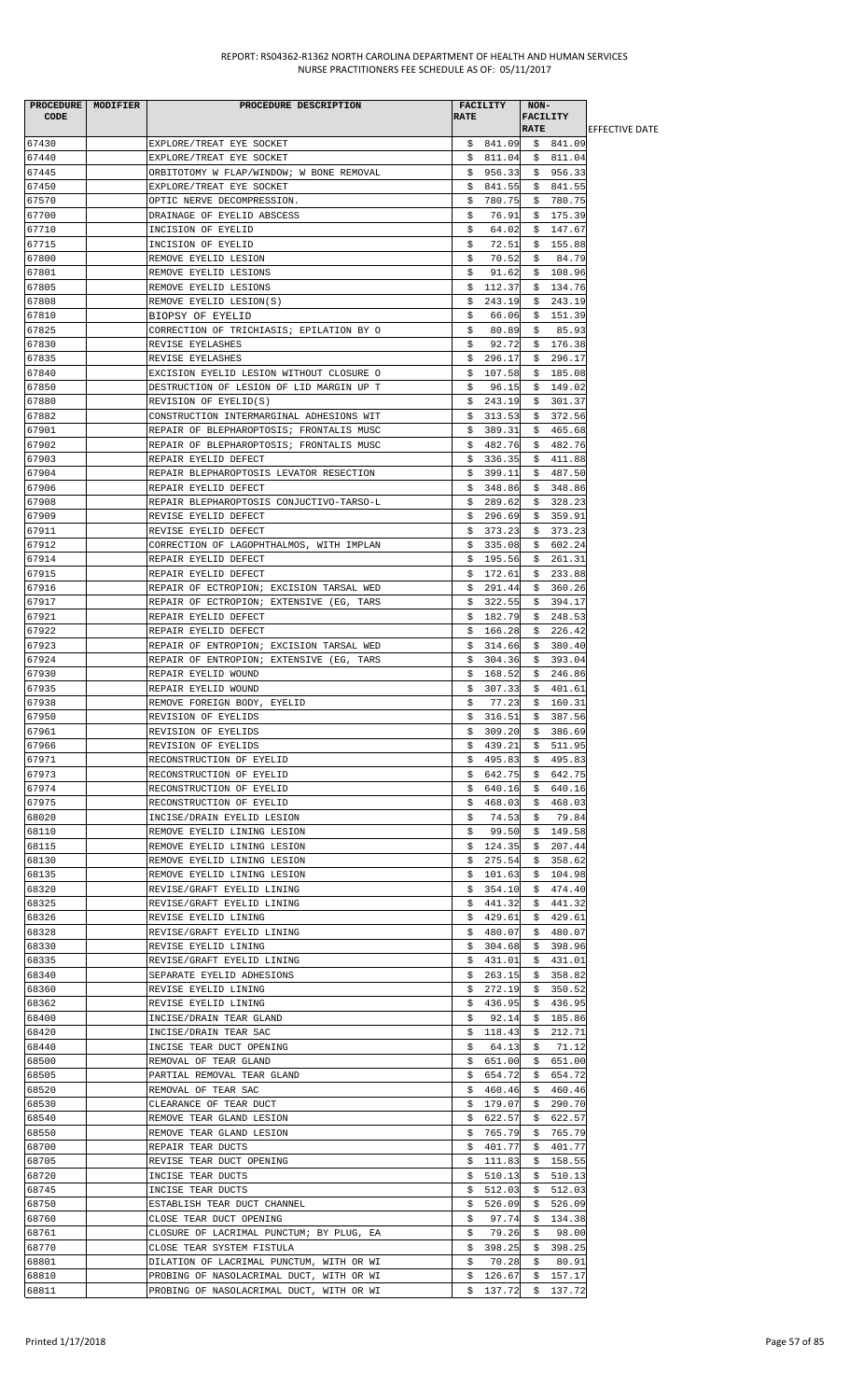|             | PROCEDURE   MODIFIER | PROCEDURE DESCRIPTION                    | <b>FACILITY</b> | NON-         |                        |
|-------------|----------------------|------------------------------------------|-----------------|--------------|------------------------|
| <b>CODE</b> |                      |                                          | <b>RATE</b>     | FACILITY     |                        |
|             |                      |                                          |                 | <b>RATE</b>  | <b>IEFFECTIVE DATE</b> |
| 68815       |                      | PROBING OF NASOLACRIMAL DUCT, WITH OR WI | \$173.99        | \$294.57     |                        |
| 68816       |                      | PROBING OF NASOLACRIMAL DUCT, WITH OR WI | 166.54<br>Ş.    | \$447.98     |                        |
|             |                      |                                          |                 |              |                        |
| 68840       |                      | EXPLORATION OF TEAR DUCTS                | 74.81<br>s      | \$<br>82.93  |                        |
| 69000       |                      | DRAIN EXTERNAL EAR LESION                | \$<br>84.53     | \$127.05     |                        |
| 69005       |                      | DRAIN EXTERNAL EAR LESION                | \$115.24        | \$151.33     |                        |
| 69020       |                      | DRAIN OUTER EAR CANAL LESION             | \$102.50        | \$161.25     |                        |
| 69100       |                      | BIOPSY OF EXTERNAL EAR                   | 36.54<br>\$     | 75.43<br>\$  |                        |
| 69110       |                      | PARTIAL REMOVAL EXTERNAL EAR             | \$<br>236.31    | \$321.92     |                        |
| 69120       |                      | REMOVAL OF EXTERNAL EAR                  | \$<br>287.07    | \$287.07     |                        |
|             |                      |                                          |                 |              |                        |
| 69140       |                      | REMOVE EAR CANAL LESION(S)               | 625.45<br>Ş.    | \$625.45     |                        |
| 69145       |                      | REMOVE EAR CANAL LESION(S)               | \$<br>178.17    | \$270.21     |                        |
| 69150       |                      | EXTENSIVE OUTER EAR SURGERY              | \$<br>771.30    | \$771.30     |                        |
| 69155       |                      | EXTENSIVE EAR/NECK SURGERY               | \$1,240.80      | \$1,240.80   |                        |
| 69200       |                      | CLEAR OUTER EAR CANAL                    | 41.23<br>Ş.     | 85.71<br>Ş.  |                        |
| 69205       |                      | CLEAR OUTER EAR CANAL                    | \$.<br>73.74    | \$<br>73.74  |                        |
| 69210       |                      | REMOVE IMPACTED EAR WAX                  | \$<br>24.73     | 35.92<br>\$  |                        |
| 69222       |                      |                                          | 99.52<br>\$     | \$154.36     |                        |
|             |                      | DEBRIDEMENT, MASTOIDECTOMY CAVITY, COMPL |                 |              |                        |
| 69310       |                      | RECONSTRUCTION OF EXTERNAL AUDITORY CANA | \$<br>782.55    | \$782.55     |                        |
| 69320       |                      | REBUILD OUTER EAR CANAL                  | \$1,118.75      | \$1,118.75   |                        |
| 69420       |                      | INCISION OF EARDRUM                      | \$<br>86.85     | \$133.86     |                        |
| 69421       |                      | INCISION OF EARDRUM                      | \$110.08        | \$110.08     |                        |
| 69433       |                      | TYMPANOSTOMY, LOCAL OR TOPICAL ANESTHESI | 94.11<br>Ş.     | \$139.71     |                        |
| 69436       |                      | TYPANOSTOMY, GENERAL ANESTHESIA          | \$119.76        | \$119.76     |                        |
| 69440       |                      | EXPLORATION OF MIDDLE EAR                | \$495.06        | \$495.06     |                        |
| 69450       |                      |                                          |                 |              |                        |
|             |                      | TYMPANOLYSIS TRANSCANAL                  | \$387.84        | \$387.84     |                        |
| 69501       |                      | REMOVAL OF MASTOID BONE                  | 533.49<br>\$    | 533.49<br>\$ |                        |
| 69502       |                      | MASTOIDECTOMY COMPLETE                   | 710.43<br>Ş.    | \$710.43     |                        |
| 69505       |                      | REMOVAL MASTOID STRUCTURES               | \$873.34        | \$873.34     |                        |
| 69511       |                      | REMOVAL MASTOID STRUCTURES               | \$898.25        | \$898.25     |                        |
| 69530       |                      | REMOVE PART OF TEMPORAL BONE             | \$1,213.78      | \$1,213.78   |                        |
| 69535       |                      | REMOVE PART OF TEMPORAL BONE             | \$1,982.10      | \$1,982.10   |                        |
| 69540       |                      | REMOVE EAR LESION                        | \$<br>91.41     | \$145.40     |                        |
| 69550       |                      |                                          | \$754.37        | \$754.37     |                        |
|             |                      | REMOVE EAR LESION                        |                 |              |                        |
| 69552       |                      | REMOVE EAR LESION                        | \$1,156.70      | \$1,156.70   |                        |
| 69554       |                      | REMOVE EAR LESION                        | \$1,844.37      | \$1,844.37   |                        |
| 69601       |                      | REVISE MASTOID SURGERY                   | \$765.77        | \$765.77     |                        |
| 69602       |                      | REVISE MASTOID SURGERY                   | \$796.20        | \$796.20     |                        |
| 69603       |                      | REVISE MASTOID SURGERY                   | \$924.13        | \$924.13     |                        |
| 69604       |                      | REVISE MASTOID SURGERY                   | \$821.45        | \$821.45     |                        |
| 69605       |                      | REVISE MASTOID SURGERY                   | \$1,144.55      | \$1,144.55   |                        |
| 69610       |                      | REPAIR OF EARDRUM                        | \$220.35        | \$283.87     |                        |
|             |                      |                                          |                 |              |                        |
| 69620       |                      | REPAIR OF EARDRUM                        | \$356.44        | \$494.07     |                        |
| 69631       |                      | REPAIR EARDRUM STRUCTURES                | \$637.11        | \$637.11     |                        |
| 69632       |                      | REBUILD EARDRUM STRUCTURES               | \$783.76        | 783.76<br>Ş. |                        |
| 69633       |                      | TYMPANOPLASTY W/O MASTOIDECTOMY WITH OSS | \$754.75        | 754.75<br>Ş. |                        |
| 69635       |                      | REPAIR EARDRUM STRUCTURES                | \$886.16        | \$886.16     |                        |
| 69636       |                      | REBUILD EARDRUM STRUCTURES               | \$1,004.42      | \$1,004.42   |                        |
| 69637       |                      | TYMPAN ANTRO/MASTOID W OSSICULAR CHAIN R | \$999.77        | \$999.77     |                        |
| 69641       |                      | REVISE MIDDLE EAR & MASTOID              | \$759.86        | \$759.86     |                        |
|             |                      |                                          | \$980.92        |              |                        |
| 69642       |                      | REVISE MIDDLE EAR & MASTOID              |                 | \$980.92     |                        |
| 69643       |                      | REVISE MIDDLE EAR & MASTOID              | \$895.86        | \$895.86     |                        |
| 69644       |                      | REVISE MIDDLE EAR & MASTOID              | \$1,082.24      | \$1,082.24   |                        |
| 69645       |                      | REVISE MIDDLE EAR & MASTOID              | \$1,059.87      | \$1,059.87   |                        |
| 69646       |                      | REVISE MIDDLE EAR & MASTOID              | \$1,127.95      | \$1,127.95   |                        |
| 69650       |                      | RELEASE MIDDLE EAR BONE                  | \$578.60        | \$578.60     |                        |
| 69660       |                      | REVISE MIDDLE EAR BONE                   | \$681.67        | \$681.67     |                        |
| 69661       |                      | STAPEDECTOMY WITH FOOT PLATE DRILL OUT   | \$891.92        | \$891.92     |                        |
| 69662       |                      | REVISION STAPEDECTOMY OR STAPEDOTOMY     | \$855.58        | 855.58<br>\$ |                        |
|             |                      |                                          |                 |              |                        |
| 69666       |                      | REPAIR MIDDLE EAR STRUCTURES             | 587.10<br>Ş.    | 587.10<br>Ş. |                        |
| 69667       |                      | REPAIR MIDDLE EAR STRUCTURES             | 589.09<br>Ş.    | 589.09<br>Ş. |                        |
| 69670       |                      | REMOVE MASTOID AIR CELLS                 | \$687.36        | \$<br>687.36 |                        |
| 69676       |                      | TYPANIC NEURECTOMY                       | 604.61<br>Ş.    | 604.61<br>Ş. |                        |
| 69700       |                      | CLOSE MASTOID FISTULA                    | \$504.70        | \$<br>504.70 |                        |
| 69720       |                      | RELEASE FACIAL NERVE                     | \$858.21        | \$858.21     |                        |
| 69725       |                      | RELEASE FACIAL NERVE                     | \$1,406.47      | \$1,406.47   |                        |
| 69740       |                      | REPAIR FACIAL NERVE                      | \$867.33        | \$867.33     |                        |
| 69745       |                      | REPAIR FACIAL NERVE                      | \$920.48        | \$920.48     |                        |
|             |                      |                                          |                 |              |                        |
| 69801       |                      | LABYRINTHOTOMY, WITH OR WITHOUT CRYOSURG | \$542.76        | \$542.76     |                        |
| 69805       |                      | EXPLORE INNER EAR                        | 776.82<br>Ş.    | 776.82<br>Ş. |                        |
| 69806       |                      | EXPLORE INNER EAR                        | 696.62<br>Ş.    | 696.62<br>S. |                        |
| 69905       |                      | REMOVE INNER EAR                         | \$671.44        | \$671.44     |                        |
| 69910       |                      | REMOVE INNER EAR & MASTOID               | \$753.74        | \$753.74     |                        |
| 69915       |                      | INCISE INNER EAR NERVE                   | \$1,145.39      | \$1,145.39   |                        |
| 69930       |                      | COCHLEAR DEVICE IMPLANTATION WITH OR W/O | \$919.26        | \$919.26     |                        |
| 69950       |                      | INCISE INNER EAR NERVE                   | \$1,357.80      | \$1,357.80   |                        |
| 69955       |                      | RELEASE FACIAL NERVE                     | \$1,483.45      | \$1,483.45   |                        |
|             |                      |                                          |                 |              |                        |
| 69960       |                      | RELEASE INNER EAR CANAL                  | \$1,439.73      | \$1,439.73   |                        |
| 69970       |                      | REMOVE INNER EAR LESION                  | \$1,606.95      | \$1,606.95   |                        |
| 69990       |                      | MICROSURGICAL TECHNIQUES, REQUIRING USE  | \$162.56        | \$162.56     |                        |
| 70010       |                      | CONTRAST X-RAY OF BRAIN                  | \$132.93        | \$132.93     |                        |
| 70010       | 26                   | CONTRAST X-RAY OF BRAIN                  | 48.99<br>\$     | \$48.99      |                        |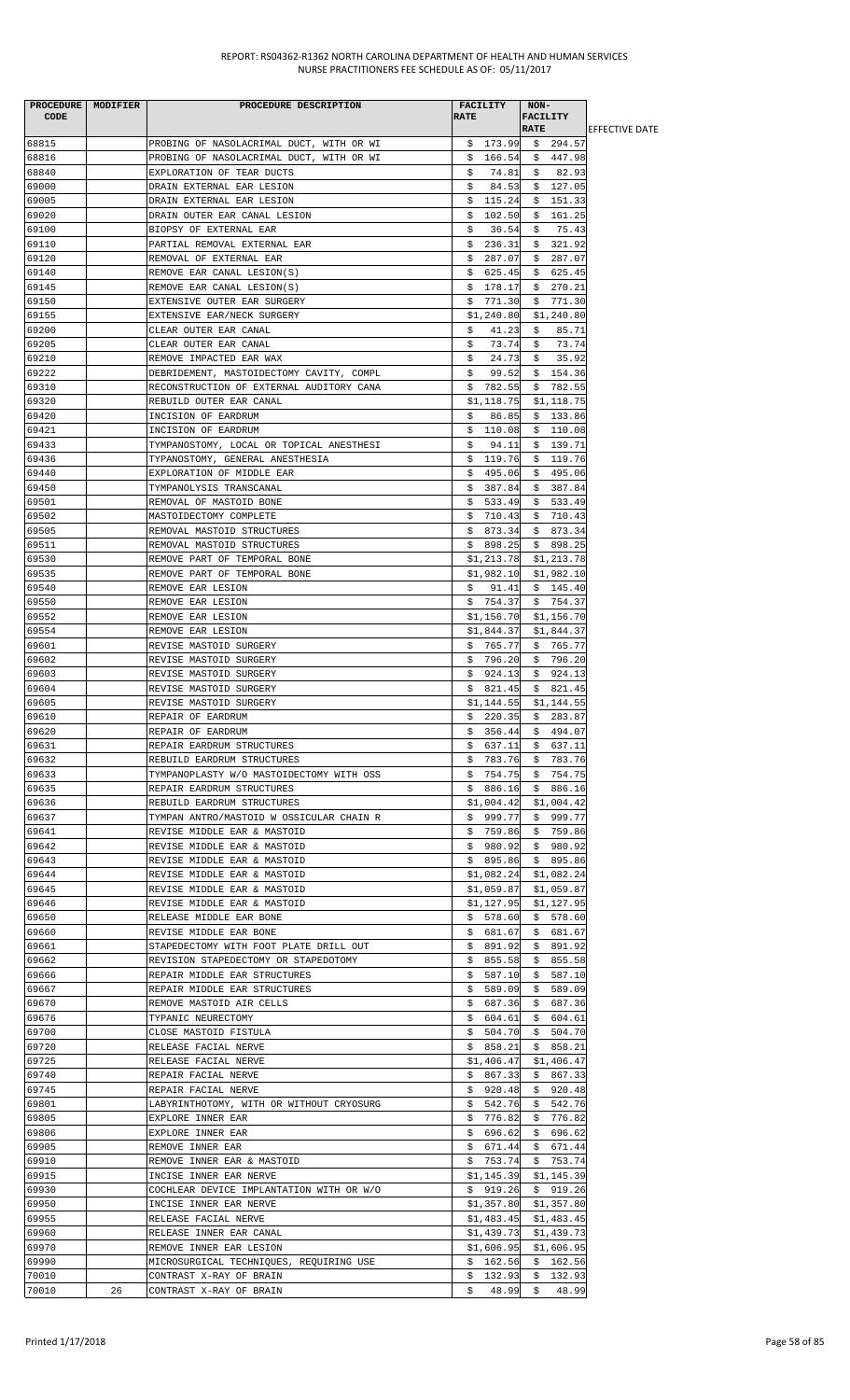| <b>PROCEDURE</b> | MODIFIER | PROCEDURE DESCRIPTION                    |             | <b>FACILITY</b> | NON-                           |          |                        |
|------------------|----------|------------------------------------------|-------------|-----------------|--------------------------------|----------|------------------------|
| <b>CODE</b>      |          |                                          | <b>RATE</b> |                 | <b>FACILITY</b><br><b>RATE</b> |          | <b>IEFFECTIVE DATE</b> |
| 70015            |          | CISTERNOGRAPHY POSITIVE CONTRAST COMPLET |             | \$ 111.52       |                                | \$111.52 |                        |
| 70015            | 26       | CISTERNOGRAPHY POSITIVE CONTRAST COMPLET | \$          | 50.11           | \$                             | 50.11    |                        |
| 70030            |          | X-RAY EXAM EYE FOREIGN BODY              | \$          | 21.66           | \$                             | 21.66    |                        |
| 70030            | 26       | X-RAY EXAM EYE FOREIGN BODY              | \$          | 7.01            | \$                             | 7.01     |                        |
| 70030            | ТC       | X-RAY EXAM EYE FOREIGN BODY              | \$          | 14.66           | s                              | 14.66    |                        |
| 70100            |          | X-RAY EXAM OF JAW                        | \$          |                 |                                | 23.37    |                        |
| 70100            |          |                                          |             | 23.37           | \$<br>\$                       | 7.31     |                        |
|                  | 26       | X-RAY EXAM OF JAW                        | \$          | 7.31            |                                |          |                        |
| 70110            |          | X-RAY EXAM OF JAW                        | \$          | 30.34           | \$                             | 30.34    |                        |
| 70110            | 26       | X-RAY EXAM OF JAW                        | \$          | 10.27           | \$                             | 10.27    |                        |
| 70120            |          | X-RAY EXAM OF MASTOIDS                   | \$          | 25.43           | \$                             | 25.43    |                        |
| 70120            | 26       | X-RAY EXAM OF MASTOIDS                   | \$          | 7.31            | \$                             | 7.31     |                        |
| 70130            |          | X-RAY EXAM MASTOIDS                      | \$          | 42.13           | \$                             | 42.13    |                        |
| 70130            | 26       | X-RAY EXAM MASTOIDS                      | \$          | 14.03           | \$                             | 14.03    |                        |
| 70134            |          | X-RAY EXAM OF MIDDLE EAR                 | \$          | 36.24           | \$                             | 36.24    |                        |
| 70134            | 26       | X-RAY EXAM OF MIDDLE EAR                 | \$          | 14.03           | \$                             | 14.03    |                        |
| 70140            |          | X-RAY EXAM OF FACIAL BONES               | \$          | 22.93           | \$                             | 22.93    |                        |
| 70140            | 26       | X-RAY EXAM OF FACIAL BONES               | \$          | 7.61            | \$                             | 7.61     |                        |
| 70150            |          | X-RAY EXAM FACIAL BONES MINIUM OF THREE  | \$          | 32.80           | Ş.                             | 32.80    |                        |
| 70150            | 26       | X-RAY EXAM FACIAL BONES MINIUM OF THREE  | \$          | 10.57           | S.                             | 10.57    |                        |
| 70150            | TC       | X-RAY EXAM FACIAL BONES MINIUM OF THREE  | \$          | 22.21           | \$                             | 22.21    |                        |
| 70160            |          | X-RAY EXAM OF NASAL BONES                | \$          | 24.46           | \$                             | 24.46    |                        |
| 70160            | 26       | X-RAY EXAM OF NASAL BONES                | \$          | 7.01            | Ş                              | 7.01     |                        |
|                  |          | X-RAY EXAM OF NASAL BONES                |             |                 |                                | 17.45    |                        |
| 70160            | ТC       |                                          | \$          | 17.45           | \$                             |          |                        |
| 70170            |          | X-RAY EXAM OF TEAR DUCT                  | \$          | 41.40           | \$                             | 41.40    |                        |
| 70170            | 26       | X-RAY EXAM OF TEAR DUCT                  | \$          | 12.34           | s                              | 12.34    |                        |
| 70190            |          | X-RAY EXAM OF EYE SOCKETS                | \$          | 27.17           | s                              | 27.17    |                        |
| 70190            | 26       | X-RAY EXAM OF EYE SOCKETS                | \$          | 8.50            | \$                             | 8.50     |                        |
| 70200            |          | X-RAY EXAM ORBITS MINIMUM OF FOUR VIEWS  | \$          | 33.96           | \$                             | 33.96    |                        |
| 70200            | 26       | X-RAY EXAM ORBITS MINIMUM OF FOUR VIEWS  | \$          | 11.46           | \$                             | 11.46    |                        |
| 70210            |          | X-RAY EXAM OF SINUSES                    | \$          | 22.89           | s                              | 22.89    |                        |
| 70210            | 26       | X-RAY EXAM OF SINUSES                    | \$          | 7.01            | \$                             | 7.01     |                        |
| 70210            | ТC       | X-RAY EXAM OF SINUSES                    | \$          | 15.87           | \$                             | 15.87    |                        |
| 70220            |          | X-RAY EXAM OF SINUSES                    | \$          | 29.97           | \$                             | 29.97    |                        |
| 70220            | 26       | X-RAY EXAM OF SINUSES                    | \$          | 9.99            | \$                             | 9.99     |                        |
| 70220            | ТC       | X-RAY EXAM OF SINUSES                    | \$          | 19.98           | \$                             | 19.98    |                        |
| 70240            |          | X RAY EXAM SELLA TURCICA                 | \$          | 22.54           | \$                             | 22.54    |                        |
| 70240            | 26       | X RAY EXAM SELLA TURCICA                 | \$          | 7.90            | s                              | 7.90     |                        |
| 70250            |          |                                          |             |                 | \$                             |          |                        |
|                  |          | RADIOLOGIC EXAMINATION, SKULL; LESS THAN | \$          | 27.80           |                                | 27.80    |                        |
| 70250            | 26       | RADIOLOGIC EXAMINATION, SKULL; LESS THAN | \$          | 9.69            | \$                             | 9.69     |                        |
| 70250            | ТC       | RADIOLOGIC EXAMINATION, SKULL; LESS THAN | \$          | 18.11           | \$                             | 18.11    |                        |
| 70260            |          | RADIOLOGIC EXAMINATION, SKULL; COMPLETE, | \$          | 37.00           | \$                             | 37.00    |                        |
| 70260            | 26       | RADIOLOGIC EXAMINATION, SKULL; COMPLETE, | \$          | 13.74           | - \$                           | 13.74    |                        |
| 70300            |          | X RAY EXAM OF TEETH SINGLE VIEW          | \$          | 10.87           | Ş.                             | 10.87    |                        |
| 70300            | 26       | X RAY EXAM OF TEETH SINGLE VIEW          | \$          | 4.34            | S.                             | 4.34     |                        |
| 70310            |          | X-RAY TEETH PARTIAL EXAM LESS THAN FULL  | \$          | 25.84           | \$                             | 25.84    |                        |
| 70310            | 26       | X-RAY TEETH PARTIAL EXAM LESS THAN FULL  | \$          | 6.71            | \$                             | 6.71     |                        |
| 70320            |          | FULL MOUTH X-RAY OF TEETH                | \$          | 36.34           | \$                             | 36.34    |                        |
| 70320            | 26       | FULL MOUTH X-RAY OF TEETH                | \$          | 9.08            | \$                             | 9.08     |                        |
| 70328            |          | X-RAY EXAM OF JAW JOINT                  | \$          | 22.80           | \$                             | 22.80    |                        |
| 70328            | 26       | X-RAY EXAM OF JAW JOINT                  | \$          | 7.31            | \$                             | 7.31     |                        |
| 70330            |          | X-RAY EXAM OF JAW JOINTS BILATERAL       | \$          | 36.10           | S.                             | 36.10    |                        |
| 70330            | 26       | X-RAY EXAM OF JAW JOINTS BILATERAL       | \$          | 9.96            | \$                             | 9.96     |                        |
| 70332            |          | TEMPOROMANDIBULAR JT ARTHROTOMOGRAPHY SU | \$          | 65.17           | \$                             | 65.17    |                        |
| 70332            | 26       | TEMPOROMANDIBULAR JT ARTHROTOMOGRAPHY SU | \$          | 21.75           | \$                             | 21.75    |                        |
| 70336            |          |                                          |             | 393.13          |                                | 393.13   |                        |
|                  |          | MAGNETIC RESONANCE (EG, PROTON) IMAGING, | \$          |                 | Ş.                             |          |                        |
| 70336            | 26       | MAGNETIC RESONANCE (EG, PROTON) IMAGING, | \$          | 61.21           | \$                             | 61.21    |                        |
| 70350            |          | X RAY EXAM OF HEAD FOR ORTHODONTIA       | \$          | 15.79           | \$                             | 15.79    |                        |
| 70350            | 26       | X RAY EXAM OF HEAD FOR ORTHODONTIA       | \$          | 7.01            | \$                             | 7.01     |                        |
| 70355            |          | PANORAMIC X-RAY OF JAWS                  | \$          | 17.63           | \$                             | 17.63    |                        |
| 70355            | 26       | PANORAMIC X-RAY OF JAWS                  | \$          | 8.20            | \$                             | 8.20     |                        |
| 70360            |          | X-RAY EXAM OF NECK                       | \$          | 20.83           | \$                             | 20.83    |                        |
| 70360            | 26       | X-RAY EXAM OF NECK                       | \$          | 7.01            | S.                             | 7.01     |                        |
| 70370            |          | X-RAY AND FLUOROSCOPY OF THROAT          | \$          | 56.81           | \$                             | 56.81    |                        |
| 70370            | 26       | X-RAY AND FLUOROSCOPY OF THROAT          | \$          | 12.95           | \$                             | 12.95    |                        |
| 70380            |          | X-RAY EXAM SALIVARY GLAND FOR CALCULUS   | \$          | 28.20           | \$                             | 28.20    |                        |
| 70380            | 26       | X-RAY EXAM SALIVARY GLAND FOR CALCULUS   | \$          | 7.01            | \$                             | 7.01     |                        |
| 70390            |          | X-RAY EXAM SALIVARY DUCT                 | \$          | 76.09           | \$                             | 76.09    |                        |
| 70390            | 26       | X-RAY EXAM SALIVARY DUCT                 | \$          | 15.79           | Ş.                             | 15.79    |                        |
| 70450            |          | COMPUTED TOMOGRAPHY, HEAD OR BRAIN; WITH |             | \$168.92        | \$                             | 168.92   |                        |
| 70450            | 26       | COMPUTED TOMOGRAPHY, HEAD OR BRAIN; WITH | \$          | 35.42           | \$                             | 35.42    |                        |
|                  |          |                                          |             |                 |                                |          |                        |
| 70450            | ТC       | COMPUTED TOMOGRAPHY, HEAD OR BRAIN; WITH | \$          | 133.48          | \$                             | 133.48   |                        |
| 70460            |          | BRAIN SCAN WITH CONTRAST MATERIAL        | \$          | 218.53          | Ş.                             | 218.53   |                        |
| 70460            | 26       | BRAIN SCAN WITH CONTRAST MATERIAL        | \$          | 46.89           | S.                             | 46.89    |                        |
| 70470            |          | CAT SCAN HEAD W/O CONTRAST FOLLOWED BY C | \$          | 264.31          | \$                             | 264.31   |                        |
| 70470            | 26       | CAT SCAN HEAD W/O CONTRAST FOLLOWED BY C | \$          | 52.71           | \$                             | 52.71    |                        |
| 70480            |          | COMPUTED TOMOGRAPHY, ORBIT, SELLA, OR PO | \$.         | 257.27          | S.                             | 257.27   |                        |
| 70480            | 26       | COMPUTED TOMOGRAPHY, ORBIT, SELLA, OR PO | \$          | 53.01           | \$                             | 53.01    |                        |
| 70481            |          | COMPUTERIZED TOMOGRAPHY ORBIT WITH CONTR | \$          | 299.02          | \$                             | 299.02   |                        |
| 70481            | 26       | COMPUTERIZED TOMOGRAPHY ORBIT WITH CONTR | \$          | 57.15           | \$                             | 57.15    |                        |
| 70482            |          | COMPUTIZED TOMOGRAPHY ORBIT W/O CONTRAST | \$          | 342.22          | \$                             | 342.22   |                        |
| 70482            | 26       | COMPUTIZED TOMOGRAPHY ORBIT W/O CONTRAST | \$          | 59.83           | \$                             | 59.83    |                        |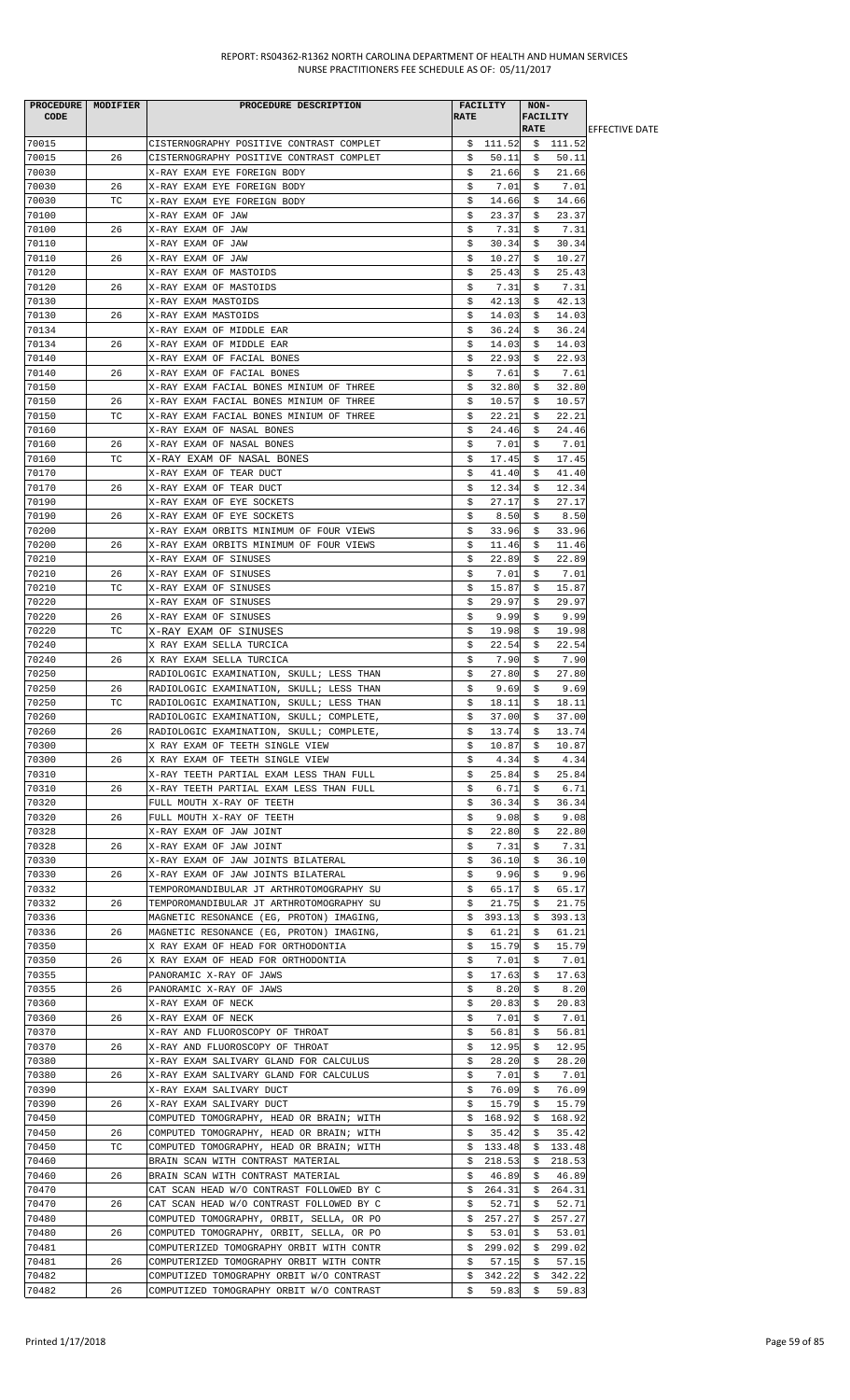|       | PROCEDURE MODIFIER | PROCEDURE DESCRIPTION                                                                |             | FACILITY      | NON-        |                 |                        |
|-------|--------------------|--------------------------------------------------------------------------------------|-------------|---------------|-------------|-----------------|------------------------|
| CODE  |                    |                                                                                      | <b>RATE</b> |               |             | <b>FACILITY</b> |                        |
|       |                    |                                                                                      |             |               | <b>RATE</b> |                 | <b>IEFFECTIVE DATE</b> |
| 70486 |                    | COMPUTED TOMOGRAPHY, MAXILLOFACIAL AREA;                                             |             | \$217.59      |             | \$217.59        |                        |
| 70486 | 26                 | COMPUTED TOMOGRAPHY, MAXILLOFACIAL AREA;                                             | \$          | 47.19         | Ş.          | 47.19           |                        |
| 70486 | ТC                 | COMPUTED TOMOGRAPHY, MAXILLOFACIAL AREA;                                             |             | \$170.41      |             | \$170.41        |                        |
| 70487 |                    | COMPUTER AXIAL TOMO MAXILLOFACIAL WITH C                                             | \$          | 263.03        | Ş.          | 263.03          |                        |
| 70487 | 26                 | COMPUTER AXIAL TOMO MAXILLOFACIAL WITH C                                             | \$          | 54.18         | \$          | 54.18           |                        |
| 70488 |                    | COMPUTER AXIAL TOMO MAXILLOFACIAL W/O CO                                             |             | \$319.76      |             | \$319.76        |                        |
| 70488 | 26                 | COMPUTER AXIAL TOMO MAXILLOFACIAL W/O CO                                             | \$          | 58.65         | S.          | 58.65           |                        |
| 70490 |                    | COMPUTED TOMOGRAPHY, SOFT TISSUE NECK; W                                             | \$          | 215.87        | \$          | 215.87          |                        |
| 70490 | 26                 | COMPUTED TOMOGRAPHY, SOFT TISSUE NECK; W                                             | \$          | 53.29         | \$          | 53.29           |                        |
| 70491 |                    | COMPUTERIZED AXIAL TOMOGRAPHY W CONTRAST                                             | \$          | 258.74        | \$          | 258.74          |                        |
| 70491 | 26                 | COMPUTERIZED AXIAL TOMOGRAPHY W CONTRAST                                             | s           | 57.15         | S.          | 57.15           |                        |
| 70492 |                    | COMPUTE AXIAL TOMO WO CONTRAST FOLLOWED                                              | \$          | 313.68        | S.          | 313.68          |                        |
| 70492 | 26                 | COMPUTE AXIAL TOMO WO CONTRAST FOLLOWED                                              | \$          | 59.83         | Ş.          | 59.83           |                        |
| 70540 |                    | MAGNETIC RESONANCE (EG, PROTON) IMAGING,                                             |             | \$425.45      |             | \$425.45        |                        |
| 70542 |                    | MAGNETIC RESONANCE (EG, PROTON) IMAGING,                                             |             | \$472.84      |             | \$472.84        |                        |
| 70543 |                    | MAGNETIC RESONANCE (EG, PROTON) IMAGING,                                             | \$          | 651.52        | Ş.          | 651.52          |                        |
| 70551 |                    | MAGNETIC RESONANCE IMAGING, BRAIN                                                    | \$          | 439.57        | \$          | 439.57          |                        |
| 70552 |                    | MRI BRAIN, WITH CONTRAST                                                             | \$          | 491.51        | S.          | 491.51          |                        |
| 70552 | 26                 | MRI BRAIN, WITH CONTRAST                                                             | \$          | 73.83         | \$          | 73.83           |                        |
| 70553 |                    |                                                                                      |             |               |             |                 |                        |
|       |                    | MRI, BRAIN; WO, THEN W CONTRAST MATERIAL-S                                           | \$.         | 654.29        | Ş.          | 654.29          |                        |
| 71045 | 26                 | X-ray exam chest 1 view                                                              | \$          | 7.67          | \$          | 7.67            |                        |
| 71045 | ТC                 | X-ray exam chest 1 view                                                              | \$          | 8.57          | \$          | 8.57            |                        |
| 71045 |                    | X-ray exam chest 1 view                                                              | \$          | 16.24         | \$          | 16.24           |                        |
| 71046 | 26                 | X-ray exam chest 2 views                                                             | \$          | 9.16          | \$          | 9.16            |                        |
| 71046 | TC                 | X-ray exam chest 2 views                                                             | \$          | 15.78         | \$          | 15.78           |                        |
| 71046 |                    | X-ray exam chest 2 views                                                             | \$          | 24.94         | Ŝ.          | 24.94           |                        |
| 71047 | 26                 | X-ray exam chest 3 views                                                             | \$          | 11.82         | \$          | 11.82           |                        |
| 71047 | ТC                 | X-ray exam chest 3 views                                                             | \$          | 20.10         | \$          | 20.10           |                        |
| 71047 |                    | X-ray exam chest 3 views                                                             | \$          | 31.93         | \$          | 31.93           |                        |
| 71048 | 26                 | X-ray exam chest 4+ views                                                            | \$          | 13.61         | \$          | 13.61           |                        |
| 71048 | ТC                 | X-ray exam chest 4+ views                                                            | \$          | 20.68         | \$          | 20.68           |                        |
| 71048 |                    | X-ray exam chest 4+ views                                                            | \$          | 34.29         | \$          | 34.29           |                        |
| 71100 |                    | RIBS UNILATERAL TWO VIEWS                                                            | \$          | 25.24         | \$          | 25.24           |                        |
| 71100 | 26                 | RIBS UNILATERAL TWO VIEWS                                                            | \$          | 9.08          | \$          | 9.08            |                        |
| 71101 |                    | X-RAY RIBS WITH POSTEROANTERIOR CHEST MI                                             | \$          | 30.38         | S.          | 30.38           |                        |
| 71101 | 26                 | X-RAY RIBS WITH POSTEROANTERIOR CHEST MI                                             | \$          | 10.87         | S.          | 10.87           |                        |
| 71101 | ТC                 | X-RAY RIBS WITH POSTEROANTERIOR CHEST MI                                             | \$          | 19.51         | \$          | 19.51           |                        |
| 71110 |                    | RIBS BILATERAL THREE VIEWS                                                           | \$          | 31.42         | \$          | 31.42           |                        |
| 71110 | 26                 | RIBS BILATERAL THREE VIEWS                                                           | \$          | 10.87         | S.          | 10.87           |                        |
| 71111 |                    | X-RAY RIBS WITH POSTEROANTERIOR CHEST MI                                             | \$          | 40.12         | \$          | 40.12           |                        |
| 71111 | 26                 | X-RAY RIBS WITH POSTEROANTERIOR CHEST MI                                             | \$          | 12.95         | \$          | 12.95           |                        |
| 71120 |                    | X-RAY EXAM OF BREASTBONE                                                             | \$          |               |             | 25.19           |                        |
|       |                    |                                                                                      |             | 25.19         | Ş           | 8.20            |                        |
| 71120 | 26                 | X-RAY EXAM OF BREASTBONE                                                             | \$          | 8.20          | S.          |                 |                        |
| 71130 |                    | X-RAY EXAM OF BREASTBONE                                                             | \$          | 28.88         | \$          | 28.88           |                        |
| 71130 | 26                 | X-RAY EXAM OF BREASTBONE                                                             | \$          | 9.08          | Ş.          | 9.08            |                        |
| 71130 | ТC                 | X-RAY EXAM OF BREASTBONE                                                             | \$          | 19.79         | S.          | 19.79           |                        |
| 71250 |                    | COMPUTED TOMOGRAPHY, THORAX; WITHOUT CON                                             | \$          | 220.47        | \$          | 220.47          |                        |
| 71250 | 26                 | COMPUTED TOMOGRAPHY, THORAX; WITHOUT CON                                             | \$          | 48.07         | \$          | 48.07           |                        |
| 71260 |                    | COMPUTER TOMO THORAX WITH CONTRAST MATER                                             | \$          | 264.33        | Ş.          | 264.33          |                        |
| 71260 | 26                 | COMPUTER TOMO THORAX WITH CONTRAST MATER                                             | \$          | 51.33         | \$          | 51.33           |                        |
| 71260 | ТC                 | COMPUTER TOMO THORAX WITH CONTRAST MATER                                             | \$          | 212.99        | \$          | 212.99          |                        |
| 71270 |                    | COMPUTER TOMO THORAX WITHOUT CONTRAST FO                                             | \$          | 326.15        | Ş.          | 326.15          |                        |
| 71270 | 26                 | COMPUTER TOMO THORAX WITHOUT CONTRAST FO                                             | s           | 57.15         | S.          | 57.15           |                        |
| 71275 | ТC                 | COMPUTED TOMOGRAPHIC ANGIOGRAPHY, CHEST,                                             | \$          | 322.77        | Ş.          | 322.77          |                        |
| 71275 |                    | COMPUTED TOMOGRAPHIC ANGIOGRAPHY, CHEST,                                             | \$          | 402.71        | S.          | 402.71          |                        |
| 71550 |                    | MAGNETIC RESONANCE (EG, PROTON) IMAGING,                                             | \$          | 474.97        | Ş.          | 474.97          |                        |
| 71550 | 26                 | MAGNETIC RESONANCE (EG, PROTON) IMAGING,                                             | Ş.          | 60.14         | S.          | 60.14           |                        |
| 71551 |                    | MAGNETIC RESONANCE (EG, PROTON) IMAGING,                                             | \$          | 532.99        | \$          | 532.99          |                        |
| 71552 |                    | MAGNETIC RESONANCE (EG, PROTON) IMAGING,                                             | \$          | 730.95        | \$          | 730.95          |                        |
| 71555 |                    | MAGNETIC RESONANCE ANGIOGRAPHY, CHEST, W                                             | \$          | 467.65        | Ş.          | 467.65          |                        |
| 71555 | 26                 | MAGNETIC RESONANCE ANGIOGRAPHY, CHEST, W                                             | Ş           | 75.58         | Ş.          | 75.58           |                        |
| 71555 | ТC                 | MAGNETIC RESONANCE ANGIOGRAPHY, CHEST, W                                             | \$          | 392.06        | \$          | 392.06          |                        |
| 72020 |                    | RADIOLOGIC EXAM SPINE SINGLE VIEW SPECIF                                             | \$          | 18.27         | Ş.          | 18.27           |                        |
| 72020 | 26                 | RADIOLOGIC EXAM SPINE SINGLE VIEW SPECIF                                             | \$          | 6.41          | S.          | 6.41            |                        |
| 72020 | ТC                 | RADIOLOGIC EXAM SPINE SINGLE VIEW SPECIF                                             | \$          | 11.85         | \$          | 11.85           |                        |
| 72040 |                    | X-RAY OF SPINE, 3 VIEWS OR LESS                                                      | \$          | 28.31         | \$          | 28.31           |                        |
| 72040 | 26                 | X-RAY OF SPINE, 3 VIEWS OR LESS                                                      | \$          | 9.08          | Ş.          | 9.08            |                        |
| 72040 | ТC                 | X-RAY OF SPINE, 3 VIEWS OR LESS                                                      | \$          | 19.24         | \$          | 19.24           |                        |
| 72050 |                    | X-RAY OF UPPER SPINE, 4 OR 5 VIEWS                                                   | \$          | 40.09         | \$          | 40.09           |                        |
| 72050 | 26                 | X-RAY OF UPPER SPINE, 4 OR 5 VIEWS                                                   | Ş           | 12.65         | Ş.          | 12.65           |                        |
| 72050 | ТC                 | X-RAY OF UPPER SPINE, 4 OR 5 VIEWS                                                   | \$          | 27.45         | S.          | 27.45           |                        |
| 72052 |                    | X-RAY OF UPPER SPINE, 6 OR MORE VIEWS                                                | \$          | 50.19         | \$          | 50.19           |                        |
| 72052 | 26                 | X-RAY OF UPPER SPINE, 6 OR MORE VIEWS                                                | \$          | 14.91         | \$          | 14.91           |                        |
| 72052 | TC                 |                                                                                      | \$          | 35.28         | \$          | 35.28           |                        |
| 72070 |                    | X-RAY OF UPPER SPINE, 6 OR MORE VIEWS                                                |             |               |             | 26.07           |                        |
| 72070 | 26                 | RADIOLOGIC EXAMINATION, SPINE; THORACIC,<br>RADIOLOGIC EXAMINATION, SPINE; THORACIC, | \$<br>\$    | 26.07<br>9.08 | s<br>\$     | 9.08            |                        |
|       |                    |                                                                                      |             |               |             |                 |                        |
| 72070 | ТC                 | RADIOLOGIC EXAMINATION, SPINE; THORACIC,                                             | \$          | 16.99         | \$          | 16.99           |                        |
| 72072 |                    | RADIOLOGIC EXAMINATION, SPINE; THORACIC,                                             | \$          | 29.62         | S.          | 29.62           |                        |
| 72072 | 26                 | RADIOLOGIC EXAMINATION, SPINE; THORACIC,                                             | \$          | 9.08          | \$          | 9.08            |                        |
| 72072 | ТC                 | RADIOLOGIC EXAMINATION, SPINE; THORACIC,                                             | \$          | 20.54         | \$          | 20.54           |                        |
| 72074 |                    | RADIOLOGIC EXAMINATION, SPINE; THORACIC,                                             | \$          | 34.57         | \$          | 34.57           |                        |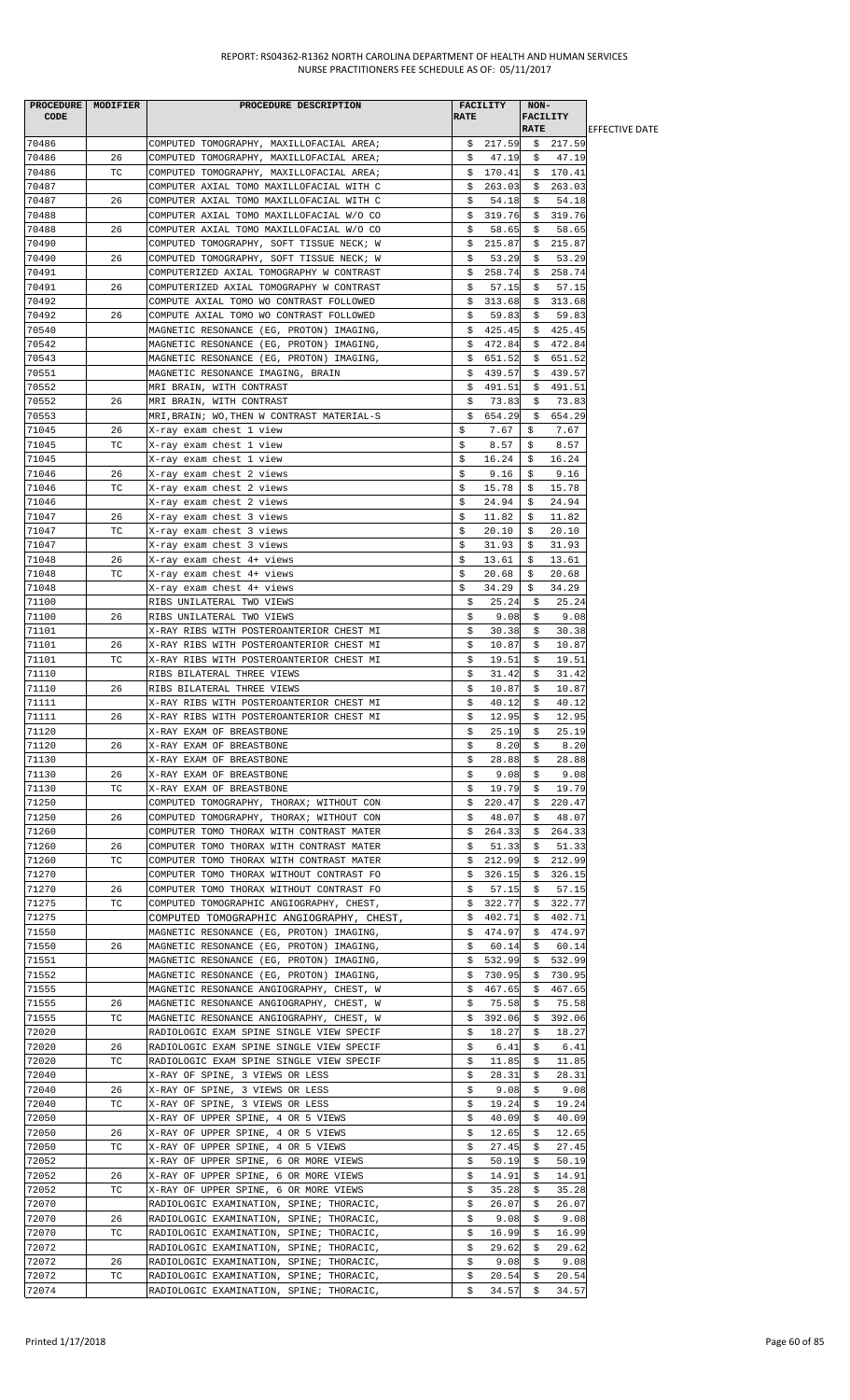| <b>PROCEDURE</b> | MODIFIER | PROCEDURE DESCRIPTION                     |             | <b>FACILITY</b> | NON-            |          |                        |
|------------------|----------|-------------------------------------------|-------------|-----------------|-----------------|----------|------------------------|
| CODE             |          |                                           | <b>RATE</b> |                 | <b>FACILITY</b> |          |                        |
|                  |          |                                           |             |                 | <b>RATE</b>     |          | <b>IEFFECTIVE DATE</b> |
| 72074            | 26       | RADIOLOGIC EXAMINATION, SPINE; THORACIC,  | \$          | 9.08            | Ş.              | 9.08     |                        |
| 72080            |          | X-RAY EXAM THORACOLMB 2/> VW              | \$          | 27.20           | Ş.              | 27.20    |                        |
| 72080            | 26       | X-RAY EXAM THORACOLMB 2/> VW              | \$          | 9.08            | \$              | 9.08     |                        |
| 72080            | ТC       | X-RAY EXAM THORACOLMB 2/> VW              | \$          | 18.11           | \$              | 18.11    |                        |
| 72081            |          | X-RAY EXAM ENTIRE SPI 1 VW                | \$          | 31.65           | \$              | 31.65    |                        |
| 72081            | 26       | X-RAY EXAM ENTIRE SPI 1 VW                | \$          | 11.35           | Ş.              | 11.35    |                        |
| 72081            | TC       | X-RAY EXAM ENTIRE SPI 1 VW                | \$          | 20.30           | \$              | 20.30    |                        |
| 72082            |          | X-RAY EXAM ENTIRE SPI 2/3 VW              | \$          | 50.67           | \$              | 50.67    |                        |
| 72082            | 26       | X-RAY EXAM ENTIRE SPI 2/3 VW              | \$          | 13.75           | S.              | 13.75    |                        |
| 72082            | ТC       | X-RAY EXAM ENTIRE SPI 2/3 VW              | \$          | 36.92           | \$              | 36.92    |                        |
| 72083            |          | X-RAY EXAM ENTIRE SPI 4/5 VW              | \$          | 55.05           | \$              | 55.05    |                        |
| 72083            | 26       | X-RAY EXAM ENTIRE SPI 4/5 VW              | \$          | 14.98           | Ş.              | 14.98    |                        |
| 72083            | ТC       | X-RAY EXAM ENTIRE SPI 4/5 VW              | \$          | 40.07           | \$              | 40.07    |                        |
| 72084            |          | X-RAY EXAM ENTIRE SPI 6/> VW              | \$          | 65.50           | \$              | 65.50    |                        |
| 72084            | 26       | X-RAY EXAM ENTIRE SPI 6/> VW              | \$          | 17.40           | \$              | 17.40    |                        |
| 72084            | TC       | X-RAY EXAM ENTIRE SPI 6/> VW              | \$          | 48.09           | \$              | 48.09    |                        |
| 72100            |          | RADIOLOGIC EXAMINATION, SPINE, LUMBOSACR  | \$          | 29.71           | Ş               | 29.71    |                        |
| 72100            | 26       | RADIOLOGIC EXAMINATION, SPINE, LUMBOSACR  | \$          | 9.08            | \$              | 9.08     |                        |
| 72100            | ТC       | RADIOLOGIC EXAMINATION, SPINE, LUMBOSACR  | \$          | 20.63           | \$              | 20.63    |                        |
| 72110            |          | RADIOLOGIC EXAMINATION, SPINE, LUMBOSACR  | \$          | 41.50           | S.              | 41.50    |                        |
| 72110            | 26       | RADIOLOGIC EXAMINATION, SPINE, LUMBOSACR  | \$          | 12.65           | \$              | 12.65    |                        |
| 72110            | ТC       | RADIOLOGIC EXAMINATION, SPINE, LUMBOSACR  | \$          | 28.85           | \$              | 28.85    |                        |
| 72114            |          | X-RAY EXAM LUMBOSACRAL SPINE              | \$          | 54.11           | S.              | 54.11    |                        |
| 72114            | 26       | X-RAY EXAM LUMBOSACRAL SPINE              | \$          | 14.91           | Ş.              | 14.91    |                        |
| 72114            | TC       | X-RAY EXAM LUMBOSACRAL SPINE              | \$          | 39.20           | \$              | 39.20    |                        |
| 72120            |          | X-RAY EXAM OF LOWER SPINE                 | \$          | 37.09           | \$              | 37.09    |                        |
| 72120            | 26       | X-RAY EXAM OF LOWER SPINE                 | \$          | 9.08            | S.              | 9.08     |                        |
| 72120            | ТC       | X-RAY EXAM OF LOWER SPINE                 | \$          | 28.00           | \$              | 28.00    |                        |
| 72125            |          | COMPUTED TOMOGRAPHY, CERVICAL SPINE; WIT  | \$          | 221.02          | \$              | 221.02   |                        |
| 72125            | 26       | COMPUTED TOMOGRAPHY, CERVICAL SPINE; WIT  | \$          | 48.07           | \$              | 48.07    |                        |
| 72126            |          | COMPUTE AXIAL TOMO CERVICAL SPINE W CONT  | \$          | 263.72          | Ş.              | 263.72   |                        |
| 72126            | 26       | COMPUTE AXIAL TOMO CERVICAL SPINE W CONT  | \$          | 50.45           | \$              | 50.45    |                        |
| 72128            |          | COMPUTED TOMOGRAPHY, THORACIC SPINE; WIT  | \$          | 220.47          | \$.             | 220.47   |                        |
| 72128            | 26       | COMPUTED TOMOGRAPHY, THORACIC SPINE; WIT  | \$          | 48.07           | S.              | 48.07    |                        |
|                  |          |                                           |             |                 |                 |          |                        |
| 72129            |          | COMPUTE AXIAL TOMO THORACIC SPINE W CONT  | \$          | 264.00          | S.              | 264.00   |                        |
| 72129            | 26       | COMPUTE AXIAL TOMO THORACIC SPINE W CONT  | \$          | 50.73           | \$              | 50.73    |                        |
| 72131            |          | COMPUTED TOMOGRAPHY, LUMBAR SPINE; WITHO  | \$          | 220.19          | Ş.              | 220.19   |                        |
| 72131            | 26       | COMPUTED TOMOGRAPHY, LUMBAR SPINE; WITHO  | \$          | 48.07           | S.              | 48.07    |                        |
| 72132            |          | COMPUTE AXIAL TOMO W CONTRAST MATERIAL    | \$          | 263.72          | \$              | 263.72   |                        |
| 72132            | 26       | COMPUTE AXIAL TOMO W CONTRAST MATERIAL    | \$          | 50.73           | \$              | 50.73    |                        |
| 72141            |          | MAGNETIC RESONANCE IMAGING, SPINAL CANAL  | \$          | 402.36          | \$              | 402.36   |                        |
| 72142            |          | MRI SPINAL CANAL, CERVICAL, WITH CONTRAS  | Ş.          | 496.49          | Ş.              | 496.49   |                        |
| 72142            | 26       | MRI SPINAL CANAL, CERVICAL, WITH CONTRAS  | \$          | 79.38           | \$              | 79.38    |                        |
| 72146            |          | MRI SPINAL CANAL, THORACIC W/O CONTRAST   |             | \$412.55        | Ş.              | 412.55   |                        |
| 72146            | 26       | MRI SPINAL CANAL, THORACIC W/O CONTRAST   | Ş.          | 66.24           | S.              | 66.24    |                        |
| 72146            | ТC       | MRI SPINAL CANAL, THORACIC W/O CONTRAST   | \$          | 346.30          | Ş.              | 346.30   |                        |
| 72147            |          | MRI SPINAL CANAL, THORACIC, WITH CONTRAS  | Ş.          | 454.25          | S.              | 454.25   |                        |
| 72147            | 26       | MRI SPINAL CANAL, THORACIC, WITH CONTRAS  | Ş.          | 79.66           | Ş.              | 79.66    |                        |
| 72148            |          | MRI SPINAL CANAL, LUMBAR W/O CONTRAST     | \$          | 407.24          | S.              | 407.24   |                        |
| 72148            | 26       | MRI SPINAL CANAL, LUMBAR W/O CONTRAST     | \$          | 61.21           | \$.             | 61.21    |                        |
| 72148            | ТC       | MRI SPINAL CANAL, LUMBAR W/O CONTRAST     | \$          | 346.03          | \$              | 346.03   |                        |
| 72149            |          | MRI SPINAL CANAL, LUMBAR WITH CONTRAST    |             | \$490.66        | Ş.              | 490.66   |                        |
| 72149            | 26       | MRI SPINAL CANAL, LUMBAR WITH CONTRAST    | Ş.          | 73.83           | Ş.              | 73.83    |                        |
| 72156            |          | MRI; SPINAL CANAL, WO THEN W CONTRAST; C  | \$          | 654.96          | \$              | 654.96   |                        |
| 72156            | 26       | MRI; SPINAL CANAL, WO THEN W CONTRAST; C  |             | \$106.14        |                 | \$106.14 |                        |
| 72157            |          | MRI; SPINAL CANAL, WO THEN W CONTRAST; T  |             | \$622.51        | S.              | 622.51   |                        |
| 72157            | 26       | MRI; SPINAL CANAL, WO THEN W CONTRAST; T  | \$          | 106.42          | Ş.              | 106.42   |                        |
| 72158            |          | MRI; SPINAL CANAL, WO THEN W CONTRAST; LU | \$          | 645.89          | Ş.              | 645.89   |                        |
| 72158            | 26       | MRI; SPINAL CANAL, WO THEN W CONTRAST; LU | \$          | 97.35           | Ş.              | 97.35    |                        |
| 72158            | ТC       | MRI; SPINAL CANAL, WO THEN W CONTRAST; LU | Ş.          | 548.54          | Ş.              | 548.54   |                        |
| 72159            |          | MAGNETIC RESONANCE ANGIOGRAPHY, SPINAL C  | \$          | 501.14          | S.              | 501.14   |                        |
| 72159            | 26       | MAGNETIC RESONANCE ANGIOGRAPHY, SPINAL C  | Ş           | 73.98           | Ş.              | 73.98    |                        |
| 72159            | ТC       | MAGNETIC RESONANCE ANGIOGRAPHY, SPINAL C  | \$          | 427.16          | S.              | 427.16   |                        |
| 72170            |          | RADIOLOGIC EXAMINATION, PELVIS; ONE OR T  | \$          | 19.98           | \$              | 19.98    |                        |
| 72170            | 26       | RADIOLOGIC EXAMINATION, PELVIS; ONE OR T  | \$          | 7.01            | \$              | 7.01     |                        |
| 72170            | ТC       | RADIOLOGIC EXAMINATION, PELVIS; ONE OR T  | \$          | 12.98           | \$              | 12.98    |                        |
| 72190            |          | X-RAY EXAM OF PELVIS                      | \$          | 30.25           | S.              | 30.25    |                        |
| 72190            | 26       | X-RAY EXAM OF PELVIS                      | \$          | 8.78            | \$              | 8.78     |                        |
| 72192            |          | COMPUTED TOMOGRAPHY, PELVIS; WITHOUT CON  | \$          | 209.68          | \$.             | 209.68   |                        |
| 72192            | 26       | COMPUTED TOMOGRAPHY, PELVIS; WITHOUT CON  | Ş.          | 45.40           | S.              | 45.40    |                        |
| 72193            |          | COMPUTERIZED TOMOGRAPHY PELVIS W CONTRAS  | \$          | 250.81          | Ş.              | 250.81   |                        |
| 72193            | 26       | COMPUTERIZED TOMOGRAPHY PELVIS W CONTRAS  | \$.         | 48.07           | \$              | 48.07    |                        |
| 72194            |          | COMPUTERIZED TOMOGRAPHY PELVIS W/O CONTR  | \$          | 319.42          | Ş.              | 319.42   |                        |
| 72194            | 26       | COMPUTERIZED TOMOGRAPHY PELVIS W/O CONTR  | \$          | 50.45           | S.              | 50.45    |                        |
| 72195            |          | MAGNETIC RESONANCE (EG, PROTON) IMAGING,  | \$.         | 435.25          | Ş.              | 435.25   |                        |
| 72195            | ТC       | MAGNETIC RESONANCE (EG, PROTON) IMAGING,  | \$          | 375.11          | Ş.              | 375.11   |                        |
| 72196            |          | MAGNETIC RESONANCE (EG, PROTON) IMAGING,  |             | \$482.62        | S.              | 482.62   |                        |
| 72196            | 26       | MAGNETIC RESONANCE (EG, PROTON) IMAGING,  | Ş.          | 71.76           | Ş.              | 71.76    |                        |
| 72197            |          | MAGNETIC RESONANCE (EG, PROTON) IMAGING,  | \$          | 661.13          | \$              | 661.13   |                        |
| 72198            |          | MAGNETIC RESONANCE ANGIOGRAPHY, PELVIS,   | \$          | 464.82          | \$              | 464.82   |                        |
| 72198            | 26       | MAGNETIC RESONANCE ANGIOGRAPHY, PELVIS,   | \$          | 74.72           |                 | \$74.72  |                        |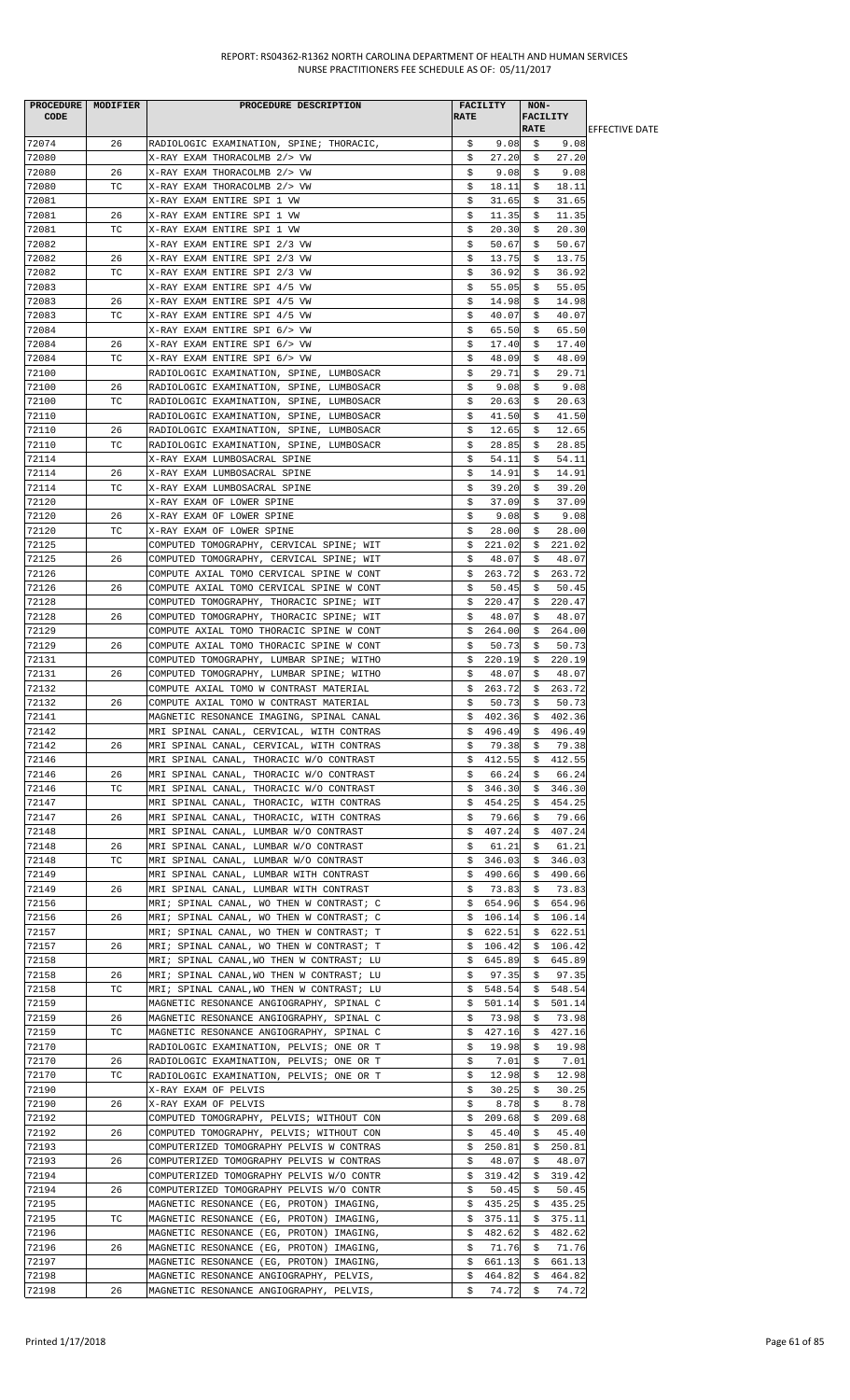| <b>PROCEDURE</b><br><b>CODE</b> | MODIFIER | PROCEDURE DESCRIPTION                                                                | <b>RATE</b> | <b>FACILITY</b>  | NON-<br><b>FACILITY</b> |                  |                        |
|---------------------------------|----------|--------------------------------------------------------------------------------------|-------------|------------------|-------------------------|------------------|------------------------|
|                                 |          |                                                                                      |             |                  | <b>RATE</b>             |                  | <b>IEFFECTIVE DATE</b> |
| 72198                           | TC.      | MAGNETIC RESONANCE ANGIOGRAPHY, PELVIS,                                              |             | \$390.10         |                         | \$390.10         |                        |
| 72200                           |          | X-RAY EXAM SACROILIAC JOINTS                                                         | \$          | 22.22            | \$                      | 22.22            |                        |
| 72200                           | 26       | X-RAY EXAM SACROILIAC JOINTS                                                         | \$          | 7.01             | \$                      | 7.01             |                        |
| 72202                           |          | X-RAY EXAM SACROILIAC JOINTS                                                         | \$          | 26.85            | \$                      | 26.85            |                        |
| 72202                           | 26       | X-RAY EXAM SACROILIAC JOINTS                                                         | Ş.          | 7.90             | s                       | 7.90             |                        |
| 72202                           | ТC       | X-RAY EXAM SACROILIAC JOINTS                                                         | \$          | 18.95            | \$                      | 18.95            |                        |
| 72220                           |          | X-RAY EXAM OF TAILBONE                                                               | \$          | 22.61            | \$                      | 22.61            |                        |
| 72220                           | 26       | X-RAY EXAM OF TAILBONE                                                               | \$          | 7.01             | \$                      | 7.01             |                        |
| 72220                           | TC       | X-RAY EXAM OF TAILBONE                                                               | \$          | 15.60            | \$                      | 15.60            |                        |
| 72240                           |          | CONTRAST X-RAY OF NECK SPINE                                                         | \$          | 122.33           | \$                      | 122.33           |                        |
| 72240                           | 26       | CONTRAST X-RAY OF NECK SPINE                                                         | \$          | 37.52            | \$                      | 37.52            |                        |
| 72255<br>72255                  |          | CONTRAST X-RAY CHEST SPINE                                                           | \$          | 111.96           | \$                      | 111.96           |                        |
| 72265                           | 26       | CONTRAST X-RAY CHEST SPINE                                                           | \$          | 36.69            | \$                      | 36.69            |                        |
|                                 |          | CONTRAST X-RAY LOWER SPINE                                                           | \$          | 113.73           | S.                      | 113.73           |                        |
| 72265<br>72270                  | 26       | CONTRAST X-RAY LOWER SPINE<br>MYELOGRAPHY, TWO OR MORE REGIONS (EG, LU               | \$<br>\$    | 34.27<br>177.51  | Ş<br>S.                 | 34.27<br>177.51  |                        |
| 72270                           | 26       | MYELOGRAPHY, TWO OR MORE REGIONS (EG, LU                                             | \$          | 55.08            | \$                      | 55.08            |                        |
| 73000                           |          | X-RAY EXAM OF COLLARBONE                                                             | \$          | 21.08            | \$                      | 21.08            |                        |
| 73000                           | 26       | X-RAY EXAM OF COLLARBONE                                                             | \$          | 6.71             | \$                      | 6.71             |                        |
| 73000                           | ТC       | X-RAY EXAM OF COLLARBONE                                                             | \$          | 14.37            | \$                      | 14.37            |                        |
| 73010                           |          | X-RAY EXAM OF SHOULDER BLADE                                                         | \$          | 21.66            | \$                      | 21.66            |                        |
| 73010                           | 26       | X-RAY EXAM OF SHOULDER BLADE                                                         | Ş.          | 7.01             | Ş                       | 7.01             |                        |
| 73020                           |          | X-RAY EXAM OF SHOULDER                                                               | \$          | 17.98            | \$                      | 17.98            |                        |
| 73020                           | 26       | X-RAY EXAM OF SHOULDER                                                               | \$          | 6.13             | \$                      | 6.13             |                        |
| 73030                           |          | X-RAY EXAM OF SHOULDER                                                               | \$          | 22.90            | \$                      | 22.90            |                        |
| 73030                           | 26       | X-RAY EXAM OF SHOULDER                                                               | \$          | 7.60             | \$                      | 7.60             |                        |
| 73030                           | ТC       | X-RAY EXAM OF SHOULDER                                                               | \$          | 15.32            | \$                      | 15.32            |                        |
| 73040                           |          | CONTRAST X-RAY OF SHOULDER                                                           | \$          | 81.96            | \$                      | 81.96            |                        |
| 73040                           | 26       | CONTRAST X-RAY OF SHOULDER                                                           | \$          | 22.31            | \$                      | 22.31            |                        |
| 73050                           |          | X-RAY EXAM OF SHOULDER                                                               | \$          | 27.43            | s                       | 27.43            |                        |
| 73050                           | 26       | X-RAY EXAM OF SHOULDER                                                               | \$          | 8.49             | \$                      | 8.49             |                        |
| 73060                           |          | X-RAY EXAM OF HUMERUS                                                                | \$          | 22.32            | \$                      | 22.32            |                        |
| 73060                           | 26       | X-RAY EXAM OF HUMERUS                                                                | \$          | 7.01             | \$                      | 7.01             |                        |
| 73060                           | ТC       | X-RAY EXAM OF HUMERUS                                                                | \$          | 15.32            | s                       | 15.32            |                        |
| 73070                           |          | RADIOLOGIC EXAMINATION, ELBOW; TWO VIEWS                                             | \$          | 20.50            | \$                      | 20.50            |                        |
| 73070                           | 26       | RADIOLOGIC EXAMINATION, ELBOW; TWO VIEWS                                             | \$          | 6.13             | \$                      | 6.13             |                        |
| 73070                           | ТC       | RADIOLOGIC EXAMINATION, ELBOW; TWO VIEWS                                             | \$          | 14.37            | \$                      | 14.37            |                        |
| 73080                           |          | X-RAY EXAM OF ELBOW                                                                  | \$          | 26.24            | \$                      | 26.24            |                        |
| 73080                           | 26       | X-RAY EXAM OF ELBOW                                                                  | \$          | 7.01             | \$                      | 7.01             |                        |
| 73080                           | ТC       | X-RAY EXAM OF ELBOW                                                                  | \$          | 19.24            | \$                      | 19.24            |                        |
| 73085                           |          | X-RAY EXAM OF JOINT                                                                  | \$          | 74.13            | \$                      | 74.13            |                        |
| 73085                           | 26       | X-RAY EXAM OF JOINT                                                                  | \$          | 22.03            | \$                      | 22.03            |                        |
| 73090                           |          | RADIOLOGIC EXAMINATION; FOREARM, TWO VIE                                             | \$          | 20.81            | \$                      | 20.81            |                        |
| 73090                           | 26       | RADIOLOGIC EXAMINATION; FOREARM, TWO VIE                                             | \$          | 6.42             | Ş                       | 6.42             |                        |
| 73090                           | ТC       | RADIOLOGIC EXAMINATION; FOREARM, TWO VIE                                             | \$          | 14.37            | \$                      | 14.37            |                        |
| 73092                           |          | X-RAY EXAM OF ARM INFANT MINIMUM OF TWO                                              | \$          | 21.36            | \$                      | 21.36            |                        |
| 73092                           | 26       | X-RAY EXAM OF ARM INFANT MINIMUM OF TWO                                              | Ş.<br>\$    | 6.42             | Ş.<br>\$                | 6.42<br>21.64    |                        |
| 73100<br>73100                  | 26       | RADIOLOGIC EXAMINATION, WRIST; TWO VIEWS<br>RADIOLOGIC EXAMINATION, WRIST; TWO VIEWS | \$          | 21.64<br>6.71    | \$                      | 6.71             |                        |
| 73100                           | TC       | RADIOLOGIC EXAMINATION, WRIST; TWO VIEWS                                             | \$          | 14.94            | \$                      | 14.94            |                        |
| 73110                           |          | X-RAY EXAM OF WRIST                                                                  | \$          | 25.86            | \$                      | 25.86            |                        |
| 73110                           | 26       | X-RAY EXAM OF WRIST                                                                  | \$          | 7.01             | s                       | 7.01             |                        |
| 73110                           | ТC       | X-RAY EXAM OF WRIST                                                                  | \$          | 18.85            | \$                      | 18.85            |                        |
| 73115                           |          | RADIOLOGIC EXAMINATION WRIST ARTHROGRAPH                                             | \$          | 78.50            | \$                      | 78.50            |                        |
| 73115                           | 26       | RADIOLOGIC EXAMINATION WRIST ARTHROGRAPH                                             | Ş.          | 22.31            | S.                      | 22.31            |                        |
| 73120                           |          | X-RAY EXAM OF HAND                                                                   | \$          | 20.53            | \$                      | 20.53            |                        |
| 73120                           | 26       | X-RAY EXAM OF HAND                                                                   | \$          | 6.42             | \$                      | 6.42             |                        |
| 73120                           | ТC       | X-RAY EXAM OF HAND                                                                   | \$          | 14.08            | \$                      | 14.08            |                        |
| 73130                           |          | X-RAY EXAM OF HAND                                                                   | \$          | 23.62            | s                       | 23.62            |                        |
| 73130                           | 26       | X-RAY EXAM OF HAND                                                                   | \$          | 7.01             | \$                      | 7.01             |                        |
| 73130                           | ТC       | X-RAY EXAM OF HAND                                                                   | \$          | 16.62            | \$.                     | 16.62            |                        |
| 73140                           |          | X-RAY EXAM OF FINGER(S)                                                              | \$          | 21.85            | \$                      | 21.85            |                        |
| 73140                           | 26       | X-RAY EXAM OF FINGER(S)                                                              | \$          | 5.53             | \$                      | 5.53             |                        |
| 73140                           | TC       | X-RAY EXAM OF FINGER(S)                                                              | \$          | 16.33            | \$                      | 16.33            |                        |
| 73200                           |          | COMPUTED TOMOGRAPHY, UPPER EXTREMITY; WI                                             | \$          | 209.09           | Ş.                      | 209.09           |                        |
| 73200                           | 26       | COMPUTED TOMOGRAPHY, UPPER EXTREMITY; WI                                             | S.          | 45.11            | S.                      | 45.11            |                        |
| 73201                           |          | COMPUTERIZED TOMOGRAPHY EXTREMITY WITH C                                             | \$          | 250.69           | \$                      | 250.69           |                        |
| 73201                           | 26       | COMPUTERIZED TOMOGRAPHY EXTREMITY WITH C                                             | \$          | 48.07            | \$                      | 48.07            |                        |
| 73202                           |          | COMPUTERIZED TOMOGRAPHY UPPER EXTREMITY                                              | \$          | 320.34           | Ş                       | 320.34           |                        |
| 73202                           | 26       | COMPUTERIZED TOMOGRAPHY UPPER EXTREMITY                                              | s           | 50.45            | \$                      | 50.45            |                        |
| 73218                           |          | MAGNETIC RESONANCE (EG, PROTON) IMAGING,                                             | \$          | 435.25           | \$                      | 435.25           |                        |
| 73218                           | ТC       | MAGNETIC RESONANCE (EG, PROTON) IMAGING,                                             | Ş.          | 379.83           | Ş.                      | 379.83           |                        |
| 73219                           |          | MAGNETIC RESONANCE (EG, PROTON) IMAGING,                                             | S.          | 478.15           | S.                      | 478.15           |                        |
| 73220                           |          | MAGNETIC RESONANCE (EG, PROTON) IMAGING,                                             | Ş.          | 657.39           | Ş.                      | 657.39           |                        |
| 73221                           |          | MAGNETIC RESONANCE (EG, PROTON) IMAGING,                                             | \$          | 412.03           | \$                      | 412.03           |                        |
| 73221                           | 26       | MAGNETIC RESONANCE (EG, PROTON) IMAGING,                                             | \$          | 55.69            | \$                      | 55.69            |                        |
| 73221                           | ТC       | MAGNETIC RESONANCE (EG, PROTON) IMAGING,                                             | Ş.          | 356.34           | Ş.                      | 356.34           |                        |
| 73222                           |          | MAGNETIC RESONANCE (EG, PROTON) IMAGING,                                             | \$          | 454.65           | \$                      | 454.65           |                        |
| 73223<br>73225                  |          | MAGNETIC RESONANCE (EG, PROTON) IMAGING,<br>MAGNETIC RESONANCE ANGIOGRAPHY, UPPER EX | Ş.<br>Ş.    | 628.86<br>488.55 | Ş.<br>\$.               | 628.86<br>488.55 |                        |
| 73225                           | 26       | MAGNETIC RESONANCE ANGIOGRAPHY, UPPER EX                                             | \$          | 71.02            | \$                      | 71.02            |                        |
|                                 |          |                                                                                      |             |                  |                         |                  |                        |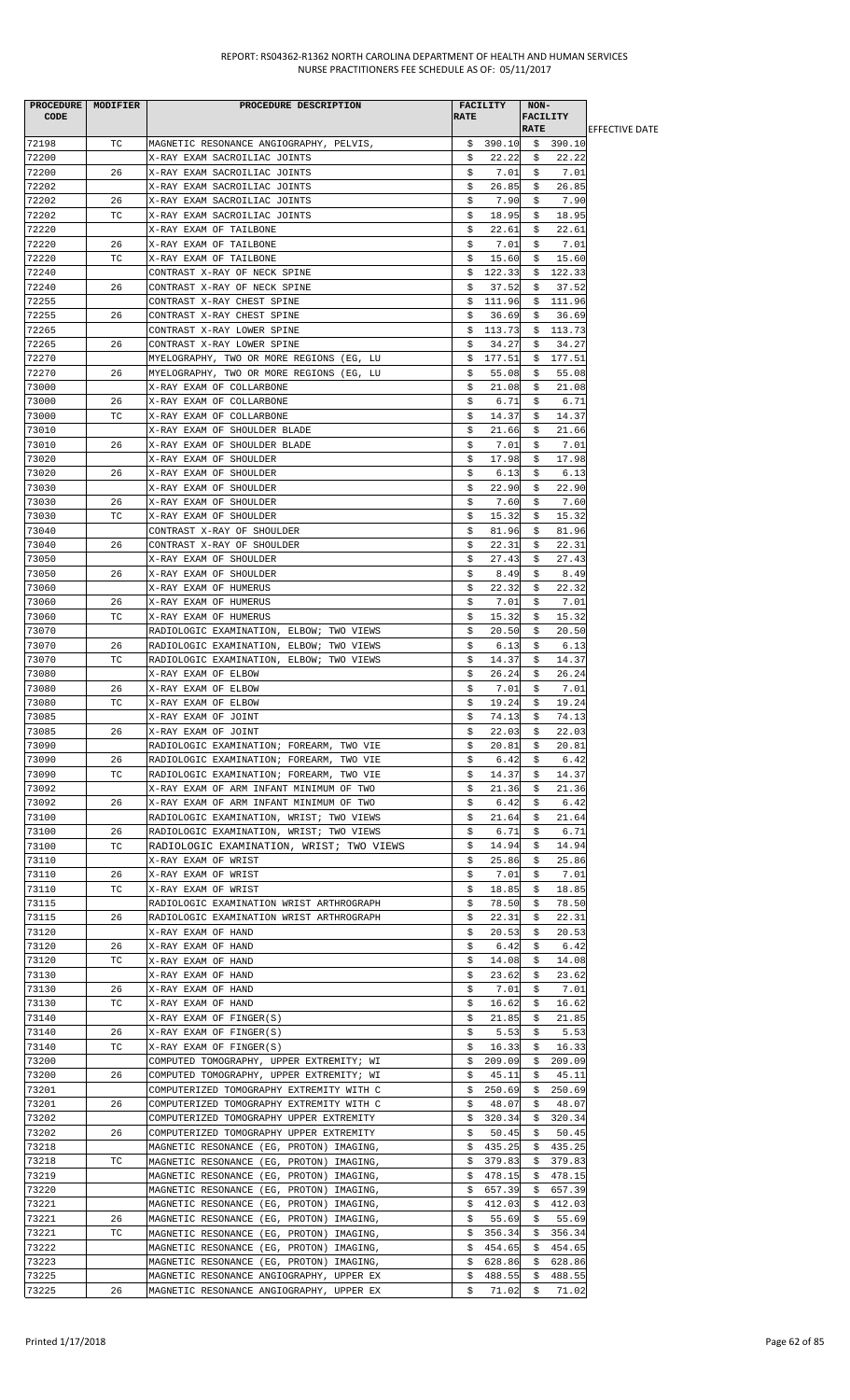| <b>PROCEDURE</b> | MODIFIER | PROCEDURE DESCRIPTION                    |             | <b>FACILITY</b> | NON-                           |          |                        |
|------------------|----------|------------------------------------------|-------------|-----------------|--------------------------------|----------|------------------------|
| <b>CODE</b>      |          |                                          | <b>RATE</b> |                 | <b>FACILITY</b><br><b>RATE</b> |          |                        |
|                  |          |                                          |             |                 |                                |          | <b>IEFFECTIVE DATE</b> |
| 73225            | ТC       | MAGNETIC RESONANCE ANGIOGRAPHY, UPPER EX | S.          | 417.53          |                                | \$417.53 |                        |
| 73501            |          | X-RAY EXAM HIP UNI 1 VIEW                | \$          | 24.36           | \$                             | 24.36    |                        |
| 73501            | 26       | X-RAY EXAM HIP UNI 1 VIEW                | \$          | 8.08            | \$                             | 8.08     |                        |
| 73501            | ТC       | X-RAY EXAM HIP UNI 1 VIEW                | \$          | 16.28           | \$                             | 16.28    |                        |
| 73502            |          | X-RAY EXAM HIP UNI 2-3 VIEWS             | \$          | 33.61           | s                              | 33.61    |                        |
| 73502            | 26       | X-RAY EXAM HIP UNI 2-3 VIEWS             | \$          | 9.59            | \$                             | 9.59     |                        |
| 73502            | ТC       | X-RAY EXAM HIP UNI 2-3 VIEWS             | \$          | 24.02           | \$                             | 24.02    |                        |
| 73503            |          | X-RAY EXAM HIP UNI 4/> VIEWS             | \$          | 41.98           | \$                             | 41.98    |                        |
| 73503            | 26       | X-RAY EXAM HIP UNI 4/> VIEWS             | \$          | 12.23           | \$                             | 12.23    |                        |
| 73503            | ТC       | X-RAY EXAM HIP UNI 4/> VIEWS             | \$          | 29.75           | \$                             | 29.75    |                        |
| 73521            |          | X-RAY EXAM HIPS BI 2 VIEWS               | \$          | 32.47           | \$                             | 32.47    |                        |
| 73521            | 26       | X-RAY EXAM HIPS BI 2 VIEWS               | \$          | 9.88            | s                              | 9.88     |                        |
| 73521            | ТC       | X-RAY EXAM HIPS BI 2 VIEWS               | \$          | 22.59           | \$                             | 22.59    |                        |
| 73522            |          |                                          |             |                 |                                | 39.73    |                        |
|                  |          | X-RAY EXAM HIPS BI 3-4 VIEWS             | \$          | 39.73           | Ş                              |          |                        |
| 73522            | 26       | X-RAY EXAM HIPS BI 3-4 VIEWS             | \$          | 12.85           | \$                             | 12.85    |                        |
| 73522            | ТC       | X-RAY EXAM HIPS BI 3-4 VIEWS             | \$          | 26.89           | \$                             | 26.89    |                        |
| 73523            |          | X-RAY EXAM HIPS BI 5/> VIEWS             | \$          | 46.08           | \$                             | 46.08    |                        |
| 73523            | 26       | X-RAY EXAM HIPS BI 5/> VIEWS             | \$          | 13.75           | Ş.                             | 13.75    |                        |
| 73523            | ТC       | X-RAY EXAM HIPS BI 5/> VIEWS             | \$          | 32.33           | s                              | 32.33    |                        |
| 73525            |          | X-RAY EXAM JOINT                         | \$          | 74.04           | \$                             | 74.04    |                        |
| 73525            | 26       | X-RAY EXAM JOINT                         | \$          | 22.50           | \$                             | 22.50    |                        |
| 73551            |          | X-RAY EXAM OF FEMUR 1                    | \$          | 22.60           | Ş                              | 22.60    |                        |
| 73551            | 26       | X-RAY EXAM OF FEMUR 1                    | \$          | 7.17            | \$                             | 7.17     |                        |
| 73551            | ТC       | X-RAY EXAM OF FEMUR 1                    | \$          | 15.42           | \$                             | 15.42    |                        |
| 73552            |          | X-RAY EXAM OF FEMUR 2/>                  | \$          | 26.36           | \$                             | 26.36    |                        |
| 73552            | 26       | X-RAY EXAM OF FEMUR 2/>                  | \$          | 8.08            | \$                             | 8.08     |                        |
| 73552            | ТC       |                                          |             |                 |                                | 18.29    |                        |
|                  |          | X-RAY EXAM OF FEMUR 2/>                  | \$          | 18.29           | \$                             |          |                        |
| 73560            |          | RADIOLOGIC EXAMINATION, KNEE; ONE OR TWO | \$          | 21.66           | \$                             | 21.66    |                        |
| 73560            | 26       | RADIOLOGIC EXAMINATION, KNEE; ONE OR TWO | \$          | 7.01            | \$                             | 7.01     |                        |
| 73560            | ТC       | RADIOLOGIC EXAMINATION, KNEE; ONE OR TWO | \$          | 14.66           | \$                             | 14.66    |                        |
| 73562            |          | RADIOLOGIC EXAMINATION, KNEE; THREE VIEW | \$          | 25.99           | \$                             | 25.99    |                        |
| 73562            | 26       | RADIOLOGIC EXAMINATION, KNEE; THREE VIEW | \$          | 7.60            | \$                             | 7.60     |                        |
| 73562            | ТC       | RADIOLOGIC EXAMINATION, KNEE; THREE VIEW | \$          | 18.39           | \$                             | 18.39    |                        |
| 73564            |          | RADIOLOGIC EXAMINATION, KNEE; COMPLETE,  | \$          | 30.27           | \$                             | 30.27    |                        |
| 73564            | 26       | RADIOLOGIC EXAMINATION, KNEE; COMPLETE,  | \$          | 9.08            | \$                             | 9.08     |                        |
| 73564            | ТC       | RADIOLOGIC EXAMINATION, KNEE; COMPLETE,  | \$          | 21.19           | \$                             | 21.19    |                        |
| 73565            |          | RADIOLOGIC EXAM, BOTH KNEES, STANDING, A | \$          | 23.07           | \$                             | 23.07    |                        |
| 73565            | TC       | RADIOLOGIC EXAM, BOTH KNEES, STANDING, A | \$          | 15.77           | \$                             | 15.77    |                        |
| 73565            |          | RADIOLOGIC EXAM, BOTH KNEES, STANDING, A | \$          | 23.07           | Ş                              | 23.07    |                        |
| 73565            | 26       | RADIOLOGIC EXAM, BOTH KNEES, STANDING, A | \$          | 7.29            | \$                             | 7.29     |                        |
| 73580            |          | CONTRAST X-RAY OF KNEE JOINT             | \$          | 92.04           | \$                             | 92.04    |                        |
|                  |          |                                          |             |                 |                                |          |                        |
| 73580            | 26       | CONTRAST X-RAY OF KNEE JOINT             | \$          | 22.50           | \$                             | 22.50    |                        |
| 73590            |          | RADIOLOGIC EXAMINATION; TIBIA AND FIBULA | \$          | 20.83           | Ş.                             | 20.83    |                        |
| 73590            | 26       | RADIOLOGIC EXAMINATION; TIBIA AND FIBULA | \$          | 7.01            | Ş.                             | 7.01     |                        |
| 73590            | TC       | RADIOLOGIC EXAMINATION; TIBIA AND FIBULA | \$          | 13.81           | \$                             | 13.81    |                        |
| 73592            |          | X-RAY EXAM OF LEG INFANT                 | \$          | 21.36           | \$                             | 21.36    |                        |
| 73592            | 26       | X-RAY EXAM OF LEG INFANT                 | \$          | 6.42            | Ş                              | 6.42     |                        |
| 73600            |          | RADIOLOGIC EXAMINATION, ANKLE; TWO VIEWS | \$          | 20.53           | \$                             | 20.53    |                        |
| 73600            | 26       | RADIOLOGIC EXAMINATION, ANKLE; TWO VIEWS | \$          | 6.42            | \$                             | 6.42     |                        |
| 73600            | ТC       | RADIOLOGIC EXAMINATION, ANKLE; TWO VIEWS | \$          | 14.08           | \$                             | 14.08    |                        |
| 73610            |          | X-RAY EXAM OF ANKLE                      | \$          | 23.62           | S.                             | 23.62    |                        |
| 73610            | 26       | X-RAY EXAM OF ANKLE                      | \$          | 7.01            | \$                             | 7.01     |                        |
| 73610            | ТC       | X-RAY EXAM OF ANKLE                      | \$          | 16.62           | \$                             | 16.62    |                        |
| 73615            |          | RADIOLOGIC EXAM ANKLE ANTEROPOSTERIOR AN | \$          | 76.00           | \$                             | 76.00    |                        |
| 73615            | 26       | RADIOLOGIC EXAM ANKLE ANTEROPOSTERIOR AN | \$          | 22.22           | S.                             | 22.22    |                        |
|                  |          |                                          |             |                 |                                |          |                        |
| 73620            |          | RADIOLOGIC EXAMINATION, FOOT; TWO VIEWS  | \$          | 19.96           | \$                             | 19.96    |                        |
| 73620            | 26       | RADIOLOGIC EXAMINATION, FOOT; TWO VIEWS  | \$          | 6.42            | \$                             | 6.42     |                        |
| 73620            | ТC       | RADIOLOGIC EXAMINATION, FOOT; TWO VIEWS  | \$          | 13.53           | \$                             | 13.53    |                        |
| 73630            |          | X-RAY EXAM OF FOOT                       | \$          | 23.34           | Ş.                             | 23.34    |                        |
| 73630            | 26       | X-RAY EXAM OF FOOT                       | \$          | 7.01            | \$                             | 7.01     |                        |
| 73630            | ТC       | X-RAY EXAM OF FOOT                       | \$          | 16.33           | \$                             | 16.33    |                        |
| 73650            |          | X-RAY EXAM OF HEEL                       | \$          | 20.24           | \$                             | 20.24    |                        |
| 73650            | 26       | X-RAY EXAM OF HEEL                       | \$          | 6.42            | \$                             | 6.42     |                        |
| 73660            |          | X-RAY EXAM OF TOE(S)                     | \$          | 20.74           | \$                             | 20.74    |                        |
| 73660            | 26       | X-RAY EXAM OF TOE(S)                     | \$          | 5.25            | \$                             | 5.25     |                        |
| 73660            | ТC       | X-RAY EXAM OF TOE(S)                     | \$          | 15.49           | \$                             | 15.49    |                        |
| 73700            |          | COMPUTED TOMOGRAPHY, LOWER EXTREMITY; WI | \$          | 209.36          | \$                             | 209.36   |                        |
| 73700            | 26       | COMPUTED TOMOGRAPHY, LOWER EXTREMITY; WI | \$          | 45.11           | Ş.                             | 45.11    |                        |
| 73701            |          | COMPUTERIZED TOMOGRAPHY LOWER EXTREMITY  | \$          | 252.36          | S.                             | 252.36   |                        |
| 73701            | 26       | COMPUTERIZED TOMOGRAPHY LOWER EXTREMITY  | \$          | 48.35           | \$                             | 48.35    |                        |
|                  |          |                                          |             |                 |                                |          |                        |
| 73702            |          | COMPUTERIZED TOMOGRAPHY LOWER EXTREMITY  | \$          | 321.18          | \$                             | 321.18   |                        |
| 73702            | 26       | COMPUTERIZED TOMOGRAPHY LOWER EXTREMITY  | \$          | 50.73           | Ş.                             | 50.73    |                        |
| 73706            |          | COMPUTED TOMOGRAPHIC ANGIOGRAPHY, LOWER  | \$          | 403.86          | Ş.                             | 403.86   |                        |
| 73706            | 26       | COMPUTED TOMOGRAPHIC ANGIOGRAPHY, LOWER  | \$          | 79.70           | \$                             | 79.70    |                        |
| 73706            | ТC       | COMPUTED TOMOGRAPHIC ANGIOGRAPHY, LOWER  | \$          | 324.16          | Ş.                             | 324.16   |                        |
| 73718            |          | MAGNETIC RESONANCE (EG, PROTON) IMAGING, | Ş.          | 427.69          | Ş.                             | 427.69   |                        |
| 73718            | ТC       | MAGNETIC RESONANCE (EG, PROTON) IMAGING, | \$          | 372.00          | Ş.                             | 372.00   |                        |
| 73719            |          | MAGNETIC RESONANCE (EG, PROTON) IMAGING, | \$          | 473.11          | \$                             | 473.11   |                        |
| 73720            |          | MAGNETIC RESONANCE (EG, PROTON) IMAGING, | \$.         | 657.12          | \$                             | 657.12   |                        |
| 73721            |          | MAGNETIC RESONANCE (EG, PROTON) IMAGING, | \$          | 419.02          | \$.                            | 419.02   |                        |
| 73721            | 26       | MAGNETIC RESONANCE (EG, PROTON) IMAGING, | \$          | 55.69           | \$                             | 55.69    |                        |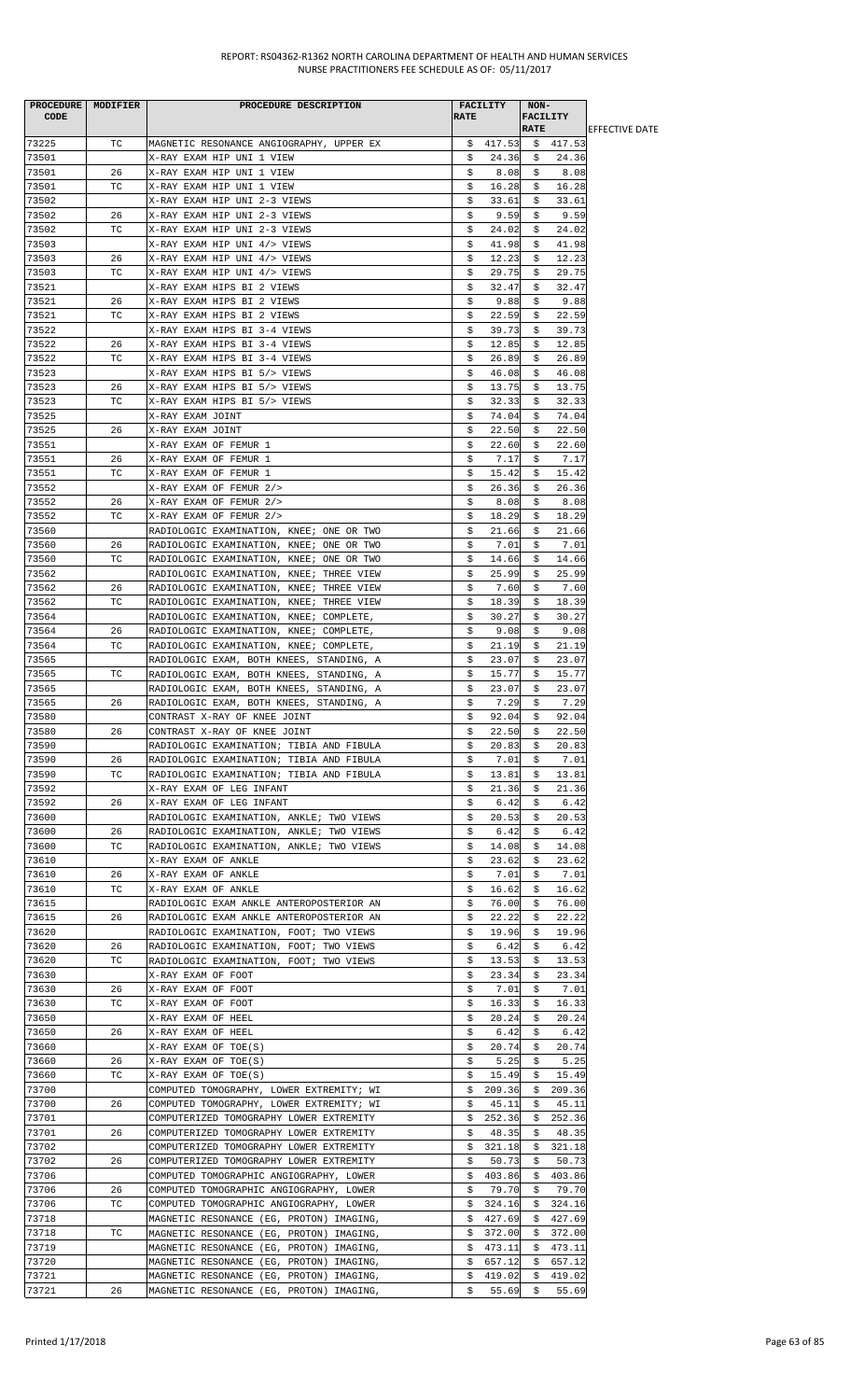| <b>PROCEDURE</b><br>CODE | MODIFIER | PROCEDURE DESCRIPTION                                                                | <b>RATE</b> | <b>FACILITY</b> | NON-<br><b>FACILITY</b><br><b>RATE</b> |                 | <b>EFFECTIVE DATE</b> |
|--------------------------|----------|--------------------------------------------------------------------------------------|-------------|-----------------|----------------------------------------|-----------------|-----------------------|
| 73722                    |          | MAGNETIC RESONANCE (EG, PROTON) IMAGING,                                             |             | \$458.29        |                                        | \$458.29        |                       |
| 73723                    |          |                                                                                      |             | \$627.45        | \$                                     | 627.45          |                       |
| 74018                    | 26       | MAGNETIC RESONANCE (EG, PROTON) IMAGING,                                             | \$          | 7.67            | \$                                     | 7.67            |                       |
| 74018                    | ТC       | X-ray exam abdomen 1 view<br>X-ray exam abdomen 1 view                               | \$          | 14.63           | Ŝ.                                     | 14.63           |                       |
| 74018                    |          | X-ray exam abdomen 1 view                                                            | \$          | 22.29           | \$                                     | 22.29           |                       |
| 74019                    | 26       | X-ray exam abdomen 2 views                                                           | \$          | 9.75            | \$                                     | 9.75            |                       |
| 74019                    | ТC       | X-ray exam abdomen 2 views                                                           | \$          | 17.51           | \$                                     | 17.51           |                       |
| 74019                    |          | X-ray exam abdomen 2 views                                                           | \$          | 27.26           | \$                                     | 27.26           |                       |
| 74021                    | 26       | X-ray exam abdomen 3+ views                                                          | \$          | 11.46           | \$                                     | 11.46           |                       |
| 74021                    | ТC       | X-ray exam abdomen 3+ views                                                          | \$          | 20.39           | \$                                     | 20.39           |                       |
| 74021                    |          | X-ray exam abdomen 3+ views                                                          | Ŝ.          | 31.85           | Ŝ.                                     | 31.85           |                       |
| 74022                    |          | RADIOLOGIC EXAMINATION, ABDOMEN; COMPLET                                             | \$          | 37.41           | S.                                     | 37.41           |                       |
| 74022                    | 26       | RADIOLOGIC EXAMINATION, ABDOMEN; COMPLET                                             | Ş.          | 13.22           | S.                                     | 13.22           |                       |
| 74022                    | ТC       | RADIOLOGIC EXAMINATION, ABDOMEN; COMPLET                                             | \$          | 24.17           | S.                                     | 24.17           |                       |
| 74150                    |          | COMPUTED TOMOGRAPHY, ABDOMEN; WITHOUT CO                                             | \$          | 211.68          | \$                                     | 211.68          |                       |
| 74150                    | 26       | COMPUTED TOMOGRAPHY, ABDOMEN; WITHOUT CO                                             | \$          | 49.26           | \$                                     | 49.26           |                       |
| 74160                    |          | COMPUTED TOMOGRAPHY, ABDOMEN; WITH CONTR                                             | \$          | 281.18          | Ş.                                     | 281.18          |                       |
| 74160                    | 26       | COMPUTED TOMOGRAPHY, ABDOMEN; WITH CONTR                                             | \$          | 52.99           | \$                                     | 52.99           |                       |
| 74170                    |          | COMPUTER TOMOGRAPHY ABDOMEN W/O CONTRAST                                             | \$          | 367.86          | \$.                                    | 367.86          |                       |
| 74170                    | 26       | COMPUTER TOMOGRAPHY ABDOMEN W/O CONTRAST                                             | \$          | 58.04           | S.                                     | 58.04           |                       |
| 74175                    |          | COMPUTED TOMOGRAPHIC ANGIOGRAPHY, ABDOME                                             | \$          | 410.58          | Ş.                                     | 410.58          |                       |
| 74175                    | 26       | COMPUTED TOMOGRAPHIC ANGIOGRAPHY, ABDOME                                             | \$          | 79.14           | \$                                     | 79.14           |                       |
| 74175                    | ТC       | COMPUTED TOMOGRAPHIC ANGIOGRAPHY, ABDOME                                             | \$          | 331.44          | Ş.                                     | 331.44          |                       |
| 74176                    |          | COMPUTED TOMOGRAPHY, ABDOMEN AND PELVIS;                                             | \$          | 174.38          | S.                                     | 174.38          |                       |
| 74176                    | 26       | COMPUTED TOMOGRAPHY, ABDOMEN AND PELVIS;                                             | \$          | 68.89           | \$                                     | 68.89           |                       |
| 74176                    | ТC       | COMPUTED TOMOGRAPHY, ABDOMEN AND PELVIS;                                             | \$          | 105.49          | Ş.                                     | 105.49          |                       |
| 74177                    |          | COMPUTED TOMOGRAPHY, ABDOMEN AND PELVIS;                                             | \$          | 273.51          | \$.                                    | 273.51          |                       |
| 74177<br>74177           | 26<br>TC | COMPUTED TOMOGRAPHY, ABDOMEN AND PELVIS;                                             | \$          | 72.25           | \$                                     | 72.25           |                       |
| 74178                    |          | COMPUTED TOMOGRAPHY, ABDOMEN AND PELVIS;                                             | \$          | 201.27          | \$                                     | 201.27          |                       |
| 74178                    | 26       | COMPUTED TOMOGRAPHY, ABDOMEN AND PELVIS;                                             | Ş.<br>s     | 345.93<br>79.91 | Ş.<br>S.                               | 345.93<br>79.91 |                       |
| 74178                    | ТC       | COMPUTED TOMOGRAPHY, ABDOMEN AND PELVIS;<br>COMPUTED TOMOGRAPHY, ABDOMEN AND PELVIS; | \$          | 266.02          | \$                                     | 266.02          |                       |
| 74181                    |          | MAGNETIC RESONANCE (EG, PROTON) IMAGING,                                             | \$          | 394.68          | \$                                     | 394.68          |                       |
| 74182                    |          | MAGNETIC RESONANCE (EG, PROTON) IMAGING,                                             | \$          | 523.47          | Ş.                                     | 523.47          |                       |
| 74183                    |          | MAGNETIC RESONANCE (EG, PROTON) IMAGING,                                             | \$          | 661.70          | Ş.                                     | 661.70          |                       |
| 74185                    |          | MAGNETIC RESONANCE ANGIOGRAPHY, ABDOMEN,                                             | \$          | 463.71          | \$                                     | 463.71          |                       |
| 74185                    | 26       | MAGNETIC RESONANCE ANGIOGRAPHY, ABDOMEN,                                             | \$          | 74.72           | \$                                     | 74.72           |                       |
| 74185                    | ТC       | MAGNETIC RESONANCE ANGIOGRAPHY, ABDOMEN,                                             | \$          | 388.99          | \$                                     | 388.99          |                       |
| 74190                    |          | PERITONEOGRAM (EG, AFTER INJECTION OF AI                                             | Ş           | 59.48           | S.                                     | 59.48           |                       |
| 74190                    | 26       | PERITONEOGRAM (EG, AFTER INJECTION OF AI                                             | \$          | 19.94           | \$                                     | 19.94           |                       |
| 74210                    |          | CONTRAST XRAY EXAM OF THROAT                                                         | \$          | 58.86           | \$                                     | 58.86           |                       |
| 74210                    | 26       | CONTRAST XRAY EXAM OF THROAT                                                         | Ş.          | 15.19           | S.                                     | 15.19           |                       |
| 74220                    |          | CONTRAST XRAY EXAM, ESOPHAGUS                                                        | \$          | 66.93           | \$                                     | 66.93           |                       |
| 74220                    | 26       | CONTRAST XRAY EXAM, ESOPHAGUS                                                        | \$          | 19.05           | Ş.                                     | 19.05           |                       |
| 74230                    |          | SWALLOWING FUNCTION, WITH CINERADIOGRAPH                                             | \$          | 68.95           | S.                                     | 68.95           |                       |
| 74230                    | 26       | SWALLOWING FUNCTION, WITH CINERADIOGRAPH                                             | \$          | 22.01           | S.                                     | 22.01           |                       |
| 74235                    |          | REMOVAL OF FOREIGN BODY, ESOPHAGEAL                                                  | \$          | 128.29          | S.                                     | 128.29          |                       |
| 74235                    | 26       | REMOVAL OF FOREIGN BODY, ESOPHAGEAL                                                  | Ş           | 50.37           | Ş.                                     | 50.37           |                       |
| 74240                    |          | X-RAY EXAM STOMACH/INTESTINE                                                         | \$          | 83.12           | S.                                     | 83.12           |                       |
| 74240                    | 26       | X-RAY EXAM STOMACH/INTESTINE                                                         | \$          | 28.71           | \$                                     | 28.71           |                       |
| 74241                    |          | X-RAY UPPER GI DELAY W/KUB                                                           | \$          | 88.43           | Ş.                                     | 88.43           |                       |
| 74241<br>74245           | 26       | X-RAY UPPER GI DELAY W/KUB                                                           | \$          | 28.44<br>132.34 | Ş.                                     | 28.44<br>132.34 |                       |
| 74245                    | 26       | RADIOLOGIC EXAMINATION, GASTROINTESTINAL                                             | \$          |                 | S.<br>\$                               |                 |                       |
| 74246                    |          | RADIOLOGIC EXAMINATION, GASTROINTESTINAL<br>X-RAY UPPER GI AIR W OR W/O GLUCAGON W O | \$<br>Ş.    | 37.80<br>94.98  | Ş.                                     | 37.80<br>94.98  |                       |
| 74246                    | 26       | X-RAY UPPER GI AIR W OR W/O GLUCAGON W O                                             | S.          | 28.71           | S.                                     | 28.71           |                       |
| 74247                    |          | X-RAY UPPER GI AIR W OR W/O GLUCAGON W O                                             | \$          | 104.12          | \$                                     | 104.12          |                       |
| 74247                    | 26       | X-RAY UPPER GI AIR W OR W/O GLUCAGON W O                                             | \$.         | 28.71           | \$                                     | 28.71           |                       |
| 74249                    |          | RADIOLOGICAL EXAMINATION, GASTROINTESTIN                                             | \$          | 141.77          | Ş.                                     | 141.77          |                       |
| 74249                    | 26       | RADIOLOGICAL EXAMINATION, GASTROINTESTIN                                             | \$          | 37.80           | S.                                     | 37.80           |                       |
| 74250                    |          | RADIOLOGIC EXAMINATION, SMALL INTESTINE,                                             | \$          | 77.76           | \$                                     | 77.76           |                       |
| 74250                    | 26       | RADIOLOGIC EXAMINATION, SMALL INTESTINE,                                             | \$          | 19.36           | S.                                     | 19.36           |                       |
| 74251                    |          | RADIOLOGIC EXAMINATION, SMALL BOWEL, INC                                             | \$.         | 241.56          | \$                                     | 241.56          |                       |
| 74251                    | 26       | RADIOLOGIC EXAMINATION, SMALL BOWEL, INC                                             | Ş.          | 28.71           | Ş.                                     | 28.71           |                       |
| 74260                    |          | X-RAY EXAM SMALL BOWEL DUODENOGRAPHY HYP                                             | \$          | 201.12          | \$                                     | 201.12          |                       |
| 74260                    | 26       | X-RAY EXAM SMALL BOWEL DUODENOGRAPHY HYP                                             | \$          | 20.54           | \$                                     | 20.54           |                       |
| 74270                    |          | RADIOLOGIC EXAMINATION, COLON; BARIUM EN                                             |             | \$111.68        |                                        | \$111.68        |                       |
| 74270                    | 26       | RADIOLOGIC EXAMINATION, COLON; BARIUM EN                                             | \$          | 28.71           | \$                                     | 28.71           |                       |
| 74280                    |          | AIR CONTRAST WITH BARIUM WITH OR WITHOUT                                             |             | \$154.62        | \$                                     | 154.62          |                       |
| 74280                    | 26       | AIR CONTRAST WITH BARIUM WITH OR WITHOUT                                             | s           | 41.06           | Ş.                                     | 41.06           |                       |
| 74283                    |          | THERAPEUTIC ENEMA, CONTRAST OR AIR, FOR                                              | \$          | 162.02          |                                        | \$162.02        |                       |
| 74283                    | 26       | THERAPEUTIC ENEMA, CONTRAST OR AIR, FOR                                              | \$          | 83.52           | \$                                     | 83.52           |                       |
| 74290                    |          | CONTRAST X-RAY GALLBLADDER                                                           | \$          | 49.71           | Ş.                                     | 49.71           |                       |
| 74290                    | 26       | CONTRAST X-RAY GALLBLADDER                                                           | \$          | 13.22           | S.                                     | 13.22           |                       |
| 74300                    |          | CHOLANGIOGRAPHY AND/OR PANCREATOGRAPHY;                                              | \$          | 42.60           | \$                                     | 42.60           |                       |
| 74300<br>74328           | 26       | CHOLANGIOGRAPHY AND/OR PANCREATOGRAPHY;                                              | \$          | 14.91<br>125.34 | Ş.                                     | 14.91<br>125.34 |                       |
| 74328                    | 26       | ENDOSCOPIC CATH OF BILIARY DUCT SYS FLUR<br>ENDOSCOPIC CATH OF BILIARY DUCT SYS FLUR | \$<br>\$    | 29.29           | Ş.<br>\$                               | 29.29           |                       |
| 74329                    | 26       | ENDOSCOPIC CATH PANCREATIC DUCT SYS FLUR                                             | \$          | 29.29           | \$                                     | 29.29           |                       |
| 74330                    |          | COMBINED ENDOSCOPIC CATH BILIARY AND PAN                                             | Ş.          | 133.14          |                                        | \$133.14        |                       |
| 74330                    | 26       | COMBINED ENDOSCOPIC CATH BILIARY AND PAN                                             | \$          | 37.50           | $\ddot{s}$                             | 37.50           |                       |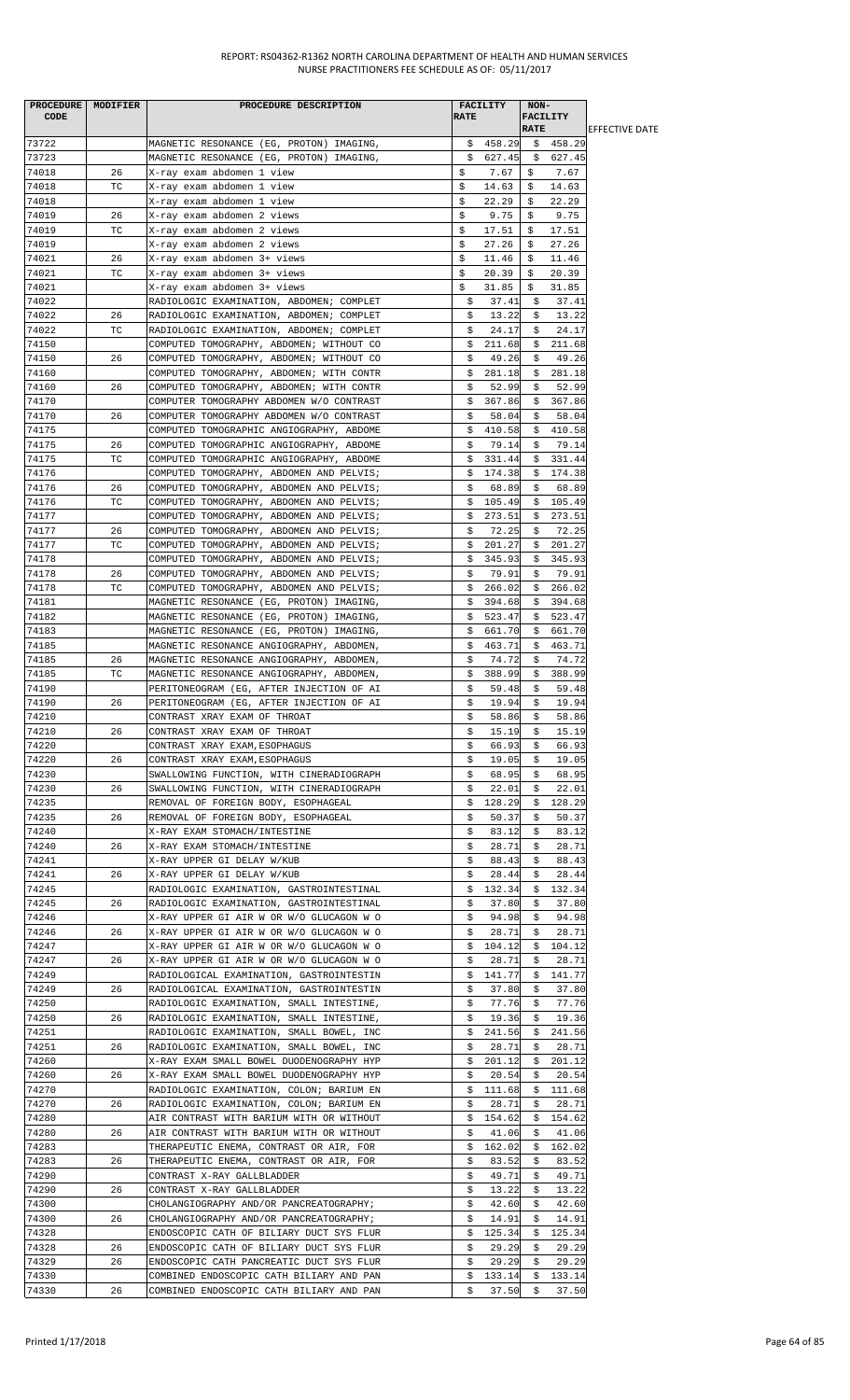|       | PROCEDURE   MODIFIER | PROCEDURE DESCRIPTION                                   |             | <b>FACILITY</b> | NON-        |                 |                        |
|-------|----------------------|---------------------------------------------------------|-------------|-----------------|-------------|-----------------|------------------------|
| CODE  |                      |                                                         | <b>RATE</b> |                 |             | <b>FACILITY</b> |                        |
|       |                      |                                                         |             |                 | <b>RATE</b> |                 | <b>IEFFECTIVE DATE</b> |
| 74340 |                      | INTRODUCTION OF LONG GASTROINTESTINAL TU                |             | \$102.73        |             | \$102.73        |                        |
| 74340 | 26                   | INTRODUCTION OF LONG GASTROINTESTINAL TU                | \$          | 22.31           | - \$        | 22.31           |                        |
| 74340 | TC                   | INTRODUCTION OF LONG GASTROINTESTINAL TU                | \$          | 81.15           | S.          | 81.15           |                        |
| 74400 |                      | CONTRAST X-RAY URINARY TRACT                            | \$          | 84.18           | \$          | 84.18           |                        |
| 74400 | 26                   | CONTRAST X-RAY URINARY TRACT                            | \$          | 20.24           | \$          | 20.24           |                        |
| 74410 |                      | CONTRAST X-RAY URINARY TRACT                            | \$          | 88.65           | Ş.          | 88.65           |                        |
| 74410 | 26                   | CONTRAST X-RAY URINARY TRACT                            | \$          | 20.53           | S.          | 20.53           |                        |
| 74415 |                      | CONTRAST X-RAY URINARY TRACT                            | \$          | 101.43          |             | \$101.43        |                        |
| 74415 | 26                   | CONTRAST X-RAY URINARY TRACT                            | \$          | 20.24           | Ş.          | 20.24           |                        |
| 74420 |                      | CONTRAST X-RAY URINARY TRACT                            | \$          | 95.47           | \$          | 95.47           |                        |
| 74420 | 26                   | CONTRAST X-RAY URINARY TRACT                            | \$          | 15.19           | \$          | 15.19           |                        |
| 74425 |                      | UROGRAPHY CONTRAST X-RAY URINARY TRACT                  | \$          | 54.74           | \$          | 54.74           |                        |
| 74425 | 26                   | UROGRAPHY CONTRAST X-RAY URINARY TRACT                  | \$          | 15.19           | S.          | 15.19           |                        |
| 74430 |                      | CYSTOGRAPHY CONTRAST OR CHAIN                           | s           | 60.17           | S.          | 60.17           |                        |
| 74430 | 26                   | CYSTOGRAPHY CONTRAST OR CHAIN                           | \$          | 13.42           | \$          | 13.42           |                        |
| 74440 |                      | X-RAY EXAM MALE GENITOURINARY TRACT                     | \$          | 64.78           | \$          | 64.78           |                        |
| 74440 | 26                   | X-RAY EXAM MALE GENITOURINARY TRACT                     | \$          | 15.79           | S.          | 15.79           |                        |
| 74445 |                      | CORPORA CAVERNOSOGRAPHY SUPERVIS/INTERPR                | \$          | 80.57           | S.          | 80.57           |                        |
| 74445 | 26                   | CORPORA CAVERNOSOGRAPHY SUPERVIS/INTERPR                | \$          | 48.40           | \$          | 48.40           |                        |
| 74450 |                      | URETHROCYSTOGRAPHY RETROGRADE                           | \$          | 58.45           | S.          | 58.45           |                        |
| 74450 | 26                   | URETHROCYSTOGRAPHY RETROGRADE                           | \$          | 14.00           | S.          | 14.00           |                        |
| 74455 |                      | URETHROCYSTOGRAPHY VOIDING                              | \$          | 69.64           | S.          | 69.64           |                        |
| 74455 | 26                   | URETHROCYSTOGRAPHY VOIDING                              | \$          | 14.00           | \$          | 14.00           |                        |
| 74470 |                      | X-RAY EXAM OF KIDNEY AREA                               | \$          | 60.22           | \$          | 60.22           |                        |
| 74470 | 26                   | X-RAY EXAM OF KIDNEY AREA                               | \$          | 22.59           | S.          | 22.59           |                        |
| 74710 |                      | X-RAY MEASUREMENT OF PELVIS                             | \$          | 33.92           | \$          | 33.92           |                        |
| 74710 | 26                   | X-RAY MEASUREMENT OF PELVIS                             | \$          | 14.30           | \$          | 14.30           |                        |
| 74740 |                      |                                                         | \$          | 61.55           | S.          | 61.55           |                        |
| 74775 |                      | HYSTEROSALPINOGRAPHY, RADIOLOGICAL SUPER<br>PERINEOGRAM | \$          | 70.03           | S.          | 70.03           |                        |
| 74775 | 26                   |                                                         | \$          |                 | \$          | 25.75           |                        |
|       |                      | PERINEOGRAM                                             |             | 25.75           |             |                 |                        |
| 75557 |                      | CARDIAC MAGNETIC RESONANCE IMAGING FOR M                | Ş.          | 398.53          | Ş.          | 398.53          |                        |
| 75557 | 26                   | CARDIAC MAGNETIC RESONANCE IMAGING FOR M                |             | \$100.97        |             | \$100.97        |                        |
| 75557 | TC.                  | CARDIAC MAGNETIC RESONANCE IMAGING FOR M                |             | \$297.56        |             | \$297.56        |                        |
| 75561 |                      | CARDIAC MAGNETIC RESONANCE IMAGING FOR M                | \$          | 536.42          | Ş.          | 536.42          |                        |
| 75561 | 26                   | CARDIAC MAGNETIC RESONANCE IMAGING FOR M                | \$          | 111.52          | \$          | 111.52          |                        |
| 75561 | ТC                   | CARDIAC MAGNETIC RESONANCE IMAGING FOR M                | \$          | 424.90          | \$          | 424.90          |                        |
| 75600 |                      | CONTRAST X-RAY EXAM OF AORTA                            | \$.         | 245.60          | \$          | 245.60          |                        |
| 75600 | 26                   | CONTRAST X-RAY EXAM OF AORTA                            | \$          | 21.63           | \$          | 21.63           |                        |
| 75605 |                      | AORTOGRAPHY THORACIC BY SERIALOGRAPHY                   |             | \$211.29        |             | \$211.29        |                        |
| 75605 | 26                   | AORTOGRAPHY THORACIC BY SERIALOGRAPHY                   | \$          | 48.87           | \$          | 48.87           |                        |
| 75625 |                      | AORTOGRAPHY ABDOMINAL BY SERIALOGRAPHY                  | \$          | 208.39          | \$          | 208.39          |                        |
| 75625 | 26                   | AORTOGRAPHY ABDOMINAL BY SERIALOGRAPHY                  | Ş.          | 47.66           | Ş.          | 47.66           |                        |
| 75630 |                      | AORTOGRAPHY ABDOMINAL PLUS BILATERAL ILE                | Ş.          | 242.93          | Ş.          | 242.93          |                        |
| 75630 | 26                   | AORTOGRAPHY ABDOMINAL PLUS BILATERAL ILE                | \$          | 76.11           | \$          | 76.11           |                        |
| 75635 |                      | COMPUTED TOMOGRAPHIC ANGIOGRAPHY, ABDOMI                | \$.         | 467.69          | \$.         | 467.69          |                        |
| 75635 | 26                   | COMPUTED TOMOGRAPHIC ANGIOGRAPHY, ABDOMI                | Ş.          | 101.27          | S.          | 101.27          |                        |
| 75635 | TC                   | COMPUTED TOMOGRAPHIC ANGIOGRAPHY, ABDOMI                | Ş.          | 366.41          | Ş.          | 366.41          |                        |
| 75705 |                      | ARTERY X-RAYS SPINE                                     | Ş.          | 261.62          | S.          | 261.62          |                        |
| 75705 | 26                   | ARTERY X-RAYS SPINE                                     | \$          | 91.93           | \$          | 91.93           |                        |
| 75710 |                      | ARTERY X-RAYS, ARM/LEG                                  | S.          | 220.34          | S.          | 220.34          |                        |
| 75710 | 26                   | ARTERY X-RAYS, ARM/LEG                                  | \$          | 47.85           | \$          | 47.85           |                        |
| 75716 |                      | ARTERY X-RAYS ARMS/LEGS                                 | \$          | 245.90          | Ş.          | 245.90          |                        |
| 75716 | 26                   | ARTERY X-RAYS ARMS/LEGS                                 | \$          | 54.95           | Ş.          | 54.95           |                        |
| 75726 |                      | ANGIOGRAPHY VISCERAL                                    | Ş.          | 217.99          | S.          | 217.99          |                        |
| 75726 | 26                   | ANGIOGRAPHY VISCERAL                                    | \$          | 47.74           | \$          | 47.74           |                        |
| 75731 |                      | ARTERY X-RAYS ADRENAL GLAND                             | Ş.          | 225.46          | Ş.          | 225.46          |                        |
| 75731 | 26                   | ARTERY X-RAYS ADRENAL GLAND                             | S.          | 50.17           | S.          | 50.17           |                        |
| 75733 |                      | ARTERY X-RAYS ADRENAL GLAND                             | \$          | 255.50          | \$          | 255.50          |                        |
| 75733 | 26                   | ARTERY X-RAYS ADRENAL GLAND                             | \$          | 58.40           | Ş.          | 58.40           |                        |
| 75736 |                      | ARTERY X-RAYS PELVIS                                    | \$          | 219.86          | Ş.          | 219.86          |                        |
| 75736 | 26                   | ARTERY X-RAYS PELVIS                                    | \$          | 48.22           | \$          | 48.22           |                        |
| 75741 |                      | ANGIOGRAPHY PULMONARY UNILATERAL                        | \$.         | 211.58          | \$          | 211.58          |                        |
| 75741 | 26                   | ANGIOGRAPHY PULMONARY UNILATERAL                        | \$          | 55.04           | Ş.          | 55.04           |                        |
| 75743 |                      | ANGIOGRAPHY PULMONARY BILATERAL                         | Ş.          | 232.15          | S.          | 232.15          |                        |
| 75743 | 26                   | ANGIOGRAPHY PULMONARY BILATERAL                         | \$          | 70.01           | Ş.          | 70.01           |                        |
| 75746 |                      | ARTERY X-RAYS LUNG                                      | \$          | 213.24          | \$          | 213.24          |                        |
| 75746 | 26                   | ARTERY X-RAYS LUNG                                      | \$          | 47.46           | Ş.          | 47.46           |                        |
| 75756 |                      | ANGIOGRAPHY INTERNAL MAMMARY                            | Ş.          | 226.19          | Ş.          | 226.19          |                        |
| 75756 | 26                   | ANGIOGRAPHY INTERNAL MAMMARY                            | \$          | 50.63           | \$          | 50.63           |                        |
| 75801 |                      | LYMPH VESSEL X-RAY, ARM/LEG                             | \$          | 200.81          | \$          | 200.81          |                        |
| 75801 | 26                   | LYMPH VESSEL X-RAY, ARM/LEG                             | s           | 33.02           | Ş.          | 33.02           |                        |
| 75803 |                      | LYMPH VESSEL X-RAY, ARMS/LEGS                           | Ş.          | 213.78          | Ş.          | 213.78          |                        |
| 75803 | 26                   | LYMPH VESSEL X-RAY, ARMS/LEGS                           | \$          | 48.94           | \$          | 48.94           |                        |
| 75805 |                      | LYPHANGIOGRAPHY PELVIC ABDOMINAL UNILATE                | \$.         | 221.53          | Ş.          | 221.53          |                        |
| 75805 | 26                   | LYPHANGIOGRAPHY PELVIC ABDOMINAL UNILATE                | S.          | 34.12           | S.          | 34.12           |                        |
| 75807 |                      | LYMPHANGIOGRAPHY PELVIC ABDOMINAL BILATE                | \$          | 233.00          | Ş.          | 233.00          |                        |
| 75807 | 26                   | LYMPHANGIOGRAPHY PELVIC ABDOMINAL BILATE                | \$          | 48.94           | \$          | 48.94           |                        |
| 75809 |                      | SHUNTOGRAM FOR INVESTIGATION OF PREVIOUS                | \$          | 67.32           | Ş.          | 67.32           |                        |
| 75809 | 26                   | SHUNTOGRAM FOR INVESTIGATION OF PREVIOUS                | \$          | 19.36           | S.          | 19.36           |                        |
| 75809 | ТC                   | SHUNTOGRAM FOR INVESTIGATION OF PREVIOUS                | \$          | 47.96           | \$          | 47.96           |                        |
| 75810 |                      | VEIN X-RAY, SPLEEN/LIVER                                | \$          | 434.82          | \$          | 434.82          |                        |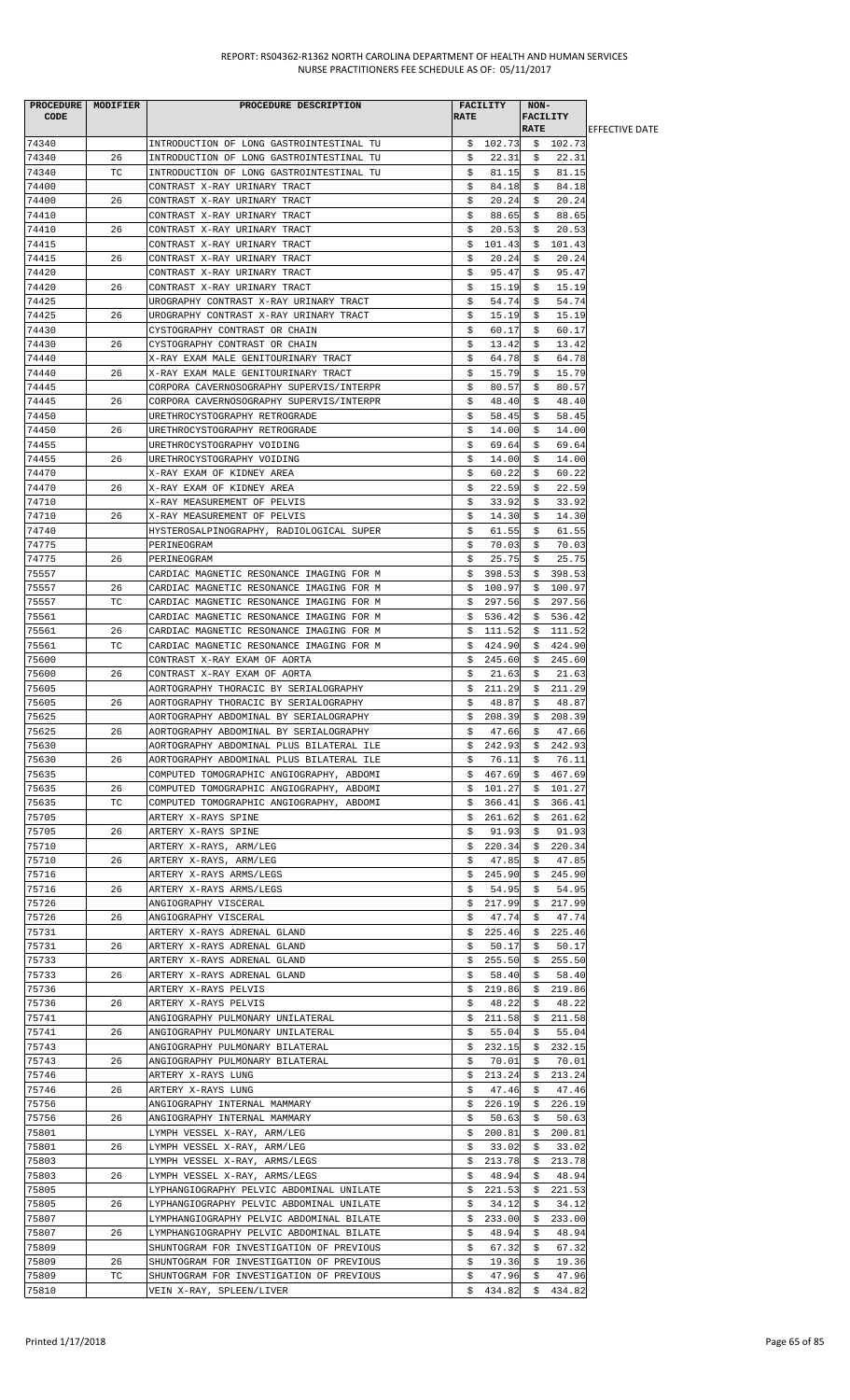| PROCEDURE   MODIFIER |    | PROCEDURE DESCRIPTION                    |             | <b>FACILITY</b> | NON-            |          |                        |
|----------------------|----|------------------------------------------|-------------|-----------------|-----------------|----------|------------------------|
| <b>CODE</b>          |    |                                          | <b>RATE</b> |                 | <b>FACILITY</b> |          |                        |
|                      |    |                                          |             |                 | <b>RATE</b>     |          | <b>IEFFECTIVE DATE</b> |
| 75810                | 26 | VEIN X-RAY, SPLEEN/LIVER                 | \$          | 48.02           | \$              | 48.02    |                        |
| 75820                |    | VEIN X-RAY, ARM/LEG                      | \$          | 92.56           | Ş.              | 92.56    |                        |
| 75820                | 26 | VEIN X-RAY, ARM/LEG                      | Ş.          | 29.58           | S.              | 29.58    |                        |
| 75820                | ТC | VEIN X-RAY, ARM/LEG                      | \$          | 62.98           | \$              | 62.98    |                        |
| 75822                |    | VEIN X-RAY, ARMS/LEGS                    | \$.         | 113.72          |                 | \$113.72 |                        |
| 75822                | 26 | VEIN X-RAY, ARMS/LEGS                    | \$          | 43.93           | Ş.              | 43.93    |                        |
| 75825                |    | VENOGRAPHY CAVAL INFERIOR                | \$          | 201.03          | Ş.              | 201.03   |                        |
| 75825                | 26 | VENOGRAPHY CAVAL INFERIOR                | \$          | 47.30           | \$              | 47.30    |                        |
| 75827                |    | VENOGRAPHY CAVAL SUPERIOR                | \$          | 200.64          | \$              | 200.64   |                        |
| 75827                | 26 | VENOGRAPHY CAVAL SUPERIOR                | s           | 46.35           | S.              | 46.35    |                        |
| 75831                |    | VENOGRAPHY RENAL UNILATERAL              | Ş.          | 203.36          | Ş.              | 203.36   |                        |
| 75831                | 26 | VENOGRAPHY RENAL UNILATERAL              | \$          | 47.37           | \$              | 47.37    |                        |
| 75833                |    | VENOGRAPHY RENAL BILATERAL               | \$          | 227.40          | \$              | 227.40   |                        |
| 75833                | 26 | VENOGRAPHY RENAL BILATERAL               | S.          | 61.34           | S.              | 61.34    |                        |
| 75840                |    | VENOGRAPHY ADRENAL UNILATERAL            | \$          | 201.60          | \$              | 201.60   |                        |
| 75840                | 26 | VENOGRAPHY ADRENAL UNILATERAL            | \$          | 46.73           | \$              | 46.73    |                        |
| 75842                |    | VENOGRAPHY ADRENAL BILATERAL             | \$          | 228.68          | Ş.              | 228.68   |                        |
| 75842                | 26 | VENOGRAPHY ADRENAL BILATERAL             | \$          | 62.07           | \$              | 62.07    |                        |
| 75860                |    | VENOGRAPHY, VENOUS SINUS (EG, PETROSAL A | \$          | 207.45          | \$              | 207.45   |                        |
| 75860                | 26 | VENOGRAPHY, VENOUS SINUS (EG, PETROSAL A | Ş.          | 48.40           | Ş.              | 48.40    |                        |
| 75870                |    | VENOGRAPHY SUPERIOR SIGITTAL SINUS       | \$          | 205.69          | S.              | 205.69   |                        |
| 75870                | 26 | VENOGRAPHY SUPERIOR SIGITTAL SINUS       | \$          | 47.19           | \$              | 47.19    |                        |
| 75872                |    | VENOGRAPHY EPIDURAL; SUPERVISION/INTERP  | \$.         | 224.20          | \$              | 224.20   |                        |
| 75872                | 26 | VENOGRAPHY EPIDURAL; SUPERVISION/INTERP  | \$          | 49.75           | Ş.              | 49.75    |                        |
| 75880                |    | VEIN X-RAY EYE SOCKET                    | \$          | 93.40           | S.              | 93.40    |                        |
| 75880                | 26 | VEIN X-RAY EYE SOCKET                    | \$          | 28.46           | \$              | 28.46    |                        |
| 75885                |    | PERCUTANEOUS TRANSHEPATIC PORTO W HEMODY | \$          | 216.90          | Ş.              | 216.90   |                        |
| 75885                | 26 | PERCUTANEOUS TRANSHEPATIC PORTO W HEMODY | s           | 60.36           | S.              | 60.36    |                        |
| 75887                |    | PERCUT TRANSHEP PORTOG WO HEMODYNAMIC EV | \$          | 218.58          | Ş.              | 218.58   |                        |
| 75887                | 26 | PERCUT TRANSHEP PORTOG WO HEMODYNAMIC EV | \$          | 60.36           | \$              | 60.36    |                        |
|                      |    |                                          |             |                 |                 |          |                        |
| 75889                |    | HEPATIC VENOGRAPHY WEDGE OR FREE HEMODYN | \$.         | 204.01          | \$              | 204.01   |                        |
| 75889                | 26 | HEPATIC VENOGRAPHY WEDGE OR FREE HEMODYN | \$          | 47.74           | S.              | 47.74    |                        |
| 75891                |    | HEPATIC VENO WEDGE FREE WITHOUT HEMO EVA | \$          | 204.01          | \$              | 204.01   |                        |
| 75891                | 26 | HEPATIC VENO WEDGE FREE WITHOUT HEMO EVA | \$          | 47.74           | \$              | 47.74    |                        |
| 75893                |    | VENOUS SAMPLING THRU CATH WITHOUT ANGIOG | \$          | 178.29          | S.              | 178.29   |                        |
| 75893                | 26 | VENOUS SAMPLING THRU CATH WITHOUT ANGIOG | Ş           | 22.31           | S.              | 22.31    |                        |
| 75894                |    | TRANSCATH THERAPY EMBOLINCLUD ANGIO INTE |             | \$798.82        | \$              | 798.82   |                        |
| 75894                | 26 | TRANSCATH THERAPY EMBOLINCLUD ANGIO INTE | \$          | 54.86           | Ş.              | 54.86    |                        |
| 75898                |    | IMAGING OF BLOOD VESSEL                  | \$          | 98.07           | S.              | 98.07    |                        |
| 75898                | 26 | IMAGING OF BLOOD VESSEL                  | \$          | 69.43           | \$              | 69.43    |                        |
| 75902                |    | MECHANICAL REMOVAL OF INTRALUMINAL (INTR | \$          | 72.29           | \$              | 72.29    |                        |
| 75902                | 26 | MECHANICAL REMOVAL OF INTRALUMINAL (INTR | \$          | 16.09           | Ş.              | 16.09    |                        |
| 75902                | ТC | MECHANICAL REMOVAL OF INTRALUMINAL (INTR | \$          | 56.20           | S.              | 56.20    |                        |
| 75970                |    | TRANSCATH BIOPSY SUPERVISION; INTERP ONL | \$          | 379.81          | \$              | 379.81   |                        |
| 75970                | 26 | TRANSCATH BIOPSY SUPERVISION; INTERP ONL | Ş.          | 34.82           | Ş.              | 34.82    |                        |
| 75984                |    | CHANGE OF PERCUTANEOUS TUBE OR DRAINAGE  | \$          | 88.81           | S.              | 88.81    |                        |
| 75984                | 26 | CHANGE OF PERCUTANEOUS TUBE OR DRAINAGE  | \$          | 30.19           | \$              | 30.19    |                        |
| 75984                | ТC | CHANGE OF PERCUTANEOUS TUBE OR DRAINAGE  | \$          | 58.62           | \$              | 58.62    |                        |
| 75989                |    | RADIOLOGICAL GUIDANCE (IE, FLUOROSCOPY,  | \$          | 112.67          | Ş.              | 112.67   |                        |
| 75989                | 26 | RADIOLOGICAL GUIDANCE (IE, FLUOROSCOPY,  | \$          | 49.54           | S.              | 49.54    |                        |
| 76000                | 26 | IMAGING GUIDANCE FOR PROCEDURE, UP TO 1  | \$          | 7.01            | \$              | 7.01     |                        |
| 76001                |    | IMAGING GUIDANCE FOR PROCEDURE, MORE THA | \$          | 106.52          | \$              | 106.52   |                        |
| 76010                |    | RADIOLOGIC EXAMINATION FROM NOSE TO RECT | s           | 21.69           | S.              | 21.69    |                        |
| 76010                | 26 | RADIOLOGIC EXAMINATION FROM NOSE TO RECT | \$          | 7.60            | \$              | 7.60     |                        |
| 76080                |    | RADIOLOGIC EXAMINATION, ABSCESS, FISTULA | \$.         | 49.76           | \$              | 49.76    |                        |
| 76080                | 26 | RADIOLOGIC EXAMINATION, ABSCESS, FISTULA | \$          | 22.59           | S.              | 22.59    |                        |
| 76100                |    | X-RAY EXAM OF BODY SECTION               | \$          | 103.66          | Ş.              | 103.66   |                        |
| 76100                | 26 | X-RAY EXAM OF BODY SECTION               | \$          | 23.99           | \$              | 23.99    |                        |
| 76101                |    | RAD EXAM COMPLEX MOTION BODY SECT NOT KI | \$          | 143.03          | Ş.              | 143.03   |                        |
| 76101                | 26 | RAD EXAM COMPLEX MOTION BODY SECT NOT KI | s           | 23.71           | S.              | 23.71    |                        |
| 76102                |    | RAD EXAM COMPLEX MOTION BODY SECT NOT KI | Ş.          | 191.44          | Ş.              | 191.44   |                        |
| 76102                | 26 | RAD EXAM COMPLEX MOTION BODY SECT NOT KI | \$          | 23.44           | \$              | 23.44    |                        |
| 76120                |    | CINERADIOGRAPHY/VIDEORADIOGRAPHY, EXCEPT | \$          | 58.35           | Ş.              | 58.35    |                        |
| 76120                | 26 | CINERADIOGRAPHY/VIDEORADIOGRAPHY, EXCEPT | S.          | 15.51           | S.              | 15.51    |                        |
| 76140                |    | X-RAY CONSULTATION                       | \$          | 31.06           | \$              | 31.06    |                        |
| 76380                |    | COMPUTED TOMOGRAPHY, LIMITED OR LOCALIZE | \$          | 159.19          | \$              | 159.19   |                        |
| 76380                | 26 | COMPUTED TOMOGRAPHY, LIMITED OR LOCALIZE | \$          | 40.48           | Ş               | 40.48    |                        |
| 76506                |    | ECHOENCEPHALOGRAPHY B-MODE INCLUDING A-M | \$          | 89.72           | \$              | 89.72    |                        |
| 76506                | 26 | ECHOENCEPHALOGRAPHY B-MODE INCLUDING A-M | \$          | 26.64           | \$              | 26.64    |                        |
| 76511                |    | OPHTHALMIC ULTRASOUND, DIAGNOSTIC; QUANT | Ş.          | 75.95           | Ş.              | 75.95    |                        |
| 76511                | 26 | OPHTHALMIC ULTRASOUND, DIAGNOSTIC; QUANT | \$          | 39.36           | S.              | 39.36    |                        |
| 76512                |    | OPHTHALMIC ULTRASOUND, DIAGNOSTIC; B-SCA | \$          | 71.30           | \$              | 71.30    |                        |
| 76512                | 26 | OPHTHALMIC ULTRASOUND, DIAGNOSTIC; B-SCA | \$          | 39.45           | Ş.              | 39.45    |                        |
| 76516                |    | ECHO EXAM OF EYE                         | \$          | 52.27           | Ş.              | 52.27    |                        |
| 76516                | 26 | ECHO EXAM OF EYE                         | \$          | 22.41           | Ş.              | 22.41    |                        |
| 76519                |    | OPTHALMIC BIOMETRY BY ULTRASOUND ECHOGRA | \$          | 55.91           | \$              | 55.91    |                        |
| 76519                | 26 | OPTHALMIC BIOMETRY BY ULTRASOUND ECHOGRA | \$          | 22.68           | \$.             | 22.68    |                        |
| 76519                | ТC | OPTHALMIC BIOMETRY BY ULTRASOUND ECHOGRA | Ş.          | 33.23           | S.              | 33.23    |                        |
| 76529                |    | ECHO EXAM OF EYE                         | \$          | 53.01           | \$              | 53.01    |                        |
| 76529                | 26 | ECHO EXAM OF EYE                         | \$          | 23.78           | \$              | 23.78    |                        |
| 76536                |    | ULTRASOUND, SOFT TISSUES OF HEAD AND NEC | \$          | 85.44           | \$              | 85.44    |                        |
|                      |    |                                          |             |                 |                 |          |                        |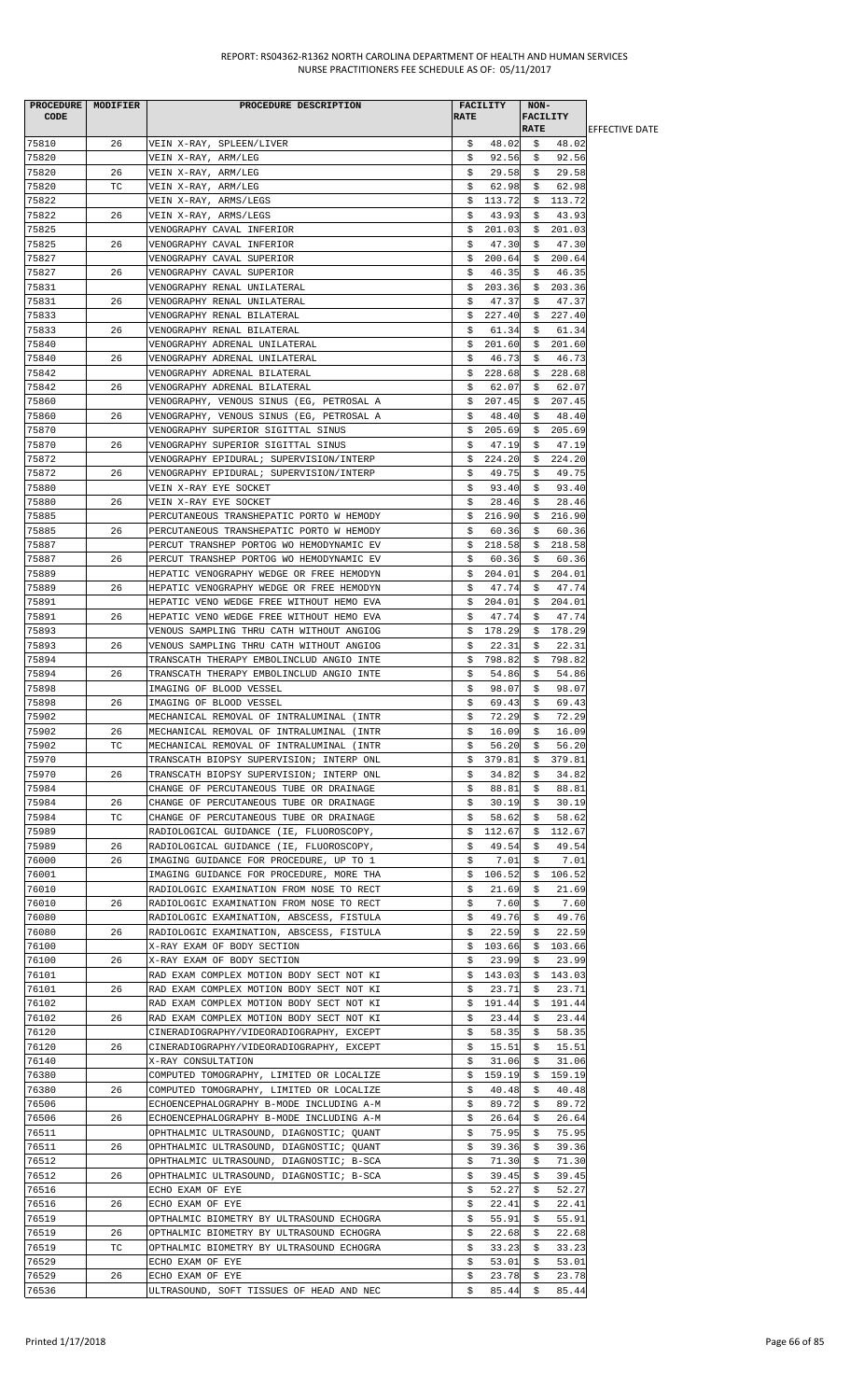| PROCEDURE   MODIFIER |    | PROCEDURE DESCRIPTION                    |             | <b>FACILITY</b> | NON-            |        |                        |
|----------------------|----|------------------------------------------|-------------|-----------------|-----------------|--------|------------------------|
| CODE                 |    |                                          | <b>RATE</b> |                 | <b>FACILITY</b> |        |                        |
|                      |    |                                          |             |                 | <b>RATE</b>     |        | <b>IEFFECTIVE DATE</b> |
| 76536                | ТC | ULTRASOUND, SOFT TISSUES OF HEAD AND NEC | \$          | 62.81           | \$              | 62.81  |                        |
| 76604                |    | ULTRASOUND, CHEST, REAL TIME WITH IMAGE  | \$          | 67.04           | Ş.              | 67.04  |                        |
| 76604                | 26 | ULTRASOUND, CHEST, REAL TIME WITH IMAGE  | Ş.          | 22.61           | S.              | 22.61  |                        |
| 76641                |    | ULTRASOUND BREAST COMPLETE               | \$          | 87.90           | \$              | 87.90  |                        |
| 76641                | 26 | ULTRASOUND BREAST COMPLETE               | \$          | 30.68           | \$              | 30.68  |                        |
| 76641                | ТC | ULTRASOUND BREAST COMPLETE               | \$          | 57.22           | \$              | 57.22  |                        |
| 76642                |    | ULTRASOUND BREAST LIMITED                | \$          | 72.33           | \$              | 72.33  |                        |
| 76642                | 26 | ULTRASOUND BREAST LIMITED                | \$          | 28.57           | \$              | 28.57  |                        |
| 76642                | ТC | ULTRASOUND BREAST LIMITED                | \$          | 43.76           | \$              | 43.76  |                        |
| 76700                |    | ULTRASOUND, ABDOMINAL, B-SCAN AND/OR REA | \$          | 105.98          | \$              | 105.98 |                        |
| 76700                | 26 | ULTRASOUND, ABDOMINAL, B-SCAN AND/OR REA | Ş           | 33.38           | Ş.              | 33.38  |                        |
| 76700                | ТC | ULTRASOUND, ABDOMINAL, B-SCAN AND/OR REA | \$          | 72.61           | \$              | 72.61  |                        |
| 76705                |    | ECHO EXAM OF ABDOMEN                     | \$          | 80.37           | \$              | 80.37  |                        |
| 76705                | 26 | ECHO EXAM OF ABDOMEN                     | \$          | 24.57           | S.              | 24.57  |                        |
| 76705                | TC | ECHO EXAM OF ABDOMEN                     | \$          | 55.80           | \$              | 55.80  |                        |
| 76706                |    | US ABDL AORTA SCREEN AAA                 | \$          | 77.36           | Ş               | 77.36  |                        |
| 76706                | 26 | US ABDL AORTA SCREEN AAA                 | \$          | 23.69           | \$              | 23.69  |                        |
| 76706                | ТC | US ABDL AORTA SCREEN AAA                 | \$          | 53.67           | \$              | 53.67  |                        |
| 76770                |    | ULTRASOUND, RETROPERITONEAL (EG, RENAL,  | \$          | 101.44          | \$              | 101.44 |                        |
| 76770                | 26 | ULTRASOUND, RETROPERITONEAL (EG, RENAL,  | \$          | 30.51           | Ş.              | 30.51  |                        |
| 76770                | ТC | ULTRASOUND, RETROPERITONEAL (EG, RENAL,  | Ş.          | 70.94           | S.              | 70.94  |                        |
| 76775                |    | ECHOGRAPHY RETROPERITONEAL B-SCAN LIMITE | \$          | 86.23           | \$              | 86.51  |                        |
| 76775                | 26 | ECHOGRAPHY RETROPERITONEAL B-SCAN LIMITE | \$          | 24.28           | \$              | 24.55  |                        |
| 76800                |    | ULTRASOUND, SPINAL CANAL AND CONTENTS    | \$          | 96.26           | Ş.              | 96.26  |                        |
| 76800                | 26 |                                          | \$          | 44.09           |                 | 44.09  |                        |
|                      |    | ULTRASOUND, SPINAL CANAL AND CONTENTS    |             |                 | \$              |        |                        |
| 76801                |    | ULTRASOUND, PREGNANT UTERUS, REAL TIME W | \$          | 102.11          | \$              | 102.11 |                        |
| 76801                | 26 | ULTRASOUND, PREGNANT UTERUS, REAL TIME W | \$          | 40.50           | \$              | 40.50  |                        |
| 76802                |    | ULTRASOUND, PREGNANT UTERUS, REAL TIME W | \$          | 58.11           | S.              | 58.11  |                        |
| 76802                | 26 | ULTRASOUND, PREGNANT UTERUS, REAL TIME W | \$          | 33.70           | \$              | 33.70  |                        |
| 76805                |    | ULTRASOUND, PREGNANT UTERUS, REAL TIME W | \$          | 113.58          | \$              | 113.58 |                        |
| 76805                | 26 | ULTRASOUND, PREGNANT UTERUS, REAL TIME W | \$          | 40.23           | \$              | 40.23  |                        |
| 76805                | ТC | ULTRASOUND, PREGNANT UTERUS, REAL TIME W | \$          | 73.36           | S.              | 73.36  |                        |
| 76810                |    | ULTRASOUND, PREGNANT UTERUS, REAL TIME W | \$          | 78.82           | \$              | 78.82  |                        |
| 76810                | 26 | ULTRASOUND, PREGNANT UTERUS, REAL TIME W | \$          | 39.64           | \$.             | 39.64  |                        |
| 76811                |    | ULTRASOUND, PREGNANT UTERUS, REAL TIME W | \$          | 160.60          | \$              | 160.60 |                        |
| 76811                | 26 | ULTRASOUND, PREGNANT UTERUS, REAL TIME W | Ş.          | 76.25           | Ş.              | 76.25  |                        |
| 76811                | TC | ULTRASOUND, PREGNANT UTERUS, REAL TIME W | \$          | 84.34           | \$              | 84.34  |                        |
| 76812                |    | ULTRASOUND, PREGNANT UTERUS, REAL TIME W | \$          | 157.23          | Ş.              | 157.23 |                        |
| 76812                | 26 | ULTRASOUND, PREGNANT UTERUS, REAL TIME W | S.          | 71.31           | S.              | 71.31  |                        |
| 76812                | TC | ULTRASOUND, PREGNANT UTERUS, REAL TIME W | \$          | 85.91           | \$              | 85.91  |                        |
| 76813                |    | ULTRASOUND, PREGNANT UTERUS, REAL TIME W | \$          | 100.04          | \$              | 100.04 |                        |
| 76813                | 26 | ULTRASOUND, PREGNANT UTERUS, REAL TIME W | \$          | 46.72           | Ş               | 46.72  |                        |
| 76813                | ТC | ULTRASOUND, PREGNANT UTERUS, REAL TIME W | Ş           | 53.32           | S.              | 53.32  |                        |
| 76814                |    | ULTRASOUND, PREGNANT UTERUS, REAL TIME W | \$          | 65.48           | \$              | 65.48  |                        |
| 76814                | 26 | ULTRASOUND, PREGNANT UTERUS, REAL TIME W | Ş.          | 39.29           | Ş.              | 39.29  |                        |
| 76814                | ТC | ULTRASOUND, PREGNANT UTERUS, REAL TIME W | \$          | 26.18           | Ş.              | 26.18  |                        |
| 76815                |    | ULTRASOUND, PREGNANT UTERUS, REAL TIME W | \$          | 70.72           | \$              | 70.72  |                        |
| 76815                | 26 | ULTRASOUND, PREGNANT UTERUS, REAL TIME W | \$          | 26.39           | \$.             | 26.39  |                        |
| 76816                |    | ULTRASOUND, PREGNANT UTERUS, REAL TIME W | \$          | 86.94           | \$              | 86.94  |                        |
| 76816                | 26 | ULTRASOUND, PREGNANT UTERUS, REAL TIME W | \$          | 34.31           | S.              | 34.31  |                        |
| 76816                | ТC | ULTRASOUND, PREGNANT UTERUS, REAL TIME W | \$          | 52.62           | \$              | 52.62  |                        |
| 76817                |    | ULTRASOUND, PREGNANT UTERUS, REAL TIME W | \$          | 78.97           | Ş.              | 78.97  |                        |
| 76817                | 26 | ULTRASOUND, PREGNANT UTERUS, REAL TIME W | Ş.          | 30.25           | S.              | 30.25  |                        |
| 76817                | ТC | ULTRASOUND, PREGNANT UTERUS, REAL TIME W | \$          | 48.70           | \$              | 48.70  |                        |
| 76818                |    | FETAL BIOPHYSICAL PROFILE; WITH NON-STRE | \$          | 94.50           | \$              | 94.50  |                        |
| 76818                | 26 | FETAL BIOPHYSICAL PROFILE; WITH NON-STRE | \$          | 42.22           | Ş.              | 42.22  |                        |
| 76818                | TC | FETAL BIOPHYSICAL PROFILE; WITH NON-STRE | \$          | 52.27           | s               | 52.27  |                        |
| 76819                |    | FETAL BIOPHYSICAL PROFILE; WITHOUT NON-S | \$          | 73.06           | \$              | 73.06  |                        |
| 76819                |    |                                          |             |                 |                 |        |                        |
|                      | 26 | FETAL BIOPHYS PROFIL W/O NST             | \$          | 31.14           | \$.             | 31.14  |                        |
| 76820<br>76820       |    | DOPPLER VELOCIMETRY, FETAL; UMBILICAL AR | S.          | 42.33           | s               | 42.33  |                        |
|                      | 26 | UMBILICAL ARTERY ECHO                    | \$          | 20.17           | Ş.              | 20.17  |                        |
| 76830                |    | ULTRASOUND, TRANSVAGINAL                 | S.          | 93.02           | \$              | 93.02  |                        |
| 76830                | 26 | ULTRASOUND, TRANSVAGINAL                 | Ş.          | 28.16           | Ş.              | 28.16  |                        |
| 76830                | ТC | ULTRASOUND, TRANSVAGINAL                 | s           | 64.86           | S.              | 64.86  |                        |
| 76831                |    | SALINE INFUSION SONOHYSTEROGRAPHY (SIS), | \$          | 93.09           | \$              | 93.09  |                        |
| 76856                |    | ULTRASOUND, PELVIC (NONOBSTETRIC), B-SCA | \$          | 93.59           | Ş.              | 93.59  |                        |
| 76856                | 26 | ULTRASOUND, PELVIC (NONOBSTETRIC), B-SCA | \$          | 28.44           | Ş.              | 28.44  |                        |
| 76856                | TC | ULTRASOUND, PELVIC (NONOBSTETRIC), B-SCA | \$          | 65.15           | \$              | 65.15  |                        |
| 76857                | 26 | ECHOGRAPHY, PELVIC; LIMITED OR FOLLOW-UP | \$          | 16.07           | \$              | 16.07  |                        |
| 76857                | ТC | ECHOGRAPHY, PELVIC; LIMITED OR FOLLOW-UP | Ş.          | 61.58           | Ş.              | 61.58  |                        |
| 76857                |    | ECHOGRAPHY, PELVIC; LIMITED OR FOLLOW-UP | Ş.          | 77.65           | Ş.              | 77.65  |                        |
| 76857                | 26 | ECHOGRAPHY, PELVIC; LIMITED OR FOLLOW-UP | \$          | 16.07           | \$              | 16.07  |                        |
| 76870                |    | ULTRASOUND, SCROTUM AND CONTENTS         | \$          | 92.64           | \$              | 92.64  |                        |
| 76870                | 26 | ULTRASOUND, SCROTUM AND CONTENTS         | \$          | 26.65           | Ş               | 26.65  |                        |
| 76870                | ТC | ULTRASOUND, SCROTUM AND CONTENTS         | \$          | 65.98           | \$              | 65.98  |                        |
| 76872                |    | ULTRASOUND, TRANSRECTAL                  | \$          | 110.28          | \$              | 110.28 |                        |
| 76872                | 26 | ULTRASOUND, TRANSRECTAL                  | Ş           | 29.47           | Ş               | 29.47  |                        |
| 76873                |    | ECHOGRAPHY, TRANSRECTAL; PROSTATE VOLUME | S.          | 140.08          | S.              | 140.08 |                        |
| 76873                | 26 | ECHOGRAPHY, TRANSRECTAL; PROSTATE VOLUME | \$          | 64.27           | \$              | 64.27  |                        |
| 76873                | ТC | ECHOGRAPHY, TRANSRECTAL; PROSTATE VOLUME | \$          | 75.81           | \$              | 75.81  |                        |
| 76882                |    | ULTRASOUND, EXTREMITY, NONVASCULAR, REAL | \$          | 24.34           | \$              | 24.34  |                        |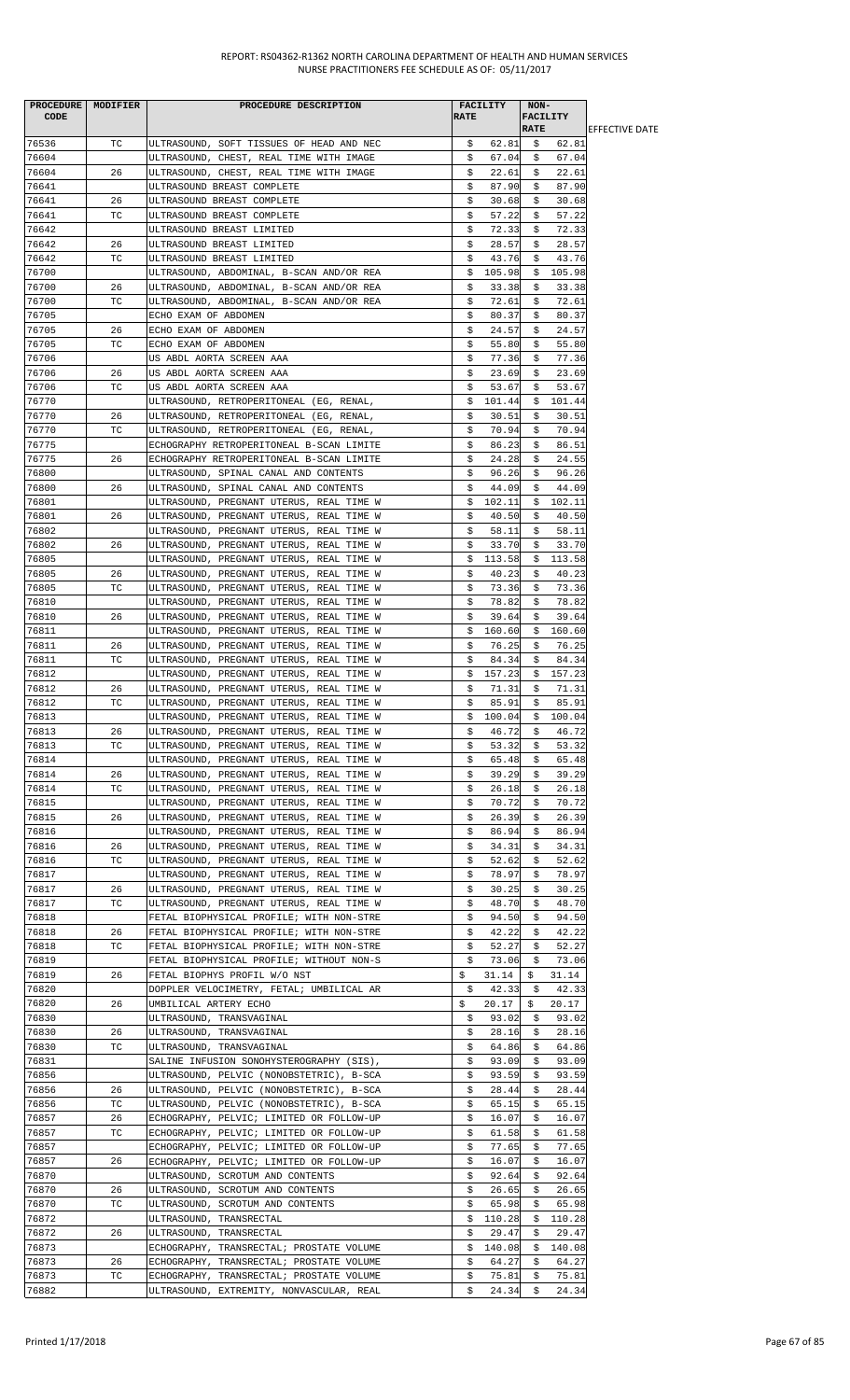|       | PROCEDURE MODIFIER | PROCEDURE DESCRIPTION                    |             | FACILITY | NON-        |                 |                        |
|-------|--------------------|------------------------------------------|-------------|----------|-------------|-----------------|------------------------|
| CODE  |                    |                                          | <b>RATE</b> |          |             | <b>FACILITY</b> |                        |
|       |                    |                                          |             |          | <b>RATE</b> |                 | <b>IEFFECTIVE DATE</b> |
| 76882 | 26                 | ULTRASOUND, EXTREMITY, NONVASCULAR, REAL | \$.         | 16.27    | Ş.          | 16.27           |                        |
| 76882 | ТC                 | ULTRASOUND, EXTREMITY, NONVASCULAR, REAL | \$          | 8.07     | \$          | 8.07            |                        |
| 76930 |                    | ULTRASONIC GUIDANCE FOR PERICARDIOCENTES | \$          | 76.55    | S.          | 76.55           |                        |
| 76930 | 26                 | ULTRASONIC GUIDANCE FOR PERICARDIOCENTES | \$          | 29.59    | \$          | 29.59           |                        |
| 76932 |                    | ULTRASONIC GUIDANCE FOR ENDOMYOCARDIAL B | \$          | 77.04    | \$.         | 77.04           |                        |
| 76932 | 26                 | ULTRASONIC GUIDANCE FOR ENDOMYOCARDIAL B | \$          | 29.59    | Ş           | 29.59           |                        |
| 76937 |                    | ULTRASOUND GUIDANCE FOR VASCULAR ACCESS  | \$          | 28.07    | \$          | 28.07           |                        |
| 76937 | 26                 | ULTRASOUND GUIDANCE FOR VASCULAR ACCESS  | \$          | 12.73    | \$          | 12.73           |                        |
| 76937 | ТC                 | ULTRASOUND GUIDANCE FOR VASCULAR ACCESS  | Ş.          | 15.35    | Ş.          | 15.35           |                        |
| 76942 |                    | ULTRASONIC GUIDANCE FOR NEEDLE PLACEMENT | \$          | 143.05   | \$          | 143.05          |                        |
| 76942 | 26                 | ULTRASONIC GUIDANCE FOR NEEDLE PLACEMENT | \$          | 27.83    | \$          | 27.83           |                        |
| 76946 |                    | ULTRASONIC GUIDANCE FOR AMNIOCENTESIS, I | \$          | 34.77    | \$          | 34.77           |                        |
| 76965 | 26                 | ULTRASONIC GUIDANCE FOR INTERSTITIAL RAD | \$          | 56.33    | \$          | 56.33           |                        |
| 76965 | ТC                 | ULTRASONIC GUIDANCE FOR INTERSTITIAL RAD | \$          | 59.00    | S.          | 59.00           |                        |
| 76970 | 26                 | FOLLOW UP ECHO EXAM                      | \$          | 15.84    | \$          | 15.84           |                        |
| 76975 |                    | GASTROINTESTINAL ENDOSCOPIC ULTRASOUND,  | \$          | 79.33    | \$          | 79.33           |                        |
|       |                    | GASTROINTESTINAL ENDOSCOPIC ULTRASOUND,  |             |          |             |                 |                        |
| 76975 | 26                 |                                          | \$          | 33.94    | Ş.          | 33.94           |                        |
| 77001 |                    | FLUOROSCOPIC GUIDANCE FOR CENTRAL VENOUS | \$          | 80.47    | \$          | 80.47           |                        |
| 77001 | 26                 | FLUOROSCOPIC GUIDANCE FOR CENTRAL VENOUS | \$          | 15.60    | \$          | 15.60           |                        |
| 77001 | ТC                 | FLUOROSCOPIC GUIDANCE FOR CENTRAL VENOUS | \$          | 64.86    | \$          | 64.86           |                        |
| 77002 |                    | FLUOROSCOPIC GUIDANCE FOR NEEDLE PLACEME | \$          | 55.27    | \$          | 55.27           |                        |
| 77002 | 26                 | FLUOROSCOPIC GUIDANCE FOR NEEDLE PLACEME | \$          | 21.75    | \$          | 21.75           |                        |
| 77003 |                    | FLUOROGUIDE FOR SPINE INJECT             | \$          | 46.36    | \$          | 46.36           |                        |
| 77003 | 26                 | FLUOROGUIDE FOR SPINE INJECT             | \$          | 22.92    | \$          | 22.91           |                        |
| 77003 | ТC                 | FLUOROGUIDE FOR SPINE INJECT             | \$          | 23.44    | \$          | 23.44           |                        |
| 77012 |                    | COMPUTED TOMOGRAPHY GUIDANCE FOR NEEDLE  | \$          | 154.04   | \$          | 154.04          |                        |
| 77012 | 26                 | COMPUTED TOMOGRAPHY GUIDANCE FOR NEEDLE  | \$          | 48.35    | \$          | 48.35           |                        |
| 77012 | ТC                 | COMPUTED TOMOGRAPHY GUIDANCE FOR NEEDLE  | Ş.          | 105.68   | S.          | 105.68          |                        |
| 77014 |                    | COMPUTED TOMOGRAPHY GUIDANCE FOR PLACEME | \$          | 143.69   |             | \$143.69        |                        |
| 77014 | 26                 | COMPUTED TOMOGRAPHY GUIDANCE FOR PLACEME | \$          | 34.58    | \$          | 34.58           |                        |
| 77014 | ТC                 | COMPUTED TOMOGRAPHY GUIDANCE FOR PLACEME | \$          | 109.10   | Ş.          | 109.10          |                        |
| 77053 |                    | MAMMARY DUCTOGRAM OR GALACTOGRAM, SINGLE | \$          | 59.00    | \$          | 59.00           |                        |
|       |                    |                                          |             |          |             |                 |                        |
| 77053 | 26                 | MAMMARY DUCTOGRAM OR GALACTOGRAM, SINGLE | \$          | 14.91    | \$          | 14.91           |                        |
| 77053 | ТC                 | MAMMARY DUCTOGRAM OR GALACTOGRAM, SINGLE | Ş.          | 44.09    | Ş.          | 44.09           |                        |
| 77054 |                    | MAMMARY DUCTOGRAM OR GALACTOGRAM, MULTIP | \$          | 79.46    | \$          | 79.46           |                        |
| 77054 | 26                 | MAMMARY DUCTOGRAM OR GALACTOGRAM, MULTIP | \$          | 18.75    | \$          | 18.75           |                        |
| 77054 | ТC                 | MAMMARY DUCTOGRAM OR GALACTOGRAM, MULTIP | \$          | 60.71    | \$          | 60.71           |                        |
| 77065 |                    | DX MAMMO INCL CAD UNI                    | \$          | 66.54    | \$          | 66.54           |                        |
| 77065 | 26                 | DX MAMMO INCL CAD UNI                    | \$          | 29.02    | S.          | 29.02           |                        |
| 77065 | TC                 | DX MAMMO INCL CAD UNI                    | \$          | 37.52    | \$          | 37.52           |                        |
| 77066 |                    | DX MAMMO INCL CAD BI                     | \$          | 84.38    | \$          | 84.38           |                        |
| 77066 | 26                 | DX MAMMO INCL CAD BI                     | Ş.          | 36.04    | s           | 36.04           |                        |
| 77066 | ТC                 | DX MAMMO INCL CAD BI                     | Ş           | 48.34    | Ş.          | 48.34           |                        |
| 77067 |                    | SCR MAMMO BI INCL CAD                    | \$          | 63.93    | \$          | 63.93           |                        |
| 77067 | 26                 | SCR MAMMO BI INCL CAD                    | \$          | 29.02    | Ş.          | 29.02           |                        |
| 77067 | ТC                 | SCR MAMMO BI INCL CAD                    | \$          | 34.91    | S.          | 34.91           |                        |
| 77072 |                    | BONE AGE STUDIES                         | \$          | 18.35    | \$          | 18.35           |                        |
|       |                    |                                          |             |          |             |                 |                        |
| 77072 | 26                 | BONE AGE STUDIES                         | \$          | 7.90     | Ş.          | 7.90            |                        |
| 77072 | ТC                 | BONE AGE STUDIES                         | \$          | 10.45    | S.          | 10.45           |                        |
| 77073 |                    | BONE LENGTH STUDIES (ORTHOROENTGENOGRAM, | \$          | 29.18    | S.          | 29.18           |                        |
| 77073 | 26                 | BONE LENGTH STUDIES (ORTHOROENTGENOGRAM, | \$          | 11.16    | \$          | 11.16           |                        |
| 77073 | ТC                 | BONE LENGTH STUDIES (ORTHOROENTGENOGRAM, | \$          | 18.02    | Ş.          | 18.02           |                        |
| 77074 |                    | RADIOLOGIC EXAMINATION, OSSEOUS SURVEY;  | \$          | 53.48    | S.          | 53.48           |                        |
| 77074 | 26                 | RADIOLOGIC EXAMINATION, OSSEOUS SURVEY;  | \$          | 18.75    | \$          | 18.75           |                        |
| 77074 | ТC                 | RADIOLOGIC EXAMINATION, OSSEOUS SURVEY;  | \$          | 34.73    | \$          | 34.73           |                        |
| 77075 |                    | RADIOLOGIC EXAMINATION, OSSEOUS SURVEY;  | \$          | 77.28    | Ş           | 77.28           |                        |
| 77075 | 26                 | RADIOLOGIC EXAMINATION, OSSEOUS SURVEY;  | \$          | 22.31    | \$          | 22.31           |                        |
| 77075 | ТC                 | RADIOLOGIC EXAMINATION, OSSEOUS SURVEY;  | \$          | 54.97    | \$          | 54.97           |                        |
| 77076 |                    | RADIOLOGIC EXAMINATION, OSSEOUS SURVEY,  | Ş.          | 72.51    | Ş.          | 72.51           |                        |
| 77076 | 26                 | RADIOLOGIC EXAMINATION, OSSEOUS SURVEY,  | \$          | 27.91    | Ş.          | 27.91           |                        |
| 77076 | TC.                | RADIOLOGIC EXAMINATION, OSSEOUS SURVEY,  | \$          | 44.60    | \$          | 44.60           |                        |
| 77077 |                    | JOINT SURVEY, SINGLE VIEW, 2 OR MORE JOI | \$          | 33.01    | \$          | 33.01           |                        |
| 77077 | 26                 | JOINT SURVEY, SINGLE VIEW, 2 OR MORE JOI | \$          | 12.83    | Ş.          | 12.83           |                        |
| 77077 | ТC                 |                                          | \$          | 20.18    | S.          | 20.18           |                        |
|       |                    | JOINT SURVEY, SINGLE VIEW, 2 OR MORE JOI |             |          |             |                 |                        |
| 77080 |                    | DUAL-ENERGY X-RAY ABSORPTIOMETRY (DXA),  | \$          | 54.54    | \$          | 54.54           |                        |
| 77080 | 26                 | DUAL-ENERGY X-RAY ABSORPTIOMETRY (DXA),  | \$          | 8.20     | \$.         | 8.20            |                        |
| 77080 | ТC                 | DUAL-ENERGY X-RAY ABSORPTIOMETRY (DXA),  | \$          | 46.35    | Ş.          | 46.35           |                        |
| 77084 |                    | MAGNETIC RESONANCE (EG, PROTON) IMAGING, | Ş.          | 446.83   | Ş.          | 446.83          |                        |
| 77084 | 26                 | MAGNETIC RESONANCE (EG, PROTON) IMAGING, | \$          | 66.52    | \$          | 66.52           |                        |
| 77084 | ТC                 | MAGNETIC RESONANCE (EG, PROTON) IMAGING, | \$          | 380.31   | Ş.          | 380.31          |                        |
| 77085 |                    | DXA BONE DENSITY STUDY                   | s           | 45.79    | S.          | 45.79           |                        |
| 77085 | 26                 | DXA BONE DENSITY STUDY                   | \$          | 12.91    | \$          | 12.91           |                        |
| 77085 | ТC                 | DXA BONE DENSITY STUDY                   | \$          | 32.88    | Ş.          | 32.88           |                        |
| 77086 |                    | FRACTURE ASSESSMENT VIA DXA              | \$          | 28.90    | s           | 28.90           |                        |
| 77086 | 26                 | FRACTURE ASSESSMENT VIA DXA              | \$          | 7.47     | S.          | 7.47            |                        |
| 77086 | ТC                 | FRACTURE ASSESSMENT VIA DXA              | \$          | 21.42    | \$          | 21.42           |                        |
| 77261 |                    | THERAPEUTIC RAD TREATMT PLANNING SIMPLE  | \$          | 57.65    | Ş.          | 57.65           |                        |
| 77262 |                    | THERAPEUTIC RAD TREATMT PLANNING INTERME | \$          | 86.63    | S.          | 86.63           |                        |
| 77263 |                    | THERAPEUTIC RAD TREATMT PLANNING COMPLEX | \$          | 128.53   | \$          | 128.53          |                        |
|       |                    |                                          |             |          |             |                 |                        |
| 77280 |                    | RADIATION THER SIMULATOR AIDED FIELD SET | \$          | 142.61   | \$          | 142.61          |                        |
| 77280 | 26                 | RADIATION THER SIMULATOR AIDED FIELD SET | \$          | 28.65    | \$.         | 28.65           |                        |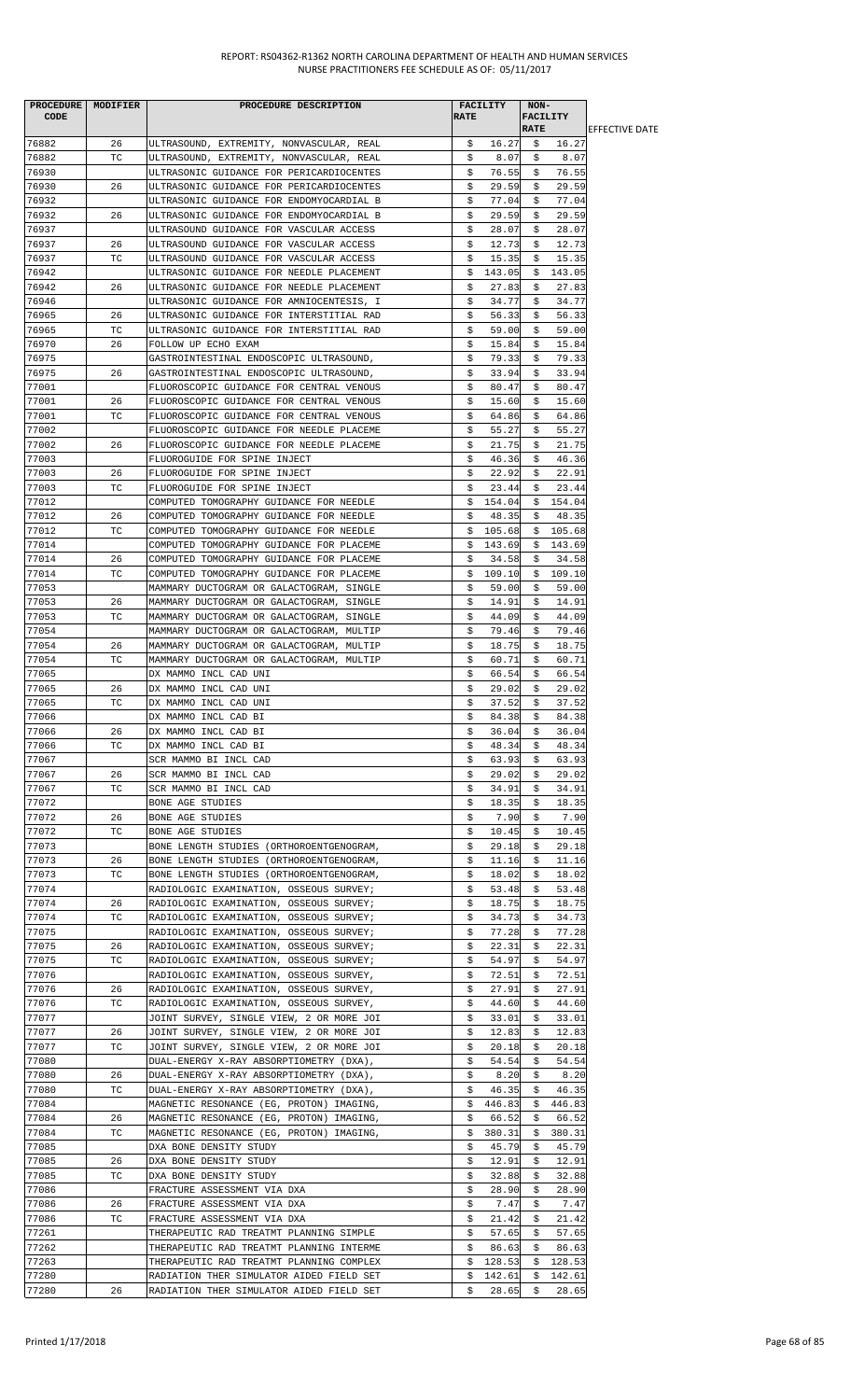|             | PROCEDURE MODIFIER | PROCEDURE DESCRIPTION                    | <b>FACILITY</b> | NON-            |                        |
|-------------|--------------------|------------------------------------------|-----------------|-----------------|------------------------|
| <b>CODE</b> |                    |                                          | <b>RATE</b>     | <b>FACILITY</b> |                        |
|             |                    |                                          |                 | <b>RATE</b>     | <b>IEFFECTIVE DATE</b> |
| 77280       | TC                 | RADIATION THER SIMULATOR AIDED FIELD SET | \$113.96        | \$113.96        |                        |
| 77285       |                    | RADIATION THER SIMULATOR AIDED FIELD SET | \$245.49        | \$245.49        |                        |
| 77285       | 26                 | RADIATION THER SIMULATOR AIDED FIELD SET | 42.79<br>S.     | 42.79<br>- \$   |                        |
|             |                    |                                          |                 |                 |                        |
| 77285       | TC                 | RADIATION THER SIMULATOR AIDED FIELD SET | \$202.70        | \$202.70        |                        |
| 77290       |                    | RADIATION THERAPY SIMULATOR AIDED FIELD  | \$<br>381.06    | 381.06<br>\$    |                        |
| 77290       | 26                 | RADIATION THERAPY SIMULATOR AIDED FIELD  | \$<br>63.54     | 63.54<br>Ş.     |                        |
| 77290       | TC                 | RADIATION THERAPY SIMULATOR AIDED FIELD  | 317.53<br>\$.   | \$317.53        |                        |
| 77293       |                    | RESPIRATOR MOTION MGMT SIMUL             | \$.<br>337.18   | \$<br>337.18    |                        |
| 77293       | 26                 | RESPIRATOR MOTION MGMT SIMUL             | 82.67<br>Ş.     | 82.67<br>Ş.     |                        |
| 77293       | ТC                 | RESPIRATOR MOTION MGMT SIMUL             | \$254.52        | \$254.52        |                        |
|             |                    |                                          |                 |                 |                        |
| 77295       |                    | THERAPEUTIC RADIOLOGY SIMULATION-AIDED F | 531.59<br>\$    | \$531.59        |                        |
| 77295       | 26                 | THERAPEUTIC RADIOLOGY SIMULATION-AIDED F | 185.69<br>\$.   | 185.69<br>\$.   |                        |
| 77295       | ТC                 | THERAPEUTIC RADIOLOGY SIMULATION-AIDED F | \$<br>345.90    | 345.90<br>Ş.    |                        |
| 77300       |                    | BASIC RADIATION DOSIMETRY CALCULATION, C | 55.92<br>Ş.     | 55.92<br>S.     |                        |
| 77300       | 26                 | BASIC RADIATION DOSIMETRY CALCULATION, C | \$<br>25.20     | \$<br>25.20     |                        |
| 77300       | ТC                 | BASIC RADIATION DOSIMETRY CALCULATION, C | \$<br>30.72     | \$<br>30.72     |                        |
| 77301       |                    | INTENSITY MODULATED RADIOTHERAPY PLAN, I | \$1,674.53      | \$1,674.53      |                        |
| 77301       | 26                 |                                          |                 | \$325.42        |                        |
|             |                    | INTENSITY MODULATED RADIOTHERAPY PLAN, I | \$325.42        |                 |                        |
| 77301       | TC                 | INTENSITY MODULATED RADIOTHERAPY PLAN, I | \$1,349.11      | \$1,349.11      |                        |
| 77306       |                    | TELETHX ISODOSE PLAN SIMPLE              | \$118.26        | \$118.26        |                        |
| 77306       | 26                 | TELETHX ISODOSE PLAN SIMPLE              | 59.62<br>S.     | 59.62<br>S.     |                        |
| 77306       | TC.                | TELETHX ISODOSE PLAN SIMPLE              | \$<br>58.65     | \$<br>58.65     |                        |
| 77307       |                    | TELETHX ISODOSE PLAN CPLX                | 231.01<br>\$    | \$<br>231.01    |                        |
| 77307       | 26                 | TELETHX ISODOSE PLAN CPLX                | \$<br>123.69    | \$<br>123.69    |                        |
| 77307       | ТC                 | TELETHX ISODOSE PLAN CPLX                | 107.33<br>Ş.    | \$107.33        |                        |
| 77316       |                    |                                          | \$<br>150.85    | 150.85<br>S.    |                        |
|             |                    | BRACHYTX ISODOSE PLAN SIMPLE             |                 |                 |                        |
| 77316       | 26                 | BRACHYTX ISODOSE PLAN SIMPLE             | 59.85<br>Ş      | 59.85<br>Ş.     |                        |
| 77316       | TC.                | BRACHYTX ISODOSE PLAN SIMPLE             | 91.01<br>S.     | 91.01<br>S.     |                        |
| 77317       |                    | BRACHYTX ISODOSE INTERMED                | 197.50<br>\$    | \$197.50        |                        |
| 77317       | 26                 | BRACHYTX ISODOSE INTERMED                | \$<br>78.72     | 78.72<br>\$     |                        |
| 77317       | TC.                | BRACHYTX ISODOSE INTERMED                | \$<br>118.78    | \$<br>118.78    |                        |
| 77318       |                    | BRACHYTX ISODOSE COMPLEX                 | 285.31<br>s     | 285.31<br>\$    |                        |
| 77318       | 26                 | BRACHYTX ISODOSE COMPLEX                 | \$<br>124.16    | \$<br>124.16    |                        |
|             |                    |                                          |                 |                 |                        |
| 77318       | ТC                 | BRACHYTX ISODOSE COMPLEX                 | Ş.<br>161.16    | 161.16<br>Ş.    |                        |
| 77321       |                    | SPECIAL TELETHERAPY PORT PLAN PART/HEMI/ | 95.55<br>s      | 95.55<br>S.     |                        |
| 77321       | 26                 | SPECIAL TELETHERAPY PORT PLAN PART/HEMI/ | \$<br>38.64     | \$<br>38.64     |                        |
| 77321       | ТC                 | SPECIAL TELETHERAPY PORT PLAN PART/HEMI/ | \$<br>56.90     | \$<br>56.90     |                        |
| 77331       |                    | SPECIAL DOSIMETRY EG TLD, MICRODOSIMETRY | \$<br>49.85     | \$<br>49.85     |                        |
| 77331       | 26                 | SPECIAL DOSIMETRY EG TLD, MICRODOSIMETRY | 35.47<br>\$     | 35.47<br>S.     |                        |
| 77331       | TC.                | SPECIAL DOSIMETRY EG TLD, MICRODOSIMETRY | \$<br>14.37     | \$<br>14.37     |                        |
| 77332       |                    | TREATMENT DEVICES DESIGN & CONSTRUCTION  | \$<br>60.77     | \$<br>60.77     |                        |
| 77332       | 26                 |                                          | 21.94           | 21.94           |                        |
|             |                    | TREATMENT DEVICES DESIGN & CONSTRUCTION  | Ş.              | Ş.              |                        |
| 77332       | TC                 | TREATMENT DEVICES DESIGN & CONSTRUCTION  | 38.83<br>Ş.     | 38.83<br>Ş.     |                        |
| 77333       |                    | TREATMENT DEVICES DESIGN & CONSTRUCTION  | \$<br>54.58     | 54.58<br>\$     |                        |
| 77333       | 26                 | TREATMENT DEVICES DESIGN & CONSTRUCTION  | \$<br>34.28     | 34.28<br>Ş.     |                        |
| 77333       | TC                 | TREATMENT DEVICES DESIGN & CONSTRUCTION  | 20.29<br>S.     | 20.29<br>S.     |                        |
| 77334       |                    | TREATMENT DEVICE DESIGN & CONSTRUCTION C | \$<br>123.88    | \$<br>123.88    |                        |
| 77334       | 26                 | TREATMENT DEVICE DESIGN & CONSTRUCTION C | \$<br>50.40     | 50.40<br>\$     |                        |
| 77334       | TC                 | TREATMENT DEVICE DESIGN & CONSTRUCTION C | \$<br>73.48     | 73.48<br>S.     |                        |
| 77336       |                    | CONTINUING MEDICAL PHYSICS CONSULTATION, | 47.27<br>\$     | 47.27<br>S.     |                        |
| 77370       |                    | SPECIAL MEDICAL RADIATION PHYSICS CONSUL | \$<br>89.89     | \$<br>89.89     |                        |
|             |                    |                                          |                 |                 |                        |
| 77371       |                    | RADIATION TREATMENT DELIVERY, STEREOTACT | \$648.45        | \$<br>648.45    |                        |
| 77372       |                    | RADIATION TREATMENT DELIVERY, STEREOTACT | \$648.45        | \$648.45        |                        |
| 77373       |                    | STEREOTACTIC BODY RADIATION THERAPY, TRE | \$1,203.95      | \$1,203.95      |                        |
| 77385       |                    | NTSTY MODUL RAD TX DLVR SMPL             | \$.<br>412.11   | \$<br>412.11    |                        |
| 77386       |                    | NTSTY MODUL RAD TX DLVR CPLX             | \$<br>412.11    | 412.11<br>Ş.    |                        |
| 77387       |                    | GUIDANCE FOR RADIAJ TX DLVR              | 90.38<br>Ş.     | 90.38<br>\$     |                        |
| 77401       |                    | RADIATION TREATMENT DELIVERY, SUPERFICIA | \$<br>24.21     | \$<br>24.21     |                        |
| 77402       |                    | RADIATION TREATMENT DELIVERY             | \$104.22        | \$104.22        |                        |
| 77407       |                    | RADIATION TREATMENT DELIVERY             | \$163.45        | \$163.45        |                        |
|             |                    |                                          |                 |                 |                        |
| 77412       |                    | RADIATION TREATMENT DELIVERY             | \$158.32        | \$158.32        |                        |
| 77417       |                    | RADIOLOGY PORT IMAGES(S)                 | \$<br>12.23     | 12.23<br>\$     |                        |
| 77427       |                    | RADIATION TREATMENT MANAGEMENT, FIVE TRE | \$152.93        | \$152.93        |                        |
| 77431       |                    | RADIATION THERAPY MGMT, COMPLETE COURSE, | 78.02<br>S.     | 78.02<br>Ş.     |                        |
| 77432       |                    | STEREOTACTIC RADIATION TREATMENT MANAGEM | \$325.17        | 325.17<br>\$    |                        |
| 77435       |                    | STEREOTACTIC BODY RADIATION THERAPY, TRE | 539.18<br>Ş.    | 539.18<br>Ş.    |                        |
| 77470       |                    | SPECIAL TREATMENT PROCEDURE (EG, TOTAL B | \$200.01        | \$200.01        |                        |
| 77470       | 26                 | SPECIAL TREATMENT PROCEDURE (EG, TOTAL B | 85.19<br>Ş.     | 85.19<br>Ş.     |                        |
| 77470       | TC                 |                                          |                 |                 |                        |
|             |                    | SPECIAL TREATMENT PROCEDURE (EG, TOTAL B | \$114.82        | \$114.82        |                        |
| 77600       |                    | HYPERTHERMIA, EXT; SUPERFICIAL.          | \$287.33        | \$<br>287.33    |                        |
| 77600       | 26                 | HYPERTHERMIA, EXT; SUPERFICIAL.          | 63.54<br>S.     | 63.54<br>S.     |                        |
| 77600       | TC                 | HYPERTHERMIA, EXT; SUPERFICIAL.          | \$<br>223.80    | 223.80<br>\$    |                        |
| 77605       |                    | HYPERTHERMIA, EXT; DEEP                  | 512.51<br>\$    | 512.51<br>\$    |                        |
| 77605       | 26                 | HYPERTHERMIA, EXT; DEEP                  | 83.06<br>s      | \$<br>83.06     |                        |
| 77605       | ТC                 | HYPERTHERMIA, EXT; DEEP                  | 429.45<br>Ş.    | 429.45<br>Ş.    |                        |
| 77615       |                    | HYPERTHERMIA; MORE THAN FIVE INTERSTITIA | 676.06<br>Ş.    | 676.06<br>Ş.    |                        |
| 77615       | 26                 | HYPERTHERMIA; MORE THAN FIVE INTERSTITIA | 84.90<br>Ş.     | 84.90<br>Ş.     |                        |
| 77615       | TC                 |                                          | \$591.16        | 591.16          |                        |
|             |                    | HYPERTHERMIA; MORE THAN FIVE INTERSTITIA |                 | S.              |                        |
| 77620       |                    | INTRACAVITY HYPERTHERMIA                 | \$300.84        | \$300.84        |                        |
| 77620       | 26                 | INTRACAVITY HYPERTHERMIA                 | \$<br>63.88     | \$<br>63.88     |                        |
| 77620       | TC                 | INTRACAVITY HYPERTHERMIA                 | \$<br>236.94    | \$236.94        |                        |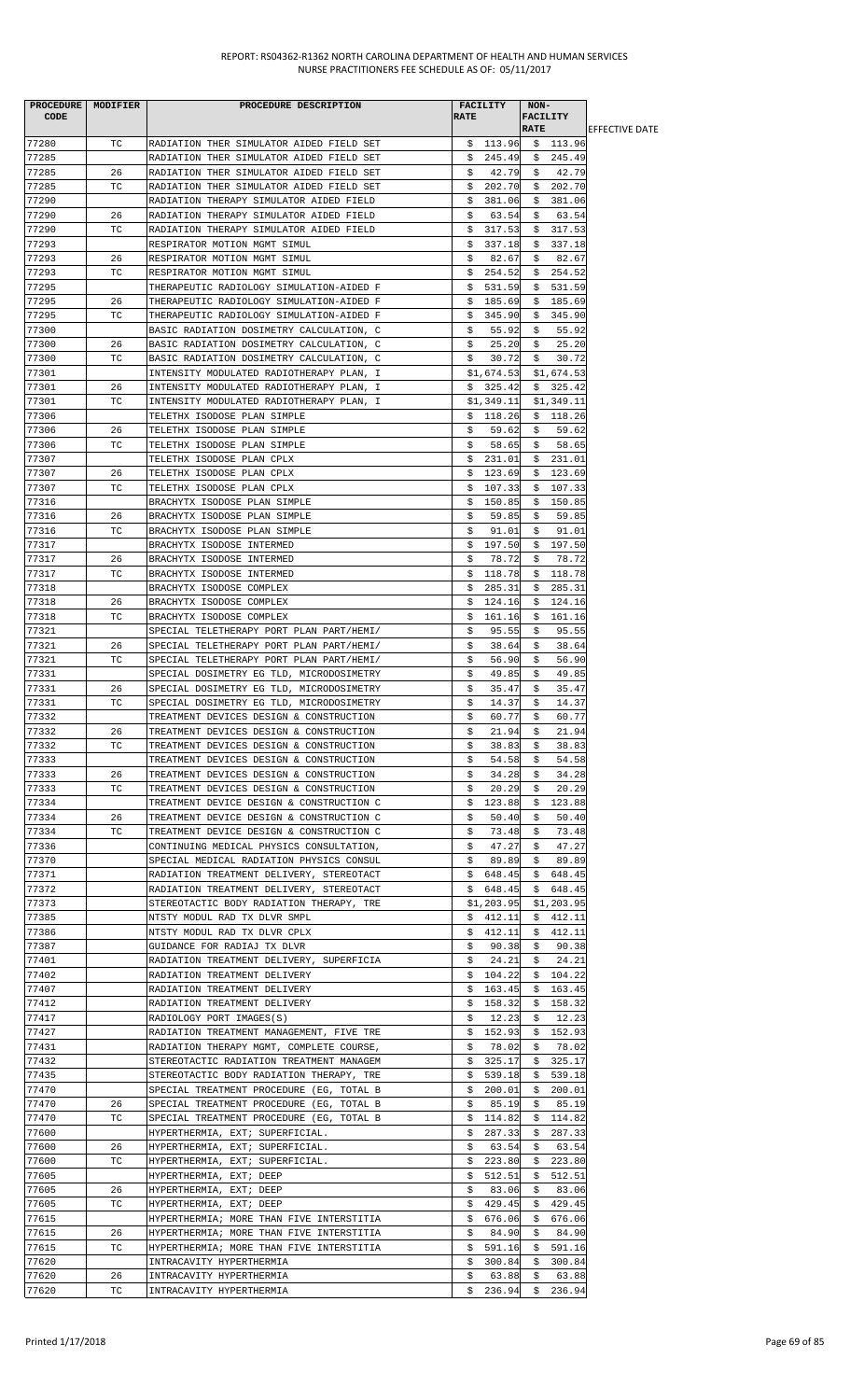| <b>CODE</b>    | PROCEDURE   MODIFIER | PROCEDURE DESCRIPTION                                                   | <b>RATE</b> | <b>FACILITY</b>     | NON-<br><b>RATE</b> | <b>FACILITY</b>     | <b>EFFECTIVE DATE</b> |
|----------------|----------------------|-------------------------------------------------------------------------|-------------|---------------------|---------------------|---------------------|-----------------------|
| 77750          |                      | INFUSION OR INSTILLATION OF RADIOELEMENT                                |             |                     |                     | $$271.36 \t$271.36$ |                       |
| 77750          | 26                   | INFUSION OR INSTILLATION OF RADIOELEMENT                                |             | \$201.21            |                     | \$201.21            |                       |
| 77750          | TC.                  | INFUSION OR INSTILLATION OF RADIOELEMENT                                | Ş.          | 70.17               | Ş.                  | 70.17               |                       |
| 77761          |                      | INTRACAVITARY RADIATION SOURCE APPLICATI                                | \$.         | 278.24              | \$                  | 278.24              |                       |
| 77761          | 26                   | INTRACAVITARY RADIATION SOURCE APPLICATI                                | \$          | 154.42              | \$                  | 154.42              |                       |
| 77761          | ТC                   | INTRACAVITARY RADIATION SOURCE APPLICATI                                | Ş.          | 123.82              |                     | \$123.82            |                       |
| 77762          |                      | INTRACAVITARY RADIOELEMENT APPLICATION I                                | Ş.          | 380.58              |                     | \$380.58            |                       |
| 77762          | 26                   | INTRACAVITARY RADIOELEMENT APPLICATION I                                | S.          | 233.41              | S.                  | 233.41              |                       |
| 77762          | ТC                   | INTRACAVITARY RADIOELEMENT APPLICATION I                                |             | \$147.17            |                     | \$147.17            |                       |
| 77763          |                      | INTRACAVITARY RADIOELEMENT APPLICATION C                                |             | \$539.65            |                     | \$539.65            |                       |
| 77763<br>77763 | 26<br>ТC             | INTRACAVITARY RADIOELEMENT APPLICATION C                                | \$          | 350.32              | \$                  | 350.32              |                       |
| 77767          |                      | INTRACAVITARY RADIOELEMENT APPLICATION C<br>HDR RDNCL SKN SURF BRACHYTX | \$<br>\$    | 189.33<br>183.54    | \$<br>Ş.            | 189.33<br>183.54    |                       |
| 77767          | 26                   | HDR RDNCL SKN SURF BRACHYTX                                             | \$          | 46.14               | \$                  | 46.14               |                       |
| 77767          | ТC                   | HDR RDNCL SKN SURF BRACHYTX                                             | \$          | 137.39              | \$                  | 137.39              |                       |
| 77768          |                      | HDR RDNCL SKN SURF BRACHYTX                                             | Ş.          | 287.02              | Ş.                  | 287.02              |                       |
| 77768          | 26                   | HDR RDNCL SKN SURF BRACHYTX                                             | S.          | 61.18               | S.                  | 61.18               |                       |
| 77768          | TC                   | HDR RDNCL SKN SURF BRACHYTX                                             | \$          | 225.84              |                     | \$225.84            |                       |
| 77770          |                      | HDR RDNCL NTRSTL/ICAV BRCHTX                                            | \$          | 262.94              |                     | \$262.94            |                       |
| 77770          | 26                   | HDR RDNCL NTRSTL/ICAV BRCHTX                                            | \$          | 85.19               | \$                  | 85.19               |                       |
| 77770          | TC                   | HDR RDNCL NTRSTL/ICAV BRCHTX                                            | \$          | 177.75              |                     | \$177.75            |                       |
| 77771          |                      | HDR RDNCL NTRSTL/ICAV BRCHTX                                            | \$.         | 490.17              | \$                  | 490.17              |                       |
| 77771          | 26                   | HDR RDNCL NTRSTL/ICAV BRCHTX                                            | Ş.          | 166.43              |                     | \$166.43            |                       |
| 77771          | ТC                   | HDR RDNCL NTRSTL/ICAV BRCHTX                                            | S.          | 323.74              | S.                  | 323.74              |                       |
| 77772          |                      | HDR RDNCL NTRSTL/ICAV BRCHTX                                            | Ş.          | 746.91              |                     | \$746.91            |                       |
| 77772<br>77772 | 26<br>ТC             | HDR RDNCL NTRSTL/ICAV BRCHTX<br>HDR RDNCL NTRSTL/ICAV BRCHTX            | \$.<br>\$   | 236.01<br>510.90    | \$                  | 236.01<br>\$510.90  |                       |
| 77778          |                      | INTERSTITIAL RADIOELEMENT APPLICATION CO                                | Ş.          | 655.10              | \$                  | 655.10              |                       |
| 77778          | 26                   | INTERSTITIAL RADIOELEMENT APPLICATION CO                                | \$          | 458.00              | \$                  | 458.00              |                       |
| 77778          | ТC                   | INTERSTITIAL RADIOELEMENT APPLICATION CO                                | \$          | 197.08              | \$                  | 197.08              |                       |
| 77789          |                      | APPLY SURF LDR RADIONUCLIDE                                             | Ş.          | 82.73               | S.                  | 82.73               |                       |
| 77789          | 26                   | APPLY SURF LDR RADIONUCLIDE                                             | \$          | 46.54               | Ş.                  | 46.54               |                       |
| 77789          | TC                   | APPLY SURF LDR RADIONUCLIDE                                             | \$          | 36.19               | \$                  | 36.19               |                       |
| 77790          |                      | SUPERVISION, HANDLING, LOADING OF RADIAT                                | \$          | 69.47               | \$                  | 69.47               |                       |
| 77790          | 26                   | SUPERVISION, HANDLING, LOADING OF RADIAT                                | Ş.          | 42.79               | S.                  | 42.79               |                       |
| 77790          | TC.                  | SUPERVISION, HANDLING, LOADING OF RADIAT                                | \$          | 26.68               | \$                  | 26.68               |                       |
| 78015          |                      | THYROID CA METAS/IMAGING/NECK/CHEST ONLY                                | \$          | 156.13              | \$                  | 156.13              |                       |
| 78015          | 26                   | THYROID CA METAS/IMAGING/NECK/CHEST ONLY                                | \$          | 27.83               | Ş.                  | 27.83               |                       |
| 78016          |                      | THYROID CA METAS/IMG/NECK/CHEST W ADD ST                                | \$          | 236.69              | \$                  | 236.69              |                       |
| 78016          | 26                   | THYROID CA METAS/IMG/NECK/CHEST W ADD ST                                | \$          | 34.05<br>238.79     | \$                  | 34.05               |                       |
| 78018          |                      | THYROID CARCINOMA METASTASES IMAGING WHO                                | \$          |                     |                     | \$238.79            |                       |
| 78018<br>78070 | 26                   | THYROID CARCINOMA METASTASES IMAGING WHO<br>IMAGING OF PARATHYROID      |             | \$35.73<br>\$132.86 |                     | \$35.73<br>\$132.86 |                       |
| 78070          | 26                   | IMAGING OF PARATHYROID                                                  | \$          | 34.24               | \$                  | 34.24               |                       |
| 78075          |                      | ADRENAL IMAGING                                                         | \$          | 309.68              | \$.                 | 309.68              |                       |
| 78075          | 26                   | ADRENAL IMAGING                                                         | s           | 30.79               | \$                  | 30.79               |                       |
| 78102          |                      | NUCLEAR SCAN OF BONE MARROW                                             | \$          | 122.83              | \$                  | 122.83              |                       |
| 78102          | 26                   | NUCLEAR SCAN OF BONE MARROW                                             | Ş.          | 22.89               | \$                  | 22.89               |                       |
| 78103          | 26                   | BONE MARROW IMAGING MULTIPLE AREAS                                      | Ş.          | 31.09               | S.                  | 31.09               |                       |
| 78104          | 26                   | BONE MARROW IMAGING WHOLE BODY                                          | \$          | 33.45               | \$                  | 33.45               |                       |
| 78110          |                      | PLASMA VOLUME, RADIOPHARMACEUTICAL VOLUM                                | \$          | 58.57               | \$                  | 58.57               |                       |
| 78110          | 26                   | PLASMA VOLUME, RADIOPHARMACEUTICAL VOLUM                                | \$          | 7.90                | Ş.                  | 7.90                |                       |
| 78111          |                      | NUCLEAR EXAM, PLASMA VOLUME                                             | \$          | 74.71               | \$                  | 74.71               |                       |
| 78111          | 26                   | NUCLEAR EXAM, PLASMA VOLUME                                             | \$          | 9.37                | \$                  | 9.37                |                       |
| 78120          |                      | ISOTOPE STUDY RBC VOLUME                                                | \$          | 66.61               | \$                  | 66.61               |                       |
| 78120<br>78121 | 26                   | ISOTOPE STUDY RBC VOLUME                                                | \$<br>\$    | 9.66<br>80.82       | \$                  | 9.66<br>80.82       |                       |
| 78121          | 26                   | NUCLEAR EXAM OF BLOOD VOLUME<br>NUCLEAR EXAM OF BLOOD VOLUME            | \$          | 13.22               | Ş.<br>\$            | 13.22               |                       |
| 78130          |                      | ISOTOPE STUDY                                                           | \$.         | 117.39              |                     | \$117.39            |                       |
| 78130          | 26                   | ISOTOPE STUDY                                                           | Ş.          | 25.45               | S.                  | 25.45               |                       |
| 78135          |                      | RED CELL SURVIVAL STUDY PLUS SPLENIC AND                                | \$          | 243.49              | \$                  | 243.49              |                       |
| 78135          | 26                   | RED CELL SURVIVAL STUDY PLUS SPLENIC AND                                | Ş.          | 26.65               | Ş.                  | 26.65               |                       |
| 78140          |                      | NUCLEAR EXAM, RED BLOOD CELLS                                           | \$          | 113.69              | \$                  | 113.69              |                       |
| 78140          | 26                   | NUCLEAR EXAM, RED BLOOD CELLS                                           | S.          | 25.45               | \$                  | 25.45               |                       |
| 78185          |                      | SCANNING SPLEEN                                                         | \$          | 141.98              | \$                  | 141.98              |                       |
| 78185          | 26                   | SCANNING SPLEEN                                                         | Ş.          | 16.67               | Ş.                  | 16.67               |                       |
| 78191          |                      | PLATELET SURVIVAL                                                       |             | \$152.01            |                     | \$152.01            |                       |
| 78191          | 26                   | PLATELET SURVIVAL                                                       | \$          | 25.17               | \$                  | 25.17               |                       |
| 78195          |                      | LYMPHATICS AND LYMPH NODES IMAGING                                      | \$.         | 254.84              | \$                  | 254.84              |                       |
| 78195<br>78201 | 26                   | LYMPHATICS AND LYMPH NODES IMAGING                                      | Ş.          | 50.03<br>131.16     | Ş                   | 50.03<br>131.16     |                       |
| 78201          | 26                   | LIVER IMAGING STATIC<br>LIVER IMAGING STATIC                            | \$<br>\$    | 17.89               | \$<br>\$            | 17.89               |                       |
| 78202          |                      | LIVER IMAGING W/VASCULAR FLOW                                           | \$          | 151.38              | Ş.                  | 151.38              |                       |
| 78202          | 26                   | LIVER IMAGING W/VASCULAR FLOW                                           | Ş.          | 20.85               | Ş.                  | 20.85               |                       |
| 78205          | 26                   | NUCLEAR SCAN OF LIVER 3D                                                | \$          | 29.60               | \$                  | 29.60               |                       |
| 78215          |                      | LIVER/SPLEEN IMAGING STATIC                                             | \$.         | 140.15              | \$                  | 140.15              |                       |
| 78215          | 26                   | LIVER/SPLEEN IMAGING STATIC                                             | \$          | 20.24               | Ş.                  | 20.24               |                       |
| 78216          |                      | LIVER/SPLEEN IMAGING W/VASCULAR FLOW                                    | \$          | 106.40              |                     | \$106.40            |                       |
| 78216          | 26                   | LIVER/SPLEEN IMAGING W/VASCULAR FLOW                                    | \$          | 23.49               | \$                  | 23.49               |                       |
| 78230          |                      | NUCLEAR SCAN SALIVARY GLANDS                                            | \$          | 119.44              | \$.                 | 119.44              |                       |
| 78230          | 26                   | NUCLEAR SCAN SALIVARY GLANDS                                            | \$.         | 18.47               | \$                  | 18.47               |                       |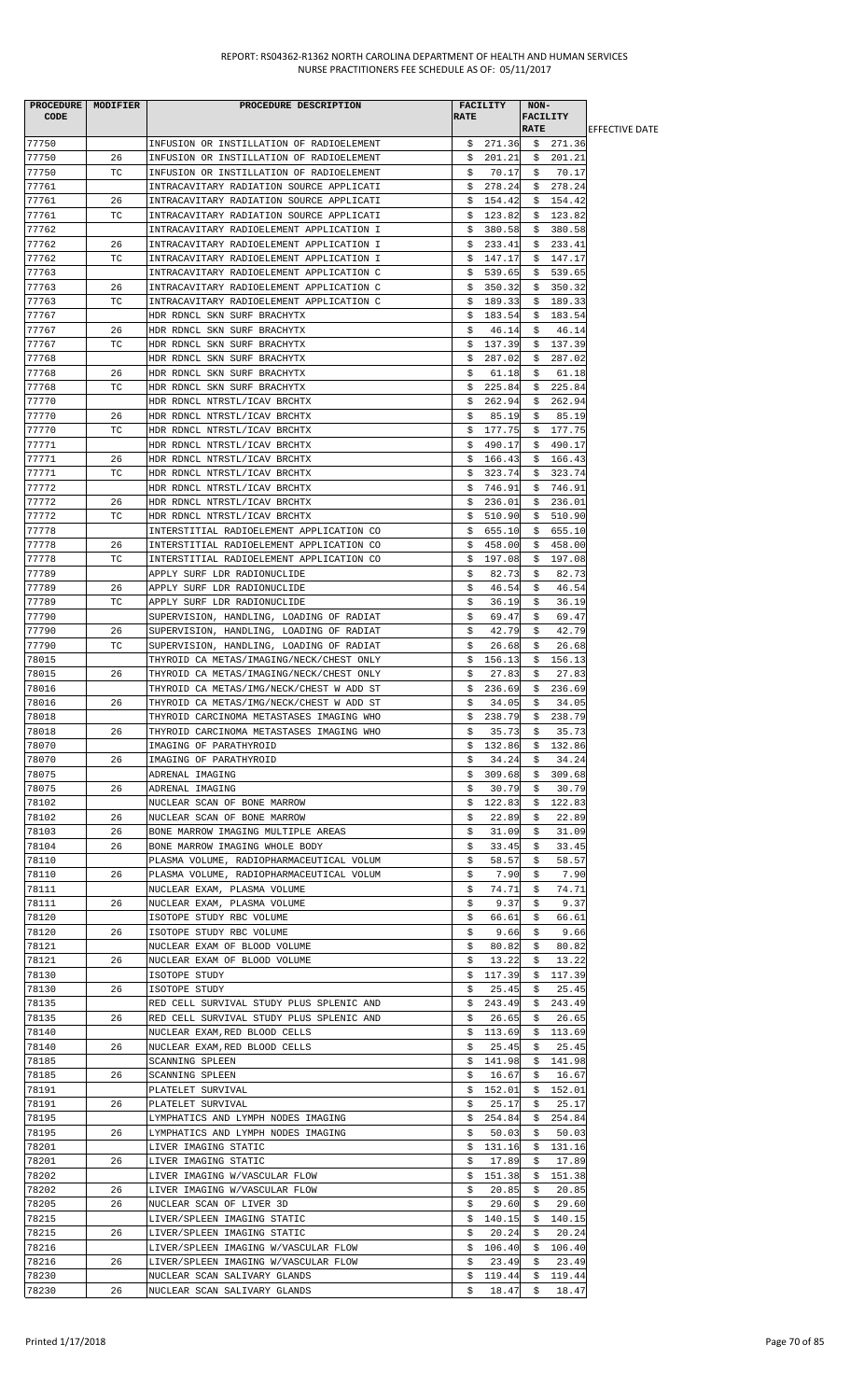|             | PROCEDURE   MODIFIER | PROCEDURE DESCRIPTION                    |             | <b>FACILITY</b>     | NON-        |          |                        |
|-------------|----------------------|------------------------------------------|-------------|---------------------|-------------|----------|------------------------|
| <b>CODE</b> |                      |                                          | <b>RATE</b> |                     | FACILITY    |          |                        |
|             |                      |                                          |             |                     | <b>RATE</b> |          | <b>LEFFECTIVE DATE</b> |
| 78231       | 26                   | SALIVARY GLAND IMGAING W/SERIAL VIEWS    | \$.         | 21.43               | - Ş         | 21.43    |                        |
| 78232       |                      | SALIVARY GLAND FUNCTION STUDY            | \$          | 103.94              |             | \$103.94 |                        |
| 78232       | 26                   | SALIVARY GLAND FUNCTION STUDY            | s           | 19.63               | \$          | 19.63    |                        |
| 78261       |                      | GASTRIC MUCOSA IMAGING                   | \$          | 183.73              | \$          | 183.73   |                        |
| 78261       | 26                   | GASTRIC MUCOSA IMAGING                   | Ş           | 28.71               | Ş.          | 28.71    |                        |
| 78262       |                      | GASTROESOPHAGEAL REFLEX STUDY            | \$          | 181.19              | \$          | 181.19   |                        |
| 78262       | 26                   | GASTROESOPHAGEAL REFLEX STUDY            | \$          | 27.86               | \$          | 27.86    |                        |
|             |                      |                                          |             |                     |             |          |                        |
| 78264       |                      | GASTRIC EMPTYING IMAG STUDY              | \$          | 208.55              | \$          | 208.55   |                        |
| 78264       | 26                   | GASTRIC EMPTYING IMAG STUDY              | \$          | 32.28               | Ş.          | 32.28    |                        |
| 78265       |                      | GASTRIC EMPTYING IMAG STUDY              | \$          | 334.01              | S.          | 334.01   |                        |
| 78265       | 26                   | GASTRIC EMPTYING IMAG STUDY              | \$          | 41.12               | \$          | 41.12    |                        |
| 78265       | ТC                   | GASTRIC EMPTYING IMAG STUDY              | \$          | 292.89              | Ş.          | 292.89   |                        |
| 78266       |                      | GASTRIC EMPTYING IMAG STUDY              | s           | 396.08              | S.          | 396.08   |                        |
| 78266       | 26                   | GASTRIC EMPTYING IMAG STUDY              | Ş           | 45.59               | S.          | 45.59    |                        |
| 78266       | TC                   | GASTRIC EMPTYING IMAG STUDY              | \$          | 350.49              | \$          | 350.49   |                        |
| 78270       |                      | VITAMIN B-12 ABSORPTION STUDY W/O INTRIN | \$          | 60.47               | \$          | 60.47    |                        |
|             |                      |                                          |             |                     |             |          |                        |
| 78270       | 26                   | VITAMIN B-12 ABSORPTION STUDY W/O INTRIN | \$          | 8.20                | Ş.          | 8.20     |                        |
| 78271       |                      | VITAMIN B-12 ABSORPTION STUDY W/INTRINSI | \$          | 61.03               | \$          | 61.03    |                        |
| 78271       | 26                   | VITAMIN B-12 ABSORPTION STUDY W/INTRINSI | \$          | 7.92                | \$.         | 7.92     |                        |
| 78272       |                      | VITAMIN B-12 ABSORPTION STUDY COMBINED W | \$          | 69.32               | \$          | 69.32    |                        |
| 78272       | 26                   | VITAMIN B-12 ABSORPTION STUDY COMBINED W | \$          | 10.59               | \$          | 10.59    |                        |
| 78278       |                      | ACUTE GASTROINTESTINAL BLOOD LOSS IMAGIN | \$          | 251.47              | \$          | 251.47   |                        |
| 78278       | 26                   | ACUTE GASTROINTESTINAL BLOOD LOSS IMAGIN | \$          | 41.06               | Ş.          | 41.06    |                        |
| 78282       |                      | GASTROINTESTINAL PROTEIN LOSS            | \$          | 55.60               | S.          | 55.60    |                        |
| 78282       | 26                   | GASTROINTESTINAL PROTEIN LOSS            | \$          | 15.79               | \$          | 15.79    |                        |
|             |                      |                                          |             |                     |             |          |                        |
| 78290       |                      | INTESTINE IMAGING (EG, ECTOPIC GASTRIC M | \$          | 224.52              | Ş.          | 224.52   |                        |
| 78290       | 26                   | INTESTINE IMAGING (EG, ECTOPIC GASTRIC M | \$          | 28.41               | \$          | 28.41    |                        |
| 78291       |                      | PERITONEAL-VENOUS SHUNT PATENCY TEST     | \$          | 183.48              |             | \$183.48 |                        |
| 78291       | 26                   | PERITONEAL-VENOUS SHUNT PATENCY TEST     | \$          | 36.62               | \$          | 36.62    |                        |
| 78300       |                      | SCANNING OR IMAGING BONE                 | Ş.          | 128.88              |             | \$128.88 |                        |
| 78300       | 26                   | SCANNING OR IMAGING BONE                 | s           | 25.75               | S.          | 25.75    |                        |
| 78305       |                      | NUCLEAR SCAN OF BONES                    | \$          | 171.35              | \$          | 171.35   |                        |
| 78305       | 26                   | NUCLEAR SCAN OF BONES                    | \$          | 34.27               | \$          | 34.27    |                        |
| 78306       |                      | NUCLEAR SCAN OF SKELETON                 | \$          | 189.63              |             | 189.63   |                        |
|             |                      |                                          |             |                     | Ş.          |          |                        |
| 78306       | 26                   | NUCLEAR SCAN OF SKELETON                 | \$          | 35.73               | \$          | 35.73    |                        |
| 78320       |                      | NUCLEAR SCAN OF BONE 3D                  | \$          | 194.83              | \$          | 194.83   |                        |
| 78320       | 26                   | NUCLEAR SCAN OF BONE 3D                  | \$          | 43.13               | \$          | 43.13    |                        |
| 78414       |                      | PROBE TECHNIQUE VENTRIC EJECT FRACTION D | \$          | 64.86               | \$          | 64.86    |                        |
| 78414       | 26                   | PROBE TECHNIQUE VENTRIC EJECT FRACTION D | \$          | 17.62               | S.          | 17.62    |                        |
| 78428       |                      | CARDIAC SHUNT DETECTION                  | \$          | 149.75              | \$          | 149.75   |                        |
| 78428       | 26                   | CARDIAC SHUNT DETECTION                  | \$          | 33.68               | \$          | 33.68    |                        |
| 78445       | 26                   | NON-CARDIAC VASCULAR FLOW IMAGING (IE, A | \$.         | 20.24               | \$          | 20.24    |                        |
| 78458       |                      | VENOUS THROMBOSIS IMAGING BILATERAL EG V | \$          | 159.30              | Ş.          | 159.30   |                        |
|             |                      |                                          |             |                     |             |          |                        |
| 78458       | 26                   | VENOUS THROMBOSIS IMAGING BILATERAL EG V | \$          | 37.50               | \$          | 37.50    |                        |
| 78466       |                      | NUCLEAR SCAN, HEART MUSCLE               | \$          | 137.71              |             | \$137.71 |                        |
| 78466       | 26                   | NUCLEAR SCAN, HEART MUSCLE               | s           | 29.56               | S.          | 29.56    |                        |
| 78468       |                      | NUCLEAR SCAN, HEART MUSCLE               | \$          | 173.61              | \$          | 173.61   |                        |
| 78468       | 26                   | NUCLEAR SCAN, HEART MUSCLE               | Ş           | 35.12               | Ş.          | 35.12    |                        |
| 78469       | 26                   | MYOCARDIAL IMAGING, INFARCT AVID, PLANAR | S.          | 39.59               | S.          | 39.59    |                        |
| 78473       |                      | CARDIAC BLOOD POOL IMAGING, GATED EQUILI | \$.         | 274.96              | \$          | 274.96   |                        |
| 78473       | 26                   | CARDIAC BLOOD POOL IMAGING, GATED EQUILI | \$          | 63.80               | Ş.          | 63.80    |                        |
| 78580       |                      | PULMONARY PERFUSION IMAGING PARTICULATE  | \$          | 159.01              |             | \$159.01 |                        |
| 78580       | 26                   | PULMONARY PERFUSION IMAGING PARTICULATE  | \$          | 30.79               | \$          | 30.79    |                        |
|             |                      |                                          |             |                     |             |          |                        |
| 78600       |                      | SCANNING BRAIN                           | \$          | 131.64              | \$          | 131.64   |                        |
| 78600       | 26                   | SCANNING BRAIN                           | Ş.          | 18.45               | Ş.          | 18.45    |                        |
| 78601       |                      | BRAIN IMAG LIM PROCED W/VASC FLOW        |             | \$156.62            |             | \$156.62 |                        |
| 78601       | 26                   | BRAIN IMAG LIM PROCED W/VASC FLOW        | \$          | 21.13               | \$          | 21.13    |                        |
| 78605       |                      | BRAIN IMAG COMPL STATIC                  |             | \$146.60            |             | \$146.60 |                        |
| 78605       | 26                   | BRAIN IMAG COMPL STATIC                  | \$          | 22.29               | Ş.          | 22.29    |                        |
| 78606       |                      | BRAIN IMAG COMPL W/VASC FLOW             | \$          | 229.30              | Ş.          | 229.30   |                        |
| 78606       | 26                   | BRAIN IMAG COMPL W/VASC FLOW             | \$          | 26.65               | \$          | 26.65    |                        |
| 78610       |                      | BRAIN IMAG VASC FLO STUD ONLY            |             | \$132.60            |             | \$132.60 |                        |
|             |                      |                                          |             |                     |             |          |                        |
| 78610       | 26                   | BRAIN IMAG VASC FLO STUD ONLY            | s           | 12.90               | \$          | 12.90    |                        |
| 78630       |                      | CEREBROSP FLD FL IMAG CISTERN            | Ş.          | 243.41              | Ş.          | 243.41   |                        |
| 78630       | 26                   | CEREBROSP FLD FL IMAG CISTERN            | \$          | 28.41               | \$          | 28.41    |                        |
| 78635       |                      | CEREBROSPFLD FLO IMAG VENTRICULOGR       |             | \$221.55            | \$          | 221.55   |                        |
| 78635       | 26                   | CEREBROSPFLD FLO IMAG VENTRICULOGR       | S.          | 25.55               | S.          | 25.55    |                        |
| 78645       |                      | CEREBROSP FLD FLO IMAG SHUNT EVAL        | \$          | 224.18              | \$          | 224.18   |                        |
| 78645       | 26                   | CEREBROSP FLD FLO IMAG SHUNT EVAL        | \$          | 23.78               | \$          | 23.78    |                        |
| 78650       |                      | CEREBROSPINAL FLUID LEAKAGE DETECTION AN | \$          | 237.36              | Ş.          | 237.36   |                        |
| 78650       | 26                   | CEREBROSPINAL FLUID LEAKAGE DETECTION AN | Ş.          | 25.45               | S.          | 25.45    |                        |
|             |                      |                                          |             |                     |             |          |                        |
| 78660       |                      | RADIOPHARMACEUTICAL DACRYOCYSTOGRAPHY    | \$.         | 124.19              | S.          | 124.19   |                        |
| 78660       | 26                   | RADIOPHARMACEUTICAL DACRYOCYSTOGRAPHY    | Ş           | 22.01               | Ş.          | 22.01    |                        |
| 78700       |                      | NUCLEAR SCAN OF KIDNEY                   |             | \$130.64            |             | \$130.64 |                        |
| 78700       | 26                   | NUCLEAR SCAN OF KIDNEY                   | \$          | 18.75               | \$          | 18.75    |                        |
| 78701       |                      | KIDNEY IMAG W/VASC FLOW                  | \$          | 156.30              | Ş.          | 156.30   |                        |
| 78701       | 26                   | KIDNEY IMAG W/VASC FLOW                  | \$          | 20.24               | Ş.          | 20.24    |                        |
| 78707       |                      | KIDNEY IMAGING WITH VASCULAR FLOW AND FU | \$          | 182.77              |             | \$182.77 |                        |
| 78707       | 26                   | KIDNEY IMAGING WITH VASCULAR FLOW AND FU | \$          | 39.87               | \$          | 39.87    |                        |
| 78730       | 26                   | URINARY BLADDER RESIDUAL STUDY           | \$          | 7.16                | \$          | 7.16     |                        |
|             |                      |                                          |             |                     |             |          |                        |
| 78740       |                      | URETERAL REFLUX STUDY (RADIOPHARMACEUTIC |             | $$155.52 \t$155.52$ |             |          |                        |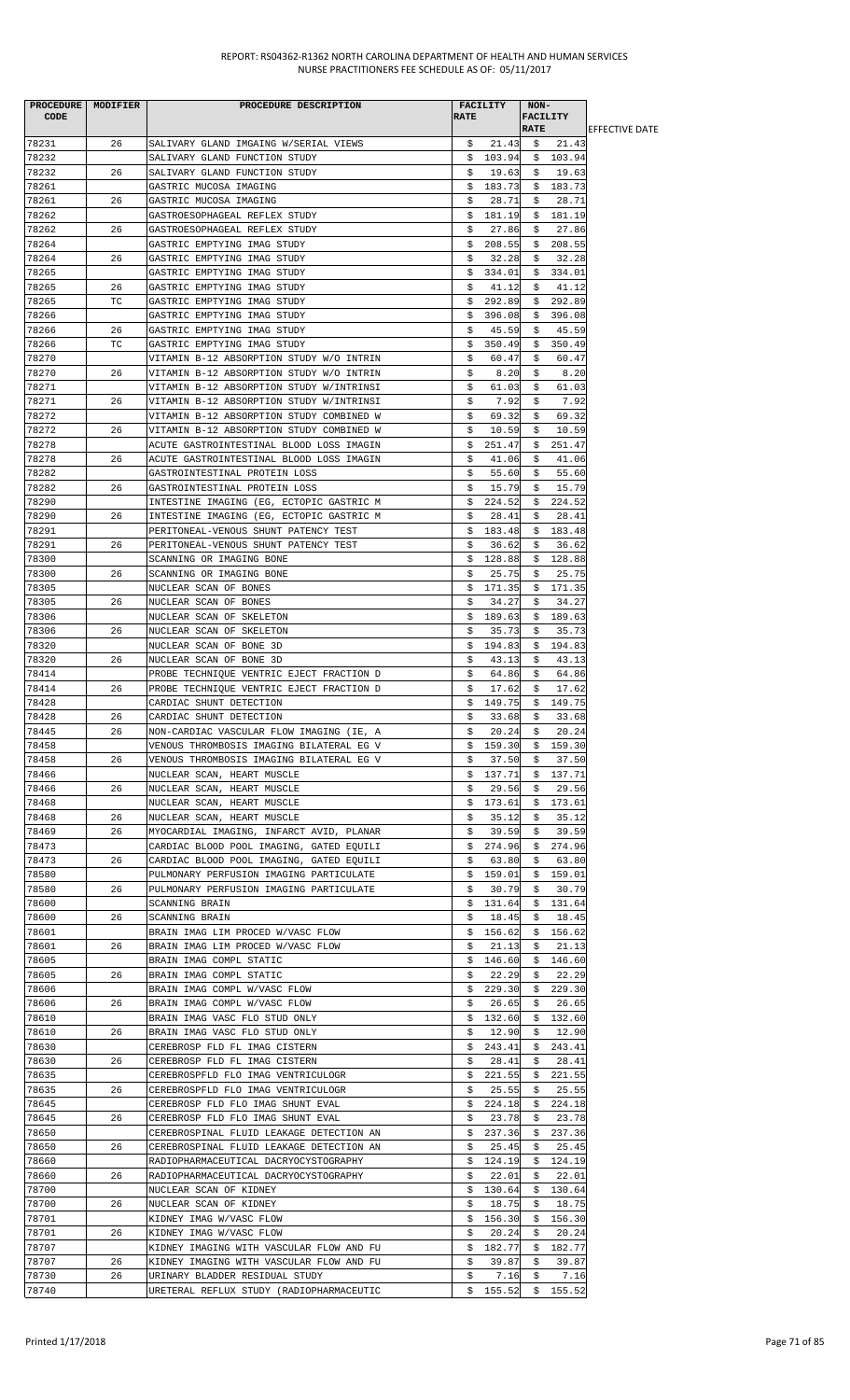| <b>PROCEDURE</b><br>CODE | MODIFIER | PROCEDURE DESCRIPTION                                         | <b>RATE</b> | <b>FACILITY</b> | NON-<br><b>FACILITY</b> |              |                        |
|--------------------------|----------|---------------------------------------------------------------|-------------|-----------------|-------------------------|--------------|------------------------|
|                          |          |                                                               |             |                 | <b>RATE</b>             |              | <b>IEFFECTIVE DATE</b> |
| 78740                    | 26       | URETERAL REFLUX STUDY (RADIOPHARMACEUTIC                      | \$.         | 23.97           | Ş.                      | 23.97        |                        |
| 78761                    |          | TESTICULAR IMAGING WITH VASCULAR FLOW                         |             | \$156.24        |                         | \$156.24     |                        |
| 78761                    | 26       | TESTICULAR IMAGING WITH VASCULAR FLOW                         | s           | 29.60           | Ş.                      | 29.60        |                        |
| 78800                    |          | RADIOPHARMACEUTICAL LOCALIZATION OF TUMO                      | \$          | 139.72          |                         | \$139.72     |                        |
| 78800                    | 26       | RADIOPHARMACEUTICAL LOCALIZATION OF TUMO                      | \$          | 27.16           | \$                      | 27.16        |                        |
| 78801                    |          | TUMOR LOCALIZATION MULTIPLE AREAS                             | \$          | 186.86          | \$                      | 186.86       |                        |
| 78801                    | 26       | TUMOR LOCALIZATION MULTIPLE AREAS                             | \$          | 32.97           | \$                      | 32.97        |                        |
| 78802                    |          | RADIOPHARMACEUTICAL LOCALIZATION OF TUMO                      | \$          | 244.30          | \$                      | 244.30       |                        |
| 78802                    | 26       | RADIOPHARMACEUTICAL LOCALIZATION OF TUMO                      | \$          | 35.73           | \$                      | 35.73        |                        |
| 78803                    |          | RADIOPHARMACEUTICAL LOCALIZATION OF TUMO                      | \$          | 269.48          | \$                      | 269.48       |                        |
| 78803                    | 26       | RADIOPHARMACEUTICAL LOCALIZATION OF TUMO                      | \$          | 45.40           | \$                      | 45.40        |                        |
| 78805                    |          | RADIOPHARMACEUTICAL LOCALIZATION OF INFL                      | \$          | 140.24          | Ş.                      | 140.24       |                        |
| 78805                    | 26       | RADIOPHARMACEUTICAL LOCALIZATION OF INFL                      | \$          | 30.21           | \$                      | 30.21        |                        |
| 78806                    |          | ABSCESS LOCALIZATION WHOLE BODY                               | \$          | 255.62          | \$                      | 255.62       |                        |
| 78806                    | 26       | ABSCESS LOCALIZATION WHOLE BODY                               | \$          | 35.73           | \$                      | 35.73        |                        |
| 78807                    |          | RADIOPHARMACEUTICAL LOCALIZATION OF ABSC                      | \$          | 269.85          | \$                      | 269.85       |                        |
| 78807                    | 26       | RADIOPHARMACEUTICAL LOCALIZATION OF ABSC                      | \$          | 45.48           | Ş.                      | 45.48        |                        |
| 79200                    |          | RADIOPHARMACEUTICAL THERAPY, BY INTRACAV                      | \$          | 138.45          | \$                      | 138.45       |                        |
| 79200                    | 26       | RADIOPHARMACEUTICAL THERAPY, BY INTRACAV                      | \$          | 82.90           | \$                      | 82.90        |                        |
| 79300                    |          | RADIOPHARMACEUTICAL THERAPY, BY INTERSTI                      | \$          | 175.42          | Ş.                      | 175.42       |                        |
| 79300                    | 26       | RADIOPHARMACEUTICAL THERAPY, BY INTERSTI                      | \$          | 67.11           | \$                      | 67.11        |                        |
| 79440                    |          | RADIOPHARMACEUTICAL THERAPY, BY INTRA-AR                      | \$          | 128.19          | \$                      | 128.19       |                        |
| 79440                    | 26       | RADIOPHARMACEUTICAL THERAPY, BY INTRA-AR                      | \$          | 82.70           | Ş                       | 82.70        |                        |
| 80047                    |          | BASIC METABOLIC PANEL (CALCIUM, IONIZED)                      | \$          | 26.73           | \$                      | 26.73        |                        |
| 80048                    |          | BASIC METABOLIC PANEL                                         | \$          | 9.88            | \$                      | 9.88         |                        |
| 80050                    |          | GENERAL HEALTH SCREEN PANEL                                   | \$          | 11.16           | \$                      | 11.38        |                        |
| 80051                    |          | ELECTROLYTE PANEL                                             | \$          | 8.51            | \$                      | 8.51         |                        |
| 80053                    |          | COMPREHENSIVE METABOLIC PANEL                                 | \$          | 10.42           | \$                      | 10.42        |                        |
| 80055                    |          | OBSTETRIC PANEL                                               | \$          | 27.81           | \$                      | 27.81        |                        |
| 80061                    |          | LIPID PROFILE                                                 | \$          | 16.53           | \$                      | 16.53        |                        |
| 80069                    |          | RENAL FUNCTION PANEL                                          | \$          | 9.88            | S.                      | 9.88         |                        |
| 80074                    |          | ACUTE HEPATITIS PANEL                                         | \$          | 57.47           | \$                      | 57.47        |                        |
| 80076                    |          | HEPATIC FUNCTION PANEL                                        | \$          | 9.88            | \$                      | 9.88         |                        |
| 80155                    |          | DRUG ASSAY CAFFEINE                                           | \$          | 16.69           | \$                      | 16.69        |                        |
| 80159                    |          | DRUG ASSAY CLOZAPINE                                          | \$          | 21.83           | \$                      | 21.83        |                        |
| 80163                    |          | ASSAY OF DIGOXIN FREE                                         | \$          | 16.88           | \$                      | 16.88        |                        |
| 80165                    |          | DIPROPYLACETIC ACID FREE                                      | \$          | 17.04           | \$                      | 17.04        |                        |
| 80169                    |          | DRUG ASSAY EVEROLIMUS                                         | \$          | 16.20           | \$                      | 16.20        |                        |
| 80171                    |          | DRUG SCREEN QUANT GABAPENTIN                                  | \$          | 15.65           | \$                      | 15.65        |                        |
| 80175                    |          | DRUG SCREEN QUAN LAMOTRIGINE                                  | \$          | 15.65           | \$                      | 15.65        |                        |
| 80177                    |          | DRUG SCRN QUAN LEVETIRACETAM                                  | \$          | 15.65           | \$                      | 15.65        |                        |
| 80180                    |          | DRUG SCRN QUAN MYCOPHENOLATE                                  | Ş.          | 21.31           | Ş.                      | 21.31        |                        |
| 80183                    |          | DRUG SCRN QUANT OXCARBAZEPIN                                  | \$          | 15.65           | \$                      | 15.65        |                        |
| 80184                    |          | PHENOBARBITAL                                                 | \$.         | 14.13           | \$                      | 14.13        |                        |
| 80185                    |          | PHENTOIN: TOTAL                                               | \$          | 16.34           | S.                      | 16.34        |                        |
| 80195                    |          | SIROLIMUS                                                     | \$          | 16.92           | \$                      | 16.92        |                        |
| 80199                    |          | DRUG SCREEN QUANT TIAGABINE                                   | \$          | 21.31           | \$                      | 21.31        |                        |
| 80203                    |          | DRUG SCREEN QUANT ZONISAMIDE                                  | \$          | 15.65           | \$                      | 15.65        |                        |
| 80299                    |          | QUANTITATIVE ASSAY DRUG                                       | \$          | 16.89           | \$                      | 16.89        |                        |
| 80305                    |          | DRUG TEST PRSMV DIR OPT OBS                                   | \$          | 13.61           | \$                      | 13.61        |                        |
| 80306                    |          | DRUG TEST PRSMV INSTRMNT                                      | \$          | 18.51           | \$                      | 18.51        |                        |
| 80307                    |          | DRUG TEST PRSMV CHEM ANLYZR                                   | \$          | 72.63           | \$                      | 72.63        |                        |
| 81000                    |          | URINALYSIS, BY DIP STICK OR TABLET REAGE                      | \$          | 3.91            | \$                      | 3.91         |                        |
| 81001                    |          | URINALYSIS, BY DIP STICK OR TABLET REAGE                      | \$          | 3.91            | \$                      | 3.91         |                        |
| 81002                    |          | URINALYSIS ROUTINE WITHOUT MICROSCOPY                         | \$          | 3.15            | \$                      | 3.15         |                        |
| 81003                    |          | UA, BY DIP STICK OR TABLET; AUTOMATED, W                      | \$          | 2.77            | \$                      | 2.77         |                        |
| 81005                    |          | URINE TESTS                                                   | \$          | 2.68            | \$                      | 2.68         |                        |
| 81007                    |          | URINALYSIS; BACTERIURIA SCREEN, EXCEPT B                      | \$          | 3.17            | \$                      | 3.17         |                        |
| 81015                    |          | MICROSCOPIC URINE EXAM                                        | \$          | 3.74            | \$                      | 3.74         |                        |
| 81020                    |          | URINALYSIS ROUTINE 2 OR 3 GLASS TEST                          | \$          | 4.55            | \$                      | 4.55         |                        |
| 81025                    |          | UA PREG. TEST - COLOR COMPARISON METHOD                       | \$          | 7.80            | \$                      | 7.80         |                        |
| 81050                    |          | VOLUME MEASUREMENT FOR TIMED COLLECTION,                      | \$          | 3.70            | \$                      | 3.70         |                        |
| 82043                    |          | ALBUMIN; URINE, MICR, QUANTITATIVE                            | \$          | 7.14            | \$                      | 7.14         |                        |
| 82044                    |          | ALBUMIN; URINE, MICRO, SEMIQUANTITATIVE                       | \$          | 3.53            | \$                      | 3.53         |                        |
| 82045                    |          | ALBUMIN; ISCHEMIA MODIFIED                                    | \$          | 41.87           | \$                      | 41.87        |                        |
| 82075                    |          | ALCOHOL BREATH                                                | \$          | 14.86           | \$                      | 14.86        |                        |
| 82107                    |          | ALPHA-FETOPROTEIN (AFP); AFP-L3 FRACTION                      | \$          | 79.43           | \$                      | 79.43        |                        |
| 82120                    |          | AMINES, VAGINAL FLUID, QUALITATIVE                            | \$          | 4.64            | \$                      | 4.64         |                        |
| 82150                    |          | AMYLASE                                                       | \$.         | 7.99            | \$                      | 7.99         |                        |
| 82232                    |          | BETA-2 MICROGLOBULIN                                          | \$          | 19.96           | S.                      | 19.96        |                        |
| 82239                    |          | BILE ACIDS; TOTAL                                             | \$          | 20.09           | \$                      | 20.09        |                        |
| 82247                    |          | BILIRUBIN; TOTAL                                              | \$          | 6.20            | \$                      | 6.20         |                        |
|                          |          |                                                               |             |                 |                         |              |                        |
| 82248<br>82270           |          | BILIRUBIN; DIRECT<br>BLOOD, OCCULT, BY PEROXIDASE ACTIVITY (E | \$<br>\$    | 6.20<br>4.01    | \$                      | 6.20<br>4.01 |                        |
|                          |          |                                                               |             |                 | \$                      |              |                        |
| 82271                    |          | BLOOD, OCCULT, BY PEROXIDASE ACTIVITY (E                      | \$          | 4.01            | \$                      | 4.01         |                        |
| 82272                    |          | BLOOD, OCCULT, BY PEROXIDASE ACTIVITY (E                      | \$          | 4.01            | \$                      | 4.01         |                        |
| 82274                    |          | BLOOD, OCCULT, BY FECAL HEMOGLOBIN DETER                      | \$          | 19.61           | \$                      | 19.61        |                        |
| 82306                    |          | CALCIFEDIOL (25-OH VITAMIN D-3)                               | \$          | 36.51           | \$                      | 36.51        |                        |
| 82310                    |          | CALCIUM; TOTAL                                                | \$          | 6.35            | \$                      | 6.35         |                        |
| 82340                    |          | CALCIUM URINE QUANTITATIVE TIMED SPECIME                      | \$          | 6.42            | \$                      | 6.42         |                        |
| 82365                    |          | CALCULUS QUANTITATIVE INFRARED SPECTROSC                      | \$          | 15.90           | \$                      | 15.90        |                        |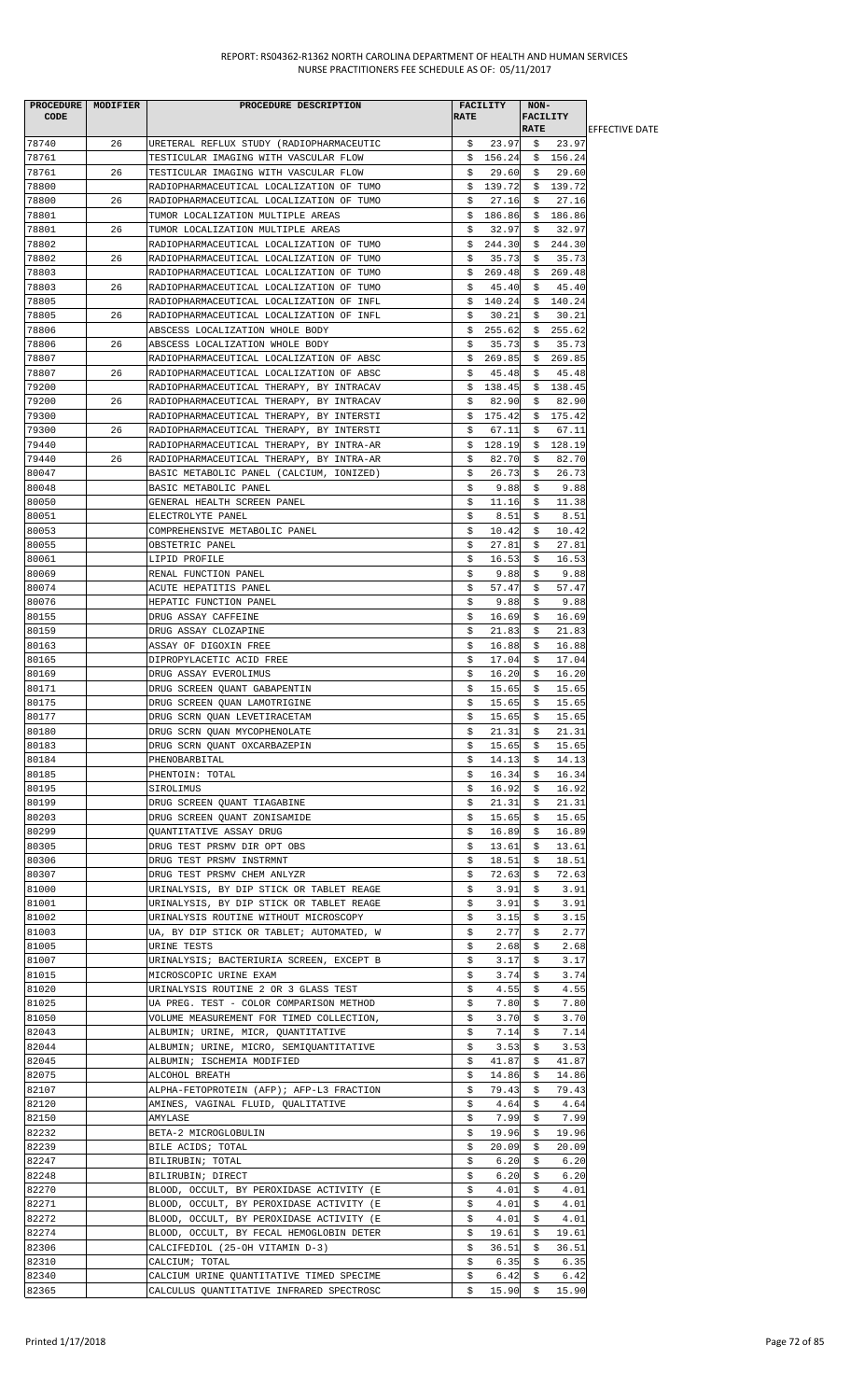| PROCEDURE MODIFIER |    | PROCEDURE DESCRIPTION                    |             | <b>FACILITY</b> | NON-            |        |                        |
|--------------------|----|------------------------------------------|-------------|-----------------|-----------------|--------|------------------------|
| CODE               |    |                                          | <b>RATE</b> |                 | <b>FACILITY</b> |        |                        |
|                    |    |                                          |             |                 | <b>RATE</b>     |        | <b>IEFFECTIVE DATE</b> |
| 82374              |    | CARBON DIOXIDE                           | Ş.          | 6.03            |                 | \$6.03 |                        |
| 82378              |    | CARCINOEMBRYONIC ANTIGEN (CEA)           | \$          | 23.40           | - \$            | 23.40  |                        |
| 82390              |    | CERULOPLASMIN                            | \$          | 13.25           | \$              | 13.25  |                        |
| 82465              |    | CHOLESTEROL, SERUM OR WHOLE BLOOD, TOTAL | \$          | 5.36            | -\$             | 5.36   |                        |
| 82525              |    | COPPER                                   | \$          | 15.31           | \$              | 15.31  |                        |
| 82533              |    | CORTISOL; TOTAL                          | \$          | 20.11           | \$              | 20.11  |                        |
| 82542              |    | COL CHROMOTOGRAPHY QUAL/QUAN             | \$          | 22.27           | \$              | 22.27  |                        |
| 82550              |    | CREATINE KINASE (CK), (CPK); TOTAL       | \$          | 8.03            | \$              | 8.03   |                        |
| 82552              |    | CPK ISOENZYME (OUALITATIVE)              | S.          | 16.52           | S.              | 16.52  |                        |
| 82553              |    | CPK; MB FRACTION ONLY                    | \$          | 14.24           | \$              | 14.24  |                        |
| 82565              |    | CREATININE; BLOOD                        | \$          | 6.32            | \$              | 6.32   |                        |
| 82570              |    | CREATININE; OTHER SOURCE                 | \$          | 6.38            | \$              | 6.38   |                        |
| 82607              |    | CYANOCOBALAMIN (VITAMIN B-12)            | \$          | 18.59           | \$              | 18.59  |                        |
| 82610              |    | CYSTATIN C                               | \$          | 16.77           | \$              | 16.77  |                        |
| 82656              |    | ELASTASE, PANCREATIC (EL-1), FECAL, QUAL | \$          | 14.13           | \$              | 14.13  |                        |
| 82664              |    | ELECTROPHORETIC TECH                     | \$          | 42.37           | \$              | 42.37  |                        |
| 82670              |    | ESTRADIOL                                | \$          | 29.37           | \$              | 29.37  |                        |
| 82679              |    | ESTRONE                                  | \$          | 30.79           | \$              | 30.79  |                        |
| 82705              |    | FECAL FAT SCREEN                         | \$          | 6.28            | \$              | 6.28   |                        |
| 82726              |    | VERY LONG CHAIN FATTY ACIDS              | \$          | 22.27           | \$              | 22.27  |                        |
| 82728              |    | FERRITIN SPECIFY METHOD                  | \$          | 16.80           | \$              | 16.80  |                        |
| 82731              |    | FETAL FIBRONECTIN, CERVICOVAGINAL SECRET | \$          | 79.43           | \$              | 79.43  |                        |
| 82746              |    | FOLIC ACID                               | \$          | 18.13           | \$              | 18.13  |                        |
| 82747              |    | FOLIC ACID; RBC                          | \$          | 18.59           | \$              | 18.59  |                        |
| 82784              |    | GAMMA GLOBULIN                           | \$          | 11.47           | \$              | 11.47  |                        |
| 82785              |    | GAMMAGLOBULIN; IGE                       | Ş.          | 20.31           | Ş.              | 20.31  |                        |
| 82805              |    | GASES, BLOOD, ANY COMBINATION OF PH, PCO | \$          | 35.00           | \$              | 35.00  |                        |
| 82945              |    | GLUCOSE, BODY FLUID, OTHER THAN BLOOD    | \$          | 4.84            | \$              | 4.84   |                        |
| 82947              |    | GLUCOSE; QUANTITATIVE, BLOOD (EXCEPT REA | \$          | 4.84            | \$              | 4.84   |                        |
| 82948              |    | GLUCOSE BLOOD STICK TEST                 | \$          | 3.91            | \$              | 3.91   |                        |
| 82950              |    | GLUCOSE POST GLUCOSE DOSE                | \$          | 5.86            | \$              | 5.86   |                        |
| 82951              |    | GLUCOSE TOLERANCE                        | \$          | 15.88           | \$              | 15.88  |                        |
| 82952              |    | GLUCOSE TOLERANCE TEST EACH ASSIT BEYOND | \$          | 4.84            | \$              | 4.84   |                        |
| 82962              |    | BLOOD GLUCOSE BY MONITORING DEVICE       | \$          | 2.89            | \$              | 2.89   |                        |
| 82977              |    | G G T                                    | \$          | 8.88            | \$              | 8.88   |                        |
| 83001              |    | GONADOTROPIN; FOLLICLE STIMULATING HORMO | \$          | 22.92           | \$              | 22.92  |                        |
|                    |    |                                          |             |                 |                 |        |                        |
| 83002              |    | LUTEINIZING HORMONE (LH)                 | \$          | 22.84           | \$              | 22.84  |                        |
| 83009              |    | HELICOBACTER PYLORI, BLOOD TEST ANALYSIS | \$          | 83.07           | \$              | 83.07  |                        |
| 83013              |    | HELICOBACTER PYLORI; BREATH TEST ANALYSI | \$          | 83.07           | \$              | 83.07  |                        |
| 83014              |    | HELICOBACTER PYLORI; DRUG ADMINISTRATION | \$          | 9.69            | \$              | 9.69   |                        |
| 83020              | 26 | HEMOGLOBIN FRACTIONATION AND OUANTITATIO | \$          | 15.02           | \$              | 15.02  |                        |
| 83036              |    | HEMOGLOBIN; GLYCOSYLATED (A1C)           | Ş.          | 11.97           | -S              | 11.97  |                        |
| 83050              |    | METHEMOGLOBIN QUANTITATIVE               | \$          | 9.03            | \$              | 9.03   |                        |
| 83518              |    | IMMUNOASSAY FOR ANALYTE OTHER THAN ANTIB | \$          | 9.43            | \$              | 9.43   |                        |
| 83525              |    | INSULIN; TOTAL                           | \$          | 14.10           | \$              | 14.10  |                        |
| 83540              |    | IRON                                     | \$          | 7.99            | \$              | 7.99   |                        |
| 83550              |    | IBC                                      | \$          | 10.78           | \$              | 10.78  |                        |
| 83615              |    | LACTATE DEHYDROGENASE (LD), (LDH)        | \$          | 7.45            | \$              | 7.45   |                        |
| 83630              |    | LACTOFERRIN, FECAL; QUALITATIVE          | \$          | 25.30           | \$              | 25.30  |                        |
| 83655              |    | LEAD                                     | \$          | 14.93           | \$              | 14.93  |                        |
| 83690              |    | LIPASE                                   | Ş.          | 8.49            | Ş.              | 8.49   |                        |
| 83695              |    | LIPOPROTEIN (A)                          | \$          | 15.97           | \$              | 15.97  |                        |
| 83700              |    | LIPOPROTEIN, BLOOD; ELECTROPHORETIC SEPA | \$          | 13.88           | \$              | 13.88  |                        |
| 83701              |    | LIPOPROTEIN, BLOOD; HIGH RESOLUTION FRAC | \$          | 30.61           | \$              | 30.61  |                        |
| 83704              |    | LIPOPROTEIN BLD QUAN PART                | \$          | 33.64           | \$              | 33.64  |                        |
| 83718              |    | LIPOPROTEIN, DIRECT MEASUREMENT; (HDL CH | \$          | 10.10           | \$              | 10.10  |                        |
| 83721              |    | LIPOPROTEIN, DIRECT MEASUREMENT; LDL CHO | \$          | 11.77           | \$              | 11.77  |                        |
| 83735              |    | MAGNESIUM                                | \$          | 8.26            | \$              | 8.26   |                        |
| 83789              |    | MASS SPECTROMETRY QUAL/QUAN              | \$          | 22.27           | \$              | 22.27  |                        |
| 83874              |    | MYOGLOBIN                                | \$          | 15.93           | \$              | 15.93  |                        |
| 83876              |    | MYELOPEROXIDASE (MPO)                    | \$          | 16.69           | \$              | 16.69  |                        |
| 83880              |    | NATRIURETIC PEPTIDE                      | \$          | 41.87           | \$              | 41.87  |                        |
| 83951              |    | ONCOPROTEIN; DES-GAMMA-CARBOXY-PROTHROMB | \$          | 83.01           | \$              | 83.01  |                        |
| 83970              |    | PARATHORMONE                             | \$          | 50.91           | \$              | 50.91  |                        |
| 83986              |    | PH BODY FLUID EXCEPT BLOOD               | \$          | 4.41            | \$              | 4.41   |                        |
| 83993              |    | CALPROTECTIN, FECAL                      | \$          | 24.20           | \$              | 24.20  |                        |
| 84075              |    | PHOSPHATASE ALKALINE                     | \$          | 6.38            | \$              | 6.38   |                        |
| 84100              |    | PHOSPHORUS INORGANIC (PHOSPHATE)         | \$          | 5.85            | \$              | 5.85   |                        |
| 84132              |    | POTASSIUM SERUM                          | \$          | 5.66            | \$              | 5.66   |                        |
| 84144              |    | PROGESTERONE                             | \$          | 25.73           | \$              | 25.73  |                        |
| 84145              |    | PROCALCITONIN (PCT)                      | \$          | 24.50           | \$              | 24.50  |                        |
| 84146              |    | PROLACTIN                                | \$          | 23.90           | \$              | 23.90  |                        |
| 84153              |    | PROSTATE SPECIFIC ANTIGEN (PSA); TOTAL   | \$          | 22.69           | \$              | 22.69  |                        |
| 84155              |    | PROTEIN, TOTAL, EXCEPT BY REFRACTOMETRY; | \$          | 4.52            | \$              | 4.52   |                        |
| 84156              |    | PROTEIN, TOTAL, EXCEPT BY REFRACTOMETRY; | \$          | 4.52            | \$              | 4.52   |                        |
| 84163              |    | PREGNANCY-ASSOCIATED PLASMA PROTEIN-A (P | \$          | 10.79           | \$              | 10.79  |                        |
| 84165              |    | PROTEIN; ELECTROPHORETIC FRACTIONATION A | \$          | 13.19           | \$              | 13.19  |                        |
| 84165              | 26 | PROTEIN; ELECTROPHORETIC FRACTIONATION A | \$          | 14.74           | \$              | 14.74  |                        |
| 84166              |    | PROTEIN; ELECTROPHORETIC FRACTIONATION A | \$          | 22.00           | \$              | 22.00  |                        |
| 84166              | 26 | PROTEIN; ELECTROPHORETIC FRACTIONATION A | \$          | 14.74           | \$              | 14.74  |                        |
| 84181              | 26 | PROTEIN; WESTERN BLOT, W REPORT & INTERP | \$          | 14.74           | \$              | 14.74  |                        |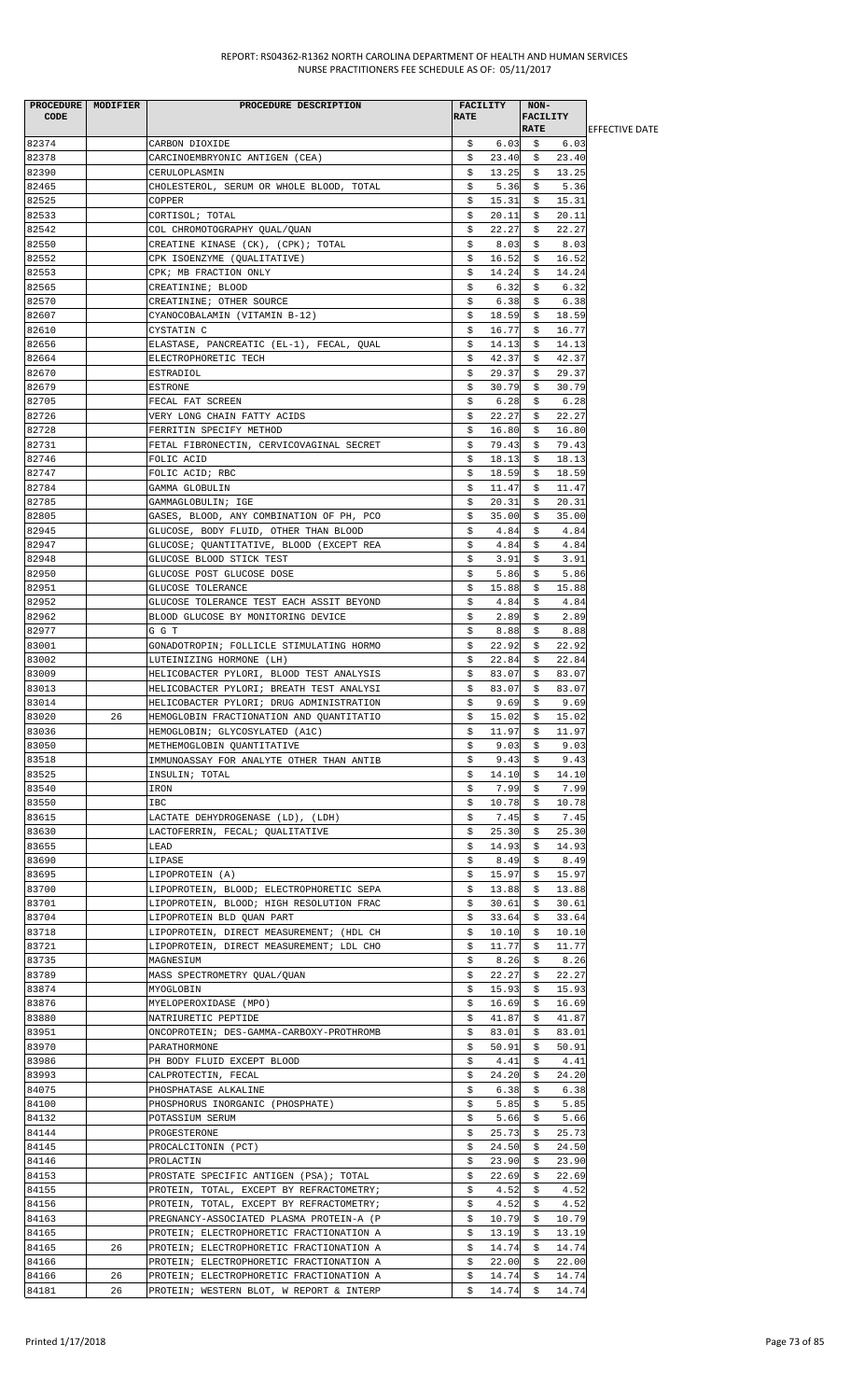| PROCEDURE   MODIFIER |    | PROCEDURE DESCRIPTION                    |             | FACILITY      | NON-            |               |                        |
|----------------------|----|------------------------------------------|-------------|---------------|-----------------|---------------|------------------------|
| <b>CODE</b>          |    |                                          | <b>RATE</b> |               | <b>FACILITY</b> |               |                        |
|                      |    |                                          |             |               | <b>RATE</b>     |               | <b>IEFFECTIVE DATE</b> |
| 84182                | 26 | PROTEIN; IMMUNO PROBE FOR BAND ID, EACH  | \$          | 15.21         | - \$            | 15.21         |                        |
| 84270                |    | SHBG                                     | \$          | 26.80         | Ş.              | 26.80         |                        |
| 84295                |    | SODIUM BLOOD                             | \$          | 5.94          | \$              | 5.94          |                        |
| 84300                |    | SODIUM URINE                             | \$          | 5.99          | \$              | 5.99          |                        |
| 84302                |    | SODIUM; OTHER SOURCE                     | \$          | 5.99          | \$              | 5.99          |                        |
| 84311                |    | SPECTROPHOMETRY, NOT ELSEWHERE SPECIFIED | \$          | 8.62          | \$              | 8.62          |                        |
| 84315                |    | SPECIFIC GRAVITY CEXCE PT URINE          | \$          | 3.09          | \$              | 3.09          |                        |
| 84402                |    | TESTOSTERONE; FREE                       | \$          | 31.40         | \$              | 31.40         |                        |
| 84403                |    | TESTOSTERONE; TOTAL                      | \$          | 31.85         | \$              | 31.85         |                        |
| 84410                |    | TESTOSTERONE BIOAVAILABLE                | \$          | 31.85         | \$              | 31.85         |                        |
| 84432                |    | THYROGLOBULIN                            | \$          | 19.81         | Ş.              | 19.81         |                        |
| 84436                |    | THYROXINE; TOTAL                         | \$          | 7.11          | \$              | 7.11          |                        |
| 84439                |    | THYROXINE; FREE                          | \$          | 11.13         | \$              | 11.13         |                        |
| 84443                |    | TSH                                      | \$          | 20.10         | \$              | 20.10         |                        |
| 84450                |    | TRANSFERASE; ASPARTATE AMINO (AST) (SGOT | \$          | 6.37          | \$              | 6.37          |                        |
| 84460                |    | TRANSFERASE; ALANINE AMINO (ALT) (SGPT)  | \$          | 6.53          | \$              | 6.53          |                        |
| 84466                |    | TRANSFERRIN                              | \$          | 15.74         | \$              | 15.74         |                        |
| 84478                |    | TRIGLYCERIDES                            | \$          | 7.10          | \$              | 7.10          |                        |
| 84479                |    |                                          |             | 7.35          |                 | 7.35          |                        |
|                      |    | THYROID HORMONE (T3 OR T4) UPTAKE OR THY | \$          |               | \$              | 17.49         |                        |
| 84480                |    | TRIIODOTHYRONINE T3; TOTAL (TT-3)        | s           | 17.49         | Ş.              |               |                        |
| 84481                |    | TRIDOTHYRONINE (T-3); FREE               | \$          | 20.89         | \$              | 20.89         |                        |
| 84520                |    | UREA NITROGEN; QUANTITATIVE              | \$          | 4.86          | \$              | 4.86          |                        |
| 84550                |    | URIC ACID; BLOOD                         | \$          | 5.57          | \$              | 5.57          |                        |
| 84560                |    | URIC ACID; OTHER SOURCE                  | \$          | 5.86          | \$              | 5.86          |                        |
| 84630                |    | ZINC                                     | \$          | 14.05         | \$              | 14.05         |                        |
| 84681                |    | C-PEPTIDE ANY METHOD                     | \$          | 19.59         | \$              | 19.59         |                        |
| 84702                |    | GONADOTROPIN CHORIONIC QUANTITATIVE      | \$          | 10.79         | \$              | 10.79         |                        |
| 84703                |    | GONADOTROPIN CHORIONIC QUALITATIVE       | s           | 9.26          | S.              | 9.26          |                        |
| 84704                |    | GONADOTROPIN, CHORIONIC (HCG); FREE BETA | \$          | 10.79         | \$              | 10.79         |                        |
| 85004                |    | BLOOD COUNT; AUTOMATED DIFFERENTIAL WBC  | \$          | 7.98          | \$              | 7.98          |                        |
| 85007                |    | BLOOD COUNT; BLOOD SMEAR, MICROSCOPIC EX | \$          | 4.25          | \$              | 4.25          |                        |
| 85013                |    | BLOOD COUNT; SPUN MICROHEMATOCRIT        | \$          | 2.92          | \$              | 2.92          |                        |
| 85014                |    | BLOOD COUNT; HEMATOCRIT (HCT)            | \$          | 2.92          | \$              | 2.92          |                        |
| 85018                |    | BLOOD COUNT; HEMOGLOBIN (HGB)            | \$          | 2.92          | \$              | 2.92          |                        |
| 85025                |    | BLOOD COUNT; COMPLETE (CBC), AUTOMATED ( | \$          | 9.58          | \$              | 9.58          |                        |
| 85027                |    | BLOOD COUNT; COMPLETE (CBC), AUTOMATED ( | \$          | 7.98          | \$              | 7.98          |                        |
| 85032                |    |                                          |             |               |                 |               |                        |
|                      |    | BLOOD COUNT; MANUAL CELL COUNT (ERYTHROC | \$          | 5.31          | \$              | 5.31          |                        |
| 85044                |    | BLOOD COUNT; RETICULOCYTE, MANUAL        | \$          | 5.31          | \$              | 5.31          |                        |
| 85045                |    | BLOOD COUNT; RETICULOCYTE, AUTOMATED     | Ŝ.          | 4.94          | \$              | 4.94          |                        |
| 85048                |    | BLOOD COUNT; LEUKOCYTE (WBC), AUTOMATED  | \$          | 3.13          | \$              | 3.13          |                        |
| 85049                |    | BLOOD COUNT; PLATELET, AUTOMATED         | \$          | 5.52          | \$              | 5.52          |                        |
| 85055                |    | RETICULATED PLATELET ASSAY               | \$          | 33.02         | Ş               | 33.02         |                        |
| 85060                | 26 | BLOOD SMEAR, PERIPHERAL, INTERP BY PHYSI | \$          | 13.09         | \$              | 13.09         |                        |
| 85097                | 26 | BONE MARROW, SMEAR INTERPRETATION        | \$          | 29.48         | \$              | 59.20         |                        |
| 85300                |    | CLOTTING INHIBITORS OR ANTICOAGULANTS AN | Ş.          | 14.61         | Ş.              | 14.61         |                        |
| 85379                |    | FDP, D-DIMER; QUANTITATIVE               | S.          | 11.36         | \$              | 11.36         |                        |
| 85380                |    | FIBRIN DEGRADATION PRODUCTS, D-DIMER; UL | \$          | 11.36         | \$              | 11.36         |                        |
| 85390                | 26 | FIBRINOLYSINS OR COAGULOPATHY SCREEN, IN | \$          | 15.02         | \$              | 15.02         |                        |
| 85397                |    | COAGULATION AND FIBRINOLYSIS, FUNCTIONAL | \$          | 29.58         | \$              | 29.58         |                        |
| 85576                |    | PLATELET; AGGREGATION (IN VITRO), EACH A | \$          | 26.49         | \$              | 26.49         |                        |
| 85610                |    | PROTHROMBIN TIME                         | \$          | 4.85          | \$              | 4.85          |                        |
| 85651                |    | SEDIMENTATION RATE, ERYTHROCYTE, NON-AUT | \$          | 4.37          | \$              | 4.37          |                        |
| 85652                |    | SEDIMENTATION RATE, ERYTHROCYTE; AUTOMAT | \$          | 3.33          | \$              | 3.33          |                        |
| 85730                |    | PTT                                      | \$          | 7.40          | \$              | 7.40          |                        |
| 86000                |    | AGGLUTINS FEBRILE EA                     | \$          | 8.60          | \$              | 8.60          |                        |
| 86003                |    | ALLERGEN SPECIFIC IGE; QUANTITATIVE OR S | \$          | 6.44          | \$              | 6.44          |                        |
|                      |    |                                          | \$          | 6.44          |                 | 6.44          |                        |
| 86008<br>86038       |    | Allg spec ige recomb ea                  |             |               | \$              |               |                        |
| 86063                |    | ANTINUCLEAR ANTIBODIES (ANA);            | \$          | 14.91<br>7.12 | \$              | 14.91<br>7.12 |                        |
|                      |    | ANTISTREPTOLYSIN SCREEN                  | \$.         |               | \$              |               |                        |
| 86140                |    | CRP                                      | \$          | 6.38          | \$              | 6.38          |                        |
| 86141                |    | C-REACTIVE PROTEIN; HIGH SENSITIVITY (HS | \$          | 15.97         | \$              | 15.97         |                        |
| 86162                |    | COMPLEMENT TOTAL                         | \$          | 25.06         | \$              | 25.06         |                        |
| 86171                |    | COMPLEMENT FIXATION TEST, EACH           | \$          | 12.36         | \$              | 12.36         |                        |
| 86200                |    | CYCLIC CITRULLINATED PEPTIDE (CCP), ANTI | S.          | 15.97         | S.              | 15.97         |                        |
| 86225                |    | DEOXYRIBONUCLEIC ACID (DNA) ANTIBODY; NA | \$          | 16.95         | \$              | 16.95         |                        |
| 86235                |    | EXTRACTABLE NUCLEAR ANTIGEN ANTIBODY     | \$          | 22.12         | \$              | 22.12         |                        |
| 86255                |    | FLUORESCENT NONINFECTIOUS AGENT ANTIBODY | \$          | 14.86         | \$              | 14.86         |                        |
| 86255                | 26 | FLUORESCENT NONINFECTIOUS AGENT ANTIBODY | \$          | 15.02         | \$              | 15.02         |                        |
| 86256                |    | FLOURESCENT ANTIBODY TITER               | \$          | 14.86         | \$              | 14.86         |                        |
| 86256                | 26 | FLOURESCENT ANTIBODY TITER               | Ş.          | 15.02         | Ş.              | 15.02         |                        |
| 86280                |    | HEMAGGLUTINATION INHIBITON               | S.          | 10.10         | S.              | 10.10         |                        |
| 86294                |    | IMMUNOASSAY FOR TUMOR ANTIGEN, QUALITATI | \$          | 24.19         | \$              | 24.19         |                        |
| 86300                |    | IMMUNOASSAY FOR TUMOR ANTIGEN, QUANTITAT | \$          | 25.66         | \$              | 25.66         |                        |
| 86304                |    | IMMUNOASSAY FOR TUMOR ANTIGEN, QUANTITAT | \$          | 25.66         | \$              | 25.66         |                        |
| 86308                |    | HETEROPHILE ANTIBODIES; SCREENING        | \$          | 6.38          | \$              | 6.38          |                        |
| 86309                |    | HETEROPHILE ANTIBODIES; TITER            | \$          | 7.98          | \$              | 7.98          |                        |
| 86310                |    | HETEROPHILE ABSORPTION                   | \$.         | 9.09          | \$              | 9.09          |                        |
| 86316                |    | IMMUNOASSAY FOR TUMOR ANTIGEN; OTHER ANT | S.          | 25.66         | S.              | 25.66         |                        |
| 86317                |    | IMMUNOASSAY FOR INFECTIOUS AGENT ANTIBOD | \$          | 17.90         | \$              | 17.90         |                        |
| 86318                |    | IMMUNOASSAY FOR INFECTIOUS AGENT ANTIBOD | \$          | 15.97         | \$              | 15.97         |                        |
| 86320                |    | IMMUNOELECTROPHORESIS; SERUM             | \$          | 27.65         | \$              | 27.65         |                        |
|                      |    |                                          |             |               |                 |               |                        |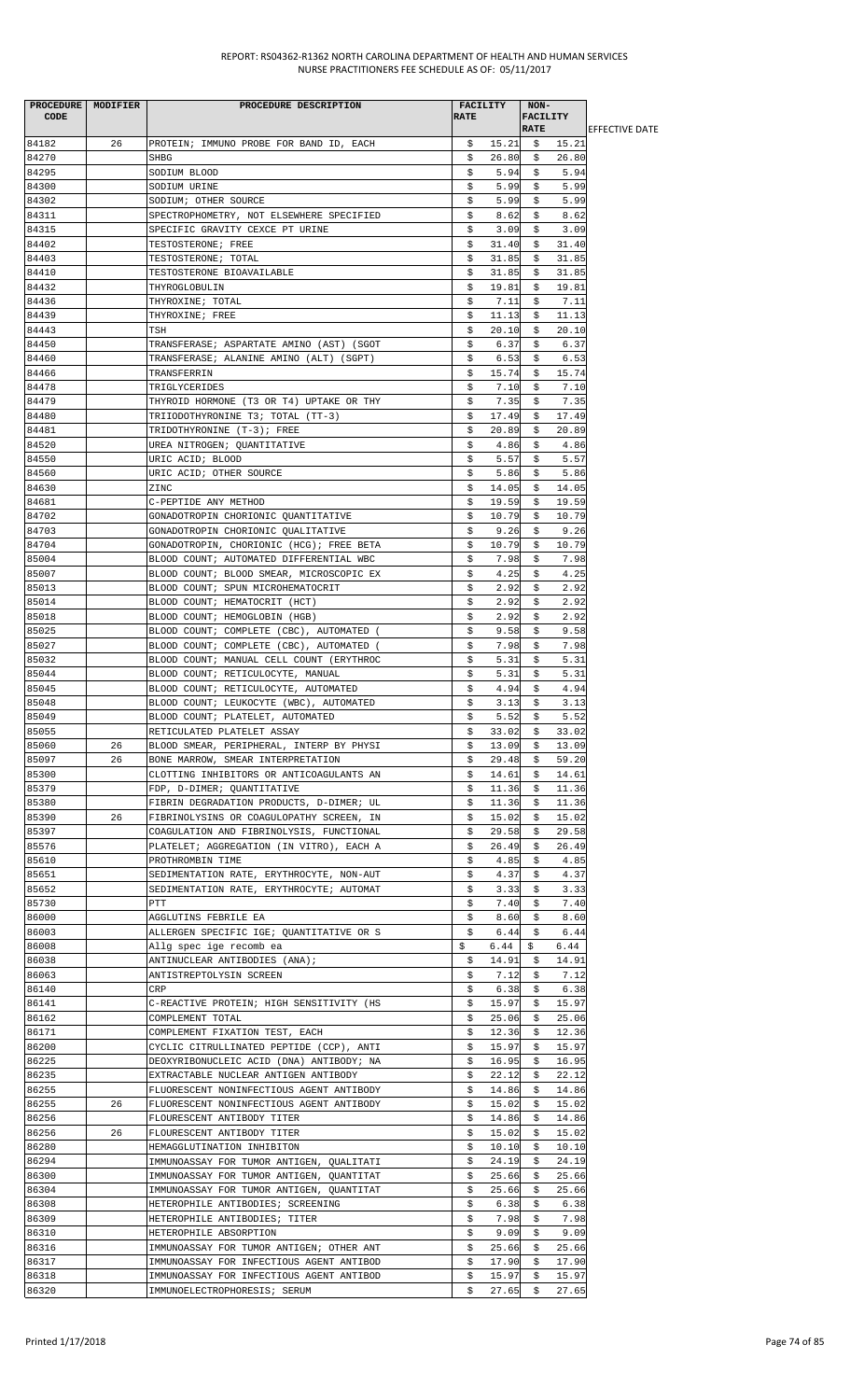| PROCEDURE   MODIFIER |    | PROCEDURE DESCRIPTION                    |             | <b>FACILITY</b> | NON-        |                 |                        |
|----------------------|----|------------------------------------------|-------------|-----------------|-------------|-----------------|------------------------|
| CODE                 |    |                                          | <b>RATE</b> |                 |             | <b>FACILITY</b> |                        |
|                      |    |                                          |             |                 | <b>RATE</b> |                 | <b>LEFFECTIVE DATE</b> |
| 86320                | 26 | IMMUNOELECTROPHORESIS; SERUM             | \$          | 15.02           |             | \$15.02         |                        |
| 86325                | 26 | IMMUNOELECTROPHORESIS; OTHER FLUIDS (EG, | \$          | 14.74           | \$          | 14.74           |                        |
| 86327                | 26 | IMMUNOELECTROPHORESIS SERUM EACH SPECIME | \$          | 17.29           | S.          | 17.29           |                        |
| 86329                |    | IMMUNODIFFUSION, NOT ELSEWHERE SPECIFIED | \$          | 17.31           | \$          | 17.31           |                        |
| 86334                | 26 | IMMUNOFIXATION ELECTROPHORESIS; SERUM    | \$          | 15.02           | \$          | 15.02           |                        |
| 86335                |    | IMMUNOFIXATION ELECTROPHORESIS; OTHER FL | \$          | 36.19           | \$          | 36.19           |                        |
| 86335                | 26 | IMMUNOFIXATION ELECTROPHORESIS; OTHER FL | \$          | 14.74           | \$          | 14.74           |                        |
| 86341                |    | ISLET CELL ANTIBODY                      | \$          | 16.57           | \$          | 16.57           |                        |
| 86355                |    | B CELLS, TOTAL COUNT                     | \$          | 46.52           | \$          | 46.52           |                        |
| 86356                |    | MONONUCLEAR CELL ANTIGEN, QUANTITATIVE ( | \$          | 33.02           | Ş.          | 33.02           |                        |
| 86357                |    | NATURAL KILLER (NK) CELLS, TOTAL COUNT   | \$          | 46.52           | \$          | 46.52           |                        |
| 86367                |    | STEM CELLS (IE, CD34), TOTAL COUNT       | \$          | 46.52           | \$          | 46.52           |                        |
| 86376                |    | MICROSOMAL ANTIBODIES (EG, THRYOID OR LI | \$          | 17.09           | Ş.          | 17.09           |                        |
| 86403                |    | PARTICLE AGGLUTINATION; SCREEN, EACH ANT | \$          | 12.57           | S.          | 12.57           |                        |
| 86430                |    | RHEUMATOID FACTOR; QUALITATIVE           | \$          | 7.00            | \$          | 7.00            |                        |
| 86431                |    | RHEUMATOID FACTOR; QUANTITATIVE          | \$          | 7.00            | \$          | 7.00            |                        |
| 86480                |    | TUBERCULOSIS TEST, CELL MEDIATED IMMUNIT | \$          | 76.44           | \$          | 76.44           |                        |
| 86486                |    | SKIN TEST; UNLISTED ANTIGEN, EACH        | \$          | 3.74            | \$          | 3.74            |                        |
| 86580                |    | SENSITIVITY TEST TUBERCULOSIS            | \$          | 5.42            | \$          | 5.42            |                        |
| 86592                |    | SYPHILIS, PRECIPITATION OR FLOCCULATION  | \$          | 5.26            | \$          | 5.26            |                        |
| 86663                |    | ANTIBODY; EPSTEIN-BARR, EARLY ANTIGEN    | \$          | 16.18           | \$          | 16.18           |                        |
| 86664                |    | ANTIBODY; EPSTEIN-BARR, NUCLEAR ANTIGEN  | \$          | 17.90           | \$          | 17.90           |                        |
| 86677                |    | ANTIBODY; HELICOBACTER PYLOUI            | \$          | 17.90           | \$          | 17.90           |                        |
| 86701                |    | ANTIBODY; HIV-1                          | \$          | 10.95           | \$          | 10.95           |                        |
| 86703                |    | ANTIBODY; HIV-1 & HIV-2, SINGLE ASSAY    | Ş.          | 14.50           | S.          | 14.50           |                        |
| 86706                |    | HEPATITIS B SURFACE ANTIBODY (HBSAB)     | \$          | 13.25           | \$          | 13.25           |                        |
| 86708                |    | HEPATITIS A ANTIBODY                     | \$          | 15.28           | \$          | 15.28           |                        |
| 86711                |    | ANALYSIS FOR ANTIBODY TO JOHN CUNNINGHAM | \$          | 17.43           | \$          | 17.43           |                        |
| 86756                |    | ANTIBODY; RESPIRATORY SYNCYTIAL VIRUS    | \$          | 15.90           | \$          | 15.90           |                        |
| 86780                |    |                                          | \$          | 16.74           | \$          | 16.74           |                        |
|                      |    | TREPONEMA PALLIDUM                       |             |                 |             |                 |                        |
| 86788                |    | ANTIBODY; WEST NILE VIRUS, IGM           | \$<br>Ŝ.    | 17.90           | \$          | 17.90<br>17.72  |                        |
| 86789                |    | ANTIBODY; WEST NILE VIRUS                |             | 17.72           | \$          |                 |                        |
| 86794                |    | Zika virus igm antibody                  | \$          | 17.90           | \$          | 17.90           |                        |
| 86800                |    | THYROGLOBULIN ANTIBODY                   | \$          | 19.61           | \$          | 19.61           |                        |
| 86803                |    | HEPATITIS C ANTIBODY;                    | \$          | 17.61           | Ş.          | 17.61           |                        |
| 86828                |    | ASSESSMENT OF ANTIBODY TO HUMAN LEUKOCYT | \$          | 48.02           | \$          | 48.02           |                        |
| 86829                |    | ASSESSMENT OF ANTIBODY TO HUMAN LEUKOCYT | \$          | 36.02           | \$          | 36.02           |                        |
| 86830                |    | ASSESSMENT OF ANTIBODY TO HUMAN LEUKOCYT | \$          | 97.25           | \$          | 97.25           |                        |
| 86831                |    | ASSESSMENT OF ANTIBODY TO HUMAN LEUKOCYT | S.          | 83.36           | S.          | 83.36           |                        |
| 86832                |    | ASSESSMENT OF ANTIBODY TO HUMAN LEUKOCYT |             | \$152.83        |             | \$152.83        |                        |
| 86833                |    | ASSESSMENT OF ANTIBODY TO HUMAN LEUKOCYT | \$          | 138.93          |             | \$138.93        |                        |
| 86834                |    | ASSESSMENT OF ANTIBODY TO HUMAN LEUKOCYT |             | \$430.71        |             | \$430.71        |                        |
| 86835                |    | ASSESSMENT OF ANTIBODY TO HUMAN LEUKOCYT | Ş.          | 389.03          | Ş.          | 389.03          |                        |
| 87045                |    | CULTURE, BACTERIAL; STOOL, AEROBIC, WITH | \$          | 11.63           | \$          | 11.63           |                        |
| 87070                |    | CULTURE, BACTERIAL; ANY OTHER SOURCE EXC | \$          | 10.62           | \$          | 10.62           |                        |
| 87077                |    | CULTURE, BACTERIAL; AEROBIC ISOLATE, ADD | \$          | 9.96            | \$          | 9.96            |                        |
| 87081                |    | CULTURE, PRESUMPTIVE, PATHOGENIC ORGANIS | \$          | 7.11            | \$          | 7.11            |                        |
| 87086                |    | CULTURE, BACTERIAL; QUANTITATIVE COLONY  | \$          | 9.95            | \$          | 9.95            |                        |
| 87088                |    | CULTURE, BACTERIAL; WITH ISOLATION AND P | \$          | 9.98            | \$          | 9.98            |                        |
| 87101                |    | CULTURE, FUNGI (MOLD OR YEAST) ISOLATION | Ş.          | 9.51            | S.          | 9.51            |                        |
| 87109                |    | CULTURE MYCOPLASM ANY SOURCE             | \$          | 18.98           | \$          | 18.98           |                        |
| 87110                |    | CULTURE, CHLAMYDIA, ANY SOURCE           | \$          | 24.16           | \$          | 24.16           |                        |
| 87140                |    | CULTURE, TYPING; IMMUNOFLUORESCENT METHO | \$          | 6.88            | \$          | 6.88            |                        |
| 87164                | 26 | DARKFIELD EXAMINATION                    | \$          | 14.74           | \$          | 14.74           |                        |
| 87177                |    | OVA AND PARASITES                        | \$          | 10.97           | \$          | 10.97           |                        |
| 87184                |    | SUSCEPTIBILITY STUDIES, ANTIMICROBIAL AG | \$          | 8.50            | \$          | 8.50            |                        |
| 87205                |    | SMEAR, PRIMARY SOURCE WITH INTERPRETATIO | \$          | 5.26            | \$          | 5.26            |                        |
| 87206                |    | SMEAR, PRIMARY SOURCE WITH INTERPRETATIO | \$          | 6.63            | \$          | 6.63            |                        |
| 87209                |    | SMEAR, PRIMARY SOURCE WITH INTERPRETATIO | \$          | 22.16           | \$          | 22.16           |                        |
| 87210                |    | SMEAR, PRIMARY SOURCE WITH INTERPRETATIO | \$          | 4.70            | \$          | 4.70            |                        |
| 87220                |    | TISSUE EXAMINATION BY KOH SLIDE OF SAMPL | \$          | 5.26            | \$          | 5.26            |                        |
| 87255                |    | VIRUS ISOLATION; INCLUDING IDENTIFICATIO | \$          | 30.14           | \$          | 30.14           |                        |
| 87267                |    | INFECTIOUS AGENT ANTIGEN DETECTION BY IM | \$          | 14.13           | \$          | 14.13           |                        |
| 87275                |    | INFECTIOUS AGENT ANTIGEN DETECTION BY IM | S.          | 14.13           | S.          | 14.13           |                        |
| 87276                |    | INFECTIOUS AGENT ANTIGEN DETECTION BY DI | \$          | 14.13           | \$          | 14.13           |                        |
| 87280                |    | INFECTIOUS AGENT ANTIGEN DETECTION BY DI | \$          | 14.13           | \$          | 14.13           |                        |
| 87305                |    | ASPERGILLUS AG IA                        | \$          | 14.13           | \$          | 14.13           |                        |
| 87329                |    | GIARDIA AG IA                            | \$          | 14.13           | \$          | 14.13           |                        |
| 87340                |    | HEPATITIS B SURFACE AG IA                | \$          | 11.48           | \$          | 11.48           |                        |
| 87389                |    | INFECTIOUS AGENT ANTIGEN DETECTION BY EN | \$          | 29.61           | \$.         | 29.61           |                        |
| 87400                |    | INFLUENZA A/B AG IA                      | \$          | 14.13           | S.          | 14.13           |                        |
| 87420                |    | RESP SYNCYTIAL AG IA                     | \$          | 14.13           | Ş.          | 14.13           |                        |
| 87430                |    | STREP A AG IA                            | \$          | 14.13           | \$          | 14.13           |                        |
| 87449                |    | AG DETECT NOS IA MULT                    | \$          | 14.13           | \$          | 14.13           |                        |
| 87480                |    | INFECTIOUS AGENT DETECTION BY NUCLEIC AC | Ş.          | 24.74           | S.          | 24.74           |                        |
| 87483                |    | CNS DNA AMP PROBE TYPE 12-25             | \$          | 243.45          | \$          | 243.45          |                        |
| 87490                |    | INFECTIOUS AGENT DETECTION BY NUCLEIC AC | \$          | 24.74           | \$          | 24.74           |                        |
| 87491                |    | INFECTIOUS AGENT DETECTION BY NUCLEIC AC | \$          | 30.24           | \$          | 30.24           |                        |
| 87498                |    | DETECTION TEST FOR ENTEROVIRUS (INTESTIN | \$          | 30.24           | S.          | 30.24           |                        |
| 87500                |    |                                          |             |                 | \$          |                 |                        |
|                      |    | INFECTIOUS AGENT DETECTION BY NUCLEIC AC | \$          | 30.24           |             | 30.24           |                        |
| 87502                |    | INFLUENZA DNA AMP PROBE                  | \$          | 66.04           | \$          | 66.04           |                        |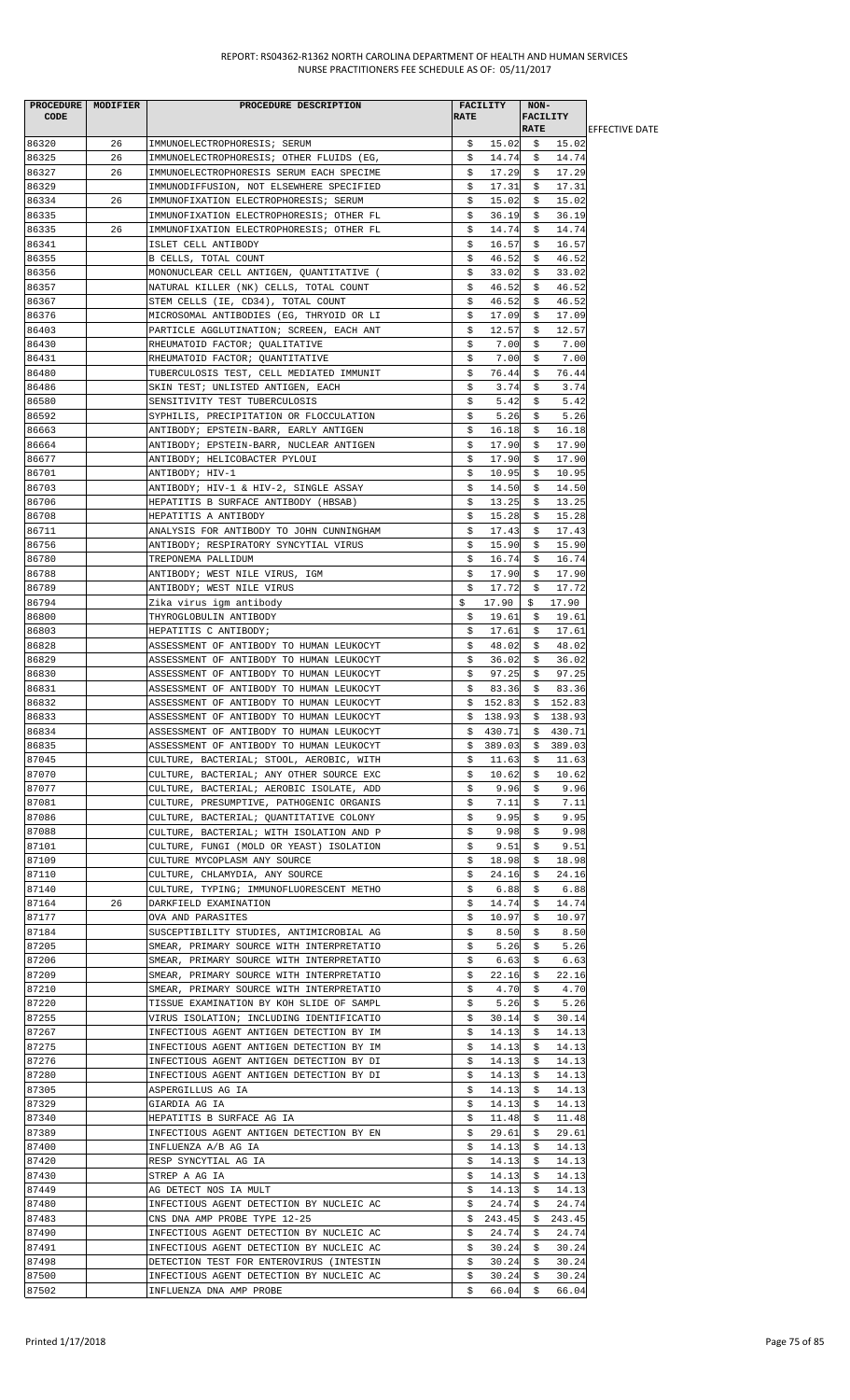| PROCEDURE MODIFIER |    | PROCEDURE DESCRIPTION                    |             | FACILITY | NON-            |          |                        |
|--------------------|----|------------------------------------------|-------------|----------|-----------------|----------|------------------------|
| <b>CODE</b>        |    |                                          | <b>RATE</b> |          | <b>FACILITY</b> |          |                        |
|                    |    |                                          |             |          | <b>RATE</b>     |          | <b>IEFFECTIVE DATE</b> |
| 87505              |    | NFCT AGENT DETECTION GI                  | \$          | 89.56    |                 | \$ 89.56 |                        |
| 87506              |    | IADNA-DNA/RNA PROBE TQ 6-11              |             | \$135.68 |                 | \$135.68 |                        |
|                    |    |                                          |             |          |                 |          |                        |
| 87507              |    | IADNA-DNA/RNA PROBE TO 12-25             | S.          | 250.98   | Ş.              | 250.98   |                        |
| 87510              |    | INFECTIOUS AGENT DETECTION BY NUCLEIC AC | \$          | 24.74    | \$              | 24.74    |                        |
| 87590              |    | INFECTIOUS AGENT DETECTION BY NUCLEIC AC | \$          | 24.74    | \$              | 24.74    |                        |
| 87591              |    | INFECTIOUS AGENT DETECTION BY NUCLEIC AC | \$          | 30.24    | \$              | 30.24    |                        |
| 87623              |    | HPV LOW-RISK TYPES                       | \$          | 31.18    | \$              | 31.18    |                        |
| 87624              |    | HPV HIGH-RISK TYPES                      | \$          | 31.18    | \$              | 31.18    |                        |
| 87625              |    | HPV TYPES 16 & 18 ONLY                   |             |          |                 | 31.18    |                        |
|                    |    |                                          | Ş.          | 31.18    | Ş.              |          |                        |
| 87631              |    | RESP VIRUS 3-5 TARGETS                   | \$          | 86.87    | \$              | 86.87    |                        |
| 87632              |    | RESP VIRUS 6-11 TARGETS                  | \$          | 131.61   |                 | \$131.61 |                        |
| 87633              |    | RESP VIRUS 12-25 TARGETS                 | \$          | 243.45   |                 | \$243.45 |                        |
| 87634              |    | Rsv dna/rna amp probe                    | \$          | 30.24    | \$              | 30.24    |                        |
| 87640              |    | INFECTIOUS AGENT DETECTION BY NUCLEIC AC | Ş.          | 30.24    | S.              | 30.24    |                        |
| 87641              |    | INFECTIOUS AGENT DETECTION BY NUCLEIC AC |             | 30.24    |                 | 30.24    |                        |
|                    |    |                                          | \$          |          | \$              |          |                        |
| 87650              |    | INFECTIOUS AGENT DETECTION BY NUCLEIC AC | \$          | 24.74    | \$              | 24.74    |                        |
| 87651              |    | INFECTIOUS AGENT DETECTION BY NUCLEIC AC | \$          | 30.24    | S.              | 30.24    |                        |
| 87652              |    | INFECTIOUS AGENT DETECTION BY NUCLEIC AC | \$          | 40.17    | S.              | 40.17    |                        |
| 87653              |    | INFECTIOUS AGENT DETECTION BY NUCLEIC AC | \$          | 30.24    | \$              | 30.24    |                        |
| 87660              |    | INFECTIOUS AGENT DETECTION BY NUCLEIC AC | \$.         | 24.74    | \$              | 24.74    |                        |
|                    |    |                                          |             |          |                 |          |                        |
| 87661              |    | TRICHOMONAS VAGINALIS AMPLIF             | \$          | 28.94    | \$              | 28.94    |                        |
| 87662              |    | Zika virus dna/rna amp probe             | \$          | 30.24    | \$              | 30.24    |                        |
| 87800              |    | INFECTIOUS AGENT DETECTION BY NUCLEIC AC | \$          | 49.46    | \$              | 49.46    |                        |
| 87801              |    | DETECT AGNT MULT DNA AMPLI               | \$          | 60.48    | S.              | 60.48    |                        |
| 87802              |    | INFECTIOUS AGENT ANTIGEN DETECTION BY IM | \$          | 14.13    | S.              | 14.13    |                        |
| 87804              |    | INFECTIOUS AGENT ANTIGEN DETECTION BY IM | \$          | 14.13    | \$              | 14.13    |                        |
|                    |    |                                          |             |          |                 |          |                        |
| 87806              |    | HIV ANTIGEN W/HIV ANTIBODIES             | \$          | 30.53    | \$              | 30.53    |                        |
| 87807              |    | INFECTIOUS AGENT ANTIGEN DETECTION BY IM | Ş.          | 14.13    | S.              | 14.13    |                        |
| 87808              |    | INFECTIOUS AGENT ANTIGEN DETECTION BY IM | \$          | 14.13    | \$              | 14.13    |                        |
| 87809              |    | INFECTIOUS AGENT ANTIGEN DETECTION BY IM | \$          | 14.13    | \$              | 14.13    |                        |
| 87880              |    | INFECTIOUS AGENT DETECTION BY IMMUNOASSA | \$          | 14.13    | \$              | 14.13    |                        |
| 87900              |    | INFECTIOUS AGENT DRUG SUSCEPTIBILITY PHE | \$          | 100.45   | \$              | 100.45   |                        |
|                    |    |                                          |             |          |                 |          |                        |
| 87905              |    | INFECTIOUS AGENT ENZYMATIC ACTIVITY OTHE | \$          | 16.42    | \$              | 16.42    |                        |
| 87910              |    | ANALYSIS TEST FOR CYTOMEGALOVIRUS        | \$          | 94.69    | Ş.              | 94.69    |                        |
| 87912              |    | ANALYSIS TEST FOR HEPATITIS B VIRUS      | S.          | 94.69    | S.              | 94.69    |                        |
| 88164              |    | CYTOPATHOLOGY, SLIDES, CERVICAL OR VAGIN | \$          | 13.03    | \$              | 13.03    |                        |
| 88174              |    | CYTOPATHOLOGY, CERVICAL OR VAGINAL (ANY  | \$          | 26.35    | \$              | 26.35    |                        |
| 88175              |    | CYTOPATHOLOGY, CERVICAL OR VAGINAL (ANY  | \$          | 32.05    | \$              | 32.05    |                        |
|                    |    |                                          |             |          |                 |          |                        |
| 88184              |    | FLOW CYTOMETRY, CELL SURFACE, CYTOPLASMI | \$          | 60.54    | \$              | 60.54    |                        |
| 88185              |    | FLOW CYTOMETRY, CELL SURFACE, CYTOPLASMI | \$          | 35.92    | \$              | 35.92    |                        |
| 88187              |    | FLOW CYTOMETRY, INTERPRETATION; 2 TO 8 M | \$          | 52.80    | \$              | 52.80    |                        |
| 88188              |    | FLOW CYTOMETRY, INTERPRETATION; 9 TO 15  | Ş.          | 65.01    | Ş.              | 65.01    |                        |
| 88189              |    | FLOW CYTOMETRY, INTERPRETATION; 16 OR MO | Ş.          | 83.02    | Ş.              | 83.02    |                        |
|                    |    |                                          |             |          |                 |          |                        |
| 88248              |    | CHROMOSOME ANALYSIS FOR BREAKAGE SYNDROM | \$          | 57.79    | \$              | 57.79    |                        |
| 88304              |    | LEVEL III - SURGICAL PATHOLOGY, GROSS AN | \$          | 47.80    | \$              | 47.80    |                        |
| 88304              | 26 | LEVEL III - SURGICAL PATHOLOGY, GROSS AN | s           | 8.81     | S.              | 8.81     |                        |
| 88304              | ТC | LEVEL III - SURGICAL PATHOLOGY, GROSS AN | \$          | 38.98    | \$              | 38.98    |                        |
| 88305              |    | LEVEL IV - SURGICAL PATHOLOGY, GROSS AND | \$          | 81.65    | \$              | 81.65    |                        |
| 88305              | 26 | LEVEL IV - SURGICAL PATHOLOGY, GROSS AND | \$          | 30.25    | \$              | 30.25    |                        |
|                    |    |                                          |             |          |                 |          |                        |
| 88305              | ТC | LEVEL IV - SURGICAL PATHOLOGY, GROSS AND | \$          | 51.40    | \$              | 51.40    |                        |
| 88341              |    | IMMUNOHISTO ANTB ADDL SLIDE              | \$          | 54.64    | \$              | 54.64    |                        |
| 88341              | 26 | IMMUNOHISTO ANTB ADDL SLIDE              | \$          | 18.32    | \$              | 18.32    |                        |
| 88341              | ТC | IMMUNOHISTO ANTB ADDL SLIDE              | s           | 36.32    | \$              | 36.32    |                        |
| 88344              |    | IMMUNOHISTO ANTIBODY SLIDE               | \$          | 95.19    | \$              | 95.19    |                        |
| 88344              | 26 | IMMUNOHISTO ANTIBODY SLIDE               | \$          | 33.68    | \$              | 33.68    |                        |
|                    | ТC |                                          |             |          |                 |          |                        |
| 88344              |    | IMMUNOHISTO ANTIBODY SLIDE               | \$          | 61.52    | \$              | 61.52    |                        |
| 88350              |    | IMMUNOFLUOR ANTB ADDL STAIN              | \$          | 59.04    | \$              | 59.04    |                        |
| 88350              | 26 | IMMUNOFLUOR ANTB ADDL STAIN              | \$          | 24.08    | \$              | 24.08    |                        |
| 88350              | TС | IMMUNOFLUOR ANTB ADDL STAIN              | Ş.          | 34.96    | Ş.              | 34.96    |                        |
| 88355              | 26 | MORPHOMETRIC ANALYSIS SKELETAL MUSCLE    | s           | 70.72    | \$              | 70.72    |                        |
| 88360              |    | MORPHOMETRIC ANALYSIS, TUMOR IMMUNOHISTO | \$          | 93.83    | \$              | 93.83    |                        |
| 88360              | 26 | MORPHOMETRIC ANALYSIS, TUMOR IMMUNOHISTO | \$          | 43.65    | \$              | 43.65    |                        |
|                    |    |                                          |             |          |                 |          |                        |
| 88360              | ТC | MORPHOMETRIC ANALYSIS, TUMOR IMMUNOHISTO | \$          | 50.18    | Ş.              | 50.18    |                        |
| 88364              |    | INSITU HYBRIDIZATION (FISH)              | \$          | 78.93    | \$              | 78.93    |                        |
| 88364              | 26 | INSITU HYBRIDIZATION (FISH)              | \$          | 22.85    | \$              | 22.85    |                        |
| 88364              | ТC | INSITU HYBRIDIZATION (FISH)              | \$          | 56.07    | \$              | 56.07    |                        |
| 88366              |    | INSITU HYBRIDIZATION (FISH)              | \$          | 121.97   | \$              | 121.97   |                        |
| 88366              | 26 | INSITU HYBRIDIZATION (FISH)              | Ş           | 53.02    | Ş.              | 53.02    |                        |
|                    |    |                                          |             |          |                 |          |                        |
| 88366              | ТC | INSITU HYBRIDIZATION (FISH)              | \$          | 68.95    | \$              | 68.95    |                        |
| 88367              |    | MORPHOMETRIC ANALYSIS, IN SITU HYBRIDIZA | \$          | 185.98   | \$              | 185.98   |                        |
| 88367              | 26 | MORPHOMETRIC ANALYSIS, IN SITU HYBRIDIZA | s           | 50.27    | \$              | 50.27    |                        |
| 88367              | ТC | MORPHOMETRIC ANALYSIS, IN SITU HYBRIDIZA | \$          | 135.71   | \$              | 135.71   |                        |
| 88368              |    | MORPHOMETRIC ANALYSIS, IN SITU HYBRIDIZA | \$          | 164.10   | Ş.              | 164.10   |                        |
| 88368              | 26 | MORPHOMETRIC ANALYSIS, IN SITU HYBRIDIZA | \$          | 53.01    | \$              | 53.01    |                        |
|                    |    |                                          |             |          |                 |          |                        |
| 88368              | ТC | MORPHOMETRIC ANALYSIS, IN SITU HYBRIDIZA | \$          | 111.09   | Ş.              | 111.09   |                        |
| 88369              |    | M/PHMTRC ALYSISHQUANT/SEMIQ              | \$          | 60.03    | \$              | 60.03    |                        |
| 88373              |    | M/PHMTRC ALYS ISHQUANT/SEMIQ             | \$          | 48.93    | \$              | 48.93    |                        |
| 88374              |    | M/PHMTRC ALYS ISHOUANT/SEMIO             | \$          | 165.98   | \$              | 165.98   |                        |
| 88374              | 26 | M/PHMTRC ALYS ISHQUANT/SEMIQ             | \$          | 38.03    | \$              | 38.03    |                        |
| 88374              | ТC | M/PHMTRC ALYS ISHQUANT/SEMIQ             | \$          | 127.94   | \$              | 127.94   |                        |
| 88377              |    | M/PHMTRC ALYS ISHQUANT/SEMIQ             | \$          | 174.43   | \$              | 174.43   |                        |
|                    |    |                                          |             |          |                 |          |                        |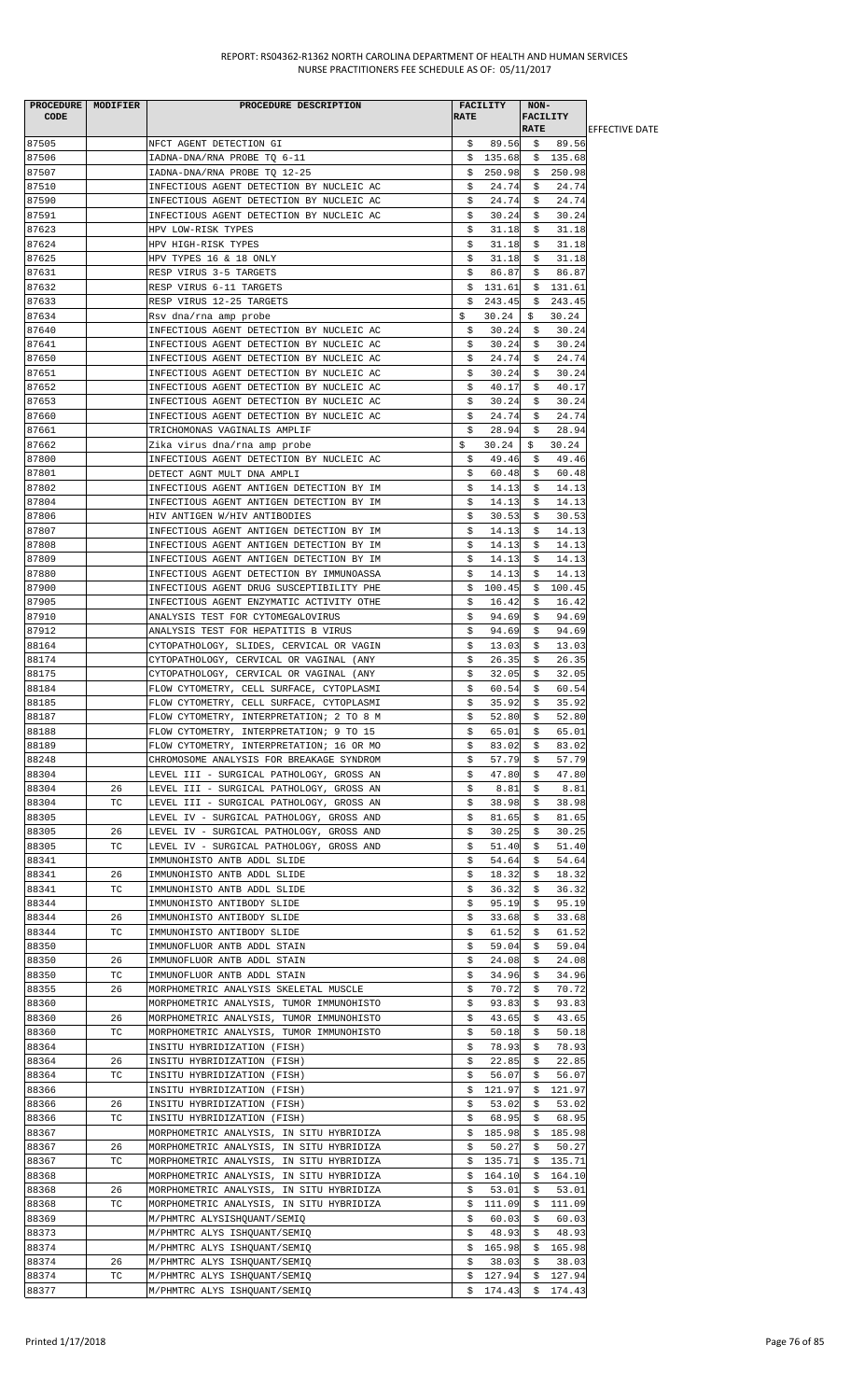| PROCEDURE   MODIFIER |    | PROCEDURE DESCRIPTION                                             |             | <b>FACILITY</b>    | NON-        |                 |                        |
|----------------------|----|-------------------------------------------------------------------|-------------|--------------------|-------------|-----------------|------------------------|
| CODE                 |    |                                                                   | <b>RATE</b> |                    |             | <b>FACILITY</b> |                        |
|                      |    |                                                                   |             |                    | <b>RATE</b> |                 | <b>IEFFECTIVE DATE</b> |
| 88377                | 26 | M/PHMTRC ALYS ISHQUANT/SEMIQ                                      | \$          |                    |             | 55.37 \$ 55.37  |                        |
| 88377                | TC | M/PHMTRC ALYS ISHQUANT/SEMIQ                                      |             | $$119.07 \$119.07$ |             |                 |                        |
| 88720                |    | BILIRUBIN, TOTAL, TRANSCUTANEOUS                                  | S.          | 6.23               | S.          | 6.23            |                        |
| 88738                |    | HEMOGLOBIN (HGB), OUANTITATIVE, TRANSCUT                          | \$          | 6.34               | \$          | 6.34            |                        |
| 88740                |    | HEMOGLOBIN, QUANTITATIVE, TRANSCUTANEOUS                          | \$          | 6.47               | \$          | 6.47            |                        |
| 88741                |    | HEMOGLOBIN, QUANTITATIVE, TRANSCUTANEOUS                          | \$          | 6.47               | \$          | 6.47            |                        |
| 89050                |    | CELL COUNT, MISCELLANEOUS BODY FLUIDS (E                          | \$          | 5.84               | Ŝ.          | 5.84            |                        |
| 89051                |    | SYNOVIAL FLUID DIFF                                               | \$          | 6.42               | \$          | 6.42            |                        |
| 89055                |    | LEUKOCYTE ASSESSMENT FECAL                                        | \$          | 5.26               | \$          | 5.26            |                        |
| 89060                |    | CRYSTAL ID, SYNOVIAL FLUID                                        | \$          | 8.82               | \$          | 8.82            |                        |
| 89125                |    | FAT STAIN, FECES, URINE, OR RESPIRATORY                           | \$          | 5.33               | \$          | 5.33            |                        |
| 89160                |    | MEAT FIBERS FECES                                                 | \$          | 4.55               | \$          | 4.55            |                        |
| 89190                |    | NASAL SMEAR FOR EOSINOPHILS                                       | \$          | 5.74               | \$          | 5.74            |                        |
| 89310                |    | SEMEN ANALYSIS; MOTILITY AND COUNT (NOT                           | \$          | 10.34              | \$          | 10.34           |                        |
| 89320                |    | SEMEN ANALYSIS COMPLETE                                           | \$          | 14.86              | \$          | 14.86           |                        |
| 89325                |    | SPERM AGGLUTINATION WITH ANTIBODY TITER                           | \$          | 13.16              | \$          | 13.16           |                        |
| 90291                |    | CYTOMEGALOVIRUS IMMUNE GLOBULIN (CMV-IGI                          | \$          | 22.70              | Ş.          | 22.70           |                        |
| 90371                |    | HEPATITIS B IMMUNE GLOBULIN (HBIG), HUMA                          | \$          | 114.50             | \$          | 114.50          |                        |
| 90375                |    | RABIES IMMUNE GLOBULIN (RIG), 2ML, HUMAN,                         | \$          | 64.74              | \$          | 64.74           |                        |
| 90376                |    | RABIES IMMUNE GLOBULIN, HEAT-TREATED (RI                          | Ş.          | 74.52              | Ş.          | 74.52           |                        |
| 90389                |    | TETANUS IMMUNE GLOBULIN (TIG)250UNITS/1M                          | \$          | 133.57             |             | \$133.57        |                        |
| 90396                |    | VARICELLA-ZOSTER IMMUNE GLOBULIN, HUMAN,                          | \$          | 105.38             |             | \$105.38        |                        |
| 90471                |    | IMMUNIZATION ADMINISTRATION (INCLUDES PE                          | \$          | 13.30              | \$          | 13.30           |                        |
| 90472                |    | IMMUNIZATION ADMINISTRATION, EACH ADDITI                          | \$          | 13.30              | \$          | 13.30           |                        |
| 90473                |    | IMMUNIZATION ADMINISTRATION BY INTRANASA                          | \$          | 13.30              | Ş.          | 13.30           |                        |
| 90474                |    | IMMUNIZATION ADMINISTRATION BY INTRANASA                          | \$          | 13.30              | \$          | 13.30           |                        |
| 90585                |    | BACILLUS CALMETTE-GUERIN VACCINE (BCG) F                          | \$          | 111.57             |             | \$111.57        |                        |
| 90620                |    | MENINGOCOCCAL RECOMBINANT PROTEIN                                 | Ş.          | 171.74             | \$          | 171.74          |                        |
| 90621                |    | MENINGOCOCCAL RECOMBINANT LIPOPROTEIN VA                          | \$          | 123.63             |             | \$123.63        |                        |
| 90630                |    | FLU VACC IIV4 NO PRESERV ID                                       | \$          | 22.01              | \$          | 22.01           |                        |
| 90632                |    | HEPA VACCINE ADULT IM                                             | \$          | 43.71              | \$          | 43.71           |                        |
| 90633                |    | HEPA VACC PED/ADOL 2 DOSE IM                                      | \$          | 23.57              | S.          | 23.57           |                        |
| 90636                |    | HEPATITIS A AND HEPATITIS B VACCINE (HEP                          | \$          | 88.61              | \$          | 88.61           |                        |
| 90647                |    | HIB PRP-OMP VACC 3 DOSE IM                                        | \$          | 19.48              | \$          | 19.48           |                        |
| 90648                |    | HIB PRP-T VACCINE 4 DOSE IM                                       | \$          | 20.79              | \$          | 20.79           |                        |
| 90649                |    | 4VHPV VACCINE 3 DOSE IM                                           | \$          | 134.37             |             | \$134.37        |                        |
| 90650                |    | 2VHPV VACCINE 3 DOSE IM                                           | Ş.          | 131.92             | \$          | 131.92          |                        |
| 90651                |    | 9VHPV VACCINE 3 DOSE IM                                           | \$          | 175.87             | \$.         | 175.87          |                        |
| 90656                |    | IIV3 VACC NO PRSV 0.5 ML IM                                       | \$          | 16.58              | \$          | 16.58           |                        |
| 90657<br>90658       |    | IIV3 VACCINE SPLT 0.25 ML IM                                      | \$          | 6.31               | \$          | 6.31            |                        |
|                      |    | IIV3 VACCINE SPLT 0.5 ML IM                                       | \$          | 12.62              | \$          | 12.62           |                        |
| 90670                |    | PCV13 VACCINE IM                                                  | Ş.          | 131.44             |             | \$131.44        |                        |
| 90674                |    | INFLUENZA VIRUS VACCINE, QUADRIVALENT (C                          | S.          | 21.73              | \$          | 21.73           |                        |
| 90675                |    | RABIES VACCINE, FOR INTRAMUSCULAR USE                             | \$          | 147.06             |             | \$147.06        |                        |
| 90680                |    | RV5 VACC 3 DOSE LIVE ORAL                                         | Ş.          | 74.56              | Ş.          | 74.56           |                        |
| 90681                |    | RV1 VACC 2 DOSE LIVE ORAL                                         | \$          | 109.88             |             | \$109.88        |                        |
| 90686                |    | IIV4 VACC NO PRSV 0.5 ML IM                                       | \$          | 18.21              | \$          | 18.21           |                        |
| 90688                |    | IIV4 VACCINE SPLT 0.5 ML IM                                       | \$          | 15.80              | \$          | 15.80           |                        |
| 90696                |    | DTAP-IPV VACCINE 4-6 YRS IM                                       | \$          | 50.90              | \$          | 50.90           |                        |
| 90698                |    | DTAP-IPV/HIB VACCINE IM                                           | \$          | 77.48              | S.          | 77.48           |                        |
| 90700                |    | DIPHTHERIA, TETANUS TOXOIDS, AND ACELLUL                          | \$          | 14.20              | \$          | 14.20           |                        |
| 90702                |    | DT VACCINE UNDER 7 YRS IM                                         | \$          | 23.82              | Ş.          | 23.82           |                        |
| 90707                |    | MEASLES, MUMPS AND RUBELLA VIRUS VACCINE                          | \$          | 40.61              | \$          | 40.61           |                        |
| 90710                |    | MEASLES, MUMPS, RUBELLA, AND VARICELLA V                          |             | \$132.90           |             | \$132.90        |                        |
| 90713                |    | POLIOVIRUS VACCINE, INACTIVATED, (IPV),                           | \$          | 24.54              | \$          | 24.54           |                        |
| 90714                |    | TD VACC NO PRESV 7 YRS+ IM                                        | \$          | 19.06              | \$          | 19.06           |                        |
| 90715<br>90716       |    | TETANUS, DIPHTHERIA TOXOIDS AND ACELLULA<br>VAR VACCINE LIVE SUBQ | \$<br>\$    | 39.10<br>85.56     | S.<br>\$    | 39.10<br>85.56  |                        |
| 90723                |    | DIPHTHERIA, TETANUS TOXOIDS, ACELLULAR P                          | \$.         | 71.90              | \$          | 71.90           |                        |
| 90732                |    | PPSV23 VACC 2 YRS+ SUBQ/IM                                        | \$          | 31.21              | \$          | 31.21           |                        |
| 90733                |    | MPSV4 VACCINE SUBQ                                                | \$          | 89.60              | \$          | 89.60           |                        |
| 90734                |    | MCV4 MENACWY VACCINE IM                                           |             | \$105.80           | \$          | 105.80          |                        |
| 90736                |    | HZV VACCINE LIVE SUBQ                                             |             | 202.93             | \$          | 202.93          |                        |
| 90740                |    | HEPB VACC 3 DOSE IMMUNSUP IM                                      | Ş.<br>S.    | 109.31             | \$          | 109.31          |                        |
| 90744                |    | HEPB VACC 3 DOSE PED/ADOL IM                                      | \$          | 23.12              | \$          | 23.12           |                        |
| 90746                |    | HEPB VACCINE 3 DOSE ADULT IM                                      | \$          | 54.65              | \$          | 54.65           |                        |
| 90747                |    | HEPB VACC 4 DOSE IMMUNSUP IM                                      | \$          | 109.31             | \$          | 109.31          |                        |
| 90785                |    | INTERACTIVE COMPLEXITY                                            | \$          | 3.84               | \$          | 3.84            |                        |
| 90791                |    | PSYCHIATRIC DIAGNOSTIC EVALUATION                                 | \$          | 95.58              | \$          | 121.63          |                        |
| 90792                |    | PSYCHIATRIC DIAGNOSTIC EVALUATION WITH M                          | Ş.          | 98.81              | Ş.          | 101.44          |                        |
| 90832                |    | PSYTX W PT 30 MINUTES                                             | \$          | 40.15              | \$          | 50.67           |                        |
| 90833                |    | PSYTX W PT W E/M 30 MIN                                           | \$          | 33.60              | \$          | 33.86           |                        |
| 90834                |    | PSYTX W PT 45 MINUTES                                             | \$          | 60.29              | \$          | 65.81           |                        |
| 90836                |    | PSYTX W PT W E/M 45 MIN                                           | \$          | 55.02              | \$          | 55.02           |                        |
| 90837                |    | PSYTX W PT 60 MINUTES                                             | \$          | 90.91              | \$          | 96.44           |                        |
| 90838                |    | PSYTX W PT W E/M 60 MIN                                           | \$          | 88.31              | \$          | 88.84           |                        |
| 90839                |    | PSYCHOTHERAPY FOR CRISIS; FIRST 60 MINUT                          | \$          | 113.90             | Ş.          | 121.52          |                        |
| 90840                |    | PSYCHOTHERAPY FOR CRISIS; EACH ADDITIONA                          | S.          | 94.92              | S.          | 102.31          |                        |
| 90845                |    | PSYCHOANALYSIS                                                    | \$          | 65.81              | \$          | 67.22           |                        |
| 90846                |    | FAMILY PSYTX W/O PT 50 MIN                                        | \$          | 69.82              | \$          | 71.50           |                        |
| 90847                |    | FAMILY PSYTX W/PT 50 MIN                                          | \$          | $83.74$ \$         |             | 88.78           |                        |
|                      |    |                                                                   |             |                    |             |                 |                        |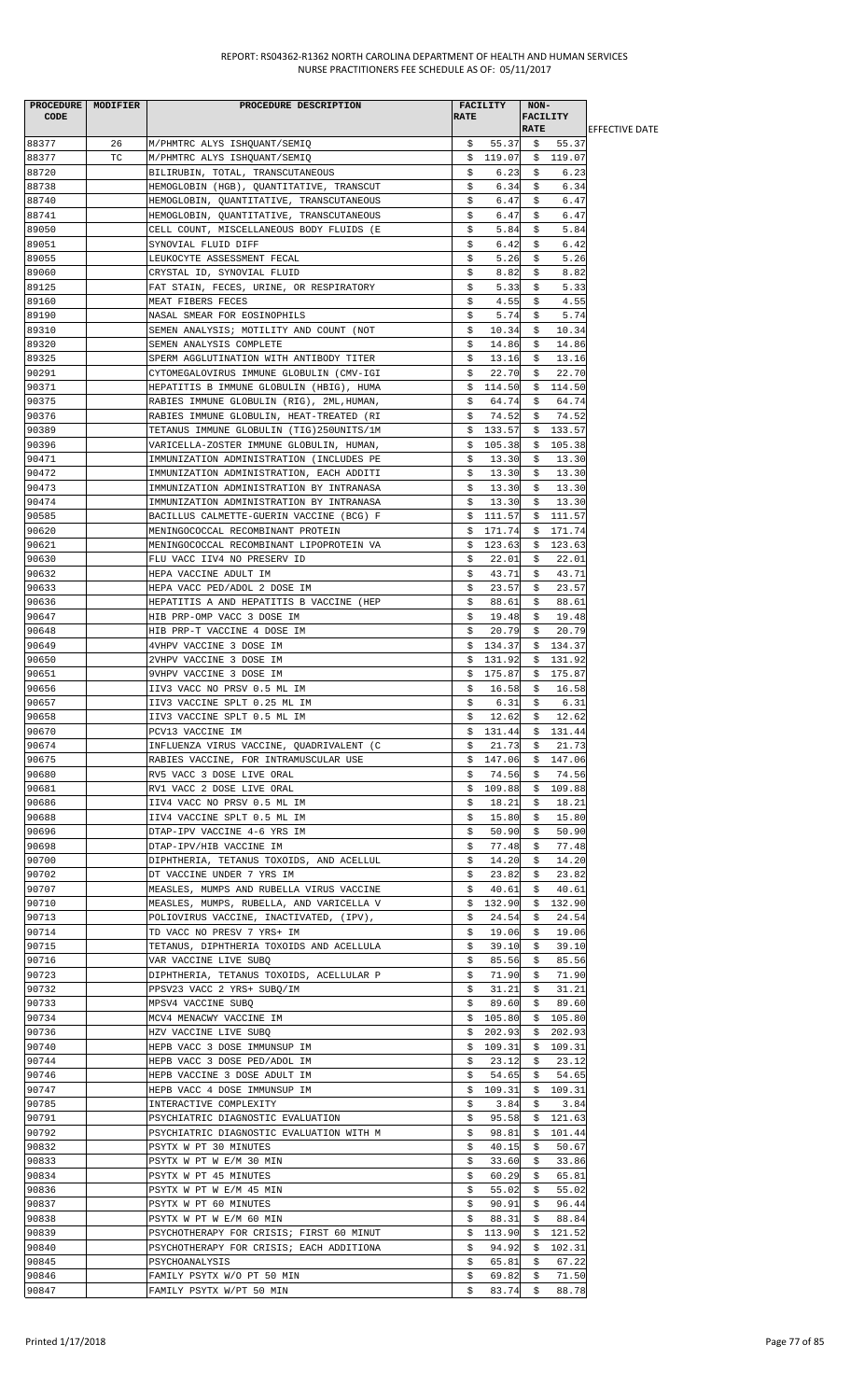| PROCEDURE MODIFIER |    | PROCEDURE DESCRIPTION                    |             | FACILITY          | NON-        |                 |                        |
|--------------------|----|------------------------------------------|-------------|-------------------|-------------|-----------------|------------------------|
| CODE               |    |                                          | <b>RATE</b> |                   |             | <b>FACILITY</b> |                        |
|                    |    |                                          |             |                   | <b>RATE</b> |                 | <b>IEFFECTIVE DATE</b> |
| 90849              |    | MULTIPLE-FAMILY GROUP PSYCHOTHERAPY      | \$.         | 24.38             | - \$        | 26.63           |                        |
| 90853              |    | GROUP PSYCHOTHERAPY (OTHER THAN OF A MUL | \$          | 23.91             | Ş.          | 25.31           |                        |
| 90870              |    | ELECTROCONVULSIVE THERAPY (INCLUDES NECE | \$          | 69.94             |             | \$109.94        |                        |
| 90935              |    | HEMODIALYSIS PROCEDURE WITH ONE PHYSICIA | \$          | 53.89             | \$          | 53.89           |                        |
| 90945              |    | DIALYSIS PROCEDURE (OTHER THAN HEMODIALY | \$          | 55.99             | \$          | 55.99           |                        |
| 90951              |    | DIALYSIS SERVICES (4 OR MORE PHYSICIAN V | \$          | 782.62            | Ş.          | 782.62          |                        |
| 90952              |    | DIALYSIS SERVICES (2-3 PHYSICIAN VISITS  | \$          | 363.83            | \$          | 363.83          |                        |
| 90953              |    | DIALYSIS SERVICES (1 PHYSICIAN VISIT PER | \$          | 246.46            | \$          | 246.46          |                        |
| 90954              |    | DIALYSIS SERVICES (4 OR MORE PHYSICIAN V | Ş.          | 642.60            | Ş.          | 642.60          |                        |
| 90955              |    | DIALYSIS SERVICES (2-3 PHYSICIAN VISITS  | S.          | 363.83            | \$          | 363.83          |                        |
| 90956              |    | DIALYSIS SERVICES (1 PHYSICIAN VISIT PER | \$.         | 246.45            | \$          | 246.45          |                        |
| 90957              |    | DIALYSIS SERVICES (4 OR MORE PHYSICIAN V | \$.         | 515.77            | \$          | 515.77          |                        |
| 90958              |    | DIALYSIS SERVICES (1 PHYSICIAN VISIT PER | \$          | 347.97            |             | \$347.97        |                        |
| 90959              |    | DIALYSIS SERVICES (1 PHYSICIAN VISIT PER | Ş.          | 228.36            | Ş.          | 228.36          |                        |
| 90960              |    | DIALYSIS SERVICES (4 OR MORE PHYSICIAN V | \$          | 228.75            | \$          | 228.75          |                        |
| 90961              |    | DIALYSIS SERVICES (2-3 PHYSICIAN VISITS  | \$          | 184.68            | \$          | 184.68          |                        |
| 90962              |    | DIALYSIS SERVICES (1 PHYSICIAN VISIT PER | Ş.          | 133.55            | \$          | 133.55          |                        |
| 90963              |    | END-STAGE RENAL DISEASE (ESRD) RELATED S | Ş.          | 442.10            |             | \$442.10        |                        |
| 90964              |    | END-STAGE RENAL DISEASE (ESRD) RELATED S | \$          | 368.92            | \$          | 368.92          |                        |
| 90965              |    | END-STAGE RENAL DISEASE (ESRD) RELATED S | \$          | 350.91            | Ş.          | 350.91          |                        |
| 90966              |    | END-STAGE RENAL DISEASE (ESRD) RELATED S | Ş.          | 182.72            | \$          | 182.72          |                        |
| 90967              |    | END-STAGE RENAL DISEASE (ESRD) RELATED S | \$          | 15.81             | \$          | 15.81           |                        |
| 90968              |    | END-STAGE RENAL DISEASE (ESRD) RELATED S | \$          | 12.34             | \$          | 12.34           |                        |
| 90969              |    | END-STAGE RENAL DISEASE (ESRD) RELATED S | \$          | 12.04             | Ş.          | 12.04           |                        |
| 90970              |    | END-STAGE RENAL DISEASE (ESRD) RELATED S | \$          | 6.38              | \$          | 6.38            |                        |
| 91030              |    | ISOPHAGUS ACID PERFUSION (BERNSTEIN)TEST | \$          | 105.89            | \$          | 105.89          |                        |
| 91034              |    | ESOPHAGUS, GASTROESOPHAGEAL REFLUX TEST; | \$          | 151.66            |             | \$151.66        |                        |
| 91034              | 26 | ESOPHAGUS, GASTROESOPHAGEAL REFLUX TEST; | \$          | 41.95             | \$          | 41.95           |                        |
| 91034              | TC | ESOPHAGUS, GASTROESOPHAGEAL REFLUX TEST; | \$          | 109.70            |             | \$109.70        |                        |
| 91035              |    | ESOPHAGUS, GASTROESOPHAGEAL REFLUX TEST; | \$          | 409.26            | \$          | 409.26          |                        |
| 91035              | 26 | ESOPHAGUS, GASTROESOPHAGEAL REFLUX TEST; | \$          | 67.55             | Ş           | 67.55           |                        |
| 91035              | ТC | ESOPHAGUS, GASTROESOPHAGEAL REFLUX TEST; | \$          | 341.70            | \$          | 341.70          |                        |
| 91037              |    | ESOPHAGEAL FUNCTION TEST, GASTROESOPHAGE | \$          | 122.00            | \$          | 122.00          |                        |
| 91037              | 26 | ESOPHAGEAL FUNCTION TEST, GASTROESOPHAGE | Ş           | 42.52             | Ş.          | 42.52           |                        |
| 91037              | ТC | ESOPHAGEAL FUNCTION TEST, GASTROESOPHAGE | \$          | 79.49             | \$          | 79.49           |                        |
| 91038              |    | ESOPHAGEAL FUNCTION TEST, GASTROESOPHAGE | \$          | 108.03            |             | \$108.03        |                        |
| 91038              | 26 | ESOPHAGEAL FUNCTION TEST, GASTROESOPHAGE | \$          | 48.12             | \$          | 48.12           |                        |
| 91038              | ТC | ESOPHAGEAL FUNCTION TEST, GASTROESOPHAGE | \$          | 59.90             | \$          | 59.90           |                        |
| 91040              |    | ESOPHAGEAL BALLOON DISTENSION PROVOCATIO | \$          | 287.33            | Ş.          | 287.33          |                        |
| 91040              | 26 |                                          | \$          | 43.63             | \$          | 43.63           |                        |
| 91040              | ТC | ESOPHAGEAL BALLOON DISTENSION PROVOCATIO | \$          | 243.70            | \$          | 243.70          |                        |
|                    |    | ESOPHAGEAL BALLOON DISTENSION PROVOCATIO |             | 49.70             |             |                 |                        |
| 91065<br>91065     | 26 | BREATH HYDROGEN TEST (EG, FOR DETECTION  | Ş.          |                   | Ş.          | 49.70           |                        |
|                    |    | BREATH HYDROGEN TEST (EG, FOR DETECTION  | Ş.          | 8.49              | Ş.          | 8.49            |                        |
| 91065              | TC | BREATH HYDROGEN TEST (EG, FOR DETECTION  | \$          | 41.23<br>\$294.41 | \$          | 41.23           |                        |
| 91120              |    | RECTAL SENSATION, TONE, AND COMPLIANCE T |             |                   | Ş.          | 294.41          |                        |
| 91120              | 26 | RECTAL SENSATION, TONE, AND COMPLIANCE T | S.          | 39.63             | S.          | 39.63           |                        |
| 91120              | TC | RECTAL SENSATION, TONE, AND COMPLIANCE T | \$          | 254.79            | \$          | 254.79          |                        |
| 91122              |    | ANORECTAL MANOMETRY                      | Ş.          | 178.14            | Ş.          | 178.14          |                        |
| 91122              | 26 | ANORECTAL MANOMETRY                      | \$          | 73.37             | S.          | 73.37           |                        |
| 91122              | ТC | ANORECTAL MANOMETRY                      | Ş.          | 104.77            | S.          | 104.77          |                        |
| 91200              |    | LIVER ELASTOGRAPHY                       | \$          | 29.70             | \$          | 29.70           |                        |
| 91200              | 26 | LIVER ELASTOGRAPHY                       | \$          | 12.57             | S.          | 12.57           |                        |
| 92002              |    | EYE EXAM & TREATMENT, INITIAL            | \$          | 35.39             | S.          | 53.85           |                        |
| 92004              |    | EYE EXAM & TREATMENT, INITIAL            | \$          | 73.44             | \$          | 101.69          |                        |
| 92019              |    | OPTHALMOL EXAM/EVAL UNDER GEN ANESTHESIA | \$          | 51.94             | \$          | 51.94           |                        |
| 92025              |    | COMPUTERIZED CORNEAL TOPOGRAPHY, UNILATE | \$          | 24.68             | Ş.          | 24.68           |                        |
| 92025              | 26 | COMPUTERIZED CORNEAL TOPOGRAPHY, UNILATE | \$          | 14.41             | \$          | 14.41           |                        |
| 92025              | ТC | COMPUTERIZED CORNEAL TOPOGRAPHY, UNILATE | \$          | 10.26             | \$          | 10.26           |                        |
| 92502              |    | EAR AND THROAT EXAMINATION               | Ş.          | 73.77             | Ş.          | 73.77           |                        |
| 92504              |    | SPECIAL EAR EXAMINATION                  | \$          | 7.60              | S.          | 21.58           |                        |
| 92511              |    | VISUALIZATION NOSE & THROAT              | \$          | 45.56             | \$          | 113.82          |                        |
| 92512              |    | NASAL FUNCTION STUDIES                   | \$          | 22.33             | \$          | 45.56           |                        |
| 92520              |    | LARYNGEAL FUNCTION STUDIES (IE, AERODYNA | \$          | 31.37             | \$          | 46.75           |                        |
| 92531              |    | SPONTANEOUS NYSTAGMUS TEST               | \$          | 17.51             | Ş.          | 17.51           |                        |
| 92532              |    | POSITIONAL NYSTAGMUS TEST                | \$          | 17.86             | \$          | 17.86           |                        |
| 92533              |    | INNER EAR TEST                           | \$          | 11.38             | \$          | 11.38           |                        |
| 92534              |    | OPTOKINETIC NYSTAGMUS TEST               | \$          | 33.63             | S.          | 33.63           |                        |
| 92537              |    | CALORIC VSTBLR TEST W/REC                | \$          | 33.81             | Ş.          | 33.81           |                        |
| 92537              | 26 | CALORIC VSTBLR TEST W/REC                | \$          | 26.98             | \$          | 26.98           |                        |
| 92537              | ТC | CALORIC VSTBLR TEST W/REC                | \$          | 6.83              | \$          | 6.83            |                        |
| 92538              |    | CALORIC VSTBLR TEST W/REC                | \$          | 17.17             | \$          | 17.17           |                        |
| 92538              | 26 | CALORIC VSTBLR TEST W/REC                | \$          | 13.49             | \$          | 13.49           |                        |
| 92538              | ТC | CALORIC VSTBLR TEST W/REC                | \$          | 3.68              | \$          | 3.68            |                        |
| 92541              |    | SPECIAL EYE TEST                         | \$          | 44.76             | \$          | 44.76           |                        |
| 92542              |    | SPECIAL EYE TEST                         | \$          | 46.37             | S.          | 46.37           |                        |
| 92544              |    | SPECIAL EYE TEST                         | \$          | 37.25             | \$          | 37.25           |                        |
| 92545              |    | SPECIAL EYE TEST                         | \$          | 34.95             | Ş.          | 34.95           |                        |
| 92551              |    | HEARING TEST                             | \$          | 8.02              | S.          | 8.02            |                        |
| 92552              |    | HEARING TEST                             | \$          | 16.15             | \$          | 16.15           |                        |
| 92553              |    | HEARING TEST                             | \$          | 21.57             | \$          | 21.57           |                        |
| 92557              |    | COMPREHENSIVE AUDIOMETRY THRESHOLD EVALU | \$          | 33.31             | \$          | 35.27           |                        |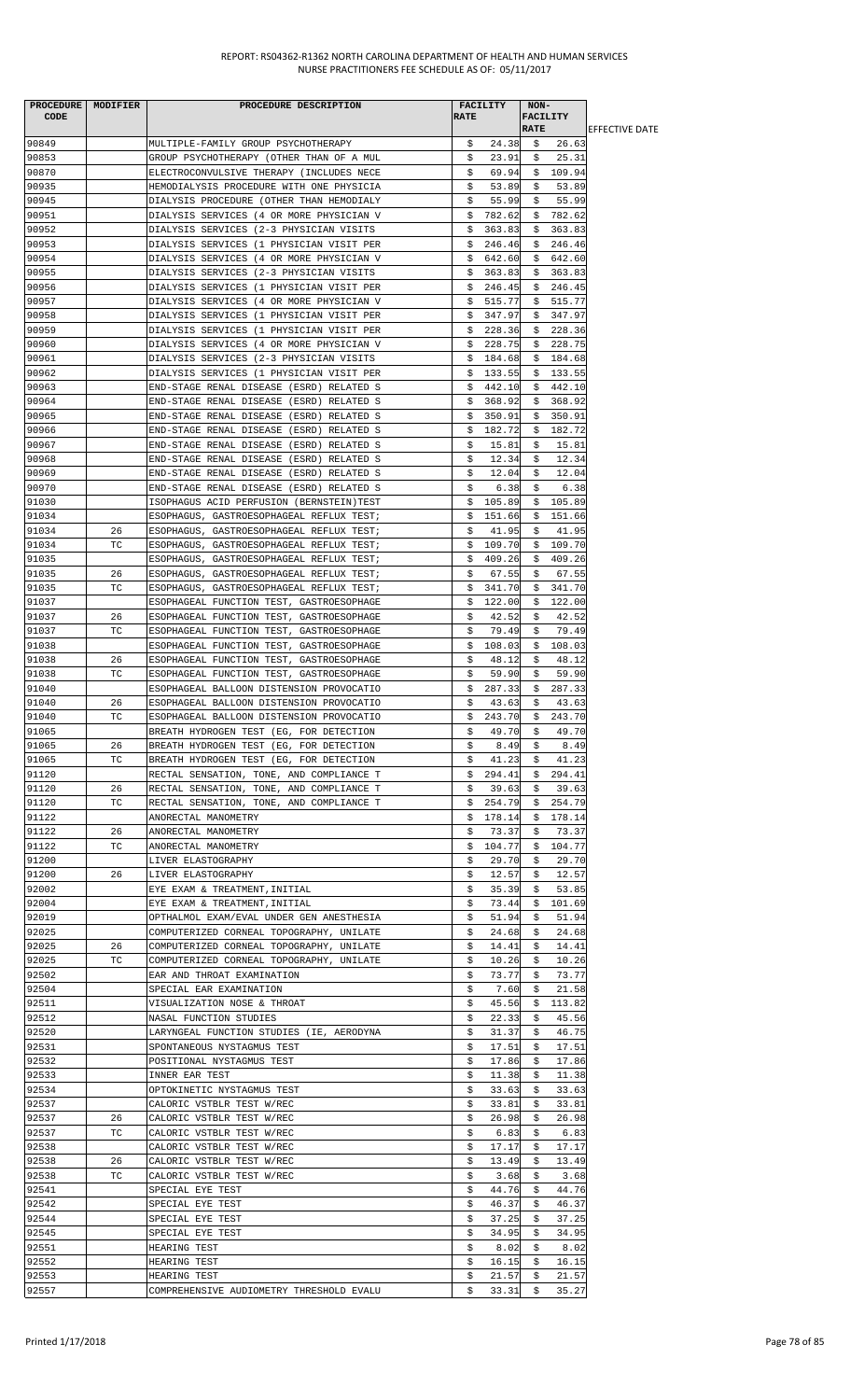| <b>CODE</b>    | PROCEDURE   MODIFIER | PROCEDURE DESCRIPTION                                                                | FACILITY<br><b>RATE</b>    | NON-<br><b>FACILITY</b><br><b>RATE</b> |                        |
|----------------|----------------------|--------------------------------------------------------------------------------------|----------------------------|----------------------------------------|------------------------|
|                |                      |                                                                                      |                            |                                        | <b>IEFFECTIVE DATE</b> |
| 92560          |                      | HEARING TEST, SCREENING                                                              | 16.98<br>\$                | \$16.98                                |                        |
| 92561<br>92562 |                      | SPECIAL HEARING TEST                                                                 | 21.02<br>S.<br>16.99       | 21.02<br>S.<br>16.99                   |                        |
| 92563          |                      | SPECIAL HEARING TEST<br>SPECIAL HEARING TEST                                         | \$<br>\$<br>15.32          | \$<br>15.32<br>\$                      |                        |
| 92564          |                      | SPECIAL HEARING TEST                                                                 | \$<br>14.67                | \$<br>14.67                            |                        |
| 92565          |                      | SPECIAL HEARING TEST                                                                 | \$<br>9.44                 | 9.44<br>\$                             |                        |
| 92567          |                      | TYMPANOMETRY                                                                         | \$<br>12.23                | \$<br>13.64                            |                        |
| 92568          |                      | ACOUSTIC REFLEX TESTING; THRESHOLD                                                   | \$<br>14.29                | \$<br>14.29                            |                        |
| 92571          |                      | SPECIAL HEARING TEST                                                                 | 12.23<br>S.                | 12.23<br>\$                            |                        |
| 92572          |                      | SPECIAL HEARING TEST                                                                 | \$<br>13.07                | \$<br>13.07                            |                        |
| 92575          |                      | SPECIAL HEARING TEST                                                                 | \$<br>26.40                | \$<br>26.40                            |                        |
| 92576          |                      | SPECIAL HEARING TEST                                                                 | \$<br>15.78                | \$<br>15.78                            |                        |
| 92577          |                      | SPECIAL HEARING TEST                                                                 | 12.80<br>\$                | 12.80<br>\$                            |                        |
| 92582          |                      | SPECIAL HEARING TEST                                                                 | \$<br>30.81                | \$<br>30.81                            |                        |
| 92583          |                      | SPECIAL HEARING TEST                                                                 | \$<br>24.75                | \$<br>24.75                            |                        |
| 92584          |                      | ELECTROCOCHLEOGRAPHY                                                                 | 50.19<br>s                 | 50.19<br>S.                            |                        |
| 92587          |                      | EVOKED OTOACOUSTIC EMISSIONS; LIMITED (S                                             | \$<br>29.18                | \$<br>29.18                            |                        |
| 92590          |                      | HEARING AID EXAMINATION AND SELECTION MO                                             | \$<br>34.46                | 34.46<br>\$                            |                        |
| 92591          |                      | HEARING AID EXAM AND SELECTION BINAURAL                                              | 51.76<br>\$                | 51.76<br>\$                            |                        |
| 92592<br>92593 |                      | HEARING AID CHECK MONAURAL<br>HEARING AID CHECK BINAURAL                             | 15.08<br>\$<br>\$<br>22.80 | 15.08<br>\$<br>22.80<br>\$             |                        |
| 92594          |                      | ELECTROACOUSTIC EVALUATION FOR HEARING A                                             | \$<br>16.65                | \$<br>16.65                            |                        |
| 92595          |                      | ELECTROACOUSTIC EVALUATION FOR HEARING A                                             | \$<br>24.89                | \$<br>24.89                            |                        |
| 92596          |                      | EAR PROTECTOR ATTENUATION MEASUREMENTS                                               | \$<br>26.04                | \$<br>26.04                            |                        |
| 92608          |                      | EVALUATION FOR PRESCRIPTION FOR SPEECH-G                                             | \$<br>22.21                | \$<br>22.21                            |                        |
| 92609          |                      | THERAPEUTIC SERVICES FOR THE USE OF SPEE                                             | \$<br>61.75                | \$<br>61.75                            |                        |
| 92950          |                      | HEART-LUNG RESUSCITATION                                                             | 143.49<br>S.               | \$215.67                               |                        |
| 92960          |                      | RESTORATION HEART RHYTHM                                                             | \$<br>108.00               | \$<br>202.28                           |                        |
| 92961          |                      | CARDIOVERSION, ELECTIVE, ELECTRICAL CONV                                             | \$<br>211.25               | \$<br>211.25                           |                        |
| 92970          |                      | CIRCULATORY ASSIST                                                                   | \$<br>147.56               | \$147.56                               |                        |
| 92971          |                      | CIRCULATORY ASSIST                                                                   | 83.78<br>S.                | \$<br>83.78                            |                        |
| 92986          |                      | PERCUTANEOUS BALLOON VALVULOPLASTY; AORT                                             | \$1,117.24                 | \$1,117.24                             |                        |
| 92987          |                      | PERCUTANEOUS BALLOON VALVULOPLASTY; MITR                                             | \$1,156.35                 | \$1,156.35                             |                        |
| 92990<br>92992 |                      | PERCUTAN. BALLOON VALVULOPLASTY; PULMONA<br>ATRIAL SEPTECTOMY OR SEPTOSTOMY; TRANSVE | \$889.97<br>\$.<br>869.23  | \$889.97<br>\$869.23                   |                        |
| 92993          |                      | ATRIAL SEPTECTOMY OR SEPTOSTOMY;                                                     | 869.23<br>\$               | \$<br>869.23                           |                        |
| 93000          |                      | ELECTROCARDIOGRAM, COMPLETE                                                          | \$<br>16.34                | \$<br>16.34                            |                        |
| 93005          |                      | ELECTROCARDIOGRAM, TRACING                                                           | 9.06<br>\$                 | 9.06<br>\$                             |                        |
| 93010          |                      | ELECTROCARDIOGRAM REPORT                                                             | \$<br>7.29                 | \$<br>7.29                             |                        |
| 93015          |                      | EXERCISE OR DRUG-INDUCED HEART AND BLOOD                                             | \$<br>78.24                | \$<br>78.24                            |                        |
| 93016          |                      | EXERCISE OR DRUG-INDUCED HEART AND BLOOD                                             | \$<br>19.87                | 19.87<br>\$                            |                        |
| 93017          |                      | ELECTROCARDIOGRAM TRACING                                                            | 45.19<br>\$                | 45.19<br>Ş.                            |                        |
| 93018          |                      | TREADMILL EKG-INTERP ONLY                                                            | \$.<br>13.18               | 13.18<br>\$                            |                        |
| 93025          |                      | MICROVOLT T-WAVE ALTERNANS FOR ASSESSMEN                                             | \$.<br>165.80              | \$165.80                               |                        |
| 93040          |                      | ELECTROCARDIOGRAM REPORT                                                             | \$<br>10.53                | 10.54<br>\$                            |                        |
| 93041          |                      | RHYTHM ECG TRACING                                                                   | \$<br>4.10                 | \$<br>4.10                             |                        |
| 93042          |                      | RHYTHM STRIP-INTERP ONLY                                                             | \$<br>6.43                 | \$<br>6.43                             |                        |
| 93224<br>93225 |                      | HEART RHYTHM TRACING, ANALYSIS, AND INTE<br>24 HR ECG, RECORDING ONLY                | \$<br>91.67<br>\$<br>27.00 | \$<br>91.67<br>27.00                   |                        |
| 93227          |                      | HEART RHYTHM TRACING, ANALYSIS, AND INTE                                             | \$<br>23.11                | Ş.<br>23.10<br>\$                      |                        |
| 93228          |                      | HEART RHYTHM TRACING, COMPUTER ANALYSIS,                                             | \$<br>20.86                | \$<br>20.86                            |                        |
| 93229          |                      | HEART RHYTHM TRACING, COMPUTER ANALYSIS,                                             | 20.86<br>Ş.                | 20.86<br>S.                            |                        |
| 93260          |                      | PRGRMG DEV EVAL IMPLTBL SYS                                                          | \$<br>54.60                | 54.60<br>\$                            |                        |
| 93260          | 26                   | PRGRMG DEV EVAL IMPLTBL SYS                                                          | \$<br>37.76                | \$<br>37.76                            |                        |
| 93260          | ТC                   | PRGRMG DEV EVAL IMPLTBL SYS                                                          | \$<br>16.85                | \$<br>16.85                            |                        |
| 93268          |                      | HEART RHYTHM SYMPTOM-RELATED TRACING AND                                             | \$<br>204.62               | 204.62<br>Ş.                           |                        |
| 93270          |                      | PATIENT DEMAND SINGLE OR MULTI EVENT REC                                             | \$<br>16.08                | \$<br>16.08                            |                        |
| 93271          |                      | PATIENT DEMAND SINGLE OR MULTIPLE EVENT                                              | 166.28<br>Ş.               | 166.28<br>Ş.                           |                        |
| 93272          |                      | HEART RHYTHM SYMPTOM-RELATED INTERPRETAT                                             | 22.26<br>S.                | 22.26<br>\$                            |                        |
| 93279          |                      | EVALUATION, TESTING, AND PROGRAMMING ADJ                                             | 44.31<br>\$                | 44.31<br>\$                            |                        |
| 93279<br>93279 | 26<br>ТC             | EVALUATION, TESTING, AND PROGRAMMING ADJ<br>EVALUATION, TESTING, AND PROGRAMMING ADJ | \$<br>29.27<br>\$<br>15.04 | 29.27<br>\$<br>\$<br>15.04             |                        |
| 93280          |                      | EVALUATION, TESTING, AND PROGRAMMING ADJ                                             | 52.51<br>\$                | 52.51<br>\$                            |                        |
| 93280          | 26                   | EVALUATION, TESTING, AND PROGRAMMING ADJ                                             | \$<br>35.14                | \$<br>35.14                            |                        |
| 93280          | ТC                   | EVALUATION, TESTING, AND PROGRAMMING ADJ                                             | \$<br>17.36                | 17.36<br>Ş.                            |                        |
| 93281          |                      | EVALUATION, TESTING, AND PROGRAMMING ADJ                                             | Ş.<br>61.38                | 61.38<br>S.                            |                        |
| 93281          | 26                   | EVALUATION, TESTING, AND PROGRAMMING ADJ                                             | \$<br>41.03                | 41.03<br>\$                            |                        |
| 93281          | ТC                   | EVALUATION, TESTING, AND PROGRAMMING ADJ                                             | \$<br>20.35                | \$<br>20.35                            |                        |
| 93282          |                      | PRGRMG EVAL IMPLANTABLE DFB                                                          | \$<br>56.71                | \$<br>56.71                            |                        |
| 93282          | 26                   | PRGRMG EVAL IMPLANTABLE DFB                                                          | 38.31<br>\$                | 38.31<br>S.                            |                        |
| 93282          | TC                   | PRGRMG EVAL IMPLANTABLE DFB                                                          | \$<br>18.39                | \$<br>18.39                            |                        |
| 93283          |                      | PRGRMG EVAL IMPLANTABLE DFB                                                          | \$.<br>69.09               | \$<br>69.09                            |                        |
| 93283<br>93283 | 26<br>ТC             | PRGRMG EVAL IMPLANTABLE DFB<br>PRGRMG EVAL IMPLANTABLE DFB                           | \$<br>48.19<br>\$<br>20.91 | \$<br>48.19<br>20.91<br>Ş.             |                        |
| 93284          |                      | PRGRMG EVAL IMPLANTABLE DFB                                                          | \$<br>81.02                | \$<br>81.02                            |                        |
| 93284          | 26                   | PRGRMG EVAL IMPLANTABLE DFB                                                          | 57.32<br>\$                | \$<br>57.32                            |                        |
| 93284          | ТC                   | PRGRMG EVAL IMPLANTABLE DFB                                                          | 23.71<br>Ş.                | 23.71<br>S.                            |                        |
| 93285          |                      | EVALUATION, TESTING, AND PROGRAMMING ADJ                                             | \$<br>38.14                | \$<br>38.14                            |                        |
| 93285          | 26                   | EVALUATION, TESTING, AND PROGRAMMING ADJ                                             | \$<br>23.95                | \$<br>23.95                            |                        |
| 93285          | ТC                   | EVALUATION, TESTING, AND PROGRAMMING ADJ                                             | \$<br>14.19                | \$<br>14.19                            |                        |
| 93286          |                      | EVALUATION, PHYSICIAN ANALYSIS, REVIEW,                                              | \$<br>21.59                | \$<br>21.59                            |                        |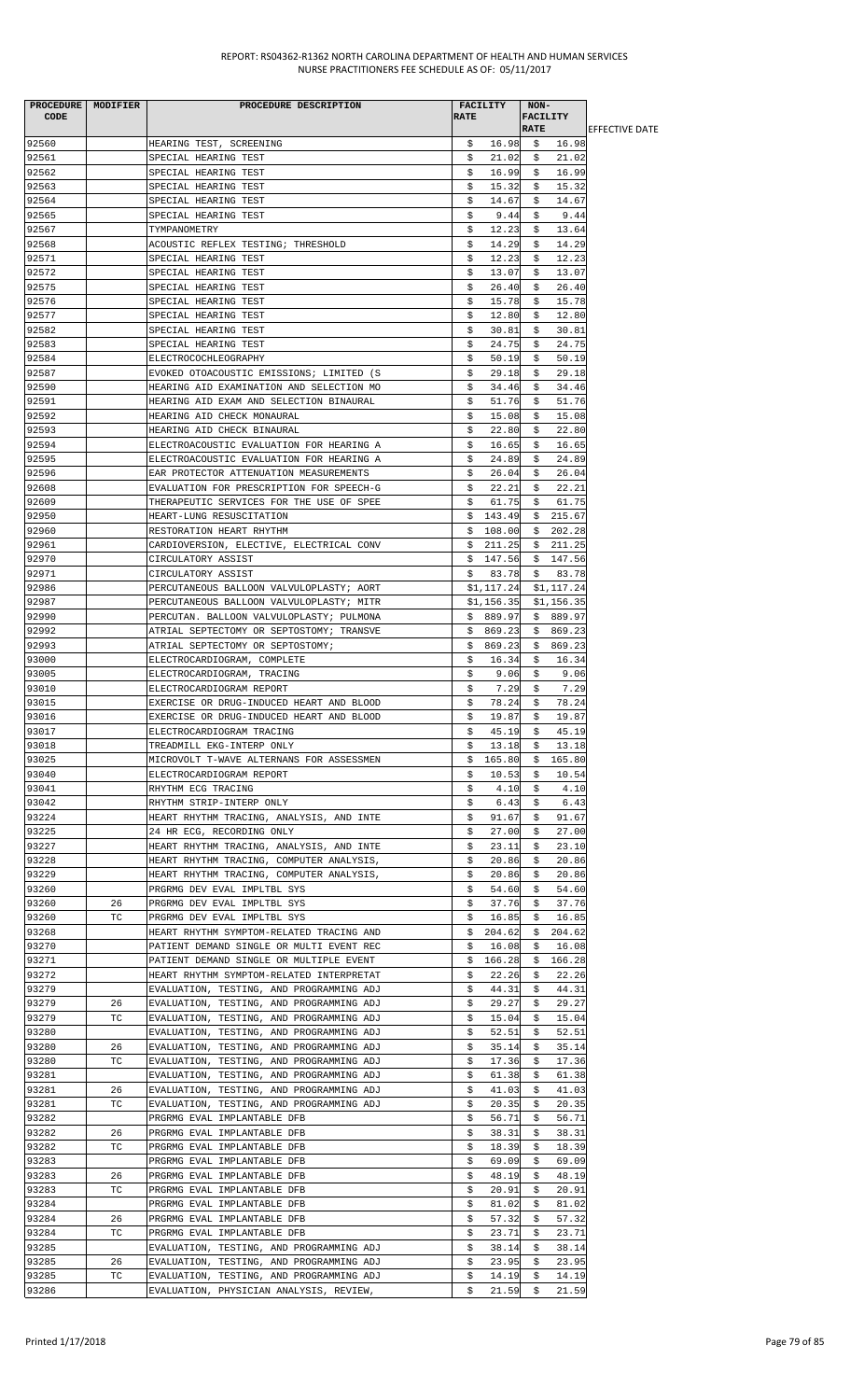| PROCEDURE MODIFIER |     | PROCEDURE DESCRIPTION                      | <b>FACILITY</b> | NON-            |                        |
|--------------------|-----|--------------------------------------------|-----------------|-----------------|------------------------|
| <b>CODE</b>        |     |                                            | <b>RATE</b>     | <b>FACILITY</b> |                        |
|                    |     |                                            |                 | <b>RATE</b>     | <b>LEFFECTIVE DATE</b> |
| 93286              | 26  | EVALUATION, PHYSICIAN ANALYSIS, REVIEW,    | \$<br>12.25     | 12.25<br>- \$   |                        |
| 93286              | TC  | EVALUATION, PHYSICIAN ANALYSIS, REVIEW,    | \$<br>9.34      | 9.34<br>\$      |                        |
| 93287              |     | PERI-PX DEVICE EVAL & PRGR                 | \$<br>28.56     | \$<br>28.56     |                        |
| 93287              | 26  | PERI-PX DEVICE EVAL & PRGR                 | \$<br>17.99     | \$<br>17.99     |                        |
| 93287              | ТC  | PERI-PX DEVICE EVAL & PRGR                 | \$<br>10.55     | 10.55<br>Ş.     |                        |
| 93288              |     |                                            | \$<br>34.11     | 34.11<br>\$     |                        |
|                    |     | EVALUATION OF PARAMETERS OF SINGLE, DUAL   |                 |                 |                        |
| 93288              | 26  | EVALUATION OF PARAMETERS OF SINGLE, DUAL   | \$<br>19.63     | \$<br>19.63     |                        |
| 93288              | ТC  | EVALUATION OF PARAMETERS OF SINGLE, DUAL   | 14.47<br>\$     | \$<br>14.47     |                        |
| 93289              |     | INTERROG DEVICE EVAL HEART                 | \$<br>52.81     | \$<br>52.81     |                        |
| 93289              | 26  | INTERROG DEVICE EVAL HEART                 | 35.44<br>\$     | 35.44<br>\$     |                        |
| 93289              | ТC  | INTERROG DEVICE EVAL HEART                 | \$<br>17.36     | \$<br>17.36     |                        |
| 93290              |     | EVALUATION OF PARAMETERS OF SINGLE, DUAL   | \$<br>25.35     | \$<br>25.35     |                        |
| 93290              | 26  | EVALUATION OF PARAMETERS OF SINGLE, DUAL   | \$<br>17.30     | 17.30<br>S.     |                        |
| 93290              | ТC  | EVALUATION OF PARAMETERS OF SINGLE, DUAL   | \$<br>8.04      | 8.04<br>\$      |                        |
| 93291              |     |                                            |                 | 32.71           |                        |
|                    |     | EVALUATION OF IMPLANTABLE HEART RECORDER   | \$<br>32.71     | \$              |                        |
| 93291              | 26  | EVALUATION OF IMPLANTABLE HEART RECORDER   | 19.83<br>\$     | 19.83<br>\$     |                        |
| 93291              | TC  | EVALUATION OF IMPLANTABLE HEART RECORDER   | 12.89<br>\$     | 12.89<br>\$     |                        |
| 93292              |     | EVALUATION OF WEARABLE DEFIBRILLATOR SYS   | \$<br>29.63     | \$<br>29.63     |                        |
| 93292              | 26  | EVALUATION OF WEARABLE DEFIBRILLATOR SYS   | \$<br>19.63     | \$<br>19.63     |                        |
| 93292              | ТC  | EVALUATION OF WEARABLE DEFIBRILLATOR SYS   | \$<br>10.00     | \$<br>10.00     |                        |
| 93293              |     | TELEPHONIC EVALUATION OF SINGLE, DUAL, O   | \$<br>46.03     | \$<br>46.03     |                        |
| 93293              | 26  | TELEPHONIC EVALUATION OF SINGLE, DUAL, O   | \$<br>13.70     | \$<br>13.70     |                        |
| 93293              | ТC  | TELEPHONIC EVALUATION OF SINGLE, DUAL, O   | \$<br>32.32     | \$<br>32.32     |                        |
|                    |     |                                            |                 |                 |                        |
| 93294              |     | REMOTE EVALUATION OF SINGLE, DUAL, OR MU   | 29.75<br>\$     | 29.75<br>S.     |                        |
| 93295              |     | DEV INTERROG REMOTE 1/2/MLT                | \$<br>53.78     | \$<br>53.78     |                        |
| 93296              |     | PM/ICD REMOTE TECH SERV                    | \$<br>28.17     | 28.17<br>\$     |                        |
| 93297              |     | REMOTE EVALUATION OF IMPLANTABLE HEART M   | \$<br>20.86     | \$<br>20.86     |                        |
| 93298              |     | REMOTE EVALUATION OF IMPLANTABLE HEART R   | 23.95<br>\$     | 23.95<br>\$     |                        |
| 93299              |     | INTERROGATION DEVICE EVALUATION(S), (REM   | \$<br>23.94     | \$<br>23.94     |                        |
| 93306              |     | ECHOCARDIOGRAPHY, TRANSTHORACIC, REAL-TI   | 207.28<br>Ş.    | 207.28<br>Ş.    |                        |
| 93306              | 26  | ECHOCARDIOGRAPHY, TRANSTHORACIC, REAL-TI   | 58.27<br>s      | 58.27<br>S.     |                        |
| 93306              | ТC  | ECHOCARDIOGRAPHY, TRANSTHORACIC, REAL-TI   | \$<br>149.01    | \$149.01        |                        |
|                    |     |                                            |                 |                 |                        |
| 93307              | 26  | ECHOCARDIOGRAPHY, TRANSTHORACIC, REAL-TI   | \$<br>40.43     | \$<br>40.43     |                        |
| 93355              |     | ECHO TRANSESOPHAGEAL (TEE)                 | 192.40<br>\$    | 192.40<br>\$    |                        |
| 93503              |     | PLACEMENT OF FLOW DIRECTED CATHETER        | 91.85<br>\$     | 91.85<br>\$     |                        |
| 93505              |     | ENDOCARDIAL BIOPSY                         | \$<br>584.97    | 584.97<br>\$    |                        |
| 93561              |     | SPECIAL HEART STUDIES                      | \$<br>36.39     | 36.39<br>Ş.     |                        |
| 93562              |     | SPECIAL HEART STUDIES                      | \$<br>16.55     | \$<br>16.55     |                        |
| 93580              |     | PERCUTANEOUS TRANSCATHETER CLOSURE OF CO   | \$820.08        | \$820.08        |                        |
| 93581              |     | PERCUTANEOUS TRANSCATHETER CLOSURE OF A    | \$1,075.29      | \$1,075.29      |                        |
| 93600              |     | SPECIAL ELECTROCARDIOGRAM                  | \$150.62        | \$150.62        |                        |
|                    |     |                                            |                 |                 |                        |
| 93602              |     | INTRA ATRIAL RECORDING                     | \$124.02        | \$124.02        |                        |
| 93610              |     | INTRA-ATRIAL PACING                        | \$169.47        | \$169.47        |                        |
| 93612              |     | INTRAVENTRICULAR PACING                    | 177.61<br>\$.   | 177.61<br>\$    |                        |
| 93644              |     | ELECTROPHYSIOLOGY EVALUATION               | 251.84<br>Ş.    | 251.84<br>Ş.    |                        |
| 93644              | 26  | ELECTROPHYSIOLOGY EVALUATION               | 167.52<br>Ş.    | \$167.52        |                        |
| 93644              | TC  | ELECTROPHYSIOLOGY EVALUATION               | Ş.<br>84.32     | \$<br>84.32     |                        |
| 93660              |     | EVALUATION OF CARDIOVASCULAR FUNCTION WI   | \$<br>136.47    | 136.47<br>Ş.    |                        |
| 93740              |     | TEMPERATURE GRADIENT STUDIES               | 7.74<br>s       | 7.74<br>S.      |                        |
| 93750              |     | EVALUATION OF LOWER HEART CHAMBER ASSIST   | \$<br>28.50     | 32.45<br>\$     |                        |
|                    |     |                                            |                 |                 |                        |
| 93770              |     | VENOUS PRESSURE TEST                       | \$<br>6.91      | \$.<br>6.91     |                        |
| 93880              |     | DUPLEX SCAN EXTRACRANIAL ARTERIES, BILAT   | \$<br>190.68    | \$<br>190.68    |                        |
| 93880              | ТC  | DUPLEX SCAN EXTRACRANIAL ARTERIES, BILAT   | 165.61<br>Ş.    | \$165.61        |                        |
| 93922              |     | NONINVASIVE PHYSIOLOGIC STUDIES OF UPPER   | \$<br>92.68     | \$<br>92.68     |                        |
| 93923              | TC. | NONINVASIVE PHYSIOLOGIC STUDIES OF UPPER   | \$124.51        | \$124.51        |                        |
| 93925              |     | DUPLEX SCAN LOWER EXTREM. ARTERIES; BILA   | 237.08<br>S.    | \$237.08        |                        |
| 93926              |     | DUPLEX SCAN OF LOWER EXTREMITY ARTERIES    | \$151.26        | \$151.26        |                        |
| 93971              |     | DUPLEX SCAN OF EXTREMITY VEINS INCLUDING   | \$<br>128.75    | \$128.75        |                        |
| 93975              | 26  | DUPLEX SCAN OF ARTERIAL INFLOW AND VENOU   | \$<br>75.12     | \$<br>75.12     |                        |
|                    |     |                                            |                 |                 |                        |
| 93976              |     | DUPLEX SCAN OF ARTERIAL INFLOW AND VENOU   | 168.93<br>Ş.    | \$168.93        |                        |
| 93976              | 26  | DUPLEX SCAN OF ARTERIAL INFLOW AND VENOU   | \$<br>49.87     | \$<br>49.87     |                        |
| 93978              |     | DUPLEX SCAN COMPLETE; AORTA, VENA CAVA, IL | \$182.88        | \$182.88        |                        |
| 93978              | 26  | DUPLEX SCAN COMPLETE; AORTA, VENA CAVA, IL | 26.97<br>s      | \$<br>26.97     |                        |
| 93979              |     | DUPLEX SCAN OF AORTA, INFERIOR VENA CAVA   | 126.47<br>Ş.    | 126.47<br>Ş.    |                        |
| 93979              | 26  | DUPLEX SCAN OF AORTA, INFERIOR VENA CAVA   | \$<br>18.08     | \$<br>18.08     |                        |
| 93990              |     | DUPLEX SCAN OF HEMODIALYSIS ACCESS (INCL   | \$<br>147.95    | 147.95<br>Ş.    |                        |
| 94002              |     | VENTILATION ASSIST AND MANAGEMENT, INITI   | 71.70<br>s      | 71.70<br>S.     |                        |
| 94003              |     | VENTILATION ASSIST AND MANAGEMENT, INITI   | \$<br>51.82     | \$<br>51.82     |                        |
|                    |     |                                            |                 |                 |                        |
| 94004              |     | VENTILATION ASSIST AND MANAGEMENT, INITI   | \$<br>37.72     | 37.72<br>\$     |                        |
| 94010              |     | SPIROMETRY, INCLUDING GRAPHIC RECORD, TO   | \$<br>25.58     | 25.58<br>S.     |                        |
| 94010              | 26  | SPIROMETRY, INCLUDING GRAPHIC RECORD, TO   | \$<br>6.73      | 6.73<br>\$      |                        |
| 94060              |     | EVALUATION OF WHEEZING                     | \$<br>44.85     | \$<br>44.85     |                        |
| 94060              | 26  | EVALUATION OF WHEEZING                     | \$<br>11.80     | \$<br>11.80     |                        |
| 94150              |     | VITAL CAPACITY TEST.                       | 17.32<br>Ş.     | 17.32<br>S.     |                        |
| 94150              | 26  | VITAL CAPACITY TEST.                       | \$<br>3.15      | \$<br>3.15      |                        |
| 94200              |     | LUNG FUNCTION TEST                         | \$<br>17.32     | \$<br>17.32     |                        |
| 94250              |     | LUNG FUNCTION TEST                         | \$<br>18.82     | 18.82           |                        |
|                    |     |                                            |                 | Ş.              |                        |
| 94375              |     | RESPIRATORY FLOW VOLUME LOOP               | 28.97<br>\$     | 28.97<br>\$     |                        |
| 94400              |     | BREATHING RESPONSE TO CO2                  | \$<br>40.95     | \$<br>40.95     |                        |
| 94450              |     | BREATHING RESPONSE TO HYPOXIA              | \$<br>39.44     | 39.44<br>Ş.     |                        |
| 94610              |     | ADMINISTRATION OF MEDICATION THROUGH BRE   | 50.42<br>\$     | 50.42<br>\$     |                        |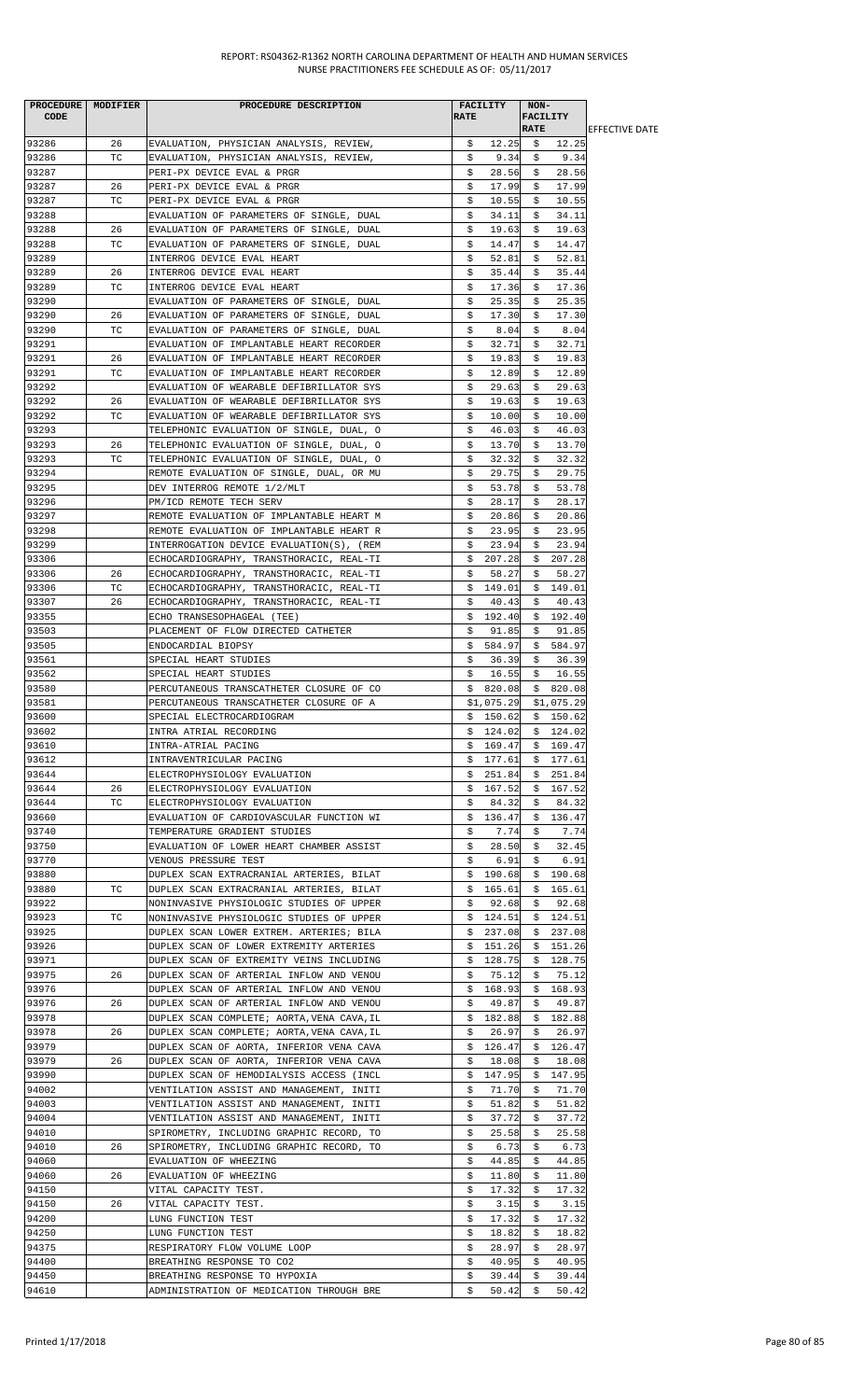| CODE           | PROCEDURE MODIFIER | PROCEDURE DESCRIPTION                                                                | <b>RATE</b> | FACILITY        | NON-        | <b>FACILITY</b> |                       |
|----------------|--------------------|--------------------------------------------------------------------------------------|-------------|-----------------|-------------|-----------------|-----------------------|
|                |                    |                                                                                      |             |                 | <b>RATE</b> |                 | <b>EFFECTIVE DATE</b> |
| 94617          | 26                 | Exercise tst brncspsm                                                                | \$          | 28.12           | \$.         | 28.12           |                       |
| 94617          | ТC                 | Exercise tst brncspsm                                                                | Ŝ.          | 50.29           | Ŝ.          | 50.29           |                       |
| 94617          |                    | Exercise tst brncspsm                                                                | \$          | 78.41           | S           | 78.41           |                       |
| 94618<br>94618 | 26<br>ТC           | Pulmonary stress testing                                                             | \$<br>\$    | 19.24<br>9.15   | Ŝ.<br>\$    | 19.24<br>9.15   |                       |
| 94618          |                    | Pulmonary stress testing<br>Pulmonary stress testing                                 | \$          | 28.39           | \$          | 28.39           |                       |
| 94621          |                    | PULMONARY STRESS TESTING; COMPLEX (INCLU                                             | \$          | 126.59          |             | \$126.59        |                       |
| 94621          | 26                 | PULMONARY STRESS TESTING; COMPLEX (INCLU                                             | \$          | 57.24           | \$          | 57.24           |                       |
| 94621          | ТC                 | PULMONARY STRESS TESTING; COMPLEX (INCLU                                             | \$          | 69.34           | \$          | 69.34           |                       |
| 94640          |                    | PRESSURIZED OR NONPRESSURIZED INHALATION                                             | \$          | 10.18           | \$          | 10.18           |                       |
| 94642          |                    | AEROSOL INHALATION PENTAMIDINE PROPHYLAX                                             | \$          | 8.92            | \$          | 8.92            |                       |
| 94644          |                    | CONTINUOUS INHALATION TREATMENT WITH AER                                             | \$          | 26.12           | \$          | 26.12           |                       |
| 94645          |                    | CONTINUOUS INHALATION TREATMENT WITH AER                                             | \$          | 10.18           | Ş.          | 10.18           |                       |
| 94660          |                    | CONT POSITIVE AIRWAY VENT INIATION/MANAG                                             | \$          | 29.35           | \$          | 44.74           |                       |
| 94662          |                    | CONT NEGATIVE PRESSURE VENT INIATION/MAN                                             | \$          | 29.16           | \$          | 29.16           |                       |
| 94664          |                    | DEMONSTRATION AND/OR EVALUATION OF PATIE                                             | \$          | 11.12           | \$          | 11.13           |                       |
| 94667<br>94668 |                    | MANIPULATION CHEST WALL<br>MANIPULATION CHEST WALL SUBSEQUENT                        | \$<br>\$    | 15.51<br>14.66  | Ş.<br>\$    | 15.51<br>14.66  |                       |
| 94680          |                    | EXHALED AIR ANALYSIS                                                                 | \$          | 44.46           | \$          | 44.46           |                       |
| 94681          |                    | EXHALED AIR ANALYSIS                                                                 | \$          | 47.99           | \$          | 47.99           |                       |
| 94690          |                    | EXHALED AIR ANALYSIS                                                                 | \$          | 38.61           | \$          | 38.61           |                       |
| 94726          |                    | PLETHYSMOGRAPHY FOR DETERMINATION OF LUN                                             | \$          | 30.24           | \$          | 30.24           |                       |
| 94726          | 26                 | PLETHYSMOGRAPHY FOR DETERMINATION OF LUN                                             | \$          | 7.06            | \$          | 7.06            |                       |
| 94726          | ТC                 | PLETHYSMOGRAPHY FOR DETERMINATION OF LUN                                             | \$          | 23.18           | \$          | 23.18           |                       |
| 94727          |                    | GAS DILUTION OR WASHOUT FOR DETERMINATIO                                             | \$          | 23.80           | \$          | 23.80           |                       |
| 94727          | 26                 | GAS DILUTION OR WASHOUT FOR DETERMINATIO                                             | \$          | 7.06            | \$          | 7.06            |                       |
| 94727          | ТC                 | GAS DILUTION OR WASHOUT FOR DETERMINATIO                                             | \$          | 16.74           | \$          | 16.74           |                       |
| 94728          |                    | AIRWAY RESISTANCE BY IMPULSE OSCILLOMETR                                             | \$          | 23.80           | \$          | 23.80           |                       |
| 94728          | 26                 | AIRWAY RESISTANCE BY IMPULSE OSCILLOMETR                                             | \$          | 7.06            | \$          | 7.06            |                       |
| 94728          | ТC                 | AIRWAY RESISTANCE BY IMPULSE OSCILLOMETR                                             | \$          | 16.74           | Ş.          | 16.74           |                       |
| 94729          |                    | DIFFUSING CAPACITY (EG, CARBON MONOXIDE,                                             | \$          | 30.01           | \$          | 30.01           |                       |
| 94729          | 26<br>ТC           | DIFFUSING CAPACITY (EG, CARBON MONOXIDE,                                             | \$          | 4.68            | \$          | 4.68            |                       |
| 94729<br>94750 |                    | DIFFUSING CAPACITY (EG, CARBON MONOXIDE,<br>PULMONARY COMPLIANCE STUDY (EG, PLETHYSM | \$<br>\$    | 25.33<br>54.63  | \$<br>\$    | 25.33<br>54.63  |                       |
| 94760          |                    | NONINVASIVE EAR OR PULSE OXIMETRY FOR OX                                             | \$          | 2.07            | \$          | 2.07            |                       |
| 94761          |                    | NONINVASIVE EAR OR PULSE OXIMETRY MULTIP                                             | \$          | 3.95            | \$          | 3.95            |                       |
| 94770          |                    | EXHALED CARBON DIOXIDE TEST                                                          | \$          | 27.90           | \$          | 27.90           |                       |
| 95004          |                    | INJECTION OF ALLERGENIC EXTRACTS INTO SK                                             | \$          | 4.41            | \$          | 4.41            |                       |
| 95017          |                    | ALLERGY TESTING WITH VENOMS INTO SKIN, I                                             | \$          | 2.98            | \$          | 6.92            |                       |
| 95018          |                    | ALLERGY TESTING WITH DRUGS OR BIOLOGICAL                                             | \$          | 5.75            | \$          | 17.06           |                       |
| 95024          |                    | INJECTION OF ALLERGENIC EXTRACTS INTO SK                                             | \$          | 5.25            | \$          | 5.25            |                       |
| 95027          |                    | INJECTION OF ALLERGENIC EXTRACTS FOR AIR                                             | \$.         | 3.58            | S.          | 3.58            |                       |
| 95044          |                    | PATCH OR APPLICATION TEST(S) (SPECIFY NU                                             | \$          | 4.67            | \$          | 4.67            |                       |
| 95056          |                    | PHOTOSENSITIVITY TESTS                                                               | \$          | 26.49           | \$          | 26.49           |                       |
| 95060          |                    | ALLERGY EYE TESTS                                                                    | \$          | 17.72           | S.          | 17.72           |                       |
| 95065          |                    | ALLERGY NOSE TEST                                                                    | \$          | 16.13           | Ş.          | 16.13           |                       |
| 95070          |                    | ALLERGY BRONCHIAL TESTS                                                              | \$          | 32.83           | \$          | 32.83           |                       |
| 95071<br>95076 |                    | INHALA BRONCH CHALLENGE TESTING W/ANTIGE<br>INGEST CHALLENGE INI 120 MIN             | \$<br>\$    | 40.66<br>58.30  | Ş.<br>S.    | 40.66<br>93.28  |                       |
| 95079          |                    | INGESTION OF TEST ITEMS FOR ALLERGIES, A                                             | \$          | 53.57           | \$          | 66.20           |                       |
| 95115          |                    | IMMUNOTHERAPY, ONE INJECTION                                                         | \$          | 7.93            | \$          | 7.93            |                       |
| 95117          |                    | PROFESSIONAL SERVICES FOR ALLERGEN IMMUN                                             | \$          | 9.61            | \$          | 9.61            |                       |
| 95165          |                    | PROFESSIONAL SERVICES FOR THE SUPERVISIO                                             | \$          | 2.57            | \$          | 9.00            |                       |
| 95180          |                    | RAPID DESENSITIZATION PROCEDURE, EACH HO                                             | \$          | 85.61           | \$          | 111.92          |                       |
| 95782          |                    | SLEEP MONITORING OF PATIENT (YOUNGER THA                                             |             | \$811.73        | Ş.          | 811.73          |                       |
| 95782          | 26                 | SLEEP MONITORING OF PATIENT (YOUNGER THA                                             | S.          | 103.39          | S.          | 103.39          |                       |
| 95782          | ТC                 | SLEEP MONITORING OF PATIENT (YOUNGER THA                                             | \$          | 708.33          | \$          | 708.33          |                       |
| 95783          |                    | SLEEP MONITORING OF PATIENT (YOUNGER THA                                             | \$          | 866.39          | \$          | 866.39          |                       |
| 95783          | 26                 | SLEEP MONITORING OF PATIENT (YOUNGER THA                                             | \$          | 112.66          | Ş.          | 112.66          |                       |
| 95783          | ТC                 | SLEEP MONITORING OF PATIENT (YOUNGER THA                                             | Ş.          | 753.46          | S.          | 753.46          |                       |
| 95824          |                    | ELECTROENCEPHALOGRAM                                                                 | \$          | 48.40           | \$          | 48.40           |                       |
| 95827          |                    | ELECTROENCEPHALOGRAM (EEG); ALL NIGHT RE                                             | \$          | 289.77          | \$          | 289.77          |                       |
| 95827          | 26                 | ELECTROENCEPHALOGRAM (EEG); ALL NIGHT RE                                             | \$          | 43.14           | \$          | 43.14           |                       |
| 95829          |                    | ELECTROCORTICOGRAM AT SURGERY                                                        | Ş.          | 938.46          | Ş.          | 938.46          |                       |
| 95829<br>95832 | 26                 | ELECTROCORTICOGRAM AT SURGERY<br>MUSCLE TESTING HAND                                 | \$<br>\$    | 252.95<br>11.95 | \$<br>\$    | 252.95<br>18.94 |                       |
| 95833          |                    | MUSCLE TESTING TOTAL EVALUATION OF BODY                                              | \$          | 19.08           | S.          | 28.02           |                       |
| 95851          |                    | RANGE OF MOTION EVALUATION                                                           | \$          | 6.42            | \$          | 12.86           |                       |
| 95851          | 26                 | RANGE OF MOTION EVALUATION                                                           | \$          | 4.83            | \$          | 10.36           |                       |
| 95852          |                    | RANGE OF MOTION MEASUREMENTS AND REPORT                                              | \$          | 4.64            | \$          | 9.95            |                       |
| 95852          | 26                 | RANGE OF MOTION MEASUREMENTS AND REPORT                                              | \$          | 1.15            | \$          | 2.49            |                       |
| 95857          |                    | TENSILON TEST FOR MYASTHENIA GRAVIS                                                  | \$          | 21.73           | \$          | 32.64           |                       |
| 95857          | 26                 | TENSILON TEST FOR MYASTHENIA GRAVIS                                                  | \$          | 5.43            | Ş.          | 8.16            |                       |
| 95863          | 26                 | NEEDLE ELECTROMYOGRAPHY, THREE EXTREMITI                                             | \$          | 76.18           | \$          | 76.18           |                       |
| 95867          | 26                 | NEEDLE ELECTROMYOGRAPHY; CRANIAL NERVE S                                             | \$          | 32.30           | \$          | 32.30           |                       |
| 95868          | 26                 | NEEDLE ELECTROMYOGRAPHY, CRANIAL NERVE S                                             | \$          | 48.11           | \$          | 48.11           |                       |
| 95869          | 26                 | NEEDLE ELECTROMYOGRAPHY; THORACIC PARASP                                             | \$          | 15.21           | \$          | 15.21           |                       |
| 95875          | 26                 | ISCHEMIC LIMB EXERCISE TEST WITH SERIAL                                              | \$          | 44.58           | \$          | 44.58           |                       |
| 95925          |                    | SHORT-LATENCY SOMATOSENSORY EVOKED POTEN                                             | \$          | 90.42           | \$          | 90.42           |                       |
| 95925          | 26                 | SHORT-LATENCY SOMATOSENSORY EVOKED POTEN                                             | \$          | 22.14           | Ş.          | 22.14           |                       |
| 95933          |                    | ORBISULARIS OCCULI REFLEX BY ELECTRODIAG                                             | \$.         | 49.69           | - \$        | 49.69           |                       |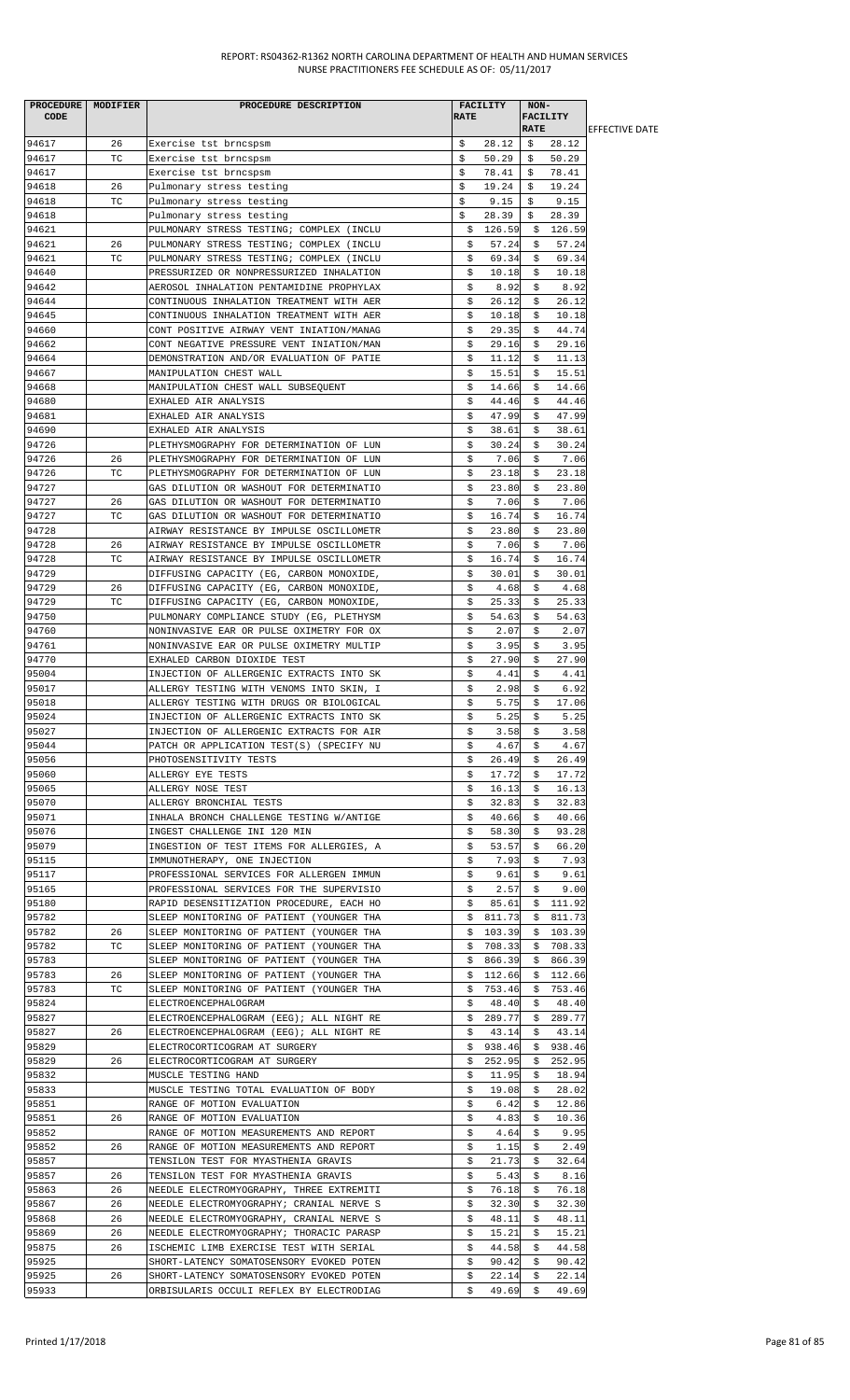| <b>CODE</b>    | PROCEDURE   MODIFIER | PROCEDURE DESCRIPTION                                                                | <b>RATE</b> | <b>FACILITY</b> | NON-        | <b>FACILITY</b>  |                       |
|----------------|----------------------|--------------------------------------------------------------------------------------|-------------|-----------------|-------------|------------------|-----------------------|
|                |                      |                                                                                      |             |                 | <b>RATE</b> |                  | <b>EFFECTIVE DATE</b> |
| 95933          | 26                   | ORBISULARIS OCCULI REFLEX BY ELECTRODIAG                                             | \$          | 24.20           | - \$        | 24.20            |                       |
| 95937<br>95937 | 26                   | MEUROMUSCULAR JUNCTION TESTING EACH NERV<br>MEUROMUSCULAR JUNCTION TESTING EACH NERV | \$<br>\$    | 44.51<br>27.34  | \$<br>\$    | 44.51<br>27.34   |                       |
| 95955          |                      | ELECTROENCEPHALOGRAM DURING SURGERY                                                  | \$          | 106.38          | \$          | 106.38           |                       |
| 95970          |                      | ELECTRONIC ANALYSIS OF IMPLANTED NEUROST                                             | Ş           | 17.82           | \$          | 38.80            |                       |
| 95971          |                      | ELECTRONIC ANALYSIS OF IMPLANTED NEUROST                                             | \$          | 32.21           | \$          | 45.08            |                       |
| 95972          |                      | ELECTRONIC ANALYSIS OF IMPLANTED NEUROST                                             | \$          | 61.20           | \$          | 80.50            |                       |
| 95974          |                      | ELECTRONIC ANALYSIS OF IMPLANTED NEUROST                                             | \$          | 120.10          | \$          | 136.32           |                       |
| 95978          |                      | ELECTRONIC ANALYSIS OF IMPLANTED NEUROST                                             | \$          | 140.92          | \$          | 161.90           |                       |
| 95991          |                      | REFILLING AND MAINTENANCE BY PHYSICIAN O                                             | \$          | 29.47           | \$          | 68.37            |                       |
| 96040          |                      | MEDICAL GENETICS AND GENETIC COUNSELING                                              | \$          | 31.09           | \$          | 31.09            |                       |
| 96110<br>96111 |                      | DEVELOPMENTAL SCREEN W/SCORE<br>DEVELOPMENTAL TESTING; EXTENDED (INCLUDE             | \$<br>\$    | 8.49<br>103.06  | \$          | 8.49<br>\$105.30 |                       |
| 96127          |                      | BRIEF EMOTIONAL/BEHAV ASSMT                                                          | Ş           | 4.25            | \$          | 4.25             |                       |
| 96150          |                      | HEALTH AND BEHAVIOR ASSESSMENT (EG, HEAL                                             | \$          | 18.39           | \$          | 18.67            |                       |
| 96151          |                      | HEALTH AND BEHAVIOR ASSESSMENT (EG, HEAL                                             | \$          | 17.79           | \$          | 18.07            |                       |
| 96152          |                      | HEALTH AND BEHAVIOR INTERVENTION (ONE UN                                             | \$          | 16.67           | \$          | 16.67            | 4/1/2017              |
| 96160          |                      | PT-FOCUSED HLTH RISK ASSMT                                                           | \$          | 3.74            | \$          | 3.74             |                       |
| 96161          |                      | CAREGIVER HEALTH RISK ASSMT                                                          | \$          | 3.74            | \$          | 3.74             |                       |
| 96360          |                      | INTRAVENOUS INFUSION, HYDRATION; INITIAL                                             | \$          | 43.70           | \$          | 43.70            |                       |
| 96361          |                      | INTRAVENOUS INFUSION, HYDRATION; EACH AD                                             | \$          | 12.72           | \$          | 12.72            |                       |
| 96365          |                      | INTRAVENOUS INFUSION, FOR THERAPY, PROPH                                             | \$          | 53.30           | \$          | 53.30            |                       |
| 96366<br>96367 |                      | INTRAVENOUS INFUSION, FOR THERAPY, PROPH                                             | \$          | 17.12<br>26.94  | \$<br>\$    | 17.12<br>26.94   |                       |
| 96368          |                      | INTRAVENOUS INFUSION, FOR THERAPY, PROPH<br>INTRAVENOUS INFUSION, FOR THERAPY, PROPH | \$<br>\$    | 15.98           | \$          | 15.98            |                       |
| 96369          |                      | SUBCUTANEOUS INFUSION FOR THERAPY OR PRO                                             | \$          | 116.05          | \$          | 116.05           |                       |
| 96370          |                      | SUBCUTANEOUS INFUSION FOR THERAPY OR PRO                                             | \$          | 12.37           | \$          | 12.37            |                       |
| 96371          |                      | SUBCUTANEOUS INFUSION FOR THERAPY OR PRO                                             | \$          | 56.14           | \$          | 56.14            |                       |
| 96372          |                      | THERAPEUTIC, PROPHYLACTIC, OR DIAGNOSTIC                                             | \$          | 16.53           | \$          | 16.53            |                       |
| 96373          |                      | THERAPEUTIC, PROPHYLACTIC, OR DIAGNOSTIC                                             | Ş           | 14.19           | Ş.          | 14.19            |                       |
| 96374          |                      | THERAPEUTIC, PROPHYLACTIC, OR DIAGNOSTIC                                             | \$          | 42.30           | \$          | 42.30            |                       |
| 96375          |                      | THERAPEUTIC, PROPHYLACTIC, OR DIAGNOSTIC                                             | \$          | 18.34           | \$          | 18.34            |                       |
| 96377          |                      | APPLICATON ON-BODY INJECTOR                                                          | \$          | 16.53           | \$          | 16.53            |                       |
| 96401<br>96402 |                      | CHEMOTHERAPY ADMINISTRATION, SUBCUTANEOU<br>CHEMOTHERAPY ADMINISTRATION, SUBCUTANEOU | \$<br>\$    | 52.71<br>28.89  | \$<br>\$    | 52.71<br>28.89   |                       |
| 96409          |                      | CHEMOTHERAPY ADMINISTRATION; INTRAVENOUS                                             | \$          | 86.75           | \$          | 86.75            |                       |
| 96411          |                      | CHEMOTHERAPY ADMINISTRATION; INTRAVENOUS                                             | \$          | 49.44           | \$          | 49.44            |                       |
| 96413          |                      | CHEMOTHERAPY ADMINISTRATION, INTRAVENOUS                                             | Ş.          | 114.35          | \$          | 114.35           |                       |
| 96415          |                      | CHEMOTHERAPY ADMINISTRATION, INTRAVENOUS                                             | s           | 25.84           | \$          | 25.84            |                       |
| 96416          |                      | CHEMOTHERAPY ADMINISTRATION, INTRAVENOUS                                             | \$          | 124.55          | \$          | 124.55           |                       |
| 96417          |                      | CHEMOTHERAPY ADMINISTRATION, INTRAVENOUS                                             | \$          | 56.94           | \$          | 56.94            |                       |
| 96450          |                      | CHEMOTHERAPY ADMINISTRATION, INTO CNS (E                                             | \$.         | 70.95           |             | \$164.10         |                       |
| 96523          |                      | IRRIGATION OF IMPLANTED VENOUS ACCESS DE                                             | \$          | 19.58           | \$          | 19.58            |                       |
| 96542          |                      | CHEMOTHERAPY INJECTION, SUBARACHNOID OR                                              | \$          | 36.34           | \$          | 105.16           |                       |
| 96567<br>96900 |                      | PHOTODYNAMIC THERAPY BY EXTERNAL APPLICA<br>ULTRAVIOLET LIGHT THERAPY                | \$<br>\$    | 90.29<br>14.94  | \$<br>\$    | 90.29<br>14.94   |                       |
| 96910          |                      | PHOTOCHEMOTHERAPH TAR/ULTRAUIOLET B GOEC                                             | \$          | 48.33           | \$          | 48.33            |                       |
| 96912          |                      | PHOTOCHEMOTHERAPY PSORALENS/ULTRAUIOLET                                              | Ş           | 61.94           | Ş.          | 61.94            |                       |
| 96920          |                      | LASER TREATMENT FOR INFLAMMATORY SKIN DI                                             | \$          | 51.67           |             | \$126.65         |                       |
| 96921          |                      | LASER TREATMENT FOR INFLAMMATORY SKIN DI                                             | \$          | 51.34           |             | \$124.08         |                       |
| 96922          |                      | LASER TREATMENT FOR INFLAMMATORY SKIN DI                                             | \$          | 91.69           | \$          | 184.57           |                       |
| 97010          |                      | APPLICATION OF A MODALITY TO ONE OR MORE                                             | \$          | 3.68            | \$          | 3.68             |                       |
| 97018          |                      | PHYSICAL MED TREATMENT PARAFFIN BATH                                                 | \$          | 6.21            | \$          | 6.21             |                       |
| 97022          |                      | PHYSICAL MEDICINE TREATMENT WHIRLPOOL                                                | \$          | 13.73           | \$          | 13.73            |                       |
| 97024          |                      | APPLICATION OF A MODALITY TO ONE OR MORE                                             | Ş.          | 4.25            | \$          | 4.25             |                       |
| 97026<br>97028 |                      | PHYSICAL MEDICINE TREATMENT INFRARED<br>PHYSICAL MEDICINE TREATMENT ONE AREA ULT     | \$.<br>\$   | 3.97<br>4.85    | S.<br>\$    | 3.97<br>4.85     |                       |
| 97032          |                      | APPLICATION OF A MODALITY TO ONE OR MORE                                             | \$.         | 13.07           | \$          | 13.07            |                       |
| 97035          |                      | APPLICATION OF A MODALITY TO ONE OR MORE                                             | \$          | 9.34            | \$          | 9.34             |                       |
| 97110          |                      | THERAPEUTIC PROCEDURE, ONE OR MORE AREAS                                             | \$          | 22.67           | \$          | 22.67            |                       |
| 97161          |                      | PT EVAL LOW COMPLEX 20 MIN                                                           | \$          | 67.46           | \$          | 67.46            |                       |
| 97162          |                      | PT EVAL MOD COMPLEX 30 MIN                                                           | \$          | 67.46           | \$          | 67.46            |                       |
| 97163          |                      | PT EVAL HIGH COMPLEX 45 MIN                                                          | \$          | 67.46           | \$          | 67.46            |                       |
| 97164          |                      | PT RE-EVAL EST PLAN CARE                                                             | Ş.          | 45.71           | \$          | 45.71            |                       |
| 97165          |                      | OT EVAL LOW COMPLEX 30 MIN                                                           | \$          | 65.44           | \$          | 65.44            |                       |
| 97166<br>97167 |                      | OT EVAL MOD COMPLEX 45 MIN<br>OT EVAL HIGH COMPLEX 60 MIN                            | \$<br>\$    | 65.44<br>65.44  | \$<br>S.    | 65.44<br>65.44   |                       |
| 97168          |                      | OT RE-EVAL EST PLAN CARE                                                             | \$          | 43.18           | \$          | 43.18            |                       |
| 97597          |                      | REMOVAL OF DEVITALIZED TISSUE FROM WOUND                                             | \$          | 25.77           | \$          | 46.20            |                       |
| 97598          |                      | DEBRIDEMENT, OPEN WOUND, WOUND ASSESSMEN                                             | \$          | 34.39           | \$          | 57.33            |                       |
| 97750          |                      | PHYSICAL PERFORMANCE TEST OR MEASUREMENT                                             | \$          | 23.22           | \$          | 23.22            |                       |
| 97760          |                      | ORTHOTIC(S) MANAGEMENT AND TRAINING (INC                                             | \$          | 25.65           | \$          | 25.65            |                       |
| 97761          |                      | PROSTHETIC TRAINING, UPPER AND/OR LOWER                                              | \$          | 22.94           | \$          | 22.94            |                       |
| 99050          |                      | SERVICES PROVIDED IN THE OFFICE AT TIMES                                             | \$          | 26.48           | S.          | 26.48            |                       |
| 99051          |                      | SERVICE(S) PROVIDED IN THE OFFICE DURING                                             | \$          | 26.48           | \$          | 26.48            |                       |
| 99053          |                      | SERVICE(S) PROVIDED BETWEEN 10:00 PM AND                                             | \$          | 26.48           | \$          | 26.48            |                       |
| 99058<br>99060 |                      | SERVICE(S) PROVIDED ON AN EMERGENCY BASI<br>SERVICE(S) PROVIDED ON AN EMERGENCY BASI | \$<br>\$    | 17.65<br>9.47   | \$<br>\$    | 17.65<br>9.47    |                       |
| 99070          |                      | SUPPLIES AND MATERIALS PROVIDED BY THE P                                             | \$          | 9.42            | \$          | 9.42             |                       |
| 99082          |                      | UNUSUAL TRAVEL                                                                       | Ş.          | 0.82            | Ş.          | 0.82             |                       |
| 99100          |                      | ANESTHESIA FOR PATIENT OF EXTREME AGE, U                                             | \$          | 17.36           | \$          | 17.36            |                       |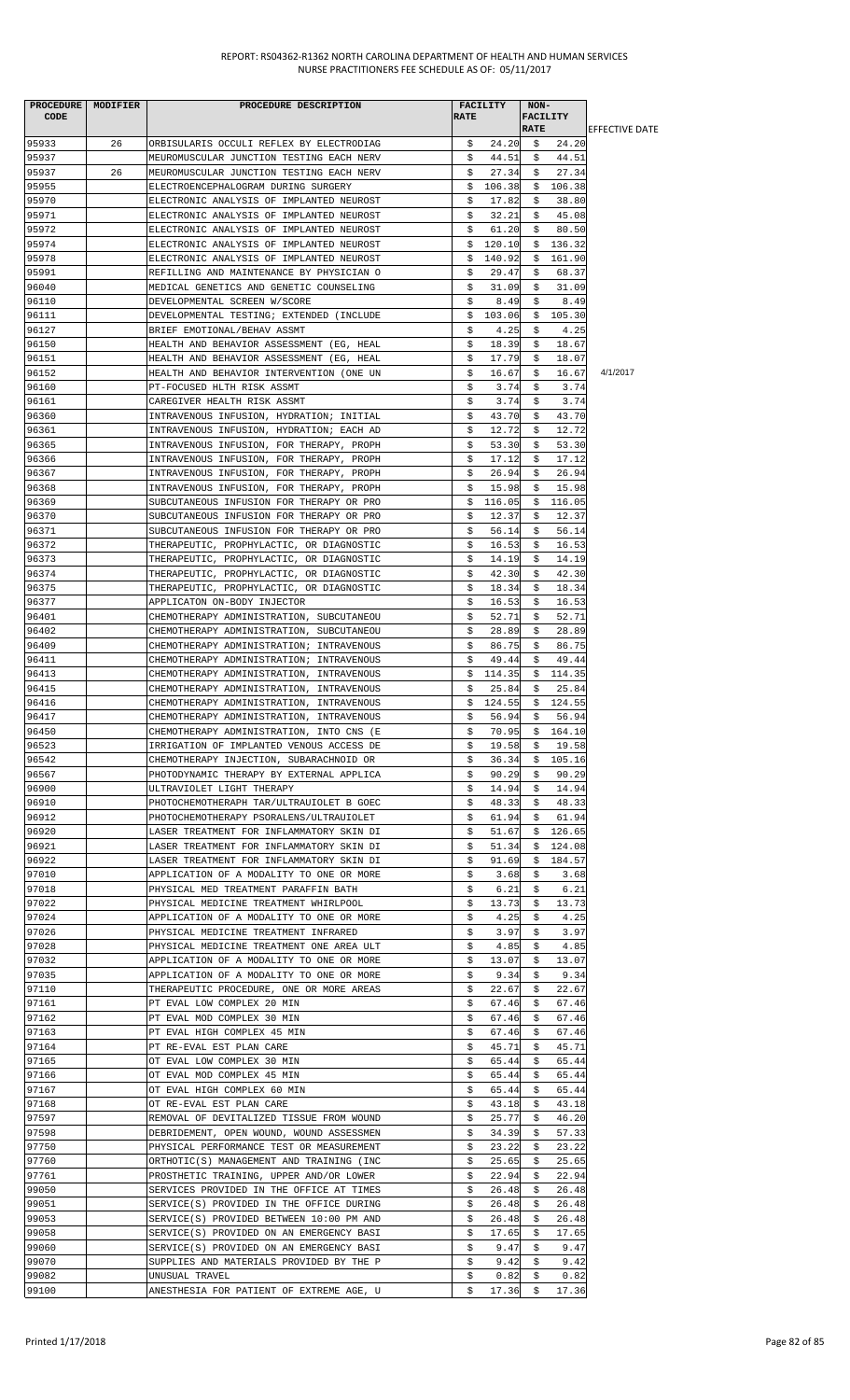| <b>CODE</b>    | PROCEDURE MODIFIER | PROCEDURE DESCRIPTION                                                                | <b>RATE</b> | <b>FACILITY</b>  | NON-<br><b>FACILITY</b> |                    |                        |
|----------------|--------------------|--------------------------------------------------------------------------------------|-------------|------------------|-------------------------|--------------------|------------------------|
|                |                    |                                                                                      |             |                  | <b>RATE</b>             |                    | <b>IEFFECTIVE DATE</b> |
| 99140          |                    | ANESTHESIA COMPLICATED BY EMERGENCY COND                                             | \$          | 17.36            | Ş.                      | 17.36              |                        |
| 99151          |                    | MOD SED SAME PHYS/QHP <5 YRS                                                         | \$          | 20.01            | \$                      | 63.40              |                        |
| 99152          |                    | MOD SED SAME PHYS/QHP 5/>YRS                                                         | \$          | 10.47            | \$                      | 42.07              |                        |
| 99153          |                    | MOD SED SAME PHYS/QHP EA                                                             | \$          | 8.85             | \$                      | 8.85               |                        |
| 99155          |                    | MOD SED OTH PHYS/QHP <5 YRS                                                          | Ş.          | 78.57            | S.                      | 78.57              |                        |
| 99156          |                    | MOD SED OTH PHYS/QHP 5/>YRS                                                          | \$          | 64.37            | \$                      | 64.37              |                        |
| 99157          |                    | MOD SED OTHER PHYS/QHP EA                                                            | \$          | 48.82            | \$                      | 48.82              |                        |
| 99170          |                    | ANOGENITAL EXAMINATION WITH COLPOSCOPIC                                              | \$          | 76.28            |                         | \$113.49           |                        |
| 99175          |                    | INDUCED VOMITING                                                                     | \$          | 19.26            | S.                      | 19.26              |                        |
| 99183          |                    | MANAGEMENT AND SUPERVISION OF OXYGEN CHA                                             | \$          | 91.75            | \$                      | 150.78             |                        |
| 99190          |                    | MONITORING SERVICES                                                                  | \$          | 89.74<br>57.63   | \$                      | 89.74              |                        |
| 99191<br>99192 |                    | MONITORING SERVICES                                                                  | \$<br>\$    | 41.73            | S.<br>\$                | 57.63<br>41.73     |                        |
| 99201          |                    | MONITORING SERVICES                                                                  |             | 20.82            | \$                      | 32.18              |                        |
| 99202          |                    | NEW PATIENT OFFICE OR OTHER OUTPATIENT V                                             | \$<br>\$    | 40.14            |                         | 55.81              |                        |
| 99203          |                    | NEW PATIENT OFFICE OR OTHER OUTPATIENT V<br>NEW PATIENT OFFICE OR OTHER OUTPATIENT V | \$          | 60.58            | Ş.<br>S.                | 80.86              |                        |
| 99204          |                    | NEW PATIENT OFFICE OR OTHER OUTPATIENT V                                             | \$          | 101.72           | \$.                     | 125.39             |                        |
| 99205          |                    | NEW PATIENT OFFICE OR OTHER OUTPATIENT V                                             | \$          | 132.38           | \$                      | 158.51             |                        |
| 99211          |                    | ESTABLISHED PATIENT OFFICE OR OTHER OUTP                                             | \$          | 7.70             | \$                      | 16.32              |                        |
| 99212          |                    | ESTABLISHED PATIENT OFFICE OR OTHER OUTP                                             | \$          | 20.51            | \$                      | 32.50              |                        |
| 99213          |                    | ESTABLISHED PATIENT OFFICE OR OTHER OUTP                                             | \$          | 40.13            | \$                      | 54.26              |                        |
| 99214          |                    | ESTABLISHED PATIENT OFFICE OR OTHER OUTP                                             | Ş.          | 62.08            | Ş.                      | 81.76              |                        |
| 99215          |                    | ESTABLISHED PATIENT OFFICE OR OTHER OUTP                                             | \$          | 88.14            | \$                      | 110.58             |                        |
| 99217          |                    | HOSPITAL OBSERVATION CARE DISCHARGE                                                  | \$          | 59.48            | \$                      | 59.48              |                        |
| 99218          |                    | HOSPITAL OBSERVATION CARE TYPICALLY 30 M                                             | \$          | 56.10            | \$                      | 56.10              |                        |
| 99219          |                    | HOSPITAL OBSERVATION CARE TYPICALLY 50 M                                             | \$          | 92.91            | \$                      | 92.91              |                        |
| 99220          |                    | HOSPITAL OBSERVATION CARE TYPICALLY 70 M                                             | \$          | 130.30           | Ş.                      | 130.30             |                        |
| 99221          |                    | INITIAL HOSPITAL INPATIENT CARE, TYPICAL                                             | \$          | 80.56            | \$                      | 80.56              |                        |
| 99222          |                    | INITIAL HOSPITAL INPATIENT CARE, TYPICAL                                             | \$          | 109.94           | \$                      | 109.94             |                        |
| 99223          |                    | INITIAL HOSPITAL INPATIENT CARE, TYPICAL                                             | S.          | 161.88           | S.                      | 161.88             |                        |
| 99224          |                    | SUBSEQUENT OBSERVATION CARE, TYPICALLY 1                                             | \$          | 22.59            | \$                      | 22.59              |                        |
| 99225          |                    | SUBSEQUENT OBSERVATION CARE, TYPICALLY 2                                             | \$          | 40.13            | \$                      | 40.13              |                        |
| 99226          |                    | SUBSEQUENT OBSERVATION CARE, TYPICALLY 3                                             | \$          | 60.00            | \$                      | 60.00              |                        |
| 99231          |                    | SUBSEQUENT HOSPITAL INPATIENT CARE, TYPI                                             | \$          | 33.27            | S.                      | 33.27              |                        |
| 99232          |                    | SUBSEQUENT HOSPITAL INPATIENT CARE, TYPI                                             | \$          | 59.96            | \$                      | 59.96              |                        |
| 99233          |                    | SUBSEQUENT HOSPITAL INPATIENT CARE, TYPI                                             | \$          | 85.87            | \$                      | 85.87              |                        |
| 99234          |                    | HOSPITAL OBSERVATION OR INPATIENT CARE L                                             | \$          | 113.65           | \$                      | 113.65             |                        |
| 99235          |                    | OBSERV/HOSP SAME DATE                                                                | S.          | 149.29           | Ş.                      | 149.29             |                        |
| 99236          |                    | HOSPITAL OBSERVATION OR INPATIENT CARE H                                             | \$          | 185.55           | Ş.                      | 185.55             |                        |
| 99238          |                    | HOSPITAL DISCHARGE DAY MANAGEMENT; 30 MI                                             | \$          | 59.28            | \$                      | 59.28              |                        |
| 99239          |                    | HOSPITAL DISCHARGE DAY MANAGEMENT; MORE                                              | \$          | 86.15            | \$                      | 86.15              |                        |
| 99241          |                    | PATIENT OFFICE CONSULTATION, TYPICALLY 1                                             | \$          | 26.74            | - \$                    | 38.78              |                        |
| 99242          |                    | PATIENT OFFICE CONSULTATION, TYPICALLY 3                                             | \$          | 56.43            | \$                      | 72.65              |                        |
| 99243<br>99244 |                    | PATIENT OFFICE CONSULTATION, TYPICALLY 4                                             | \$          | 78.66            | \$                      | 99.91              |                        |
| 99245          |                    | PATIENT OFFICE CONSULTATION, TYPICALLY 6                                             | \$          | 124.91           |                         | \$148.40           |                        |
| 99251          |                    | PATIENT OFFICE CONSULTATION, TYPICALLY 8<br>INPATIENT HOSPITAL CONSULTATION, TYPICAL | \$<br>Ş.    | 155.81<br>39.60  | \$<br>Ş.                | 182.39<br>39.60    |                        |
| 99252          |                    | INPATIENT HOSPITAL CONSULTATION, TYPICAL                                             | \$          | 61.36            | \$                      | 61.35              |                        |
| 99253          |                    | INPATIENT HOSPITAL CONSULTATION, TYPICAL                                             | \$          | 93.15            | \$                      | 93.14              |                        |
| 99254          |                    | INPATIENT HOSPITAL CONSULTATION, TYPICAL                                             | \$          | 134.72           | \$                      | 134.72             |                        |
| 99255          |                    | INPATIENT HOSPITAL CONSULTATION, TYPICAL                                             | \$          | 164.15           | \$                      | 164.15             |                        |
| 99281          |                    | EMERGENCY DEPARTMENT VISIT, SELF LIMITED                                             | Ş.          | 16.52            | Ş.                      | 16.52              |                        |
| 99282          |                    | EMERGENCY DEPARTMENT VISIT, LOW TO MODER                                             | \$          | 32.14            | \$                      | 32.14              |                        |
| 99283          |                    | EMERGENCY DEPARTMENT VISIT, MODERATELY S                                             | \$          | 49.81            | \$                      | 49.81              |                        |
| 99284          |                    | EMERGENCY DEPARTMENT VISIT, PROBLEM OF H                                             | S.          | 93.26            | S.                      | 93.26              |                        |
| 99285          |                    | EMERGENCY DEPARTMENT VISIT, PROBLEM WITH                                             | \$          | 138.64           | \$                      | 138.64             |                        |
| 99288          |                    | PHYSICIAN DIRECTION OF EMERGENCY ADVANCE                                             | \$          | 43.29            | \$                      | 43.29              |                        |
| 99291          |                    | CRITICAL CARE, EVALUATION AND MANAGEMENT                                             |             | \$195.83         | \$                      | 232.59             |                        |
| 99292          |                    | CRITICAL CARE, EVALUATION AND MANAGEMENT                                             | Ş.          | 94.92            | Ş.                      | 102.31             |                        |
| 99304          |                    | INITIAL NURSING FACILITY INITIAL VISIT,                                              | \$          | 71.78            | \$                      | 71.78              |                        |
| 99305          |                    | INITIAL NURSING FACILITY VISIT, TYPICALL                                             | \$          | 100.36           | \$                      | 100.36             |                        |
| 99306          |                    | INITIAL NURSING FACILITY VISIT, TYPICALL                                             | Ş.          | 128.96           | \$.                     | 128.96             |                        |
| 99307          |                    | SUBSEQUENT NURSING FACILITY VISIT, TYPIC                                             | Ş.          | 35.42            | \$                      | 35.42              |                        |
| 99308          |                    | SUBSEQUENT NURSING FACILITY VISIT, TYPIC                                             | \$          | 54.16            | \$                      | 54.16              |                        |
| 99309          |                    | SUBSEQUENT NURSING FACILITY VISIT, TYPIC                                             | \$          | 71.84            | \$                      | 71.84              |                        |
| 99310          |                    | SUBSEQUENT NURSING FACILITY VISIT, TYPIC                                             | Ş.          | 106.22           | \$                      | 106.22             |                        |
| 99315          |                    | NURSING FACILITY DISCHARGE DAY MANAGEMEN                                             | \$          | 51.83            | \$                      | 51.83              |                        |
| 99316          |                    | NURSING FACILITY DISCHARGE DAY MANAGEMEN                                             | \$          | 67.72            | \$                      | 67.72              |                        |
| 99318          |                    | NURSING FACILITY ANNUAL ASSESSMENT, TYPI                                             | \$          | 75.10            | Ş                       | 75.10              |                        |
| 99324          |                    | NEW PATIENT ASSISTED LIVING VISIT, TYPIC                                             | \$          | 48.15            | \$                      | 48.15              |                        |
| 99325          |                    | NEW PATIENT ASSISTED LIVING VISIT, TYPIC                                             | \$          | 70.13            | \$                      | 70.13              |                        |
| 99326          |                    | NEW PATIENT ASSISTED LIVING VISIT, TYPIC                                             | Ş.          | 115.95           | Ş.                      | 115.95             |                        |
| 99327<br>99328 |                    | NEW PATIENT ASSISTED LIVING VISIT, TYPIC<br>NEW PATIENT ASSISTED LIVING VISIT, TYPIC | S.          | 151.24<br>178.04 | \$                      | 151.24<br>\$178.04 |                        |
| 99334          |                    | ESTABLISHED PATIENT ASSISTED LIVING VISI                                             | Ş.<br>\$    | 49.63            | \$                      | 49.63              |                        |
| 99335          |                    | ESTABLISHED PATIENT ASSISTED LIVING VISI                                             | \$          | 76.87            | \$.                     | 76.87              |                        |
| 99336          |                    | ESTABLISHED PATIENT ASSISTED LIVING VISI                                             | \$          | 108.25           | \$                      | 108.25             |                        |
| 99337          |                    | ESTABLISHED PATIENT ASSISTED LIVING VISI                                             | \$          | 155.54           | \$                      | 155.54             |                        |
| 99341          |                    | NEW PATIENT HOME VISIT, TYPICALLY 20 MIN                                             | \$          | 48.15            | \$                      | 48.15              |                        |
| 99342          |                    | NEW PATIENT HOME VISIT, TYPICALLY 30 MIN                                             | \$          | 70.13            | \$                      | 70.13              |                        |
| 99343          |                    | NEW PATIENT HOME VISIT, TYPICALLY 45 MIN                                             |             | $$112.94$ \$     |                         | 112.94             |                        |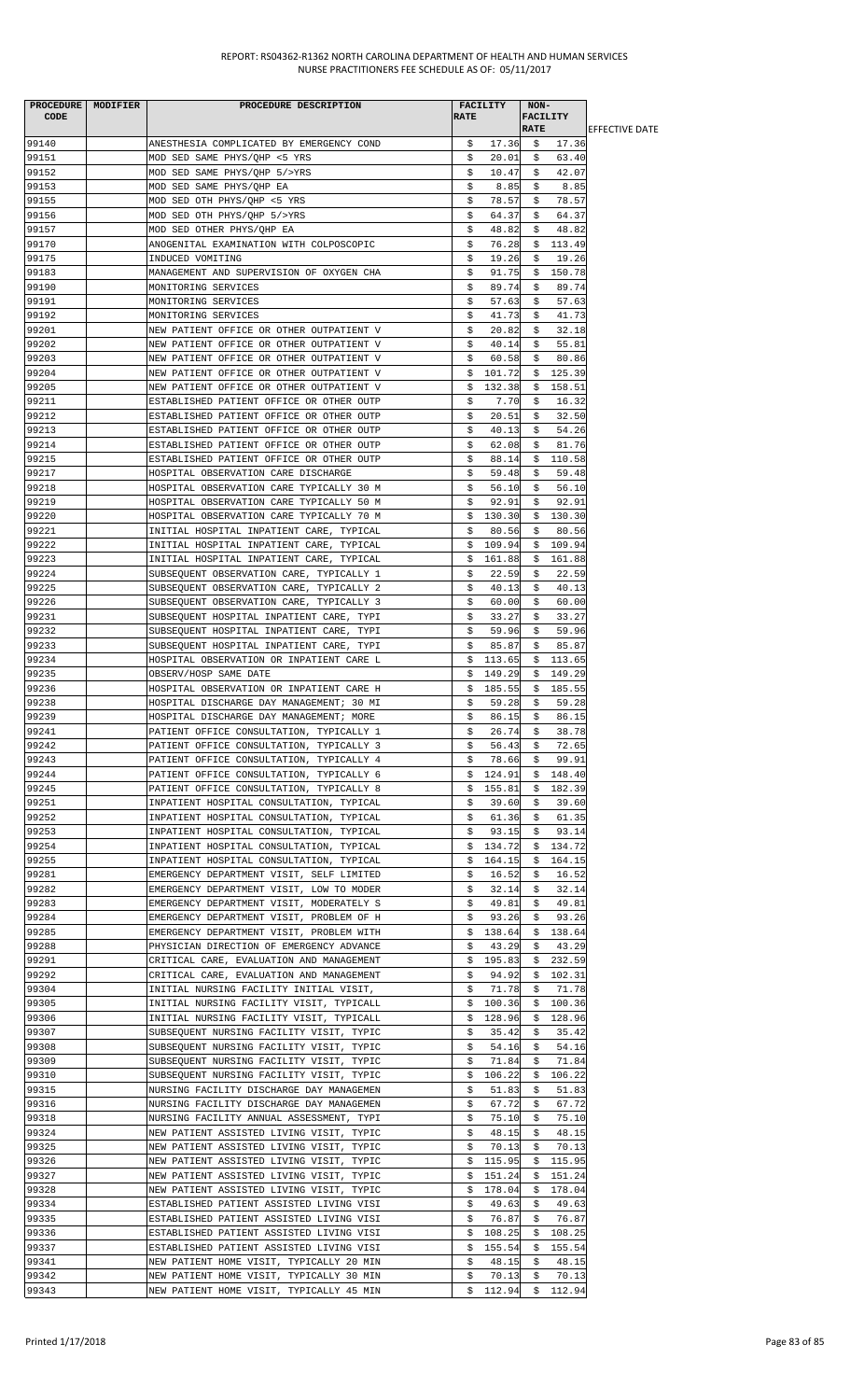| PROCEDURE   MODIFIER | PROCEDURE DESCRIPTION                                                                |             | <b>FACILITY</b>                    | NON-        |                             |                        |
|----------------------|--------------------------------------------------------------------------------------|-------------|------------------------------------|-------------|-----------------------------|------------------------|
| CODE                 |                                                                                      | <b>RATE</b> |                                    | FACILITY    |                             |                        |
|                      |                                                                                      |             |                                    | <b>RATE</b> |                             | <b>JEFFECTIVE DATE</b> |
| 99344                | NEW PATIENT HOME VISIT, TYPICALLY 60 MIN                                             |             | \$148.27                           |             | \$148.27                    |                        |
| 99345                | NEW PATIENT HOME VISIT, TYPICALLY 75 MIN                                             |             | \$178.34                           |             | \$178.34                    |                        |
| 99347                | ESTABLISHED PATIENT HOME VISIT, TYPICALL                                             | \$          | 46.99                              | \$          | 46.99                       |                        |
| 99348                | ESTABLISHED PATIENT HOME VISIT, TYPICALL                                             | \$          | 70.95                              | \$          | 70.95                       |                        |
| 99349                | ESTABLISHED PATIENT HOME VISIT, TYPICALL                                             | \$          | 103.31                             |             | \$103.31                    |                        |
| 99350                | ESTABLISHED PATIENT HOME VISIT, TYPICALL                                             | \$          | 144.04                             |             | \$144.04                    |                        |
| 99354                | PROLONG E&M/PSYCTX SERV O/P                                                          | \$          | 77.73                              | \$          | 82.03                       |                        |
| 99355                | PROLONG E&M/PSYCTX SERV O/P                                                          | \$          | 76.90                              | \$          | 81.21                       |                        |
| 99356                | PROLONGED PHYSICIAN SERVICE IN THE INPAT                                             | \$          | 74.91                              | \$          | 74.91                       |                        |
| 99357                | PROLONGED PHYSICIAN SERVICE IN THE INPAT                                             | \$          | 75.43                              | \$          | 75.43                       |                        |
| 99360                | PROLONGED PHYSICIAN STANDBY SERVICE, EAC                                             | \$          | 48.44                              | \$          | 48.44                       |                        |
| 99375                | PHYSICIAN SUPERVISION OF PATIENT HOME HE                                             | \$          | 84.18                              | \$          | 93.10                       |                        |
| 99378                | PHYSICIAN SUPERVISION OF PATIENT HOSPICE                                             | \$          | 87.25                              | S.          | 96.18                       |                        |
| 99381                | INITIAL COMPREHENSIVE PREVENTIVE MEDICIN                                             | s           | 53.20                              | S.          | 79.65                       |                        |
| 99382                | INITIAL COMPREHENSIVE PREVENTIVE MEDICIN                                             | \$          | 60.70                              | \$          | 86.83                       |                        |
| 99383                | INITIAL COMPREHENSIVE PREVENTIVE MEDICIN                                             | \$          | 60.70                              | \$          | 86.22                       |                        |
| 99384                | INITIAL COMPREHENSIVE PREVENTIVE MEDICIN                                             | \$          | 68.40                              | \$          | 93.93                       |                        |
| 99385                | NEW PT PHYSICAL EXAM: 18 TO 39 YEARS                                                 | \$          | 68.40                              | \$          | 93.93                       |                        |
| 99386                | NEW PT PHYSICAL EXAM: 40 TO 64 YEARS                                                 | \$          | 83.94                              | \$          | 110.08                      |                        |
| 99387                | NEW PT PHYSICAL EXAM: 65 YEARS AND OVER                                              | \$          | 92.07                              |             | \$120.67                    |                        |
| 99391                | PERIODIC PREVENTIVE MEDICINE UNDER ONE Y                                             | \$          | 45.50                              | \$          | 66.41                       |                        |
| 99393                | PERIODIC PREVENTIVE MEDICINE AGE 005-011                                             | \$          | 53.20                              | \$          | 73.81                       |                        |
| 99395                | ESTAB. PT PHYSICAL EXAM: 18 TO 39 YEARS                                              | \$          | 60.70                              | \$          | 81.61                       |                        |
| 99397                | ESTAB. PT PHYSICAL EXAM: 65 YEARS AND OV                                             | \$          | 76.54                              |             | \$100.21                    |                        |
| 99407                | SMOKING AND TOBACCO USE CESSATION COUNSE                                             | \$          | 21.44                              | \$          | 22.36                       |                        |
| 99409                | ALCOHOL AND/OR SUBSTANCE (OTHER THAN TOB                                             | \$          | 57.37                              | S.          | 58.60                       |                        |
| 99460                | INITIAL HOSPITAL OR BIRTHING CENTER CARE                                             | \$          | 50.39                              | \$          | 50.39                       |                        |
| 99461                | INITIAL CARE, PER DAY, FOR EVALUATION AN                                             | \$          | 56.26                              | \$          | 74.40                       |                        |
| 99462                | SUBSEQUENT HOSPITAL CARE, PER DAY, FOR E                                             | Ş.          | 26.87                              | S.          | 26.87                       |                        |
| 99463                | INITIAL HOSPITAL OR BIRTHING CENTER CARE                                             | \$          | 67.42                              | \$          | 67.42                       |                        |
| 99464                | PHYSICIAN ATTENDANCE AT DELIVERY AND STA                                             | Ş.          | 57.72                              | Ş.          | 57.72                       |                        |
| 99465                | DELIVERY/BIRTHING ROOM RESUSCITATION, PR                                             | \$.         | 118.05                             |             | \$118.05                    |                        |
| 99468                | INITIAL INPATIENT NEONATAL CRITICAL CARE                                             | S.          | 706.99                             | S.          | 706.99                      |                        |
| 99469                | SUBSEQUENT INPATIENT NEONATAL CRITICAL C                                             | \$          | 309.61                             | \$          | 309.61                      |                        |
| 99472                | SUBSEQUENT INPATIENT PEDIATRIC CRITICAL                                              | \$          | 312.11                             | \$          | 312.11                      |                        |
| 99477                | INITIAL HOSPITAL CARE, PER DAY, FOR THE                                              | \$          | 275.20                             | \$          | 275.20                      |                        |
| 99478                | SUBSEQUENT INTENSIVE CARE, PER DAY, FOR                                              | \$          | 111.89                             |             | \$111.89                    |                        |
| 99479                | SUBSEQUENT INTENSIVE CARE, PER DAY, FOR                                              | \$          | 98.54                              | \$          | 98.54                       |                        |
| 99480<br>A4570       | SUBSEQUENT INTENSIVE CARE, PER DAY, FOR                                              | \$          | 94.77                              | \$          | 94.77                       |                        |
| A9500                | VIKING SPLINT                                                                        | S.          | 9.26                               | S.          | 9.26<br>\$116.15            |                        |
| A9502                | TECHNETIUM TC-99M SESTAMIBI, DIAGNOSTIC,<br>TECHNETIUM TC-99M TETROFOSMIN, DIAGNOSTI | \$          | \$116.15                           |             | 115.53 $\frac{1}{5}$ 115.53 |                        |
| A9503                | TECHNETIUM TC-99M MEDRONATE, DIAGNOSTIC,                                             | Ş.          | 38.41                              | Ş.          | 38.41                       |                        |
| A9505                | THALLIUM TL-201 THALLOUS CHLORIDE, DIAGN                                             | \$          | 60.13                              | \$          | 60.13                       |                        |
| A9507                | INDIUM IN-111 CAPROMAB PENDETIDE, DIAGNO                                             |             | \$3,226.88                         |             | \$3,226.88                  |                        |
| A9508                | IODINE I-131 IOBENGUANE SULFATE, DIAGNOS                                             | Ş.          | 549.94                             | Ş.          | 549.94                      |                        |
| A9509                | IODINE I-123 SODIUM IODINE, DIAGNOSTIC,                                              |             | \$121.37                           |             | \$121.37                    |                        |
| A9510                | TECHNETIUM TC-99M DISOFENIN, DIAGNOSTIC,                                             | Ş.          | 26.90                              | \$          | 26.90                       |                        |
| A9512                | TECHNETIUM TC-99M PERTECHNETATE, DIAGNOS                                             | \$          | 11.95                              | \$          | 11.95                       |                        |
| A9516                | IODINE I-123 SODIUM IODIDE CAPSULE(S), D                                             | \$          | 69.48                              | \$          | 69.48                       |                        |
| A9517                | IODINE I-131 SODIUM IODIDE CAPSULE(S), T                                             | \$          | 156.33                             | \$          | 156.33                      |                        |
| A9521                | TECHNETIUM TC-99M EXAMETAZIME, DIAGNOSTI                                             | \$.         | 688.95                             | \$          | 688.95                      |                        |
| A9524                | IODINE I-131 IODINATED SERUM ALBUMIN, DI                                             | \$          | 47.24                              | Ş.          | 47.24                       |                        |
| A9528                | IODINE I-131 SODIUM IODIDE CAPSULE(S), D                                             | S.          | 52.61                              | S.          | 52.61                       |                        |
| A9529                | IODINE I-131 SODIUM IODIDE SOLUTION, DIA                                             | \$          | 142.69                             | \$          | 142.69                      |                        |
| A9531                | IODINE I-131 SODIUM IODIDE, DIAGNOSTIC,                                              | Ş.          | 52.61                              | Ş.          | 52.61                       |                        |
| A9532                | IODINE I-125 SERUM ALBUMIN, DIAGNOSTIC,                                              | \$          | 45.33                              | \$          | 45.33                       |                        |
| A9537                | TECHNETIUM TC-99M MEBROFENIN, DIAGNOSTIC                                             | \$          | 64.92                              | \$          | 64.92                       |                        |
| A9538                | TECHNETIUM TC-99M PYROPHOSPHATE, DIAGNOS                                             | \$          | 49.95                              | \$          | 49.95                       |                        |
| A9539                | TECHNETIUM TC-99M PENTETATE, DIAGNOSTIC,                                             | \$          | 47.53                              | \$          | 47.53                       |                        |
| A9540                | TECHNETIUM TC-99M MACROAGGREGATED ALBUMI                                             | \$          | 38.41                              | \$          | 38.41                       |                        |
| A9541<br>A9542       | TECHNETIUM TC-99M SULFUR COLLOID, DIAGNO<br>INDIUM IN-111 IBRITUMOMAB TIUXETAN, DIAG | \$          | 51.45<br>\$2,504.28                | \$          | 51.45                       |                        |
| A9543                |                                                                                      |             |                                    |             | \$2,504.28                  |                        |
| A9547                | YTTRIUM Y-90 IBRITUMOMAB TIUXETAN, THERA<br>INDIUM IN-111 OXYQUINOLINE, DIAGNOSTIC,  |             | ######################<br>\$278.32 |             | \$278.32                    |                        |
| A9548                | INDIUM IN-111 PENTETATE, DIAGNOSTIC, PER                                             |             | \$259.81                           |             | \$259.81                    |                        |
| A9550                | TECHNETIUM TC-99M SODIUM GLUCEPTATE, DIA                                             | Ş.          | 71.55                              | \$          | 71.55                       |                        |
| A9551                | TECHNETIUM TC-99M SUCCIMER, DIAGNOSTIC (                                             |             | \$120.86                           |             | \$120.86                    |                        |
| A9552                | FLUORODEOXYGLUCOSE F-18 FDG, DIAGNOSTIC,                                             |             | \$619.38                           | \$          | 619.38                      |                        |
| A9553                | CHROMIUM CR-51 SODIUM CHROMATE, DIAGNOST                                             |             | \$616.40                           | \$          | 616.40                      |                        |
| A9554                | IODINE I-125 SODIUM IOTHALAMATE, DIAGNOS                                             |             | \$1,975.66                         |             | \$1,975.66                  |                        |
| A9555                | RUBIDIUM RB-82, DIAGNOSTIC, PER STUDY DO                                             |             | ######################             |             |                             |                        |
| A9556                | GALLIUM GA-67 CITRATE, DIAGNOSTIC, PER M                                             | S.          | 44.37                              | S.          | 44.37                       |                        |
| A9557                | TECHNETIUM TC-99M BICISATE, DIAGNOSTIC,                                              |             | \$878.07                           |             | \$878.07                    |                        |
| A9558                | XENON XE-133 GAS, DIAGNOSTIC, PER 10 MCI                                             | \$          | 41.57                              | \$          | 41.57                       |                        |
| A9560                | TECHNETIUM TC-99M LABELED RED BLOOD CELL                                             | \$          | 90.90                              | \$          | 90.90                       |                        |
| A9561                | TECHNETIUM TC-99M OXIDRONATE, DIAGNOSTIC                                             | \$          | 40.34                              | \$          | 40.34                       |                        |
| A9562                | TECHNETIUM TC-99M MERTIATIDE, DIAGNOSTIC                                             | \$          | 247.14                             | \$          | 247.14                      |                        |
| A9563                | SODIUM PHOSPHATE P-32, THERAPEUTIC, PER                                              | Ş.          | 301.95                             | Ş.          | 301.95                      |                        |
| A9564                | CHROMIC PHOSPHATE P-32 SUSPENSION, THERA                                             |             | \$307.73                           |             | \$307.73                    |                        |
| A9567                | TECHNETIUM TC-99M PENTETATE, DIAGNOSTIC,                                             | \$          | 66.28                              |             | \$66.28                     |                        |
| A9569                | TECHNETIUM TC-99M EXAMETAZIME LABELED AU                                             |             | \$1,752.54                         |             | \$1,752.54                  |                        |
| A9570                | INDIUM IN-111 LABELED AUTOLOGOUS WHITE B                                             |             | \$1,752.54                         |             | \$1,752.54                  |                        |
| A9571                | INDIUM IN-111 LABELED AUTOLOGOUS PLATELE                                             |             | $$2,580.77$ $$2,580.77$            |             |                             |                        |